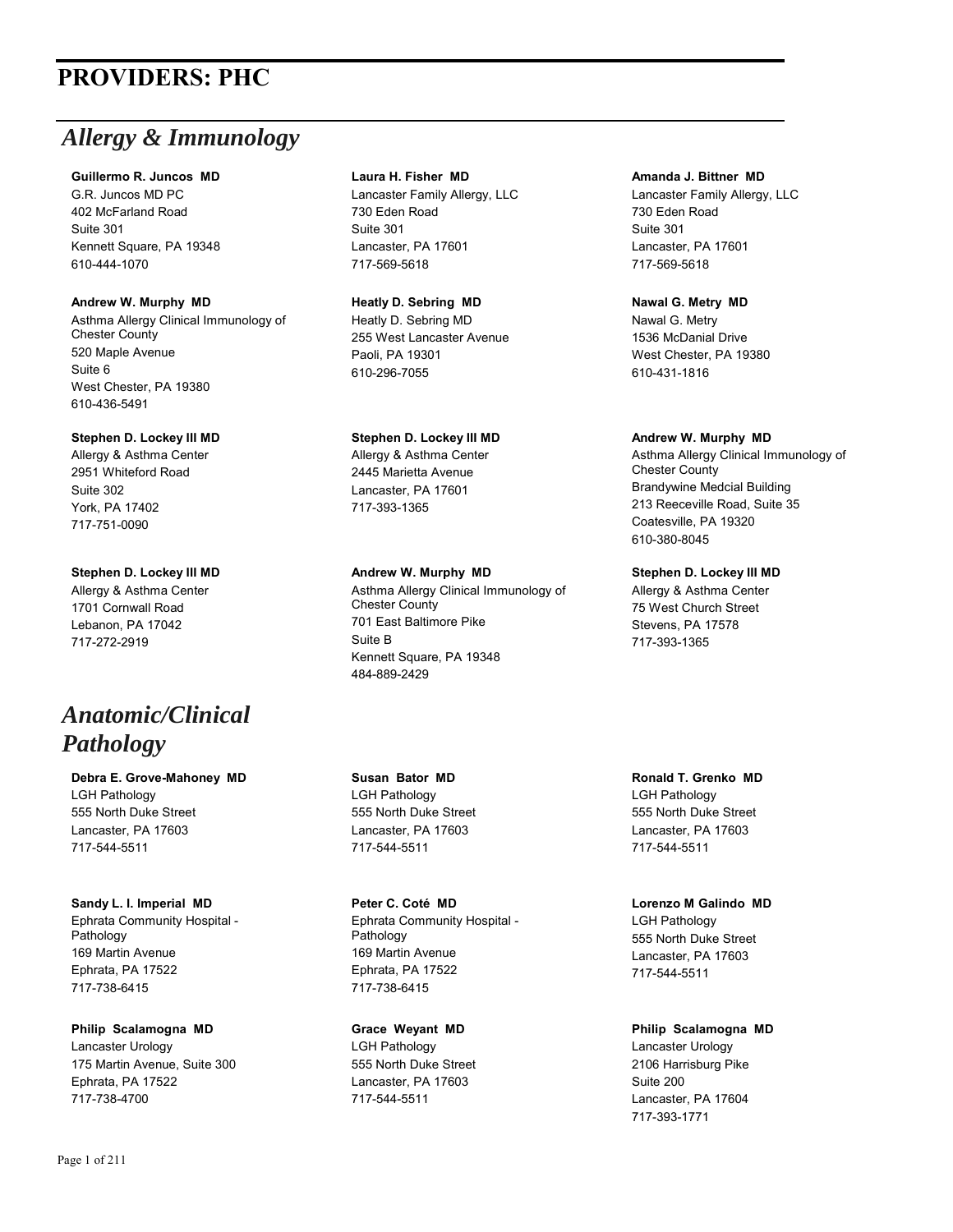**Kimberly Levin MD**

Dermatology Physicians Inc. 222 Willow Valley Lakes Drive Suite 1300 Willow Street, PA 17584 717-464-0113

## **Junyi Lei MD, PhD**

Lancaster Urology 2106 Harrisburg Pike Suite 200 Lancaster, PA 17604 717-393-1771

# **Mark Regan MD** Lancaster Urology 175 Martin Avenue, Suite 300 Ephrata, PA 17522 717-738-4700

# **Mark Regan MD**

Lancaster Urology 2106 Harrisburg Pike Suite 200 Lancaster, PA 17604 717-393-1771

# *Anesthesiology*

### **Uriel A. Yodfat MD**

Riverside Anesthesia Associates 1 Rutherford Road Suite 101 Harrisburg, PA 17109 717-545-5256

# **Douglas W Bower MD**

Anesthesia Associates of Lancaster Ltd. 133 East Frederick Street Lancaster, PA 17602 717-394-9821

### **Fernando A. Gutierrez MD**

Anesthesia Associates of Lancaster Ltd. 133 East Frederick Street Lancaster, PA 17602 717-394-9821

# **James E. Greensmith DO**

UPMC Pinnacle Anesthesia Services LLC 250 College Avenue Lancaster, PA 17603 717-291-8271

# **Kimberly Levin MD** Dermatology Physicians Inc. 208 West Main Street Ephrata, PA 17522 717-733-8050

**Junyi Lei MD, PhD** Lancaster Urology 175 Martin Avenue, Suite 300 Ephrata, PA 17522 717-738-4700

# **Kimberly Levin MD**

Dermatology Physicians Inc. 2106 Harrisburg Pike Suite 314 Lancaster, PA 17604 717-544-3575

**Michael H. Wills MD**

133 East Frederick Street Lancaster, PA 17602 717-394-9821

**Price Bradshaw MD**

1 Rutherford Road

Harrisburg, PA 17109 717-545-5256

1 Rutherford Road Suite 101

Harrisburg, PA 17109 717-545-5256

**Roger G. Bucs MD**

1 Rutherford Road

Harrisburg, PA 17109 717-545-5256

Suite 101

Riverside Anesthesia Associates

Suite 101

Riverside Anesthesia Associates

**Jonathan W Bourgeois MD** Riverside Anesthesia Associates

Ltd.

Anesthesia Associates of Lancaster

### **Kimberly Levin MD**

Dermatology Physicians Inc. 203 North Lime Street Lancaster, PA 17602 717-392-6267

# **Sarah R Nassau MD**

LGH Pathology 555 North Duke Street Lancaster, PA 17603 717-544-5511

# **Kimberly Levin MD**

Dermatology Physicians Inc. 259 North Sixth Street Columbia, PA 17512 717-684-0507

# **Daniel P Williams DO**

Riverside Anesthesia Associates 1 Rutherford Road Suite 101 Harrisburg, PA 17109 717-545-5256

# **Andrew J. Harter MD**

Riverside Anesthesia Associates 1 Rutherford Road Suite 101 Harrisburg, PA 17109 717-545-5256

# **Seth H Gunderson DO**

Community Anesthesia Associates LTD 1575 Highlands Drive Suite 200B Lititz, PA 17543 717-627-7246

# **Robert A. Goodman MD**

Riverside Anesthesia Associates 1 Rutherford Road Suite 101 Harrisburg, PA 17109 717-545-5256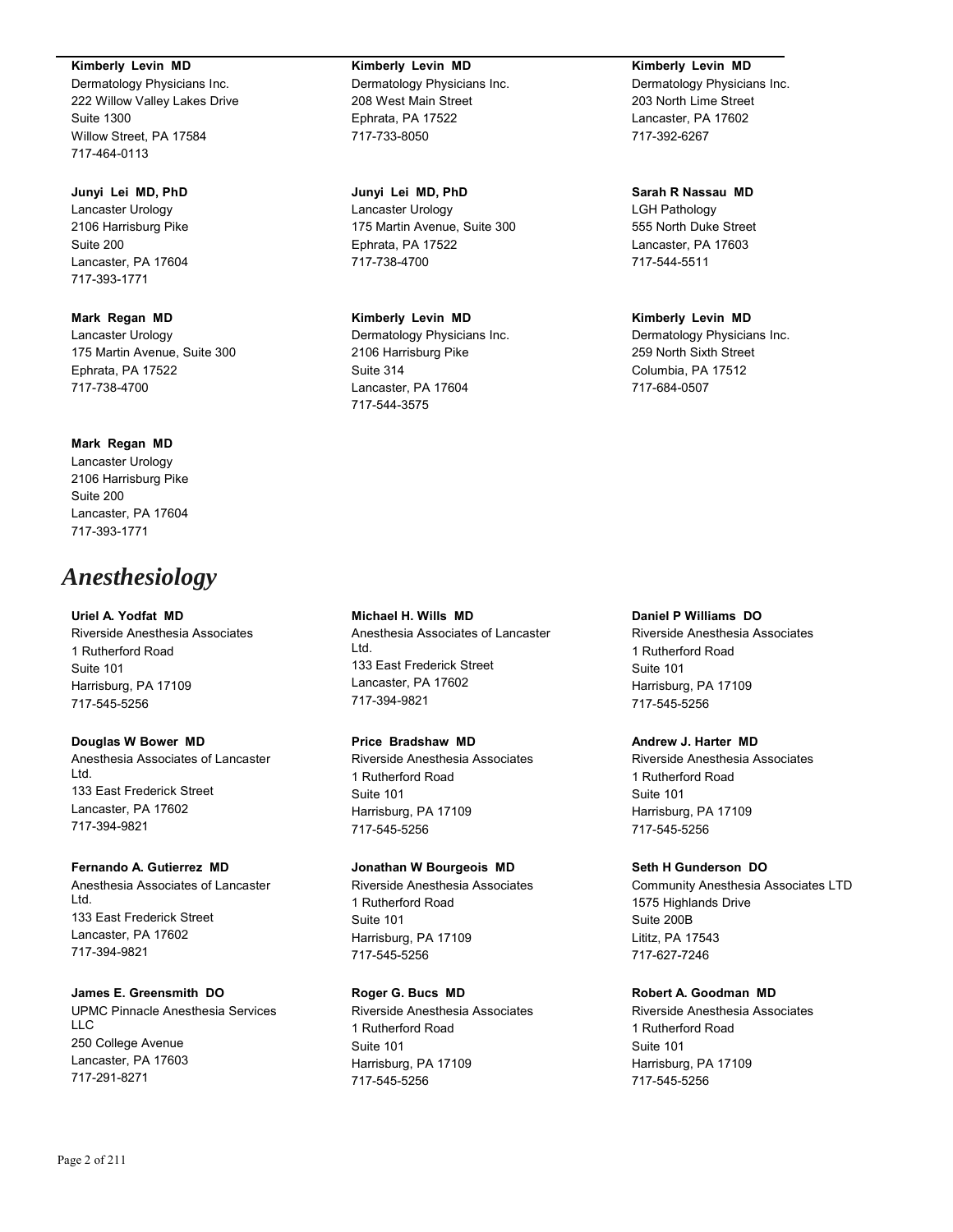### **Seth H Gunderson DO**

UPMC Pinnacle Anesthesia Services LLC 250 College Avenue Lancaster, PA 17603 717-291-8271

### **Kelly Gidusko MD**

Riverside Anesthesia Associates 1 Rutherford Road Suite 101 Harrisburg, PA 17109 717-545-5256

**Raymond D. Adams MD** United Anesthesia Services PC 730 Eden Road 2nd Floor Lancaster, PA 17601 717-509-6510

### **Alan R. Berkowitz MD**

Anesthesia & Pain Associates of Northern Lancaster 169 Martin Avenue Ephrata, PA 17522 717-859-4533

**Brandon E Johnson MD** Anesthesia Associates of Lancaster Ltd. 133 East Frederick Street Lancaster, PA 17602 717-394-9821

**Brandon Bortz MD** Anesthesia Associates of Lancaster Ltd. 133 East Frederick Street Lancaster, PA 17602 717-394-9821

### **Kirk D. Dise MD**

Anesthesia Associates of Lancaster Ltd. 133 East Frederick Street Lancaster, PA 17602 717-394-9821

### **Richard E. Denovan MD**

United Anesthesia Services PC 730 Eden Road 2nd Floor Lancaster, PA 17601 717-509-6510

# **Tyrone D. Girdharry MD**

UPMC Pinnacle Anesthesia Services LLC 250 College Avenue Lancaster, PA 17603 717-291-8271

### **Shernavaz Bharucha MD**

Riverside Anesthesia Associates 1 Rutherford Road Suite 101 Harrisburg, PA 17109 717-545-5256

**Scott Berry MD** Anesthesia Associates of Lancaster Ltd. 133 East Frederick Street Lancaster, PA 17602 717-394-9821

**Michael E Bell DO** Anesthesia Associates of Lancaster Ltd. 133 East Frederick Street Lancaster, PA 17602 717-394-9821

**David E Jones MD** Anesthesia Associates of Lancaster Ltd. 133 East Frederick Street Lancaster, PA 17602 717-394-9821

**Daniel J. Chess MD** Anesthesia Associates of Lancaster Ltd. 133 East Frederick Street Lancaster, PA 17602 717-394-9821

### **Dennis M DeStefano MD**

Riverside Anesthesia Associates 1 Rutherford Road Suite 101 Harrisburg, PA 17109 717-545-5256

### **Joseph F. Answine MD**

Riverside Anesthesia Associates 1 Rutherford Road Suite 101 Harrisburg, PA 17109 717-545-5256

**Paul S. Hester MD** Anesthesia Associates of Lancaster Ltd. 133 East Frederick Street Lancaster, PA 17602 717-394-9821

#### **Van A Adams MD**

Lehigh Anesthesia Associates 5000 Tilghman Street Allentown, PA 18104 610-395-4044

# **Alan R. Berkowitz MD**

Anesthesia & Pain Associates of Northern Lancaster 175 Martin Avenue Suite 220 Ephrata, PA 17522 717-859-4533

### **Matthew Bell MD**

Riverside Anesthesia Associates 1 Rutherford Road Suite 101 Harrisburg, PA 17109 717-545-5256

**Christian J. Barotti MD** Anesthesia Associates of Lancaster Ltd. 133 East Frederick Street Lancaster, PA 17602 717-394-9821

# **Mark E Dion DO**

Riverside Anesthesia Associates 1 Rutherford Road Suite 101 Harrisburg, PA 17109 717-545-5256

### **Craig K. Depoe MD**

Anesthesia Associates of Lancaster Ltd. 133 East Frederick Street Lancaster, PA 17602 717-394-9821

#### **Christian Anderson DO**

Community Anesthesia Associates LTD 1575 Highlands Drive Suite 200B Lititz, PA 17543 717-627-7246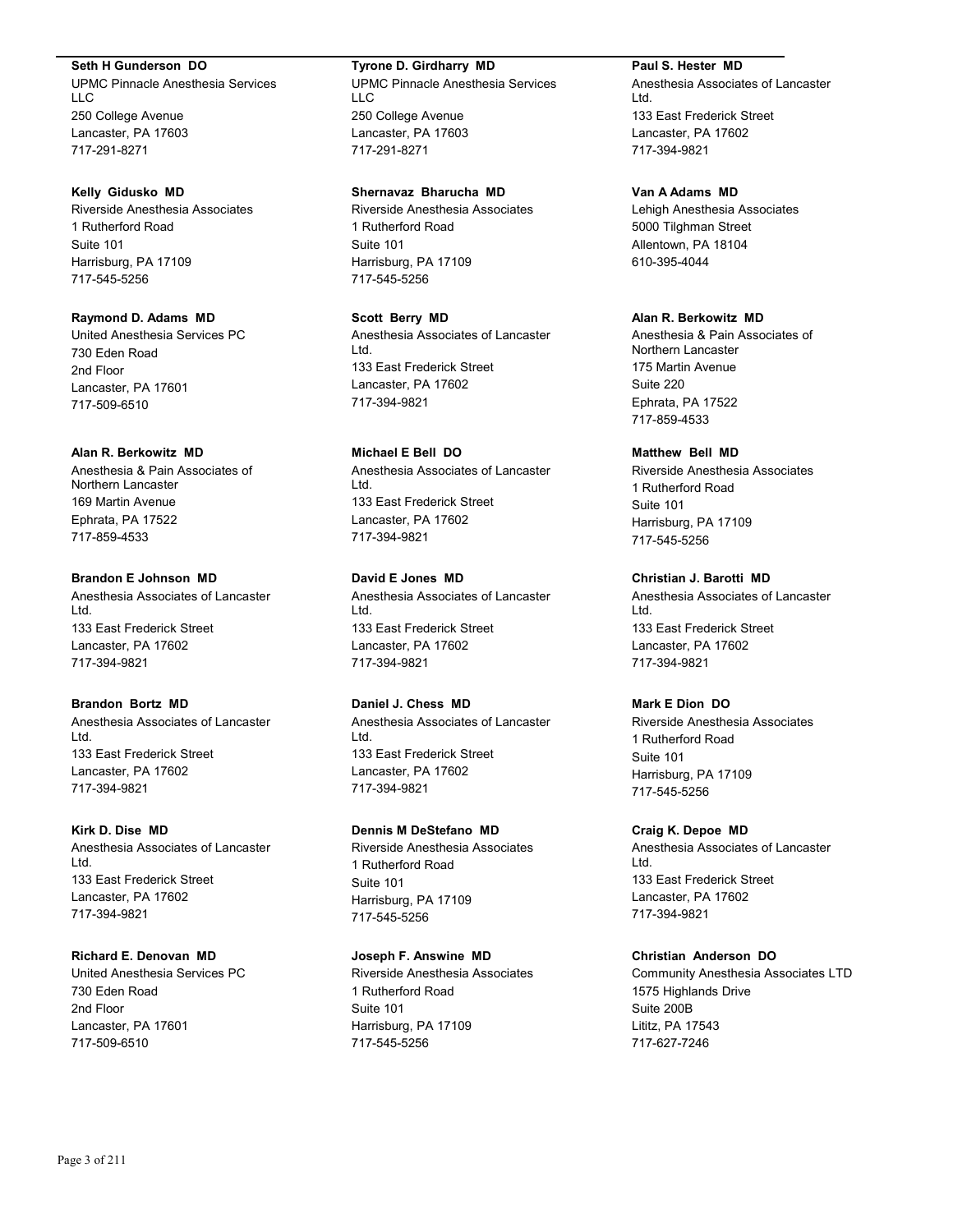### **Nicholas A DeAntonio DO**

Riverside Anesthesia Associates 1 Rutherford Road Suite 101 Harrisburg, PA 17109 717-545-5256

## **Terry T. Durbin DDS**

UPMC Pinnacle Anesthesia Services LLC 250 College Avenue Lancaster, PA 17603 717-291-8271

# **Boris Aronzon MD**

United Anesthesia Services PC 730 Eden Road 2nd Floor Lancaster, PA 17601 717-509-6510

# **Jeffrey K Chen MD**

Riverside Anesthesia Associates 1 Rutherford Road Suite 101 Harrisburg, PA 17109 717-545-5256

# **Christopher P Chambers MD**

Riverside Anesthesia Associates 1 Rutherford Road Suite 101 Harrisburg, PA 17109 717-545-5256

# **Robert Campbell MD**

Lehigh Anesthesia Associates 5000 Tilghman Street Allentown, PA 18104 610-395-4044

# **Michael Cabral MD**

United Anesthesia Services PC 730 Eden Road 2nd Floor Lancaster, PA 17601 717-509-6510

# **Christopher S. Elser MD**

Anesthesia Associates of Lancaster Ltd. 133 East Frederick Street Lancaster, PA 17602 717-394-9821

### **Thomas M Dunn MD**

Riverside Anesthesia Associates 1 Rutherford Road Suite 101 Harrisburg, PA 17109 717-545-5256

### **Arthur J Cronin MD**

Riverside Anesthesia Associates 1 Rutherford Road Suite 101 Harrisburg, PA 17109 717-545-5256

# **Sam W Keller MD**

Anesthesia Associates of Lancaster Ltd. 133 East Frederick Street Lancaster, PA 17602 717-394-9821

# **James D. Artuso MD**

Anesthesia Associates of Lancaster Ltd. 133 East Frederick Street Lancaster, PA 17602 717-394-9821

# **Salvatore J. Astarita MD**

Anesthesia Associates of Lancaster Ltd. 133 East Frederick Street Lancaster, PA 17602 717-394-9821

# **Robert A. Garvin DO**

Anesthesia & Pain Associates of Northern Lancaster 169 Martin Avenue Ephrata, PA 17522 717-859-4533

# **Joseph M. Gibson MD**

Anesthesia Associates of Lancaster Ltd. 133 East Frederick Street Lancaster, PA 17602 717-394-9821

# **Charles Kingsley MD**

Riverside Anesthesia Associates 1 Rutherford Road Suite 101 Harrisburg, PA 17109 717-545-5256

# **Michelle Daryanani DO**

UPMC Pinnacle Anesthesia Services LLC 250 College Avenue Lancaster, PA 17603 717-291-8271

### **Heather L. Girdharry DO**

UPMC Pinnacle Anesthesia Services LLC 250 College Avenue Lancaster, PA 17603 717-291-8271

# **Ryan Cheng DO**

Community Anesthesia Associates LTD 1575 Highlands Drive Suite 200B Lititz, PA 17543 717-627-7246

# **Amelia T Fiastro MD**

Riverside Anesthesia Associates 1 Rutherford Road Suite 101 Harrisburg, PA 17109 717-545-5256

# **Francisco D Furtado MD**

RGAL Anesthesia Services 2112 Harrisburg Pike Suite 202 Lancaster, PA 17601 717-869-4600

# **Robert A. Garvin DO**

Anesthesia & Pain Associates of Northern Lancaster 175 Martin Avenue Suite 220 Ephrata, PA 17522 717-859-4533

# **Edwin C Gillman MD**

Riverside Anesthesia Associates 1 Rutherford Road Suite 101 Harrisburg, PA 17109 717-545-5256

# **Zahid T Khan MD**

Riverside Anesthesia Associates 1 Rutherford Road Suite 101 Harrisburg, PA 17109 717-545-5256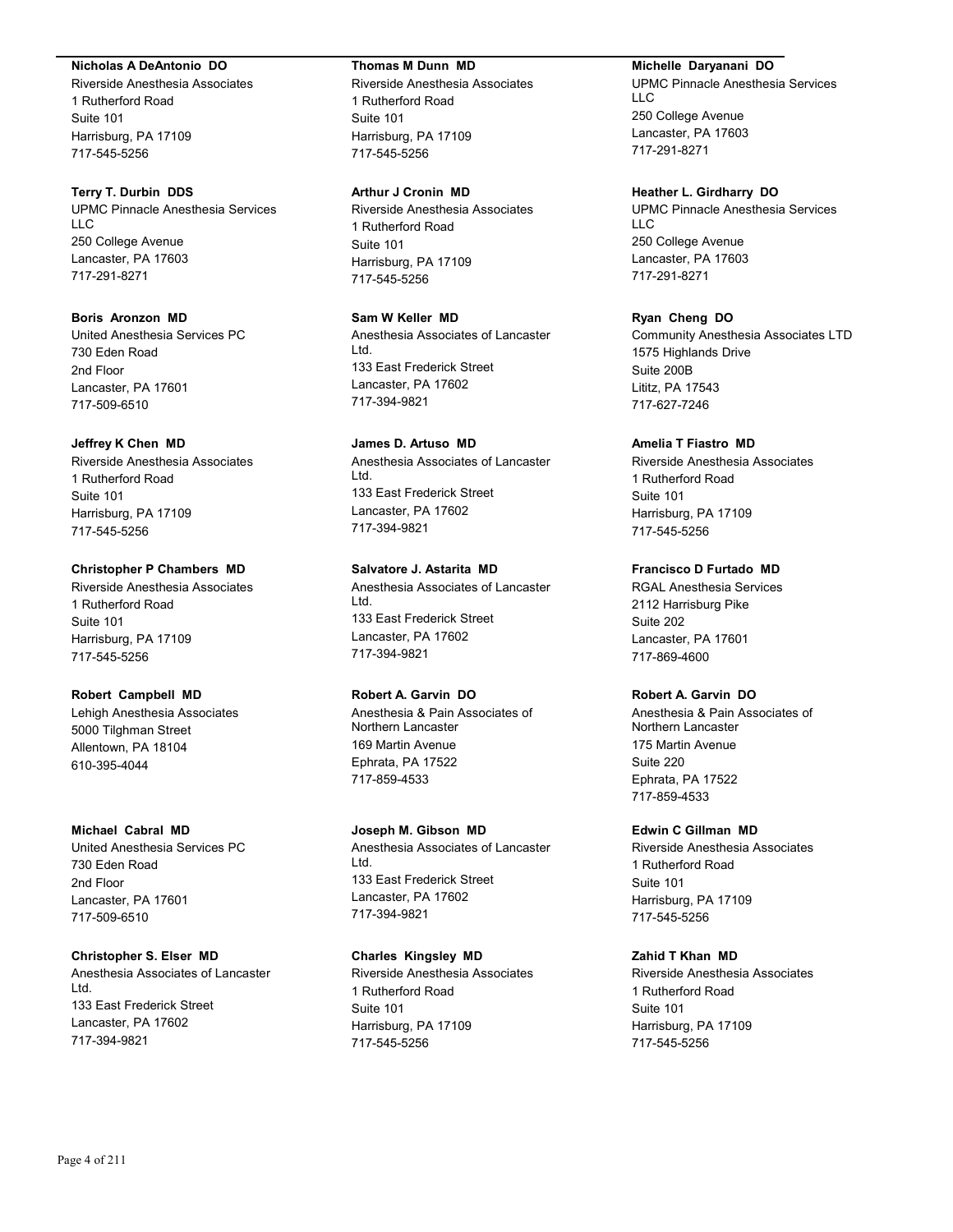### **Ansar Khan MD**

Anesthesia Associates of Lancaster Ltd. 133 East Frederick Street Lancaster, PA 17602 717-394-9821

### **Casey J Prather DO**

Community Anesthesia Associates LTD 1575 Highlands Drive Suite 200B Lititz, PA 17543 717-627-7246

# **Madhavi R. Reddy MD**

Anesthesia Associates of Lancaster Ltd. 133 East Frederick Street Lancaster, PA 17602 717-394-9821

### **Christopher J. Peterson MD**

Anesthesia Associates of Lancaster Ltd. 133 East Frederick Street Lancaster, PA 17602 717-394-9821

### **Joseph F Waldner MD**

Riverside Anesthesia Associates 1 Rutherford Road Suite 101 Harrisburg, PA 17109 717-545-5256

# **George W. Rung MD**

Lancaster Orthopedic Group 231 Granite Run Drive Lancaster, PA 17601 717-560-4200

### **Sergei I Nikiforov MD**

Riverside Anesthesia Associates 1 Rutherford Road Suite 101 Harrisburg, PA 17109 717-545-5256

# **Isoken O Osunde MD**

Anesthesia Associates of Lancaster Ltd. 133 East Frederick Street Lancaster, PA 17602 717-394-9821

### **Glenn C Keyser MD**

Riverside Anesthesia Associates 1 Rutherford Road Suite 101 Harrisburg, PA 17109 717-545-5256

### **Joshua T. Rhodes MD**

Riverside Anesthesia Associates 1 Rutherford Road Suite 101 Harrisburg, PA 17109 717-545-5256

# **Madhavi R. Reddy MD**

Penn Medicine LGHP Specialty Medicine 51 Peters Road Lititz, PA 17543 717-627-8225

# **Lauren Parker MD**

Anesthesia Associates of Lancaster Ltd. 133 East Frederick Street Lancaster, PA 17602 717-394-9821

### **Natalya N Riek DO**

Riverside Anesthesia Associates 1 Rutherford Road Suite 101 Harrisburg, PA 17109 717-545-5256

### **Manda Null DO**

Community Anesthesia Associates LTD 1575 Highlands Drive Suite 200B Lititz, PA 17543 717-627-7246

# **Erik A Nielson MD**

Riverside Anesthesia Associates 1 Rutherford Road Suite 101 Harrisburg, PA 17109 717-545-5256

# **Beverly B. Schantz DO**

Anesthesia Associates of Lancaster Ltd. 133 East Frederick Street Lancaster, PA 17602 717-394-9821

### **Madhavi R. Reddy MD**

LGHP/Penn Medicine Pain Management 2100 Harrisburg Pike Lancaster, PA 17601 717-544-3197

### **Robyne G. Rast MD**

Riverside Anesthesia Associates 1 Rutherford Road Suite 101 Harrisburg, PA 17109 717-545-5256

# **Matthew S. Redclift MD**

Riverside Anesthesia Associates 1 Rutherford Road Suite 101 Harrisburg, PA 17109 717-545-5256

### **Neelima Parikh MD**

Riverside Anesthesia Associates 1 Rutherford Road Suite 101 Harrisburg, PA 17109 717-545-5256

### **Ikenna Obioma MD**

Riverside Anesthesia Associates 1 Rutherford Road Suite 101 Harrisburg, PA 17109 717-545-5256

# **Tamara V Nikiforova MD**

Riverside Anesthesia Associates 1 Rutherford Road Suite 101 Harrisburg, PA 17109 717-545-5256

### **Stephen F. Nichols MD**

Anesthesia Associates of Lancaster Ltd. 133 East Frederick Street Lancaster, PA 17602 717-394-9821

### **Savitha V Vonah MD**

Riverside Anesthesia Associates 1 Rutherford Road Suite 101 Harrisburg, PA 17109 717-545-5256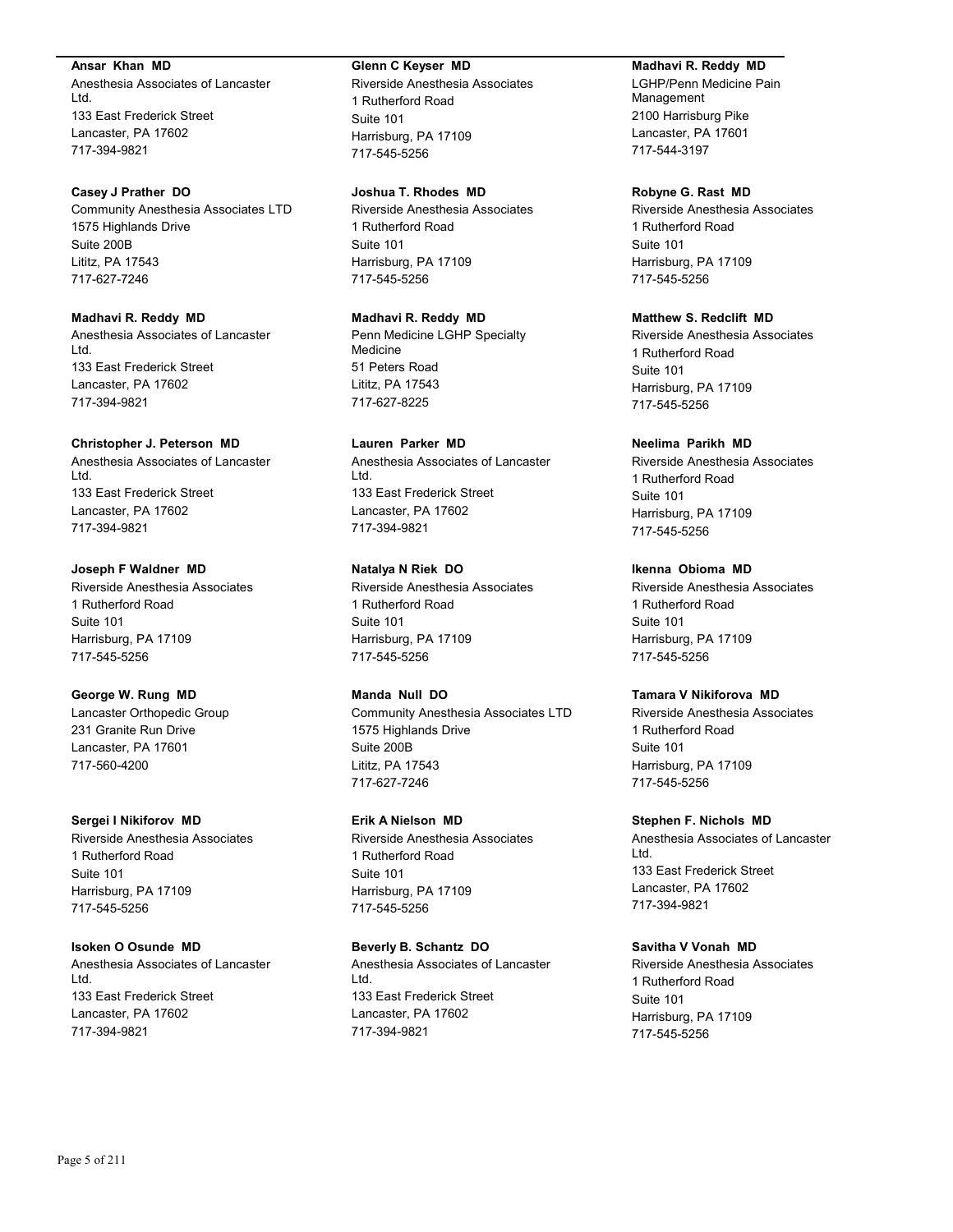### **John C Venable MD**

Riverside Anesthesia Associates 1 Rutherford Road Suite 101 Harrisburg, PA 17109 717-545-5256

### **Nancy I Sterling MD**

Riverside Anesthesia Associates 1 Rutherford Road Suite 101 Harrisburg, PA 17109 717-545-5256

**David J. Simons DO** Community Anesthesia Associates LTD 1575 Highlands Drive Suite 200B Lititz, PA 17543 717-627-7246

# **Jonathan E Shirey MD**

Riverside Anesthesia Associates 1 Rutherford Road Suite 101 Harrisburg, PA 17109 717-545-5256

# **David A Roberts DO**

Anesthesia Associates of Lancaster Ltd. 133 East Frederick Street Lancaster, PA 17602 717-394-9821

# **Louis Salazar MD**

Riverside Anesthesia Associates 1 Rutherford Road Suite 101 Harrisburg, PA 17109 717-545-5256

# **George W. Rung MD**

Lancaster Orthopedic Group 175 Martin Avenue Suite 315 Ephrata, PA 17522 717-733-9200

# **Max E Rohrbaugh MD**

Riverside Anesthesia Associates 1 Rutherford Road Suite 101 Harrisburg, PA 17109 717-545-5256

### **Andrze Trojanowski MD**

UPMC Pinnacle Anesthesia Services LLC 250 College Avenue Lancaster, PA 17603 717-291-8271

### **Walter Stein MD**

RGAL Anesthesia Services 2112 Harrisburg Pike Suite 202 Lancaster, PA 17601 717-869-4600

**James N. Simon MD** United Anesthesia Services PC 730 Eden Road 2nd Floor Lancaster, PA 17601 717-509-6510

# **George W. Rung MD**

Lancaster Orthopedic Group 1009 East Main Street Mount Joy, PA 17552 717-653-2200

# **Todd C Schaeffer DO**

Riverside Anesthesia Associates 1 Rutherford Road Suite 101 Harrisburg, PA 17109 717-545-5256

# **George W. Rung MD**

Lancaster Orthopedic Group 703 Lampeter Road Lancaster, PA 17602 717-291-1881

# **Jay P Nassar MD**

Riverside Anesthesia Associates 1 Rutherford Road Suite 101 Harrisburg, PA 17109 717-545-5256

### **David M. Roda DO**

Lehigh Anesthesia Associates 5000 Tilghman Street Allentown, PA 18104 610-395-4044

# **Mark W. Stull MD**

Anesthesia Associates of Lancaster Ltd. 133 East Frederick Street Lancaster, PA 17602 717-394-9821

# **Kevin F. Slenker MD**

Anesthesia Associates of Lancaster Ltd. 133 East Frederick Street Lancaster, PA 17602 717-394-9821

# **Ivan Shorter DO**

Community Anesthesia Associates LTD 1575 Highlands Drive Suite 200B Lititz, PA 17543 717-627-7246

### **Sean J. Sharkey Jr. MD**

Anesthesia Associates of Lancaster Ltd. 133 East Frederick Street Lancaster, PA 17602 717-394-9821

### **Valerie A. Salmons MD**

Anesthesia Associates of Lancaster Ltd. 133 East Frederick Street Lancaster, PA 17602 717-394-9821

### **Ikenna K Obioma MD**

UPMC Pinnacle Anesthesia Services LLC 250 College Avenue Lancaster, PA 17603 717-291-8271

### **James G. Rossignol MD**

Riverside Anesthesia Associates 1 Rutherford Road Suite 101 Harrisburg, PA 17109 717-545-5256

### **Nicholas L. Rockwell MD**

Anesthesia Associates of Lancaster Ltd. 133 East Frederick Street Lancaster, PA 17602 717-394-9821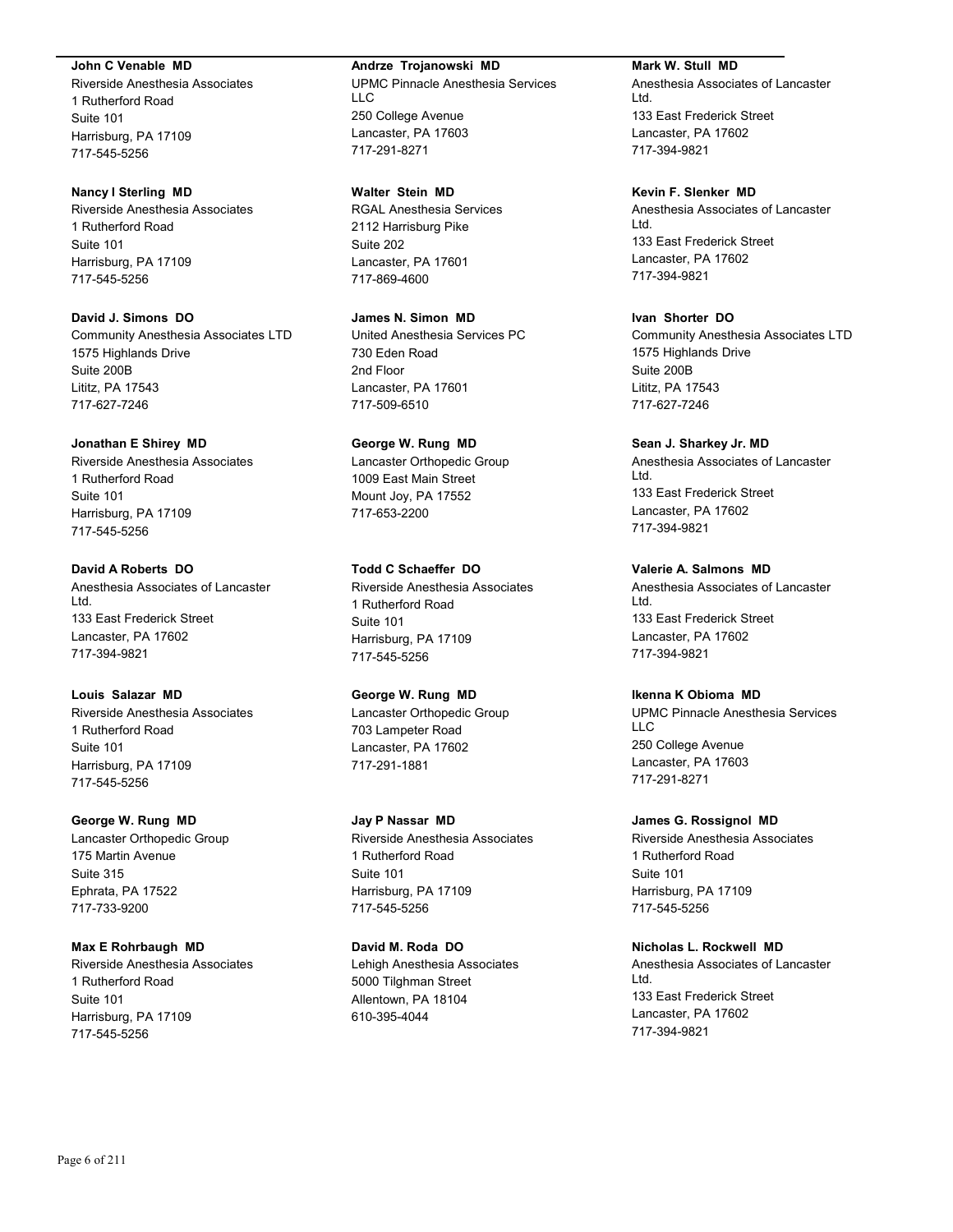### **Punalik G. Shenai MD**

Riverside Anesthesia Associates 1 Rutherford Road Suite 101 Harrisburg, PA 17109 717-545-5256

### **Raymond L Leonard MD**

Lehigh Anesthesia Associates 5000 Tilghman Street Allentown, PA 18104 610-395-4044

# **Matthew E. Midcap MD**

Anesthesia & Pain Associates of Northern Lancaster 175 Martin Avenue Suite 220 Ephrata, PA 17522 717-859-4533

# **William C. Motter MD**

Riverside Anesthesia Associates 1 Rutherford Road Suite 101 Harrisburg, PA 17109 717-545-5256

**Brian R. Melamed MD** Anesthesia & Pain Associates of Northern Lancaster 169 Martin Avenue Ephrata, PA 17522 717-859-4533

**Baihan L. Li DO** UPMC Pinnacle Anesthesia Services LLC 250 College Avenue Lancaster, PA 17603 717-291-8271

### **Ronald D Kratz MD** Riverside Anesthesia Associates

1 Rutherford Road Suite 101 Harrisburg, PA 17109 717-545-5256

**Mary Jayne McIlwain MD** Anesthesia Associates of Lancaster Ltd. 133 East Frederick Street Lancaster, PA 17602 717-394-9821

### **William P. West DO**

Community Anesthesia Associates LTD 1575 Highlands Drive Suite 200B Lititz, PA 17543 717-627-7246

**Andrew Makrides MD** Anesthesia Associates of Lancaster Ltd. 133 East Frederick Street Lancaster, PA 17602 717-394-9821

**Scott R Muraika MD** Riverside Anesthesia Associates 1 Rutherford Road Suite 101 Harrisburg, PA 17109 717-545-5256

**Matthew E. Midcap MD** Anesthesia & Pain Associates of Northern Lancaster 169 Martin Avenue Ephrata, PA 17522 717-859-4533

**James Logue MD** RGAL Anesthesia Services 2112 Harrisburg Pike Suite 202 Lancaster, PA 17601 717-869-4600

# **Matthew D Maki MD**

Riverside Anesthesia Associates 1 Rutherford Road Suite 101 Harrisburg, PA 17109 717-545-5256

**James Lamberg DO** Anesthesia Associates of Lancaster Ltd. 133 East Frederick Street Lancaster, PA 17602 717-394-9821

**Mukul L Parikh MD** Riverside Anesthesia Associates 1 Rutherford Road Suite 101 Harrisburg, PA 17109 717-545-5256

### **Margaret A. Motl MD**

Anesthesia Associates of Lancaster Ltd. 133 East Frederick Street Lancaster, PA 17602 717-394-9821

# **Scott A Milsteen MD**

Riverside Anesthesia Associates 1 Rutherford Road Suite 101 Harrisburg, PA 17109 717-545-5256

**Robert J Lucking MD** Anesthesia Associates of Lancaster Ltd. 133 East Frederick Street Lancaster, PA 17602 717-394-9821

### **Brian R. Melamed MD**

Anesthesia & Pain Associates of Northern Lancaster 175 Martin Avenue Suite 220 Ephrata, PA 17522 717-859-4533

**Christian H Line MD**

Riverside Anesthesia Associates 1 Rutherford Road Suite 101 Harrisburg, PA 17109 717-545-5256

### **Shawn C Murphy DO**

Riverside Anesthesia Associates 1 Rutherford Road Suite 101 Harrisburg, PA 17109 717-545-5256

### **Wayne K Marshall MD**

Riverside Anesthesia Associates 1 Rutherford Road Suite 101 Harrisburg, PA 17109 717-545-5256

### **Jeffrey B. Musser DO**

Anesthesia & Pain Associates of Northern Lancaster 175 Martin Avenue Suite 220 Ephrata, PA 17522 717-859-4533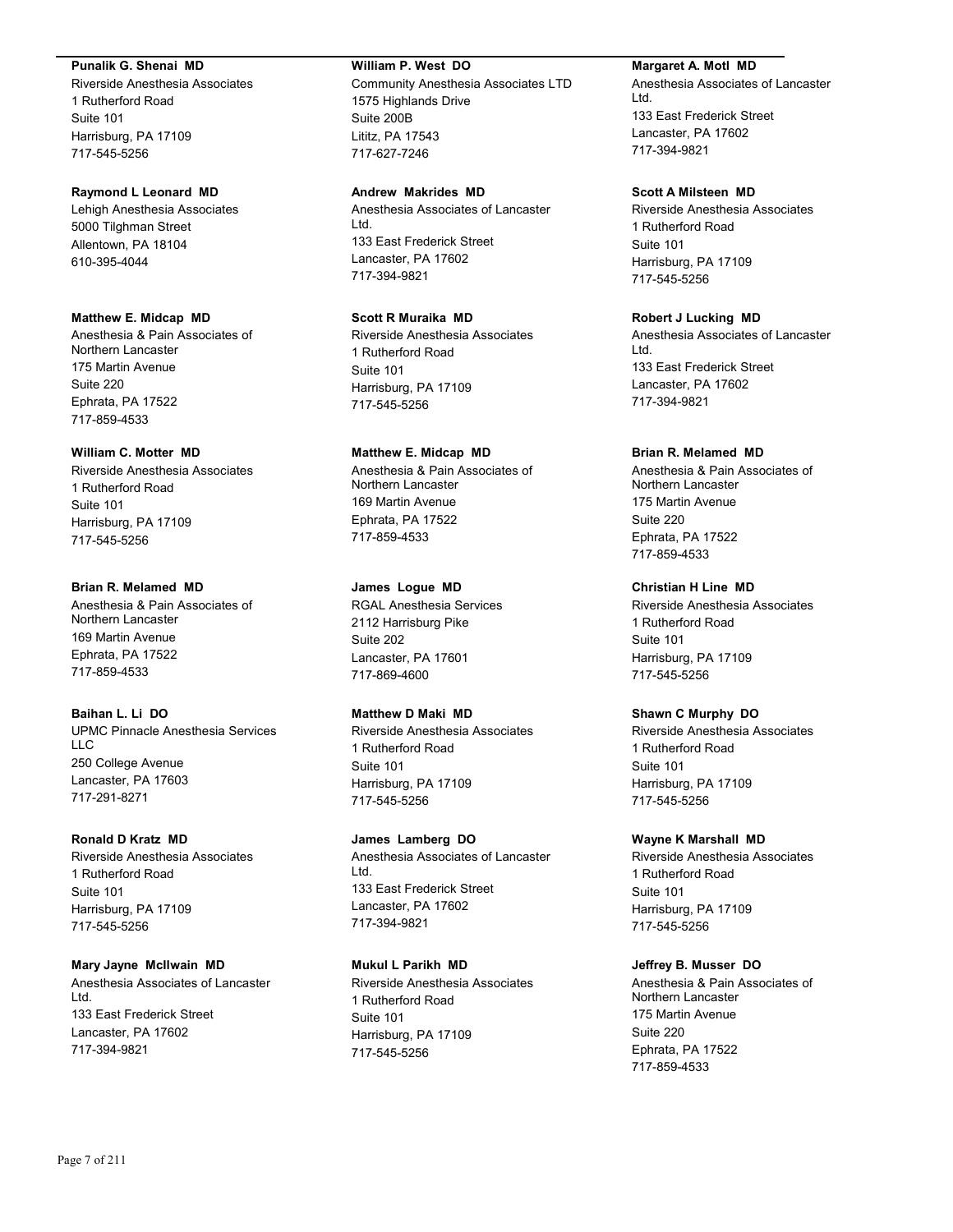### **Jeffrey B. Musser DO**

Anesthesia & Pain Associates of Northern Lancaster 169 Martin Avenue Ephrata, PA 17522 717-859-4533

# **Christian I Lauver MD**

Riverside Anesthesia Associates 1 Rutherford Road Suite 101 Harrisburg, PA 17109 717-545-5256

# *Audiology*

**Arys Yunque Au.D** Otolaryngology Physicians of Lancaster 810 Plaza Blvd. Lancaster, PA 17601 717-394-5088

# **Amanda Arnold Au.D**

Otolaryngology Physicians of Lancaster 810 Plaza Blvd. Lancaster, PA 17601 717-394-5088

**Elizabeth Blackburn Au.D** Otolaryngology Physicians of Lancaster 810 Plaza Blvd. Lancaster, PA 17601 717-394-5088

# **Kimberly Kelly AuD**

Lancaster Ear, Nose & Throat, LLC 930 Red Rose Court Suite 301 Lancaster, PA 17601 717-517-9083

# *Autism Spectrum Disorders*

**Jaime L. Hetsko MA**

Behavioral Healthcare Consultants P.C. 1755 Oregon Pike Suite 200 Lancaster, PA 17601 717-581-5255

#### **Charles J. LanceLotta MD**

Anesthesia Associates of Lancaster Ltd. 133 East Frederick Street Lancaster, PA 17602 717-394-9821

#### **Chang S. Lee DO**

Lehigh Anesthesia Associates 5000 Tilghman Street Allentown, PA 18104 610-395-4044

**Arys Yunque Au.D** Otolaryngology Physicians of Lancaster 561 W. Trout Run Road Ephrata, PA 17522 717-733-4891

**Jessica Davis Au.D** Otolaryngology Physicians of Lancaster 561 W. Trout Run Road Ephrata, PA 17522 717-733-4891

**Elizabeth Blackburn Au.D** Otolaryngology Physicians of Lancaster 561 W. Trout Run Road Ephrata, PA 17522 717-733-4891

**Tami L Shea AuD** Otolaryngology Physicians of Lancaster 561 W. Trout Run Road Ephrata, PA 17522 717-733-4891

**Steven D Later DO**

Riverside Anesthesia Associates 1 Rutherford Road Suite 101 Harrisburg, PA 17109 717-545-5256

**Jessica Davis Au.D** Otolaryngology Physicians of Lancaster 810 Plaza Blvd. Lancaster, PA 17601 717-394-5088

### **Marjorie R Kessler AuD**

Lancaster Ear, Nose & Throat, LLC 930 Red Rose Court Suite 301 Lancaster, PA 17601 717-517-9083

**Amanda Arnold Au.D** Otolaryngology Physicians of Lancaster 561 W. Trout Run Road Ephrata, PA 17522 717-733-4891

# **Tami L Shea AuD**

Otolaryngology Physicians of Lancaster 810 Plaza Blvd. Lancaster, PA 17601 717-394-5088

**Jaime L. Hetsko MA**

Behavioral Healthcare Consultants P.C. 645 N. Twelfth Street Suite 302 Lemoyne, PA 17043 717-730-2090

**Jaime L. Hetsko MA** Behavioral Healthcare Consultants P.C. 6 West Newport Road Lititz, PA 17543 717-627-2190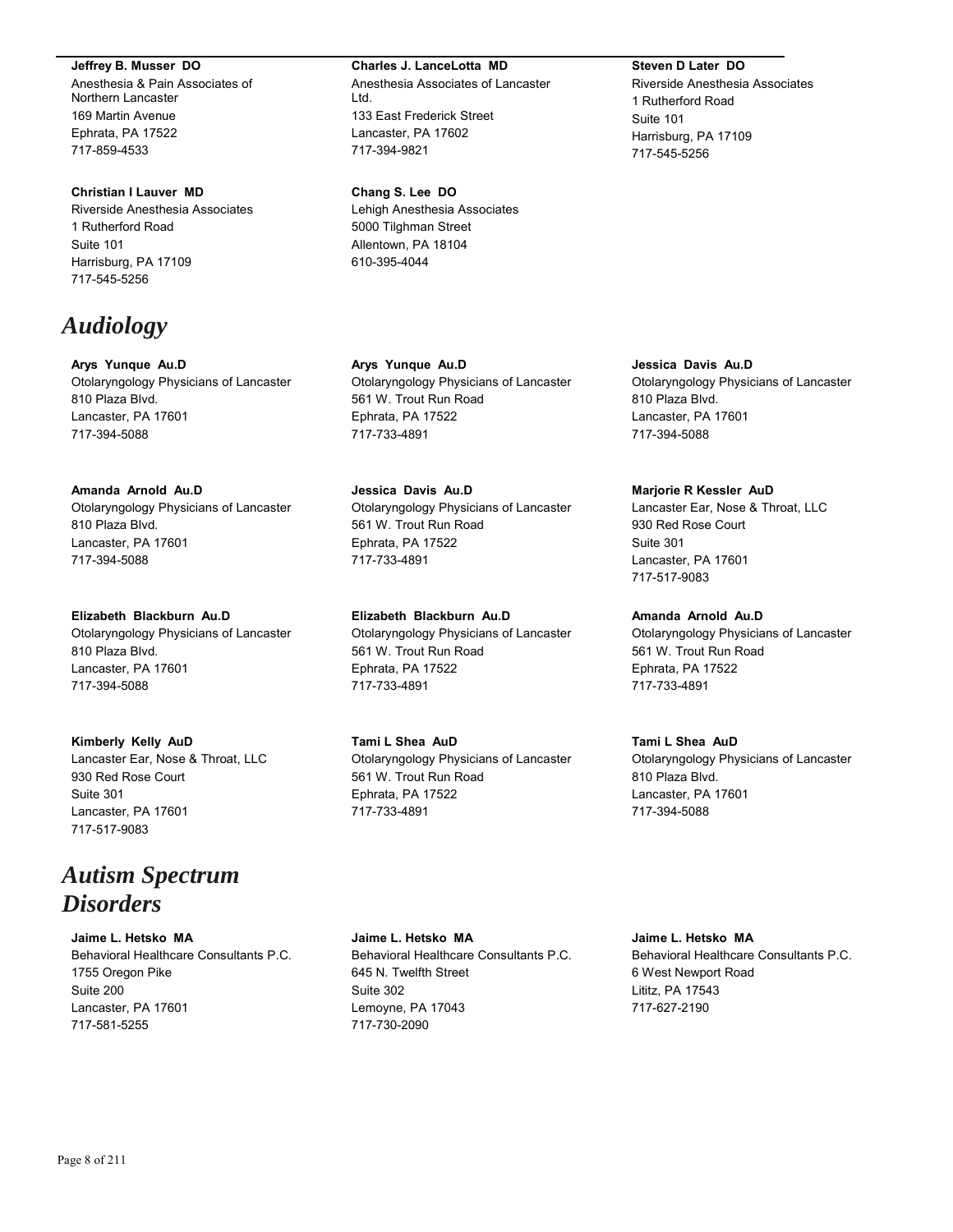**Jaime L. Hetsko MA** Behavioral Healthcare Consultants P.C. 2550 Kingston Road Suite 211 York, PA 17402 717-755-5736

# *Cardiothoracic Surgery*

### **Jennifer M Worth MD**

LGHP/Penn Medicine Cardiothoracic Surgery 540 North Duke Street Suite 100 Lancaster, PA 17604 717-544-4995

### **Mark Epler MD**

LGHP/Penn Medicine Cardiothoracic **Surgery** 540 North Duke Street Suite 100 Lancaster, PA 17604 717-544-4995

# *Cardiovascular Disease*

### **Todd A. Wood MD**

The Heart Group of Lancaster General Health 1261 Division Highway Suite 2 Ephrata, PA 17522 717-544-8300

# **Todd A. Wood MD**

The Heart Group of Lancaster General Health 426 Cloverleaf Road Elizabethtown, PA 17022 717-544-8300

# **Ron M. Jacob MD**

The Heart Group of Lancaster General Health 1701 Cornwall Road Lebanon, PA 17042 717-544-8300

# **Mian A. Jan MD**

West Chester Cardiology 531 Maple Avenue West Chester, PA 19380 610-692-4382

# **Jeffrey T. Cope MD**

LGHP/Penn Medicine Cardiothoracic Surgery 540 North Duke Street Suite 100 Lancaster, PA 17604 717-544-4995

### **Paul S. Brown Jr. MD**

Cardiothoracic & Vascular Surgeons of Lancaster 233 College Avenue Suite 203 Lancaster, PA 17603 717-735-3920

# **Todd A. Wood MD**

The Heart Group of Lancaster General Health 950 Octorara Drive Parkesburg, PA 19365 717-544-8300

# **Todd A. Wood MD**

The Heart Group of Lancaster General Health 217 Harrisburg Avenue Lancaster, PA 17603 717-544-8300

# **Joseluis Ibarra MD**

The Heart Group of Lancaster General Health 690 Good Drive 2nd Floor Lancaster, PA 17601 717-544-8300

# **Rupal P. Dumasia MD**

The Heart Group of Lancaster General **Health** 950 Octorara Drive Parkesburg, PA 19365 717-544-8300

# **Todd A. Wood MD** The Heart Group of Lancaster General Health 690 Good Drive 2nd Floor Lancaster, PA 17601 717-544-8300

# **Todd A. Wood MD**

The Heart Group of Lancaster General Health 1701 Cornwall Road Lebanon, PA 17042 717-544-8300

# **Joseluis Ibarra MD**

The Heart Group of Lancaster General Health 426 Cloverleaf Road Elizabethtown, PA 17022 717-544-8300

# **Joseluis Ibarra MD**

The Heart Group of Lancaster General **Health** 950 Octorara Drive Parkesburg, PA 19365 717-544-8300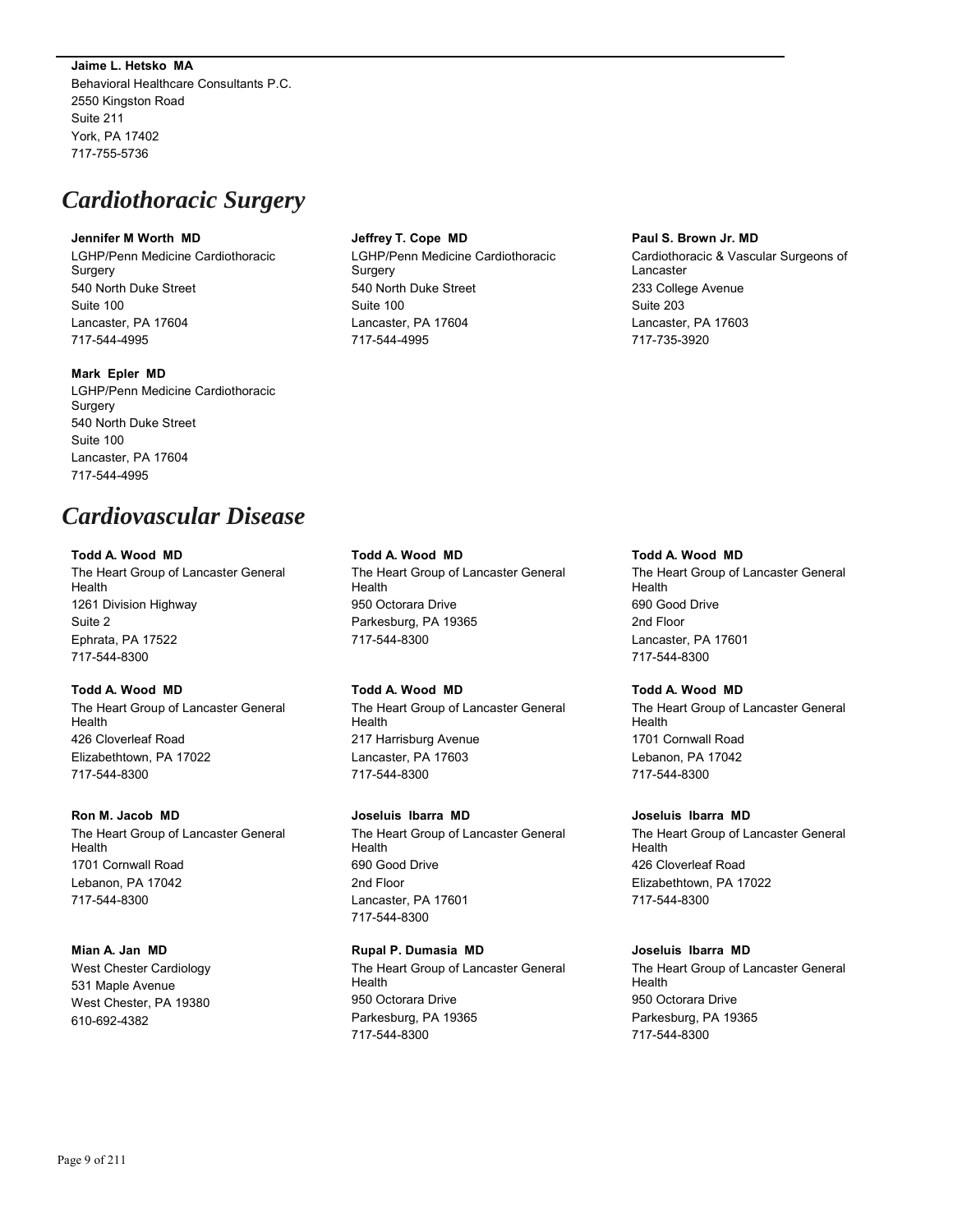### **Joseluis Ibarra MD**

The Heart Group of Lancaster General Health 1701 Cornwall Road Lebanon, PA 17042 717-544-8300

### **David E. Guyer MD**

The Heart Group of Lancaster General Health 950 Octorara Drive Parkesburg, PA 19365 717-544-8300

# **Lindsay Castle DO**

The Heart Group of Lancaster General Health 950 Octorara Drive Parkesburg, PA 19365 717-544-8300

# **Lindsay Castle DO**

The Heart Group of Lancaster General Health 217 Harrisburg Avenue Lancaster, PA 17603 717-544-8300

### **George O Angheloiu MD**

The Heart Doctor, LLC 637 Ditz Drive Manheim, PA 17545 717-606-8096

#### **Rahul R Jhaveri MD**

The Heart Group of Lancaster General Health 690 Good Drive 2nd Floor Lancaster, PA 17601 717-544-8300

### **Rahul R Jhaveri MD**

The Heart Group of Lancaster General Health 1701 Cornwall Road Lebanon, PA 17042 717-544-8300

**Mian A. Jan MD** West Chester Cardiology 119 Uwchlan Suite 200 Exton, PA 19341 610-692-4382

#### **Ron M. Jacob MD**

The Heart Group of Lancaster General Health 1261 Division Highway Suite 2 Ephrata, PA 17522 717-544-8300

### **Joseluis Ibarra MD**

The Heart Group of Lancaster General Health 217 Harrisburg Avenue Lancaster, PA 17603 717-544-8300

# **Lindsay Castle DO**

The Heart Group of Lancaster General Health 690 Good Drive 2nd Floor Lancaster, PA 17601 717-544-8300

# **Lindsay Castle DO** The Heart Group of Lancaster General Health 1701 Cornwall Road Lebanon, PA 17042 717-544-8300

# **Bertram L. Johnson MD**

Lancaster Cardiology Group L.L.C. 1821 Oregon Pike Suite 2 Lancaster, PA 17601 717-569-7100

### **Ron M. Jacob MD**

The Heart Group of Lancaster General Health 217 Harrisburg Avenue Lancaster, PA 17603 717-544-8300

#### **Rahul R Jhaveri MD**

The Heart Group of Lancaster General Health 1261 Division Highway Suite 2 Ephrata, PA 17522 717-544-8300

### **David E. Guyer MD** The Heart Group of Lancaster General

Health 690 Good Drive 2nd Floor Lancaster, PA 17601 717-544-8300

### **Joseluis Ibarra MD**

The Heart Group of Lancaster General Health 1261 Division Highway Suite 2 Ephrata, PA 17522 717-544-8300

# **Rahul R Jhaveri MD**

The Heart Group of Lancaster General Health 426 Cloverleaf Road Elizabethtown, PA 17022 717-544-8300

# **Lindsay Castle DO**

The Heart Group of Lancaster General Health 426 Cloverleaf Road Elizabethtown, PA 17022 717-544-8300

### **Lindsay Castle DO**

The Heart Group of Lancaster General Health 1261 Division Highway Suite 2 Ephrata, PA 17522 717-544-8300

# **Ron M. Jacob MD**

The Heart Group of Lancaster General Health 950 Octorara Drive Parkesburg, PA 19365 717-544-8300

# **Rahul R Jhaveri MD**

The Heart Group of Lancaster General Health 217 Harrisburg Avenue Lancaster, PA 17603 717-544-8300

#### **Roddy P. Canosa DO**

The Heart Group of Lancaster General Health 1701 Cornwall Road Lebanon, PA 17042 717-544-8300

# **Ron M. Jacob MD**

The Heart Group of Lancaster General Health 690 Good Drive 2nd Floor Lancaster, PA 17601 717-544-8300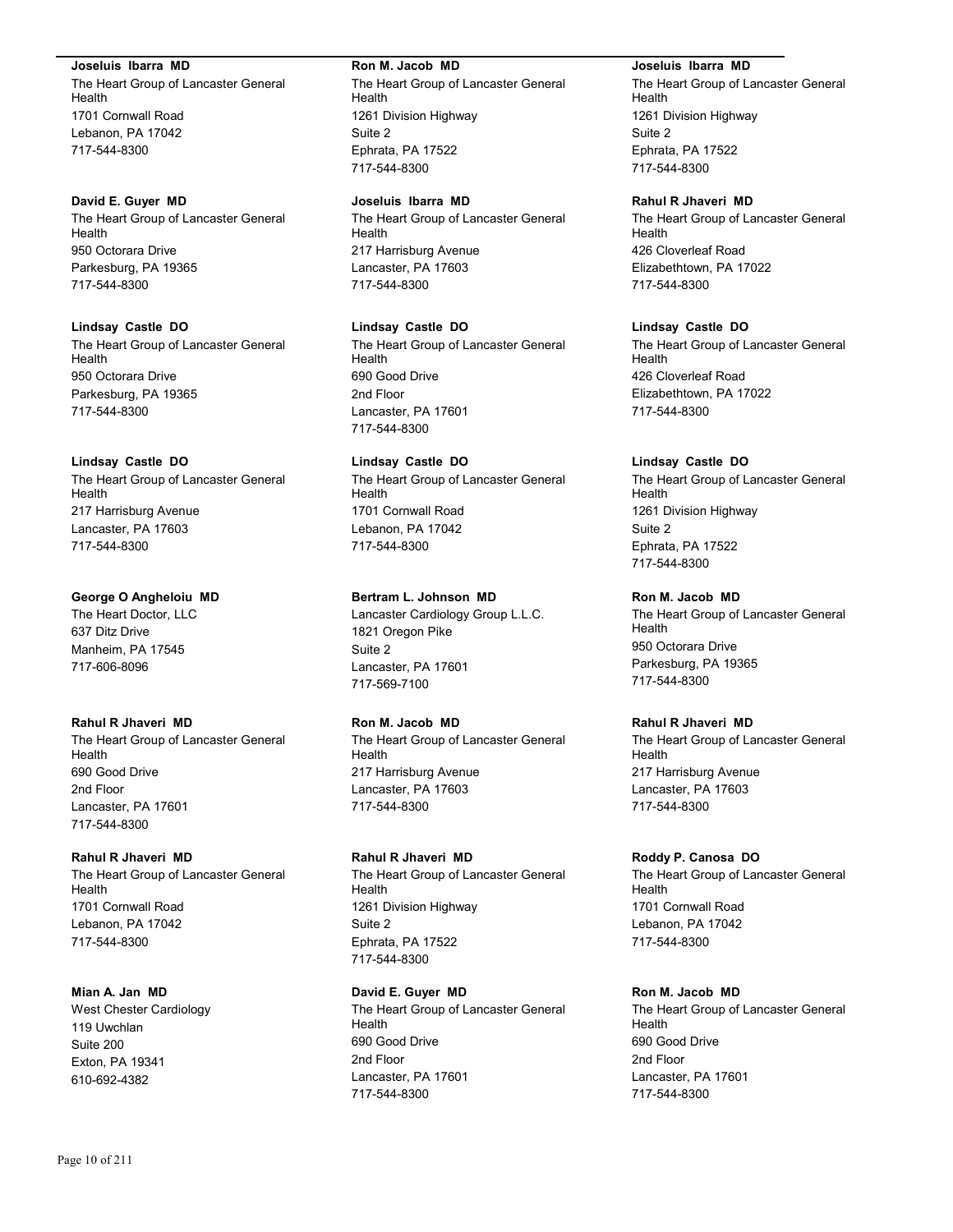**Ron M. Jacob MD**

The Heart Group of Lancaster General Health 426 Cloverleaf Road Elizabethtown, PA 17022 717-544-8300

**Douglas C. Gohn MD** The Heart Group of Lancaster General Health 217 Harrisburg Avenue Lancaster, PA 17603 717-544-8300

**Douglas C. Gohn MD** The Heart Group of Lancaster General Health 690 Good Drive 2nd Floor Lancaster, PA 17601 717-544-8300

**Roddy P. Canosa DO** The Heart Group of Lancaster General Health 217 Harrisburg Avenue Lancaster, PA 17603 717-544-8300

**Rolf L. Andersen MD** The Heart Group of Lancaster General Health 1701 Cornwall Road Lebanon, PA 17042 717-544-8300

**Sandeep Bansal MD** The Heart Group of Lancaster General Health 690 Good Drive 2nd Floor Lancaster, PA 17601 717-544-8300

**Sandeep Bansal MD** The Heart Group of Lancaster General Health 1701 Cornwall Road Lebanon, PA 17042 717-544-8300

**David E. Guyer MD** The Heart Group of Lancaster General Health 217 Harrisburg Avenue Lancaster, PA 17603 717-544-8300

**Rahul R Jhaveri MD**

The Heart Group of Lancaster General Health 950 Octorara Drive Parkesburg, PA 19365 717-544-8300

**Sandeep Bansal MD** The Heart Group of Lancaster General Health 217 Harrisburg Avenue Lancaster, PA 17603 717-544-8300

**Douglas C. Gohn MD** The Heart Group of Lancaster General Health 950 Octorara Drive Parkesburg, PA 19365 717-544-8300

**Monodeep Biswas MD** WellSpan Cardiology 140 North Pointe Blvd Lancaster, PA 17601 717-291-0700

**Rolf L. Andersen MD** The Heart Group of Lancaster General Health 217 Harrisburg Avenue Lancaster, PA 17603 717-544-8300

**Rolf L. Andersen MD** The Heart Group of Lancaster General Health 690 Good Drive 2nd Floor Lancaster, PA 17601 717-544-8300

**Monodeep Biswas MD** WellSpan Cardiology 435 South Kinzer Avenue Suite 7 Lancaster, PA 17557 717-354-6676

**Roddy P. Canosa DO** The Heart Group of Lancaster General Health 950 Octorara Drive Parkesburg, PA 19365 717-544-8300

**Rolf L. Andersen MD**

The Heart Group of Lancaster General Health 1261 Division Highway Suite 2 Ephrata, PA 17522 717-544-8300

**Douglas C. Gohn MD** The Heart Group of Lancaster General Health 426 Cloverleaf Road Elizabethtown, PA 17022 717-544-8300

**Monodeep Biswas MD** WellSpan Cardiology 446 North Reading Road Suite 302 Ephrata, PA 17522 717-738-0167

**Rupal P. Dumasia MD** The Heart Group of Lancaster General Health 1261 Division Highway Suite 2 Ephrata, PA 17522 717-544-8300

**Rolf L. Andersen MD** The Heart Group of Lancaster General Health 426 Cloverleaf Road Elizabethtown, PA 17022 717-544-8300

**Rolf L. Andersen MD** The Heart Group of Lancaster General Health 950 Octorara Drive Parkesburg, PA 19365 717-544-8300

**David E. Guyer MD** The Heart Group of Lancaster General Health 1261 Division Highway Suite 2 Ephrata, PA 17522 717-544-8300

**Roddy P. Canosa DO** The Heart Group of Lancaster General Health 690 Good Drive 2nd Floor Lancaster, PA 17601 717-544-8300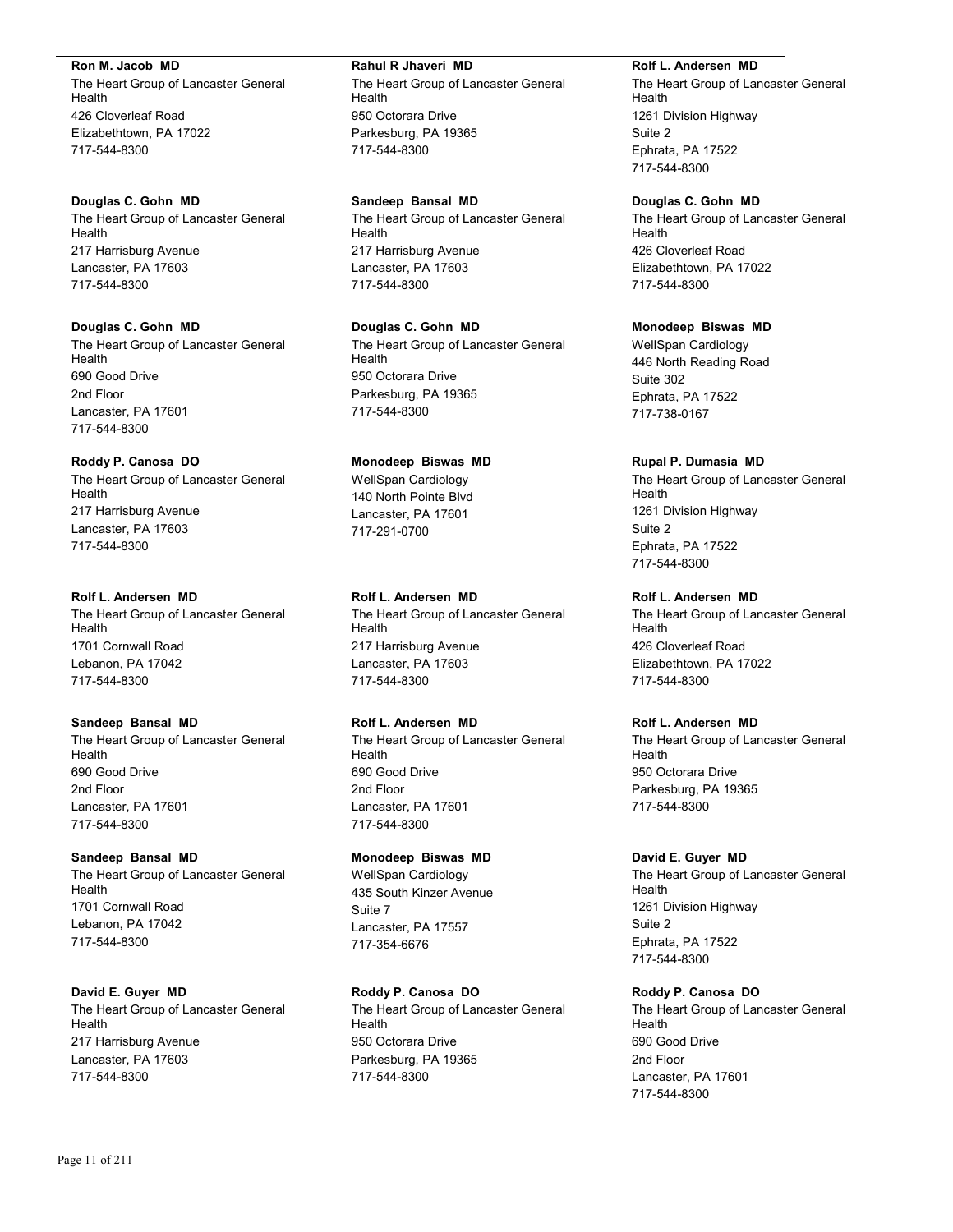# **Roddy P. Canosa DO**

The Heart Group of Lancaster General Health 426 Cloverleaf Road Elizabethtown, PA 17022 717-544-8300

### **Mian A. Jan MD**

West Chester Cardiology 701 E. Baltimore Pike Suite C Kennett Square, PA 19348 610-444-8939

# **Douglas C. Gohn MD**

The Heart Group of Lancaster General Health 1261 Division Highway Suite 2 Ephrata, PA 17522 717-544-8300

### **Rupal P. Dumasia MD**

The Heart Group of Lancaster General Health 690 Good Drive 2nd Floor Lancaster, PA 17601 717-544-8300

# **Rupal P. Dumasia MD**

The Heart Group of Lancaster General Health 1701 Cornwall Road Lebanon, PA 17042 717-544-8300

# **Gurpinder K. Chatha MD**

The Heart Group of Lancaster General Health 217 Harrisburg Avenue Lancaster, PA 17603 717-544-8300

### **Mark D. Etter MD**

The Heart Group of Lancaster General Health 1261 Division Highway Suite 2 Ephrata, PA 17522 717-544-8300

# **Mark D. Etter MD**

The Heart Group of Lancaster General Health 426 Cloverleaf Road Elizabethtown, PA 17022 717-544-8300

### **Sandeep Bansal MD**

The Heart Group of Lancaster General Health 426 Cloverleaf Road Elizabethtown, PA 17022 717-544-8300

**Douglas C. Gohn MD** The Heart Group of Lancaster General Health 1701 Cornwall Road Lebanon, PA 17042 717-544-8300

# **Sandeep Bansal MD**

The Heart Group of Lancaster General Health 1261 Division Highway Suite 2 Ephrata, PA 17522 717-544-8300

# **Rupal P. Dumasia MD**

The Heart Group of Lancaster General Health 426 Cloverleaf Road Elizabethtown, PA 17022 717-544-8300

# **David E. Guyer MD**

The Heart Group of Lancaster General Health 426 Cloverleaf Road Elizabethtown, PA 17022 717-544-8300

# **Neil R. Clark MD**

The Heart Group of Lancaster General Health 1261 Division Highway Suite 2 Ephrata, PA 17522 717-544-8300

### **Mark D. Etter MD** The Heart Group of Lancaster General Health 1701 Cornwall Road Lebanon, PA 17042 717-544-8300

# **Gurpinder K. Chatha MD**

The Heart Group of Lancaster General Health 1261 Division Highway Suite 2 Ephrata, PA 17522 717-544-8300

### **Gordon H. Hutt MD**

Cardiac Consultants P.C. 1697 Crown Avenue Lancaster, PA 17601 717-299-5000

### **David E. Guyer MD**

The Heart Group of Lancaster General Health 1701 Cornwall Road Lebanon, PA 17042 717-544-8300

# **Hope B. Helfeld DO**

West Chester Cardiology 701 E. Baltimore Pike Suite C Kennett Square, PA 19348 610-444-8939

### **Rupal P. Dumasia MD**

The Heart Group of Lancaster General Health 217 Harrisburg Avenue Lancaster, PA 17603 717-544-8300

### **Roddy P. Canosa DO**

The Heart Group of Lancaster General Health 1261 Division Highway Suite 2 Ephrata, PA 17522 717-544-8300

# **Patrick Fitzsimmons MD**

WellSpan Cardiology 446 North Reading Road Suite 302 Ephrata, PA 17522 717-738-0167

# **Mark D. Etter MD**

The Heart Group of Lancaster General Health 217 Harrisburg Avenue Lancaster, PA 17603 717-544-8300

# **Hope B. Helfeld DO**

West Chester Cardiology 119 Uwchlan Suite 200 Exton, PA 19341 610-692-4382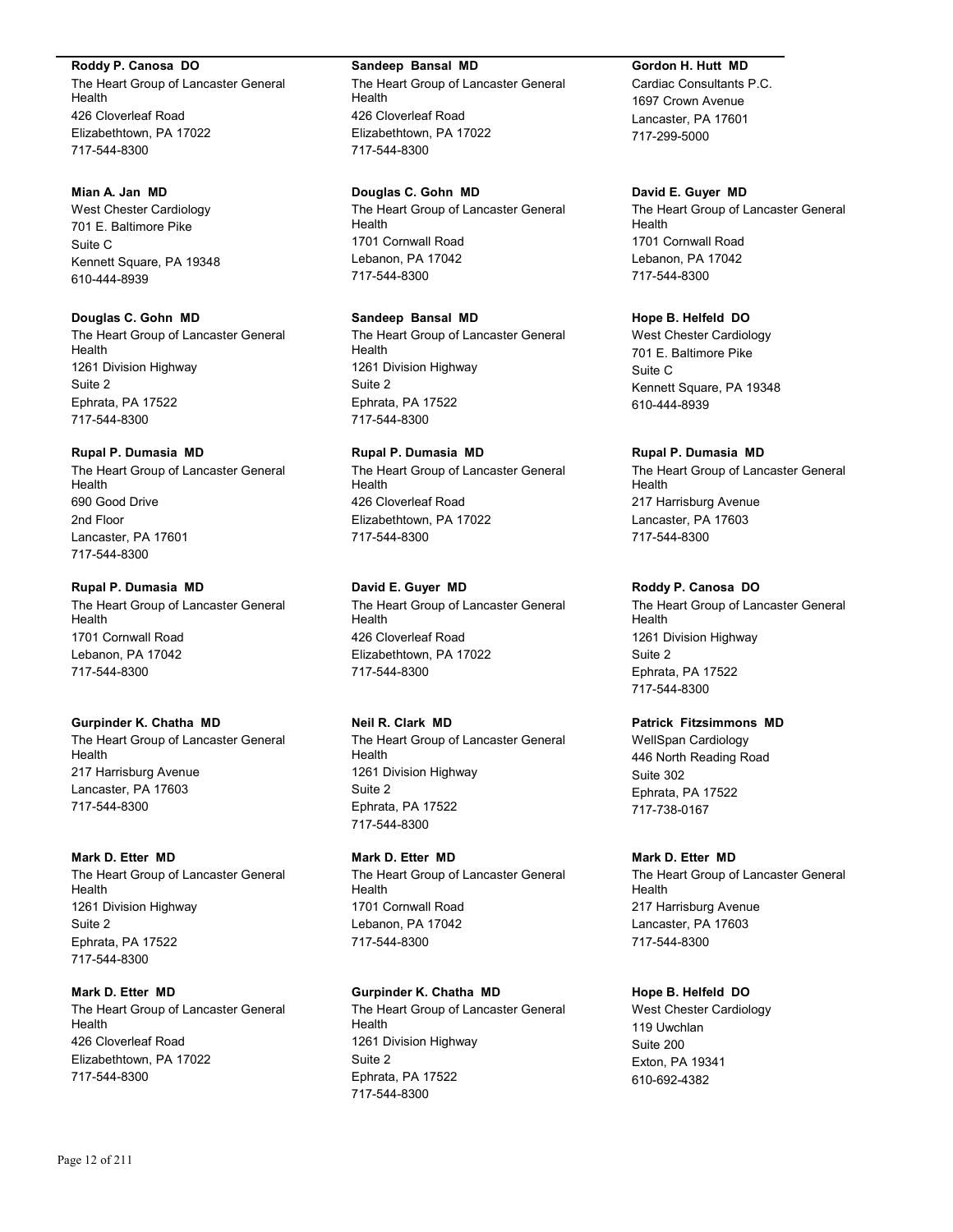### **Hope B. Helfeld DO**

West Chester Cardiology 531 Maple Avenue West Chester, PA 19380 610-692-4382

### **Gurpinder K. Chatha MD**

The Heart Group of Lancaster General Health 426 Cloverleaf Road Elizabethtown, PA 17022 717-544-8300

# **Neil R. Clark MD**

The Heart Group of Lancaster General Health 1701 Cornwall Road Lebanon, PA 17042 717-544-8300

### **Neil R. Clark MD**

The Heart Group of Lancaster General Health 690 Good Drive 2nd Floor Lancaster, PA 17601 717-544-8300

# **Patrick Fitzsimmons MD**

WellSpan Cardiology 435 South Kinzer Avenue Suite 7 Lancaster, PA 17557 717-354-6676

# **Matthew Evans DO**

Cardiac Consultants P.C. 1697 Crown Avenue Lancaster, PA 17601 717-299-5000

#### **David L Scher MD**

The Heart Group of Lancaster General Health 950 Octorara Drive Parkesburg, PA 19365 717-544-8300

# **David L Scher MD**

The Heart Group of Lancaster General Health 1261 Division Highway Suite 2 Ephrata, PA 17522 717-544-8300

#### **Gurpinder K. Chatha MD**

The Heart Group of Lancaster General Health 1701 Cornwall Road Lebanon, PA 17042 717-544-8300

#### **Gurpinder K. Chatha MD**

The Heart Group of Lancaster General Health 690 Good Drive 2nd Floor Lancaster, PA 17601 717-544-8300

**Neil R. Clark MD** The Heart Group of Lancaster General Health 217 Harrisburg Avenue Lancaster, PA 17603 717-544-8300

# **Mark D. Etter MD**

The Heart Group of Lancaster General Health 690 Good Drive 2nd Floor Lancaster, PA 17601 717-544-8300

**Gurpinder K. Chatha MD** The Heart Group of Lancaster General Health 950 Octorara Drive Parkesburg, PA 19365 717-544-8300

# **Nicholas J. Mandalakas MD**

Cardiac Consultants P.C. 1697 Crown Avenue Lancaster, PA 17601 717-299-5000

### **David L Scher MD**

The Heart Group of Lancaster General Health 426 Cloverleaf Road Elizabethtown, PA 17022 717-544-8300

**David L Scher MD** Penn Medicine LGHP Specialty Medicine 51 Peters Road Lititz, PA 17543 717-627-8225

### **Mark D. Etter MD**

The Heart Group of Lancaster General Health 950 Octorara Drive Parkesburg, PA 19365 717-544-8300

# **Neil R. Clark MD**

The Heart Group of Lancaster General Health 950 Octorara Drive Parkesburg, PA 19365 717-544-8300

### **Neil R. Clark MD**

The Heart Group of Lancaster General Health 426 Cloverleaf Road Elizabethtown, PA 17022 717-544-8300

### **Sandeep Bansal MD**

The Heart Group of Lancaster General Health 950 Octorara Drive Parkesburg, PA 19365 717-544-8300

**Patrick Fitzsimmons MD** WellSpan Cardiology 140 North Pointe Blvd Lancaster, PA 17601 717-291-0700

### **David L Scher MD**

The Heart Group of Lancaster General Health 1701 Cornwall Road Lebanon, PA 17042 717-544-8300

#### **David L Scher MD**

The Heart Group of Lancaster General Health 690 Good Drive 2nd Floor Lancaster, PA 17601 717-544-8300

# **John P. Slovak MD**

The Heart Group of Lancaster General Health 217 Harrisburg Avenue Lancaster, PA 17603 717-544-8300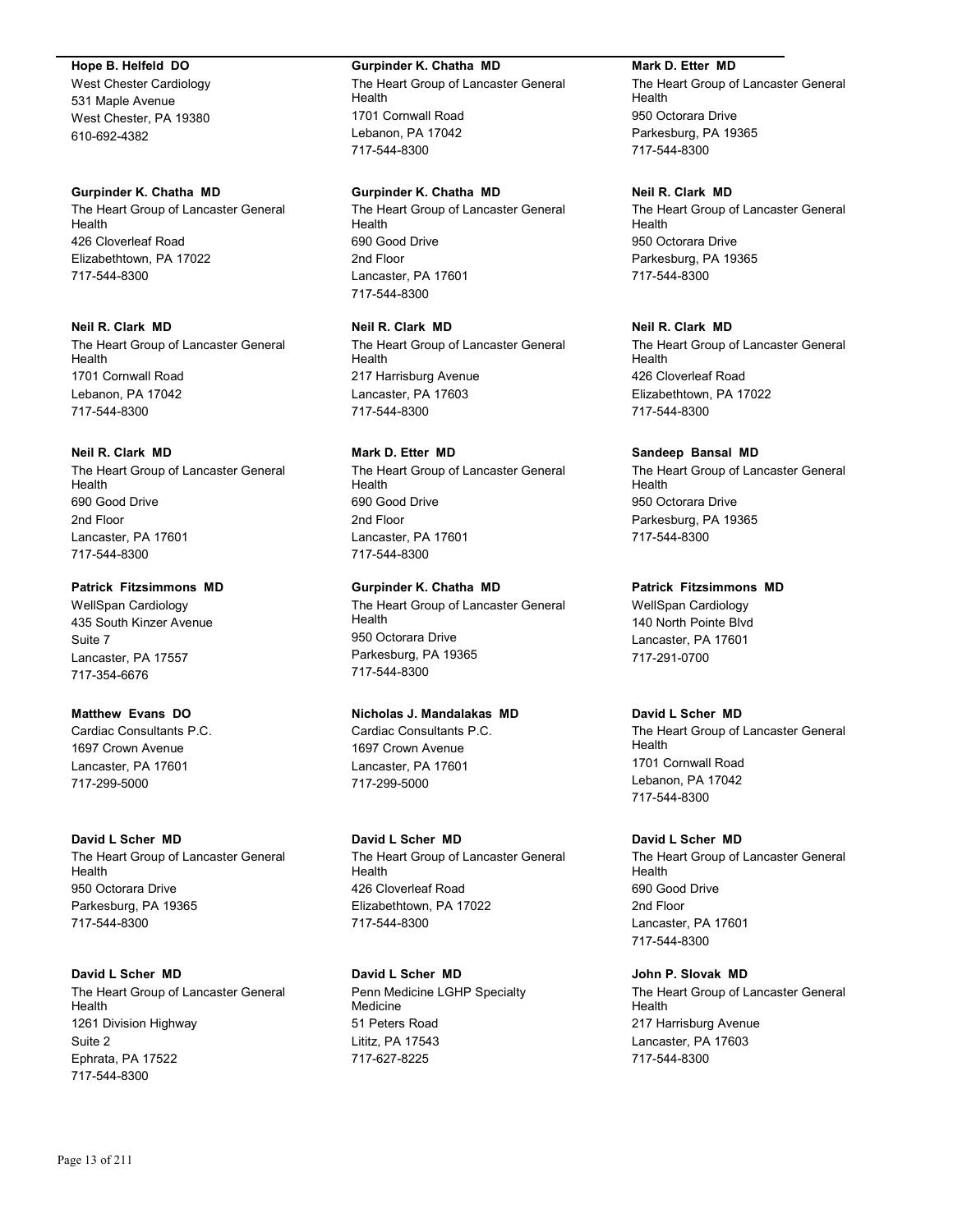### **Ajay R. Marwaha MD**

The Heart Group of Lancaster General Health 1261 Division Highway Suite 2 Ephrata, PA 17522 717-544-8300

### **Amit Varma MD**

The Heart Group of Lancaster General Health 950 Octorara Drive Parkesburg, PA 19365 717-544-8300

# **Amit Varma MD**

The Heart Group of Lancaster General Health 217 Harrisburg Avenue Lancaster, PA 17603 717-544-8300

# **Roy S. Small MD**

The Heart Group of Lancaster General Health 950 Octorara Drive Parkesburg, PA 19365 717-544-8300

# **John P. Slovak MD**

The Heart Group of Lancaster General Health 1261 Division Highway Suite 2 Ephrata, PA 17522 717-544-8300

# **John P. Slovak MD**

The Heart Group of Lancaster General Health 950 Octorara Drive Parkesburg, PA 19365 717-544-8300

# **Melissa L. McKernan Pulliam MD**

The Heart Group of Lancaster General Health 217 Harrisburg Avenue Lancaster, PA 17603 717-544-8300

# **Tatjana N. Sljapic MD**

WellSpan Cardiology 446 North Reading Road Suite 302 Ephrata, PA 17522 717-738-0167

### **David L Scher MD**

The Heart Group of Lancaster General Health 217 Harrisburg Avenue Lancaster, PA 17603 717-544-8300

# **Amit Varma MD**

The Heart Group of Lancaster General Health 690 Good Drive 2nd Floor Lancaster, PA 17601 717-544-8300

**Amit Varma MD** The Heart Group of Lancaster General Health 1701 Cornwall Road Lebanon, PA 17042 717-544-8300

# **Roy S. Small MD**

The Heart Group of Lancaster General Health 690 Good Drive 2nd Floor Lancaster, PA 17601 717-544-8300

# **Roy S. Small MD**

The Heart Group of Lancaster General Health 1701 Cornwall Road Lebanon, PA 17042 717-544-8300

# **John P. Slovak MD**

The Heart Group of Lancaster General Health 690 Good Drive 2nd Floor Lancaster, PA 17601 717-544-8300

**John P. Slovak MD** The Heart Group of Lancaster General Health 1701 Cornwall Road Lebanon, PA 17042 717-544-8300

# **Tatjana N. Sljapic MD**

WellSpan Cardiology 435 South Kinzer Avenue Suite 7 Lancaster, PA 17557 717-354-6676

### **Roy S. Small MD**

The Heart Group of Lancaster General Health 1261 Division Highway Suite 2 Ephrata, PA 17522 717-544-8300

# **Amit Varma MD**

The Heart Group of Lancaster General Health 426 Cloverleaf Road Elizabethtown, PA 17022 717-544-8300

# **Amit Varma MD**

The Heart Group of Lancaster General Health 1261 Division Highway Suite 2 Ephrata, PA 17522 717-544-8300

# **Roy S. Small MD**

The Heart Group of Lancaster General Health 426 Cloverleaf Road Elizabethtown, PA 17022 717-544-8300

# **Surender Singh MD**

Cardiac Consultants P.C. 1697 Crown Avenue Lancaster, PA 17601 717-299-5000

# **John P. Slovak MD**

The Heart Group of Lancaster General Health 426 Cloverleaf Road Elizabethtown, PA 17022 717-544-8300

# **Ajay R. Marwaha MD**

The Heart Group of Lancaster General Health 1701 Cornwall Road Lebanon, PA 17042 717-544-8300

# **Tatjana N. Sljapic MD**

WellSpan Cardiology 140 North Pointe Blvd Lancaster, PA 17601 717-291-0700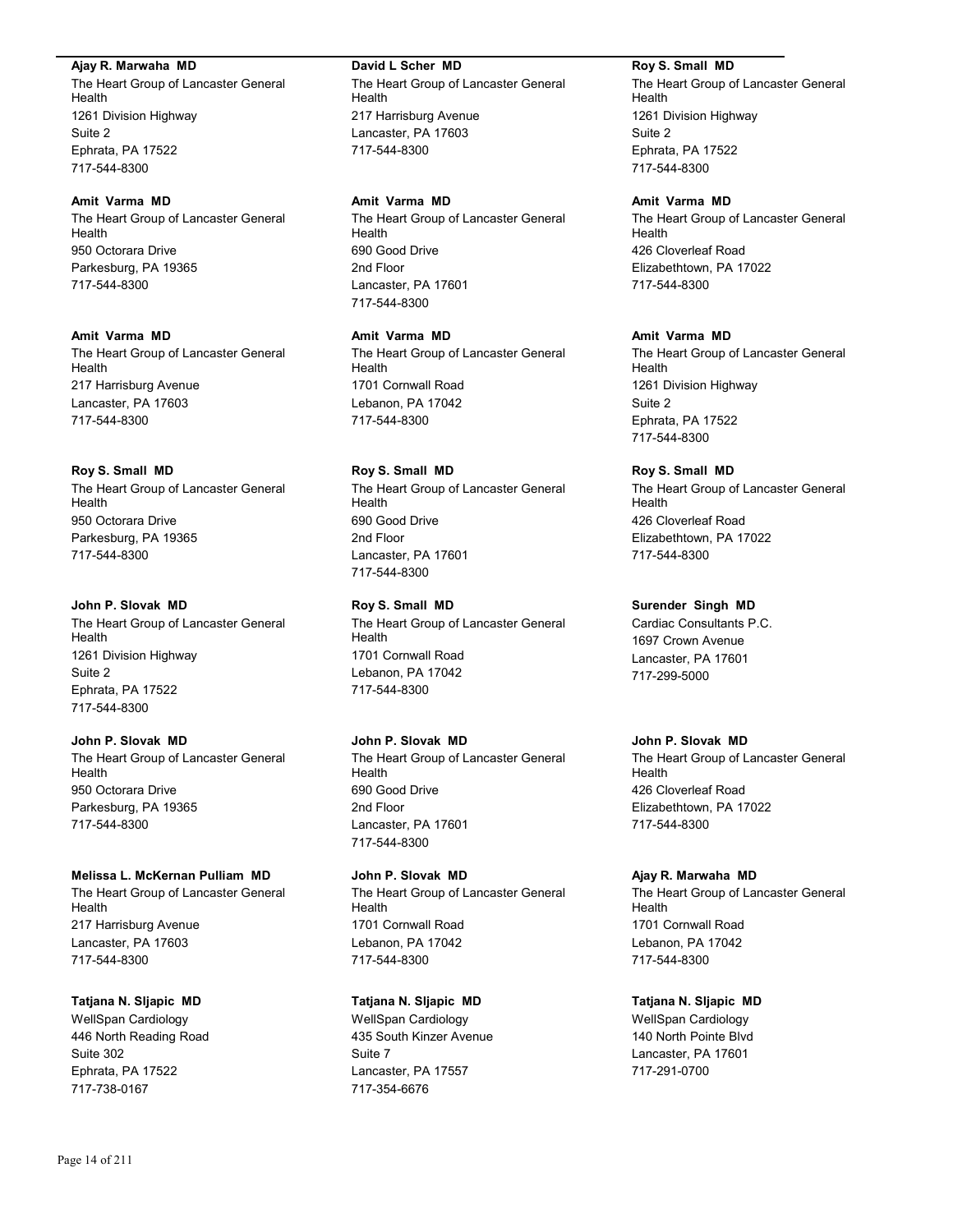**Roy S. Small MD**

The Heart Group of Lancaster General Health 217 Harrisburg Avenue Lancaster, PA 17603 717-544-8300

**R. Ward Pulliam MD**

The Heart Group of Lancaster General Health 1261 Division Highway Suite 2 Ephrata, PA 17522 717-544-8300

**Umesh C Mishra MD** WellSpan Cardiology 140 North Pointe Blvd Lancaster, PA 17601 717-291-0700

# **R. Ward Pulliam MD**

The Heart Group of Lancaster General Health 950 Octorara Drive Parkesburg, PA 19365 717-544-8300

# **Tareck O. Nossuli MD**

The Heart Group of Lancaster General Health 426 Cloverleaf Road Elizabethtown, PA 17022 717-544-8300

# **Tareck O. Nossuli MD**

The Heart Group of Lancaster General Health 1261 Division Highway Suite 2 Ephrata, PA 17522 717-544-8300

### **Jonathan C Nachtigall DO**

The Heart Group of Lancaster General Health 217 Harrisburg Avenue Lancaster, PA 17603 717-544-8300

**Lokesh Gowda B. Nanjunda Gowda MD**

WellSpan Cardiology 140 North Pointe Blvd Lancaster, PA 17601 717-291-0700

**Tareck O. Nossuli MD** The Heart Group of Lancaster General **Health** 217 Harrisburg Avenue Lancaster, PA 17603 717-544-8300

**Sunil P. Patel MD** Cardiac Consultants P.C. 1697 Crown Avenue Lancaster, PA 17601 717-299-5000

**Umesh C Mishra MD** WellSpan Cardiology 435 South Kinzer Avenue Suite 7 Lancaster, PA 17557 717-354-6676

**Tareck O. Nossuli MD** The Heart Group of Lancaster General Health 950 Octorara Drive Parkesburg, PA 19365 717-544-8300

**Mrinalini Meesala MD**

The Heart Group of Lancaster General Health 950 Octorara Drive Parkesburg, PA 19365 717-544-8300

# **Jonathan C Nachtigall DO**

The Heart Group of Lancaster General Health 1261 Division Highway Suite 2 Ephrata, PA 17522 717-544-8300

### **Lokesh Gowda B. Nanjunda Gowda MD**

WellSpan Cardiology 446 North Reading Road Suite 302 Ephrata, PA 17522 717-738-0167

# **Jonathan C Nachtigall DO**

The Heart Group of Lancaster General Health 950 Octorara Drive Parkesburg, PA 19365 717-544-8300

**R. Ward Pulliam MD**

The Heart Group of Lancaster General Health 1701 Cornwall Road Lebanon, PA 17042 717-544-8300

**Nehal D. Patel MD** Red Rose Cardiology 2135 Noll Drive Lancaster, PA 17603

717-735-8150

**Umesh C Mishra MD**

WellSpan Cardiology 446 North Reading Road Suite 302 Ephrata, PA 17522 717-738-0167

# **Melissa L. McKernan Pulliam MD**

The Heart Group of Lancaster General Health 1261 Division Highway Suite 2 Ephrata, PA 17522 717-544-8300

# **Tareck O. Nossuli MD**

The Heart Group of Lancaster General Health 1701 Cornwall Road Lebanon, PA 17042 717-544-8300

# **Jonathan C Nachtigall DO**

The Heart Group of Lancaster General Health 1701 Cornwall Road Lebanon, PA 17042 717-544-8300

### **Lokesh Gowda B. Nanjunda Gowda MD**

WellSpan Cardiology 435 South Kinzer Avenue Suite 7 Lancaster, PA 17557 717-354-6676

# **Jonathan C Nachtigall DO**

The Heart Group of Lancaster General Health 690 Good Drive 2nd Floor Lancaster, PA 17601 717-544-8300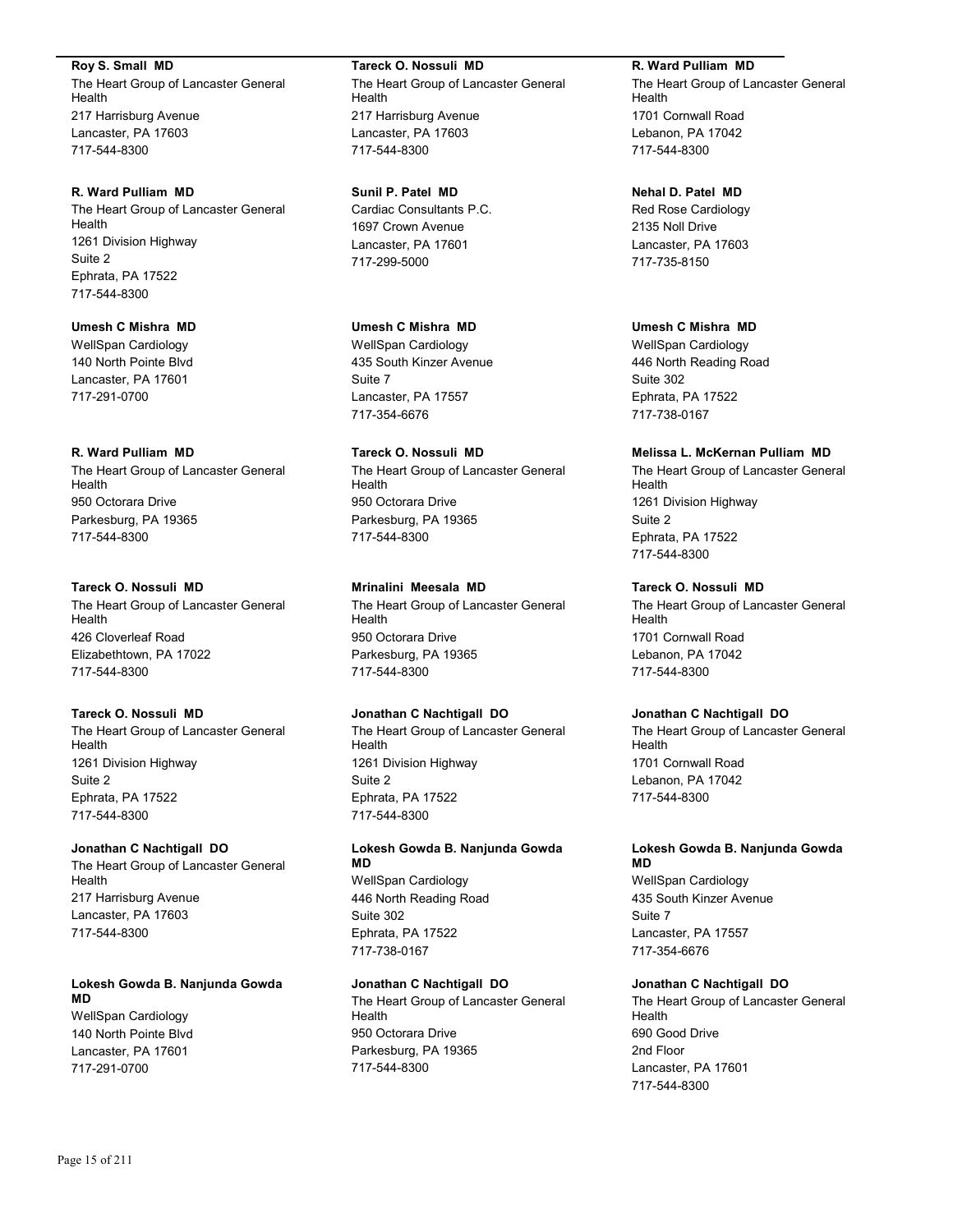### **Tareck O. Nossuli MD**

The Heart Group of Lancaster General Health 690 Good Drive 2nd Floor Lancaster, PA 17601 717-544-8300

# **Ajay R. Marwaha MD**

The Heart Group of Lancaster General Health 690 Good Drive 2nd Floor Lancaster, PA 17601 717-544-8300

### **Jonathan C Nachtigall DO**

The Heart Group of Lancaster General Health 426 Cloverleaf Road Elizabethtown, PA 17022 717-544-8300

# **Melissa L. McKernan Pulliam MD**

The Heart Group of Lancaster General Health 950 Octorara Drive Parkesburg, PA 19365 717-544-8300

# **R. Ward Pulliam MD**

The Heart Group of Lancaster General Health 217 Harrisburg Avenue Lancaster, PA 17603 717-544-8300

# **Justin D Roberts DO**

The Heart Group of Lancaster General Health 1261 Division Highway Suite 2 Ephrata, PA 17522 717-544-8300

# **Scott T. Riebel MD**

WellSpan Cardiology 435 South Kinzer Avenue Suite 7 Lancaster, PA 17557 717-354-6676

# **Mrinalini Meesala MD**

The Heart Group of Lancaster General Health 217 Harrisburg Avenue Lancaster, PA 17603 717-544-8300

### **Justin D Roberts DO**

The Heart Group of Lancaster General Health 1701 Cornwall Road Lebanon, PA 17042 717-544-8300

# **Ajay R. Marwaha MD**

The Heart Group of Lancaster General Health 950 Octorara Drive Parkesburg, PA 19365 717-544-8300

# **Melissa L. McKernan Pulliam MD**

The Heart Group of Lancaster General Health 426 Cloverleaf Road Elizabethtown, PA 17022 717-544-8300

### **Justin D Roberts DO**

The Heart Group of Lancaster General Health 950 Octorara Drive Parkesburg, PA 19365 717-544-8300

# **Justin D Roberts DO**

The Heart Group of Lancaster General Health 217 Harrisburg Avenue Lancaster, PA 17603 717-544-8300

# **Mrinalini Meesala MD**

The Heart Group of Lancaster General Health 1261 Division Highway Suite 2 Ephrata, PA 17522 717-544-8300

# **Scott T. Riebel MD**

WellSpan Cardiology 140 North Pointe Blvd Lancaster, PA 17601 717-291-0700

# **Mrinalini Meesala MD**

The Heart Group of Lancaster General Health 426 Cloverleaf Road Elizabethtown, PA 17022 717-544-8300

### **Ajay R. Marwaha MD**

The Heart Group of Lancaster General Health 426 Cloverleaf Road Elizabethtown, PA 17022 717-544-8300

### **Melissa L. McKernan Pulliam MD**

The Heart Group of Lancaster General Health 1701 Cornwall Road Lebanon, PA 17042 717-544-8300

### **Melissa L. McKernan Pulliam MD**

The Heart Group of Lancaster General Health 690 Good Drive 2nd Floor Lancaster, PA 17601 717-544-8300

### **Justin D Roberts DO**

The Heart Group of Lancaster General Health 690 Good Drive 2nd Floor Lancaster, PA 17601 717-544-8300

# **R. Ward Pulliam MD**

The Heart Group of Lancaster General Health 690 Good Drive 2nd Floor Lancaster, PA 17601 717-544-8300

# **Scott T. Riebel MD**

WellSpan Cardiology 446 North Reading Road Suite 302 Ephrata, PA 17522 717-738-0167

### **Mrinalini Meesala MD**

The Heart Group of Lancaster General Health 1701 Cornwall Road Lebanon, PA 17042 717-544-8300

# **Mrinalini Meesala MD**

The Heart Group of Lancaster General Health 690 Good Drive 2nd Floor Lancaster, PA 17601 717-544-8300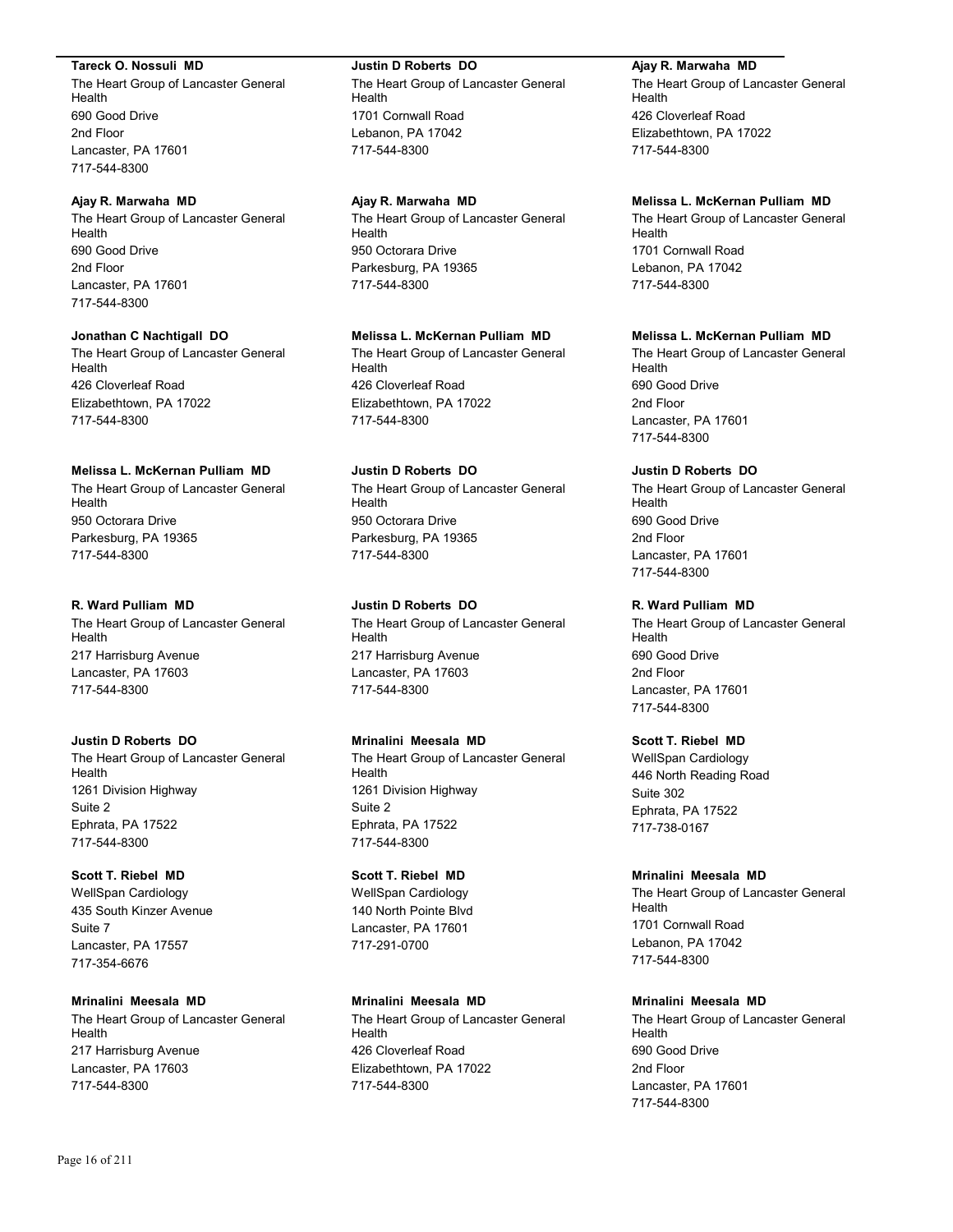### **Ajay R. Marwaha MD**

The Heart Group of Lancaster General Health 217 Harrisburg Avenue Lancaster, PA 17603 717-544-8300

### **R. Ward Pulliam MD**

The Heart Group of Lancaster General Health 426 Cloverleaf Road Elizabethtown, PA 17022 717-544-8300

# **Dana M Weinstein DO**

The Heart Group of Lancaster General Health 950 Octorara Drive Parkesburg, PA 19365 717-544-8300

### **Dana M Weinstein DO**

The Heart Group of Lancaster General Health 1701 Cornwall Road Lebanon, PA 17042 717-544-8300

### **Christopher D Wenger DO**

The Heart Group of Lancaster General Health 1701 Cornwall Road Lebanon, PA 17042 717-544-8300

# *Certified Nurse Midwife*

**Joy S. Yoder CNM** WellSpan OB/GYN 175 Martin Avenue Suite 125 Ephrata, PA 17522 717-721-5700

# **Joy S. Yoder CNM**

WellSpan OB/GYN 6 W. Newport Road Lititz, PA 17543 717-721-5700

### **Justin D Roberts DO**

The Heart Group of Lancaster General Health 426 Cloverleaf Road Elizabethtown, PA 17022 717-544-8300

### **Christopher D Wenger DO**

The Heart Group of Lancaster General Health 950 Octorara Drive Parkesburg, PA 19365 717-544-8300

# **Dana M Weinstein DO**

The Heart Group of Lancaster General Health 426 Cloverleaf Road Elizabethtown, PA 17022 717-544-8300

#### **Christopher D Wenger DO**

The Heart Group of Lancaster General Health 1261 Division Highway Suite 2 Ephrata, PA 17522 717-544-8300

# **Dana M Weinstein DO**

The Heart Group of Lancaster General Health 1261 Division Highway Suite 2 Ephrata, PA 17522 717-544-8300

### **Joy S. Yoder CNM**

WellSpan OB/GYN 266 Granite Run Drive Lancaster, PA 17601 717-721-5700

### **Anne J. Williams CNM**

Drs. May-Grant Associates 631 Poplar Street Columbia, PA 17512 717-397-8177

### **Dana M Weinstein DO**

The Heart Group of Lancaster General Health 690 Good Drive 2nd Floor Lancaster, PA 17601 717-544-8300

### **Christopher D Wenger DO**

The Heart Group of Lancaster General Health 426 Cloverleaf Road Elizabethtown, PA 17022 717-544-8300

# **Dana M Weinstein DO**

The Heart Group of Lancaster General Health 217 Harrisburg Avenue Lancaster, PA 17603 717-544-8300

### **Christopher D Wenger DO**

The Heart Group of Lancaster General Health 217 Harrisburg Avenue Lancaster, PA 17603 717-544-8300

# **Christopher D Wenger DO**

The Heart Group of Lancaster General Health 690 Good Drive 2nd Floor Lancaster, PA 17601 717-544-8300

### **Joy S. Yoder CNM**

WellSpan OB/GYN 435 South Kinzer Avenue Ste 7 New Holland, PA 17557 717-721-5700

### **Anne J. Williams CNM**

Drs. May-Grant Associates 694 Good Drive Suite 112 Lancaster, PA 17601 717-397-8177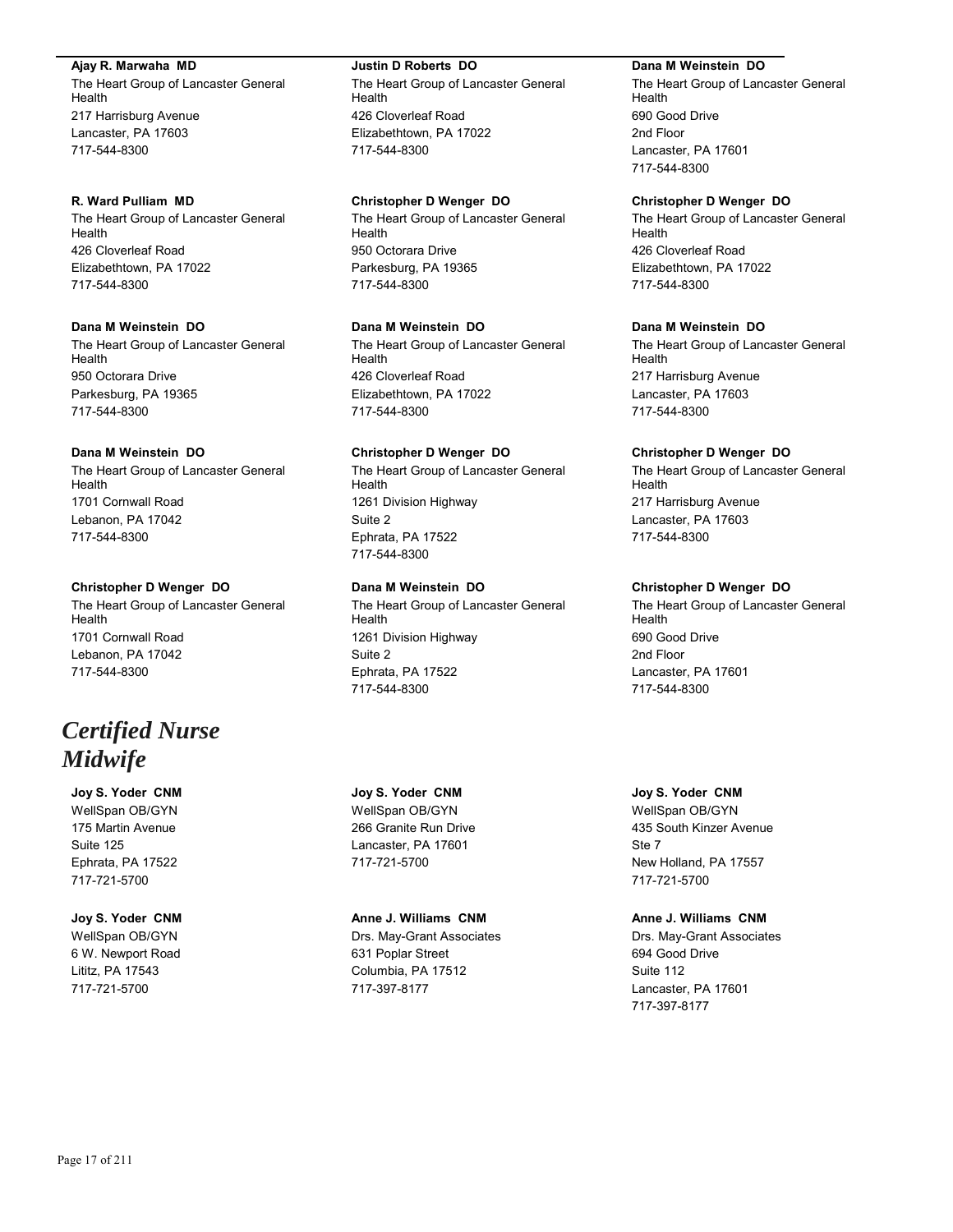### **Heather A. Denlinger CNM**

Drs. May-Grant Associates 631 Poplar Street Columbia, PA 17512 717-397-8177

### **Heather A. Denlinger CNM**

Drs. May-Grant Associates 420 Cloverleaf Road Elizabethtown, PA 17022 717-397-8177

# **Amanda Fowler CNM**

Drs. May-Grant Associates 694 Good Drive Suite 112 Lancaster, PA 17601 717-397-8177

### **Heather A. Denlinger CNM**

Drs. May-Grant Associates 694 Good Drive Suite 112 Lancaster, PA 17601 717-397-8177

### **Jane E. Hearren CNM**

WellSpan OB/GYN 175 Martin Avenue Suite 125 Ephrata, PA 17522 717-721-5700

# **Lori J Conley CNM**

Birth Care & Family Health Services 1138 Georgetown Road Bart, PA 17503 717-786-4010

#### **Carolyn P Clemans CNM**

Birth Care & Family Health Services 3469 Harvest Dr Gordonville, PA 17529 717-786-4010

### **Tiffany S. Fisher-Avalos CNM**

Drs. May-Grant Associates 631 Poplar Street Columbia, PA 17512 717-397-8177

### **Lori J Conley CNM** Birth Care & Family Health Services 3469 Harvest Dr Gordonville, PA 17529 717-786-4010

**Amanda Fowler CNM** Drs. May-Grant Associates 4239 Oregon Pike Ephrata, PA 17522 717-397-8177

### **Lori J Conley CNM**

WellSpan OB/GYN 175 Martin Avenue Suite 125 Ephrata, PA 17522 717-721-5700

# **Heather A. Denlinger CNM**

Drs. May-Grant Associates 4239 Oregon Pike Ephrata, PA 17522 717-397-8177

### **Jane E. Hearren CNM**

WellSpan OB/GYN 266 Granite Run Drive Lancaster, PA 17601 717-721-5700

# **Amanda Fowler CNM**

Drs. May-Grant Associates \*Healthy Beginnings Plus Patients Only\* 531 N. Lime Street Lancaster, PA 17604-3555 717-544-4305

# **Heather A. Denlinger CNM**

Drs. May-Grant Associates \*Healthy Beginnings Plus Patients Only\* 531 N. Lime Street Lancaster, PA 17604-3555 717-544-4305

# **Barbara N. Good CNM**

Drs. May-Grant Associates 694 Good Drive Suite 112 Lancaster, PA 17601 717-397-8177

# **Amanda Fowler CNM**

Drs. May-Grant Associates 222 Willow Valley Lakes Drive Suite 1700 Willow Street, PA 17584 717-397-8177

#### **Amanda Fowler CNM**

Drs. May-Grant Associates 631 Poplar Street Columbia, PA 17512 717-397-8177

# **Heather A. Denlinger CNM**

Drs. May-Grant Associates 222 Willow Valley Lakes Drive Suite 1700 Willow Street, PA 17584 717-397-8177

### **Sarah E. Fraser CNM**

Birth Care & Family Health Services 3469 Harvest Dr Gordonville, PA 17529 717-786-4010

### **Jane E. Hearren CNM**

WellSpan OB/GYN 435 South Kinzer Avenue Ste 7 New Holland, PA 17557 717-721-5700

# **Carolyn P Clemans CNM**

Birth Care & Family Health Services 1138 Georgetown Road Bart, PA 17503 717-786-4010

### **Sarah E. Fraser CNM**

Birth Care & Family Health Services 1138 Georgetown Road Bart, PA 17503 717-786-4010

### **Kristen Harker CNM**

Birth Care & Family Health Services 1138 Georgetown Road Bart, PA 17503 717-786-4010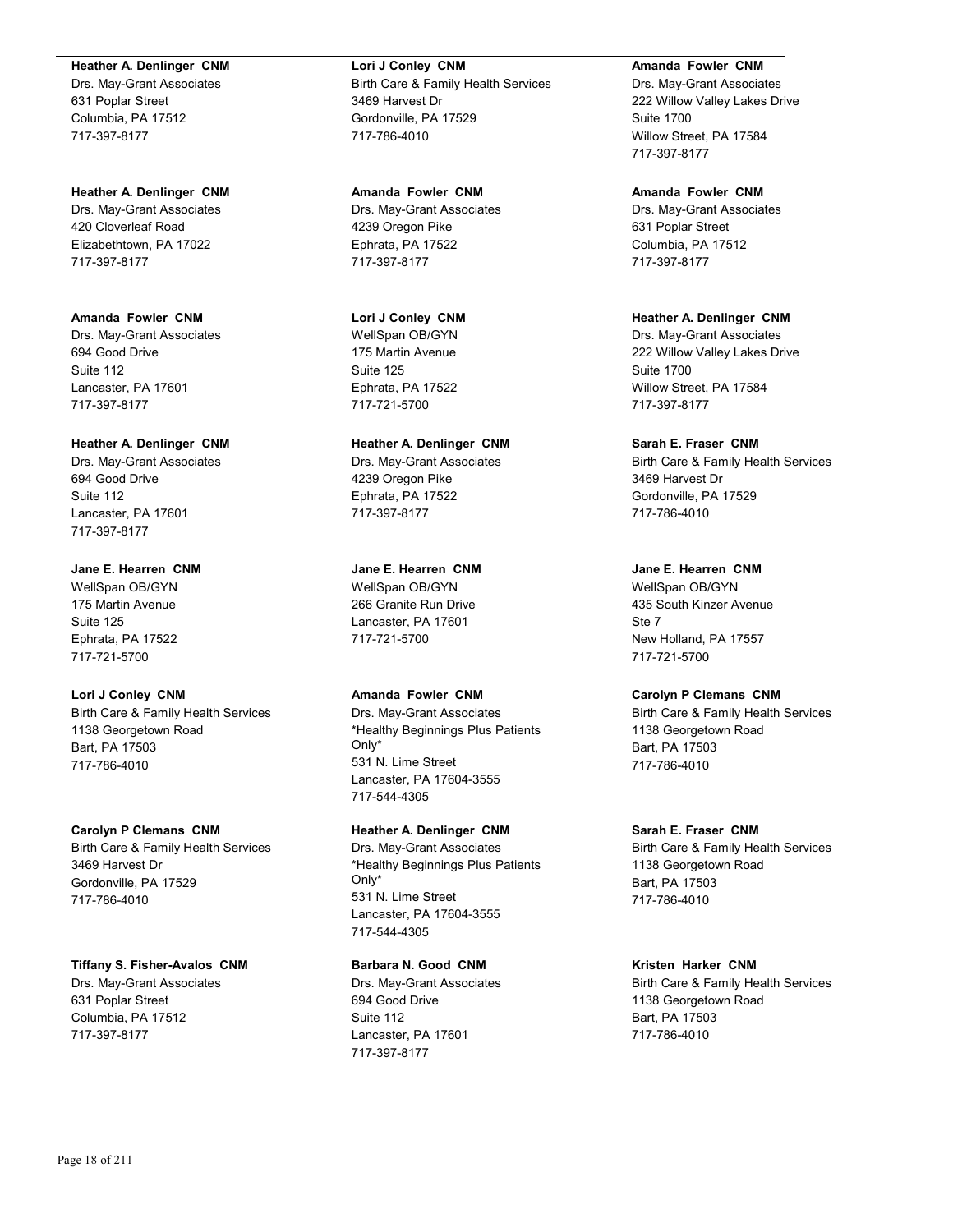# **Jane E. Hearren CNM**

WellSpan OB/GYN 6 W. Newport Road Lititz, PA 17543 717-721-5700

### **Tiffany S. Fisher-Avalos CNM** Drs. May-Grant Associates 420 Cloverleaf Road Elizabethtown, PA 17022 717-397-8177

**Bonnie U Gruenberg CNM** Birth Care & Family Health Services 1138 Georgetown Road Bart, PA 17503 717-786-4010

**Lisa A. Billiter CNM** Drs. May-Grant Associates 631 Poplar Street Columbia, PA 17512 717-397-8177

**Lisa A. Billiter CNM** Drs. May-Grant Associates 222 Willow Valley Lakes Drive Suite 1700 Willow Street, PA 17584 717-397-8177

**Suzanne R. Adkins CNM** Birth Care & Family Health Services 1138 Georgetown Road Bart, PA 17503 717-786-4010

**Lori J Conley CNM** WellSpan OB/GYN 266 Granite Run Drive Lancaster, PA 17601 717-721-5700

**Barbara N. Good CNM** Drs. May-Grant Associates \*Healthy Beginnings Plus Patients Only\* 531 N. Lime Street Lancaster, PA 17604-3555 717-544-4305

### **Lisa A. Billiter CNM**

Drs. May-Grant Associates 694 Good Drive Suite 112 Lancaster, PA 17601 717-397-8177

### **Tiffany S. Fisher-Avalos CNM**

Drs. May-Grant Associates 4239 Oregon Pike Ephrata, PA 17522 717-397-8177

**Kristen Harker CNM** Birth Care & Family Health Services 3469 Harvest Dr Gordonville, PA 17529 717-786-4010

**Lisa A. Billiter CNM** Drs. May-Grant Associates 4239 Oregon Pike Ephrata, PA 17522 717-397-8177

**Lisa A. Billiter CNM** Drs. May-Grant Associates \*Healthy Beginnings Plus Patients Only\* 531 N. Lime Street Lancaster, PA 17604-3555 717-544-4305

**Bonnie U Gruenberg CNM** Birth Care & Family Health Services 3469 Harvest Dr Gordonville, PA 17529 717-786-4010

**Lori J Conley CNM** WellSpan OB/GYN 435 South Kinzer Avenue Ste 7 New Holland, PA 17557 717-721-5700

**Barbara N. Good CNM** Drs. May-Grant Associates 420 Cloverleaf Road Elizabethtown, PA 17022 717-397-8177

# **Amanda Fowler CNM**

Drs. May-Grant Associates 420 Cloverleaf Road Elizabethtown, PA 17022 717-397-8177

**Barbara N. Good CNM** Drs. May-Grant Associates

631 Poplar Street Columbia, PA 17512 717-397-8177

**Tiffany S. Fisher-Avalos CNM** Drs. May-Grant Associates 694 Good Drive Suite 112 Lancaster, PA 17601 717-397-8177

**Lisa A. Billiter CNM** Drs. May-Grant Associates 420 Cloverleaf Road Elizabethtown, PA 17022 717-397-8177

**Suzanne R. Adkins CNM** Birth Care & Family Health Services 3469 Harvest Dr Gordonville, PA 17529 717-786-4010

# **Barbara N. Good CNM**

Drs. May-Grant Associates 222 Willow Valley Lakes Drive Suite 1700 Willow Street, PA 17584 717-397-8177

**Tiffany S. Fisher-Avalos CNM** Drs. May-Grant Associates \*Healthy Beginnings Plus Patients Only\* 531 N. Lime Street Lancaster, PA 17604-3555 717-544-4305

**Barbara N. Good CNM** Drs. May-Grant Associates 4239 Oregon Pike Ephrata, PA 17522

717-397-8177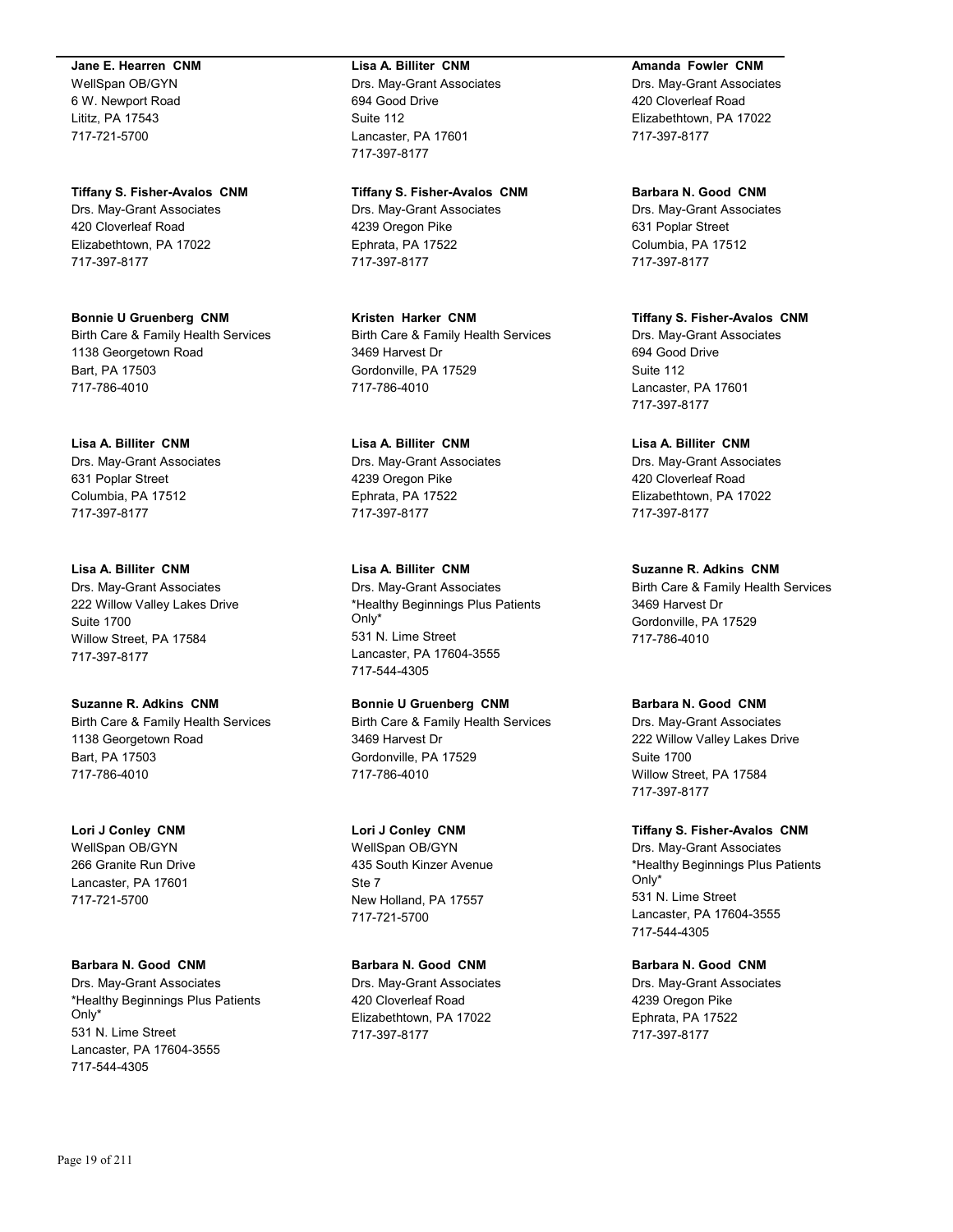### **Tiffany S. Fisher-Avalos CNM**

Drs. May-Grant Associates 222 Willow Valley Lakes Drive Suite 1700 Willow Street, PA 17584 717-397-8177

**Terri J McCormick CNM** OB-GYN of Lancaster 2125 Noll Drive Lancaster, PA 17603 717-393-1338

**Abigail L Twerdok CNM** Birth Care & Family Health Services 1138 Georgetown Road Bart, PA 17503 717-786-4010

**Claire M. McCormack CNM** Drs. May-Grant Associates 694 Good Drive Suite 112 Lancaster, PA 17601 717-397-8177

**Lauren E Trainor CNM** Birth Care & Family Health Services 3469 Harvest Dr Gordonville, PA 17529 717-786-4010

**Claire M. McCormack CNM** Drs. May-Grant Associates 420 Cloverleaf Road Elizabethtown, PA 17022 717-397-8177

**Esther F. Mast CNM** OB-GYN of Lancaster 300 Continental Drive Elizabethtown, PA 17022 717-393-1338

**Angela E. Weidman CNM** Drs. May-Grant Associates 694 Good Drive Suite 112 Lancaster, PA 17601 717-397-8177

**Lori J Conley CNM** WellSpan OB/GYN 6 W. Newport Road Lititz, PA 17543 717-721-5700

**Terri J McCormick CNM** OB-GYN of Lancaster 300 Continental Drive Elizabethtown, PA 17022 717-393-1338

**Anne J. Williams CNM** Drs. May-Grant Associates 4239 Oregon Pike Ephrata, PA 17522 717-397-8177

**Brittany Krotzer CNM** Drs. May-Grant Associates 631 Poplar Street Columbia, PA 17512 717-397-8177

**Claire M. McCormack CNM**

Drs. May-Grant Associates 631 Poplar Street Columbia, PA 17512 717-397-8177

### **Claire M. McCormack CNM**

Drs. May-Grant Associates 222 Willow Valley Lakes Drive Suite 1700 Willow Street, PA 17584 717-397-8177

**Esther F. Mast CNM** OB-GYN of Lancaster 2125 Noll Drive Lancaster, PA 17603 717-393-1338

**Angela E. Weidman CNM** Drs. May-Grant Associates 631 Poplar Street Columbia, PA 17512 717-397-8177

**Terri J McCormick CNM** OB-GYN of Lancaster

1575 Highlands Dr Suite 101 Lititz, PA 17543 717-625-7908

**Abigail L Twerdok CNM** Birth Care & Family Health Services 3469 Harvest Dr Gordonville, PA 17529 717-786-4010

**Brittany Krotzer CNM** Drs. May-Grant Associates \*Healthy Beginnings Plus Patients Only\* 531 N. Lime Street Lancaster, PA 17604-3555 717-544-4305

**Brittany Krotzer CNM** Drs. May-Grant Associates 420 Cloverleaf Road Elizabethtown, PA 17022 717-397-8177

**Claire M. McCormack CNM** Drs. May-Grant Associates 4239 Oregon Pike Ephrata, PA 17522 717-397-8177

# **Lauren E Trainor CNM**

Birth Care & Family Health Services 1138 Georgetown Road Bart, PA 17503 717-786-4010

**Esther F. Mast CNM** OB-GYN of Lancaster 1575 Highlands Dr Suite 101 Lititz, PA 17543

717-625-7908

**Angela E. Weidman CNM** Drs. May-Grant Associates 4239 Oregon Pike Ephrata, PA 17522 717-397-8177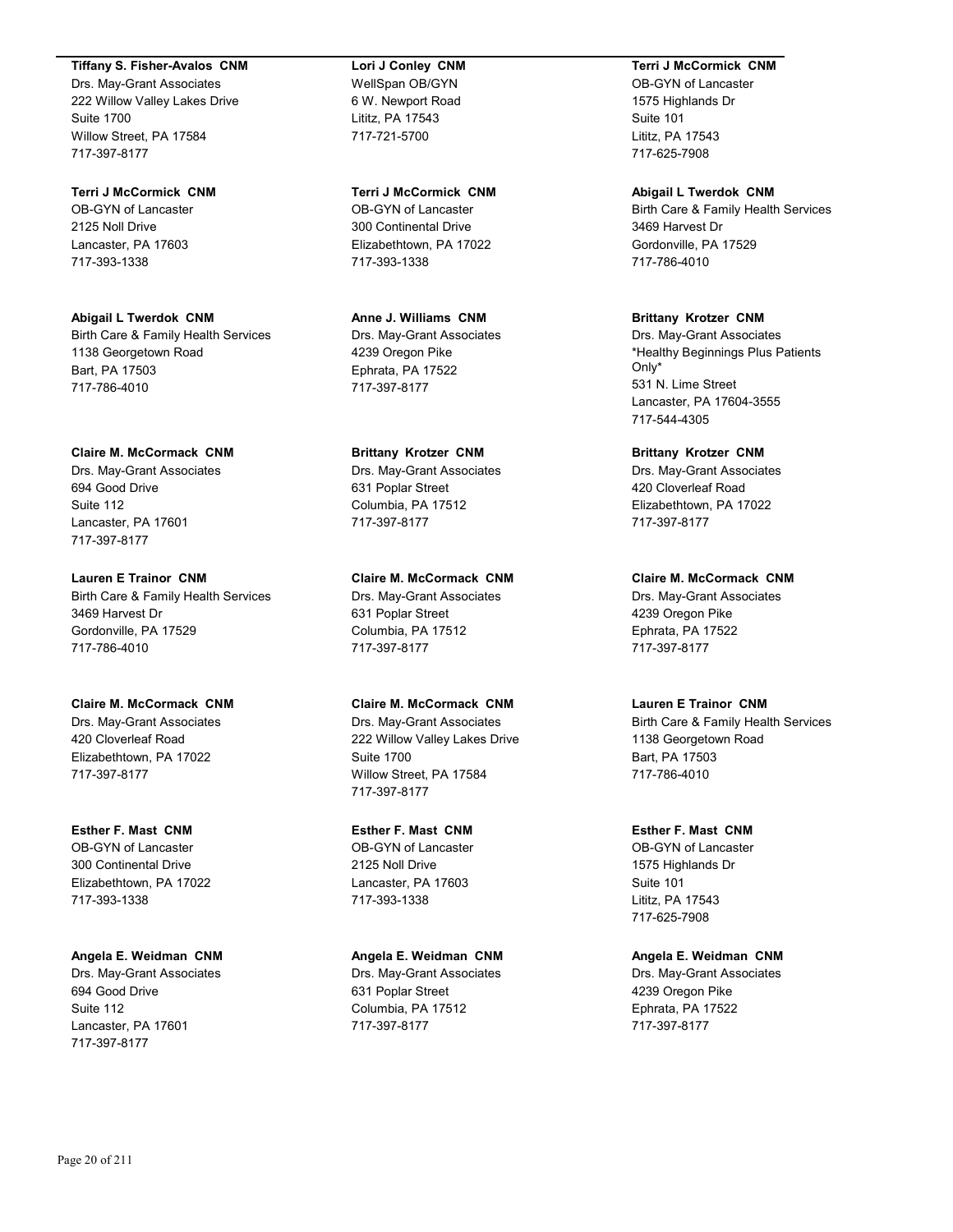### **Claire M. McCormack CNM**

Drs. May-Grant Associates \*Healthy Beginnings Plus Patients Only\* 531 N. Lime Street Lancaster, PA 17604-3555 717-544-4305

# **Angeline C. Stikeleather CNM**

Drs. May-Grant Associates 694 Good Drive Suite 112 Lancaster, PA 17601 717-397-8177

### **Angeline C. Stikeleather CNM**

Drs. May-Grant Associates 4239 Oregon Pike Ephrata, PA 17522 717-397-8177

# **Angeline C. Stikeleather CNM**

Drs. May-Grant Associates \*Healthy Beginnings Plus Patients Only\* 531 N. Lime Street Lancaster, PA 17604-3555 717-544-4305

### **Anne J. Williams CNM**

Drs. May-Grant Associates 420 Cloverleaf Road Elizabethtown, PA 17022 717-397-8177

**Jennifer L. Pagini-Smith CNM** Drs. May-Grant Associates 420 Cloverleaf Road Elizabethtown, PA 17022 717-397-8177

**Jennifer L. Pagini-Smith CNM** Drs. May-Grant Associates 694 Good Drive Suite 112 Lancaster, PA 17601 717-397-8177

**Jana L. Meyers CNM** Drs. May-Grant Associates 694 Good Drive Suite 112 Lancaster, PA 17601 717-397-8177

### **Jennifer L. Pagini-Smith CNM** Drs. May-Grant Associates 4239 Oregon Pike Ephrata, PA 17522 717-397-8177

# **Anne J. Williams CNM**

Drs. May-Grant Associates \*Healthy Beginnings Plus Patients Only\* 531 N. Lime Street Lancaster, PA 17604-3555 717-544-4305

### **Angeline C. Stikeleather CNM**

Drs. May-Grant Associates 420 Cloverleaf Road Elizabethtown, PA 17022 717-397-8177

# **Merrylee G. Morschhauser CNM**

Birth Care & Family Health Services 3469 Harvest Dr Gordonville, PA 17529 717-786-4010

# **Jennifer L. Pagini-Smith CNM**

Drs. May-Grant Associates \*Healthy Beginnings Plus Patients Only\* 531 N. Lime Street Lancaster, PA 17604-3555 717-544-4305

# **Brittany Krotzer CNM**

Drs. May-Grant Associates 694 Good Drive Suite 112 Lancaster, PA 17601 717-397-8177

### **Kerry Parker CNM** The Women's Healthcare Group 1693 South Queen Street York, PA 17403 717-845-1621

**Jana L. Meyers CNM** Drs. May-Grant Associates 631 Poplar Street Columbia, PA 17512 717-397-8177

# **Anne J. Williams CNM**

Drs. May-Grant Associates 222 Willow Valley Lakes Drive Suite 1700 Willow Street, PA 17584 717-397-8177

# **Angeline C. Stikeleather CNM**

Drs. May-Grant Associates 631 Poplar Street Columbia, PA 17512 717-397-8177

### **Angeline C. Stikeleather CNM**

Drs. May-Grant Associates 222 Willow Valley Lakes Drive Suite 1700 Willow Street, PA 17584 717-397-8177

# **Merrylee G. Morschhauser CNM**

Birth Care & Family Health Services 1138 Georgetown Road Bart, PA 17503 717-786-4010

# **Valerie W. Peery CNM**

Birth Care & Family Health Services 3469 Harvest Dr Gordonville, PA 17529 717-786-4010

# **Jennifer L. Pagini-Smith CNM**

Drs. May-Grant Associates 631 Poplar Street Columbia, PA 17512 717-397-8177

# **Emily Miller CNM**

The Women's Healthcare Group 1693 South Queen Street York, PA 17403 717-845-1621

# **Jana L. Meyers CNM**

Drs. May-Grant Associates 4239 Oregon Pike Ephrata, PA 17522 717-397-8177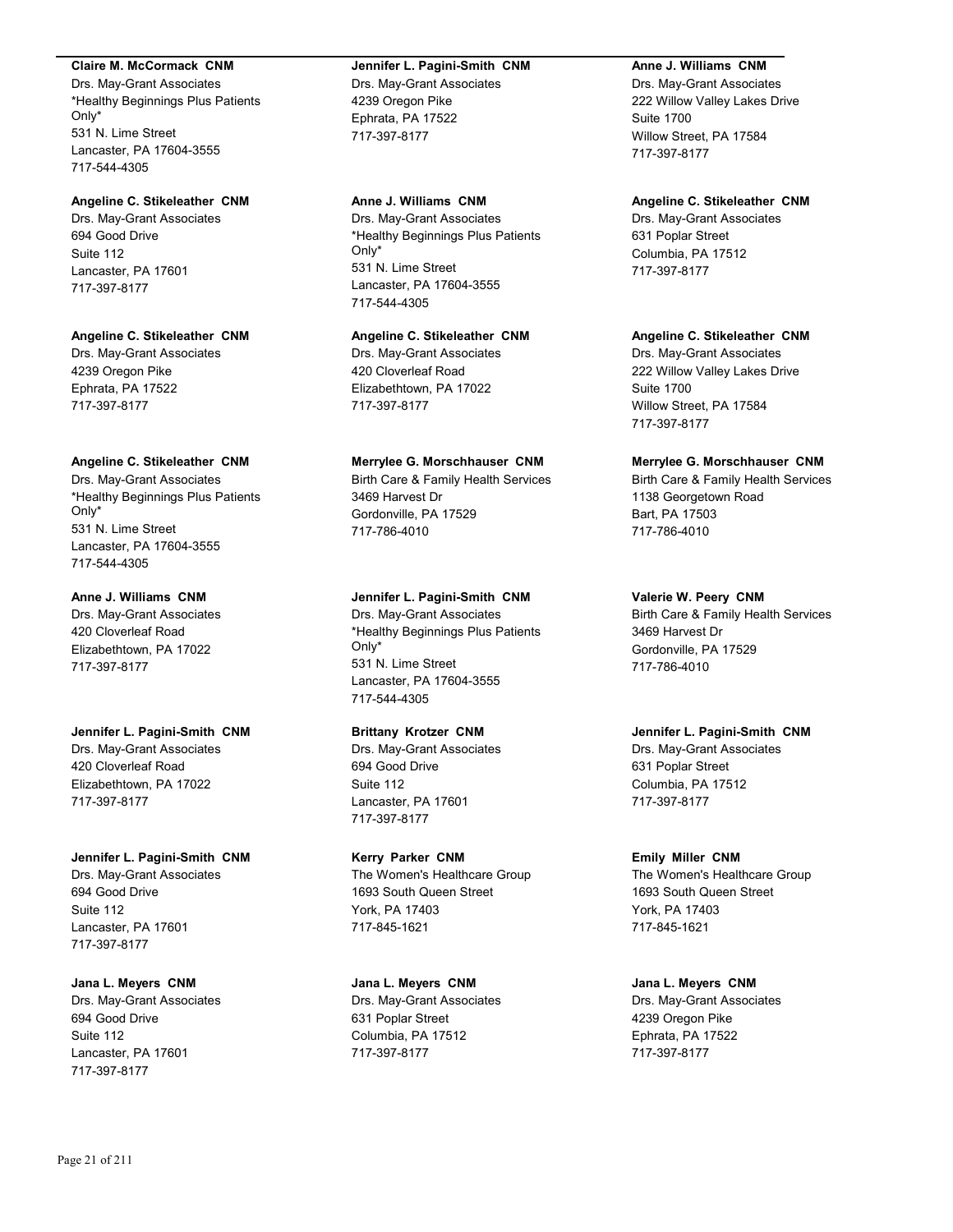### **Jana L. Meyers CNM**

Drs. May-Grant Associates 420 Cloverleaf Road Elizabethtown, PA 17022 717-397-8177

**Brittany Krotzer CNM** Drs. May-Grant Associates 222 Willow Valley Lakes Drive Suite 1700 Willow Street, PA 17584 717-397-8177

**Jennifer L. Pagini-Smith CNM** Drs. May-Grant Associates 222 Willow Valley Lakes Drive Suite 1700 Willow Street, PA 17584 717-397-8177

**Patricia A. Madden CNM** OB-GYN of Lancaster 300 Continental Drive Elizabethtown, PA 17022 717-393-1338

**Jessica L Maguire CNM** OB-GYN of Lancaster 300 Continental Drive Elizabethtown, PA 17022 717-393-1338

**Patricia A. Madden CNM** OB-GYN of Lancaster 1575 Highlands Dr Suite 101 Lititz, PA 17543 717-625-7908

**Dana L. Schade CNM** Drs. May-Grant Associates 4239 Oregon Pike Ephrata, PA 17522 717-397-8177

**Shelley A. Rohde CNM** OB-GYN of Lancaster 300 Continental Drive Elizabethtown, PA 17022 717-393-1338

#### **Jana L. Meyers CNM**

Drs. May-Grant Associates 222 Willow Valley Lakes Drive Suite 1700 Willow Street, PA 17584 717-397-8177

**Valerie W. Peery CNM** Birth Care & Family Health Services 1138 Georgetown Road Bart, PA 17503 717-786-4010

**Dana L. Schade CNM** Drs. May-Grant Associates 420 Cloverleaf Road Elizabethtown, PA 17022 717-397-8177

**Angela E. Weidman CNM** Drs. May-Grant Associates 222 Willow Valley Lakes Drive Suite 1700 Willow Street, PA 17584 717-397-8177

**Dana L. Schade CNM** Drs. May-Grant Associates 222 Willow Valley Lakes Drive Suite 1700 Willow Street, PA 17584 717-397-8177

**Jaime L Lewis CNM** Birth Care & Family Health Services 3469 Harvest Dr Gordonville, PA 17529 717-786-4010

**Shelley A. Rohde CNM** OB-GYN of Lancaster 2125 Noll Drive Lancaster, PA 17603 717-393-1338

**Angela E. Weidman CNM** Drs. May-Grant Associates \*Healthy Beginnings Plus Patients Only\* 531 N. Lime Street Lancaster, PA 17604-3555 717-544-4305

### **Jana L. Meyers CNM**

Drs. May-Grant Associates \*Healthy Beginnings Plus Patients Only\* 531 N. Lime Street Lancaster, PA 17604-3555 717-544-4305

**Shelley A. Rohde CNM** OB-GYN of Lancaster 1575 Highlands Dr Suite 101 Lititz, PA 17543 717-625-7908

**Patricia A. Madden CNM** OB-GYN of Lancaster 2125 Noll Drive Lancaster, PA 17603 717-393-1338

**Jessica L Maguire CNM** OB-GYN of Lancaster 2125 Noll Drive Lancaster, PA 17603 717-393-1338

**Jaime L Lewis CNM** Birth Care & Family Health Services 1138 Georgetown Road Bart, PA 17503 717-786-4010

**Jessica L Maguire CNM** OB-GYN of Lancaster 1575 Highlands Dr Suite 101 Lititz, PA 17543 717-625-7908

**Dana L. Schade CNM** Drs. May-Grant Associates 694 Good Drive Suite 112 Lancaster, PA 17601 717-397-8177

**Dana L. Schade CNM** Drs. May-Grant Associates 631 Poplar Street Columbia, PA 17512 717-397-8177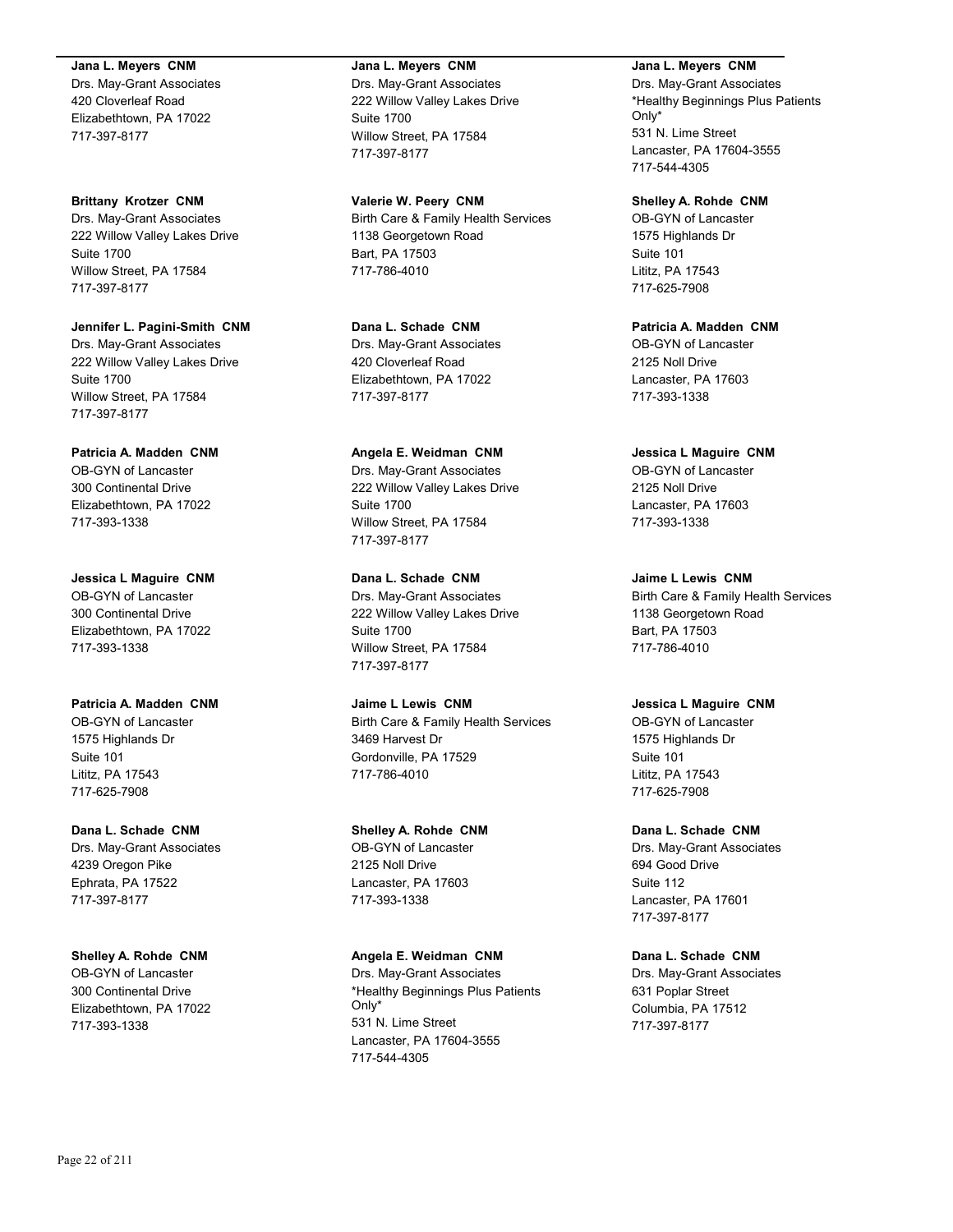### **Brittany Krotzer CNM**

Drs. May-Grant Associates 4239 Oregon Pike Ephrata, PA 17522 717-397-8177

# *Certified Registered Nurse Anesthetists*

# **Margaret A. Williams CRNA**

Anesthesia Associates of Lancaster Ltd. 133 East Frederick Street Lancaster, PA 17602 717-394-9821

### **Robert S Wiltrout CRNA**

Professional Anesthesia Associates 2112 Harrisburg Pike Suite 202 Lancaster, PA 17601 717-544-3500

**Melissa Younes CRNA** Prime Anesthesia Associates 810 Plaza Blvd Lancaster, PA 17601 717-431-2368

**Kyle Heselpoth CRNA** RGAL Anesthesia Services 2112 Harrisburg Pike Suite 202 Lancaster, PA 17601 717-869-4600

**Colleen Brenneman CRNA** Anesthesia Associates of Lancaster Ltd. 133 East Frederick Street Lancaster, PA 17602 717-394-9821

**William Burger Jr. CRNA** Prime Anesthesia Associates 810 Plaza Blvd Lancaster, PA 17601 717-431-2368

# **Leanne M Downey CRNA** Anesthesia Associates of Lancaster Ltd.

133 East Frederick Street Lancaster, PA 17602 717-394-9821

# **Angela E. Weidman CNM**

Drs. May-Grant Associates 420 Cloverleaf Road Elizabethtown, PA 17022 717-397-8177

**Tara Ziegler CRNA** Anesthesia Associates of Lancaster Ltd. 133 East Frederick Street Lancaster, PA 17602 717-394-9821

**Brenda L Williams CRNA**

Anesthesia Associates of Lancaster Ltd. 133 East Frederick Street Lancaster, PA 17602 717-394-9821

**Melissa Younes CRNA** Lehigh Anesthesia Associates

5000 Tilghman Street Allentown, PA 18104 610-395-4044

**Dennis E Horn CRNA** Anesthesia Associates of Lancaster Ltd. 133 East Frederick Street Lancaster, PA 17602 717-394-9821

**Sean A Horning CRNA** RGAL Anesthesia Services 2112 Harrisburg Pike Suite 202 Lancaster, PA 17601 717-869-4600

**Jennifer Barr CRNA** Prime Anesthesia Associates 810 Plaza Blvd Lancaster, PA 17601 717-431-2368

**Victoria Amato CRNA**

Prime Anesthesia Associates 810 Plaza Blvd Lancaster, PA 17601 717-431-2368

### **Dana L. Schade CNM**

Drs. May-Grant Associates \*Healthy Beginnings Plus Patients Only\* 531 N. Lime Street Lancaster, PA 17604-3555 717-544-4305

**Linda K. Zinkand CRNA**

Anesthesia Associates of Lancaster Ltd. 133 East Frederick Street Lancaster, PA 17602 717-394-9821

**Greg M Yandrick CRNA**

RGAL Anesthesia Services 2112 Harrisburg Pike Suite 202 Lancaster, PA 17601 717-869-4600

**Bridget Kelley CRNA** Anesthesia Associates of Lancaster Ltd. 133 East Frederick Street Lancaster, PA 17602 717-394-9821

**Joan R. Kelker CRNA** Anesthesia Associates of Lancaster Ltd. 133 East Frederick Street Lancaster, PA 17602 717-394-9821

**William Burger CRNA** Lehigh Anesthesia Associates 5000 Tilghman Street Allentown, PA 18104 610-395-4044

**Sean C Barnawell CRNA**

Anesthesia Associates of Lancaster Ltd. 133 East Frederick Street Lancaster, PA 17602 717-394-9821

**Betsy Geary CRNA**

Anesthesia Associates of Lancaster Ltd. 133 East Frederick Street Lancaster, PA 17602 717-394-9821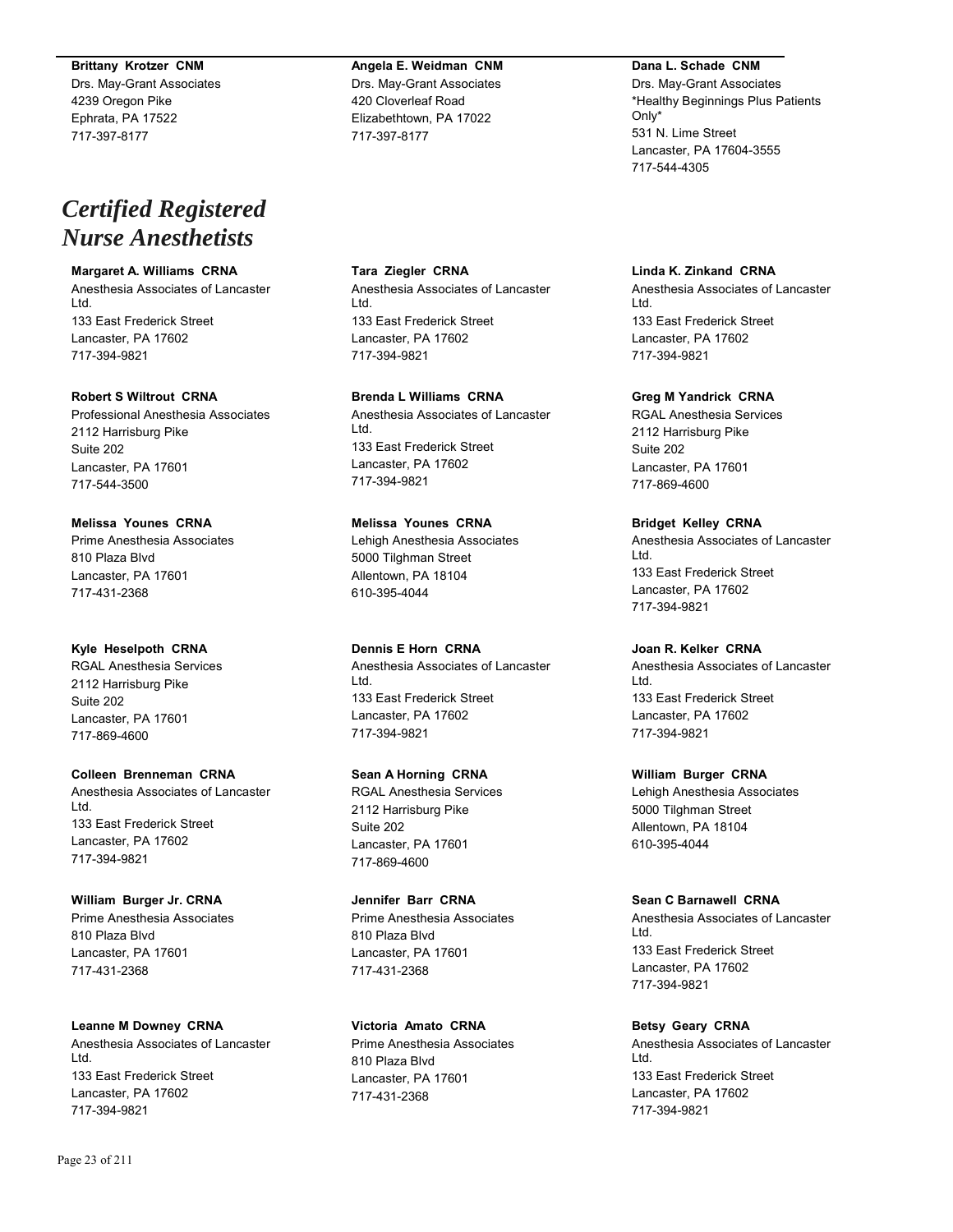### **Victoria J. Goralski CRNA**

Anesthesia Associates of Lancaster Ltd. 133 East Frederick Street Lancaster, PA 17602 717-394-9821

### **Christopher Evans CRNA**

RGAL Anesthesia Services 2112 Harrisburg Pike Suite 202 Lancaster, PA 17601 717-869-4600

**Lucian Contino CRNA** Lehigh Anesthesia Associates 5000 Tilghman Street Allentown, PA 18104 610-395-4044

### **Lori Bonello CRNA**

Anesthesia Associates of Lancaster Ltd. 133 East Frederick Street Lancaster, PA 17602 717-394-9821

# **Bryan S Boyer CRNA**

RGAL Anesthesia Services 2112 Harrisburg Pike Suite 202 Lancaster, PA 17601 717-869-4600

# **William L Antonucci CRNA**

Professional Anesthesia Associates 2112 Harrisburg Pike Suite 202 Lancaster, PA 17601 717-544-3500

## **Donald J Cassano CRNA**

RGAL Anesthesia Services 2112 Harrisburg Pike Suite 202 Lancaster, PA 17601 717-869-4600

### **Kristen Beck CRNA**

Prime Anesthesia Associates 810 Plaza Blvd Lancaster, PA 17601 717-431-2368

### **Theodore Anderson CRNA**

Lehigh Anesthesia Associates 5000 Tilghman Street Allentown, PA 18104 610-395-4044

**Jennifer Barr CRNA** Anesthesia Associates of Lancaster Ltd. 133 East Frederick Street Lancaster, PA 17602 717-394-9821

# **Valerie A Hoffman CRNA**

Anesthesia Associates of Lancaster Ltd. 133 East Frederick Street Lancaster, PA 17602 717-394-9821

# **Jess G Hoyman CRNA**

Anesthesia Associates of Lancaster Ltd. 133 East Frederick Street Lancaster, PA 17602 717-394-9821

# **Michael Amato CRNA**

Lehigh Anesthesia Associates 5000 Tilghman Street Allentown, PA 18104 610-395-4044

### **Joyce Hart CRNA**

Lehigh Anesthesia Associates 5000 Tilghman Street Allentown, PA 18104 610-395-4044

# **Donald Cassano CRNA**

Prime Anesthesia Associates 810 Plaza Blvd Lancaster, PA 17601 717-431-2368

### **Erin Carvell CRNA**

Prime Anesthesia Associates 810 Plaza Blvd Lancaster, PA 17601 717-431-2368

### **Jennifer Barr CRNA**

RGAL Anesthesia Services 2112 Harrisburg Pike Suite 202 Lancaster, PA 17601 717-869-4600

# **Valerie A. Hoffman CRNA**

RGAL Anesthesia Services 2112 Harrisburg Pike Suite 202 Lancaster, PA 17601 717-869-4600

# **Julie Alexander CRNA**

Anesthesia Associates of Lancaster Ltd. 133 East Frederick Street Lancaster, PA 17602 717-394-9821

### **Gretchen Gaus CRNA**

Lehigh Anesthesia Associates 5000 Tilghman Street Allentown, PA 18104 610-395-4044

### **Patricia Brader CRNA**

RGAL Anesthesia Services 2112 Harrisburg Pike Suite 202 Lancaster, PA 17601 717-869-4600

# **Joyce Hart CRNA**

Prime Anesthesia Associates 810 Plaza Blvd Lancaster, PA 17601 717-431-2368

### **Dennis E Horn CRNA**

Professional Anesthesia Associates 2112 Harrisburg Pike Suite 202 Lancaster, PA 17601 717-544-3500

### **Marcus Jurgensen CRNA**

Lehigh Anesthesia Associates 5000 Tilghman Street Allentown, PA 18104 610-395-4044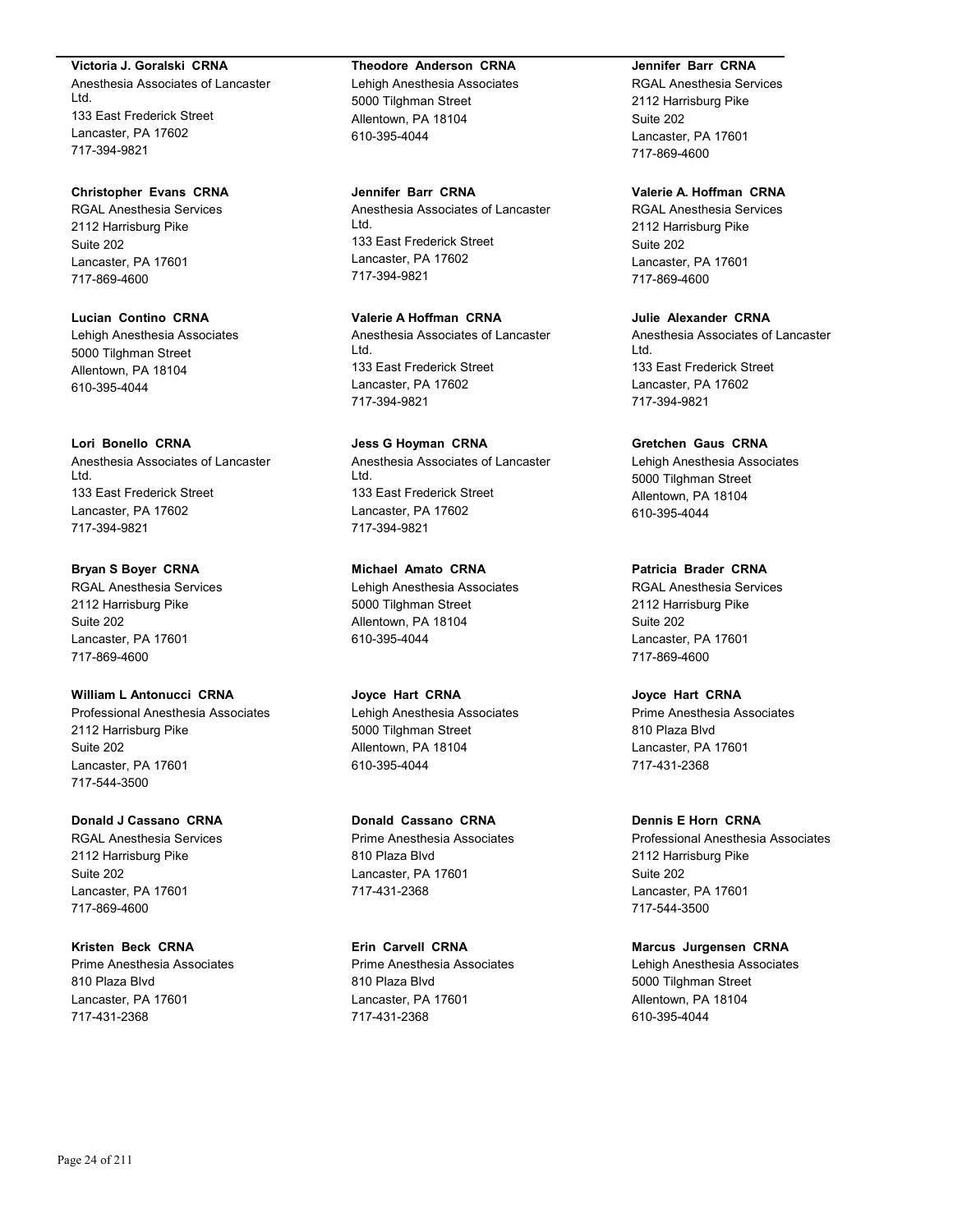#### **Thomas D. Bucci CRNA**

UPMC Pinnacle Anesthesia Services LLC 250 College Avenue Lancaster, PA 17603 717-291-8271

### **Susan E. Bowman CRNA**

Anesthesia Associates of Lancaster Ltd. 133 East Frederick Street Lancaster, PA 17602 717-394-9821

**Lisa C Eller CRNA** RGAL Anesthesia Services 2112 Harrisburg Pike Suite 202 Lancaster, PA 17601 717-869-4600

### **Michael L Amato CRNA**

RGAL Anesthesia Services 2112 Harrisburg Pike Suite 202 Lancaster, PA 17601 717-869-4600

### **Peter D Eaton CRNA**

Professional Anesthesia Associates 2112 Harrisburg Pike Suite 202 Lancaster, PA 17601 717-544-3500

# **Vincent Carbo CRNA**

Anesthesia Associates of Lancaster Ltd. 133 East Frederick Street Lancaster, PA 17602 717-394-9821

### **Natania S Axe CRNA**

RGAL Anesthesia Services 2112 Harrisburg Pike Suite 202 Lancaster, PA 17601 717-869-4600

### **Larry Cicero CRNA**

Prime Anesthesia Associates 810 Plaza Blvd Lancaster, PA 17601 717-431-2368

#### **Karen M Cenci CRNA**

Lehigh Anesthesia Associates 5000 Tilghman Street Allentown, PA 18104 610-395-4044

# **David Kline CRNA**

Professional Anesthesia Associates 2112 Harrisburg Pike Suite 202 Lancaster, PA 17601 717-544-3500

# **Michael Amato CRNA**

Prime Anesthesia Associates 810 Plaza Blvd Lancaster, PA 17601 717-431-2368

# **David W Culp CRNA**

Professional Anesthesia Associates 2112 Harrisburg Pike Suite 202 Lancaster, PA 17601 717-544-3500

### **Lori J Bonello CRNA**

RGAL Anesthesia Services 2112 Harrisburg Pike Suite 202 Lancaster, PA 17601 717-869-4600

### **Marcia P Bates CRNA**

Anesthesia Associates of Lancaster Ltd. 133 East Frederick Street Lancaster, PA 17602 717-394-9821

# **Coral D. Fassnacht CRNA**

UPMC Pinnacle Anesthesia Services LLC 1500 Highlands Drive Lititz, PA 17543 717-625-5000

# **Julia D. Fuller CRNA**

Anesthesia Associates of Lancaster Ltd. 133 East Frederick Street Lancaster, PA 17602 717-394-9821

### **Bryan S Boyer CRNA**

Anesthesia Associates of Lancaster Ltd. 133 East Frederick Street Lancaster, PA 17602 717-394-9821

### **Joy H Coursey CRNA**

Professional Anesthesia Associates 2112 Harrisburg Pike Suite 202 Lancaster, PA 17601 717-544-3500

# **Joy H Coursey CRNA**

RGAL Anesthesia Services 2112 Harrisburg Pike Suite 202 Lancaster, PA 17601 717-869-4600

### **David Kline CRNA**

RGAL Anesthesia Services 2112 Harrisburg Pike Suite 202 Lancaster, PA 17601 717-869-4600

# **Coral D. Fassnacht CRNA**

Heart of Lancaster Regional Medical Center - CRNA Group 250 College Avenue Lancaster, PA 17603 717-625-5000

# **Marcus Jurgensen CRNA**

Prime Anesthesia Associates 810 Plaza Blvd Lancaster, PA 17601 717-431-2368

# **Larry Cicero CRNA**

Lehigh Anesthesia Associates 5000 Tilghman Street Allentown, PA 18104 610-395-4044

# **Peter Carpenter CRNA**

Lehigh Anesthesia Associates 5000 Tilghman Street Allentown, PA 18104 610-395-4044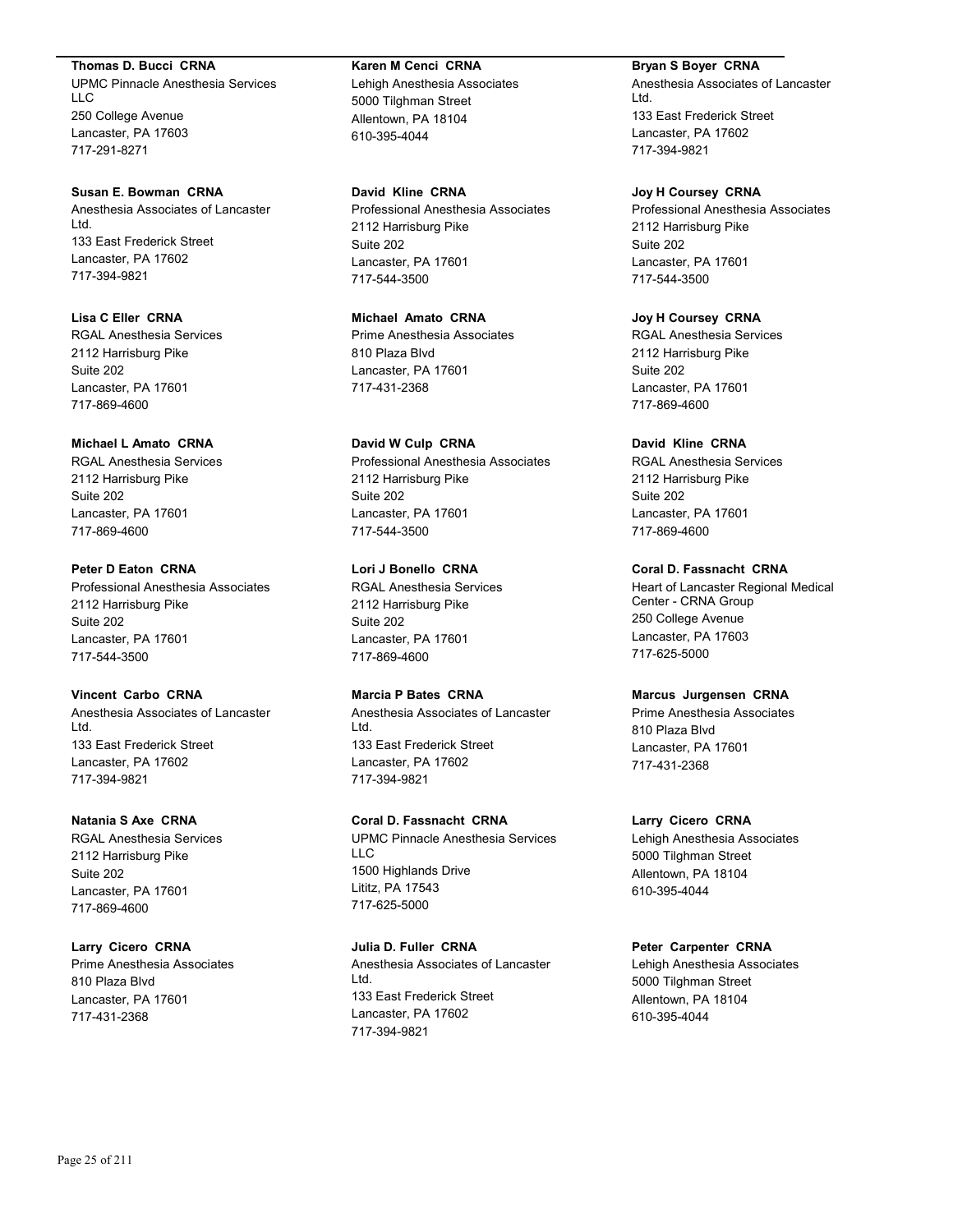### **Peter Carpenter CRNA**

RGAL Anesthesia Services 2112 Harrisburg Pike Suite 202 Lancaster, PA 17601 717-869-4600

#### **Larry M Cicero CRNA**

Anesthesia Associates of Lancaster Ltd. 133 East Frederick Street Lancaster, PA 17602 717-394-9821

# **Corey A Linebaugh CRNA**

RGAL Anesthesia Services 2112 Harrisburg Pike Suite 202 Lancaster, PA 17601 717-869-4600

### **Cynthia A. Pickell CRNA**

Anesthesia Associates of Lancaster Ltd. 133 East Frederick Street Lancaster, PA 17602 717-394-9821

# **Meridith Ranck CRNA**

Anesthesia Associates of Lancaster Ltd. 133 East Frederick Street Lancaster, PA 17602 717-394-9821

# **Rebecca Sullivan CRNA**

RGAL Anesthesia Services 2112 Harrisburg Pike Suite 202 Lancaster, PA 17601 717-869-4600

### **Stephanie Kramer CRNA**

Lehigh Anesthesia Associates 5000 Tilghman Street Allentown, PA 18104 610-395-4044

### **Leanne Parke CRNA**

Anesthesia Associates of Lancaster Ltd. 133 East Frederick Street Lancaster, PA 17602 717-394-9821

#### **Marcus C Jurgensen CRNA**

RGAL Anesthesia Services 2112 Harrisburg Pike Suite 202 Lancaster, PA 17601 717-869-4600

### **Peter A Ciancione CRNA**

Professional Anesthesia Associates 2112 Harrisburg Pike Suite 202 Lancaster, PA 17601 717-544-3500

# **Rachel L Mendoza CRNA**

Professional Anesthesia Associates 2112 Harrisburg Pike Suite 202 Lancaster, PA 17601 717-544-3500

# **Chang Lee DO**

Prime Anesthesia Associates 810 Plaza Blvd Lancaster, PA 17601 717-431-2368

### **Frederick Lincoln Jr. CRNA**

Prime Anesthesia Associates 810 Plaza Blvd Lancaster, PA 17601 717-431-2368

### **Christy L Stevens CRNA**

Anesthesia Associates of Lancaster Ltd. 133 East Frederick Street Lancaster, PA 17602 717-394-9821

# **Gary A Paul CRNA**

RGAL Anesthesia Services 2112 Harrisburg Pike Suite 202 Lancaster, PA 17601 717-869-4600

# **Jacqueline D Smith CRNA**

Anesthesia Associates of Lancaster Ltd. 133 East Frederick Street Lancaster, PA 17602 717-394-9821

# **Brian Dunlap CRNA**

Lehigh Anesthesia Associates 5000 Tilghman Street Allentown, PA 18104 610-395-4044

### **Michelle McLoughlin CRNA**

RGAL Anesthesia Services 2112 Harrisburg Pike Suite 202 Lancaster, PA 17601 717-869-4600

# **Wendy A Noll CRNA**

Anesthesia Associates of Lancaster Ltd. 133 East Frederick Street Lancaster, PA 17602 717-394-9821

### **Sidney A McKenzie CRNA**

RGAL Anesthesia Services 2112 Harrisburg Pike Suite 202 Lancaster, PA 17601 717-869-4600

### **Rebecca Sullivan CRNA**

Professional Anesthesia Associates 2112 Harrisburg Pike Suite 202 Lancaster, PA 17601 717-544-3500

# **David McDonald CRNA**

RGAL Anesthesia Services 2112 Harrisburg Pike Suite 202 Lancaster, PA 17601 717-869-4600

#### **Jolene S. Miller CRNA**

Anesthesia Associates of Lancaster Ltd. 133 East Frederick Street Lancaster, PA 17602 717-394-9821

### **Michele A Mikula CRNA**

UPMC Pinnacle Anesthesia Services LLC 1500 Highlands Drive Lititz, PA 17543 717-625-5000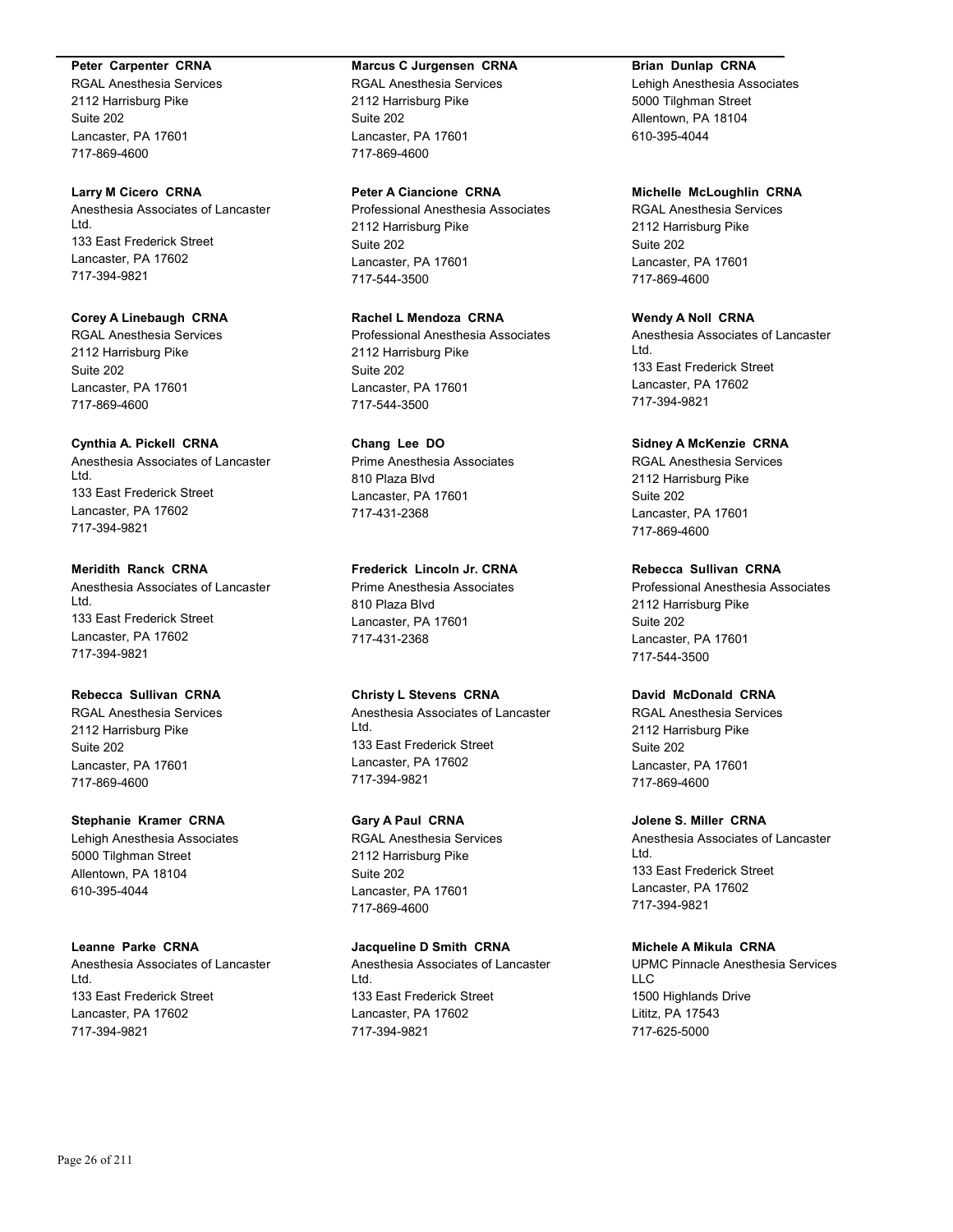### **Michele A Mikula CRNA**

Heart of Lancaster Regional Medical Center - CRNA Group 250 College Avenue Lancaster, PA 17603 717-625-5000

### **Lori A Norman CRNA**

RGAL Anesthesia Services 2112 Harrisburg Pike Suite 202 Lancaster, PA 17601 717-869-4600

# **Mark Peleschak CRNA**

RGAL Anesthesia Services 2112 Harrisburg Pike Suite 202 Lancaster, PA 17601 717-869-4600

### **Jayme N Oberholtzer CRNA**

Anesthesia Associates of Lancaster Ltd. 133 East Frederick Street Lancaster, PA 17602 717-394-9821

### **Sidney A McKenzie CRNA**

Professional Anesthesia Associates 2112 Harrisburg Pike Suite 202 Lancaster, PA 17601 717-544-3500

# **Michael Weir CRNA**

Lehigh Anesthesia Associates 5000 Tilghman Street Allentown, PA 18104 610-395-4044

### **Tracy L Sherman CRNA**

Professional Anesthesia Associates 2112 Harrisburg Pike Suite 202 Lancaster, PA 17601 717-544-3500

# **Mehrdad Vaziri CRNA**

Anesthesia Associates of Lancaster Ltd. 133 East Frederick Street Lancaster, PA 17602 717-394-9821

# **Karen E. Thomas CRNA**

UPMC Pinnacle Anesthesia Services LLC 250 College Avenue Lancaster, PA 17603 717-291-8271

### **Jerome Scarpati CRNA**

Lehigh Anesthesia Associates 5000 Tilghman Street Allentown, PA 18104 610-395-4044

### **Katherine Toto CRNA**

Lehigh Anesthesia Associates 5000 Tilghman Street Allentown, PA 18104 610-395-4044

# **Lori A. Norman CRNA**

Anesthesia Associates of Lancaster Ltd. 133 East Frederick Street Lancaster, PA 17602 717-394-9821

# **Robert Merritt CRNA**

Lehigh Anesthesia Associates 5000 Tilghman Street Allentown, PA 18104 610-395-4044

# **Carrie Reinhart CRNA**

Anesthesia Associates of Lancaster Ltd. 133 East Frederick Street Lancaster, PA 17602 717-394-9821

# **George A Striker CRNA**

RGAL Anesthesia Services 2112 Harrisburg Pike Suite 202 Lancaster, PA 17601 717-869-4600

# **Nicholas M Ngumo CRNA**

Anesthesia Associates of Lancaster Ltd. 133 East Frederick Street Lancaster, PA 17602 717-394-9821

# **Heather Saunders CRNA**

RGAL Anesthesia Services 2112 Harrisburg Pike Suite 202 Lancaster, PA 17601 717-869-4600

# **Rachel L Mendoza CRNA**

RGAL Anesthesia Services 2112 Harrisburg Pike Suite 202 Lancaster, PA 17601 717-869-4600

# **Jayme N Oberholtzer CRNA**

RGAL Anesthesia Services 2112 Harrisburg Pike Suite 202 Lancaster, PA 17601 717-869-4600

### **Robert W Merritt CRNA**

RGAL Anesthesia Services 2112 Harrisburg Pike Suite 202 Lancaster, PA 17601 717-869-4600

### **Heather L Saunders CRNA**

Professional Anesthesia Associates 2112 Harrisburg Pike Suite 202 Lancaster, PA 17601 717-544-3500

# **Constance Shertzer CRNA**

Anesthesia Associates of Lancaster Ltd. 133 East Frederick Street Lancaster, PA 17602 717-394-9821

### **Heidi Sensenig CRNA**

Anesthesia Associates of Lancaster Ltd. 133 East Frederick Street Lancaster, PA 17602 717-394-9821

### **Gena Naumann CRNA**

RGAL Anesthesia Services 2112 Harrisburg Pike Suite 202 Lancaster, PA 17601 717-869-4600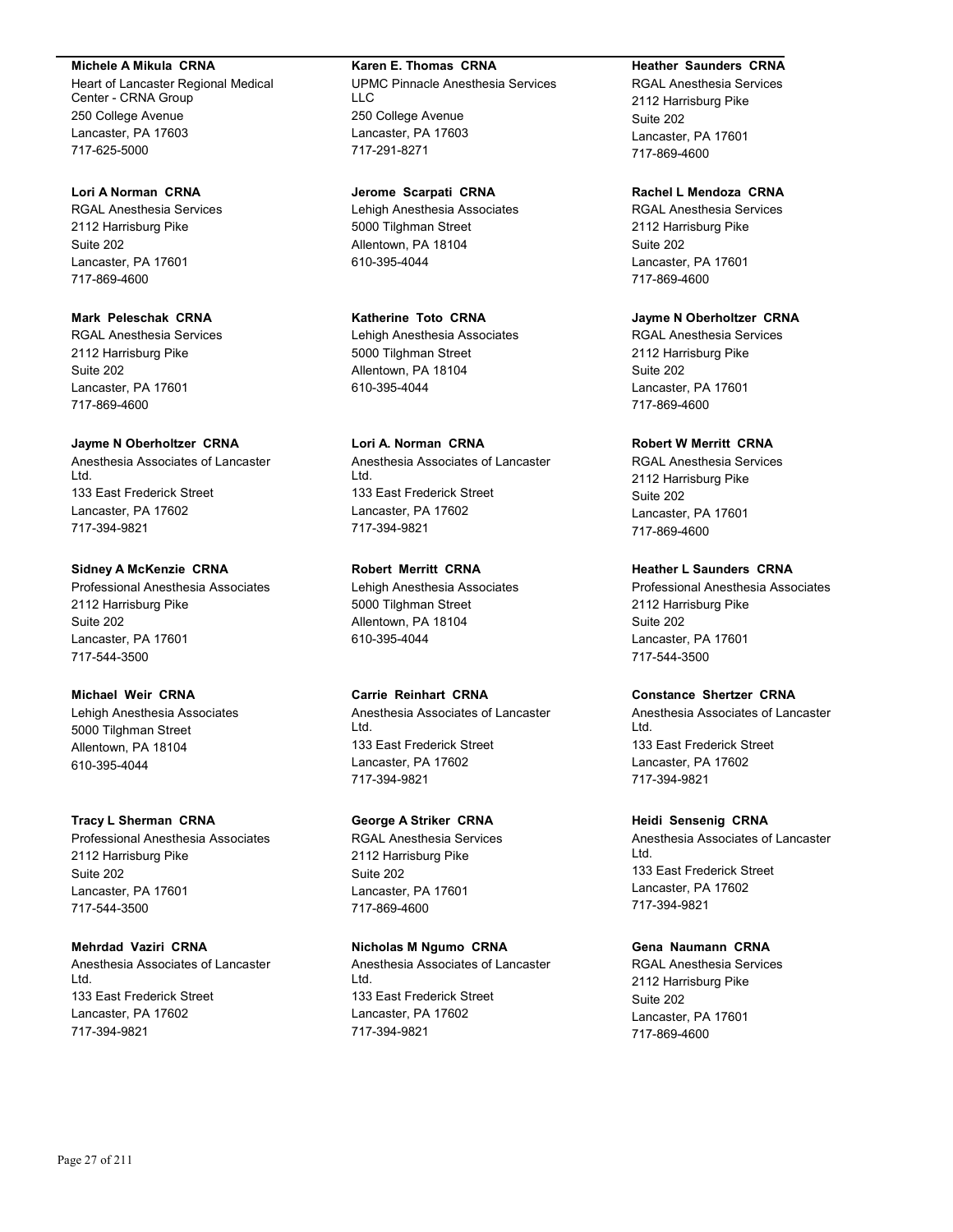### **Dean Mazurek CRNA**

Anesthesia Associates of Lancaster Ltd. 133 East Frederick Street Lancaster, PA 17602 717-394-9821

# **John R Lizak CRNA**

RGAL Anesthesia Services 2112 Harrisburg Pike Suite 202 Lancaster, PA 17601 717-869-4600

# **Concetta M Vivian CRNA**

RGAL Anesthesia Services 2112 Harrisburg Pike Suite 202 Lancaster, PA 17601 717-869-4600

### **Concetta Vivian CRNA**

Lehigh Anesthesia Associates 5000 Tilghman Street Allentown, PA 18104 610-395-4044

### **Diane H Murray CRNA**

RGAL Anesthesia Services 2112 Harrisburg Pike Suite 202 Lancaster, PA 17601 717-869-4600

# **Eileen P Sweigert CRNA**

Anesthesia Associates of Lancaster Ltd. 133 East Frederick Street Lancaster, PA 17602 717-394-9821

# *Certified Registered Nurse Practitioner*

# **Amanda J Yoder CRNP**

Lancaster Health Center 802 New Holland Avenue Suite 200 Lancaster, PA 17602 717-299-6371

### **Amanda J Yoder CRNP**

Lancaster Health Center 625 South Duke Street Lancaster, PA 17602 717-299-6371

### **Ann E Myers CRNA**

Anesthesia Associates of Lancaster Ltd. 133 East Frederick Street Lancaster, PA 17602 717-394-9821

**Irini Vaziri CRNA** Anesthesia Associates of Lancaster Ltd. 133 East Frederick Street Lancaster, PA 17602 717-394-9821

# **George A Striker CRNA**

Professional Anesthesia Associates 2112 Harrisburg Pike Suite 202 Lancaster, PA 17601 717-544-3500

# **Kathryn A Roach CRNA**

Anesthesia Associates of Lancaster Ltd. 133 East Frederick Street Lancaster, PA 17602 717-394-9821

### **Ann E Myers CRNA**

RGAL Anesthesia Services 2112 Harrisburg Pike Suite 202 Lancaster, PA 17601 717-869-4600

### **Mary A. Murphy CRNA**

UPMC Pinnacle Anesthesia Services LLC 250 College Avenue Lancaster, PA 17603 717-291-8271

# **Jennifer A Yoder CRNP**

LG Health Nurse Practioners 555 North Duke Street Lancaster, PA 17602 717-544-5681

### **Jennifer A Yoder CRNP**

LGHP/Penn Medicine Neurology 555 North Duke Street Lancaster, PA 17602 717-544-5008

### **Megan Latsha CRNA**

RGAL Anesthesia Services 2112 Harrisburg Pike Suite 202 Lancaster, PA 17601 717-869-4600

### **Theodore L Still Jr. CRNA**

Lehigh Anesthesia Associates 5000 Tilghman Street Allentown, PA 18104 610-395-4044

# **Gena Naumann CRNA**

Anesthesia Associates of Lancaster Ltd. 133 East Frederick Street Lancaster, PA 17602 717-394-9821

### **Michael J Weir CRNA**

RGAL Anesthesia Services 2112 Harrisburg Pike Suite 202 Lancaster, PA 17601 717-869-4600

### **Diana Schwartz CRNA**

Lehigh Anesthesia Associates 5000 Tilghman Street Allentown, PA 18104 610-395-4044

# **Jennifer A Yoder CRNP**

LGHP/Penn Medicine Neurology 1869 Charter Lane Suite 101 Lancaster, PA 17601 717-396-9167

# **Amanda J Yoder CRNP**

Lancaster Health Center 304 North Water Street Lancaster, PA 17603 717-299-6371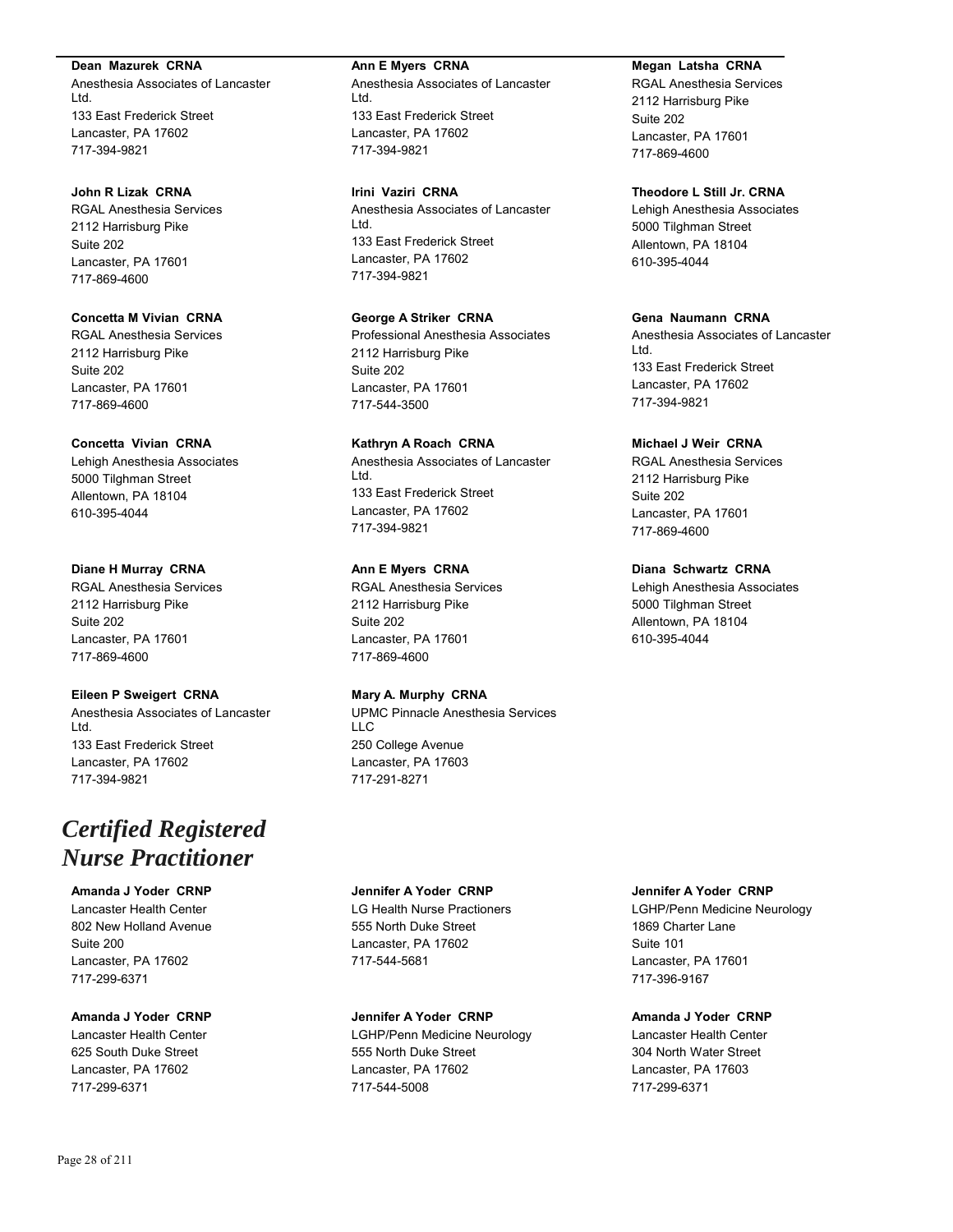### **Laura L Yoder CRNP**

LGHP/Penn Medicine Trauma & Acute Care Surgery 555 North Duke Street Lancaster, PA 17602 717-544-5945

### **Susan M. Wolf CRNP**

LGHP/Penn Medicine Family Medicine Red Rose 995 East King Street Lancaster, PA 17602 717-394-8908

### **Jay Zimmerman CRNP** Lancaster Orthopedic Group

175 Martin Avenue Suite 315 Ephrata, PA 17522 717-733-9200

### **Andrea C. Wolf CRNP**

Lancaster Family Practice Associates 1611 Oregon Pike Lancaster, PA 17601 717-393-3881

### **Jennifer L. Groff CRNP**

Hypertension & Kidney Specialists 2110 Harrisburg Pike Suite 310 Lancaster, PA 17604 717-544-3232

# **Maribeth R Bucher CRNP**

LGHP/Penn Medicine Behavioral Health 51 Peters Road Suite 200 Lititz, PA 17543 717-560-3782

### **Bethany Brown CRNP**

Penn State Medical Group - **Cornerstone** 6 West Newport Road Lititz, PA 17543 717-627-2108

### **Maribeth R Bucher CRNP**

LGHP/Penn Medicine Behavioral Health 700 Lancaster Road Manheim, PA 17545 717-735-7454

#### **Jennifer A Yoder CRNP**

LGHP/Penn Medicine Neurology 2150 Harrisburg Pike Suite 200A Lancaster, PA 17601 717-396-9167

### **Jay Zimmerman CRNP**

Lancaster Orthopedic Group 703 Lampeter Road Lancaster, PA 17602 717-291-1881

# **Jay Zimmerman CRNP**

Lancaster Orthopedic Group 1009 East Main Street Mount Joy, PA 17552 717-653-2200

# **Susan M. Wolf CRNP**

LGHP/Penn Medicine Family Medicine Oxford 620 Spear Street Oxford, PA 19363 610-932-9300

# **Sherri S. Delgado CRNP** The Heart Group of Lancaster General

Health 1701 Cornwall Road Lebanon, PA 17042 717-544-8300

### **Patrice E. Gruver CRNP**

The Heart Group of Lancaster General Health 1261 Division Highway Suite 2 Ephrata, PA 17522 717-544-8300

# **Jacqueline Brysacz CRNP**

Lancaster Health Center 304 North Water Street Lancaster, PA 17603 717-299-6371

# **Maribeth R Bucher CRNP**

LGHP/Penn Medicine Behavioral Health 694 Good Drive Suite 11 Lancaster, PA 17601 717-560-3782

# **Brenda A Young CRNP**

LG Health Nurse Practioners 555 North Duke Street Lancaster, PA 17602 717-544-5681

### **Jay Zimmerman CRNP**

Lancaster Orthopedic Group 231 Granite Run Drive Lancaster, PA 17601 717-560-4200

# **Patricia P Winchell CRNP**

LG Health Nurse Practioners 555 North Duke Street Lancaster, PA 17602 717-544-5681

### **Amanda J Yoder CRNP**

Lancaster Health Center 515 B Hershey Avenue Lancaster, PA 17603 717-299-6371

### **Maribeth R Bucher CRNP**

LGHP/Penn Medicine Behavioral Health 540 North Duke Street 3rd Floor Lancaster, PA 17602 717-560-3782

# **Caitlin Brown CRNP**

Specialists at LGH ABBCI 2102 Harrisburg Pike Lancaster, PA 17601 717-544-3600

### **Maribeth R Bucher CRNP**

LGHP/Penn Medicine Behavioral Health 701 North Duke Street Lancaster, PA 17602 717-560-3782

### **Jacqueline Brysacz CRNP**

Lancaster Health Center 515 B Hershey Avenue Lancaster, PA 17603 717-299-6371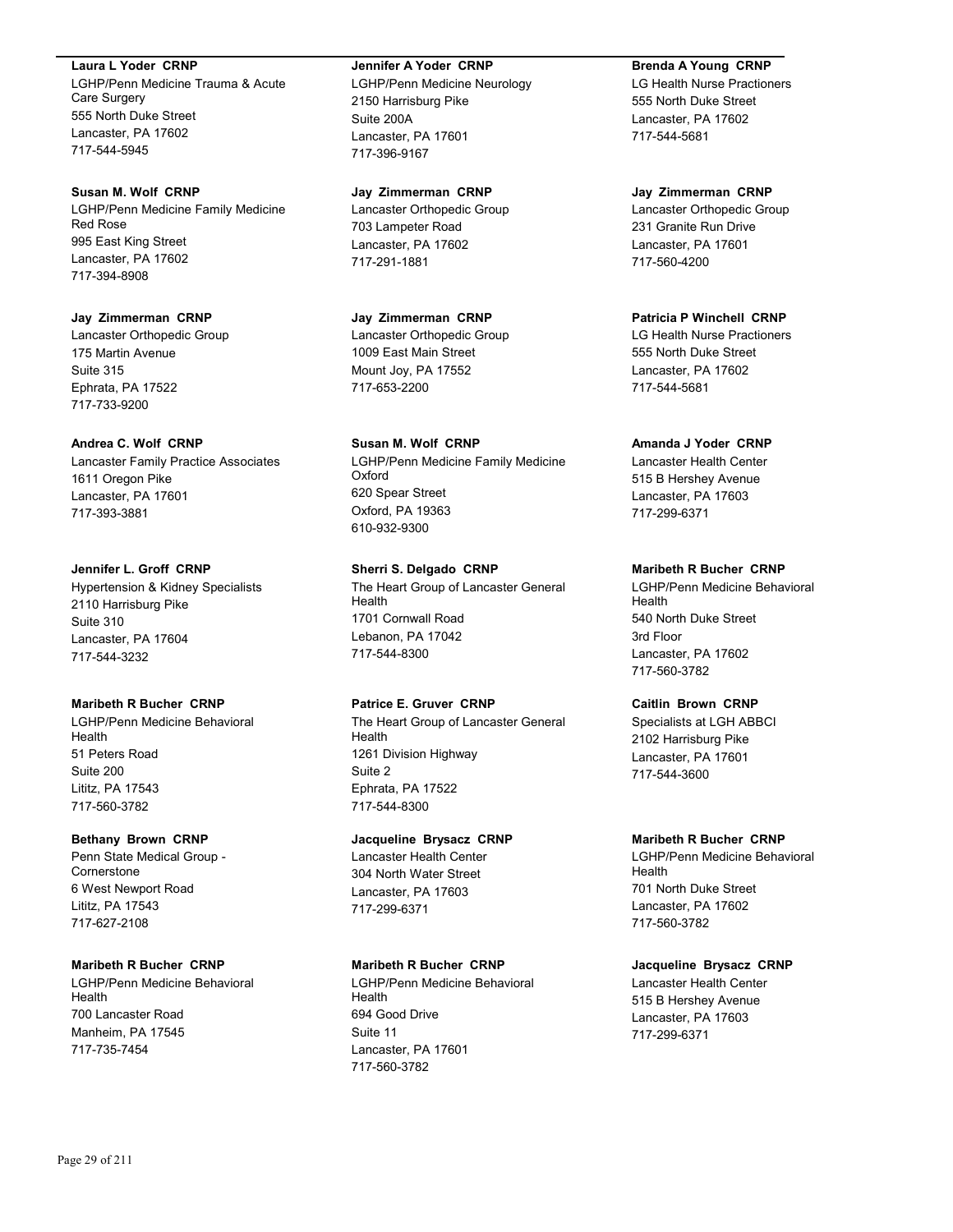### **Jennifer L. Groff CRNP**

Hypertension & Kidney Specialists 73 West Church Street Stevens, PA 17578 717-335-0327

# **Maribeth R Bucher CRNP**

LGHP/Penn Medicine Behavioral Health 6415 Lincoln Highway Wrightsville, PA 17368 717-560-3782

### **Jacqueline Brysacz CRNP**

Lancaster Health Center 625 South Duke Street Lancaster, PA 17602 717-299-6371

# **Maribeth R Bucher CRNP**

LGHP/Penn Medicine Behavioral Health 1701 Cornwall Road Suite 201 Lebanon, PA 17042 717-735-7454

# **Elise Hartranft CRNP**

The Heart Group of Lancaster General Health 690 Good Drive 2nd Floor Lancaster, PA 17601 717-544-8300

# **Maribeth R Bucher CRNP**

LGHP/Penn Medicine Behavioral Health 34 Fawn Drive Quarryville, PA 17566 717-560-3782

# **Maribeth R Bucher CRNP**

LGHP/Penn Medicine Behavioral Health 1635 W. Main Street Suite 700 Ephrata, PA 17522 717-735-7454

# **Maribeth R Bucher CRNP**

LGHP/Penn Medicine Behavioral Health 2108 Harrisburg Pike Suite 310 Lancaster, PA 17601 717-560-3782

# **Maribeth R Bucher CRNP**

LGHP/Penn Medicine Behavioral Health 690 Good Drive Women's Outpatient Center - 2nd Floor Lancaster, PA 17601 717-560-3782

# **Patrice E. Gruver CRNP**

The Heart Group of Lancaster General Health 690 Good Drive 2nd Floor Lancaster, PA 17601 717-544-8300

# **Maribeth R Bucher CRNP**

LGHP/Penn Medicine Behavioral Health 562 W. 2nd Avenue Lititz, PA 17543 717-735-7454

# **Cassandra E Haddad CRNP**

LGHP/Penn Medicine Family Medicine Lititz 562 West Second Street Lititz, PA 17543 717-626-2167

# **Cassandra E Haddad CRNP**

LGHP/Penn Medicine Family Medicine Lititz 51 Peters Road Suite 201 Lititz, PA 17543 717-626-2167

# **Maribeth R Bucher CRNP**

LGHP/Penn Medicine Behavioral Health 317 West Chestnut Street Quarryville, PA 17566 717-560-3782

# **Kathy A. Hagelgans CRNP**

Lancaster Health Center 625 South Duke Street Lancaster, PA 17602 717-299-6371

# **Jessi Eno-Jones CRNP**

LGHP/Penn Medicine Trauma & Acute Care Surgery 555 North Duke Street Lancaster, PA 17602 717-544-5945

# **Maribeth R Bucher CRNP**

LGHP/Penn Medicine Behavioral Health 555 North Duke Street Lancaster, PA 17602 717-560-3782

# **Jacqueline Brysacz CRNP**

Lancaster Health Center 802 New Holland Avenue Suite 200 Lancaster, PA 17602 717-299-6371

# **Maribeth R Bucher CRNP**

LGHP/Penn Medicine Behavioral Health 554 North Duke Street 3rd Floor Lancaster, PA 17602 717-560-3782

# **Elise Hartranft CRNP**

The Heart Group of Lancaster General Health 426 Cloverleaf Road Elizabethtown, PA 17022 717-544-8300

# **Maribeth R Bucher CRNP**

LGHP/Penn Medicine Behavioral Health 160 North Pointe Blvd Suite 110 Lancaster, PA 17601 717-560-3782

# **Patrice E. Gruver CRNP**

The Heart Group of Lancaster General Health 217 Harrisburg Avenue Lancaster, PA 17603 717-544-8300

# **Maribeth R Bucher CRNP**

LGHP/Penn Medicine Behavioral Health 2102 Harrisburg Pike Lancaster, PA 17601 717-560-3782

# **Maribeth R Bucher CRNP**

LGHP/Penn Medicine Behavioral Health 306 North 7th Street Columbia, PA 17512 717-560-3782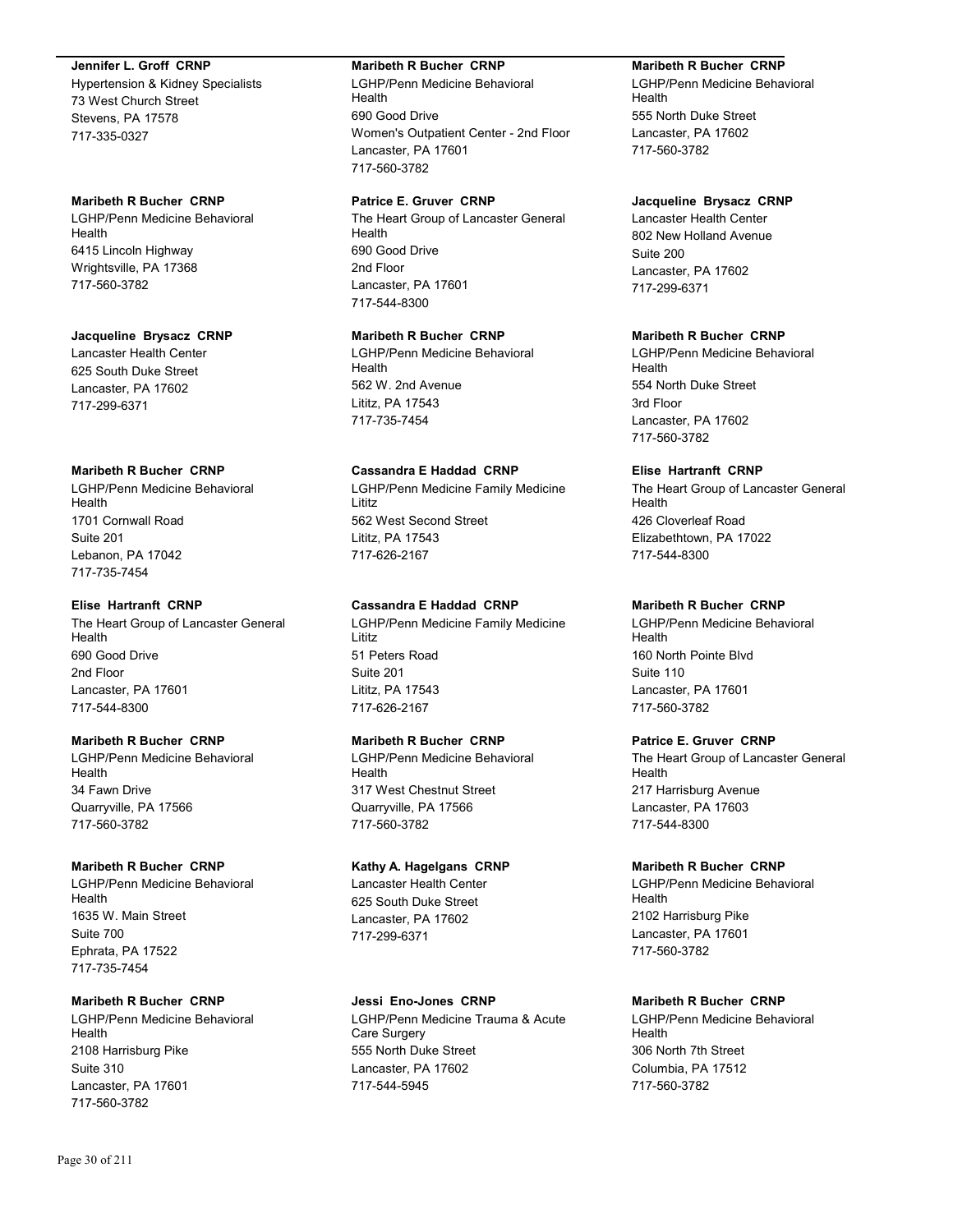### **Robin Brubaker CRNP**

WellSpan OB/GYN 175 Martin Avenue Suite 125 Ephrata, PA 17522 717-721-5700

### **Carly A Albright CRNP**

LGHP/Penn Medicine Geriatrics 1001 East Oregon Road Lititz, PA 17543 717-509-5440

# **Maribeth R Bucher CRNP**

LGHP/Penn Medicine Behavioral Health 1001 Cornerstone Drive Suite B Mount Joy, PA 17552 717-560-3782

# **Maribeth R Bucher CRNP**

LGHP/Penn Medicine Behavioral Health 1159 River Road Marietta, PA 17547 717-560-3782

### **Robin Brubaker CRNP**

WellSpan OB/GYN 435 South Kinzer Avenue  $Sta 7$ New Holland, PA 17557 717-721-5700

### **Patrice E. Gruver CRNP**

The Heart Group of Lancaster General Health 950 Octorara Drive Parkesburg, PA 19365 717-544-8300

### **Stephen Heffner CRNP**

MAPS Behavioral Health Services 790 New Holland Avenue Lancaster, PA 17602 717-390-0353

### **Elise Hartranft CRNP**

The Heart Group of Lancaster General Health 1701 Cornwall Road Lebanon, PA 17042 717-544-8300

# **Robin Brubaker CRNP**

WellSpan OB/GYN 266 Granite Run Drive Lancaster, PA 17601 717-721-5700

### **Elise Hartranft CRNP**

The Heart Group of Lancaster General Health 950 Octorara Drive Parkesburg, PA 19365 717-544-8300

# **Maribeth R Bucher CRNP**

LGHP/Penn Medicine Behavioral Health 101 Abbeyville Road Lancaster, PA 17603 717-560-3782

# **Steven W. Hart CRNP**

LGHP/Penn Medicine Neonatology 690 Good Drive Lancaster, PA 17604 717-544-3343

### **Patrice E. Gruver CRNP**

The Heart Group of Lancaster General Health 426 Cloverleaf Road Elizabethtown, PA 17022 717-544-8300

### **Kathy A. Hagelgans CRNP**

Lancaster Health Center 515 B Hershey Avenue Lancaster, PA 17603 717-299-6371

### **Maribeth R Bucher CRNP**

LGHP/Penn Medicine Behavioral Health 1261 Division Highway Suite 1 Ephrata, PA 17522 717-560-3782

### **Elise Hartranft CRNP**

The Heart Group of Lancaster General Health 217 Harrisburg Avenue Lancaster, PA 17603 717-544-8300

### **Maribeth R Bucher CRNP**

LGHP/Penn Medicine Behavioral Health 2113 Manor Ridge Drive Lancaster, PA 17603 717-560-3782

# **Maribeth R Bucher CRNP**

LGHP/Penn Medicine Behavioral Health 418 Cloverleaf Road Elizabethtown, PA 17022 717-560-3782

# **Maribeth R Bucher CRNP**

LGHP/Penn Medicine Behavioral Health 1135 Hampden Drive Strasburg, PA 17579 717-735-7454

### **Patrice E. Gruver CRNP**

The Heart Group of Lancaster General Health 1701 Cornwall Road Lebanon, PA 17042 717-544-8300

**Kathy A. Hagelgans CRNP** Lancaster Health Center 304 North Water Street Lancaster, PA 17603 717-299-6371

# **Deborah K Hartman CRNP**

MAPS Behavioral Health Services 790 New Holland Avenue Lancaster, PA 17602 717-390-0353

### **Elise Hartranft CRNP**

The Heart Group of Lancaster General Health 1261 Division Highway Suite 2 Ephrata, PA 17522 717-544-8300

# **Kathy A. Hagelgans CRNP**

Lancaster Health Center 802 New Holland Avenue Suite 200 Lancaster, PA 17602 717-299-6371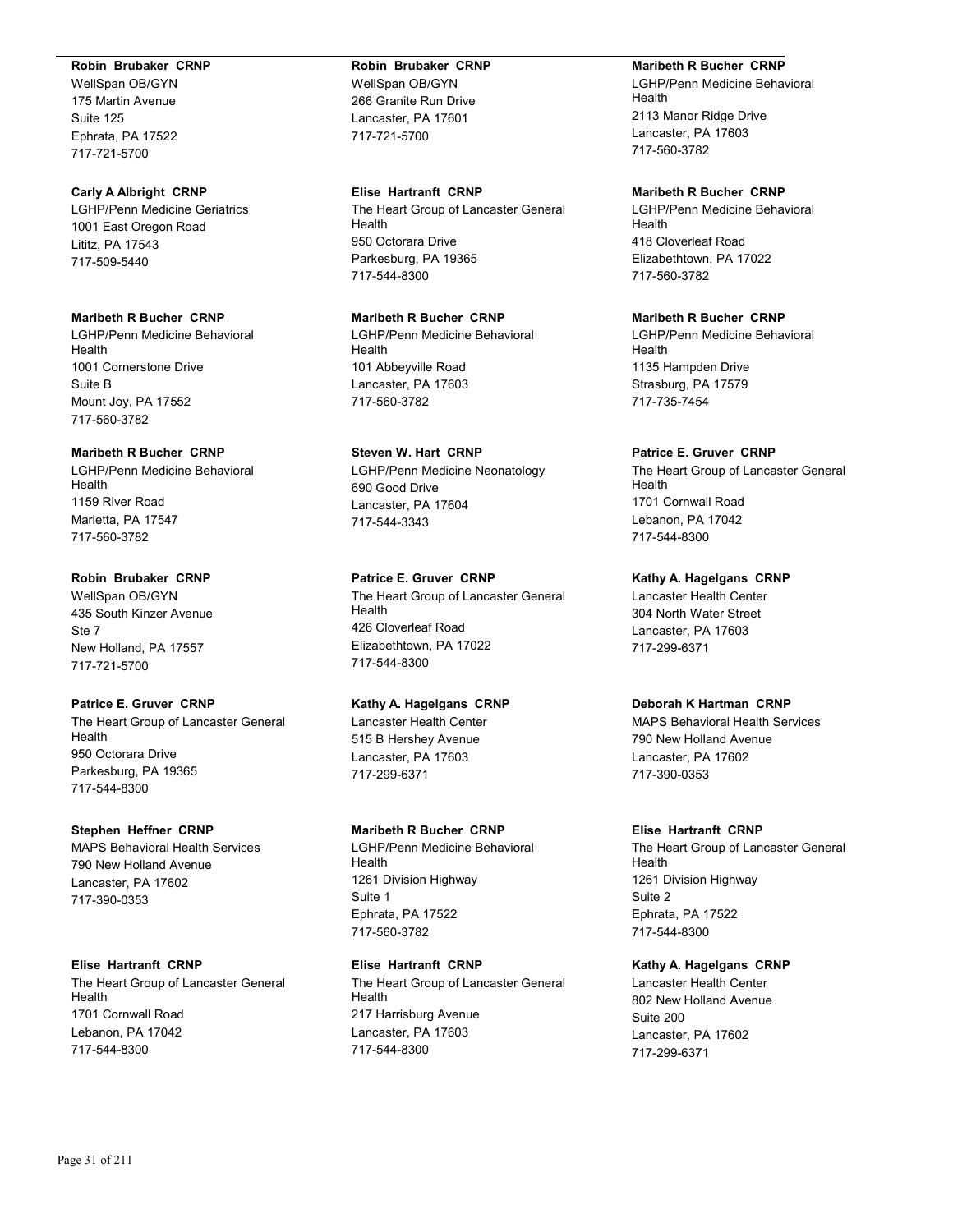### **Maribeth R Bucher CRNP**

LGH Psychiatry 555 North Duke Street Lancaster, PA 17601 717-544-5511

### **Emily E Gehron CRNP**

Specialists at LGH ABBCI 2102 Harrisburg Pike Lancaster, PA 17601 717-544-3600

### **Richard T Cetkowski Jr. CRNP**

WellSpan Internal Medicine - Ephrata 446 North Reading Road Suite 301 Ephrata, PA 17522 717-733-6546

### **Theresa Folk CRNP**

LGHP/Penn Medicine Maternal-Fetal Medicine 694 Good Drive Suite 200 Lancaster, PA 17601-2433 717-544-3514

### **Valarie A. Cravens CRNP**

The Women's Healthcare Group 1693 South Queen Street York, PA 17403 717-845-1621

#### **Jon G. Echterling CRNP**

The Heart Group of Lancaster General Health 690 Good Drive 2nd Floor Lancaster, PA 17601 717-544-8300

### **Connie Kiser CRNP**

The Heart Group of Lancaster General Health 1701 Cornwall Road Lebanon, PA 17042 717-544-8300

### **Connie Kiser CRNP**

The Heart Group of Lancaster General Health 217 Harrisburg Avenue Lancaster, PA 17603 717-544-8300

# **Robin Brubaker CRNP**

WellSpan OB/GYN 6 W. Newport Road Lititz, PA 17543 717-721-5700

### **Connie Kiser CRNP**

The Heart Group of Lancaster General Health 426 Cloverleaf Road Elizabethtown, PA 17022 717-544-8300

### **Richard T Cetkowski Jr. CRNP**

WellSpan Internal Medicine - Ephrata 435 S. Kinzer Avenue Suite 10 New Holland, PA 17557 717-354-6000

# **Theresa Folk CRNP**

LGHP/Penn Medicine Maternal-Fetal Medicine 694 Good Drive Suite 23 Lancaster, PA 17601 717-544-3514

### **Stephanie K Cristoaica CRNP**

Cardiac Consultants P.C. 1697 Crown Avenue Lancaster, PA 17601 717-299-5000

### **Beth E Fissel CRNP**

Lancaster Urology 2106 Harrisburg Pike Suite 200 Lancaster, PA 17604 717-393-1771

# **Marie J Carnes CRNP**

Lancaster Health Center 625 South Duke Street Lancaster, PA 17602 717-299-6371

### **Louise Babikow CRNP**

Regional GI 426 Cloverleaf Road Elizabethtown, PA 17022 717-869-4600

#### **Jon G. Echterling CRNP**

The Heart Group of Lancaster General Health 1701 Cornwall Road Lebanon, PA 17042 717-544-8300

### **Kristen Altdoerffer CRNP**

Eden Park Pediatric Associates 779 Main Street Mount Joy, PA 17552 717-569-8518

### **Molly Casey CRNP**

Lancaster Skin Center PC 190 North Pointe Blvd Suite A Lancaster, PA 17601 717-560-6444

### **Rebecca Crabtree CRNP**

Penn State Medical Group - General Internal Medicine 2301 Columbia Avenue Lancaster, PA 17603 717-397-2738

#### **Jon G. Echterling CRNP**

The Heart Group of Lancaster General Health 950 Octorara Drive Parkesburg, PA 19365 717-544-8300

### **Heather M. Fried CRNP**

LGHP/Penn Medicine Geriatrics 2112 Harrisburg Pike Suite 312 Lancaster, PA 17604 717-544-3022

### **Marie J Carnes CRNP**

Lancaster Health Center 802 New Holland Avenue Suite 200 Lancaster, PA 17602 717-299-6371

### **Jon G. Echterling CRNP**

The Heart Group of Lancaster General Health 426 Cloverleaf Road Elizabethtown, PA 17022 717-544-8300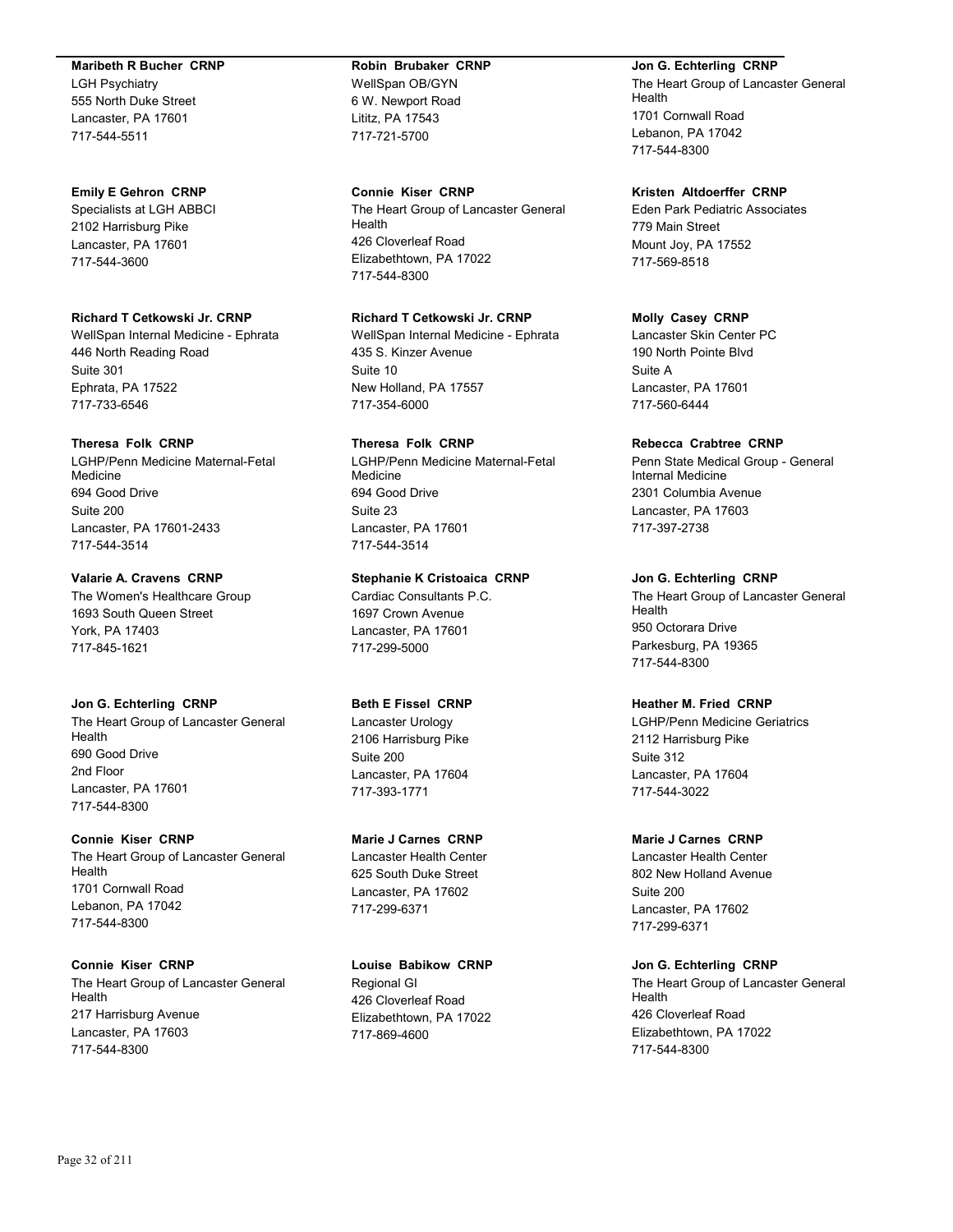### **Heather M. Fried CRNP**

LGHP/Penn Medicine Geriatrics 212 Willlow Valley Lakes Drive Willow Street, PA 17584 717-464-9173

### **Karina H. Dussinger CRNP**

WellSpan Internal Medicine - Ephrata 435 S. Kinzer Avenue Suite 10 New Holland, PA 17557 717-354-6000

# **Jon G. Echterling CRNP**

The Heart Group of Lancaster General Health 1261 Division Highway Suite 2 Ephrata, PA 17522 717-544-8300

# **Gloria J. Cissne CRNP**

Lancaster Pediatric Associates Ltd. 222 Willow Valley Lakes Drive Suite 1200 Willow Street, PA 17584 717-464-9555

# **Jennifer Cortez CRNP**

WellSpan Cardiology 446 North Reading Road Suite 302 Ephrata, PA 17522 717-738-0167

# **Amanda Conroy CRNP**

Dermatology Associates of Lancaster 222 Willow Valley Lakes Drive Suite 1600 Willow Street, PA 17584 717-464-9477

# **Nancy J Estep CRNP**

LGHP/Penn Medicine Geriatrics 2112 Harrisburg Pike Suite 312 Lancaster, PA 17604 717-544-3022

# **Ashley A Evans CRNP**

Eden Park Pediatric Associates 4221 Oregon Pike Ephrata, PA 17522 717-569-8518

# **Jon G. Echterling CRNP**

The Heart Group of Lancaster General Health 217 Harrisburg Avenue Lancaster, PA 17603 717-544-8300

### **Karina H. Dussinger CRNP**

WellSpan Internal Medicine - Ephrata 446 North Reading Road Suite 301 Ephrata, PA 17522 717-733-6546

# **Beth E Fissel CRNP**

Lancaster Urology 175 Martin Avenue, Suite 300 Ephrata, PA 17522 717-738-4700

# **Kathryn Couch CRNP**

Hypertension & Kidney Specialists 73 West Church Street Stevens, PA 17578 717-335-0327

# **Jennifer Cortez CRNP**

WellSpan Cardiology 435 South Kinzer Avenue Suite 7 Lancaster, PA 17557 717-354-6676

# **Amanda Conroy CRNP**

Dermatology Associates of Lancaster 1650 Crooked Oak Drive Suite 200 Lancaster, PA 17601 717-569-3279

# **Nancy J Estep CRNP**

LGHP/Penn Medicine Geriatrics 212 Willlow Valley Lakes Drive Willow Street, PA 17584 717-464-9173

# **Ashley A Evans CRNP**

Eden Park Pediatric Associates 779 Main Street Mount Joy, PA 17552 717-569-8518

# **Heather M. Fried CRNP**

LGHP/Penn Medicine Geriatrics 1001 East Oregon Road Lititz, PA 17543 717-509-5440

# **Jill V Earl CRNP**

WellSpan Family Health - Georgetown 1135 Georgetown Road Christiana, PA 17509 717-806-3800

# **Kristen Altdoerffer CRNP**

Eden Park Pediatric Associates 4221 Oregon Pike Ephrata, PA 17522 717-569-8518

# **Kathryn Couch CRNP**

Hypertension & Kidney Specialists 2110 Harrisburg Pike Suite 310 Lancaster, PA 17604 717-544-3232

**Jennifer Cortez CRNP** WellSpan Cardiology 140 North Pointe Blvd Lancaster, PA 17601 717-291-0700

# **Nancy J Estep CRNP**

LGHP/Penn Medicine Geriatrics 1001 East Oregon Road Lititz, PA 17543 717-509-5440

# **Ashley A Evans CRNP**

Eden Park Pediatric Associates 1725 Oregon Pike Lancaster, PA 17601 717-569-8518

# **Janet L. Ashby CRNP**

The Women's Healthcare Group 1693 South Queen Street York, PA 17403 717-845-1621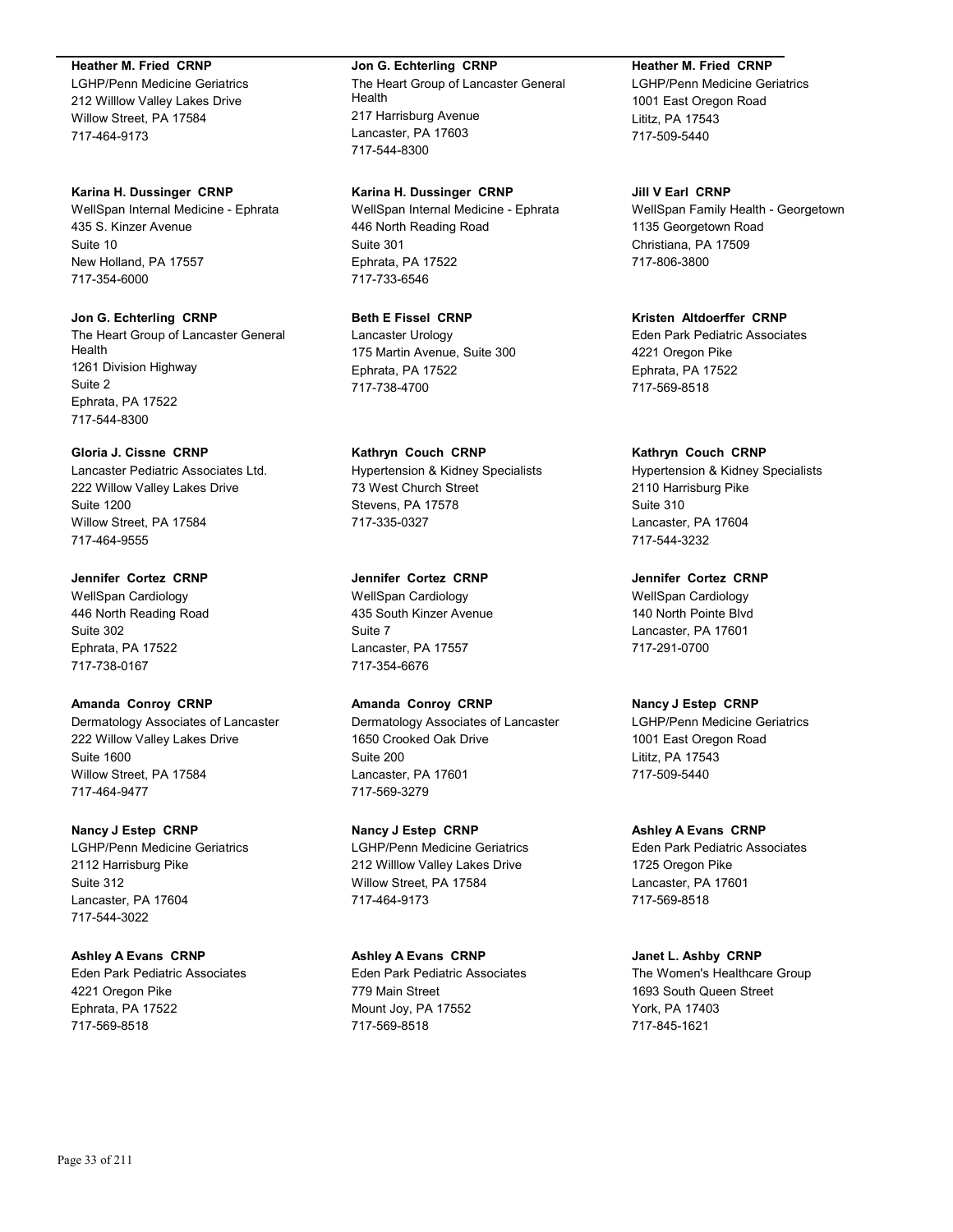### **Donna M. Fiorini CRNP**

The Heart Group of Lancaster General Health 426 Cloverleaf Road Elizabethtown, PA 17022 717-544-8300

### **Anita D Charles CRNP**

Eden Park Pediatric Associates 4221 Oregon Pike Ephrata, PA 17522 717-569-8518

# **Josephine M Cole CRNP**

LGHP/Penn Medicine Roseville **Pediatrics** 51 Peters Road Lititz, PA 17543 717-569-6481

### **Donna M. Fiorini CRNP**

The Heart Group of Lancaster General Health 217 Harrisburg Avenue Lancaster, PA 17603 717-544-8300

### **Connie Kiser CRNP**

The Heart Group of Lancaster General Health 950 Octorara Drive Parkesburg, PA 19365 717-544-8300

### **Donna M. Fiorini CRNP**

The Heart Group of Lancaster General Health 950 Octorara Drive Parkesburg, PA 19365 717-544-8300

# **Christine Gold CRNP**

Lancaster Health Center 802 New Holland Avenue Suite 200 Lancaster, PA 17602 717-299-6371

# **Cheryl L. Good CRNP**

Hypertension & Kidney Specialists 73 West Church Street Stevens, PA 17578 717-335-0327

#### **Connie Kiser CRNP**

The Heart Group of Lancaster General Health 690 Good Drive 2nd Floor Lancaster, PA 17601 717-544-8300

### **Anita D Charles CRNP**

Eden Park Pediatric Associates 779 Main Street Mount Joy, PA 17552 717-569-8518

# **Donna M. Fiorini CRNP**

The Heart Group of Lancaster General Health 690 Good Drive 2nd Floor Lancaster, PA 17601 717-544-8300

# **Donna M. Fiorini CRNP**

The Heart Group of Lancaster General Health 1701 Cornwall Road Lebanon, PA 17042 717-544-8300

### **Gloria J. Cissne CRNP**

Lancaster Pediatric Associates Ltd. 2106 Harrisburg Pike Suite 1 Lancaster, PA 17604 717-291-5931

### **Emily F Burkholder CRNP**

Drs. May-Grant Associates 420 Cloverleaf Road Elizabethtown, PA 17022 717-397-8177

# **Allison Gonta CRNP**

LGHP/Penn Medicine Internal Medicine 2110 Harrisburg Pike Suite 100 Lancaster, PA 17604 717-544-3191

# **Heidi M. Kling-Newnam CRNP**

Regional GI 690 Good Drive 2nd Floor Lancaster, PA 17601 717-869-4600

### **Anita D Charles CRNP**

Eden Park Pediatric Associates 1725 Oregon Pike Lancaster, PA 17601 717-569-8518

### **Rachel L Charles CRNP**

LG Health Nurse Practioners 555 North Duke Street Lancaster, PA 17602 717-544-5681

# **Josephine M Cole CRNP**

LGHP/Penn Medicine Roseville **Pediatrics** 160 North Pointe Blvd. Suite 110 Lancaster, PA 17601 717-569-6481

# **Donna M. Fiorini CRNP**

The Heart Group of Lancaster General Health 1261 Division Highway Suite 2 Ephrata, PA 17522 717-544-8300

# **Marie J Carnes CRNP**

Lancaster Health Center 304 North Water Street Lancaster, PA 17603 717-299-6371

### **Christine Gold CRNP**

Lancaster Health Center 625 South Duke Street Lancaster, PA 17602 717-299-6371

### **Cheryl L. Good CRNP**

Hypertension & Kidney Specialists 2110 Harrisburg Pike Suite 310 Lancaster, PA 17604 717-544-3232

### **Linda Gort CRNP**

Lancaster Health Center 304 North Water Street Lancaster, PA 17603 717-299-6371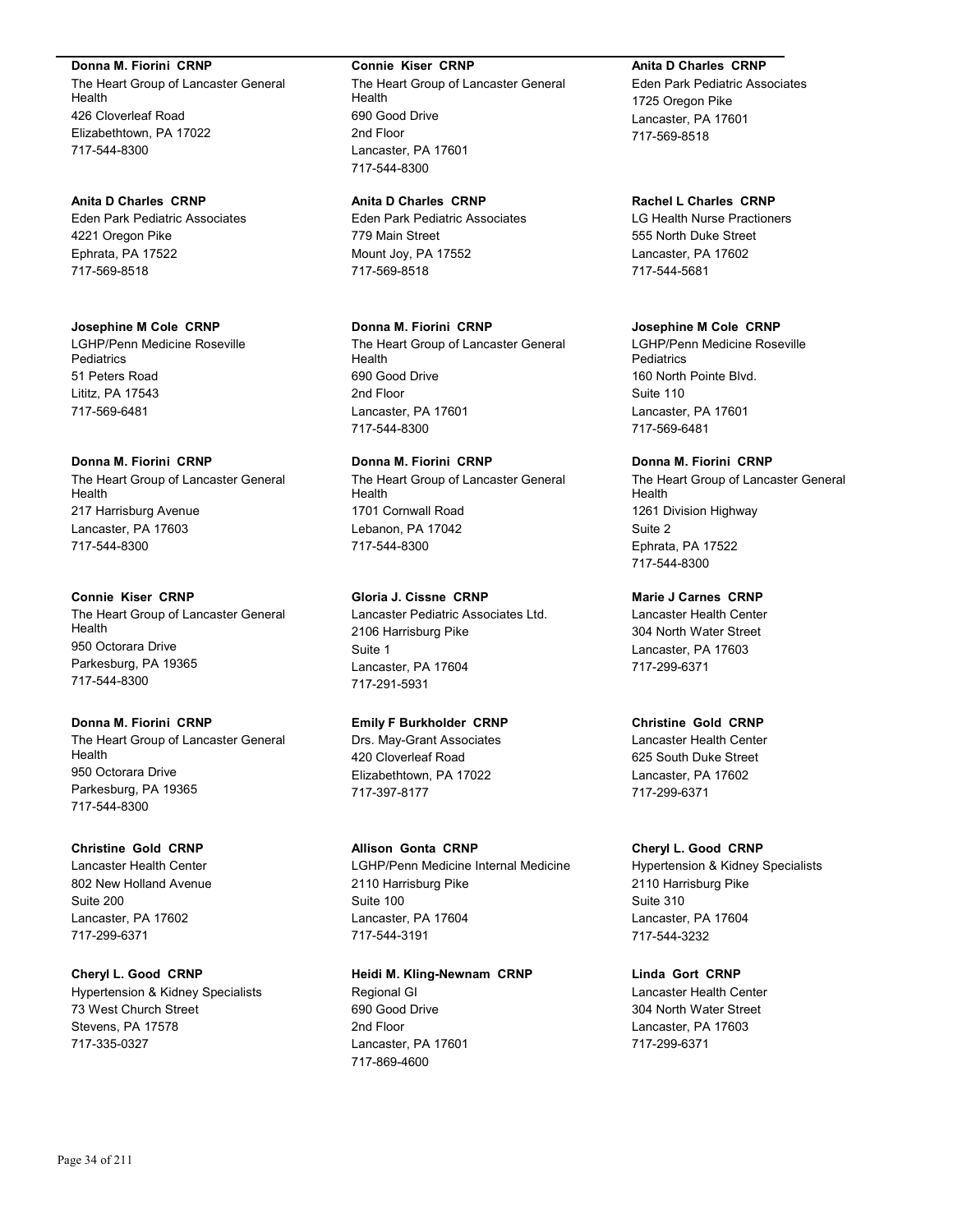### **Linda Gort CRNP**

Lancaster Health Center 515 B Hershey Avenue Lancaster, PA 17603 717-299-6371

### **Emily F Burkholder CRNP**

Drs. May-Grant Associates 694 Good Drive Suite 112 Lancaster, PA 17601 717-397-8177

# **Sheetal Gade CRNP**

LGHP/Penn Medicine Family Medicine Mount Joy 1001 Cornerstone Drive Suite B Mount Joy, PA 17552 717-653-2929

# **Maribeth R Bucher CRNP**

LGHP/Penn Medicine Behavioral Health 931 Harrisburg Avenue F&M College \*restricted to F&M students only Lancaster, PA 17603 717-560-3782

### **Melvin J. Buck CRNP**

The Heart Group of Lancaster General Health 1701 Cornwall Road Lebanon, PA 17042 717-544-8300

# **Emily F Burkholder CRNP**

Drs. May-Grant Associates 4239 Oregon Pike Ephrata, PA 17522 717-397-8177

# **Sherri S. Delgado CRNP**

The Heart Group of Lancaster General Health 1261 Division Highway Suite 2 Ephrata, PA 17522 717-544-8300

# **Lori Gola CRNP**

The Heart Group of Lancaster General Health 950 Octorara Drive Parkesburg, PA 19365 717-544-8300

### **Linda Gort CRNP**

Lancaster Health Center 625 South Duke Street Lancaster, PA 17602 717-299-6371

### **Emily F Burkholder CRNP**

Drs. May-Grant Associates 631 Poplar Street Columbia, PA 17512 717-397-8177

# **Melvin J. Buck CRNP**

The Heart Group of Lancaster General Health 690 Good Drive 2nd Floor Lancaster, PA 17601 717-544-8300

# **Maribeth R Bucher CRNP**

LGHP/Penn Medicine Behavioral Health 99 Masonic Drive Suite 101 Elizabethtown, PA 17022 717-560-3782

# **Krista M. Gray CRNP**

WellSpan Internal Medicine - Ephrata 446 North Reading Road Suite 301 Ephrata, PA 17522 717-733-6546

# **Melvin J. Buck CRNP**

The Heart Group of Lancaster General Health 950 Octorara Drive Parkesburg, PA 19365 717-544-8300

# **Emily F Burkholder CRNP**

Drs. May-Grant Associates \*Healthy Beginnings Plus Patients Only\* 531 N. Lime Street Lancaster, PA 17604-3555 717-544-4305

# **Melvin J. Buck CRNP**

The Heart Group of Lancaster General Health 217 Harrisburg Avenue Lancaster, PA 17603 717-544-8300

# **Linda Gort CRNP**

Lancaster Health Center 802 New Holland Avenue Suite 200 Lancaster, PA 17602 717-299-6371

# **Krista M. Gray CRNP**

WellSpan Internal Medicine - Ephrata 435 S. Kinzer Avenue Suite 10 New Holland, PA 17557 717-354-6000

# **Maribeth R Bucher CRNP**

LGHP/Penn Medicine Behavioral Health 802 New Holland Avenue Lancaster, PA 17602 717-560-3782

# **Melvin J. Buck CRNP**

The Heart Group of Lancaster General Health 1261 Division Highway Suite 2 Ephrata, PA 17522 717-544-8300

# **Melvin J. Buck CRNP**

The Heart Group of Lancaster General Health 426 Cloverleaf Road Elizabethtown, PA 17022 717-544-8300

# **Carly A Albright CRNP**

LGHP/Penn Medicine Geriatrics 2112 Harrisburg Pike Suite 312 Lancaster, PA 17604 717-544-3022

# **Emily F Burkholder CRNP**

Drs. May-Grant Associates 222 Willow Valley Lakes Drive Suite 1700 Willow Street, PA 17584 717-397-8177

# **Teresa M. Gallagher CRNP**

LGHP/Penn Medicine Geriatrics 212 Willlow Valley Lakes Drive Willow Street, PA 17584 717-464-9173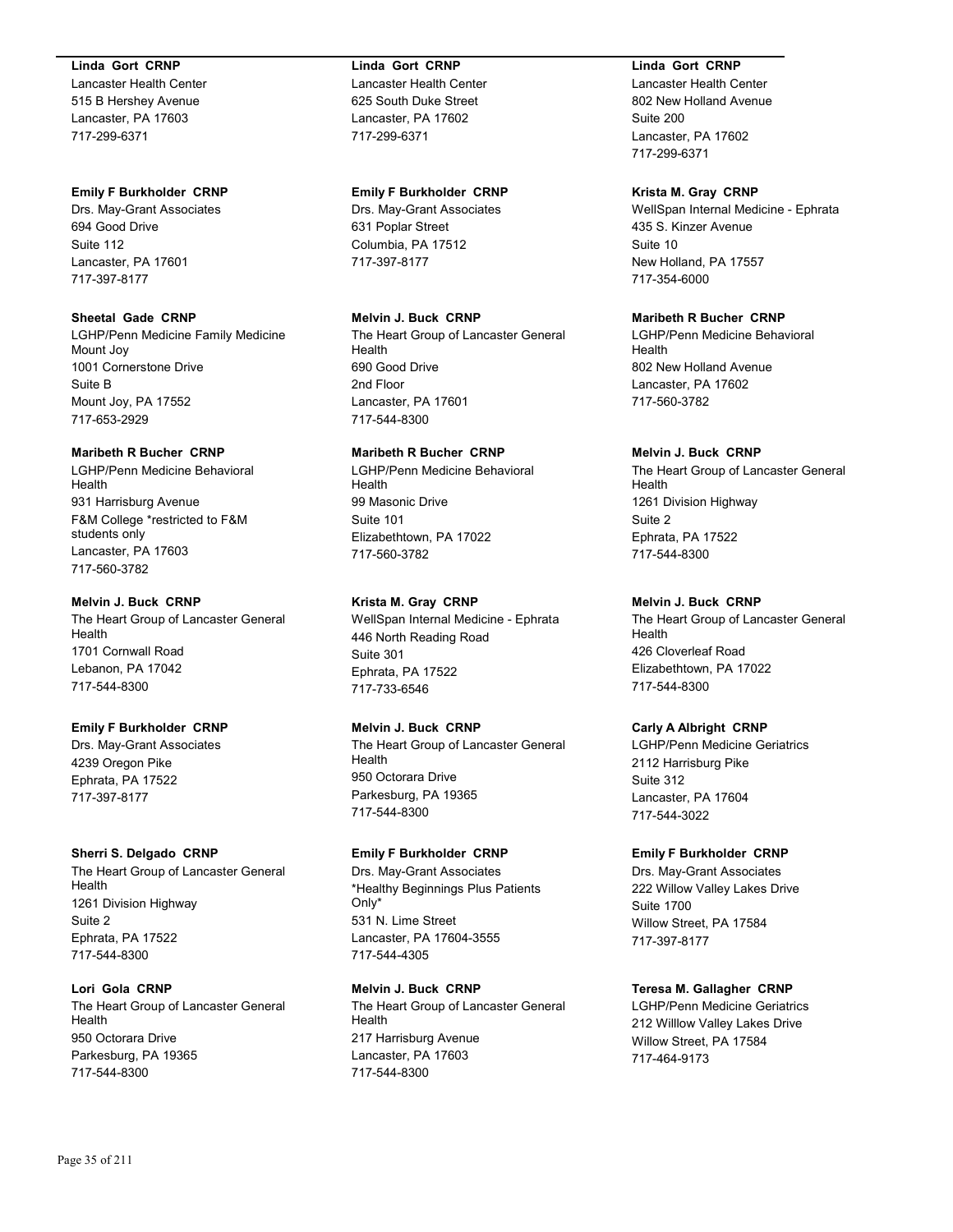### **Christine Gold CRNP**

Lancaster Health Center 515 B Hershey Avenue Lancaster, PA 17603 717-299-6371

### **Elizabeth M Gatsch CRNP**

WellSpan Internal Medicine - Ephrata 435 S. Kinzer Avenue Suite 10 New Holland, PA 17557 717-354-6000

# **Terasa M. Astarita CRNP** Regional GI 4140 Oregon Pike Ephrata, PA 17522 717-869-4600

### **Teresa M. Gallagher CRNP**

LGHP/Penn Medicine Geriatrics 1001 East Oregon Road Lititz, PA 17543 717-509-5440

### **Terasa M. Astarita CRNP**

Regional GI 2112 Harrisburg Pike Suite 202 Lancaster, PA 17601 717-869-4600

### **Mary S. Ginder CRNP**

Penn State Medical Group - Kissel Hill 116B West Airport Road Lititz, PA 17543 717-581-9000

# **Lori Gola CRNP**

The Heart Group of Lancaster General Health 426 Cloverleaf Road Elizabethtown, PA 17022 717-544-8300

# **Julie A. Callender CRNP** Regional GI 4140 Oregon Pike Ephrata, PA 17522 717-869-4600

# **Julie A. Callender CRNP** Regional GI 426 Cloverleaf Road Elizabethtown, PA 17022 717-869-4600

### **Julie A. Callender CRNP**

Regional GI 690 Good Drive 2nd Floor Lancaster, PA 17601 717-869-4600

# **Maribeth R Bucher CRNP**

LGHP/Penn Medicine Behavioral Health 222 Willow Valley Lakes Drive Suite 1900 Willow Street, PA 17584 717-735-7454

### **Connie Kiser CRNP**

The Heart Group of Lancaster General Health 1261 Division Highway Suite 2 Ephrata, PA 17522 717-544-8300

**Morgan S Griska CRNP** Lancaster County Children's Alliance 628 North Duke Street Lancaster, PA 17602 717-544-7972

# **Marie J Carnes CRNP**

Lancaster Health Center 515 B Hershey Avenue Lancaster, PA 17603 717-299-6371

**Lori Gola CRNP** The Heart Group of Lancaster General Health 217 Harrisburg Avenue Lancaster, PA 17603 717-544-8300

**Carly A Albright CRNP** LGHP/Penn Medicine Geriatrics 212 Willlow Valley Lakes Drive Willow Street, PA 17584 717-464-9173

### **Elizabeth M Gatsch CRNP**

WellSpan Internal Medicine - Ephrata 446 North Reading Road Suite 301 Ephrata, PA 17522 717-733-6546

### **Nichole M. Gehman CRNP**

LGHP/Penn Medicine Family Medicine County Line 5275 Lincoln Highway East Gap, PA 17527 717-442-8111

### **Teresa M. Gallagher CRNP**

LGHP/Penn Medicine Geriatrics 2112 Harrisburg Pike Suite 312 Lancaster, PA 17604 717-544-3022

### **Kristen Altdoerffer CRNP**

Eden Park Pediatric Associates 1725 Oregon Pike Lancaster, PA 17601 717-569-8518

### **Cheryl A. Gard CRNP, CNM**

Drs. Eichenlaub and May 2128 Embassy Drive Lancaster, PA 17603 717-509-5090

### **Lori Gola CRNP**

The Heart Group of Lancaster General Health 690 Good Drive 2nd Floor Lancaster, PA 17601 717-544-8300

# **Lori Gola CRNP**

The Heart Group of Lancaster General Health 1701 Cornwall Road Lebanon, PA 17042 717-544-8300

# **Christine Gold CRNP**

Lancaster Health Center 304 North Water Street Lancaster, PA 17603 717-299-6371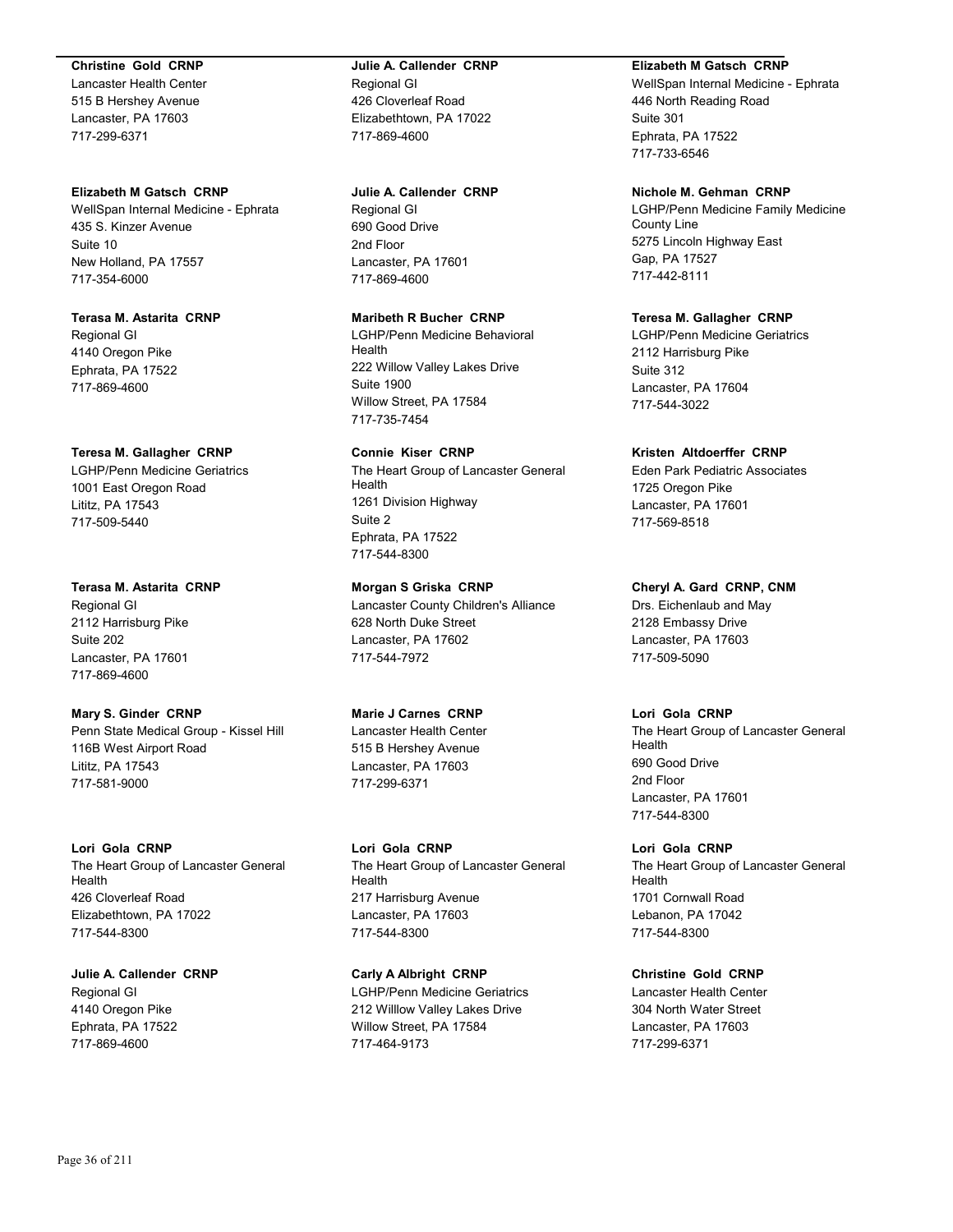#### **Susan Kinyanjui CRNP**

Hypertension & Kidney Specialists 2110 Harrisburg Pike Suite 310 Lancaster, PA 17604 717-544-3232

## **Susan Kinyanjui CRNP**

Hypertension & Kidney Specialists 73 West Church Street Stevens, PA 17578 717-335-0327

## **Lori Gola CRNP**

The Heart Group of Lancaster General Health 1261 Division Highway Suite 2 Ephrata, PA 17522 717-544-8300

## **Kevin P Kalnoski CRNP**

LGHP/Penn Medicine Behavioral Health 1635 W. Main Street Suite 700 Ephrata, PA 17522 717-735-7454

## **Kevin P Kalnoski CRNP**

LGHP/Penn Medicine Behavioral Health 1159 River Road Marietta, PA 17547 717-560-3782

## **Kevin P Kalnoski CRNP**

LGH Psychiatry 555 North Duke Street Lancaster, PA 17601 717-544-5511

### **Jacqueline M Hostetter CRNP** LGH Psychiatry 555 North Duke Street Lancaster, PA 17601

717-544-5511

## **Jacqueline M Hostetter CRNP**

LGHP/Penn Medicine Behavioral Health 1135 Hampden Drive Strasburg, PA 17579 717-735-7454

## **Shirley Bushong CRNP**

LG Health Express Crooked Oak 1605 Lititz Pike Lancaster, PA 17601 717-735-3995

### **Julie A. Callender CRNP**

Regional GI 2112 Harrisburg Pike Suite 202 Lancaster, PA 17601 717-869-4600

### **Jacqueline M Hostetter CRNP**

LGHP/Penn Medicine Behavioral Health 1001 Cornerstone Drive Suite B Mount Joy, PA 17552 717-560-3782

## **Kevin P Kalnoski CRNP**

LGHP/Penn Medicine Behavioral Health 160 North Pointe Blvd Suite 110 Lancaster, PA 17601 717-560-3782

## **Kevin P Kalnoski CRNP**

LGHP/Penn Medicine Behavioral Health 101 Abbeyville Road Lancaster, PA 17603 717-560-3782

## **Kevin P Kalnoski CRNP**

LGH @ Franklin & Marshall Student Wellness Center Appel Infirmary - \*Restricted to F&M Students\* 931 Harrisburg Avenue Lancaster, PA 17603 717-544-9051

# **Kevin P Kalnoski CRNP**

LGHP/Penn Medicine Behavioral Health 2108 Harrisburg Pike Suite 310 Lancaster, PA 17601 717-560-3782

## **Jacqueline M Hostetter CRNP**

LGHP/Penn Medicine Behavioral Health 1159 River Road Marietta, PA 17547 717-560-3782

## **Shirley Bushong CRNP**

LGHP/Penn Medicine Family Medicine Crooked Oak 1655 Crooked Oak Drive Lancaster, PA 17601 717-569-2678

### **Emily E Gehron CRNP**

LGHP/Penn Medicine Gynecologic Oncology 2102 Harrisburg Pike Lancaster, PA 17601 717-544-0340

## **Jacqueline M Hostetter CRNP**

LGHP/Penn Medicine Behavioral Health 2113 Manor Ridge Drive Lancaster, PA 17603 717-560-3782

## **Kevin P Kalnoski CRNP**

LGHP/Penn Medicine Behavioral Health 1261 Division Highway Suite 1 Ephrata, PA 17522 717-560-3782

## **JoAnn Detweiler CRNP**

LGHP/Penn Medicine Diabetes & **Endocrinology** 1701 Cornwall Road Suite 101 Lebanon, PA 17042 717-544-3059

## **Kevin P Kalnoski CRNP**

LGHP/Penn Medicine Behavioral Health 2102 Harrisburg Pike Lancaster, PA 17601 717-560-3782

## **Jacqueline M Hostetter CRNP**

LGHP/Penn Medicine Behavioral Health 101 Abbeyville Road Lancaster, PA 17603 717-560-3782

## **Jacqueline M Hostetter CRNP**

LGHP/Penn Medicine Behavioral Health 1261 Division Highway Suite 1 Ephrata, PA 17522 717-560-3782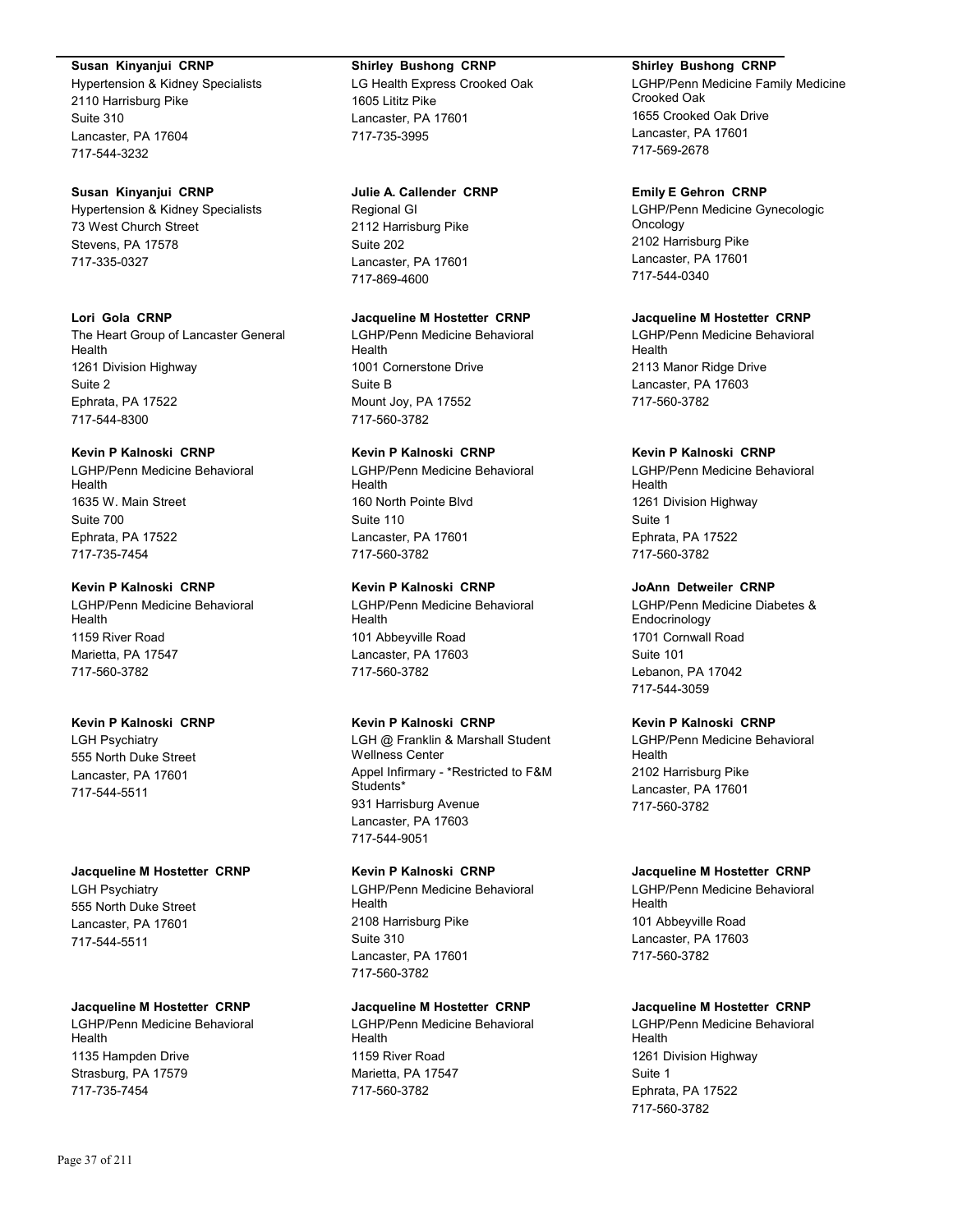#### **Jacqueline M Hostetter CRNP**

LGHP/Penn Medicine Behavioral Health 160 North Pointe Blvd Suite 110 Lancaster, PA 17601 717-560-3782

#### **Jacqueline M Hostetter CRNP**

LGHP/Penn Medicine Behavioral Health 1701 Cornwall Road Suite 201 Lebanon, PA 17042 717-735-7454

#### **Heidi M. Kling-Newnam CRNP**

Regional GI 4140 Oregon Pike Ephrata, PA 17522 717-869-4600

#### **Julie L. Hinton CRNP**

Regional GI 426 Cloverleaf Road Elizabethtown, PA 17022 717-869-4600

#### **Rachel M. Ho CRNP**

LGHP/Penn Medicine Internal Medicine 2110 Harrisburg Pike Suite 100 Lancaster, PA 17604 717-544-3191

### **Kevin P Kalnoski CRNP**

LGHP/Penn Medicine Behavioral Health 690 Good Drive Women's Outpatient Center - 2nd Floor Lancaster, PA 17601 717-560-3782

### **Kevin P Kalnoski CRNP**

LGHP/Penn Medicine Behavioral Health 6415 Lincoln Highway Wrightsville, PA 17368 717-560-3782

## **Kevin P Kalnoski CRNP**

LGHP/Penn Medicine Behavioral Health 554 North Duke Street 3rd Floor Lancaster, PA 17602 717-560-3782

#### **Susan A. Juliano CRNP**

Penn State Medical Group - General Internal Medicine 2301 Columbia Avenue Lancaster, PA 17603 717-397-2738

#### **Jacqueline M Hostetter CRNP**

LGHP/Penn Medicine Behavioral Health 2102 Harrisburg Pike Lancaster, PA 17601 717-560-3782

# **Kevin P Kalnoski CRNP**

LGHP/Penn Medicine Behavioral Health 562 W. 2nd Avenue Lititz, PA 17543 717-735-7454

## **Julie L. Hinton CRNP**

Regional GI 690 Good Drive 2nd Floor Lancaster, PA 17601 717-869-4600

## **Kenetta E. Hockenbrocht CRNP**

WellSpan Family Medicine - Meadowbrook 337 West Main Street Suite 100 Leola, PA 17540 717-656- 6122

#### **Heidi Kling-Newnam CRNP**

LG Health Nurse Practioners 555 North Duke Street Lancaster, PA 17602 717-544-5681

#### **Jacqueline M Hostetter CRNP**

LGHP/Penn Medicine Behavioral Health 222 Willow Valley Lakes Drive Suite 1900 Willow Street, PA 17584 717-735-7454

## **Kevin P Kalnoski CRNP**

LGHP/Penn Medicine Behavioral Health 540 North Duke Street 3rd Floor Lancaster, PA 17602 717-560-3782

#### **Jacqueline M Hostetter CRNP**

LGHP/Penn Medicine Behavioral Health 1635 W. Main Street Suite 700 Ephrata, PA 17522 717-735-7454

#### **Julie L. Hinton CRNP**

Regional GI 2112 Harrisburg Pike Suite 202 Lancaster, PA 17601 717-869-4600

**Julie L. Hinton CRNP** Regional GI 4140 Oregon Pike Ephrata, PA 17522 717-869-4600

### **Kevin P Kalnoski CRNP**

LGHP/Penn Medicine Behavioral Health 700 Lancaster Road Manheim, PA 17545 717-735-7454

## **Kevin P Kalnoski CRNP**

LGHP/Penn Medicine Behavioral Health 694 Good Drive Suite 11 Lancaster, PA 17601 717-560-3782

### **Kevin P Kalnoski CRNP**

LGHP/Penn Medicine Behavioral Health 1701 Cornwall Road Suite 201 Lebanon, PA 17042 717-735-7454

## **Kevin P Kalnoski CRNP**

LGHP/Penn Medicine Behavioral Health 555 North Duke Street Lancaster, PA 17602 717-560-3782

### **Kevin P Kalnoski CRNP**

LGHP/Penn Medicine Behavioral Health 51 Peters Road Suite 200 Lititz, PA 17543 717-560-3782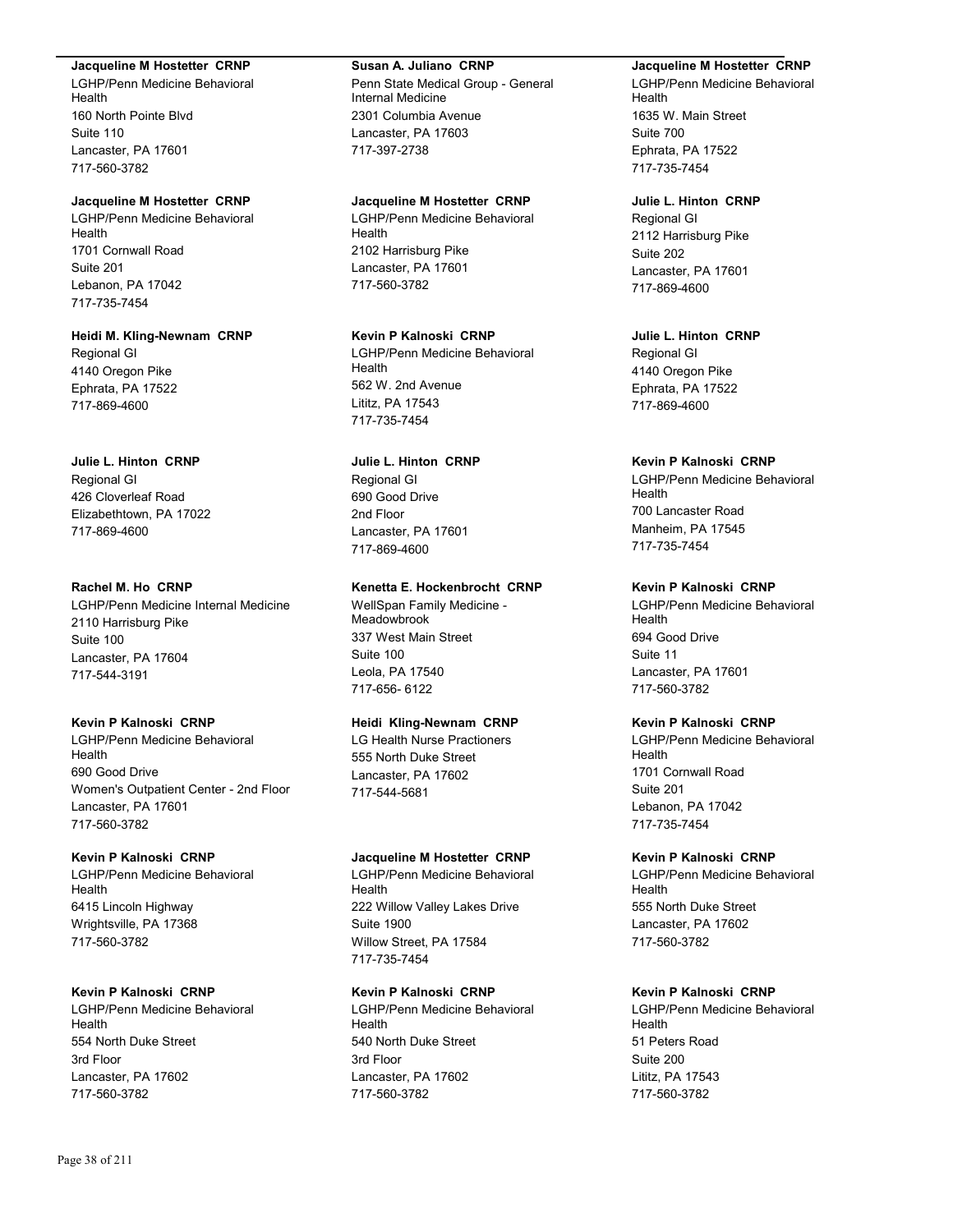#### **Kevin P Kalnoski CRNP**

LGHP/Penn Medicine Behavioral Health 418 Cloverleaf Road Elizabethtown, PA 17022 717-560-3782

## **Kevin P Kalnoski CRNP**

LGHP/Penn Medicine Behavioral Health 306 North 7th Street Columbia, PA 17512 717-560-3782

#### **Mary E. Depoe CRNP**

Lancaster Pediatric Associates Ltd. 2106 Harrisburg Pike Suite 1 Lancaster, PA 17604 717-291-5931

#### **Joette C. Hughes CRNP**

The Heart Group of Lancaster General Health 1701 Cornwall Road Lebanon, PA 17042 717-544-8300

### **Lori A. Johnson CRNP**

LGHP/Penn Medicine Internal Medicine 2110 Harrisburg Pike Suite 100 Lancaster, PA 17604 717-544-3191

#### **Kimberly D. Benton CRNP**

Drs. May-Grant Associates \*Healthy Beginnings Plus Patients Only\* 531 N. Lime Street Lancaster, PA 17604-3555 717-544-4305

#### **Jodi L Dobslaw CRNP**

LGHP/Penn Medicine Geriatrics 212 Willlow Valley Lakes Drive Willow Street, PA 17584 717-464-9173

**Jennifer L. Irons CRNP** LGHP/Penn Medicine Family Medicine Willow Street 222 Willow Valley Lakes Drive Suite 1900 Willow Street, PA 17584 717-517-5350

#### **Kevin P Kalnoski CRNP**

LGHP/Penn Medicine Behavioral Health 34 Fawn Drive Quarryville, PA 17566 717-560-3782

#### **Kevin P Kalnoski CRNP**

LGHP/Penn Medicine Behavioral Health 222 Willow Valley Lakes Drive Suite 1900 Willow Street, PA 17584 717-735-7454

## **JoAnn Detweiler CRNP**

LGHP/Penn Medicine Diabetes & Endocrinology 950 S. Octorara Trail Parkesburg, PA 19365 717-544-3059

# **Joette C. Hughes CRNP**

The Heart Group of Lancaster General Health 217 Harrisburg Avenue Lancaster, PA 17603 717-544-8300

## **Joette C. Hughes CRNP**

The Heart Group of Lancaster General Health 690 Good Drive 2nd Floor Lancaster, PA 17601 717-544-8300

### **Jodi L Dobslaw CRNP**

LGHP/Penn Medicine Geriatrics 1001 East Oregon Road Lititz, PA 17543 717-509-5440

#### **Kimberly D. Benton CRNP**

Drs. May-Grant Associates 420 Cloverleaf Road Elizabethtown, PA 17022 717-397-8177

**Jennifer L. Irons CRNP** LGHP/Penn Medicine Family Medicine Crooked Oak 1655 Crooked Oak Drive Lancaster, PA 17601 717-569-2678

#### **Kevin P Kalnoski CRNP**

LGHP/Penn Medicine Behavioral Health 317 West Chestnut Street Quarryville, PA 17566 717-560-3782

## **Kevin P Kalnoski CRNP**

LGHP/Penn Medicine Behavioral Health 2113 Manor Ridge Drive Lancaster, PA 17603 717-560-3782

### **Jacqueline M Hostetter CRNP**

LGHP/Penn Medicine Behavioral Health 2108 Harrisburg Pike Suite 310 Lancaster, PA 17601 717-560-3782

## **Joette C. Hughes CRNP**

The Heart Group of Lancaster General Health 426 Cloverleaf Road Elizabethtown, PA 17022 717-544-8300

#### **Joette C. Hughes CRNP**

The Heart Group of Lancaster General Health 950 Octorara Drive Parkesburg, PA 19365 717-544-8300

### **Kimberly D. Benton CRNP**

Drs. May-Grant Associates 222 Willow Valley Lakes Drive Suite 1700 Willow Street, PA 17584 717-397-8177

#### **Terasa M. Astarita CRNP**

Regional GI 426 Cloverleaf Road Elizabethtown, PA 17022 717-869-4600

## **Jennifer L. Irons CRNP**

LG Health Express Crooked Oak 1605 Lititz Pike Lancaster, PA 17601 717-735-3995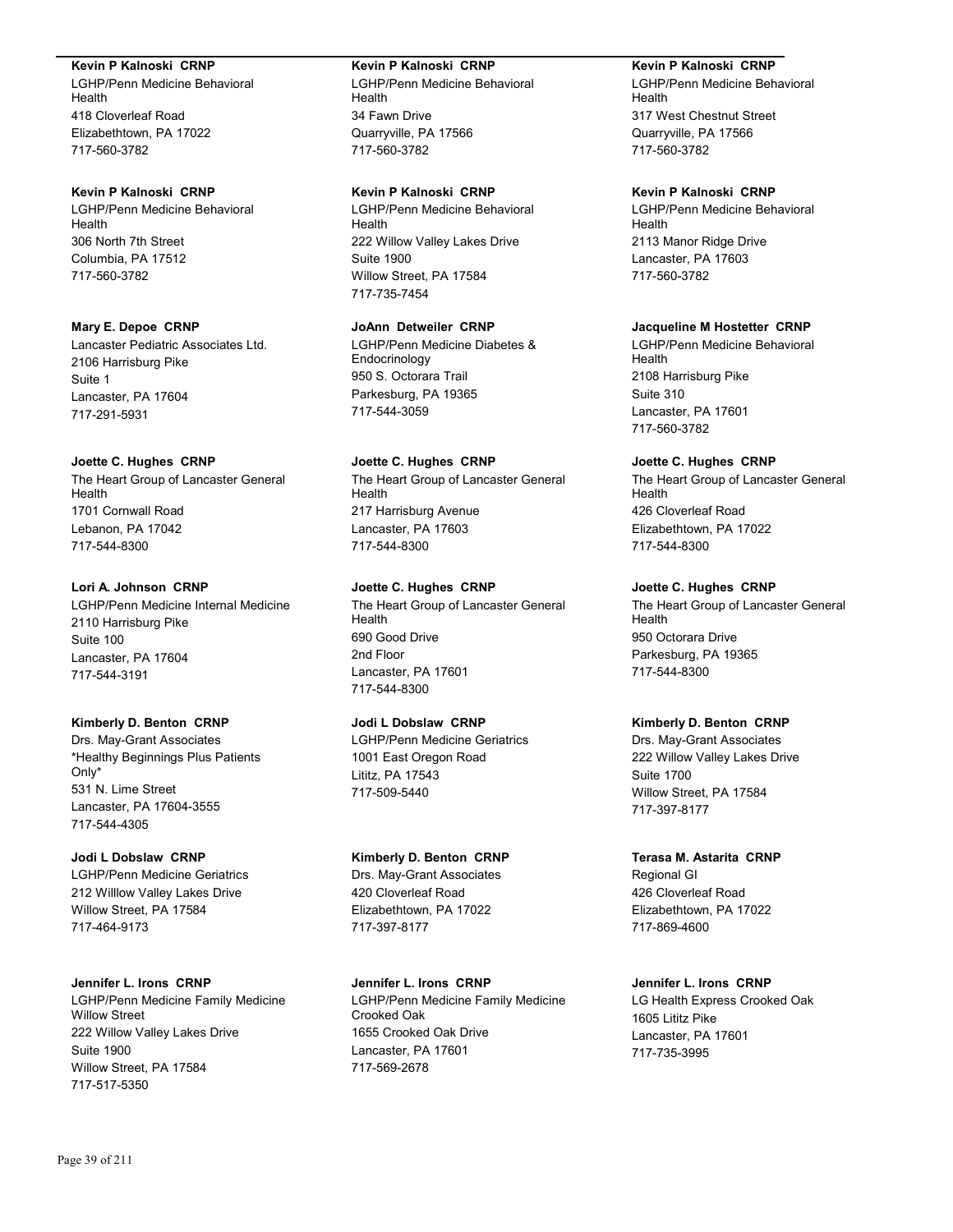#### **Heidi M. Kling-Newnam CRNP**

Regional GI 2112 Harrisburg Pike Suite 202 Lancaster, PA 17601 717-869-4600

#### **M. Patricia Dorenkamp-Reese CRNP**

EMG Group, Ltd 2110 Harrisburg Pike Suite 302 Lancaster, PA 17604 717-399-4364

#### **Jodi L Dobslaw CRNP**

LGHP/Penn Medicine Geriatrics 2112 Harrisburg Pike Suite 312 Lancaster, PA 17604 717-544-3022

#### **Jacqueline M Hostetter CRNP**

LGHP/Penn Medicine Behavioral Health 317 West Chestnut Street Quarryville, PA 17566 717-560-3782

#### **Jacqueline M Hostetter CRNP**

LGHP/Penn Medicine Behavioral Health 51 Peters Road Suite 200 Lititz, PA 17543 717-560-3782

#### **Jacqueline M Hostetter CRNP**

LGHP/Penn Medicine Behavioral Health 555 North Duke Street Lancaster, PA 17602 717-560-3782

#### **Jacqueline M Hostetter CRNP**

LGHP/Penn Medicine Behavioral Health 690 Good Drive Women's Outpatient Center - 2nd Floor Lancaster, PA 17601 717-560-3782

## **Jacqueline M Hostetter CRNP**

LGHP/Penn Medicine Behavioral Health 701 North Duke Street Lancaster, PA 17602 717-560-3782

#### **JoAnn Detweiler CRNP**

LGHP/Penn Medicine Diabetes & Endocrinology 1261 Division Highway Suite 2 Ephrata, PA 17522 717-544-3059

#### **JoAnn Detweiler CRNP**

LGHP/Penn Medicine Diabetes & Endocrinology 426 Cloverleaf Road Elizabethtown, PA 17022-9320 717-544-3059

#### **Jacqueline M Hostetter CRNP**

LGHP/Penn Medicine Behavioral Health 694 Good Drive Suite 11 Lancaster, PA 17601 717-560-3782

### **Jacqueline M Hostetter CRNP**

LGHP/Penn Medicine Behavioral Health 34 Fawn Drive Quarryville, PA 17566 717-560-3782

#### **Jacqueline M Hostetter CRNP**

LGHP/Penn Medicine Behavioral Health 540 North Duke Street 3rd Floor Lancaster, PA 17602 717-560-3782

## **Jacqueline M Hostetter CRNP**

LGHP/Penn Medicine Behavioral Health 562 W. 2nd Avenue Lititz, PA 17543 717-735-7454

#### **Kevin P Kalnoski CRNP**

LGHP/Penn Medicine Behavioral Health 1135 Hampden Drive Strasburg, PA 17579 717-735-7454

#### **Jacqueline M Hostetter CRNP**

LGHP/Penn Medicine Behavioral Health 802 New Holland Avenue Lancaster, PA 17602 717-560-3782

#### **JoAnn Detweiler CRNP**

LGHP/Penn Medicine Diabetes & **Endocrinology** 694 Good Drive Suite 200 Lancaster, PA 17601 717-544-3059

#### **JoAnn Detweiler CRNP**

LGHP/Penn Medicine Diabetes & Endocrinology 2112 Harrisburg Pike Suite 200 Lancaster, PA 17601 717-544-3059

#### **Jacqueline M Hostetter CRNP**

LGHP/Penn Medicine Behavioral Health 306 North 7th Street Columbia, PA 17512 717-560-3782

#### **Jacqueline M Hostetter CRNP**

LGHP/Penn Medicine Behavioral Health 418 Cloverleaf Road Elizabethtown, PA 17022 717-560-3782

#### **Jacqueline M Hostetter CRNP**

LGHP/Penn Medicine Behavioral Health 554 North Duke Street 3rd Floor Lancaster, PA 17602 717-560-3782

#### **Joette C. Hughes CRNP**

The Heart Group of Lancaster General Health 1261 Division Highway Suite 2 Ephrata, PA 17522 717-544-8300

#### **Jacqueline M Hostetter CRNP**

LGHP/Penn Medicine Behavioral Health 700 Lancaster Road Manheim, PA 17545 717-735-7454

## **Jacqueline M Hostetter CRNP**

LGHP/Penn Medicine Behavioral Health 931 Harrisburg Avenue F&M College \*restricted to F&M students only Lancaster, PA 17603 717-560-3782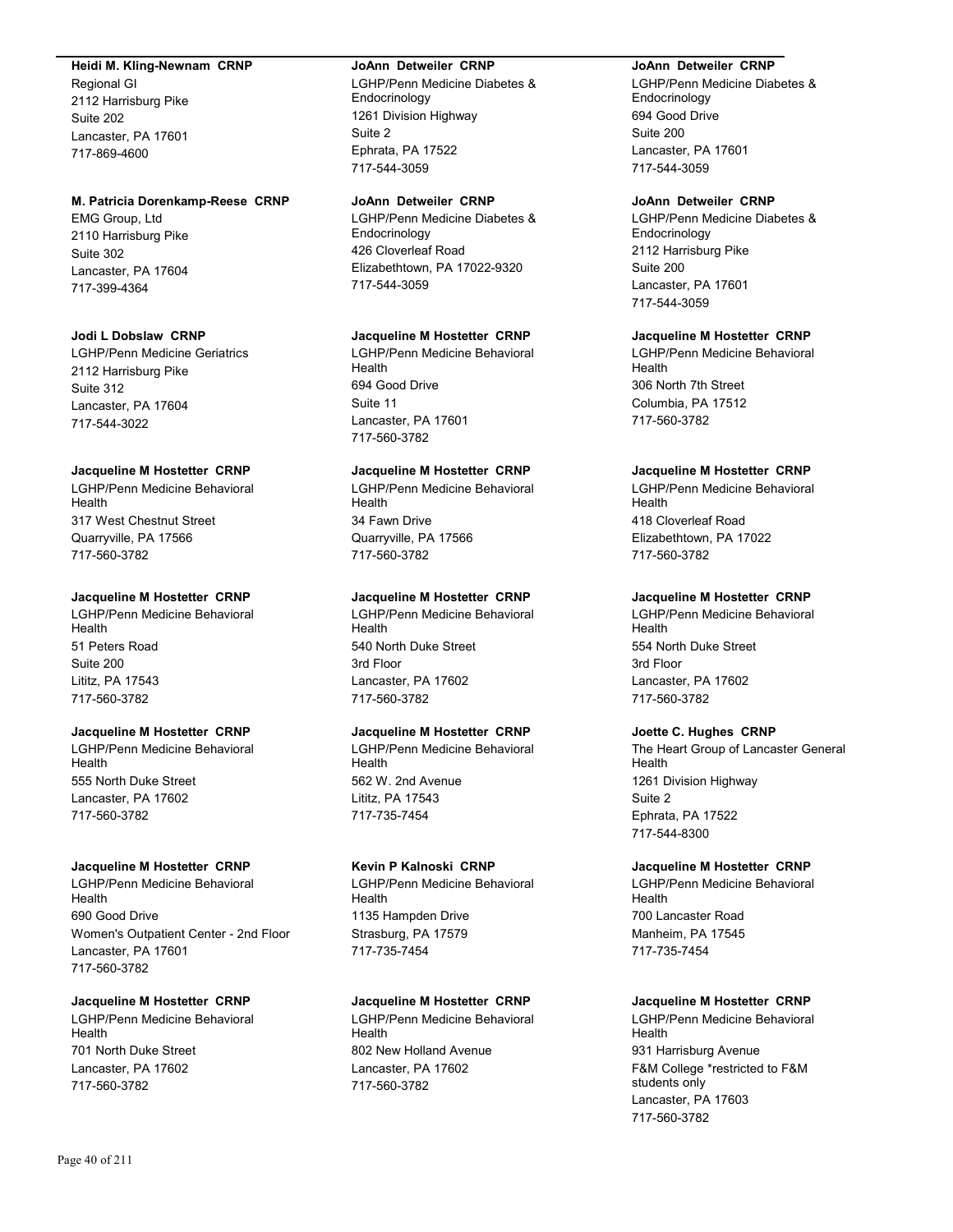#### **Jacqueline M Hostetter CRNP**

LGHP/Penn Medicine Behavioral Health 99 Masonic Drive Suite 101 Elizabethtown, PA 17022 717-560-3782

#### **Kimberly D. Benton CRNP**

Drs. May-Grant Associates 694 Good Drive Suite 112 Lancaster, PA 17601 717-397-8177

## **Jacqueline M Hostetter CRNP**

LGHP/Penn Medicine Behavioral Health 6415 Lincoln Highway Wrightsville, PA 17368 717-560-3782

#### **Emily R Aukett CRNP**

LGHP/Penn Medicine Family Medicine Family & Maternity 950 South Octorara Trail Parkesburg, PA 19365 717-544-3737

### **Sherri S. Delgado CRNP**

The Heart Group of Lancaster General Health 426 Cloverleaf Road Elizabethtown, PA 17022 717-544-8300

#### **Louise Babikow CRNP**

Regional GI 690 Good Drive 2nd Floor Lancaster, PA 17601 717-869-4600

## **Heather Diffendall CRNP**

The Heart Group of Lancaster General Health 950 Octorara Drive Parkesburg, PA 19365 717-544-8300

#### **Heidi M. Kling-Newnam CRNP**

Regional GI 426 Cloverleaf Road Elizabethtown, PA 17022 717-869-4600

#### **Jonathan D. Hostetter CRNP**

Penn State Medical Group - **Cornerstone** 6 West Newport Road Lititz, PA 17543 717-627-2108

#### **Kimberly D. Benton CRNP**

Drs. May-Grant Associates 631 Poplar Street Columbia, PA 17512 717-397-8177

## **Sherri W Delgado CRNP**

LG Health Nurse Practioners 555 North Duke Street Lancaster, PA 17602 717-544-5681

### **Heather Diffendall CRNP**

The Heart Group of Lancaster General Health 217 Harrisburg Avenue Lancaster, PA 17603 717-544-8300

## **Sherri S. Delgado CRNP**

The Heart Group of Lancaster General Health 690 Good Drive 2nd Floor Lancaster, PA 17601 717-544-8300

# **Heather Diffendall CRNP**

The Heart Group of Lancaster General Health 1701 Cornwall Road Lebanon, PA 17042 717-544-8300

## **Rachel H Doty CRNP**

LGHP/Penn Medicine Family Medicine Abbeyville 2108 Harrisburg Pike Suite 310 Lancaster, PA 17601 717-291-5991

### **Andrea D Arms CRNP**

LGHP/Penn Medicine Healthy Weight Management & Bariatric Surgery 2150 Harrisburg Pike Suite 300 Lancaster, PA 17601 717-544-2935

#### **Mary E. Depoe CRNP**

Lancaster Pediatric Associates Ltd. 222 Willow Valley Lakes Drive Suite 1200 Willow Street, PA 17584 717-464-9555

#### **Kimberly D. Benton CRNP**

Drs. May-Grant Associates 4239 Oregon Pike Ephrata, PA 17522 717-397-8177

#### **Kevin P Kalnoski CRNP**

LGHP/Penn Medicine Behavioral Health 99 Masonic Drive Suite 101 Elizabethtown, PA 17022 717-560-3782

## **Heather Diffendall CRNP**

The Heart Group of Lancaster General Health 426 Cloverleaf Road Elizabethtown, PA 17022 717-544-8300

#### **Emily R Aukett CRNP**

LGH @ Franklin & Marshall Student Wellness Center Appel Infirmary - \*Restricted to F&M Students\* 931 Harrisburg Avenue Lancaster, PA 17603 717-544-9051

## **Heather Diffendall CRNP**

The Heart Group of Lancaster General Health 690 Good Drive 2nd Floor Lancaster, PA 17601 717-544-8300

#### **Rachel H Doty CRNP**

LGHP/Penn Medicine Family Medicine Abbeyville 101 Abbeyville Road Lancaster, PA 17603 717-291-5991

#### **Sherri S. Delgado CRNP**

The Heart Group of Lancaster General Health 950 Octorara Drive Parkesburg, PA 19365 717-544-8300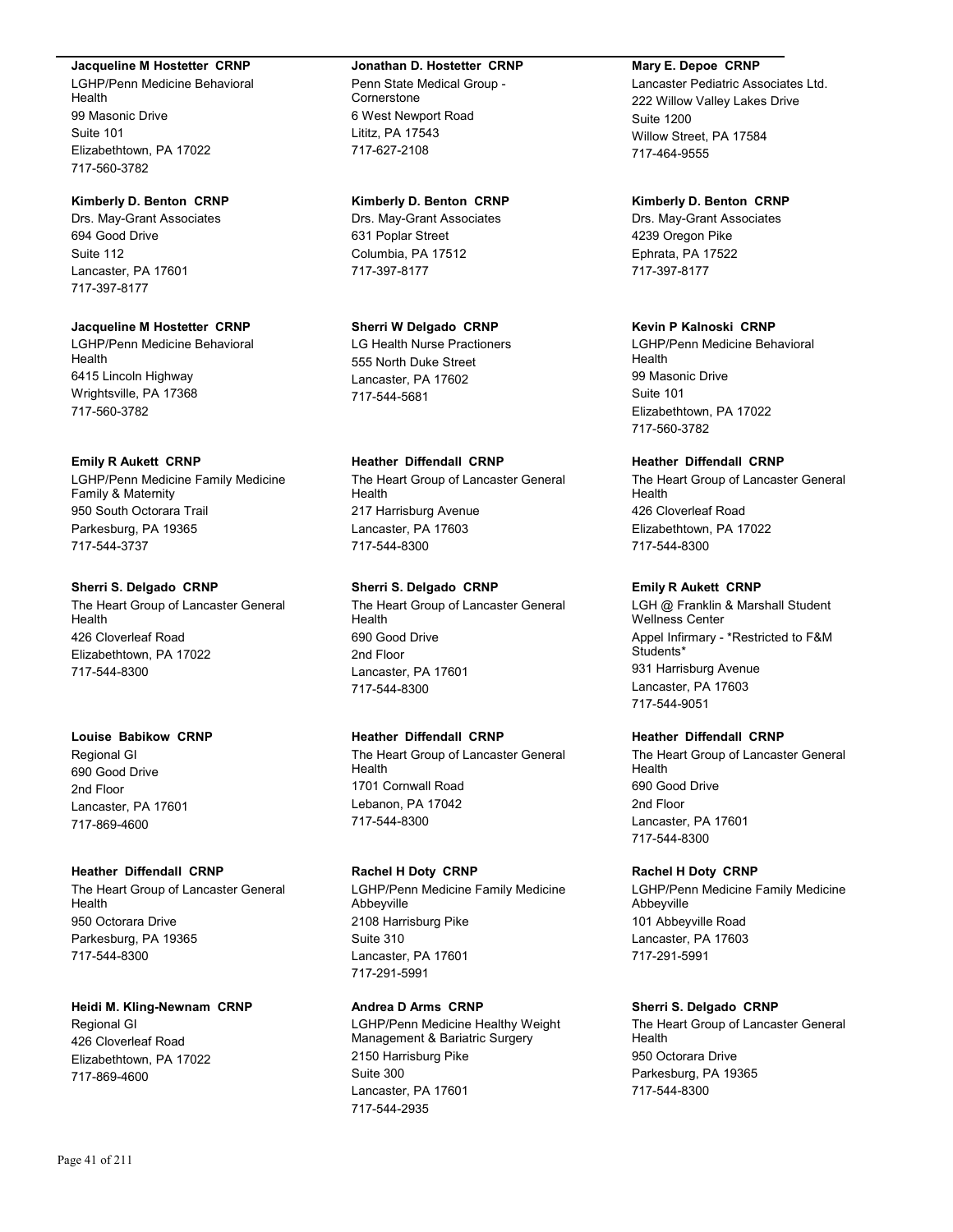#### **Lisa L Kelly CRNP**

LGHP/Penn Medicine Family Medicine Family & Maternity 694 Good Drive Suite 11 Lancaster, PA 17604 717-544-3737

### **Janice A. Brightman CRNP**

LGHP/Penn Medicine Family Medicine New Holland 676 East Main Street New Holland, PA 17557 717-354-4671

### **Lisa L Kelly CRNP**

LGHP/Penn Medicine Family Medicine Family & Maternity 950 South Octorara Trail Parkesburg, PA 19365 717-544-3737

## **Sarah Keiser CRNP**

LGHP/Penn Medicine Family Medicine Oxford 620 Spear Street Oxford, PA 19363 610-932-9300

### **Ayla Braley CRNP**

LGHP/Penn Medicine Family Medicine Crooked Oak 1655 Crooked Oak Drive Lancaster, PA 17601 717-569-2678

## **Heather Diffendall CRNP**

The Heart Group of Lancaster General Health 1261 Division Highway Suite 2 Ephrata, PA 17522 717-544-8300

#### **Laura B. Boll CRNP**

LGHP/Penn Medicine Family Medicine Downtown 540 N. North Duke Street 3rd Floor Lancaster, PA 17604 717-544-4950

## **Kevin P Kalnoski CRNP**

LGHP/Penn Medicine Behavioral Health 701 North Duke Street Lancaster, PA 17602 717-560-3782

#### **Sherri S. Delgado CRNP**

The Heart Group of Lancaster General Health 217 Harrisburg Avenue Lancaster, PA 17603 717-544-8300

## **Jaclyn M Barber CRNP**

Penn Medicine LGHP NeuroScience & Spine Associates 1510 Cornwall Road Lebanon, PA 17042 717-454-0061

## **Emily R Aukett CRNP**

LGHP/Penn Medicine Family Medicine Family & Maternity 694 Good Drive Suite 11 Lancaster, PA 17604 717-544-3737

## **Kevin P Kalnoski CRNP**

LGHP/Penn Medicine Behavioral Health 1001 Cornerstone Drive Suite B Mount Joy, PA 17552 717-560-3782

## **Ayla Braley CRNP**

LG Health Express Crooked Oak 1605 Lititz Pike Lancaster, PA 17601 717-735-3995

## **Alison A Hennesy CRNP**

LG Health Nurse Practioners 555 North Duke Street Lancaster, PA 17602 717-544-5681

## **Kevin P Kalnoski CRNP**

LGHP/Penn Medicine Behavioral Health 931 Harrisburg Avenue F&M College \*restricted to F&M students only Lancaster, PA 17603 717-560-3782

## **Terasa M. Astarita CRNP**

Regional GI 690 Good Drive 2nd Floor Lancaster, PA 17601 717-869-4600

## **Jaclyn M Barber CRNP**

Penn Medicine LGHP NeuroScience & Spine Associates 1671 Crooked Oak Drive Lancaster, PA 17601 717-569-5331

## **Stacey A Brennan CRNP**

Meadow Creek Family Practice 435 Kinzer Avenue Suite 6 New Holland, PA 17557 717-351-2400

### **Sarah Keiser CRNP**

LGHP/Penn Medicine Family Medicine Red Rose 995 East King Street Lancaster, PA 17602 717-394-8908

## **Louise Babikow CRNP**

Regional GI 2112 Harrisburg Pike Suite 202 Lancaster, PA 17601 717-869-4600

## **Louise Babikow CRNP**

Regional GI 4140 Oregon Pike Ephrata, PA 17522 717-869-4600

#### **Kevin P Kalnoski CRNP**

LGHP/Penn Medicine Behavioral Health 802 New Holland Avenue Lancaster, PA 17602 717-560-3782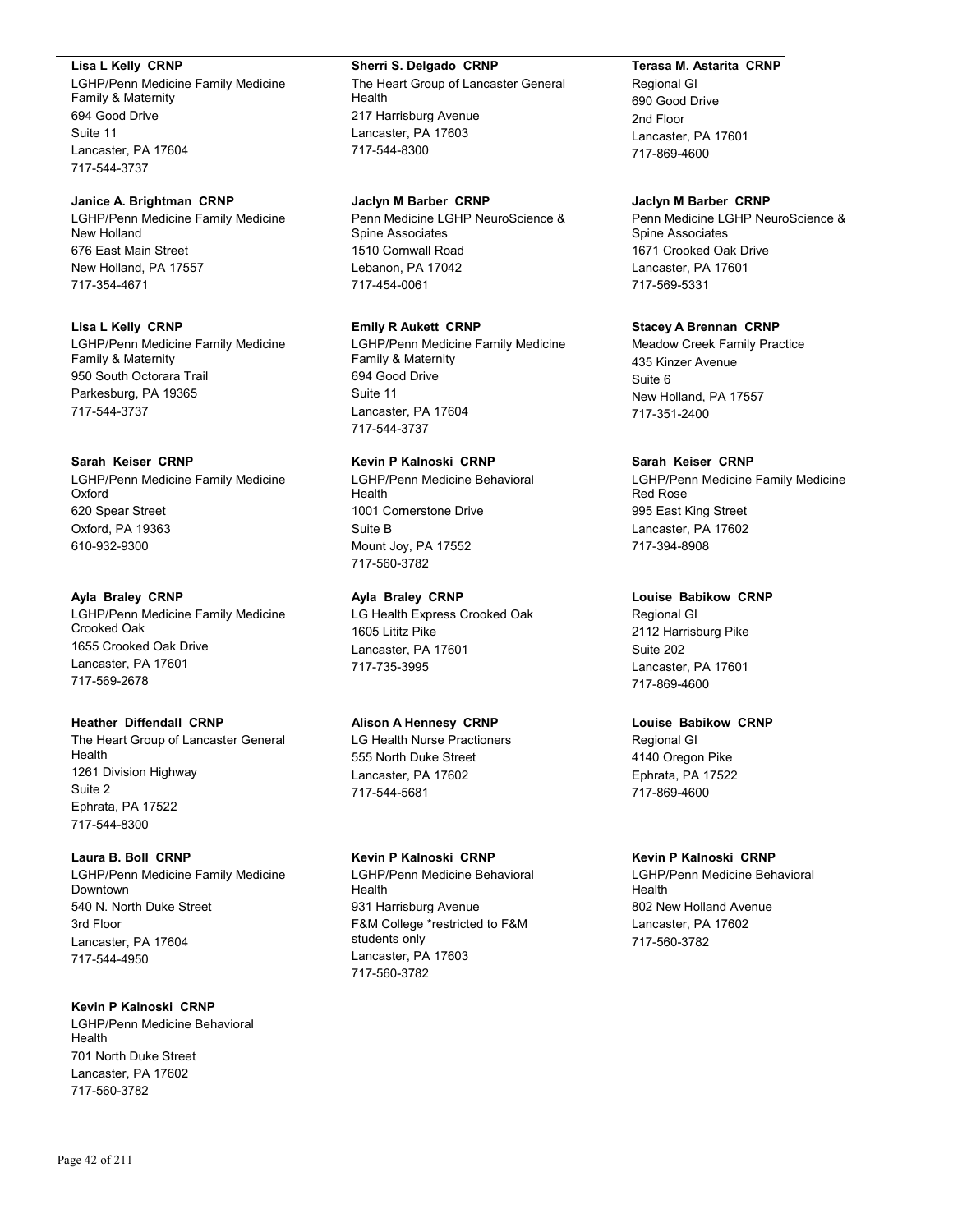#### **Laura B. Boll CRNP**

LGHP/Penn Medicine Family Medicine Downtown McCaskey High School - 445 N. Reservoir Street School District of Lancaster students 12-22 only Lancaster, PA 17602 717-544-9021

## **Michele A O'Neill CRNP**

Lancaster Health Center 515 B Hershey Avenue Lancaster, PA 17603 717-299-6371

#### **Michele A O'Neill CRNP**

Lancaster Health Center 304 North Water Street Lancaster, PA 17603 717-299-6371

### **Audrey M. Patterson CRNP**

Lancaster Health Center 304 North Water Street Lancaster, PA 17603 717-299-6371

### **Melinda Kottcamp CRNP**

LGHP/Penn Medicine Family Medicine Downtown 540 N. North Duke Street 3rd Floor Lancaster, PA 17604 717-544-4950

### **Heather Sauder CRNP**

Regional GI 4140 Oregon Pike Ephrata, PA 17522 717-869-4600

## **Heather Sauder CRNP**

Regional GI 690 Good Drive 2nd Floor Lancaster, PA 17601 717-869-4600

#### **Brenna Osmolinski CRNP**

Penn State Medical Group - Oyster Point 3045 Marietta Avenue Lancaster, PA 17601 717-898-2900

#### **Michele A O'Neill CRNP**

Lancaster Health Center 802 New Holland Avenue Suite 200 Lancaster, PA 17602 717-299-6371

### **Nicole Newman CRNP**

The Heart Group of Lancaster General Health 1701 Cornwall Road Lebanon, PA 17042 717-544-8300

## **George R Newcomer CRNP**

WellSpan Internal Medicine - Ephrata 435 S. Kinzer Avenue Suite 10 New Holland, PA 17557 717-354-6000

## **Heather Sauder CRNP**

Regional GI 2112 Harrisburg Pike Suite 202 Lancaster, PA 17601 717-869-4600

## **Jane E Snyder CRNP**

Penn State Medical Group - General Internal Medicine 2301 Columbia Avenue Lancaster, PA 17603 717-397-2738

## **Lawrence Spector CRNP**

LGHP/Penn Medicine Family Medicine Abbeyville 101 Abbeyville Road Lancaster, PA 17603 717-291-5991

## **Treva M. Stanton CRNP**

Lancaster Pediatric Associates Ltd. 222 Willow Valley Lakes Drive Suite 1200 Willow Street, PA 17584 717-464-9555

## **Eileen P. Sosa CRNP**

LGH @ Franklin & Marshall Student Wellness Center Appel Infirmary - \*Restricted to F&M Students\* 931 Harrisburg Avenue Lancaster, PA 17603 717-544-9051

## **Lawrence Spector CRNP**

LGHP/Penn Medicine Family Medicine Abbeyville 2108 Harrisburg Pike Suite 310 Lancaster, PA 17601 717-291-5991

## **Michele A O'Neill CRNP** Lancaster Health Center 625 South Duke Street Lancaster, PA 17602 717-299-6371

### **Audrey M. Patterson CRNP** Lancaster Health Center 515 B Hershey Avenue Lancaster, PA 17603

717-299-6371

## **Elizabeth A. Neumann CRNP**

Lancaster Pediatric Associates Ltd. 222 Willow Valley Lakes Drive Suite 1200 Willow Street, PA 17584 717-464-9555

## **George R Newcomer CRNP**

WellSpan Internal Medicine - Ephrata 446 North Reading Road Suite 301 Ephrata, PA 17522 717-733-6546

## **Heather Sauder CRNP**

Regional GI 426 Cloverleaf Road Elizabethtown, PA 17022 717-869-4600

## **Karen E. Sauder CRNP**

WellSpan Family Medicine - Terre Hill 770 Broad Street PO Box 130 Terre Hill, PA 17581 717-445-4576

## **Nicole Newman CRNP**

The Heart Group of Lancaster General Health 1261 Division Highway Suite 2 Ephrata, PA 17522 717-544-8300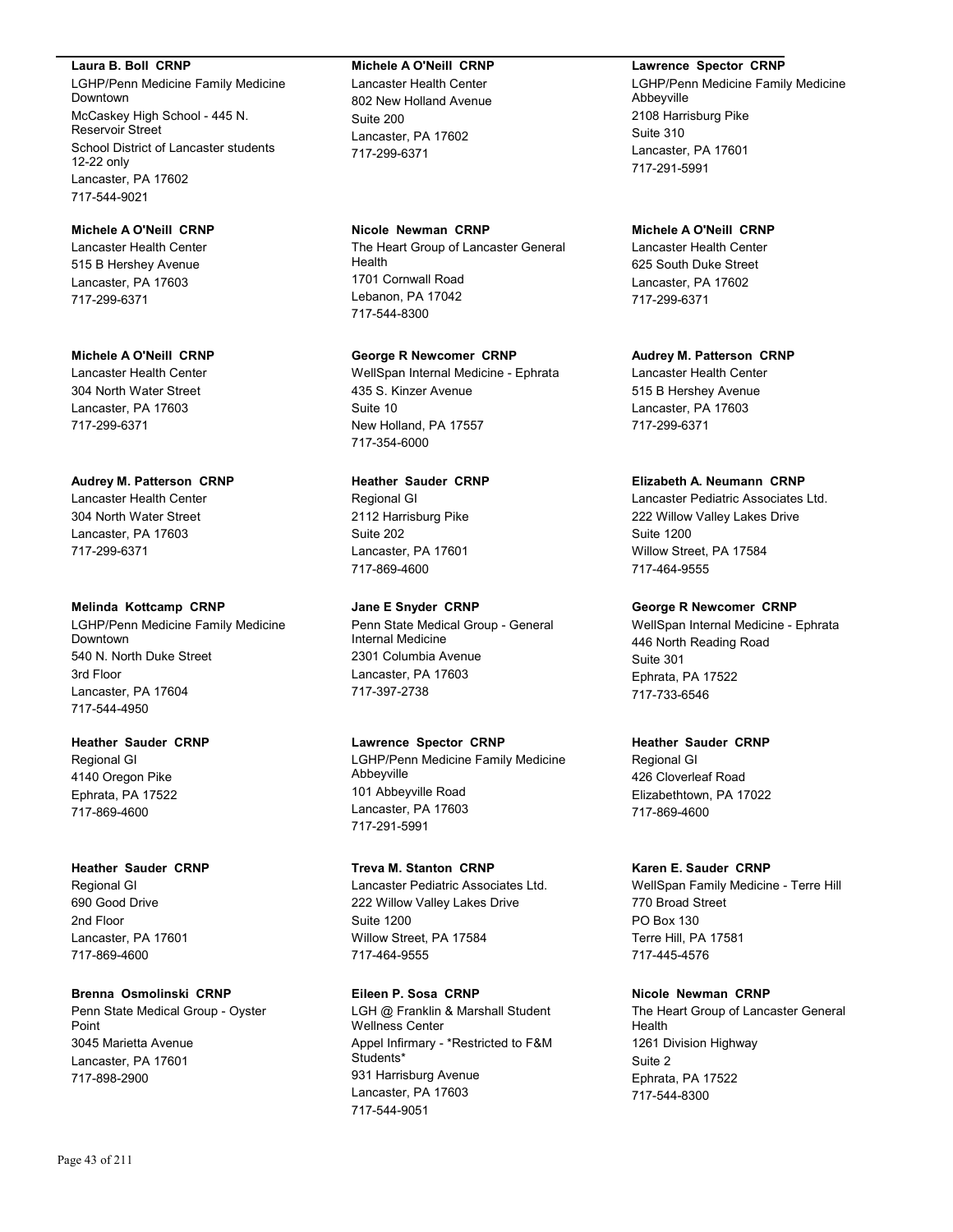#### **Bryan Paradise CRNP**

Pulmonary Associates of Lancaster 540 N Duke St Suite 244 Lancaster, PA 17604 717-826-9770

#### **Melinda Kottcamp CRNP**

LGHP/Penn Medicine Family Medicine Downtown McCaskey High School - 445 N. Reservoir Street School District of Lancaster students 12-22 only Lancaster, PA 17602 717-544-9021

#### **Julie A. Stern CRNP**

WellSpan OB/GYN 435 South Kinzer Avenue Ste 7 New Holland, PA 17557 717-721-5700

## **Leanne S. Schimke CRNP**

Lancaster Urology 175 Martin Avenue, Suite 300 Ephrata, PA 17522 717-738-4700

#### **Jill L. Schaeffer CRNP**

The Heart Group of Lancaster General Health 690 Good Drive 2nd Floor Lancaster, PA 17601 717-544-8300

#### **Jill L. Schaeffer CRNP**

The Heart Group of Lancaster General Health 1701 Cornwall Road Lebanon, PA 17042 717-544-8300

#### **Nicole Newman CRNP**

The Heart Group of Lancaster General Health 426 Cloverleaf Road Elizabethtown, PA 17022 717-544-8300

#### **Consolate Oburu-Bindom CRNP**

The Heart Group of Lancaster General Health 426 Cloverleaf Road Elizabethtown, PA 17022 717-544-8300

#### **Jill L. Schaeffer CRNP**

The Heart Group of Lancaster General Health 950 Octorara Drive Parkesburg, PA 19365 717-544-8300

#### **Julie A. Stern CRNP**

WellSpan OB/GYN 175 Martin Avenue Suite 125 Ephrata, PA 17522 717-721-5700

#### **Audrey M. Patterson CRNP**

Lancaster Health Center 625 South Duke Street Lancaster, PA 17602 717-299-6371

#### **Kathleen M. Nissley CRNP**

The Heart Group of Lancaster General Health 217 Harrisburg Avenue Lancaster, PA 17603 717-544-8300

#### **Jill L. Schaeffer CRNP**

The Heart Group of Lancaster General Health 426 Cloverleaf Road Elizabethtown, PA 17022 717-544-8300

### **Jill L. Schaeffer CRNP**

The Heart Group of Lancaster General Health 1261 Division Highway Suite 2 Ephrata, PA 17522 717-544-8300

### **Consolate Oburu-Bindom CRNP**

The Heart Group of Lancaster General Health 950 Octorara Drive Parkesburg, PA 19365 717-544-8300

#### **Consolate Oburu-Bindom CRNP**

The Heart Group of Lancaster General Health 217 Harrisburg Avenue Lancaster, PA 17603 717-544-8300

#### **Consolate Oburu-Bindom CRNP**

The Heart Group of Lancaster General Health 1261 Division Highway Suite 2 Ephrata, PA 17522 717-544-8300

### **Julie A. Stern CRNP**

WellSpan OB/GYN 266 Granite Run Drive Lancaster, PA 17601 717-721-5700

#### **Nicole Newman CRNP**

The Heart Group of Lancaster General Health 950 Octorara Drive Parkesburg, PA 19365 717-544-8300

## **Kathleen M. Nissley CRNP**

The Heart Group of Lancaster General Health 1261 Division Highway Suite 2 Ephrata, PA 17522 717-544-8300

#### **Jill L. Schaeffer CRNP**

The Heart Group of Lancaster General Health 217 Harrisburg Avenue Lancaster, PA 17603 717-544-8300

#### **Julie A. Stern CRNP**

WellSpan OB/GYN 6 W. Newport Road Lititz, PA 17543 717-721-5700

#### **Consolate Oburu-Bindom CRNP**

The Heart Group of Lancaster General Health 690 Good Drive 2nd Floor Lancaster, PA 17601 717-544-8300

### **Consolate Oburu-Bindom CRNP**

The Heart Group of Lancaster General Health 1701 Cornwall Road Lebanon, PA 17042 717-544-8300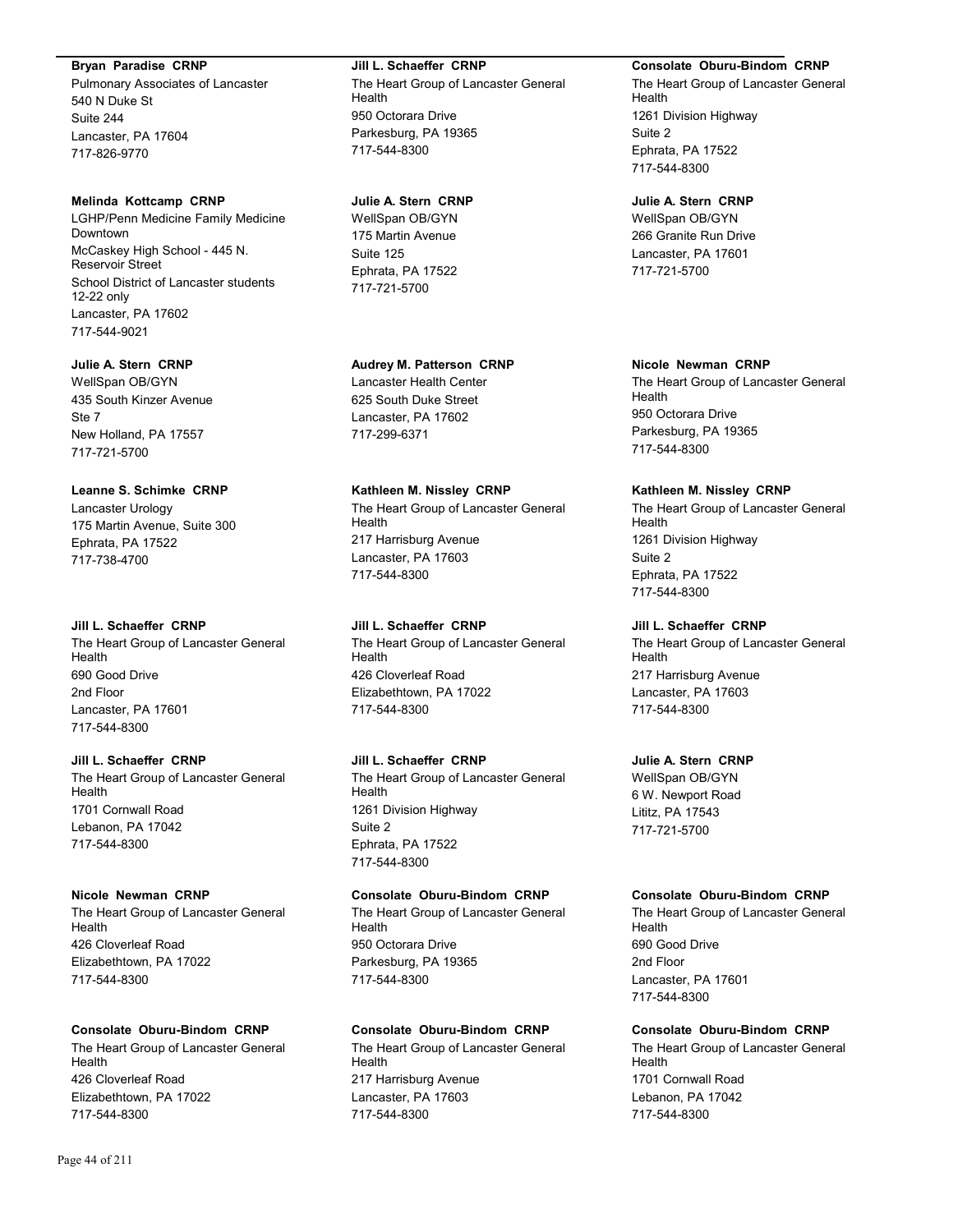#### **Treva M. Stanton CRNP**

Lancaster Pediatric Associates Ltd. 2106 Harrisburg Pike Suite 1 Lancaster, PA 17604 717-291-5931

### **Nicole Newman CRNP**

The Heart Group of Lancaster General Health 217 Harrisburg Avenue Lancaster, PA 17603 717-544-8300

#### **Kathleen M. Nissley CRNP**

The Heart Group of Lancaster General Health 950 Octorara Drive Parkesburg, PA 19365 717-544-8300

#### **Kathleen M. Nissley CRNP**

The Heart Group of Lancaster General Health 426 Cloverleaf Road Elizabethtown, PA 17022 717-544-8300

## **Angela G. Santos CRNP**

Drs. May-Grant Associates 4239 Oregon Pike Ephrata, PA 17522 717-397-8177

#### **Lisa D. Rathman CRNP**

The Heart Group of Lancaster General Health 950 Octorara Drive Parkesburg, PA 19365 717-544-8300

#### **Sarah E Sell CRNP**

LGHP/Penn Medicine Family Medicine Lititz 562 West Second Street Lititz, PA 17543 717-626-2167

## **Navy Sen CRNP**

Lancaster Health Center 515 B Hershey Avenue Lancaster, PA 17603 717-299-6371

#### **Kathleen M. Nissley CRNP**

The Heart Group of Lancaster General Health 1701 Cornwall Road Lebanon, PA 17042 717-544-8300

#### **Nicole Newman CRNP**

The Heart Group of Lancaster General Health 690 Good Drive 2nd Floor Lancaster, PA 17601 717-544-8300

## **Cheryl L. Stephen CRNP**

WellSpan Internal Medicine - Ephrata 446 North Reading Road Suite 301 Ephrata, PA 17522 717-733-6546

### **Leanne S. Schimke CRNP**

Lancaster Urology 2106 Harrisburg Pike Suite 200 Lancaster, PA 17604 717-393-1771

## **Kristen N Reeser CRNP**

LGHP/Penn Medicine Family Medicine Lincoln 1261 Division Highway Suite 1 Ephrata, PA 17522 717-7380660

#### **Lisa D. Rathman CRNP**

The Heart Group of Lancaster General Health 690 Good Drive 2nd Floor Lancaster, PA 17601 717-544-8300

## **Sarah E Sell CRNP**

LGHP/Penn Medicine Family Medicine Lititz 51 Peters Road Suite 201 Lititz, PA 17543 717-626-2167

## **Lisa D. Rathman CRNP**

The Heart Group of Lancaster General Health 1701 Cornwall Road Lebanon, PA 17042 717-544-8300

## **Megan A. Waltman CRNP**

LGHP/Penn Medicine Geriatrics 2112 Harrisburg Pike Suite 312 Lancaster, PA 17604 717-544-3022

#### **Kerry M Nissley CRNP**

LGHP/Penn Medicine Family Medicine East Petersburg 5665 Main Street East Petersburg, PA 17520 717-569-7011

## **Megan A. Waltman CRNP**

LGHP/Penn Medicine Geriatrics 1001 East Oregon Road Lititz, PA 17543 717-509-5440

### **Lisa D. Rathman CRNP**

The Heart Group of Lancaster General Health 1261 Division Highway Suite 2 Ephrata, PA 17522 717-544-8300

## **Francine L. Redman CRNP**

Penn State Medical Group - Oyster Point 3045 Marietta Avenue Lancaster, PA 17601 717-898-2900

#### **Navy Sen CRNP**

Lancaster Health Center 304 North Water Street Lancaster, PA 17603 717-299-6371

## **Lisa D. Rathman CRNP**

The Heart Group of Lancaster General Health 426 Cloverleaf Road Elizabethtown, PA 17022 717-544-8300

## **Navy Sen CRNP**

Lancaster Health Center 625 South Duke Street Lancaster, PA 17602 717-299-6371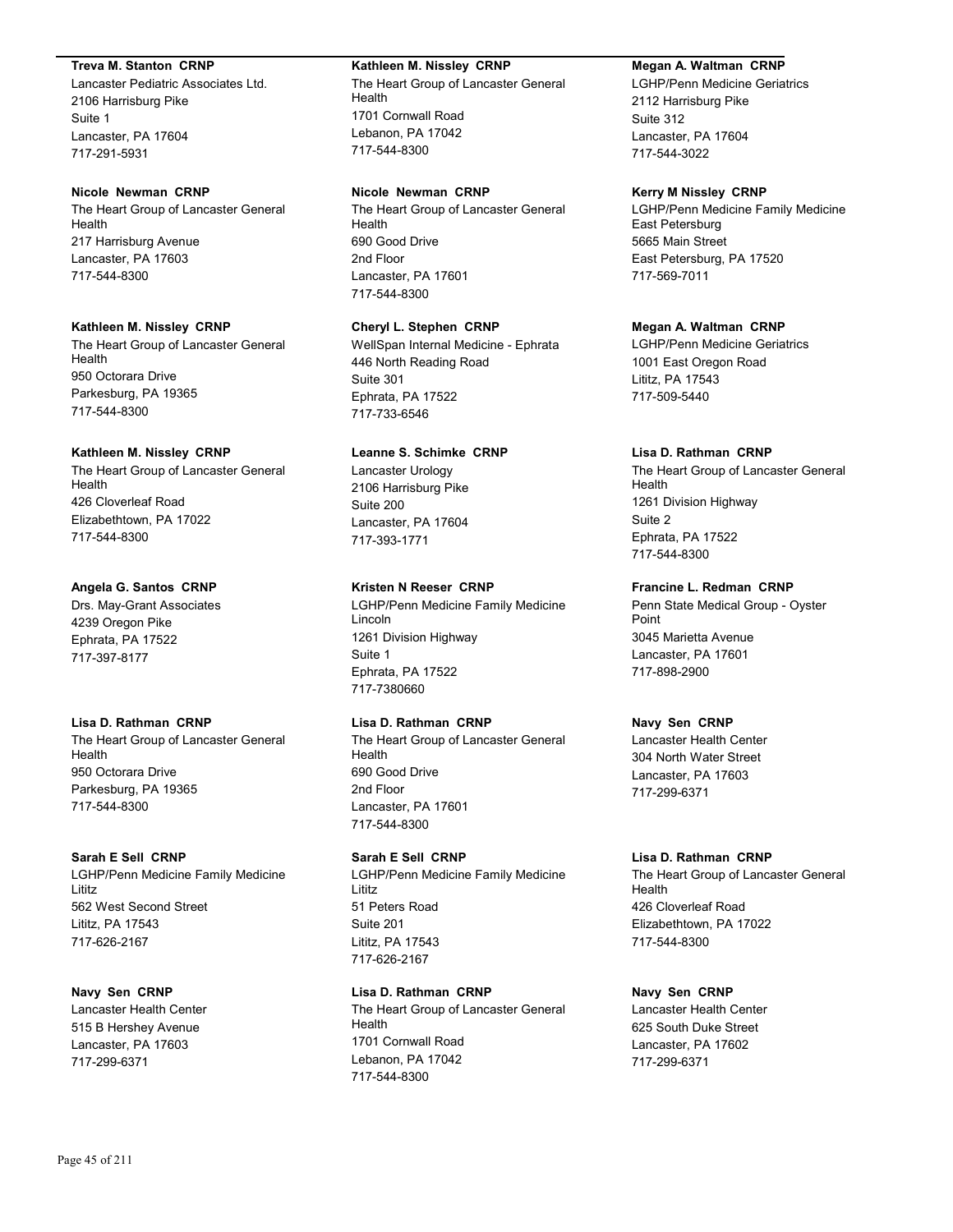#### **Elena L. Shu CRNP**

Lancaster Health Center 304 North Water Street Lancaster, PA 17603 717-299-6371

## **Elena L. Shu CRNP**

Lancaster Health Center 802 New Holland Avenue Suite 200 Lancaster, PA 17602 717-299-6371

## **Anne M Pryzbylkowski CRNP**

Hypertension & Kidney Specialists 2110 Harrisburg Pike Suite 310 Lancaster, PA 17604 717-544-3232

## **Lisa D. Rathman CRNP**

The Heart Group of Lancaster General Health 217 Harrisburg Avenue Lancaster, PA 17603 717-544-8300

## **Nicole L. Shaffer CRNP**

Penn State Medical Group - **Cornerstone** 6 West Newport Road Lititz, PA 17543 717-627-2108

## **Dolores Rigano CRNP**

Regional GI 690 Good Drive 2nd Floor Lancaster, PA 17601 717-869-4600

## **Maryilene O. Shelly CRNP**

Drs. May-Grant Associates \*Healthy Beginnings Plus Patients Only\* 531 N. Lime Street Lancaster, PA 17604-3555 717-544-4305

## **Maryilene O. Shelly CRNP**

Drs. May-Grant Associates 4239 Oregon Pike Ephrata, PA 17522 717-397-8177

# **Elena L. Shu CRNP**

Lancaster Health Center 515 B Hershey Avenue Lancaster, PA 17603 717-299-6371

**Ann Rutt CRNP** Palliative Medicine Consultants 685 Good Drive Lancaster, PA 17604 717-735-3131

**Elizabeth C. Sigmund CRNP** LGHP/Penn Medicine Family Medicine East Petersburg 5665 Main Street East Petersburg, PA 17520 717-569-7011

# **Maryilene O. Shelly CRNP**

Drs. May-Grant Associates 631 Poplar Street Columbia, PA 17512 717-397-8177

## **Evelyn Sheaffer CRNP**

Penn State Medical Group - General Internal Medicine 2301 Columbia Avenue Lancaster, PA 17603 717-397-2738

## **Dolores Rigano CRNP**

Regional GI 426 Cloverleaf Road Elizabethtown, PA 17022 717-869-4600

## **Maryilene O. Shelly CRNP**

Drs. May-Grant Associates 222 Willow Valley Lakes Drive Suite 1700 Willow Street, PA 17584 717-397-8177

## **Robin Skosko CRNP**

WellSpan Family Health - Georgetown 1135 Georgetown Road Christiana, PA 17509 717-806-3800

**Elena L. Shu CRNP** Lancaster Health Center 625 South Duke Street Lancaster, PA 17602 717-299-6371

## **Anne M Pryzbylkowski CRNP**

Hypertension & Kidney Specialists 73 West Church Street Stevens, PA 17578 717-335-0327

### **Allison Sileo CRNP**

Hypertension & Kidney Specialists 2110 Harrisburg Pike Suite 310 Lancaster, PA 17604 717-544-3232

**Loretta F Rock CRNP**

LGHP/Penn Medicine Trauma & Acute Care Surgery 555 North Duke Street Lancaster, PA 17602 717-544-5945

**Holly A. Shearer CRNP**

The Women's Healthcare Group 1693 South Queen Street York, PA 17403 717-845-1621

## **Dolores Rigano CRNP**

Regional GI 4140 Oregon Pike Ephrata, PA 17522 717-869-4600

## **Kristen N Reeser CRNP**

LGHP/Penn Medicine Family Medicine Lincoln 1635 West Main Street Ephrata, PA 17522 717-738-0660

## **Maryilene O. Shelly CRNP**

Drs. May-Grant Associates 694 Good Drive Suite 112 Lancaster, PA 17601 717-397-8177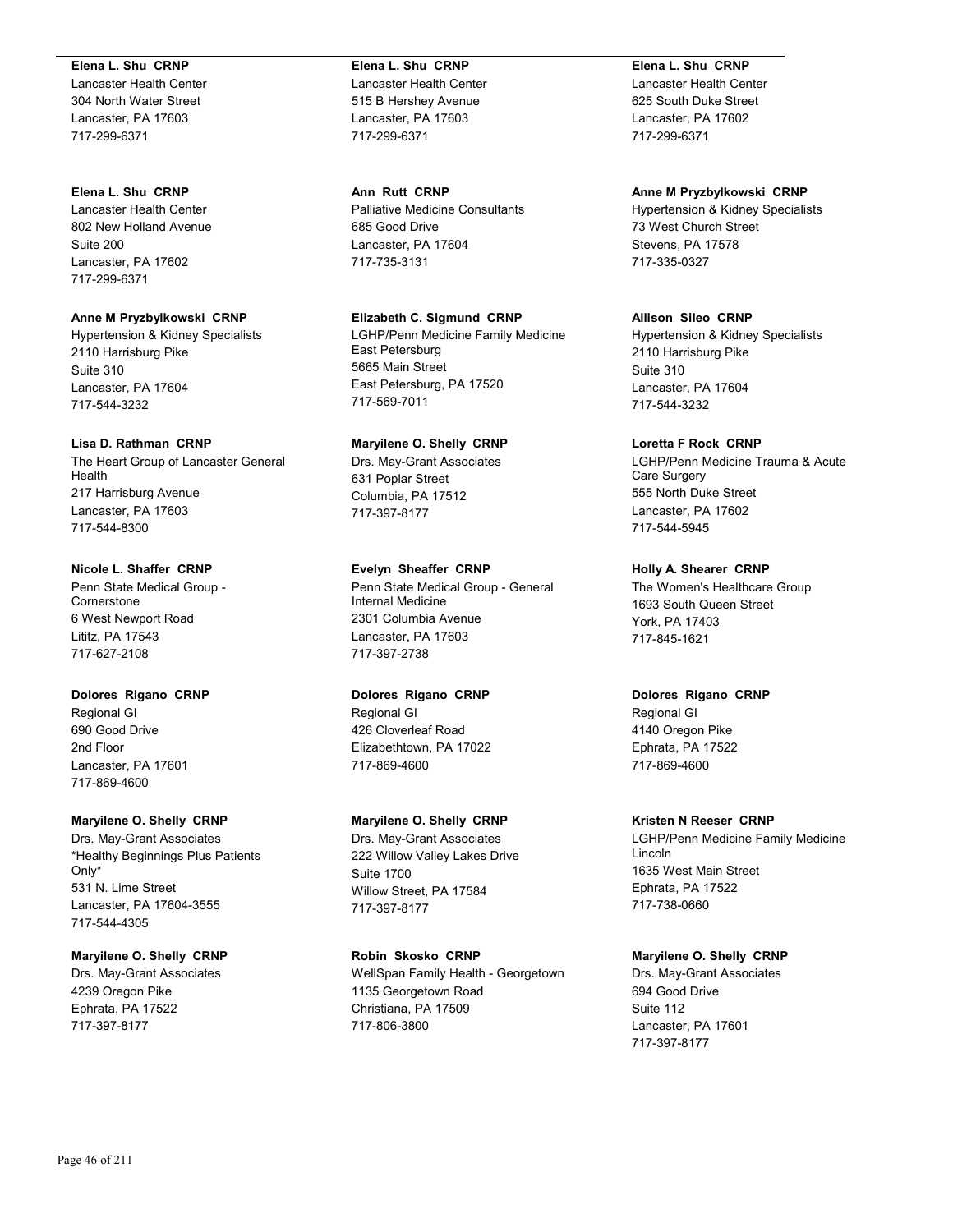**Dolores Rigano CRNP**

Regional GI 2112 Harrisburg Pike Suite 202 Lancaster, PA 17601 717-869-4600

## **Virginia E. Reimer CRNP**

Lancaster Radiology Associates Ltd. 555 North Duke Street Lancaster, PA 17604 717-544-4900

#### **Kristen N Reeser CRNP**

LGHP/Penn Medicine Family Medicine Lincoln 895 East Main Street Ephrata, PA 17522 717-738-0660

## **Megan A. Waltman CRNP**

LGHP/Penn Medicine Geriatrics 212 Willlow Valley Lakes Drive Willow Street, PA 17584 717-464-9173

#### **Jennifer Wardle CRNP**

The Heart Group of Lancaster General Health 1261 Division Highway Suite 2 Ephrata, PA 17522 717-544-8300

## **Angela G. Santos CRNP**

Drs. May-Grant Associates 631 Poplar Street Columbia, PA 17512 717-397-8177

## **Gretchen M Sauder CRNP**

LGHP/Penn Medicine Family Medicine Lincoln 1635 West Main Street Ephrata, PA 17522 717-738-0660

## **Karen R. Peckham CRNP**

Drs. May-Grant Associates 694 Good Drive Suite 112 Lancaster, PA 17601 717-397-8177

#### **Navy Sen CRNP**

LGHP/Penn Medicine Family Medicine Downtown McCaskey High School - 445 N. Reservoir Street School District of Lancaster students 12-22 only Lancaster, PA 17602 717-544-9021

**Mary E. Regan CRNP** Penn State Medical Group - General Internal Medicine 2301 Columbia Avenue Lancaster, PA 17603 717-397-2738

### **Navy Sen CRNP**

Lancaster Health Center 802 New Holland Avenue Suite 200 Lancaster, PA 17602 717-299-6371

## **Karen R. Peckham CRNP**

Drs. May-Grant Associates 420 Cloverleaf Road Elizabethtown, PA 17022 717-397-8177

## **Ryan Ward CRNP**

LGHP/Penn Medicine Trauma & Acute Care Surgery 555 North Duke Street Lancaster, PA 17602 717-544-5945

## **Angela G. Santos CRNP**

Drs. May-Grant Associates 694 Good Drive Suite 112 Lancaster, PA 17601 717-397-8177

#### **Allison Sileo CRNP**

Hypertension & Kidney Specialists 73 West Church Street Stevens, PA 17578 717-335-0327

## **Karen R. Peckham CRNP**

Drs. May-Grant Associates \*Healthy Beginnings Plus Patients Only\* 531 N. Lime Street Lancaster, PA 17604-3555 717-544-4305

#### **Melanie M Rice CRNP**

Penn State Medical Group - Lancaster Hematology Oncology 233 College Avenue Suite 303 Lancaster, PA 17603 717-735-3738

#### **Navy Sen CRNP**

LGHP/Penn Medicine Family Medicine Downtown 540 N. North Duke Street 3rd Floor Lancaster, PA 17604 717-544-4950

**Maryilene O. Shelly CRNP**

Drs. May-Grant Associates 420 Cloverleaf Road Elizabethtown, PA 17022 717-397-8177

## **Karen R. Peckham CRNP**

Drs. May-Grant Associates 222 Willow Valley Lakes Drive Suite 1700 Willow Street, PA 17584 717-397-8177

## **Justin R Walzl CRNP**

WellSpan Cardiology 446 North Reading Road Suite 302 Ephrata, PA 17522 717-738-0167

## **Gretchen M Sauder CRNP**

LGHP/Penn Medicine Family Medicine Lincoln 1261 Division Highway Suite 1 Ephrata, PA 17522 717-7380660

## **Justin R Walzl CRNP**

WellSpan Cardiology 140 North Pointe Blvd Lancaster, PA 17601 717-291-0700

## **Justyna Kurzyna CRNP**

Drs. May-Grant Associates \*Healthy Beginnings Plus Patients Only\* 531 N. Lime Street Lancaster, PA 17604-3555 717-544-4305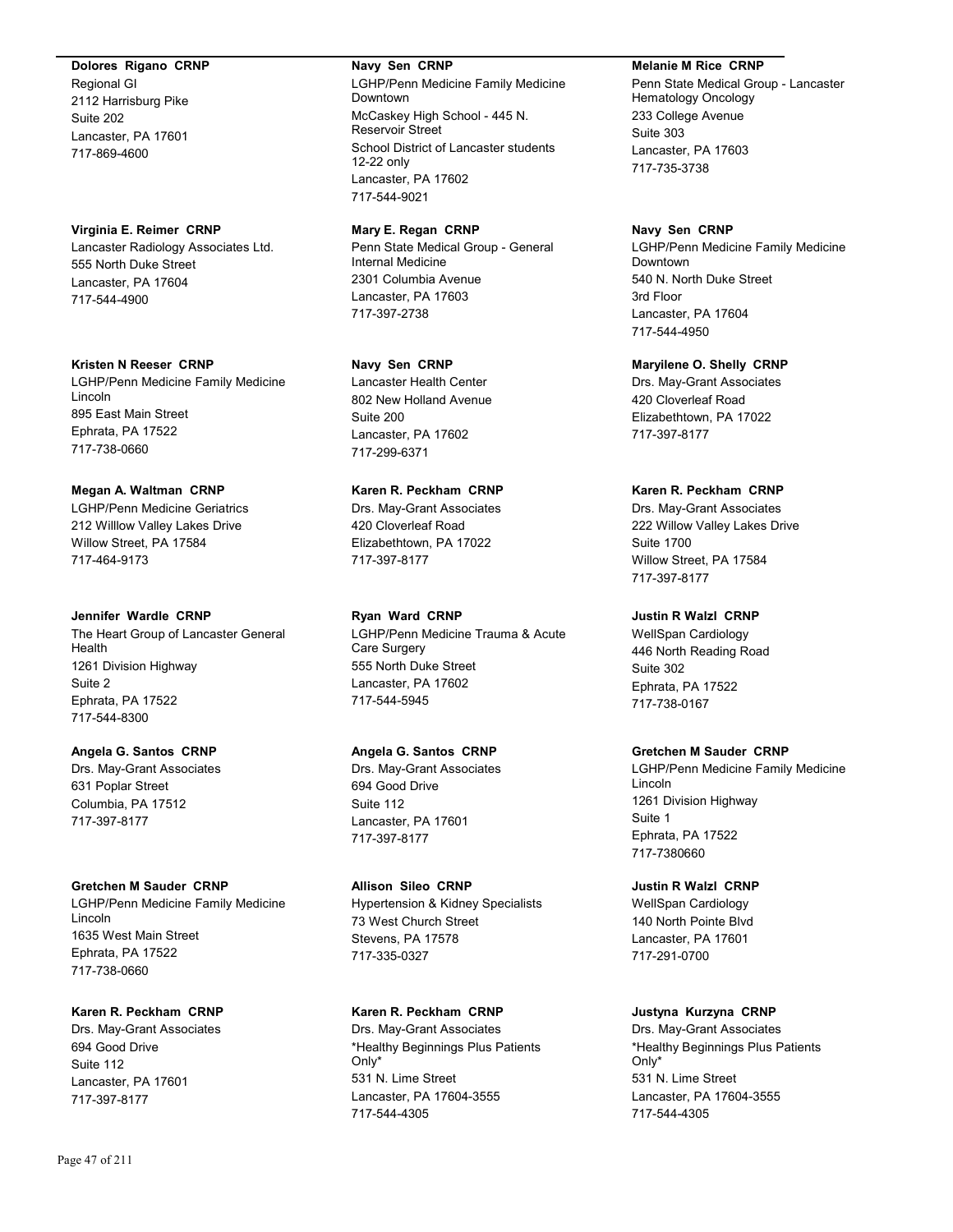#### **Justyna Kurzyna CRNP**

Drs. May-Grant Associates 222 Willow Valley Lakes Drive Suite 1700 Willow Street, PA 17584 717-397-8177

#### **Justyna Kurzyna CRNP**

Drs. May-Grant Associates 631 Poplar Street Columbia, PA 17512 717-397-8177

#### **Gretchen M Sauder CRNP**

LGHP/Penn Medicine Family Medicine Lincoln 895 East Main Street Ephrata, PA 17522 717-738-0660

#### **Audrey M. Patterson CRNP**

Lancaster Health Center 802 New Holland Avenue Suite 200 Lancaster, PA 17602 717-299-6371

#### **Sothea Saing CRNP**

Regional GI 4140 Oregon Pike Ephrata, PA 17522 717-869-4600

#### **Jennifer Wardle CRNP**

The Heart Group of Lancaster General Health 950 Octorara Drive Parkesburg, PA 19365 717-544-8300

#### **Karen R. Peckham CRNP**

Drs. May-Grant Associates 4239 Oregon Pike Ephrata, PA 17522 717-397-8177

#### **Sothea Saing CRNP**

Regional GI 690 Good Drive 2nd Floor Lancaster, PA 17601 717-869-4600

#### **Justyna Kurzyna CRNP**

Drs. May-Grant Associates 420 Cloverleaf Road Elizabethtown, PA 17022 717-397-8177

#### **Justyna Kurzyna CRNP**

Drs. May-Grant Associates 694 Good Drive Suite 112 Lancaster, PA 17601 717-397-8177

### **Justin R Walzl CRNP**

WellSpan Cardiology 435 South Kinzer Avenue Suite 7 Lancaster, PA 17557 717-354-6676

#### **Sothea Saing CRNP**

Regional GI 2112 Harrisburg Pike Suite 202 Lancaster, PA 17601 717-869-4600

#### **Elizabeth A. Neumann CRNP**

Lancaster Pediatric Associates Ltd. 2106 Harrisburg Pike Suite 1 Lancaster, PA 17604 717-291-5931

### **Jennifer Wardle CRNP**

The Heart Group of Lancaster General **Health** 690 Good Drive 2nd Floor Lancaster, PA 17601 717-544-8300

#### **Jennifer Wardle CRNP**

The Heart Group of Lancaster General Health 1701 Cornwall Road Lebanon, PA 17042 717-544-8300

#### **Tracey L Sanderson CRNP**

LG Health Nurse Practioners 555 North Duke Street Lancaster, PA 17602 717-544-5681

## **Justyna Kurzyna CRNP**

Drs. May-Grant Associates 4239 Oregon Pike Ephrata, PA 17522 717-397-8177

#### **Rita M Paul CRNP**

LG Health Nurse Practioners 555 North Duke Street Lancaster, PA 17602 717-544-5681

**Sothea Saing CRNP** Regional GI 426 Cloverleaf Road Elizabethtown, PA 17022 717-869-4600

#### **Kathleen M. Nissley CRNP**

The Heart Group of Lancaster General Health 690 Good Drive 2nd Floor Lancaster, PA 17601 717-544-8300

#### **Jennifer A Wardle CRNP**

LG Health Nurse Practioners 555 North Duke Street Lancaster, PA 17602 717-544-5681

#### **Jennifer Wardle CRNP**

The Heart Group of Lancaster General **Health** 426 Cloverleaf Road Elizabethtown, PA 17022 717-544-8300

#### **Karen R. Peckham CRNP**

Drs. May-Grant Associates 631 Poplar Street Columbia, PA 17512 717-397-8177

#### **Angela G. Santos CRNP**

Drs. May-Grant Associates \*Healthy Beginnings Plus Patients Only\* 531 N. Lime Street Lancaster, PA 17604-3555 717-544-4305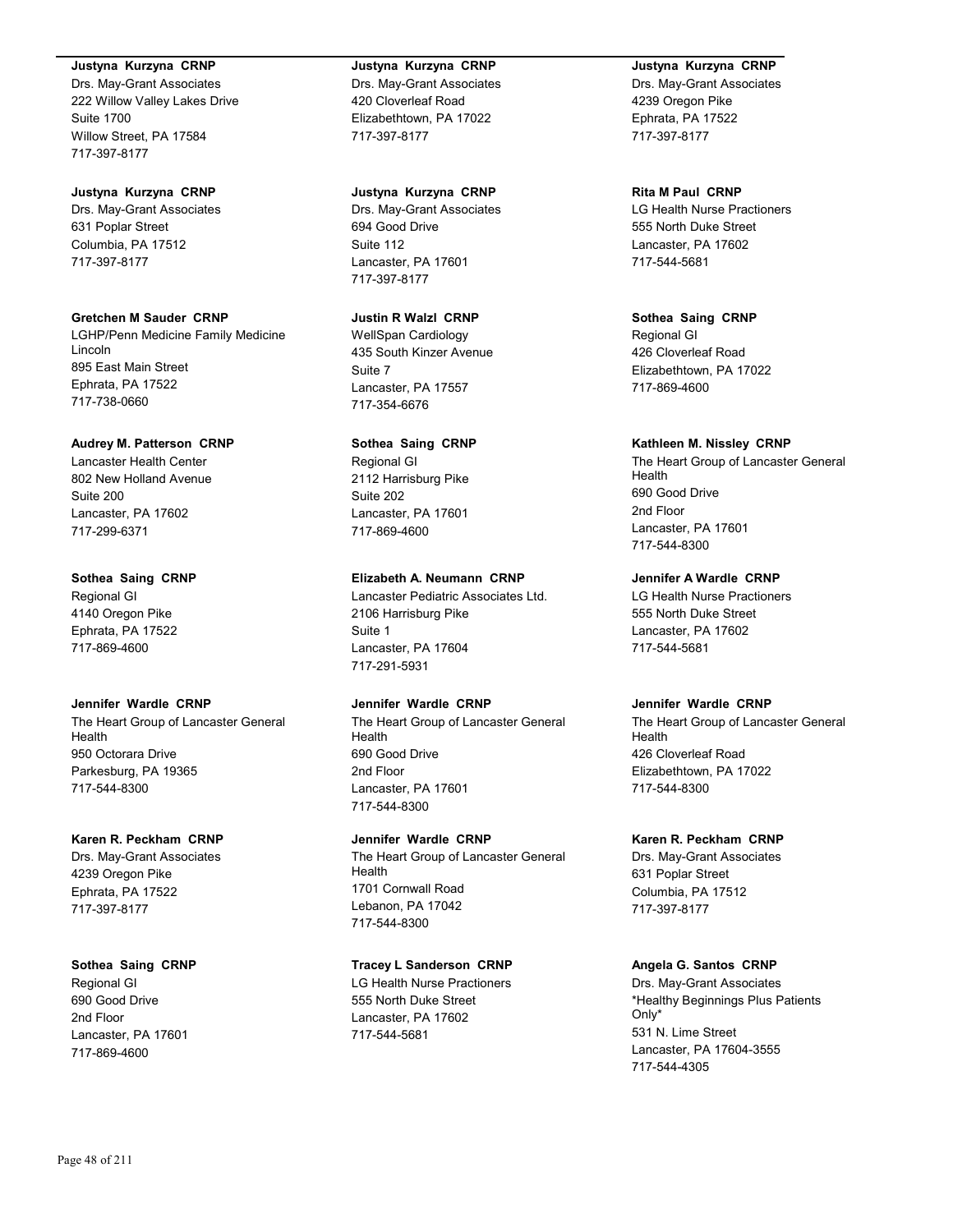#### **Angela G. Santos CRNP**

Drs. May-Grant Associates 222 Willow Valley Lakes Drive Suite 1700 Willow Street, PA 17584 717-397-8177

#### **Rise M. Perry CRNP**

WellSpan Cardiology 435 South Kinzer Avenue Suite 7 Lancaster, PA 17557 717-354-6676

## **Rebecca Poole CRNP**

Penn State Medical Group - General Internal Medicine 2301 Columbia Avenue Lancaster, PA 17603 717-397-2738

## **Cara J. Torres CRNP**

Lancaster Health Center 802 New Holland Avenue Suite 200 Lancaster, PA 17602 717-299-6371

### **Linda M Lee CRNP** Orthopaedic Specialist of Central Pennsylvania 1575 Highlands Drive Suite 200 Lititz, PA 17543 717-735-1972

#### **Carly M. Meyer CRNP**

LGHP/Penn Medicine Geriatrics 212 Willlow Valley Lakes Drive Willow Street, PA 17584 717-464-9173

# **Karen F Lewis CRNP**

LG Health Nurse Practioners 555 North Duke Street Lancaster, PA 17602 717-544-5681

## **Karen F Lewis CRNP** The Heart Group of Lancaster General Health 217 Harrisburg Avenue Lancaster, PA 17603

#### **Andrea S Petrokonis CRNP**

LG Health Nurse Practioners 555 North Duke Street Lancaster, PA 17602 717-544-5681

#### **Rise M. Perry CRNP**

WellSpan Cardiology 140 North Pointe Blvd Lancaster, PA 17601 717-291-0700

### **Jennifer Wardle CRNP** The Heart Group of Lancaster General Health 217 Harrisburg Avenue Lancaster, PA 17603 717-544-8300

## **Cara J. Torres CRNP** LGHP/Penn Medicine Maternal-Fetal Medicine 694 Good Drive Suite 200 Lancaster, PA 17601-2433 717-544-3514

## **Linda M Lee CRNP** Orthopaedic Specialists of Central Pennsylvania 1160 Manheim Pike Lancaster, PA 17601 717-735-1972

## **Carly M. Meyer CRNP**

LGHP/Penn Medicine Geriatrics 2112 Harrisburg Pike Suite 312 Lancaster, PA 17604 717-544-3022

## **Cara J. Torres CRNP**

Lancaster Health Center 304 North Water Street Lancaster, PA 17603 717-299-6371

## **Kristi L. Menicheschi CRNP**

Anesthesia Associates of Lancaster Ltd. 133 East Frederick Street Lancaster, PA 17602 717-394-9821

## **Rise M. Perry CRNP**

WellSpan Cardiology 446 North Reading Road Suite 302 Ephrata, PA 17522 717-738-0167

#### **Angela G. Santos CRNP**

Drs. May-Grant Associates 420 Cloverleaf Road Elizabethtown, PA 17022 717-397-8177

## **Karen F Lewis CRNP**

The Heart Group of Lancaster General Health 1261 Division Highway Suite 2 Ephrata, PA 17522 717-544-8300

### **Cara J. Torres CRNP**

LGHP/Penn Medicine Maternal-Fetal Medicine 694 Good Drive Suite 23 Lancaster, PA 17601 717-544-3514

### **Amber E. Leed CRNP**

LGHP/Penn Medicine Family Medicine **Susquehanna** 1159 River Road Marietta, PA 17547 717-426-1131

#### **Tyler Thomas CRNP**

The Heart Group of Lancaster General Health 690 Good Drive 2nd Floor Lancaster, PA 17601 717-544-8300

#### **Karen F Lewis CRNP**

The Heart Group of Lancaster General Health 1701 Cornwall Road Lebanon, PA 17042 717-544-8300

## **Stacy Wenzel CRNP**

LGHP/Penn Medicine Gynecologic Oncology 2102 Harrisburg Pike Lancaster, PA 17601 717-544-0340

717-544-8300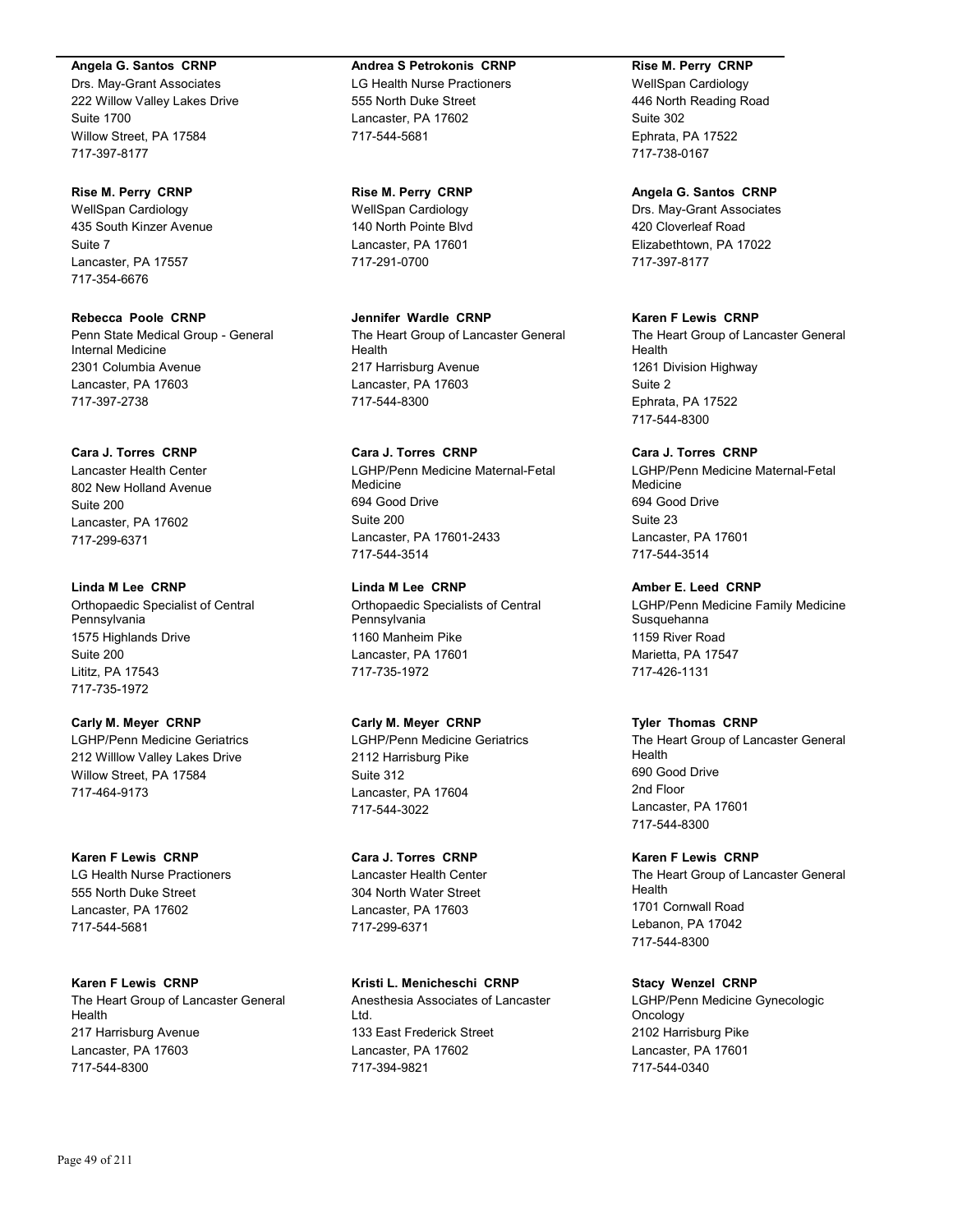#### **Stacy M. Wenzel CRNP**

Specialists at LGH ABBCI 2102 Harrisburg Pike Lancaster, PA 17601 717-544-3600

#### **Rose A. Medice CRNP**

WellSpan Family Medicine - **Crossroads** 4131 Oregon Pike Ephrata, PA 17522 717-859-1123

**Tyler Thomas CRNP** The Heart Group of Lancaster General Health 950 Octorara Drive Parkesburg, PA 19365 717-544-8300

## **Jennifer Miller CRNP**

MAPS Behavioral Health Services 790 New Holland Avenue Lancaster, PA 17602 717-390-0353

**Jane E. Miller CRNP** LGHP/Penn Medicine Geriatrics 1001 East Oregon Road Lititz, PA 17543 717-509-5440

**Dianna R Miller CRNP** LGHP/Penn Medicine Geriatrics 1001 East Oregon Road Lititz, PA 17543 717-509-5440

## **Kimberly Landis CRNP**

The Heart Group of Lancaster General Health 950 Octorara Drive Parkesburg, PA 19365 717-544-8300

## **Jennifer L Tonkinson CRNP**

LG Health Nurse Practioners 555 North Duke Street Lancaster, PA 17602 717-544-5681

### **Amanda C Wert CRNP**

Lancaster Pediatric Associates Ltd. 2106 Harrisburg Pike Suite 1 Lancaster, PA 17604 717-291-5931

### **Carly M. Meyer CRNP**

LGHP/Penn Medicine Geriatrics 1001 East Oregon Road Lititz, PA 17543 717-509-5440

**Kimberly A. Knapp CRNP** LGHP/Penn Medicine Family Medicine Crooked Oak 1655 Crooked Oak Drive Lancaster, PA 17601 717-569-2678

**Jane E. Miller CRNP** LGHP/Penn Medicine Geriatrics 212 Willlow Valley Lakes Drive Willow Street, PA 17584 717-464-9173

**Dianna R Miller CRNP** LGHP/Penn Medicine Geriatrics 212 Willlow Valley Lakes Drive Willow Street, PA 17584 717-464-9173

**Cara J. Torres CRNP** Lancaster Health Center 515 B Hershey Avenue Lancaster, PA 17603 717-299-6371

## **Sherry K Landis CRNP**

Mastropietro & Associates Family **Medicine** 2145 Noll Drive Lancaster, PA 17603 717-397-4921

## **Jessica Meyer CRNP**

Meadow Creek Family Practice 435 S. Kinzer Street Suite 6 New Holland, PA 17557 717-351-2400

### **Amanda C Wert CRNP**

Lancaster Pediatric Associates Ltd. 222 Willow Valley Lakes Drive Suite 1200 Willow Street, PA 17584 717-464-9555

## **Linda M Lee CRNP**

Orthopaedic Specialist of Central Pennsylvania 1120 Cocoa Avenue Hershey, PA 17033 717-735-1972

## **Jo Ann Miller CRNP**

LGHP/Penn Medicine Trauma & Acute Care Surgery 555 North Duke Street Lancaster, PA 17602 717-544-5945

## **Jane E. Miller CRNP**

LGHP/Penn Medicine Geriatrics 2112 Harrisburg Pike Suite 312 Lancaster, PA 17604 717-544-3022

**Cara J. Torres CRNP** Lancaster Health Center 625 South Duke Street Lancaster, PA 17602 717-299-6371

## **Kimberly Landis CRNP**

The Heart Group of Lancaster General Health 690 Good Drive 2nd Floor Lancaster, PA 17601 717-544-8300

## **Jessica Meyer CRNP**

Welsh Mountain Medical & Dental **Center** 584 Springville Road New Holland, PA 17557 717-354-4711

## **Jessica Meyer CRNP**

Lebanon Ridge Community Health 840 Norman Drive Lebanon, PA 17042 717-272-2700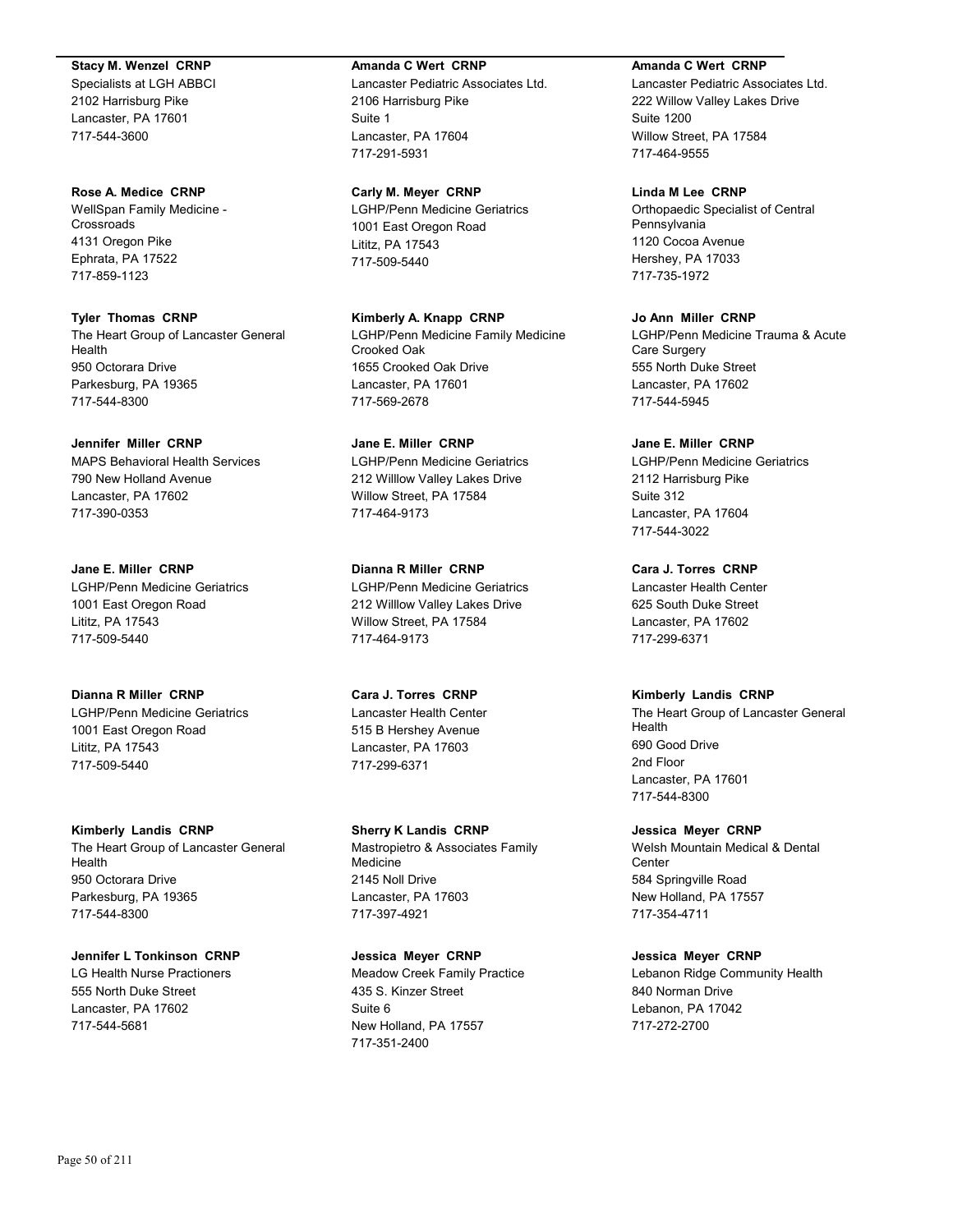#### **Jessica Meyer CRNP**

Lebanon Community Health Center 920 Church Street Lebanon, PA 17046 717-272-2700

#### **Jill E. Martin CRNP**

The Heart Group of Lancaster General Health 950 Octorara Drive Parkesburg, PA 19365 717-544-8300

## **Clara R. White CRNP**

Penn Medicine LGHP Specialty Medicine 51 Peters Road Lititz, PA 17543 717-627-8225

#### **Margarite L Waller CRNP**

LGHP/Penn Medicine Geriatrics 212 Willlow Valley Lakes Drive Willow Street, PA 17584 717-464-9173

#### **Clara R. White CRNP**

LGHP/Penn Medicine Diabetes & Endocrinology 694 Good Drive Suite 200 Lancaster, PA 17601 717-544-3059

## **Jill E. Martin CRNP**

The Heart Group of Lancaster General Health 690 Good Drive 2nd Floor Lancaster, PA 17601 717-544-8300

#### **Margarite L Waller CRNP**

LGHP/Penn Medicine Geriatrics 1001 East Oregon Road Lititz, PA 17543 717-509-5440

#### **Jill E. Martin CRNP**

The Heart Group of Lancaster General Health 1701 Cornwall Road Lebanon, PA 17042 717-544-8300

#### **Karen F Lewis CRNP**

The Heart Group of Lancaster General Health 950 Octorara Drive Parkesburg, PA 19365 717-544-8300

**Karen F Lewis CRNP** The Heart Group of Lancaster General Health 426 Cloverleaf Road Elizabethtown, PA 17022 717-544-8300

### **Tracy L. Martine CRNP**

WellSpan Family and Sports Medicine - Cocalico 30 W. Swartzville Road Reinholds, PA 17569 717-484-4347

### **Margarite L Waller CRNP**

LGHP/Penn Medicine Geriatrics 2112 Harrisburg Pike Suite 312 Lancaster, PA 17604 717-544-3022

#### **Robert J. Martin CRNP**

Regional GI 2112 Harrisburg Pike Suite 202 Lancaster, PA 17601 717-869-4600

#### **Diana Velasquez CRNP**

WellSpan Family Medicine - Granite Run 264 Granite Run Drive Lancaster, PA 17601 717-721-8205

#### **Jill E. Martin CRNP**

The Heart Group of Lancaster General Health 426 Cloverleaf Road Elizabethtown, PA 17022 717-544-8300

**Jill E. Martin CRNP** The Heart Group of Lancaster General Health 1261 Division Highway Suite 2 Ephrata, PA 17522 717-544-8300

#### **Dianna R Miller CRNP**

LGHP/Penn Medicine Geriatrics 2112 Harrisburg Pike Suite 312 Lancaster, PA 17604 717-544-3022

## **Clara R. White CRNP**

LGHP/Penn Medicine Diabetes & Endocrinology 950 S. Octorara Trail Parkesburg, PA 19365 717-544-3059

### **Robert J. Martin CRNP**

Regional GI 690 Good Drive 2nd Floor Lancaster, PA 17601 717-869-4600

#### **Robert J. Martin CRNP**

Regional GI 426 Cloverleaf Road Elizabethtown, PA 17022 717-869-4600

## **Clara R. White CRNP**

LGHP/Penn Medicine Diabetes & Endocrinology 426 Cloverleaf Road Elizabethtown, PA 17022-9320 717-544-3059

#### **Christopher Lohr CRNP**

LGHP/Penn Medicine Trauma & Acute Care Surgery 555 North Duke Street Lancaster, PA 17602 717-544-5945

#### **Jill E. Martin CRNP**

The Heart Group of Lancaster General Health 217 Harrisburg Avenue Lancaster, PA 17603 717-544-8300

#### **Alan Malmer CRNP**

WellSpan Family Medicine - Lake Street 136 Lake Street Ephrata, PA 17522 717-721-7718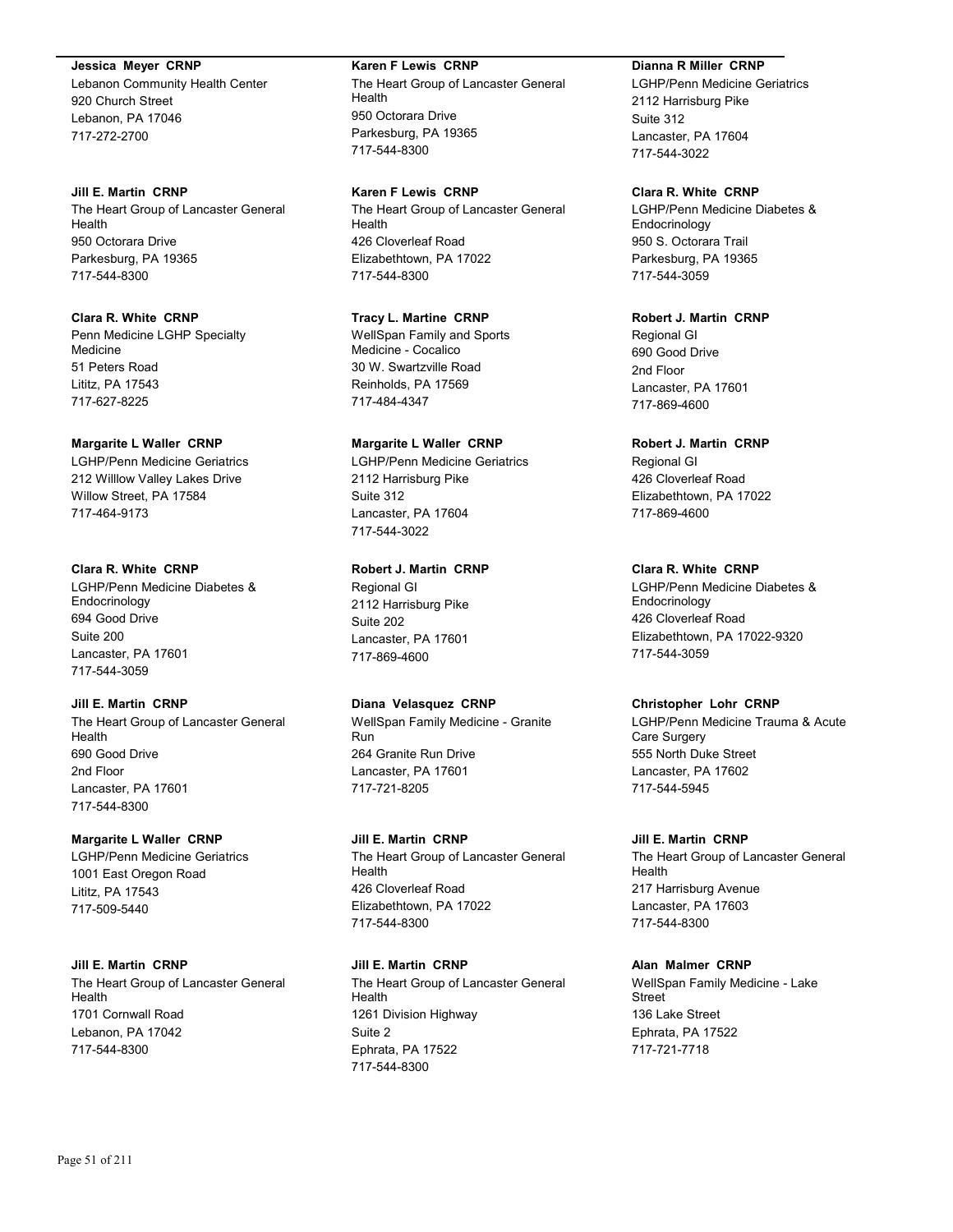### **Robert J. Martin CRNP**

Regional GI 4140 Oregon Pike Ephrata, PA 17522 717-869-4600

### **Stephanie E. Wile CRNP**

LGHP/Penn Medicine Family Medicine Susquehanna 1159 River Road Marietta, PA 17547 717-426-1131

### **Joshua Stoppard CRNP**

LGHP/Penn Medicine Geriatrics 1001 East Oregon Road Lititz, PA 17543 717-509-5440

## **Sharon L. Wiggins CRNP**

Sallavanti & Cotter Family Medicine Ltd. 2207 Oregon Pike Suite 202 Lancaster, PA 17601 717-560-6470

### **Karen F Lewis CRNP**

The Heart Group of Lancaster General Health 690 Good Drive 2nd Floor Lancaster, PA 17601 717-544-8300

## **Rodrigo Ugalde-Magnani CRNP**

LGHP/Penn Medicine Diabetes & Endocrinology 950 S. Octorara Trail Parkesburg, PA 19365 717-544-3059

## **Jessica S. May CRNP**

LGHP/Penn Medicine Geriatrics 2112 Harrisburg Pike Suite 312 Lancaster, PA 17604 717-544-3022

## **Jennifer A. VanBlargan CRNP**

Penn State Medical Group - General Internal Medicine 2301 Columbia Avenue Lancaster, PA 17603 717-397-2738

#### **Rodrigo Ugalde-Magnani CRNP**

LGHP/Penn Medicine Diabetes & Endocrinology 2112 Harrisburg Pike Suite 200 Lancaster, PA 17601 717-544-3059

## **Clara R. White CRNP**

LGHP/Penn Medicine Diabetes & Endocrinology 1261 Division Highway Suite 2 Ephrata, PA 17522 717-544-3059

## **Cheryl L. Stephen CRNP**

WellSpan Internal Medicine - Ephrata 435 S. Kinzer Avenue Suite 10 New Holland, PA 17557 717-354-6000

## **Christopher P Vargo CRNP**

LGHP/Penn Medicine Alzheimer's & Memory Care 2150 Harrisburg Pike Suite 200B Lancaster, PA 17601 717-544-3539

## **Rodrigo Ugalde-Magnani CRNP**

LGHP/Penn Medicine Diabetes & **Endocrinology** 426 Cloverleaf Road Elizabethtown, PA 17022-9320 717-544-3059

## **Janice R McClune CRNP**

Penn State Medical Group - Lancaster Hematology Oncology 233 College Avenue Suite 303 Lancaster, PA 17603 717-735-3738

## **Jessica S. May CRNP**

LGHP/Penn Medicine Geriatrics 1001 East Oregon Road Lititz, PA 17543 717-509-5440

## **Rodrigo Ugalde-Magnani CRNP**

LGHP/Penn Medicine Diabetes & Endocrinology 1261 Division Highway Suite 2 Ephrata, PA 17522 717-544-3059

## **Carly M. Meyer CRNP**

Penn Medicine LGHP Specialty Medicine Geriatrics 51 Peters Road Lititz, PA 17543 717-627-8225

## **Clara R. White CRNP**

LGHP/Penn Medicine Diabetes & Endocrinology 1701 Cornwall Road Suite 101 Lebanon, PA 17042 717-544-3059

## **Clara R. White CRNP**

LGHP/Penn Medicine Diabetes & Endocrinology 2112 Harrisburg Pike Suite 200 Lancaster, PA 17601 717-544-3059

## **Rodrigo Ugalde-Magnani CRNP**

LGHP/Penn Medicine Diabetes & Endocrinology 1701 Cornwall Road Suite 101 Lebanon, PA 17042 717-544-3059

### **Rodrigo Ugalde-Magnani CRNP**

LGHP/Penn Medicine Diabetes & **Endocrinology** 694 Good Drive Suite 200 Lancaster, PA 17601 717-544-3059

## **Jessica S. May CRNP**

LGHP/Penn Medicine Geriatrics 212 Willlow Valley Lakes Drive Willow Street, PA 17584 717-464-9173

## **Matthew D. Livengood CRNP**

Lancaster Radiology Associates Ltd. 555 North Duke Street Lancaster, PA 17604 717-544-4900

## **Donna L. Mongeau CRNP**

LGHP/Penn Medicine Geriatrics 2112 Harrisburg Pike Suite 312 Lancaster, PA 17604 717-544-3022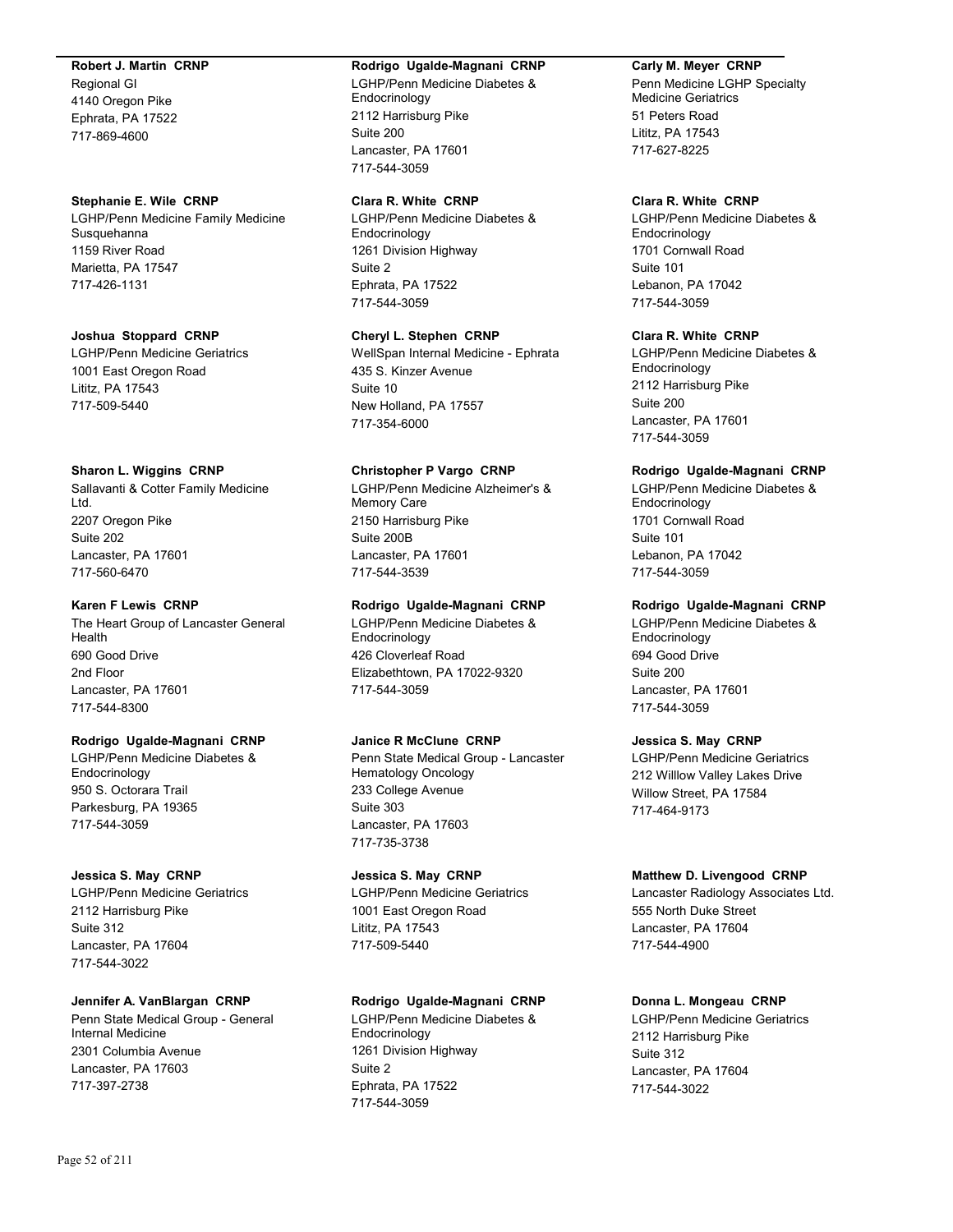#### **Laura Mueller CRNP**

Allergy & Asthma Center 2951 Whiteford Road Suite 302 York, PA 17402 717-751-0090

#### **Jenny L Monn CRNP**

LGHP/Penn Medicine Family Medicine Crooked Oak 1655 Crooked Oak Drive Lancaster, PA 17601 717-569-2678

**Lauren A Myer CRNP** Penn Stated Medical Group - Eastbrook 29 Eastbrook Road Ronks, PA 17572 717-299-5711

#### **Laura Mueller CRNP**

Allergy & Asthma Center 2445 Marietta Avenue Lancaster, PA 17601 717-393-1365

**John M Modene CRNP** Regional GI 4140 Oregon Pike Ephrata, PA 17522 717-869-4600

## **Nicole R Leach CRNP**

The Heart Group of Lancaster General Health 950 Octorara Drive Parkesburg, PA 19365 717-544-8300

#### **Steven G. Szablewski CRNP**

The Heart Group of Lancaster General Health 1701 Cornwall Road Lebanon, PA 17042 717-544-8300

## **Kimberly Landis CRNP**

The Heart Group of Lancaster General Health 1701 Cornwall Road Lebanon, PA 17042 717-544-8300

#### **Laura Mueller CRNP**

Allergy & Asthma Center 75 West Church Street Stevens, PA 17578 717-393-1365

#### **Michele R. Munch CRNP**

The Fertility Center LLC 130 Leader Heights Road York, PA 17403 717-747-3099

**Lindsey M. Neiss CRNP** LGHP/Penn Medicine Family Medicine Manor Ridge 2113 Manor Ridge Drive Lancaster, PA 17603 717-299-4644

# **Donna L. Mongeau CRNP**

LGHP/Penn Medicine Geriatrics 1001 East Oregon Road Lititz, PA 17543 717-509-5440

## **John M Modene CRNP**

Regional GI 2112 Harrisburg Pike Suite 202 Lancaster, PA 17601 717-869-4600

## **Sandra S. Minnick CRNP**

WellSpan Family Medicine - Lake Street 136 Lake Street Ephrata, PA 17522 717-721-7718

## **Jennifer L. Swope CRNP**

LGHP/Penn Medicine Geriatrics 212 Willlow Valley Lakes Drive Willow Street, PA 17584 717-464-9173

## **Nicole R Leach CRNP**

The Heart Group of Lancaster General Health 1701 Cornwall Road Lebanon, PA 17042 717-544-8300

## **Kimberly Landis CRNP**

The Heart Group of Lancaster General Health 217 Harrisburg Avenue Lancaster, PA 17603 717-544-8300

#### **Michele R. Munch CRNP**

The Fertility Center LLC 2108 Harrisburg Pike Suite 300 Lancaster, PA 17604 717-544-3553

## **Donna L. Mongeau CRNP**

LGHP/Penn Medicine Geriatrics 212 Willlow Valley Lakes Drive Willow Street, PA 17584 717-464-9173

### **John M Modene CRNP**

Regional GI 690 Good Drive 2nd Floor Lancaster, PA 17601 717-869-4600

### **Nicole R Leach CRNP**

The Heart Group of Lancaster General Health 690 Good Drive 2nd Floor Lancaster, PA 17601 717-544-8300

#### **Jenny L Monn CRNP**

LG Health Express Crooked Oak 1605 Lititz Pike Lancaster, PA 17601 717-735-3995

## **Kimberly Landis CRNP**

The Heart Group of Lancaster General Health 1261 Division Highway Suite 2 Ephrata, PA 17522 717-544-8300

#### **Nicole R Leach CRNP**

The Heart Group of Lancaster General Health 217 Harrisburg Avenue Lancaster, PA 17603 717-544-8300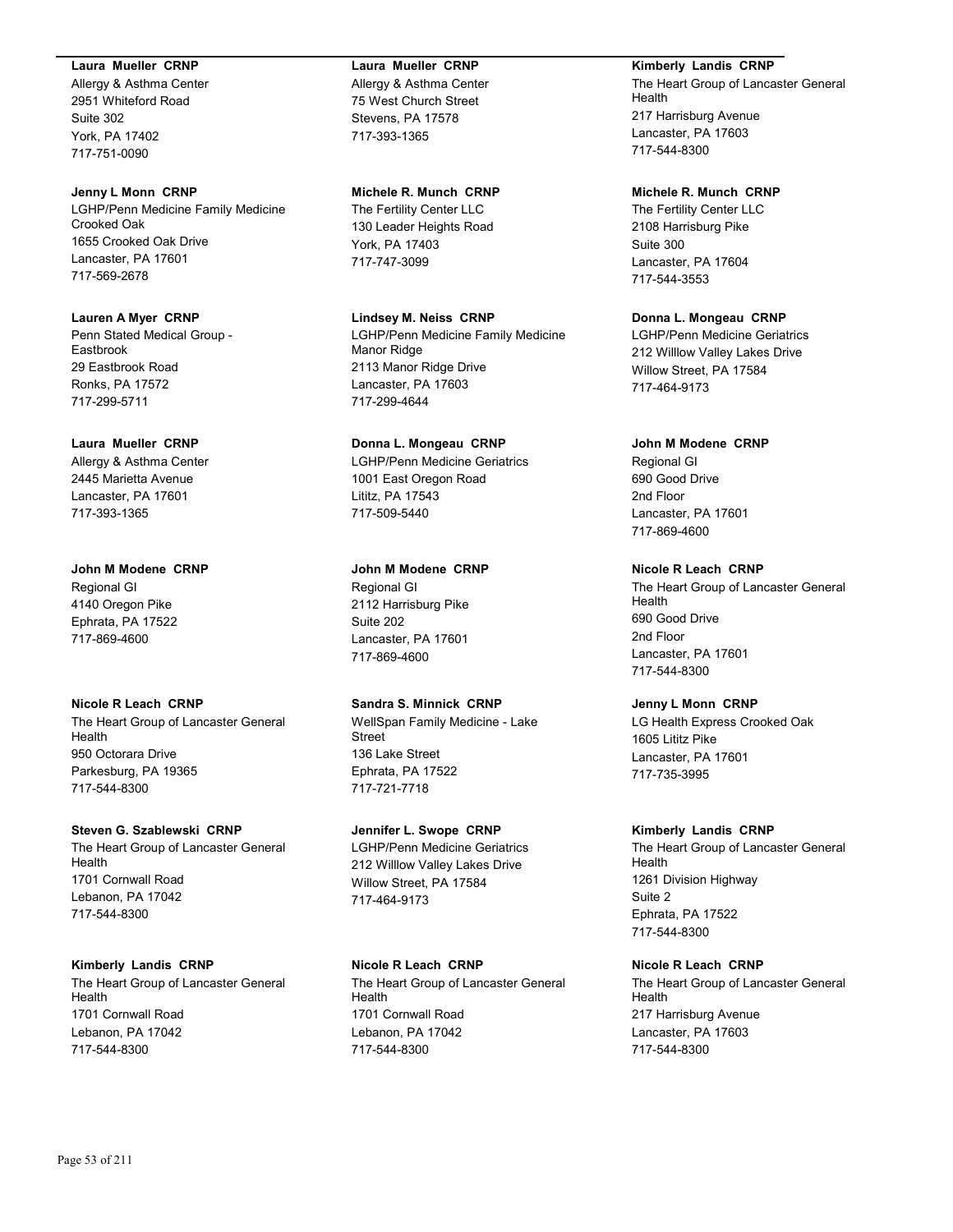#### **Jennifer L. Swope CRNP**

LGHP/Penn Medicine Geriatrics 2112 Harrisburg Pike Suite 312 Lancaster, PA 17604 717-544-3022

#### **Steven G. Szablewski CRNP**

The Heart Group of Lancaster General Health 1261 Division Highway Suite 2 Ephrata, PA 17522 717-544-8300

**Steven G. Szablewski CRNP** The Heart Group of Lancaster General Health 217 Harrisburg Avenue Lancaster, PA 17603 717-544-8300

#### **Steven G. Szablewski CRNP**

The Heart Group of Lancaster General Health 426 Cloverleaf Road Elizabethtown, PA 17022 717-544-8300

#### **John M Modene CRNP**

Regional GI 426 Cloverleaf Road Elizabethtown, PA 17022 717-869-4600

#### **Shirley B. Terenchin CRNP**

LGHP/Penn Medicine Family Medicine Lititz 562 West Second Street Lititz, PA 17543 717-626-2167

#### **Kimberly A. Knapp CRNP**

LG Health Express Crooked Oak 1605 Lititz Pike Lancaster, PA 17601 717-735-3995

#### **Joshua Stoppard CRNP**

LGHP/Penn Medicine Geriatrics 212 Willlow Valley Lakes Drive Willow Street, PA 17584 717-464-9173

# **Jennifer L. Swope CRNP**

LGHP/Penn Medicine Geriatrics 1001 East Oregon Road Lititz, PA 17543 717-509-5440

**Tyler Thomas CRNP** The Heart Group of Lancaster General Health 426 Cloverleaf Road Elizabethtown, PA 17022 717-544-8300

**Julie C. Leach CRNP** LGHP/Penn Medicine Neonatology 690 Good Drive Lancaster, PA 17604 717-544-3343

## **Laura Mueller CRNP** Allergy & Asthma Center 1701 Cornwall Road Lebanon, PA 17042

717-272-2919

**Georgia M. Moshos CRNP**

Penn State Medical Group - General Internal Medicine 2301 Columbia Avenue Lancaster, PA 17603 717-397-2738

#### **Dolores A Minchhoff CRNP**

LGHP/Penn Medicine Family Medicine Crooked Oak 1655 Crooked Oak Drive Lancaster, PA 17601 717-569-2678

#### **Kimberly Landis CRNP**

The Heart Group of Lancaster General Health 426 Cloverleaf Road Elizabethtown, PA 17022 717-544-8300

## **Shirley B. Terenchin CRNP**

LGHP/Penn Medicine Family Medicine Lititz 51 Peters Road Suite 201 Lititz, PA 17543 717-626-2167

#### **Steven G. Szablewski CRNP**

The Heart Group of Lancaster General Health 950 Octorara Drive Parkesburg, PA 19365 717-544-8300

## **Nicole R Leach CRNP**

The Heart Group of Lancaster General Health 1261 Division Highway Suite 2 Ephrata, PA 17522 717-544-8300

## **Nicole R Leach CRNP**

The Heart Group of Lancaster General Health 426 Cloverleaf Road Elizabethtown, PA 17022 717-544-8300

#### **Steven G. Szablewski CRNP**

The Heart Group of Lancaster General Health 690 Good Drive 2nd Floor Lancaster, PA 17601 717-544-8300

#### **Kristen E. Miller CRNP**

Lancaster Health Center 625 South Duke Street Lancaster, PA 17602 717-299-6371

## **Maribeth S Lebreton CRNP**

LG Health Nurse Practioners 555 North Duke Street Lancaster, PA 17602 717-544-5681

#### **Rachel Wenger CRNP**

LGHP/Penn Medicine Family Medicine County Line 5275 Lincoln Highway East Gap, PA 17527 717-442-8111

#### **Kristen E. Miller CRNP**

Lancaster Health Center 802 New Holland Avenue Suite 200 Lancaster, PA 17602 717-299-6371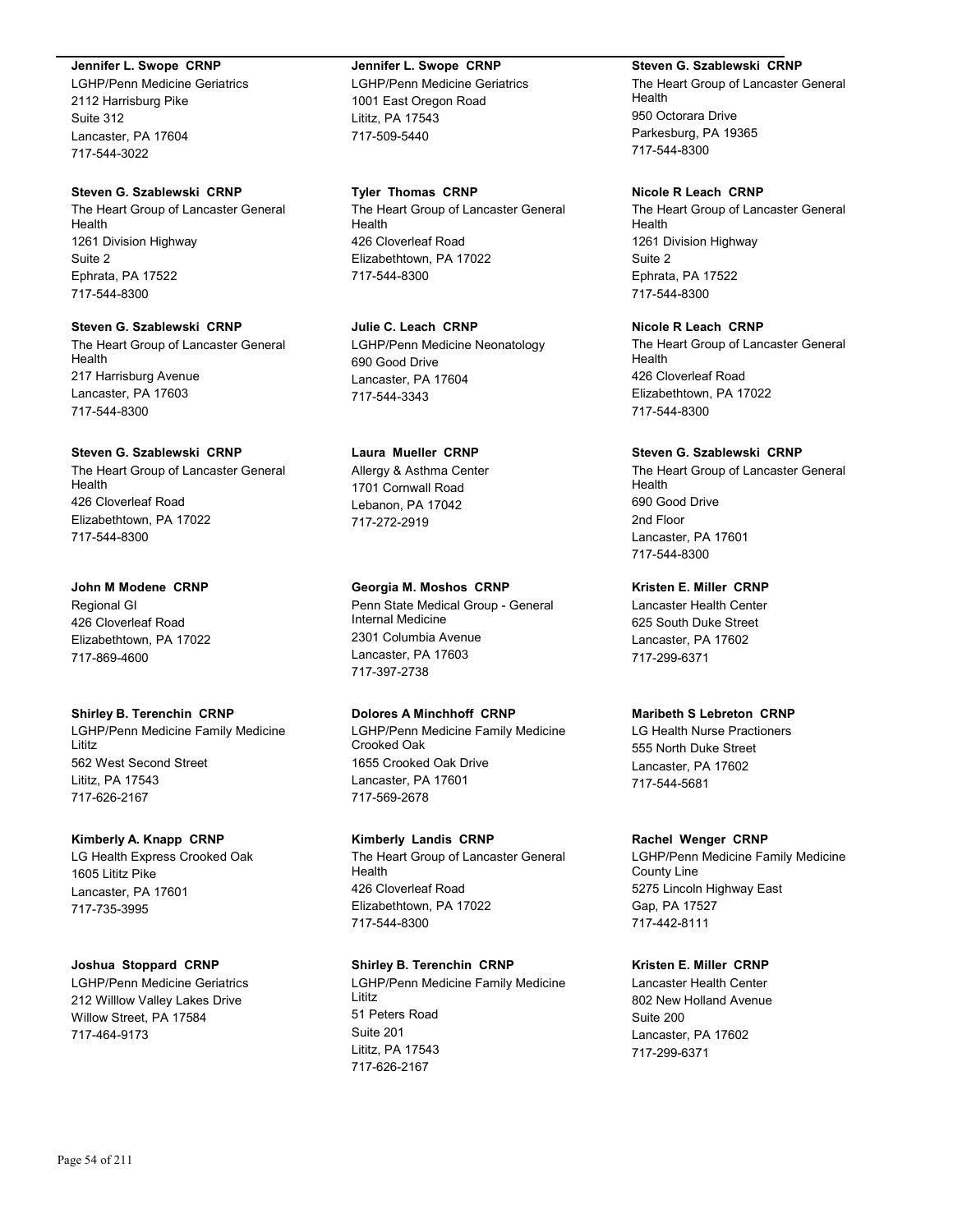#### **Dolores A Minchhoff CRNP**

LG Health Express Crooked Oak 1605 Lititz Pike Lancaster, PA 17601 717-735-3995

#### **Karen R. Miller CRNP**

Sallavanti & Cotter Family Medicine Ltd. 2207 Oregon Pike Suite 202 Lancaster, PA 17601 717-560-6470

## **Tyler Thomas CRNP**

The Heart Group of Lancaster General Health 1701 Cornwall Road Lebanon, PA 17042 717-544-8300

### **Lindsey M. Neiss CRNP**

LGHP/Penn Medicine Family Medicine Manor Ridge 701 North Duke Street Lancaster, PA 17602 717-299-4644

## **Julie Stover CRNP** Lancaster County Children's Alliance 628 North Duke Street Lancaster, PA 17602 717-544-7972

# *Child and Adolescent Psychiatry*

**Thomas Foley MD** MAPS Behavioral Health Services 790 New Holland Avenue Lancaster, PA 17602 717-390-0353

# *Chiropractic Medicine*

**Clayton D. Hollinger DC** Wenger Chiropractic Group 1516 Lititz Pike Lancaster, PA 17601 717-397-5810

## **Kristen E. Miller CRNP** Lancaster Health Center 515 B Hershey Avenue Lancaster, PA 17603 717-299-6371

## **Kimbra D. Thomas CRNP**

LGHP/Penn Medicine Family Medicine Norlanco 418 Cloverleaf Road Elizabethtown, PA 17022 717-653-1467

## **Tyler Thomas CRNP**

The Heart Group of Lancaster General Health 217 Harrisburg Avenue Lancaster, PA 17603 717-544-8300

## **Maribeth S Lebreton CRNP**

LGHP/Penn Medicine Internal Medicine 2110 Harrisburg Pike Suite 100 Lancaster, PA 17604 717-544-3191

## **Kristen E. Miller CRNP**

Lancaster Health Center 304 North Water Street Lancaster, PA 17603 717-299-6371

## **Tyler Thomas CRNP**

The Heart Group of Lancaster General Health 1261 Division Highway Suite 2 Ephrata, PA 17522 717-544-8300

## **Joshua Stoppard CRNP**

LGHP/Penn Medicine Geriatrics 2112 Harrisburg Pike Suite 312 Lancaster, PA 17604 717-544-3022

## **Dolores A. Minchhoff CRNP**

LGHP/Penn Medicine Family Medicine Oxford 620 Spear Street Oxford, PA 19363 610-932-9300

## **Rustin W. Glass DC**

Advanced Chiropractic & Rehab, P.C. 900 Centerville Road Suite B Lancaster, PA 17601 717-898-8900

## **David M. Eisenberg DC**

Wenger Chiropractic Group 1516 Lititz Pike Lancaster, PA 17601 717-397-5810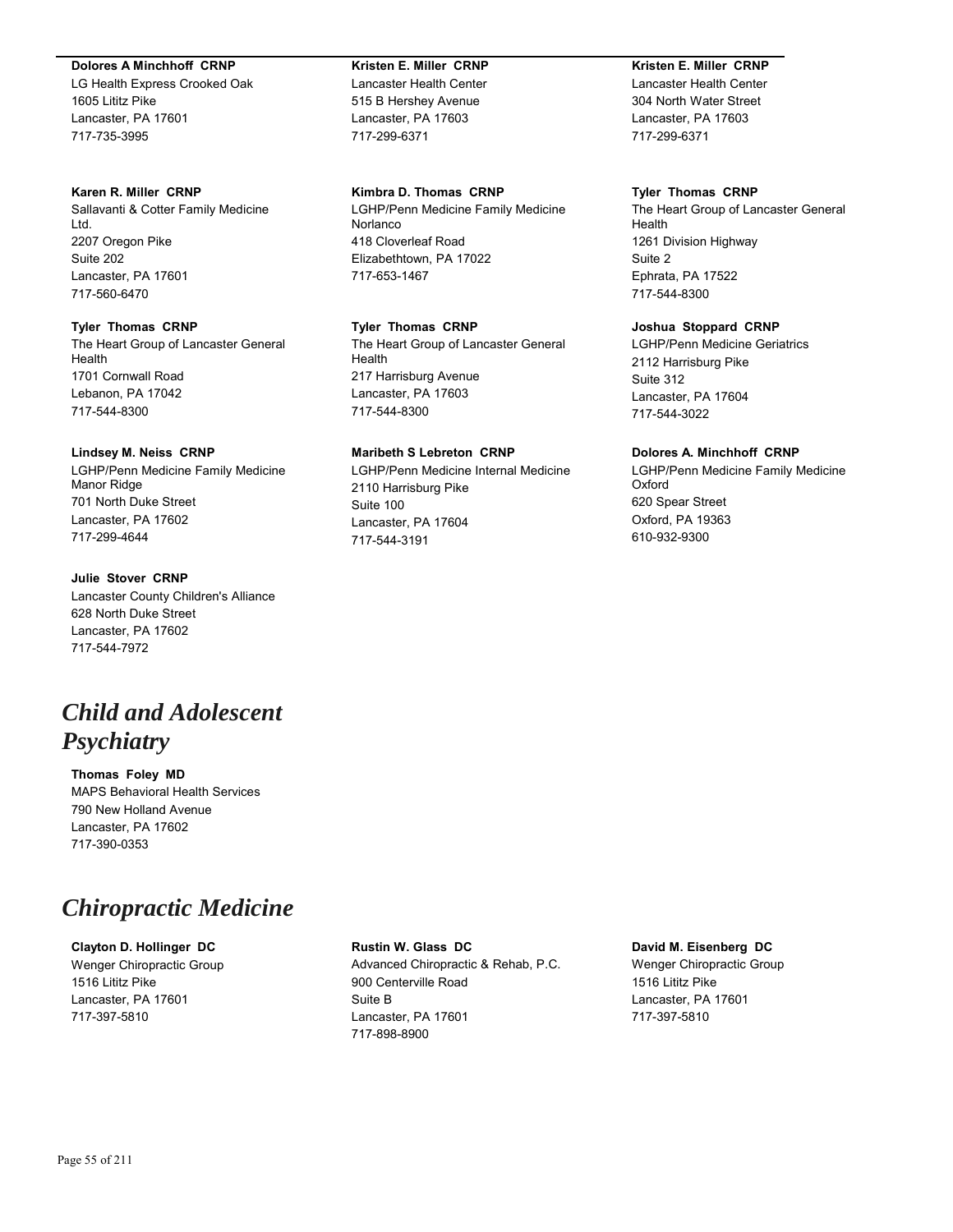**David Carbo DC**

Wenger Chiropractic Group 1516 Lititz Pike Lancaster, PA 17601 717-397-5810

# *Clinical Pathology*

**Bruce E. King MD** LGH Pathology 555 North Duke Street Lancaster, PA 17603 717-544-5511

# *Colon & Rectal Surgery*

## **Walid M Hesham MD**

LGHP/Penn Medicine Surgical Group 2104 Harrisburg Pike Suite 200 Lancaster, PA 17604 717-544-3626

**Walid M Hesham MD**

LGHP/Penn Medicine Surgical Group 2102 Harrisburg Pike Lancaster, PA 17601 717-544-0641

# *Critical Care Medicine*

### **Eric H Bradburn DO** LGHP/Penn Medicine Trauma & Acute Care Surgery 555 North Duke Street Lancaster, PA 17602

## **Chinenye O Emuwa MD**

717-544-5945

Lancaster Pulmonary and Sleep Associates 233 College Ave Suite 300 Lancaster, PA 17603 717-735-0336

## **Shakeel Amanullah MD**

Pulmonary Associates of Lancaster 540 N Duke St Suite 244 Lancaster, PA 17604 717-826-9770

**Matthew Matthew Myers DC** East Earl Chiropractic 4607 Division Highway East Earl, PA 17519 717-354-2332

**Charles F. Romberger MD** LGH Pathology 555 North Duke Street Lancaster, PA 17603 717-544-5511

**Fiona Gaunay MD** LGHP/Penn Medicine Surgical Group 2104 Harrisburg Pike Suite 200 Lancaster, PA 17604 717-544-3626

**Daniel West DC** East Earl Chiropractic 4607 Division Highway East Earl, PA 17519 717-354-2332

**Rachiel N. Oakley MD** Ephrata Community Hospital - Pathology 169 Martin Avenue Ephrata, PA 17522 717-738-6415

## **Fiona Gaunay MD**

LGHP/Penn Medicine Surgical Group 2102 Harrisburg Pike Lancaster, PA 17601 717-544-0641

## **Keith A Beaulieu MD**

Pulmonary Associates of Lancaster 540 N Duke St Suite 244 Lancaster, PA 17604 717-826-9770

#### **Amber Batool DO**

717-826-9770

LGHP/Penn Medicine Trauma & Acute Care Surgery 555 North Duke Street Lancaster, PA 17602 717-544-5945

## **Craig P. Horvat MD** Pulmonary Associates of Lancaster 540 N Duke St Suite 244 Lancaster, PA 17604

#### **Masood Ahmad MD**

Lancaster Pulmonary and Sleep Associates 233 College Ave Suite 300 Lancaster, PA 17603 717-735-0336

#### **Richard B Evans MD**

Lancaster Pulmonary and Sleep Associates 233 College Ave Suite 300 Lancaster, PA 17603 717-735-0336

## **Yaroslav Lando MD**

Pulmonary Associates of Lancaster 540 N Duke St Suite 244 Lancaster, PA 17604 717-826-9770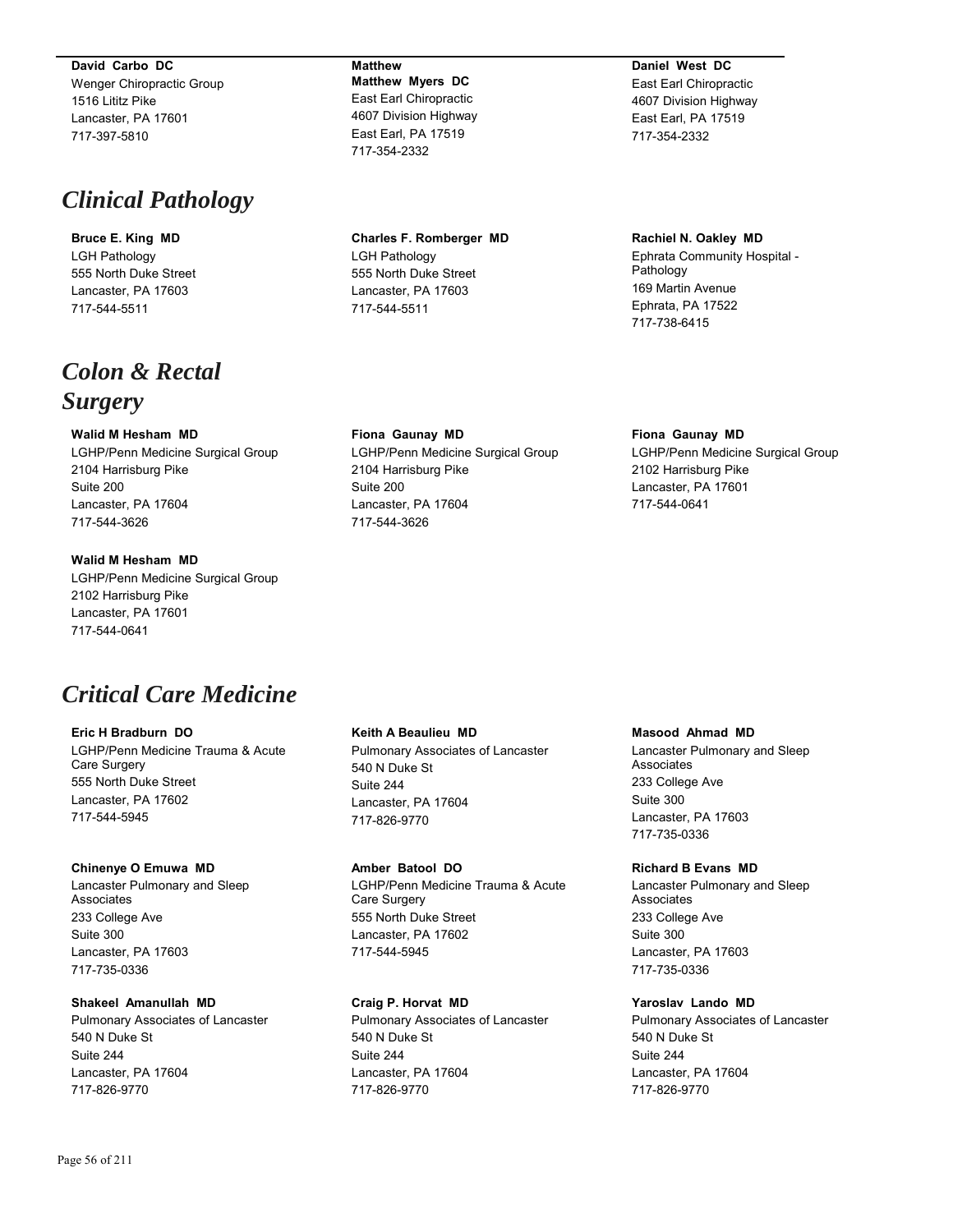#### **Gregory J. Rossini MD**

Pulmonary Associates of Lancaster 540 N Duke St Suite 244 Lancaster, PA 17604 717-826-9770

# *Dermatology*

# **George E. Groleau MD**

Dermatology Physicians Inc. 2106 Harrisburg Pike Suite 314 Lancaster, PA 17604 717-544-3575

**George E. Groleau MD** Dermatology Physicians Inc. 208 West Main Street Ephrata, PA 17522 717-733-8050

**Patricia F Groleau MD** Dermatology Physicians Inc. 2106 Harrisburg Pike Suite 314 Lancaster, PA 17604

#### **Anthony A Gaspari MD**

717-544-3575

Dermatology Physicians Inc. 2106 Harrisburg Pike Suite 314 Lancaster, PA 17604 717-544-3575

**Patricia F Groleau MD**

Dermatology Physicians Inc. 222 Willow Valley Lakes Drive Suite 1300 Willow Street, PA 17584 717-464-0113

**Jeanette L. Hebel MD**

Dermatology Associates of Lancaster 222 Willow Valley Lakes Drive Suite 1600 Willow Street, PA 17584 717-464-9477

**Richard J. Herschaft MD** Dermatology Physicians Inc. 2106 Harrisburg Pike Suite 314 Lancaster, PA 17604 717-544-3575

**Bhavin B. Mehta MD** Pulmonary Associates of Lancaster 540 N Duke St Suite 244 Lancaster, PA 17604

717-826-9770

**George E. Groleau MD** Dermatology Physicians Inc. 222 Willow Valley Lakes Drive Suite 1300 Willow Street, PA 17584 717-464-0113

**Patricia F Groleau MD** Dermatology Physicians Inc. 203 North Lime Street Lancaster, PA 17602 717-392-6267

**Patricia F Groleau MD** Dermatology Physicians Inc. 259 North Sixth Street Columbia, PA 17512 717-684-0507

**George E. Groleau MD**

Dermatology Physicians Inc. 203 North Lime Street Lancaster, PA 17602 717-392-6267

**Michael D Damiano MD**

Main Line Dermatology 995 Old Eagle School Road Suite 304-F Wayne, PA 19087 610-688-3099

**Jeanette L. Hebel MD** Dermatology Associates of Lancaster 1650 Crooked Oak Drive Suite 200 Lancaster, PA 17601 717-569-3279

**Jamea E. Campbell MD** Main Line Dermatology 1246 Wrights Lane West Chester, PA 19380 302-633-5840

**George E. Groleau MD** Dermatology Physicians Inc. 259 North Sixth Street Columbia, PA 17512 717-684-0507

**Patricia F Groleau MD** Dermatology Physicians Inc. 208 West Main Street Ephrata, PA 17522 717-733-8050

**Anthony A Gaspari MD** Dermatology Physicians Inc. 208 West Main Street Ephrata, PA 17522 717-733-8050

**Anthony A Gaspari MD** Dermatology Physicians Inc. 259 North Sixth Street Columbia, PA 17512

**Michael D Damiano MD**

717-684-0507

Main Line Dermatology 1246 Wrights Lane West Chester, PA 19380 302-633-5840

**Anthony A Gaspari MD**

Dermatology Physicians Inc. 222 Willow Valley Lakes Drive Suite 1300 Willow Street, PA 17584 717-464-0113

**Jamea E. Campbell MD** Main Line Dermatology 995 Old Eagle School Road Suite 304-F Wayne, PA 19087 610-688-3099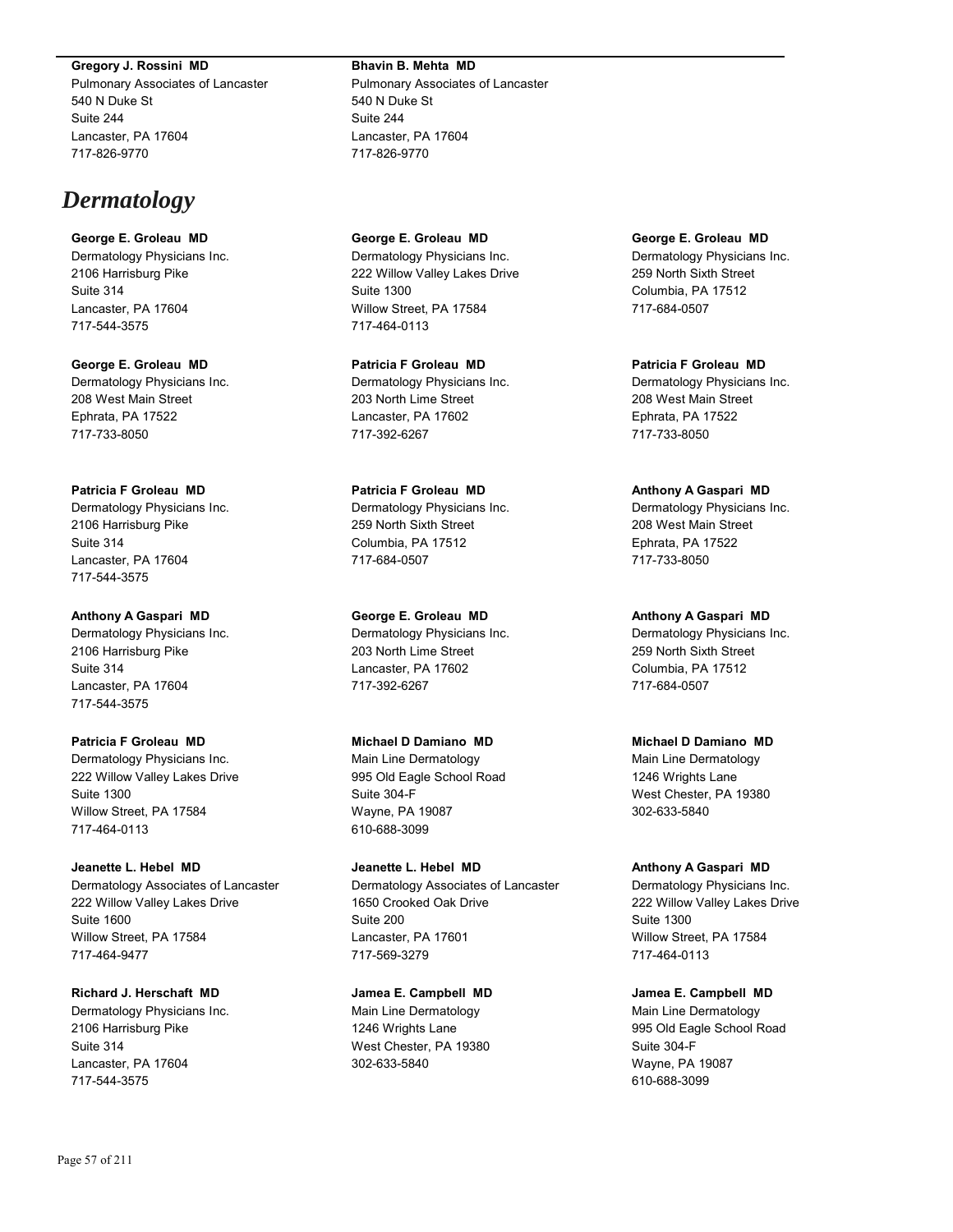#### **Richard J. Herschaft MD**

Dermatology Physicians Inc. 208 West Main Street Ephrata, PA 17522 717-733-8050

**Stacey Englander Turner MD** Main Line Dermatology 1246 Wrights Lane West Chester, PA 19380 302-633-5840

**Anthony A Gaspari MD** Dermatology Physicians Inc. 203 North Lime Street Lancaster, PA 17602 717-392-6267

**Susan Seo MD** Main Line Dermatology 1246 Wrights Lane West Chester, PA 19380 302-633-5840

**Christina N Lawson MD** Dermatology Associates of Lancaster 1650 Crooked Oak Drive Suite 200 Lancaster, PA 17601 717-569-3279

**John B. Legere DO** Dermatology Physicians Inc. 259 North Sixth Street Columbia, PA 17512 717-684-0507

**Robert L. Roschel MD** Dermatology Physicians Inc. 222 Willow Valley Lakes Drive Suite 1300 Willow Street, PA 17584 717-464-0113

**John B. Legere DO** Dermatology Physicians Inc. 2106 Harrisburg Pike Suite 314 Lancaster, PA 17604 717-544-3575

**Richard J. Herschaft MD** Dermatology Physicians Inc. 203 North Lime Street Lancaster, PA 17602 717-392-6267

**Richard J. Herschaft MD** Dermatology Physicians Inc. 259 North Sixth Street Columbia, PA 17512 717-684-0507

**Stacey Englander Turner MD** Main Line Dermatology 995 Old Eagle School Road Suite 304-F Wayne, PA 19087 610-688-3099

**Susan Seo MD** Main Line Dermatology 995 Old Eagle School Road Suite 304-F Wayne, PA 19087 610-688-3099

**John B. Legere DO** Dermatology Physicians Inc. 208 West Main Street Ephrata, PA 17522 717-733-8050

**Jennifer L. Mueller MD** Dermatology Associates of Lancaster 1650 Crooked Oak Drive Suite 200 Lancaster, PA 17601 717-569-3279

**Robert L. Roschel MD** Dermatology Physicians Inc. 259 North Sixth Street Columbia, PA 17512 717-684-0507

**Scott N. Schafrank MD** Main Line Dermatology 1246 Wrights Lane West Chester, PA 19380 302-633-5840

**William K. Andersen MD**

Lancaster Skin Center PC 190 North Pointe Blvd Suite A Lancaster, PA 17601 717-560-6444

**Richard J. Herschaft MD** Dermatology Physicians Inc. 222 Willow Valley Lakes Drive Suite 1300 Willow Street, PA 17584

717-464-0113

**Scott N. Schafrank MD** Main Line Dermatology 995 Old Eagle School Road Suite 304-F Wayne, PA 19087 610-688-3099

**Jennifer L. Mueller MD** Dermatology Associates of Lancaster 222 Willow Valley Lakes Drive Suite 1600 Willow Street, PA 17584 717-464-9477

**Jennifer A. Sceppa MD** Dermatology Associates of Lancaster 1650 Crooked Oak Drive Suite 200 Lancaster, PA 17601 717-569-3279

**Susan T McGillis MD** DermaSurgery Center P.C. 230 Harrisburg Avenue Suite 4 Lancaster, PA 17603 717-399-9800

**John B. Legere DO** Dermatology Physicians Inc. 222 Willow Valley Lakes Drive Suite 1300 Willow Street, PA 17584 717-464-0113

**Robert L. Roschel MD** Dermatology Physicians Inc. 208 West Main Street Ephrata, PA 17522 717-733-8050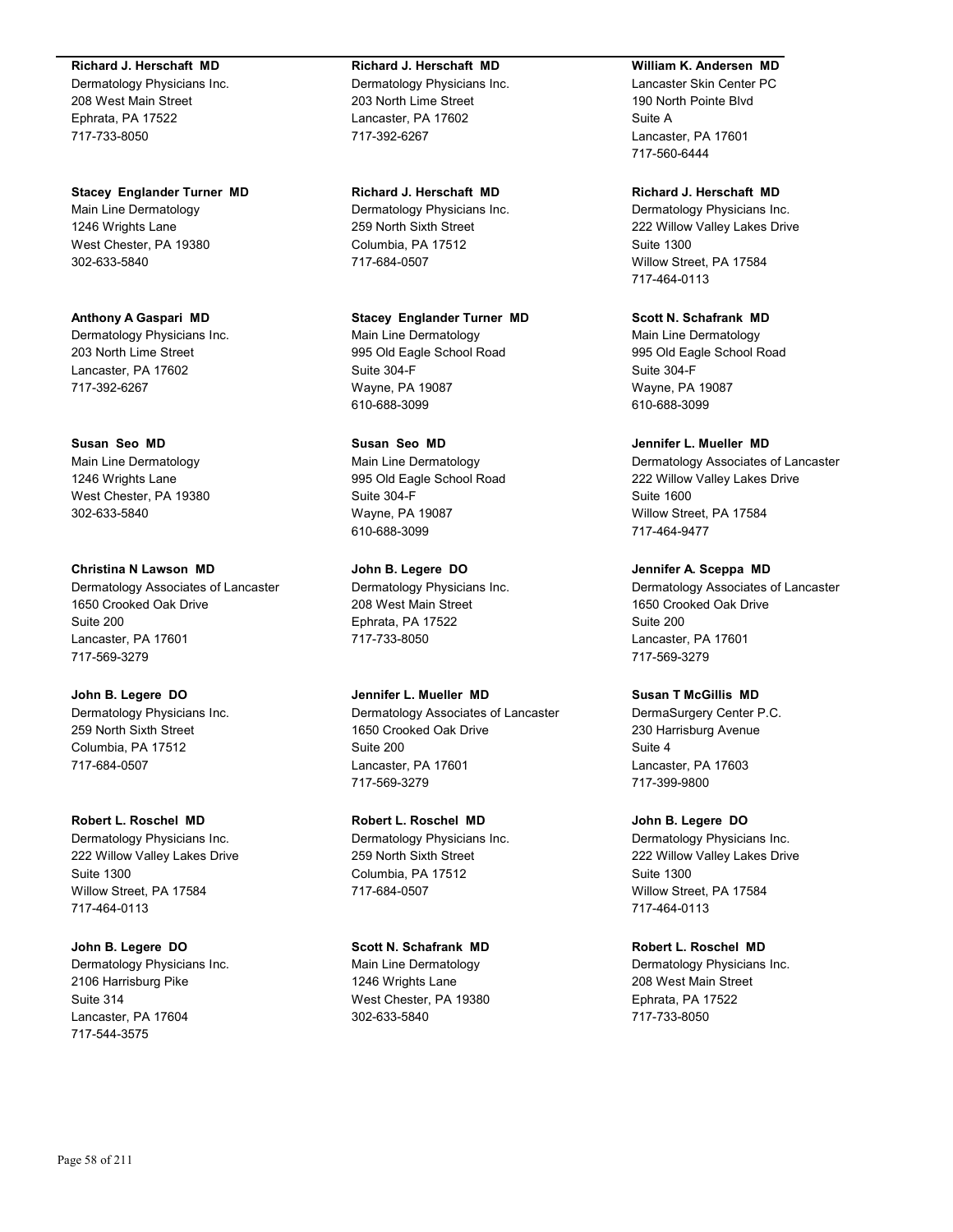#### **Robert L. Roschel MD**

Dermatology Physicians Inc. 203 North Lime Street Lancaster, PA 17602 717-392-6267

**Rachel A Schleichert MD** Dermatology Physicians Inc. 2106 Harrisburg Pike Suite 314 Lancaster, PA 17604 717-544-3575

**Rachel A Schleichert MD** Dermatology Physicians Inc. 222 Willow Valley Lakes Drive Suite 1300 Willow Street, PA 17584 717-464-0113

**John B. Legere DO** Dermatology Physicians Inc. 203 North Lime Street Lancaster, PA 17602 717-392-6267

**Joanne S. Rill MD** Dermatology Associates of Lancaster 1650 Crooked Oak Drive Suite 200 Lancaster, PA 17601 717-569-3279

# *Dermatopathology*

**Marisa F. Baldassano MD** Dermatology Physicians Inc. 2106 Harrisburg Pike Suite 314 Lancaster, PA 17604 717-544-3575

**Marisa F. Baldassano MD** Dermatology Physicians Inc. 259 North Sixth Street Columbia, PA 17512 717-684-0507

**Jennifer A. Sceppa MD** Dermatology Associates of Lancaster 1650 Crooked Oak Drive Suite 200 Lancaster, PA 17601 717-569-3279

#### **Jennifer A. Sceppa MD**

Dermatology Associates of Lancaster 222 Willow Valley Lakes Drive Suite 1600 Willow Street, PA 17584 717-464-9477

**Rachel A Schleichert MD** Dermatology Physicians Inc.

208 West Main Street Ephrata, PA 17522 717-733-8050

**Stephanie A. Mackey MD** Stephanie A. Mackey MD 800 New Holland Avenue Lancaster, PA 17602 717-431-7546

**Rachel A Schleichert MD** Dermatology Physicians Inc. 259 North Sixth Street Columbia, PA 17512 717-684-0507

**Robert L. Roschel MD** Dermatology Physicians Inc. 2106 Harrisburg Pike Suite 314 Lancaster, PA 17604 717-544-3575

**Marisa F. Baldassano MD** Dermatology Physicians Inc. 203 North Lime Street Lancaster, PA 17602 717-392-6267

**Marisa F. Baldassano MD** Dermatology Physicians Inc. 222 Willow Valley Lakes Drive Suite 1300 Willow Street, PA 17584 717-464-0113

**Jennifer A. Sceppa MD** Dermatology Associates of Lancaster 222 Willow Valley Lakes Drive Suite 1600 Willow Street, PA 17584 717-464-9477

#### **Sara Marian S Lucking MD**

Dermatology Associates of Lancaster 222 Willow Valley Lakes Drive Suite 1600 Willow Street, PA 17584 717-464-9477

**Rachel A Schleichert MD**

Dermatology Physicians Inc. 203 North Lime Street Lancaster, PA 17602 717-392-6267

**Joanne S. Rill MD** Dermatology Associates of Lancaster 222 Willow Valley Lakes Drive Suite 1600 Willow Street, PA 17584 717-464-9477

**Sara Marian S Lucking MD** Dermatology Associates of Lancaster 1650 Crooked Oak Drive Suite 200 Lancaster, PA 17601 717-569-3279

**Christina N Lawson MD** Dermatology Associates of Lancaster 222 Willow Valley Lakes Drive Suite 1600 Willow Street, PA 17584 717-464-9477

**Marisa F. Baldassano MD** Dermatology Physicians Inc. 208 West Main Street Ephrata, PA 17522 717-733-8050

**William K. Andersen MD** Lancaster Skin Center PC 190 North Pointe Blvd Suite A Lancaster, PA 17601 717-560-6444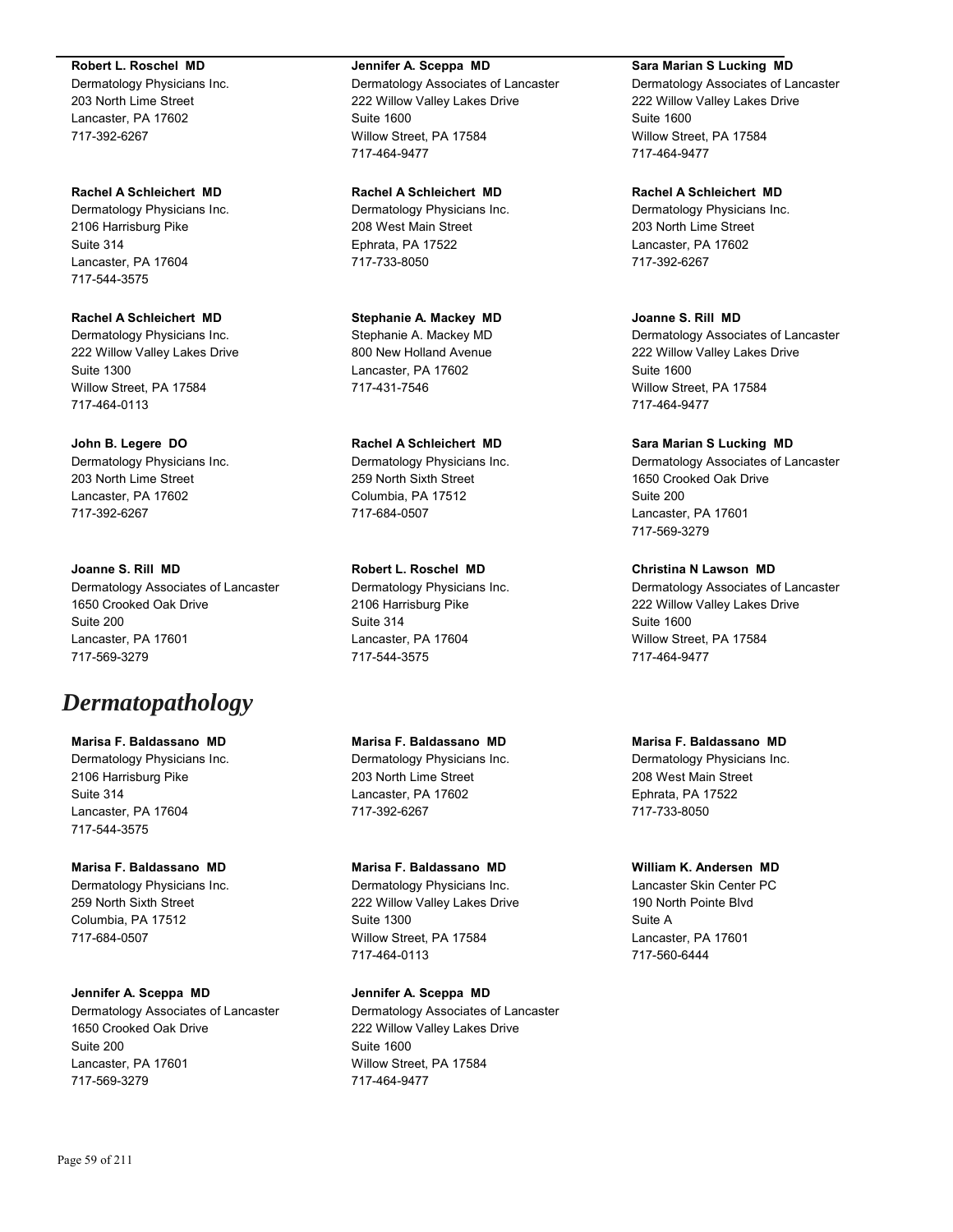# *Electrodiagnostic Medicine*

## **Vincent J. Tranchitella MD**

Electrodiagnostic Medicine, Ltd. 2106 Harrisburg Pike Suite 111 Lancaster, PA 17604 717-544-3537

## **David G. Polin MD**

EMG Group, Ltd 2110 Harrisburg Pike Suite 302 Lancaster, PA 17604 717-399-4364

# *Emergency Medicine*

## **Don A. Berkow MD**

Lancaster Emergency Associates Ltd. 555 North Duke Street Lancaster, PA 17604 717-544-4978

## **Colleen H Brent MD**

Lancaster Emergency Associates Ltd. 555 North Duke Street Lancaster, PA 17604 717-544-4978

## **Christopher H. Fox MD**

Lancaster Emergency Associates Ltd. 555 North Duke Street Lancaster, PA 17604 717-544-4978

**Jonathan S. Gish MD** Lancaster Emergency Associates Ltd. 555 North Duke Street Lancaster, PA 17604 717-544-4978

**Daniel P. McIntyre MD** Lancaster Emergency Associates Ltd. 555 North Duke Street Lancaster, PA 17604 717-544-4978

## **Vincent J. Tranchitella MD**

Electrodiagnostic Medicine, Ltd. 1600 Sixth Avenue Suite 102 York, PA 17403 717-764-4781

**David J Dumornay MD** Lancaster Emergency Associates Ltd. 555 North Duke Street Lancaster, PA 17604 717-544-4978

**Erik F. Ketels MD** Lancaster Emergency Associates Ltd. 555 North Duke Street Lancaster, PA 17604 717-544-4978

**William H. Adams MD** Lancaster Emergency Associates Ltd. 555 North Duke Street Lancaster, PA 17604 717-544-4978

**David A. Goff DO** Lancaster Emergency Associates Ltd. 555 North Duke Street Lancaster, PA 17604 717-544-4978

**Michael J. Reihart DO** Lancaster Emergency Associates Ltd. 555 North Duke Street Lancaster, PA 17604 717-544-4978

## **Vincent J. Tranchitella MD**

Electrodiagnostic Medicine, Ltd. 795 Cherry Tree Court Suite 4 Hanover, PA 17331 717-632-4188

**Seth M Katz MD** Lancaster Emergency Associates Ltd. 555 North Duke Street Lancaster, PA 17604 717-544-4978

**James D. Herr MD** Lancaster Emergency Associates Ltd. 555 North Duke Street Lancaster, PA 17604 717-544-4978

## **Adam Batog DO**

Ephrata Community Hospital - Emergency Medicine 169 Martin Avenue Ephrata, PA 17522 717-738-6420

**Fran K. Kratz MD** Lancaster Emergency Associates Ltd. 555 North Duke Street Lancaster, PA 17604 717-544-4978

# **Daron Paul Riley MD**

Lancaster Emergency Associates Ltd. 555 North Duke Street Lancaster, PA 17604 717-544-4978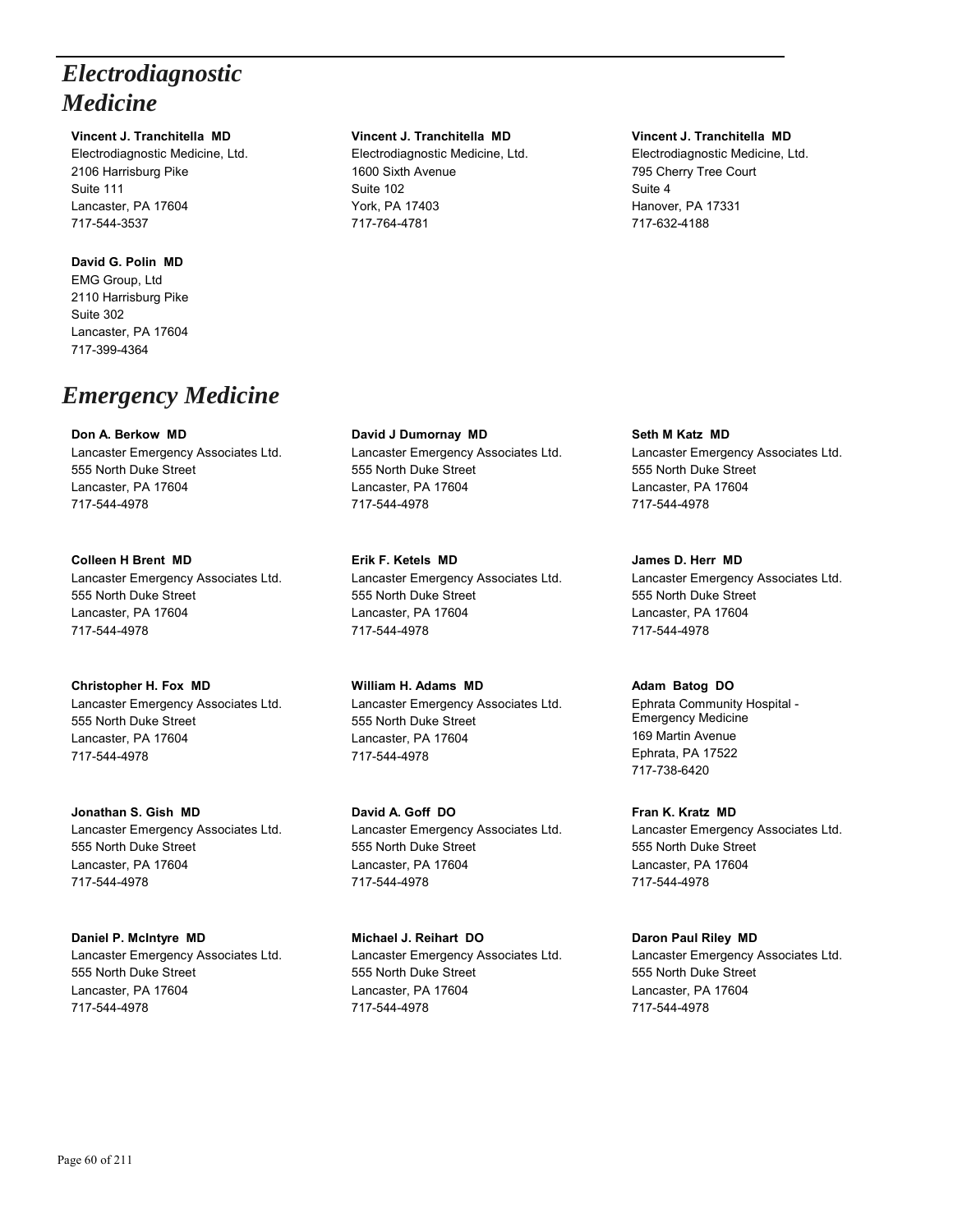**John R. Leisey MD** Lancaster Emergency Associates Ltd. 555 North Duke Street Lancaster, PA 17604 717-544-4978

**James L. Medina MD** Lancaster Emergency Associates Ltd. 555 North Duke Street Lancaster, PA 17604 717-544-4978

# *Endocrinology, Diabetes, and Metabolism*

## **Meijuan Yan MD**

LGHP/Penn Medicine Diabetes & Endocrinology 1261 Division Highway Suite 2 Ephrata, PA 17522 717-544-3059

### **Meijuan Yan MD**

LGHP/Penn Medicine Diabetes & Endocrinology 2112 Harrisburg Pike Suite 200 Lancaster, PA 17601 717-544-3059

## **Saba Faiz MD**

Pennsylvania Institute of Endocrinology, LLC. 175 Martin Avenue Suite 206 Ephrata, PA 17522 717-568-8886

## **Deepika Pradhan Shrestha MD**

LGHP/Penn Medicine Diabetes & Endocrinology 426 Cloverleaf Road Elizabethtown, PA 17022-9320 717-544-3059

## **Pamela C Pinto Pannafino MD**

LGHP/Penn Medicine Diabetes & Endocrinology 1701 Cornwall Road Suite 101 Lebanon, PA 17042 717-544-3059

#### **Stephen J Scull MD**

Lancaster Emergency Associates Ltd. 555 North Duke Street Lancaster, PA 17604 717-544-4978

**Bret Michael Levy MD** Lancaster Emergency Associates Ltd. 555 North Duke Street Lancaster, PA 17604 717-544-4978

**Meijuan Yan MD** LGHP/Penn Medicine Diabetes & Endocrinology 950 S. Octorara Trail Parkesburg, PA 19365 717-544-3059

## **Meijuan Yan MD**

LGHP/Penn Medicine Diabetes & Endocrinology 426 Cloverleaf Road Elizabethtown, PA 17022-9320 717-544-3059

#### **Saba Faiz MD**

Pennsylvania Institute of Endocrinology, LLC 1575 Highlands Drive Suite 206 Lititz, PA 17543-7507 717-715-0406

## **Charles R. Rost MD**

LGHP/Penn Medicine Diabetes & Endocrinology 2112 Harrisburg Pike Suite 200 Lancaster, PA 17601 717-544-3059

## **Deepika Pradhan Shrestha MD**

LGHP/Penn Medicine Diabetes & Endocrinology 2112 Harrisburg Pike Suite 200 Lancaster, PA 17601 717-544-3059

#### **Holli Sue Pheasant-Viscusi MD**

Lancaster Emergency Associates Ltd. 555 North Duke Street Lancaster, PA 17604 717-544-4978

**Meijuan Yan MD** LGHP/Penn Medicine Diabetes & Endocrinology 694 Good Drive Suite 200 Lancaster, PA 17601 717-544-3059

### **Meijuan Yan MD**

LGHP/Penn Medicine Diabetes & Endocrinology 1701 Cornwall Road Suite 101 Lebanon, PA 17042 717-544-3059

### **Charles R. Rost MD**

LGHP/Penn Medicine Diabetes & Endocrinology 1701 Cornwall Road Suite 101 Lebanon, PA 17042 717-544-3059

#### **Charles R. Rost MD**

LGHP/Penn Medicine Diabetes & Endocrinology 1261 Division Highway Suite 2 Ephrata, PA 17522 717-544-3059

#### **Deepika Pradhan Shrestha MD**

LGHP/Penn Medicine Diabetes & Endocrinology 1701 Cornwall Road Suite 101 Lebanon, PA 17042 717-544-3059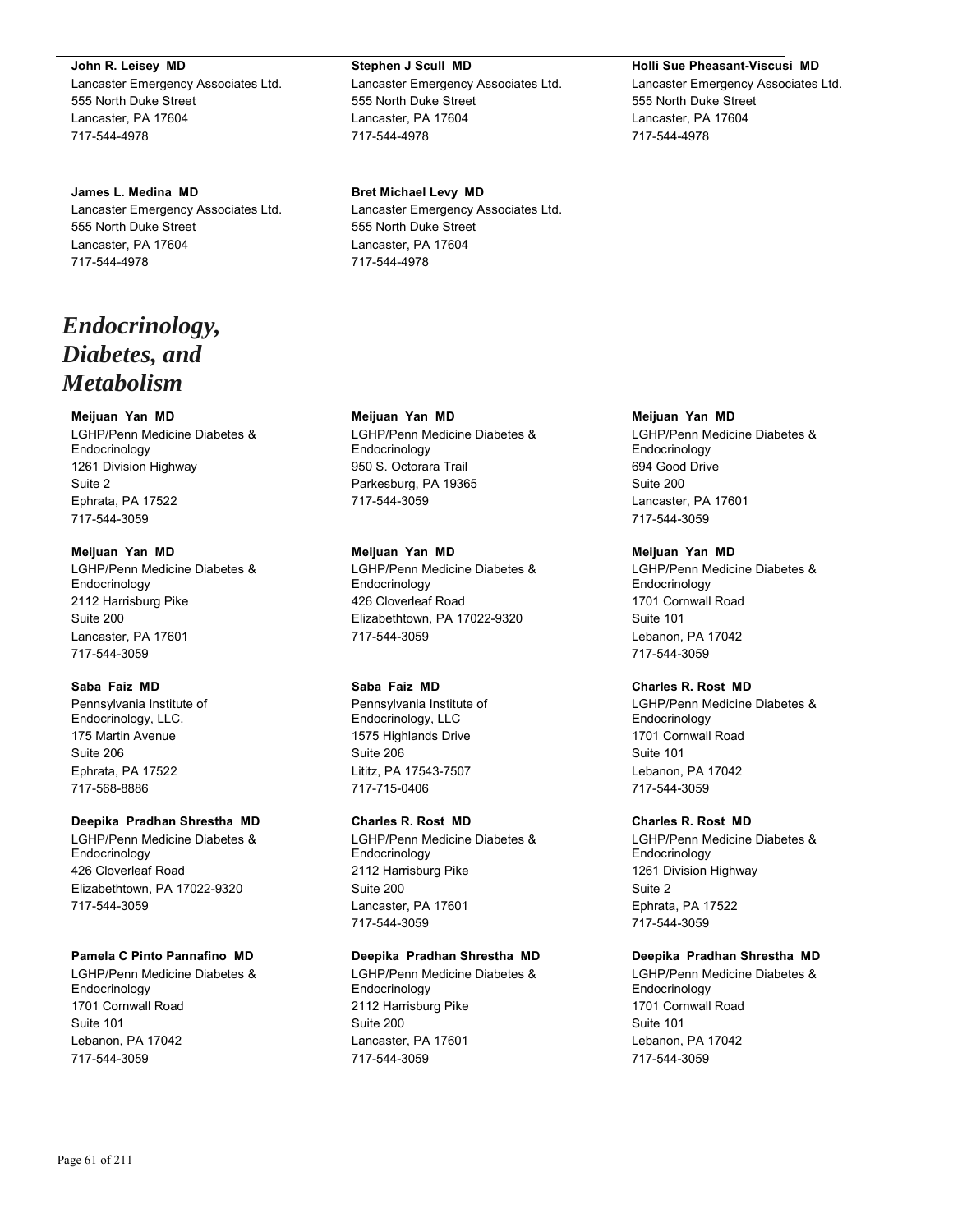#### **Deepika Pradhan Shrestha MD**

LGHP/Penn Medicine Diabetes & Endocrinology 1261 Division Highway Suite 2 Ephrata, PA 17522 717-544-3059

## **Pamela C Pinto Pannafino MD**

LGHP/Penn Medicine Diabetes & Endocrinology 950 S. Octorara Trail Parkesburg, PA 19365 717-544-3059

### **Pamela C Pinto Pannafino MD**

LGHP/Penn Medicine Diabetes & Endocrinology 2112 Harrisburg Pike Suite 200 Lancaster, PA 17601 717-544-3059

### **Matthew A Sauder MD**

LGHP/Penn Medicine Diabetes & Endocrinology 1261 Division Highway Suite 2 Ephrata, PA 17522 717-544-3059

### **Matthew A Sauder MD**

LGHP/Penn Medicine Diabetes & Endocrinology 426 Cloverleaf Road Elizabethtown, PA 17022-9320 717-544-3059

## **Matthew A Sauder MD**

Penn Medicine LGHP Specialty Medicine 51 Peters Road Lititz, PA 17543 717-627-8225

## **Charles R. Rost MD**

LGHP/Penn Medicine Diabetes & Endocrinology 694 Good Drive Suite 200 Lancaster, PA 17601 717-544-3059

# *Family Practice*

#### **Tipu Faiz M. Saleem MD**

Pennsylvania Institute of Endocrinology, LLC 1575 Highlands Drive Suite 206 Lititz, PA 17543-7507 717-715-0406

## **Deepika Pradhan Shrestha MD**

LGHP/Penn Medicine Diabetes & Endocrinology 950 S. Octorara Trail Parkesburg, PA 19365 717-544-3059

## **Tipu Faiz M. Saleem MD**

Pennsylvania Institute of Endocrinology, LLC. 175 Martin Avenue Suite 206 Ephrata, PA 17522 717-568-8886

## **Matthew A Sauder MD**

LGHP/Penn Medicine Diabetes & Endocrinology 1701 Cornwall Road Suite 101 Lebanon, PA 17042 717-544-3059

## **Matthew A Sauder MD**

LGHP/Penn Medicine Diabetes & **Endocrinology** 694 Good Drive Suite 200 Lancaster, PA 17601 717-544-3059

## **Pamela C Pinto Pannafino MD**

LGHP/Penn Medicine Diabetes & Endocrinology 426 Cloverleaf Road Elizabethtown, PA 17022-9320 717-544-3059

#### **Charles R. Rost MD**

LGHP/Penn Medicine Diabetes & Endocrinology 950 S. Octorara Trail Parkesburg, PA 19365 717-544-3059

## **Charles R. Rost MD**

LGHP/Penn Medicine Diabetes & **Endocrinology** 426 Cloverleaf Road Elizabethtown, PA 17022-9320 717-544-3059

#### **Deepika Pradhan Shrestha MD**

LGHP/Penn Medicine Diabetes & Endocrinology 694 Good Drive Suite 200 Lancaster, PA 17601 717-544-3059

## **Pamela C Pinto Pannafino MD**

LGHP/Penn Medicine Diabetes & Endocrinology 1261 Division Highway Suite 2 Ephrata, PA 17522 717-544-3059

## **Matthew A Sauder MD**

LGHP/Penn Medicine Diabetes & Endocrinology 2112 Harrisburg Pike Suite 200 Lancaster, PA 17601 717-544-3059

### **Matthew A Sauder MD**

LGHP/Penn Medicine Diabetes & **Endocrinology** 950 S. Octorara Trail Parkesburg, PA 19365 717-544-3059

## **Pamela C Pinto Pannafino MD**

LGHP/Penn Medicine Diabetes & Endocrinology 694 Good Drive Suite 200 Lancaster, PA 17601 717-544-3059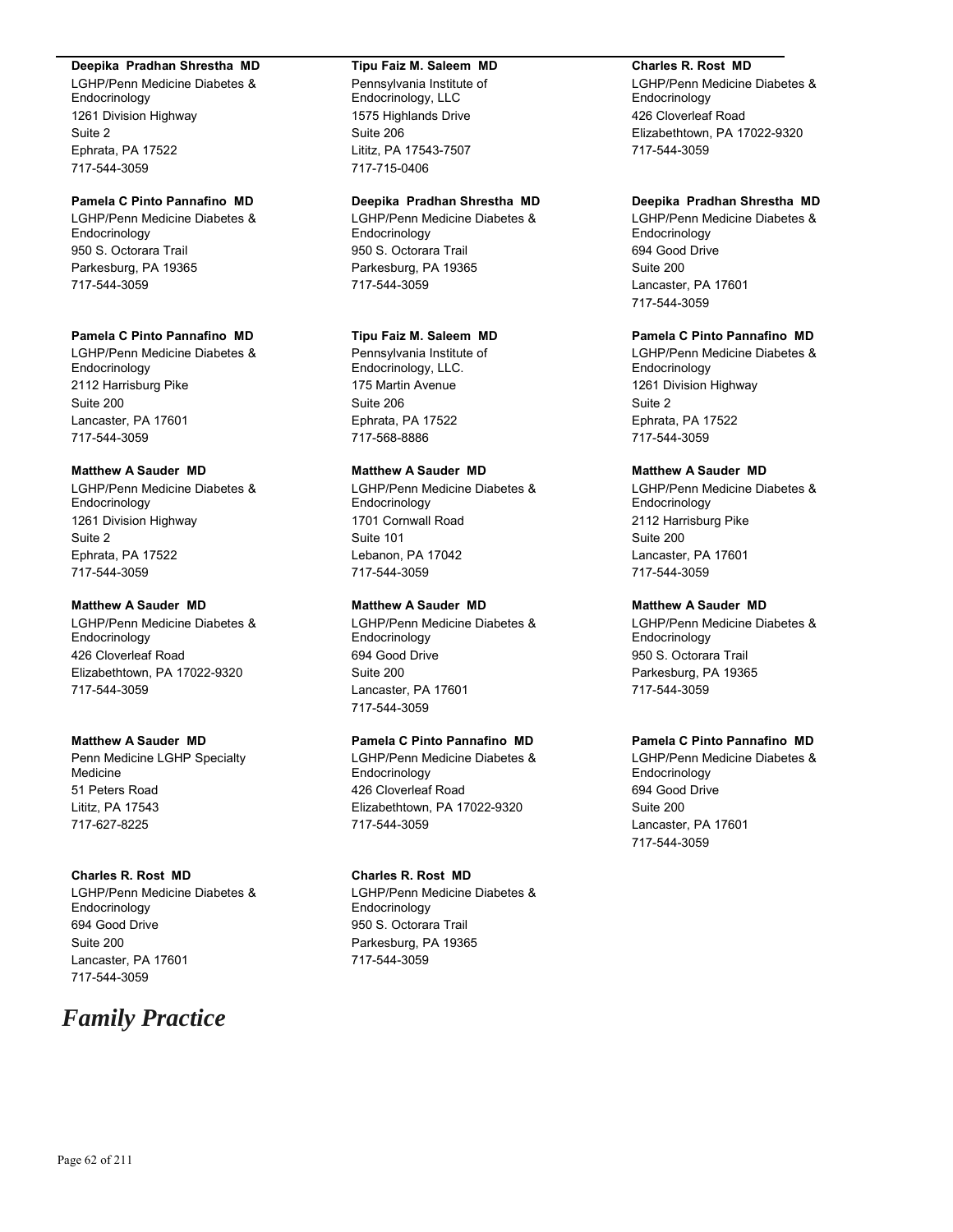#### **John C Wood MD**

LG Health Express Crooked Oak 1605 Lititz Pike Lancaster, PA 17601 717-735-3995

#### **Richard C. Yunginger MD**

LGHP/Penn Medicine Family Medicine Sycamore Square 99 Masonic Drive Suite A Elizabethtown, PA 17022-2547 717-653-1467

#### **Nicole Zimmerman DO**

LGHP/Penn Medicine Family Medicine Lincoln 1635 West Main Street Ephrata, PA 17522 717-738-0660

### **John C Wood MD**

LGHP/Penn Medicine Family Medicine Downtown 540 N. North Duke Street 3rd Floor Lancaster, PA 17604 717-544-4950

## **Nicole Zimmerman DO**

LGHP/Penn Medicine Family Medicine Lincoln 895 East Main Street Ephrata, PA 17522 717-738-0660

#### **William Wolfe MD**

Stephen G. Diamantoni MD & Associates 218-C West Main Street Leola, PA 17540 717-656-2331

#### **Dwight D. Wolfe MD**

LGHP/Penn Medicine Family Medicine New Holland 676 East Main Street New Holland, PA 17557 717-354-4671

#### **Brian J. Young MD**

LGHP/Penn Medicine Walter L. Aument Family Health Center 317 Chestnut Street Quarryville, PA 17566 717-786-7383

#### **Keith J. Wright MD**

WellSpan Family Health - Georgetown 1135 Georgetown Road Christiana, PA 17509 717-806-3800

# **John C Wood MD**

Penn Medicine LGHP Family Medicine Leola 146 East Main Street Leola, PA 17540 717-656-2141

### **Brian J. Young MD**

LGHP/Penn Medicine Family Medicine Twin Rose - Wrightsville 6415 Lincoln Highway Wrightsville, PA 17368 717-252-1200

#### **William Wolfe MD**

Stephen G. Diamantoni MD & Associates 734 North Franklin Street Lancaster, PA 17602 717-295-2323

#### **William Wolfe MD**

Stephen G. Diamantoni MD & Associates 2112 Harrisburg Pike Suite 3 Lancaster, PA 17604 717-431-3000

## **John J. Yoder MD**

LGHP/Penn Medicine Family Medicine Norlanco 418 Cloverleaf Road Elizabethtown, PA 17022 717-653-1467

#### **Jonathan Youngwirth DO**

WellSpan Family Health - Georgetown 1135 Georgetown Road Christiana, PA 17509 717-806-3800

#### **Michael J. Zappitelli MD**

WellSpan Family Medicine - Lake Street 136 Lake Street Ephrata, PA 17522 717-721-7718

## **John C Wood MD**

LGHP/Penn Medicine Family Medicine Downtown McCaskey High School - 445 N. Reservoir Street School District of Lancaster students 12-22 only Lancaster, PA 17602 717-544-9021

## **Brian J. Young MD**

LGHP/Penn Medicine Family Medicine Twin Rose - Columbia 306 North Seventh Street Columbia, PA 17512 717-684-9106

#### **William Wolfe MD**

Stephen G. Diamantoni MD & Associates 440 Chestnut Street Lancaster, PA 17603 717-295-3317

#### **William Wolfe MD**

Stephen G. Diamantoni MD & **Associates** 203 Commerce Drive Suite G Quarryville, PA 17566 717-786-1202

#### **Nikitas J. Zervanos MD**

LGHP/Penn Medicine Family Medicine Downtown 540 N. North Duke Street 3rd Floor Lancaster, PA 17604 717-544-4950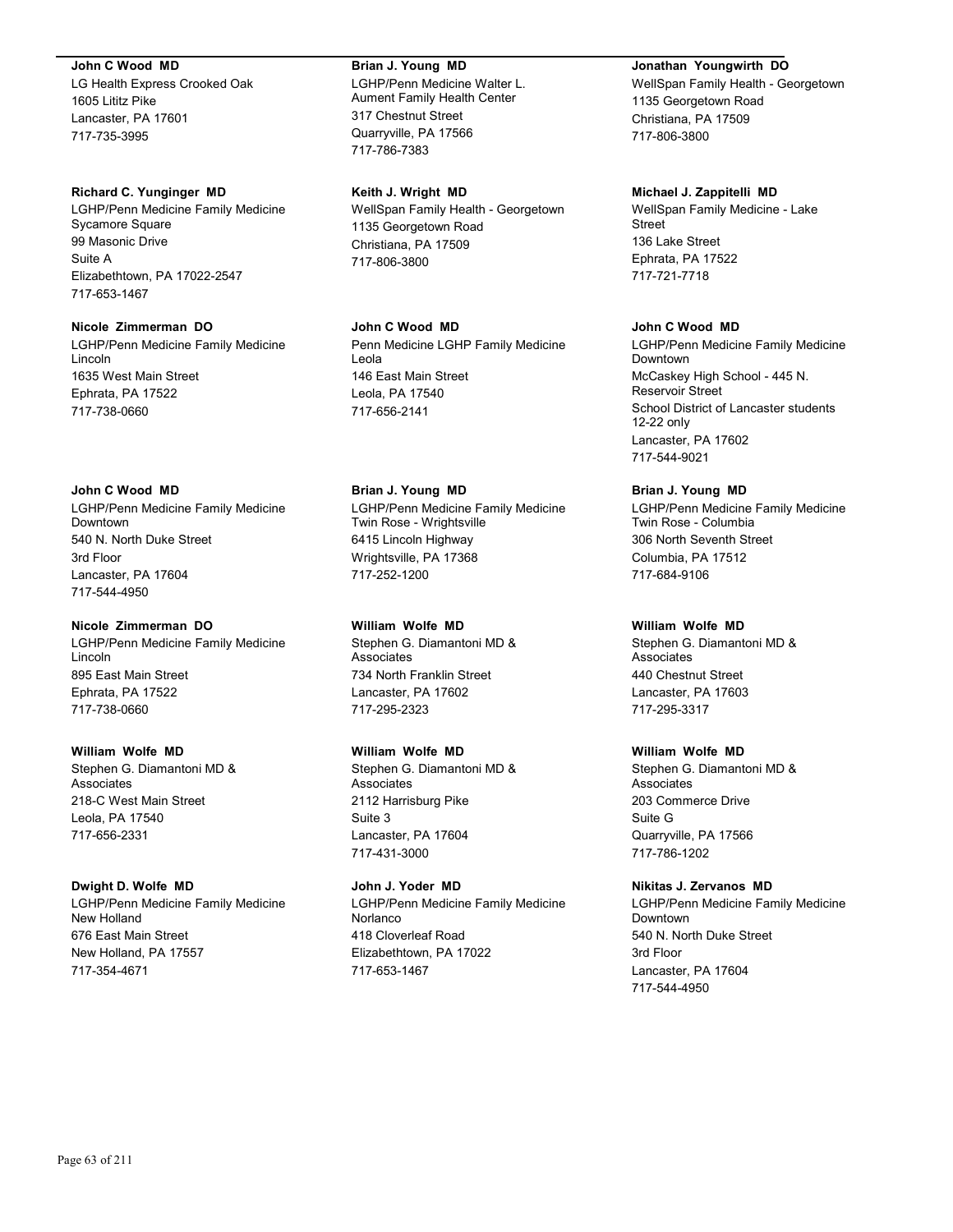**Nikitas J. Zervanos MD**

LGHP/Penn Medicine Family Medicine Downtown McCaskey High School - 445 N. Reservoir Street School District of Lancaster students 12-22 only Lancaster, PA 17602 717-544-9021

**John C Wood MD** LGHP/Penn Medicine Family Medicine Crooked Oak 1655 Crooked Oak Drive Lancaster, PA 17601 717-569-2678

**Heidi T. Kistler MD** LGHP/Penn Medicine Family Medicine Family & Maternity 950 South Octorara Trail Parkesburg, PA 19365 717-544-3737

**Ashley A Kempsell MD** LGHP/Penn Medicine Family Medicine Lincoln 1635 West Main Street Ephrata, PA 17522 717-738-0660

**Matthew J. Beelen MD** LGHP/Penn Medicine Geriatrics 212 Willlow Valley Lakes Drive Willow Street, PA 17584 717-464-9173

**Pierre A Caron MD** LG Health Express Crooked Oak 1605 Lititz Pike Lancaster, PA 17601 717-735-3995

**Leanne K. Beidler MD** LGHP/Penn Medicine Family Medicine Willow Street 222 Willow Valley Lakes Drive Suite 1900 Willow Street, PA 17584 717-517-5350

**Babak Iranmanesh MD** LG Health Express Crooked Oak 1605 Lititz Pike Lancaster, PA 17601 717-735-3995

**James C. Wolf MD** Lancaster Family Practice Associates 1611 Oregon Pike Lancaster, PA 17601 717-393-3881

**Ashley A Kempsell MD** LGHP/Penn Medicine Family Medicine Lincoln 1261 Division Highway Suite 1 Ephrata, PA 17522 717-7380660

**Kirsten H. Johnsen DO** Lancaster Health Center 515 B Hershey Avenue Lancaster, PA 17603 717-299-6371

**Matthew J. Beelen MD** LGHP/Penn Medicine Geriatrics 1001 East Oregon Road Lititz, PA 17543 717-509-5440

**Owen D. Fox DO** Mastropietro & Associates Family Medicine 2145 Noll Drive Lancaster, PA 17603 717-397-4921

**Elizabeth Fowler DO** College Avenue Family Medicine 250 College Avenue (5 South) Lancaster, PA 17603 717-291-8512 x 8476

**Beth A. Been DO** LGHP/Penn Medicine Family Medicine Crooked Oak 1655 Crooked Oak Drive Lancaster, PA 17601 717-569-2678

**Gerald R. Baer MD** LGHP/Penn Medicine Family Medicine Sycamore Square 99 Masonic Drive Suite A Elizabethtown, PA 17022-2547 717-653-1467

**Nicole Zimmerman DO**

LGHP/Penn Medicine Family Medicine Lincoln 1261 Division Highway Suite 1 Ephrata, PA 17522 717-7380660

**Eugene K. Engle MD** Baron Family Practice 80 Doe Run Road Manheim, PA 17545 717-664-0952

**Kirsten H. Johnsen DO** Lancaster Health Center 304 North Water Street Lancaster, PA 17603 717-299-6371

# **Matthew J. Beelen MD**

LGHP/Penn Medicine Geriatrics 2112 Harrisburg Pike Suite 312 Lancaster, PA 17604 717-544-3022

**Beth A. Been DO**

LG Health Express Crooked Oak 1605 Lititz Pike Lancaster, PA 17601 717-735-3995

## **Lorin K. Beidler MD**

LGHP/Penn Medicine Family Medicine Mount Joy 1001 Cornerstone Drive Suite B Mount Joy, PA 17552 717-653-2929

**Bret A. Daniels MD** LGHP/Penn Medicine Family Medicine Twin Rose - Columbia 306 North Seventh Street Columbia, PA 17512 717-684-9106

## **James G. DuPrey MD**

Penn Stated Medical Group - Eastbrook 29 Eastbrook Road Ronks, PA 17572 717-299-5711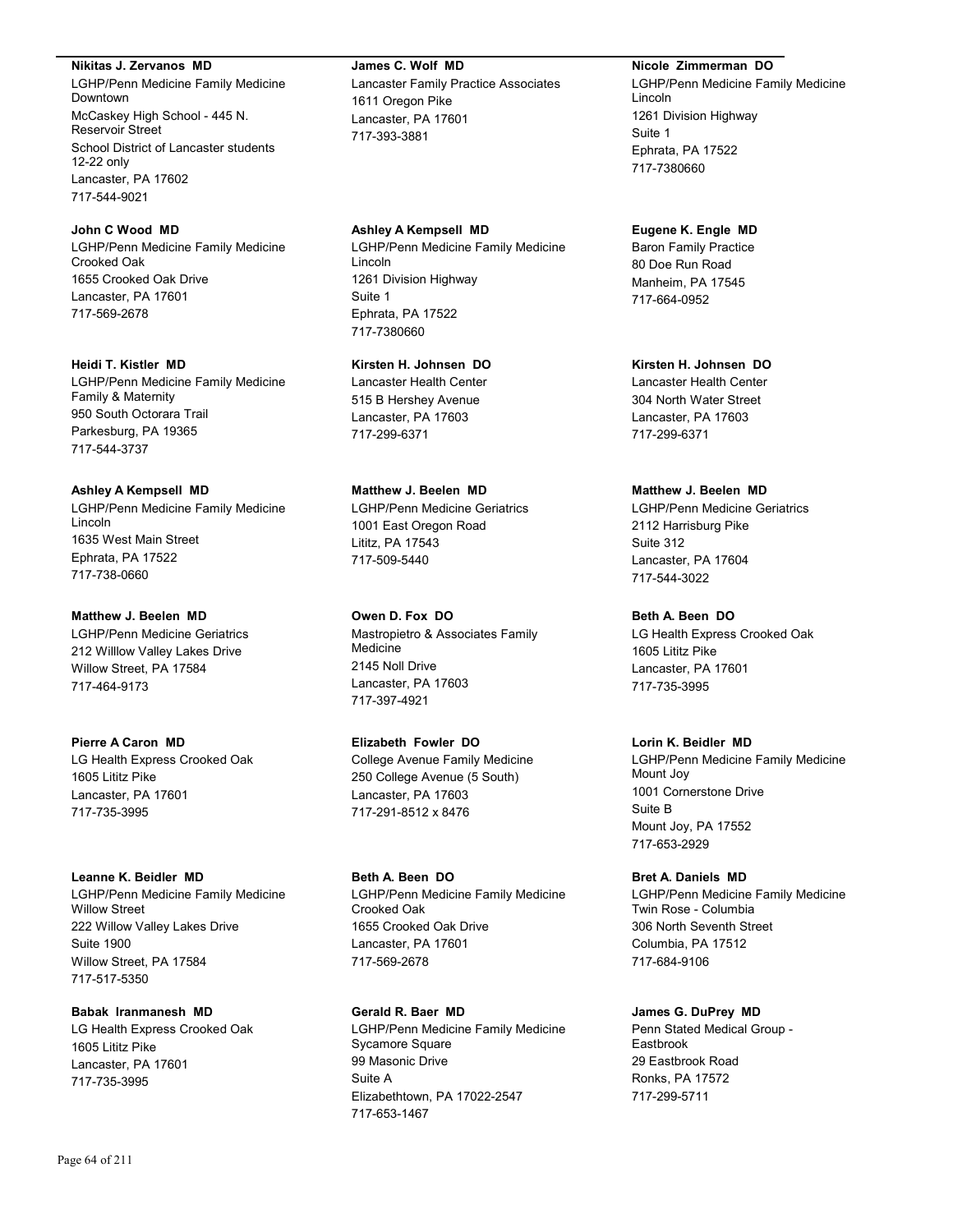**Gladys M. Frye MD**

LGHP/Penn Medicine Family Medicine Downtown 540 N. North Duke Street 3rd Floor Lancaster, PA 17604 717-544-4950

## **Diane K Donnelly MD**

Lancaster Health Center 625 South Duke Street Lancaster, PA 17602 717-299-6371

### **Robin A Dunfee MD**

LGHP/Penn Medicine Family Medicine Parkesburg 950 Octorara Trail Parkesburg, PA 19365-2150 610-857-6648

## **Erica L. Coulter MD**

Lancaster Health Center 515 B Hershey Avenue Lancaster, PA 17603 717-299-6371

#### **Ashley A Kempsell MD**

LGHP/Penn Medicine Family Medicine Lincoln 895 East Main Street Ephrata, PA 17522 717-738-0660

## **Diane K Donnelly MD**

Lancaster Health Center 304 North Water Street Lancaster, PA 17603 717-299-6371

## **Elizabeth S Doherty MD**

LGHP/Penn Medicine Family Medicine Buck 34 Fawn Drive Quarryville, PA 17566 717-284-3137

## **Diane K Donnelly MD**

Lancaster Health Center 802 New Holland Avenue Suite 200 Lancaster, PA 17602 717-299-6371

#### **Gladys M. Frye MD**

LGHP/Penn Medicine Family Medicine Downtown McCaskey High School - 445 N. Reservoir Street School District of Lancaster students 12-22 only Lancaster, PA 17602 717-544-9021

## **Joseph J. Irwin MD**

WellSpan Family Medicine - Trout Run 808 Pleasantview Drive Ephrata, PA 17522 717-733-9090

## **Emilia A. Cuneo MD**

LGHP/Penn Medicine Family Medicine Parkesburg 950 Octorara Trail Parkesburg, PA 19365-2150 610-857-6648

## **Beth E Freedman MD**

LGHP/Penn Medicine Family Medicine Downtown McCaskey High School - 445 N. Reservoir Street School District of Lancaster students 12-22 only Lancaster, PA 17602 717-544-9021

## **Bret A. Daniels MD**

LGHP/Penn Medicine Walter L. Aument Family Health Center 317 Chestnut Street Quarryville, PA 17566 717-786-7383

#### **Eric L. Esch MD**

LGHP/Penn Medicine Family Medicine Norlanco 418 Cloverleaf Road Elizabethtown, PA 17022 717-653-1467

## **Pierre A Caron MD**

LGHP/Penn Medicine Family Medicine Crooked Oak 1655 Crooked Oak Drive Lancaster, PA 17601 717-569-2678

## **Gladys M. Frye MD**

LGHP/Penn Medicine Family Medicine **Strasburg** 1135 Hampden Drive Strasburg, PA 17579 717-687-0313

# **Diane K Donnelly MD**

Lancaster Health Center 515 B Hershey Avenue Lancaster, PA 17603 717-299-6371

## **Erica L. Coulter MD**

Lancaster Health Center 304 North Water Street Lancaster, PA 17603 717-299-6371

### **Babak Iranmanesh MD**

LGHP/Penn Medicine Family Medicine Crooked Oak 1655 Crooked Oak Drive Lancaster, PA 17601 717-569-2678

#### **Bret A. Daniels MD**

LGHP/Penn Medicine Family Medicine Twin Rose - Wrightsville 6415 Lincoln Highway Wrightsville, PA 17368 717-252-1200

## **John T. Cotter MD**

Sallavanti & Cotter Family Medicine Ltd. 2207 Oregon Pike Suite 202 Lancaster, PA 17601 717-560-6470

## **Richard P. Frey DO**

Penn State Medical Group - South Lancaster 2605 Willow Street Pike Willow Street, PA 17584 717-464-2838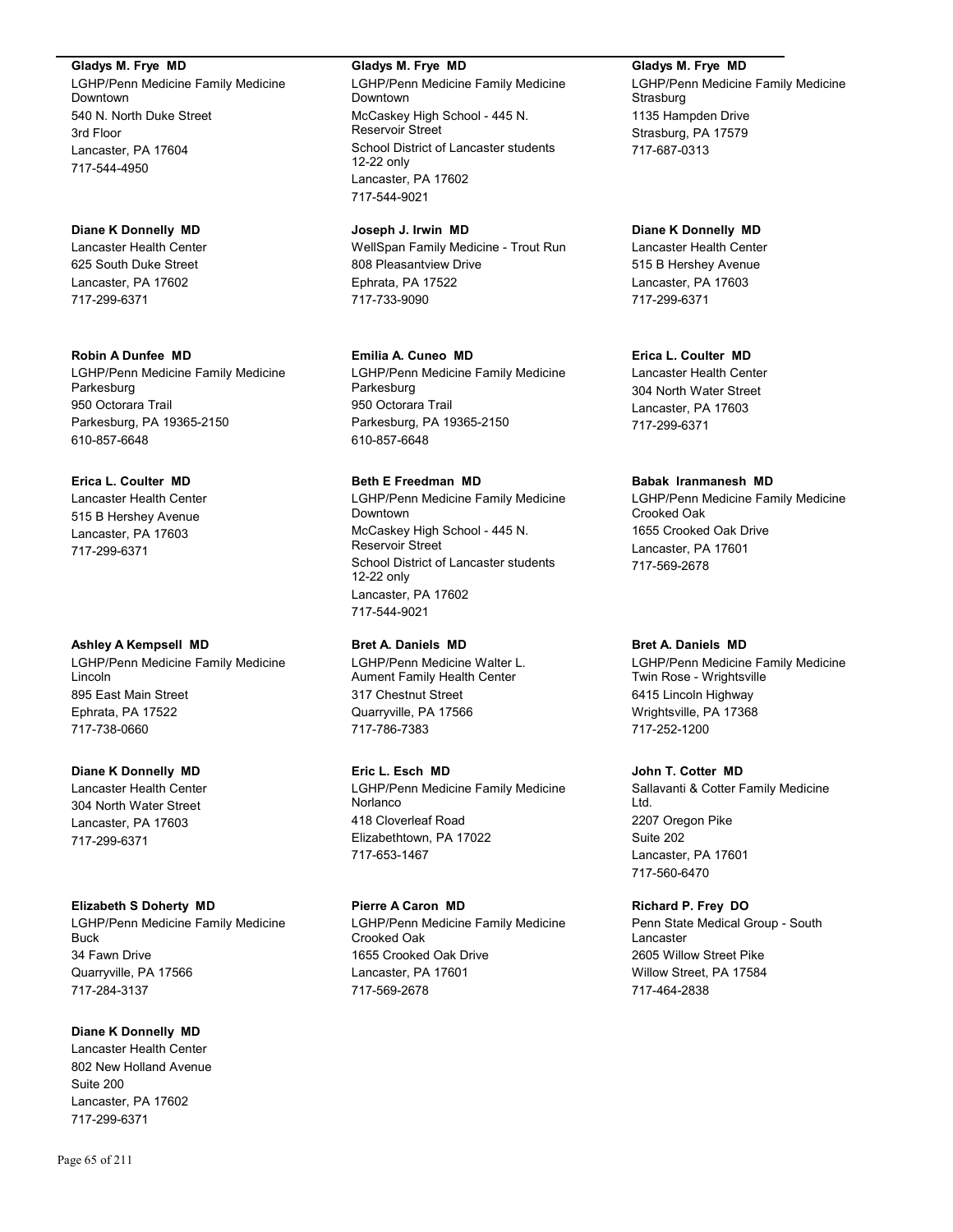#### **Elizabeth S Doherty MD**

LGHP/Penn Medicine Comprehensive Care 554 North Duke Street 3rd Floor Lancaster, PA 17604 717-544-1960

## **Erica L. Coulter MD**

Lancaster Health Center 625 South Duke Street Lancaster, PA 17602 717-299-6371

#### **Stephanie Ashbaugh MD**

WellSpan Family Medicine - Granite Run 264 Granite Run Drive Lancaster, PA 17601 717-721-8205

### **Stephen G. Diamantoni MD**

Stephen G. Diamantoni MD & Associates 218-C West Main Street Leola, PA 17540 717-656-2331

#### **Peter J. Altimare MD**

Penn State Medical Group - Manor 16A Manor Avenue Millersville, PA 17551 717-872-5444

#### **Stephen G. Diamantoni MD**

Stephen G. Diamantoni MD & Associates 2112 Harrisburg Pike Suite 3 Lancaster, PA 17604 717-431-3000

## **Daniel L. Diehl MD**

Penn State Medical Group - South Lancaster 2605 Willow Street Pike Willow Street, PA 17584 717-464-2838

## **William A. Fife MD**

Lancaster Health Center 802 New Holland Avenue Suite 200 Lancaster, PA 17602 717-299-6371

#### **Beth E Freedman MD**

LGHP/Penn Medicine Family Medicine Downtown 540 N. North Duke Street 3rd Floor Lancaster, PA 17604 717-544-4950

#### **William W. Bakken MD**

LGHP/Penn Medicine Family Medicine Abbeyville 2108 Harrisburg Pike Suite 310 Lancaster, PA 17601 717-291-5991

### **Mark F. Cohen DO**

Toomey & Toomey Medical 1950 Marietta Avenue Lancaster, PA 17603 717-392-7986

### **Debanjana Chakrabarti MD**

LGHP/Penn Medicine Family Medicine Manheim 700 Lancaster Road Rout 72 Manheim, PA 17545 717-665-2496

### **Donna Cohen MD**

LGHP/Penn Medicine Comprehensive Care 554 North Duke Street 3rd Floor Lancaster, PA 17604 717-544-1960

## **William A. Fife MD**

Lancaster Health Center 515 B Hershey Avenue Lancaster, PA 17603 717-299-6371

#### **Brian A. Jones MD**

LGHP/Penn Medicine Family Medicine **Susquehanna** 1159 River Road Marietta, PA 17547 717-426-1131

## **William A. Fife MD**

LGHP/Penn Medicine Family Medicine Downtown McCaskey High School - 445 N. Reservoir Street School District of Lancaster students 12-22 only Lancaster, PA 17602 717-544-9021

#### **William W. Bakken MD**

LGHP/Penn Medicine Family Medicine Abbeyville 101 Abbeyville Road Lancaster, PA 17603 717-291-5991

#### **Terrence H. Jones MD**

LGHP/Penn Medicine Family Medicine Manheim 700 Lancaster Road Rout 72 Manheim, PA 17545 717-665-2496

#### **Mary A Kadysh MD**

LGHP/Penn Medicine Family Medicine **Strasburg** 1135 Hampden Drive Strasburg, PA 17579 717-687-0313

#### **Donna Cohen MD**

LGHP/Penn Medicine Family Medicine Downtown 540 N. North Duke Street 3rd Floor Lancaster, PA 17604 717-544-4950

#### **Candice M. Cavicchia Miller MD**

Penn State Medical Group - Oyster Point 3045 Marietta Avenue Lancaster, PA 17601 717-898-2900

## **William A. Fife MD**

Lancaster Health Center 304 North Water Street Lancaster, PA 17603 717-299-6371

#### **Debanjana Chakrabarti MD**

LGHP/Penn Medicine Family Medicine Manheim 544 N. Penryn Road Manheim, PA 17545 717-665-2496

## **William A. Fife MD**

LGHP/Penn Medicine Walter L. Aument Family Health Center 317 Chestnut Street Quarryville, PA 17566 717-786-7383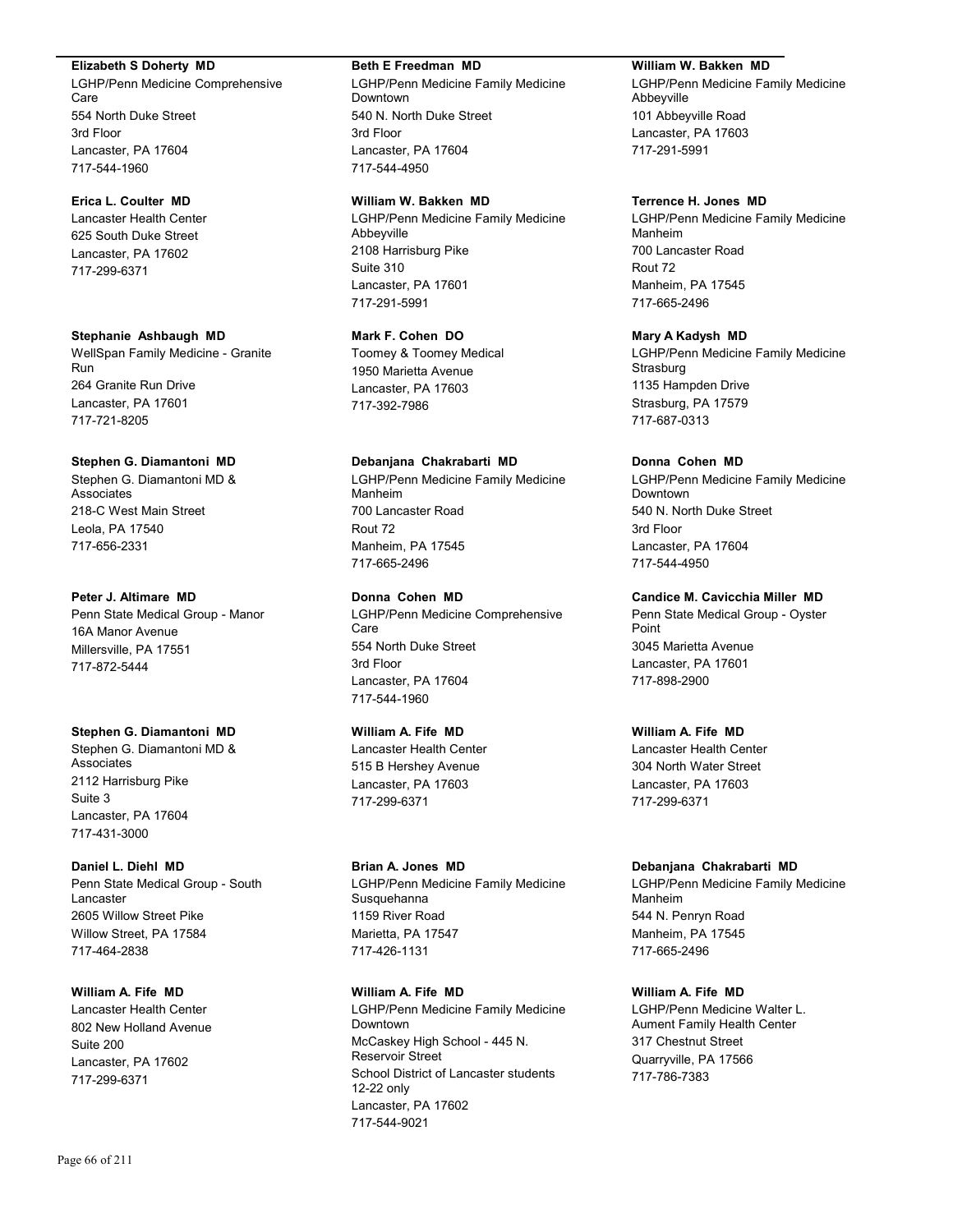#### **William A. Fife MD**

LGHP/Penn Medicine Comprehensive Care 554 North Duke Street 3rd Floor Lancaster, PA 17604 717-544-1960

## **Stephen G. Diamantoni MD**

Stephen G. Diamantoni MD & Associates 734 North Franklin Street Lancaster, PA 17602 717-295-2323

#### **Althea N Keener MD**

Lancaster Health Center 515 B Hershey Avenue Lancaster, PA 17603 717-299-6371

## **Andrew S. Coco MD**

LGHP/Penn Medicine Comprehensive Care 554 North Duke Street 3rd Floor Lancaster, PA 17604 717-544-1960

### **Andrew S. Coco MD**

LGHP/Penn Medicine Family Medicine Downtown McCaskey High School - 445 N. Reservoir Street School District of Lancaster students 12-22 only Lancaster, PA 17602 717-544-9021

## **Althea N Keener MD**

Lancaster Health Center 304 North Water Street Lancaster, PA 17603 717-299-6371

#### **James M. Kelly MD**

LGHP/Penn Medicine Family Medicine Lincoln 1635 West Main Street Ephrata, PA 17522 717-738-0660

#### **Rajiv Kalra DO**

WellSpan Family and Sports Medicine - Cocalico 30 W. Swartzville Road Reinholds, PA 17569 717-484-4347

#### **Donna Cohen MD**

LGHP/Penn Medicine Family Medicine Downtown McCaskey High School - 445 N. Reservoir Street School District of Lancaster students 12-22 only Lancaster, PA 17602 717-544-9021

#### **John T Coates DO**

WellSpan Family Medicine - **Crossroads** 4131 Oregon Pike Ephrata, PA 17522 717-859-1123

## **Andrew S. Coco MD**

LGHP/Penn Medicine Family Medicine Downtown 540 N. North Duke Street 3rd Floor Lancaster, PA 17604 717-544-4950

## **Afsheen A. Karim MD**

Mastropietro & Associates Family Medicine 2145 Noll Drive Lancaster, PA 17603 717-397-4921

## **Thomas Coyne DO**

LGHP/Penn Medicine Family Medicine Downtown McCaskey High School - 445 N. Reservoir Street School District of Lancaster students 12-22 only Lancaster, PA 17602 717-544-9021

#### **James M. Kelly MD**

LGHP/Penn Medicine Family Medicine Lincoln 895 East Main Street Ephrata, PA 17522 717-738-0660

#### **Stephen G. Diamantoni MD**

Stephen G. Diamantoni MD & **Associates** 440 Chestnut Street Lancaster, PA 17603 717-295-3317

#### **Caitlin A. Basile MD**

LGHP/Penn Medicine Family Medicine Norlanco 418 Cloverleaf Road Elizabethtown, PA 17022 717-653-1467

#### **William A. Fife MD**

Lancaster Health Center 625 South Duke Street Lancaster, PA 17602 717-299-6371

## **Eric F Hussar MD**

LGHP/Penn Medicine Family Medicine Susquehanna 1159 River Road Marietta, PA 17547 717-426-1131

#### **John E. Conwell MD**

WellSpan Family and Pediatric Medicine - Rothsville 2320 Rothsville Road Suite 200 Lititz, PA 17543 717-721-4800

#### **Scott C Conley MD**

LGHP/Penn Medicine Family Medicine Norlanco 418 Cloverleaf Road Elizabethtown, PA 17022 717-653-1467

#### **Thomas Coyne DO**

LGHP/Penn Medicine Family Medicine Twin Rose - Columbia 306 North Seventh Street Columbia, PA 17512 717-684-9106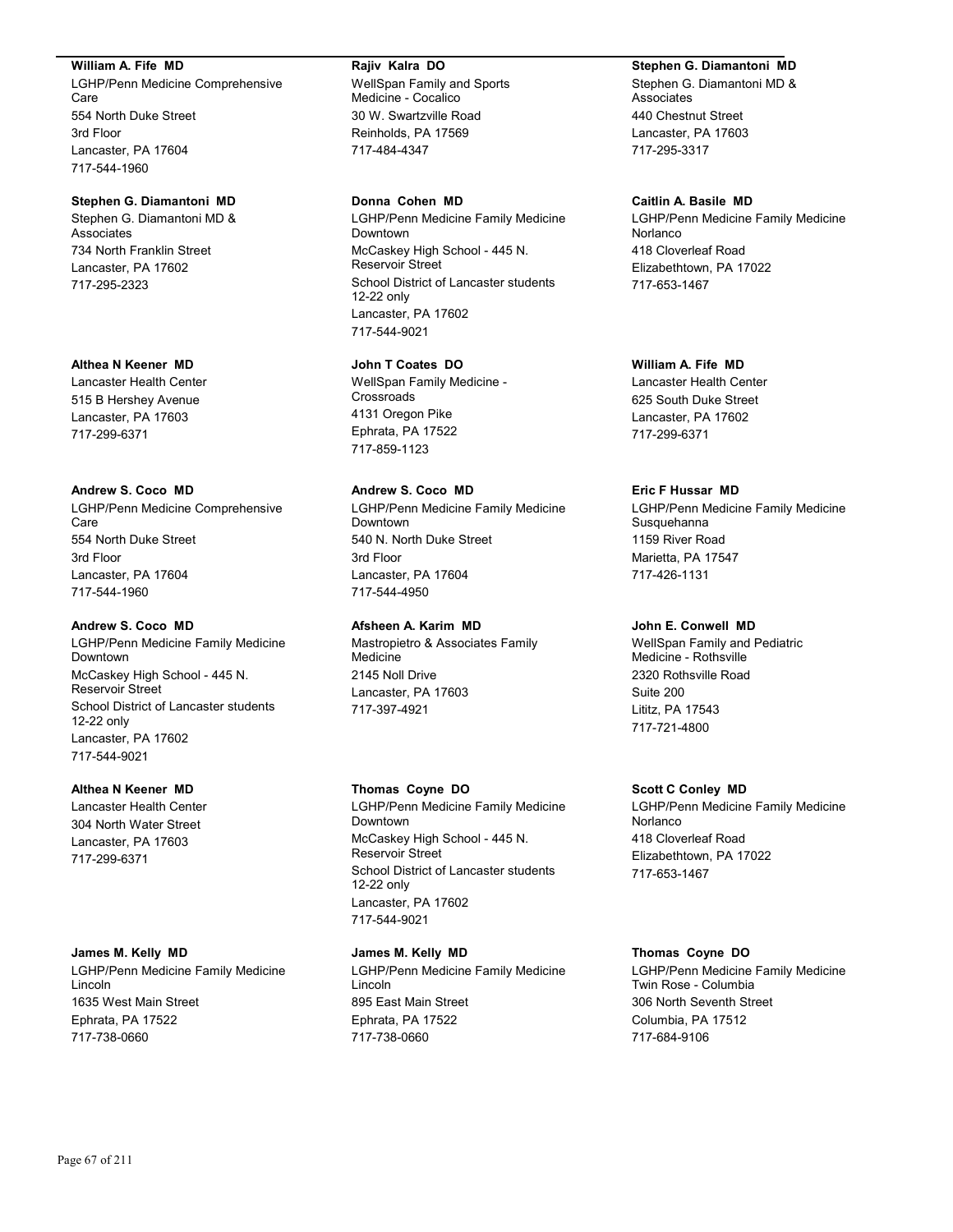**James M. Elia MD**

WellSpan Family Medicine - Granite Run 264 Granite Run Drive Lancaster, PA 17601 717-721-8205

#### **Denise N. Cope MD**

LGHP/Penn Medicine Family Medicine Abbeyville 101 Abbeyville Road Lancaster, PA 17603 717-291-5991

## **Heidi T. Kistler MD**

LGHP/Penn Medicine Family Medicine Family & Maternity 694 Good Drive Suite 11 Lancaster, PA 17604 717-544-3737

#### **Dwight O. Eichelberger MD**

LGHP/Penn Medicine Family Medicine Norlanco 418 Cloverleaf Road Elizabethtown, PA 17022 717-653-1467

### **Althea N Keener MD**

Lancaster Health Center 802 New Holland Avenue Suite 200 Lancaster, PA 17602 717-299-6371

#### **James M. Kelly MD**

LGHP/Penn Medicine Family Medicine Lincoln 1261 Division Highway Suite 1 Ephrata, PA 17522 717-7380660

#### **Ian B Becker DO**

Family Practice of Honeybrook 470 Peque Avenue PO Box 460 Honey Brook, PA 19344 610-273-2429

# **Corey D. Fogleman MD**

LGHP/Penn Medicine Family Medicine Downtown 540 N. North Duke Street 3rd Floor Lancaster, PA 17604 717-544-4950

#### **Thomas Coyne DO**

LGHP/Penn Medicine Family Medicine Twin Rose - Wrightsville 6415 Lincoln Highway Wrightsville, PA 17368 717-252-1200

### **Denise N. Cope MD**

LGHP/Penn Medicine Family Medicine Abbeyville 2108 Harrisburg Pike Suite 310 Lancaster, PA 17601 717-291-5991

## **Catherine J. Edmonds MD**

Penn State Medical Group - Manor 16A Manor Avenue Millersville, PA 17551 717-872-5444

## **Julie L. Jones MD** Penn State Medical Group - Manor 16A Manor Avenue Millersville, PA 17551 717-872-5444

**William D. Fetchik DO** Quarryville Family Medicine 13 East Second Street Quarryville, PA 17566 717-786-2272

## **Terrence H. Jones MD**

LGHP/Penn Medicine Family Medicine Manheim 544 N. Penryn Road Manheim, PA 17545 717-665-2496

## **Kirsten H. Johnsen DO**

Lancaster Health Center 625 South Duke Street Lancaster, PA 17602 717-299-6371

## **Corey D. Fogleman MD**

LGHP/Penn Medicine Family Medicine Downtown McCaskey High School - 445 N. Reservoir Street School District of Lancaster students 12-22 only Lancaster, PA 17602 717-544-9021

## **Erica L. Coulter MD**

Lancaster Health Center 802 New Holland Avenue Suite 200 Lancaster, PA 17602 717-299-6371

#### **Mandy R. Fannin MD**

WellSpan Family Medicine - Trout Run 808 Pleasantview Drive Ephrata, PA 17522 717-733-9090

# **Kirsten H. Johnsen DO** Lancaster Health Center

802 New Holland Avenue Suite 200 Lancaster, PA 17602 717-299-6371

### **Althea N Keener MD**

Lancaster Health Center 625 South Duke Street Lancaster, PA 17602 717-299-6371

# **William D. Fetchik DO**

College Avenue Family Medicine 250 College Avenue (5 South) Lancaster, PA 17603 717-291-8512 x 8476

#### **Thomas Coyne DO**

LGHP/Penn Medicine Family Medicine Downtown 540 N. North Duke Street 3rd Floor Lancaster, PA 17604 717-544-4950

## **Elizabeth J Carroll DO**

Family Practice of Honeybrook 470 Peque Avenue PO Box 460 Honey Brook, PA 19344 610-273-2429

#### **David H. Emmert MD**

Penn State Medical Group - Manor 16A Manor Avenue Millersville, PA 17551 717-872-5444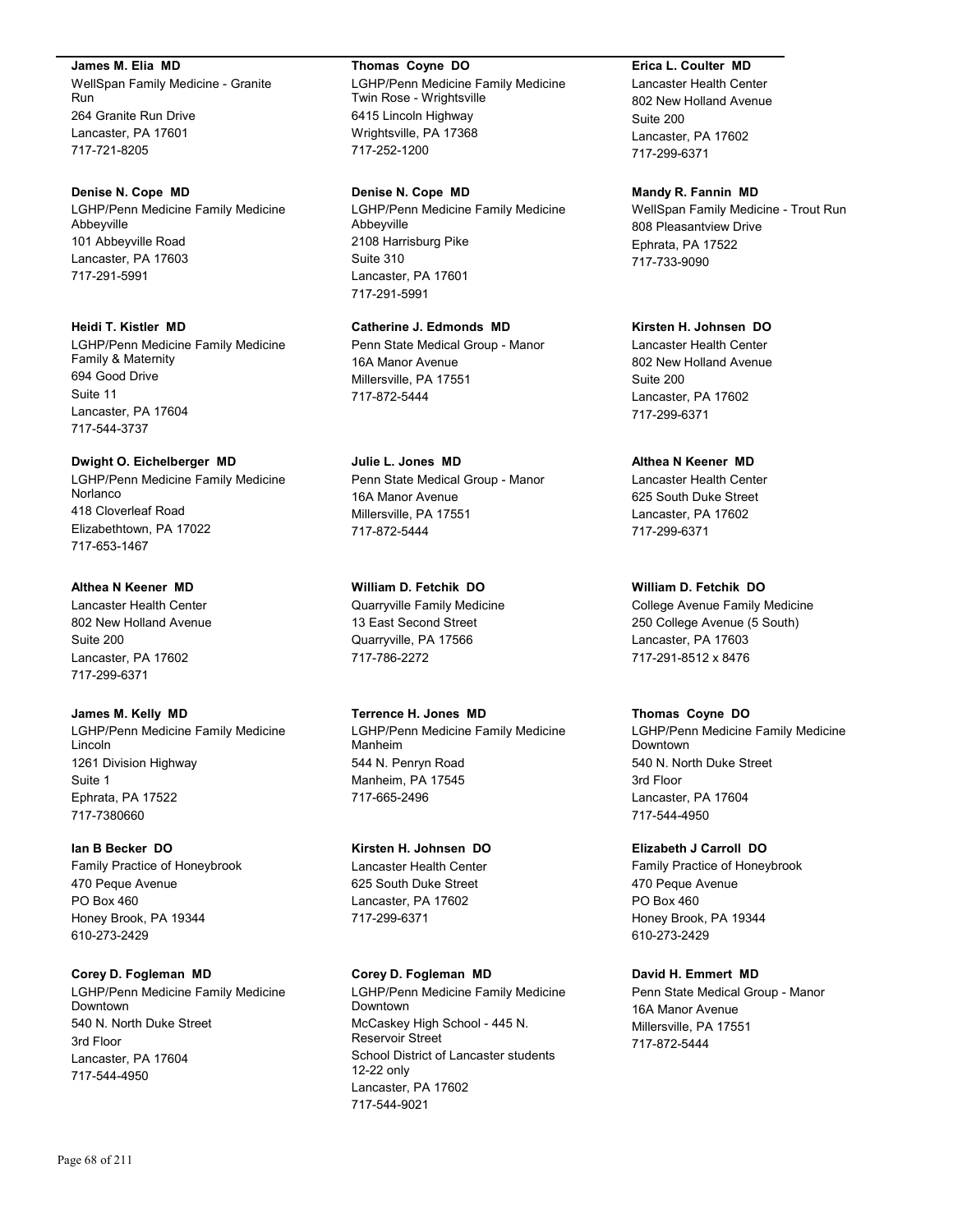#### **William A. Fife MD**

LGHP/Penn Medicine Family Medicine Downtown 540 N. North Duke Street 3rd Floor Lancaster, PA 17604 717-544-4950

#### **Cynthia L. Kilbourn MD**

LGHP/Penn Medicine Family Medicine Family & Maternity 950 South Octorara Trail Parkesburg, PA 19365 717-544-3737

### **Cynthia L. Kilbourn MD**

LGHP/Penn Medicine Family Medicine Family & Maternity 694 Good Drive Suite 11 Lancaster, PA 17604 717-544-3737

## **David F. Hoffman Jr. MD**

Brandywine Valley Family Care P.C. 20 McMaster Blvd PO Box 400 Kemblesville, PA 19347 610-255-4466

#### **Cynthia L. Kilbourn MD**

LGHP/Penn Medicine Family Medicine Downtown McCaskey High School - 445 N. Reservoir Street School District of Lancaster students 12-22 only Lancaster, PA 17602 717-544-9021

#### **Kristen L Hess DO**

LGHP/Penn Medicine Family Medicine Norlanco 418 Cloverleaf Road Elizabethtown, PA 17022 717-653-1467

#### **Curtis L. Hershey MD**

LGHP/Penn Medicine Family Medicine Lincoln 1635 West Main Street Ephrata, PA 17522 717-738-0660

#### **John D. Ginder DO**

Penn State Medical Group - Kissel Hill 116B West Airport Road Lititz, PA 17543 717-581-9000

#### **Sharon Eltz MD**

LGHP/Penn Medicine Family Medicine East Petersburg 5665 Main Street East Petersburg, PA 17520 717-569-7011

#### **Jonathan Kinley DO**

LGHP/Penn Medicine Family Medicine Quentin 1 Boyd Street Cornwall, PA 17016 717-675-1565

#### **Susan M. Hogg MD**

LGHP/Penn Medicine Family Medicine Manor Ridge 701 North Duke Street Lancaster, PA 17602 717-299-4644

### **Robert Gary Hopkins MD**

LGHP/Penn Medicine Family Medicine Manheim 700 Lancaster Road Rout 72 Manheim, PA 17545 717-665-2496

#### **Stacey S Denlinger DO**

Baron Family Practice 80 Doe Run Road Manheim, PA 17545 717-664-0952

### **J. Clair Hess MD**

Penn Stated Medical Group - Eastbrook 29 Eastbrook Road Ronks, PA 17572 717-299-5711

#### **Richard L. Grunden MD**

LGHP/Penn Medicine Family Medicine Susquehanna 1159 River Road Marietta, PA 17547 717-426-1131

#### **Gerald R. Baer MD**

LGHP/Penn Medicine Family Medicine Norlanco 418 Cloverleaf Road Elizabethtown, PA 17022 717-653-1467

#### **Stephen G. Diamantoni MD**

Stephen G. Diamantoni MD & **Associates** 203 Commerce Drive Suite G Quarryville, PA 17566 717-786-1202

#### **John Hoover MD**

LGHP/Penn Medicine Family Medicine Norlanco 418 Cloverleaf Road Elizabethtown, PA 17022 717-653-1467

#### **Susan M. Hogg MD**

LGHP/Penn Medicine Family Medicine Manor Ridge 2113 Manor Ridge Drive Lancaster, PA 17603 717-299-4644

#### **Lorin S. Hirsch MD**

Lancaster Family Practice Associates 1611 Oregon Pike Lancaster, PA 17601 717-393-3881

#### **Roger G. Kimber MD**

Welsh Mountain Medical & Dental **Center** 584 Springville Road New Holland, PA 17557 717-354-4711

### **Curtis L. Hershey MD**

LGHP/Penn Medicine Family Medicine Lincoln 895 East Main Street Ephrata, PA 17522 717-738-0660

#### **Thomas W. Andersen MD**

LGHP/Penn Medicine Family Medicine Lititz 51 Peters Road Suite 201 Lititz, PA 17543 717-626-2167

#### **Lindsi A DeArment DO**

Highlands Family Practice 1871 Santa Barbara Drive Suite 1 Lancaster, PA 17601 717-560-1970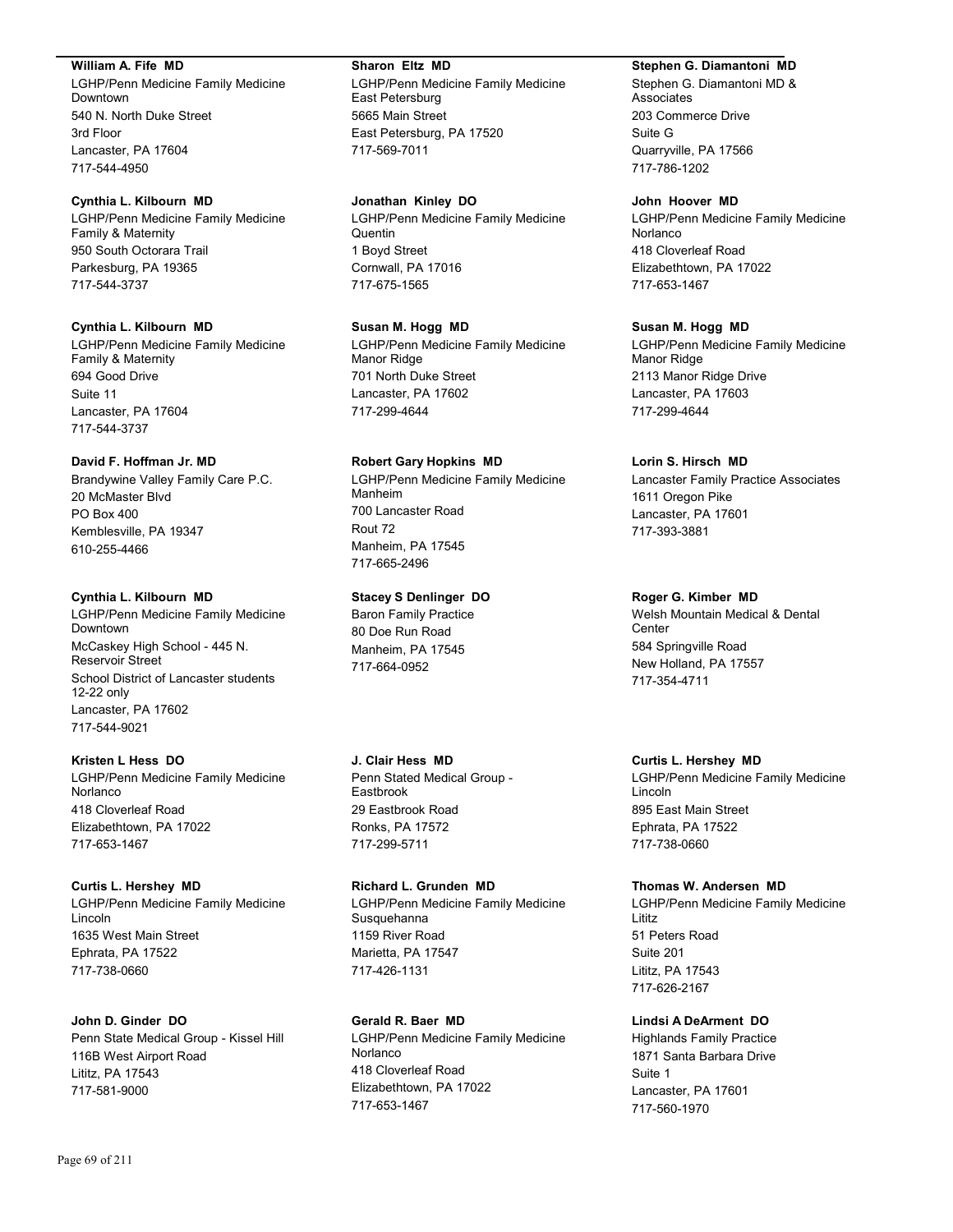#### **Joseph G. Degenhard MD**

WellSpan Family Medicine - Trout Run 808 Pleasantview Drive Ephrata, PA 17522 717-733-9090

#### **Robert Gary Hopkins MD**

LGHP/Penn Medicine Family Medicine Manheim 544 N. Penryn Road Manheim, PA 17545 717-665-2496

**Thomas W. Andersen MD** LGHP/Penn Medicine Family Medicine

Lititz 562 West Second Street Lititz, PA 17543 717-626-2167

### **James A. Bernheisel MD**

Penn State Medical Group - Mountville 2 College Avenue Mountville, PA 17554 717-285-3144

#### **Robert L. Good MD**

WellSpan Family Medicine - Meadowbrook 337 West Main Street Suite 100 Leola, PA 17540 717-656- 6122

## **Adrian F. Hazbun MD**

Stephen G. Diamantoni MD & Associates 2112 Harrisburg Pike Suite 3 Lancaster, PA 17604 717-431-3000

## **Adrian F. Hazbun MD**

Stephen G. Diamantoni MD & Associates 734 North Franklin Street Lancaster, PA 17602 717-295-2323

## **Derick S Brubaker MD**

Lancaster Health Center 515 B Hershey Avenue Lancaster, PA 17603 717-299-6371

#### **Lindsey A Goetz MD**

WellSpan Family Medicine - Meadowbrook 337 West Main Street Suite 100 Leola, PA 17540 717-656- 6122

#### **Nicholas Buckwalter MD**

WellSpan Family and Pediatric Medicine - Rothsville 2320 Rothsville Road Suite 200 Lititz, PA 17543 717-721-4800

**Mark S Gottlieb DO** Columbia Regional Health Center 1786C Columbia Avenue Columbia, PA 17512 717-684-3663

## **Steven C. Bade MD**

WellSpan Family and Pediatric Medicine - Rothsville 2320 Rothsville Road Suite 200 Lititz, PA 17543 717-721-4800

## **Derick S Brubaker MD**

Lancaster Health Center 304 North Water Street Lancaster, PA 17603 717-299-6371

#### **Adrian F. Hazbun MD** Stephen G. Diamantoni MD &

Associates 218-C West Main Street Leola, PA 17540 717-656-2331

#### **Celeste D. Heckman MD** LGHP/Penn Medicine Family Medicine **Strasburg** 1135 Hampden Drive Strasburg, PA 17579 717-687-0313

**Joanna E. Brelvi MD** WellSpan Family and Sports Medicine - Cocalico 30 W. Swartzville Road Reinholds, PA 17569 717-484-4347

### **Stephen F. Gold DO**

Dr. David J. Silverstein Associates 2920 Marietta Avenue Lancaster, PA 17601 717-898-2356

## **Christian L Hermansen MD**

LGHP/Penn Medicine Family Medicine Parkesburg 950 Octorara Trail Parkesburg, PA 19365-2150 610-857-6648

#### **Louis P. Gray MD**

Highlands Family Practice 1871 Santa Barbara Drive Suite 1 Lancaster, PA 17601 717-560-1970

### **Allene M Gagliano MD**

LGHP/Penn Medicine Family Medicine Buck 34 Fawn Drive Quarryville, PA 17566 717-284-3137

### **Adrian F. Hazbun MD**

Stephen G. Diamantoni MD & **Associates** 203 Commerce Drive Suite G Quarryville, PA 17566 717-786-1202

## **Adrian F. Hazbun MD**

Stephen G. Diamantoni MD & Associates 440 Chestnut Street Lancaster, PA 17603 717-295-3317

#### **Curtis L. Hershey MD**

LGHP/Penn Medicine Family Medicine Lincoln 1261 Division Highway Suite 1 Ephrata, PA 17522 717-7380660

#### **Jennifer M. Brighter MD**

LGHP/Penn Medicine Family Medicine Twin Rose - Columbia 306 North Seventh Street Columbia, PA 17512 717-684-9106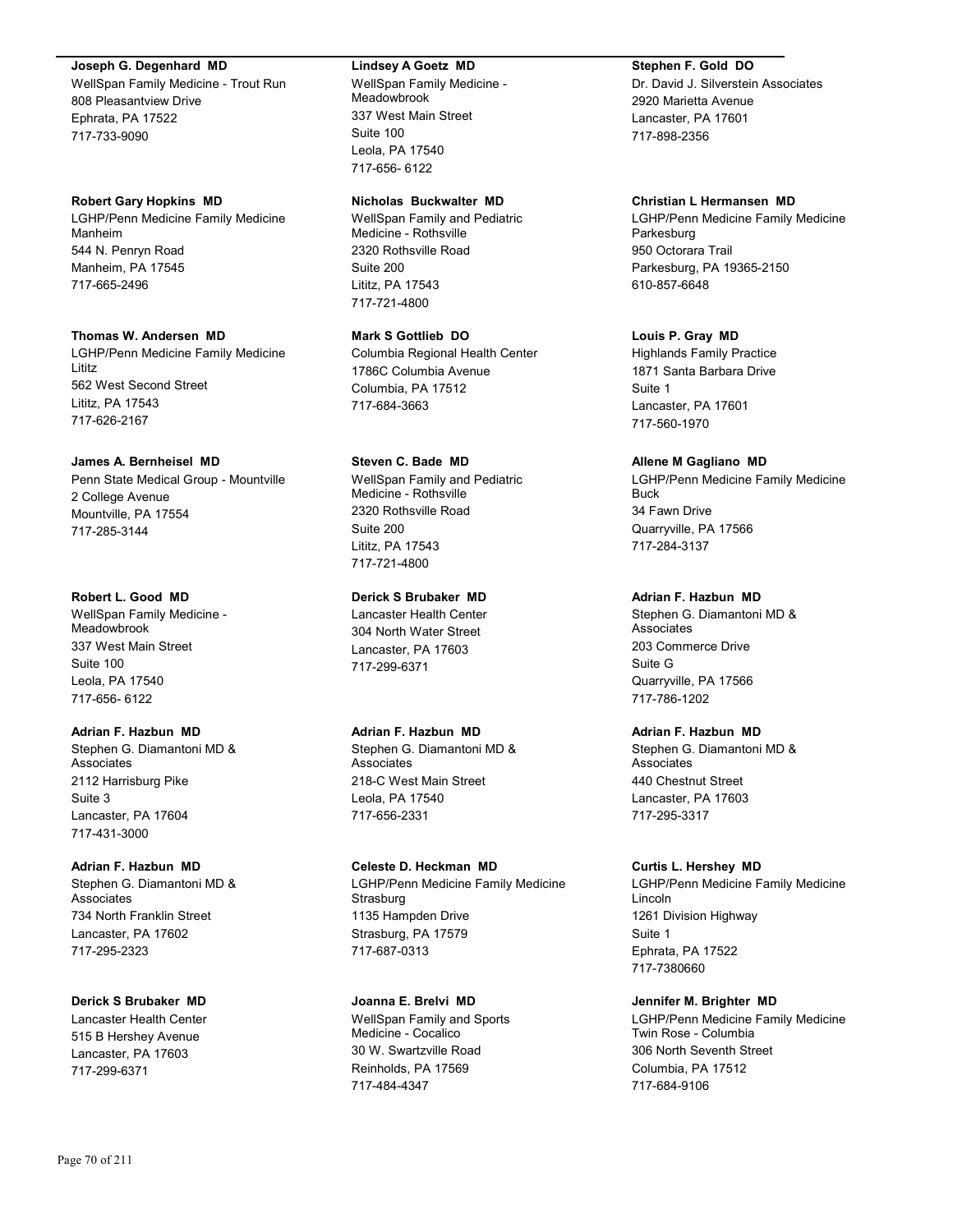#### **Patrick J. Anderson DO**

LGHP/Penn Medicine Family Medicine Oxford 620 Spear Street Oxford, PA 19363 610-932-9300

#### **Asima N. Ahmad DO**

WellSpan Family Medicine - Crossroads 4131 Oregon Pike Ephrata, PA 17522 717-859-1123

## **Neal S. Harnly MD**

LGHP/Penn Medicine Family Medicine Norlanco 418 Cloverleaf Road Elizabethtown, PA 17022 717-653-1467

### **Christian L Hermansen MD**

LGHP/Penn Medicine Family Medicine Downtown 540 N. North Duke Street 3rd Floor Lancaster, PA 17604 717-544-4950

#### **Amy C Hancock MD**

LGHP/Penn Medicine Geriatrics 1001 East Oregon Road Lititz, PA 17543 717-509-5440

### **Derick S Brubaker MD**

Lancaster Health Center 802 New Holland Avenue Suite 200 Lancaster, PA 17602 717-299-6371

## **David W. Hartley MD**

LGHP/Penn Medicine Family Medicine County Line 5275 Lincoln Highway East Gap, PA 17527 717-442-8111

#### **Roger G. Kimber MD**

Lebanon Community Health Center 920 Church Street Lebanon, PA 17046 717-272-2700

#### **Robert K. Aichele Jr. DO**

Penn State Medical Group - South Lancaster 2605 Willow Street Pike Willow Street, PA 17584 717-464-2838

#### **Jennifer M. Brighter MD**

LGHP/Penn Medicine Family Medicine Twin Rose - Wrightsville 6415 Lincoln Highway Wrightsville, PA 17368 717-252-1200

## **Cynthia L. Kilbourn MD**

LGHP/Penn Medicine Family Medicine Downtown 540 N. North Duke Street 3rd Floor Lancaster, PA 17604 717-544-4950

## **Michael D Arbuckle DO**

Family Practice of Honeybrook 470 Peque Avenue PO Box 460 Honey Brook, PA 19344 610-273-2429

## **Derick S Brubaker MD**

Lancaster Health Center 625 South Duke Street Lancaster, PA 17602 717-299-6371

#### **Paul G. Avadanian DO** WellSpan Family Medicine - Lake **Street** 136 Lake Street Ephrata, PA 17522 717-721-7718

#### **Christopher F. Brabazon DO** Wellspan Family Medicine - 222 W Fulton Street 222 W Fulton Street Ephrata, PA 17522 717-733-2324

## **Christian L. Hermansen MD** LGHP/Penn Medicine Comprehensive Care 554 North Duke Street 3rd Floor Lancaster, PA 17604 717-544-1960

#### **Patrick J. Anderson DO**

LGHP/Penn Medicine Family Medicine Red Rose 995 East King Street Lancaster, PA 17602 717-394-8908

#### **Nancy M. Brenton MD**

LGHP/Penn Medicine Family Medicine **Strasburg** 1135 Hampden Drive Strasburg, PA 17579 717-687-0313

## **Christian L Hermansen MD**

LGHP/Penn Medicine Family Medicine Downtown McCaskey High School - 445 N. Reservoir Street School District of Lancaster students 12-22 only Lancaster, PA 17602 717-544-9021

## **Sana Hanafi MD**

WellSpan Family and Sports Medicine - Cocalico 30 W. Swartzville Road Reinholds, PA 17569 717-484-4347

#### **Amy C Hancock MD**

LGHP/Penn Medicine Geriatrics 212 Willlow Valley Lakes Drive Willow Street, PA 17584 717-464-9173

#### **Roger G. Kimber MD**

Lebanon Ridge Community Health 840 Norman Drive Lebanon, PA 17042 717-272-2700

## **John F. Brabazon DO**

Wellspan Family Medicine - 222 W Fulton Street 222 W Fulton Street Ephrata, PA 17522 717-733-2324

### **Amy C Hancock MD**

LGHP/Penn Medicine Geriatrics 2112 Harrisburg Pike Suite 312 Lancaster, PA 17604 717-544-3022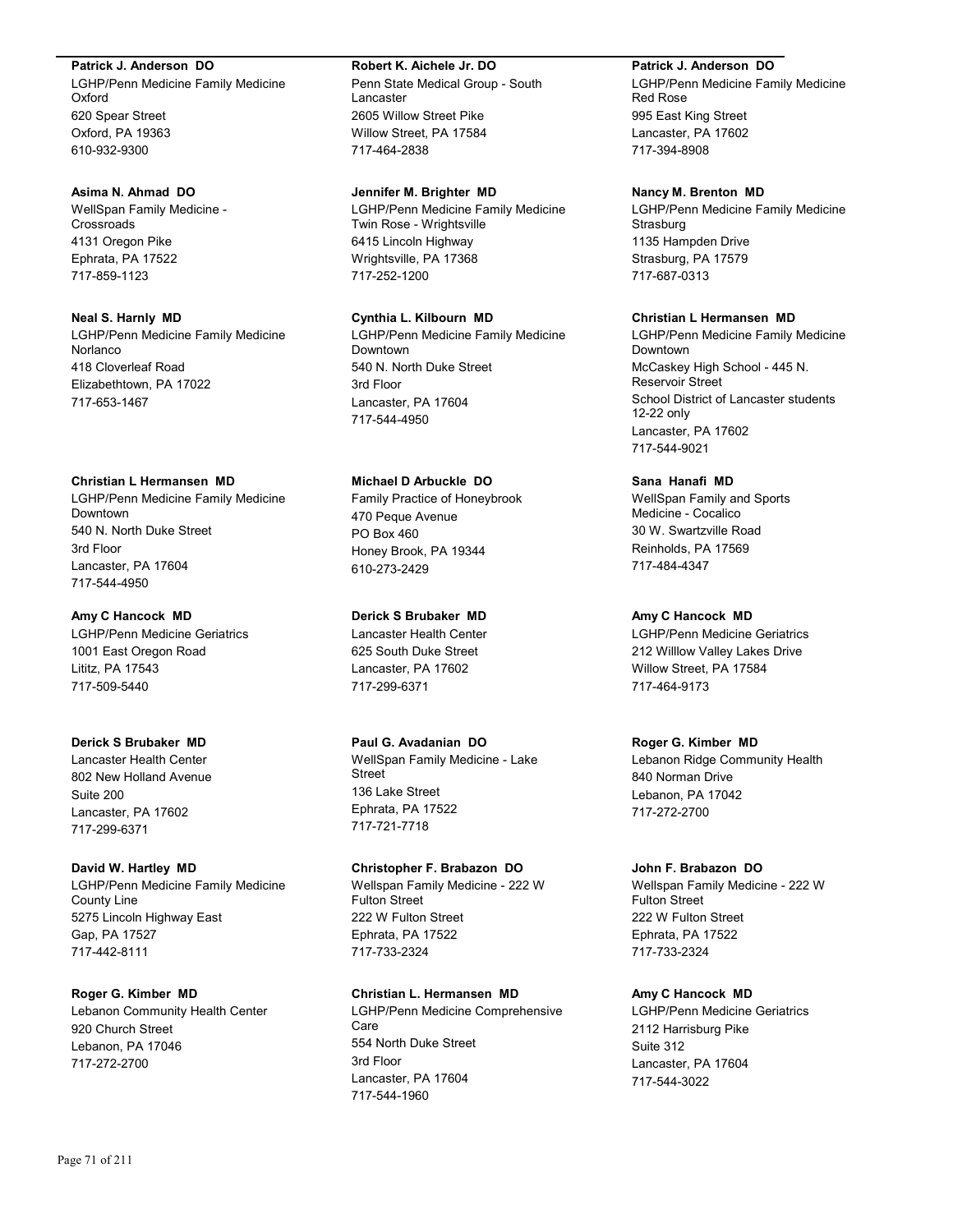#### **Howard J. Gerstein MD**

Stephen G. Diamantoni MD & Associates 2112 Harrisburg Pike Suite 3 Lancaster, PA 17604 717-431-3000

**Howard J. Gerstein MD** Stephen G. Diamantoni MD & Associates

440 Chestnut Street Lancaster, PA 17603 717-295-3317

**Anne- Marie Derrico MD** Lancaster Health Center 304 North Water Street Lancaster, PA 17603 717-299-6371

## **Thomas J. Gates MD**

Lancaster Health Center 625 South Duke Street Lancaster, PA 17602 717-299-6371

### **Louise R. Butler DO**

Heartland Family Health 1535 Highlands Suite 100 Lititz, PA 17543 717-627-4088

## **Zachary Geidel MD**

WellSpan Family and Sports Medicine - Cocalico 30 W. Swartzville Road Reinholds, PA 17569 717-484-4347

## **Anne- Marie Derrico MD**

Lancaster Health Center 515 B Hershey Avenue Lancaster, PA 17603 717-299-6371

#### **Anne- Marie Derrico MD**

Lancaster Health Center 625 South Duke Street Lancaster, PA 17602 717-299-6371

## **Howard J. Gerstein MD** Stephen G. Diamantoni MD &

Associates 734 North Franklin Street Lancaster, PA 17602 717-295-2323

## **Thomas J. Gates MD**

Lancaster Health Center 515 B Hershey Avenue Lancaster, PA 17603 717-299-6371

## **David J. Gasperack DO**

WellSpan Family Medicine - Meadowbrook 337 West Main Street Suite 100 Leola, PA 17540 717-656- 6122

## **Howard J. Gerstein MD**

Stephen G. Diamantoni MD & Associates 203 Commerce Drive Suite G Quarryville, PA 17566 717-786-1202

### **Gary S. Gehman MD**

LGHP/Penn Medicine Family Medicine Abbeyville 101 Abbeyville Road Lancaster, PA 17603 717-291-5991

## **Howard J. Gerstein MD**

Stephen G. Diamantoni MD & Associates 218-C West Main Street Leola, PA 17540 717-656-2331

# **Jeffrey T. Kirchner DO**

LGHP/Penn Medicine Comprehensive Care 554 North Duke Street 3rd Floor Lancaster, PA 17604 717-544-1960

## **Anne- Marie Derrico MD**

Lancaster Health Center 802 New Holland Avenue Suite 200 Lancaster, PA 17602 717-299-6371

## **Thomas J. Gates MD** Lancaster Health Center 304 North Water Street Lancaster, PA 17603 717-299-6371

## **Thomas J. Gates MD**

Lancaster Health Center 802 New Holland Avenue Suite 200 Lancaster, PA 17602 717-299-6371

### **Jonathan Kinley DO**

LGHP/Penn Medicine Family Medicine Quentin 1701 Cornwall Road Suite 201 Lebanon, PA 17042 717-675-1780

## **Louise R. Butler DO**

College Avenue Family Medicine 250 College Avenue (5 South) Lancaster, PA 17603 717-291-8512 x 8476

#### **Gary S. Gehman MD**

LGHP/Penn Medicine Family Medicine Abbeyville 2108 Harrisburg Pike Suite 310 Lancaster, PA 17601 717-291-5991

## **Cary L. Campanella MD**

WellSpan Family Medicine - **Crossroads** 4131 Oregon Pike Ephrata, PA 17522 717-859-1123

#### **Jeffrey T. Kirchner DO**

LGHP/Penn Medicine Family Medicine Downtown McCaskey High School - 445 N. Reservoir Street School District of Lancaster students 12-22 only Lancaster, PA 17602 717-544-9021

## **Peter A. Hurtubise DO**

Heartland Family Health 1535 Highlands Suite 100 Lititz, PA 17543 717-627-4088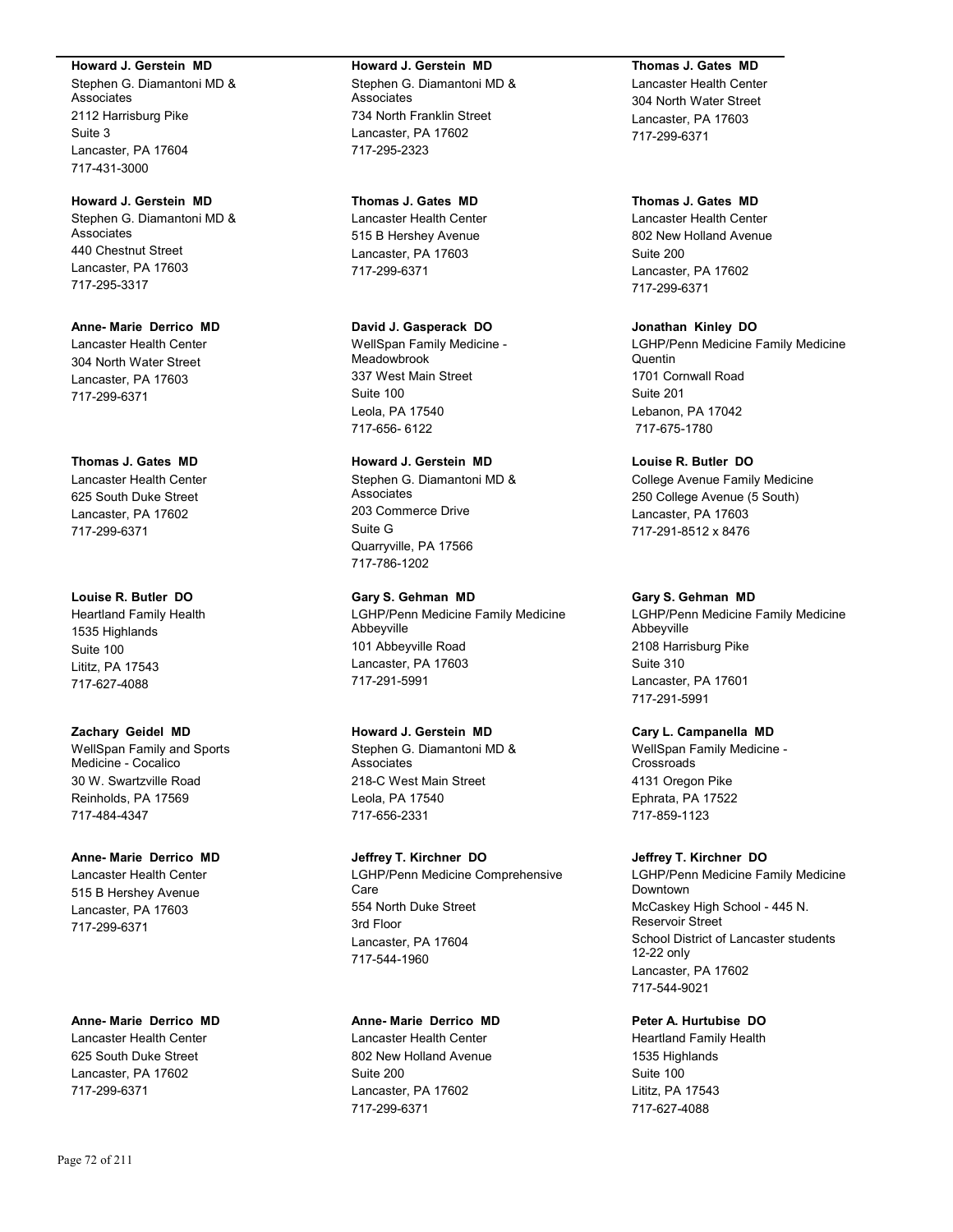#### **Edward G. Camerino MD**

Wellspan Family Medicine - 207 W Fulton Street 207 W Fulton Street Ephrata, PA 17522 717-738-2468

## **Jon R. Ichter MD**

Penn State Medical Group - Manor 16A Manor Avenue Millersville, PA 17551 717-872-5444

# **John J. Schmitt MD**

Lancaster Family Medicine Associates 2850 Willow Street Pike Suite A Willow Street, PA 17584 717-464-9430

## **William E. Longenecker DO**

WellSpan Family Medicine - **Crossroads** 4131 Oregon Pike Ephrata, PA 17522 717-859-1123

# **Douglas E. Leaman MD**

Lancaster Health Center 304 North Water Street Lancaster, PA 17603 717-299-6371

# **Marc S. Russo MD**

LGHP/Penn Medicine Family Medicine Lititz 51 Peters Road Suite 201 Lititz, PA 17543 717-626-2167

# **Stephen S. Wehibe MD**

LGHP/Penn Medicine Family Medicine Abbeyville 101 Abbeyville Road Lancaster, PA 17603 717-291-5991

# **Dale W. Sailer MD**

LGHP/Penn Medicine Family Medicine Lititz 51 Peters Road Suite 201 Lititz, PA 17543 717-626-2167

# **A. Peter Calusic DO**

WellSpan Family Medicine - Granite Run 264 Granite Run Drive Lancaster, PA 17601 717-721-8205

# **Jeffrey T. Kirchner DO** LGHP/Penn Medicine Family Medicine Downtown 540 N. North Duke Street 3rd Floor Lancaster, PA 17604 717-544-4950

# **Douglas E. Leaman MD** Lancaster Health Center 515 B Hershey Avenue Lancaster, PA 17603 717-299-6371

# **Hayley Ryan DO** Lancaster Health Center 304 North Water Street Lancaster, PA 17603 717-299-6371

**Marc S. Russo MD** LGHP/Penn Medicine Family Medicine Lititz 562 West Second Street Lititz, PA 17543 717-626-2167

# **Catherine L. Main MD** LGHP/Penn Medicine Family Medicine **Strasburg** 1135 Hampden Drive Strasburg, PA 17579 717-687-0313

# **Douglas E. Leaman MD** Lancaster Health Center 802 New Holland Avenue Suite 200 Lancaster, PA 17602 717-299-6371

# **Madhumita Sadhukhan MD**

Lancaster Health Center 802 New Holland Avenue Suite 200 Lancaster, PA 17602 717-299-6371

#### **Kamlesh R. Acharya MD**

Mastropietro & Associates Family Medicine 2145 Noll Drive Lancaster, PA 17603 717-397-4921

### **Roger G. Kimber MD**

Meadow Creek Family Practice 435 S. Kinzer Street Suite 6 New Holland, PA 17557 717-351-2400

**Douglas E. Leaman MD** Lancaster Health Center 625 South Duke Street Lancaster, PA 17602 717-299-6371

# **Alison Lima MD**

WellSpan Family Medicine - Trout Run 808 Pleasantview Drive Ephrata, PA 17522 717-733-9090

# **Yolanda G. Lawrence MD**

LGHP/Penn Medicine Walter L. Aument Family Health Center 317 Chestnut Street Quarryville, PA 17566 717-786-7383

#### **Christopher Scheid DO**

College Avenue Family Medicine 250 College Avenue (5 South) Lancaster, PA 17603 717-291-8512 x 8476

#### **Timothy V. Weaver MD**

Penn State Medical Group - Manor 16A Manor Avenue Millersville, PA 17551 717-872-5444

# **Madhumita Sadhukhan MD**

Lancaster Health Center 625 South Duke Street Lancaster, PA 17602 717-299-6371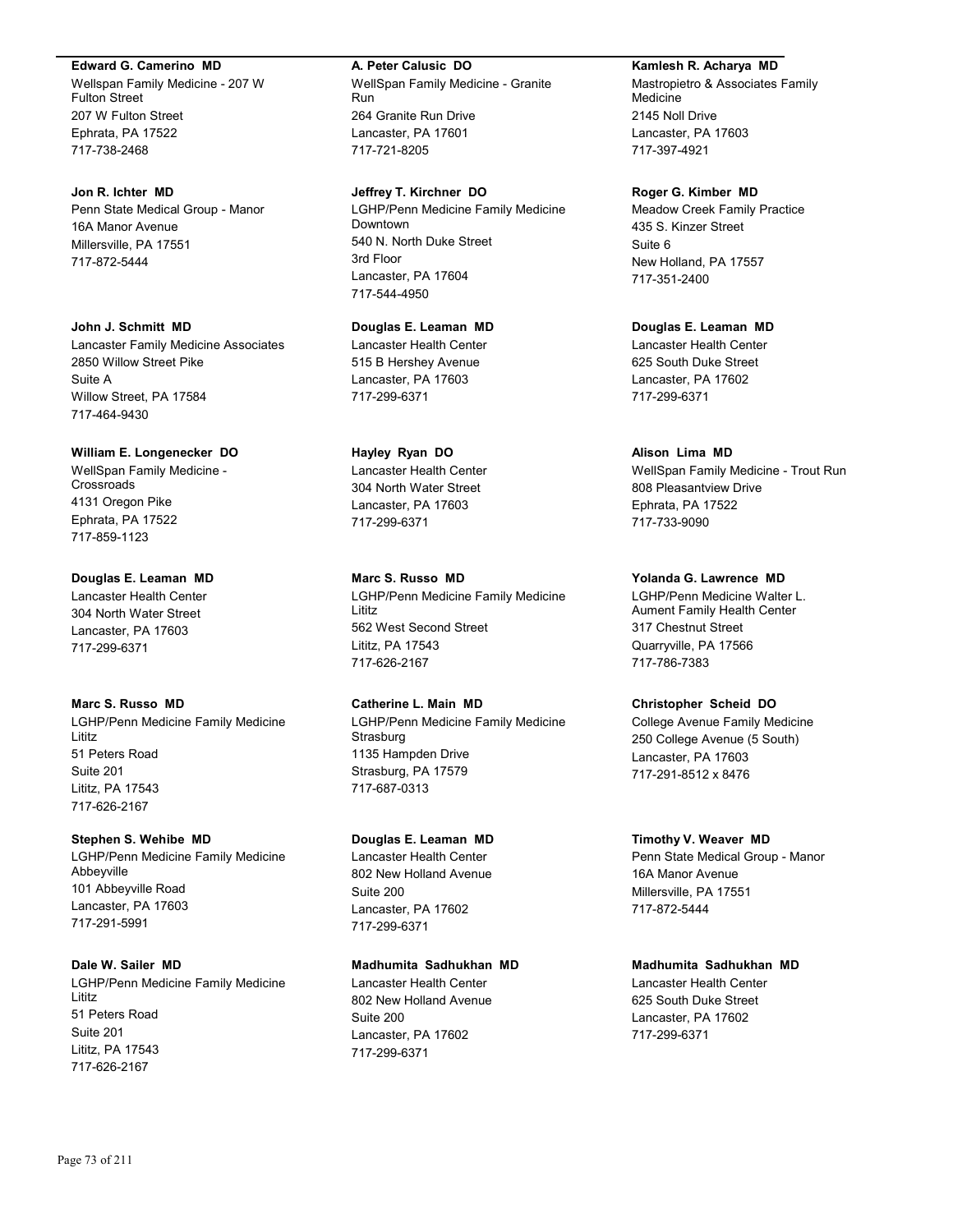#### **Madhumita Sadhukhan MD**

Lancaster Health Center 515 B Hershey Avenue Lancaster, PA 17603 717-299-6371

#### **Dean L. Quimby MD**

Penn State Medical Group - Cornerstone 6 West Newport Road Lititz, PA 17543 717-627-2108

#### **Lawrence A Wieger DO**

LGHP/Penn Medicine Healthy Weight Management & Bariatric Surgery 2150 Harrisburg Pike Suite 300 Lancaster, PA 17601 717-544-2935

# **Hayley Ryan DO**

Lancaster Health Center 515 B Hershey Avenue Lancaster, PA 17603 717-299-6371

#### **Ankur K. Sadhukhan MD**

LGHP/Penn Medicine Family Medicine **Strasburg** 1135 Hampden Drive Strasburg, PA 17579 717-687-0313

# **Valentine Osborn DO**

Wellspan Surgical Associates 175 Martin Avenue Suite 355 Ephrata, PA 17522 717-738-6674

#### **Danielle J. Miller MD**

Penn State Medical Group - Oyster Point 3045 Marietta Avenue Lancaster, PA 17601 717-898-2900

**Sabrina A Milhous MD** Lancaster Health Center 625 South Duke Street Lancaster, PA 17602 717-299-6371

#### **Winfried G. Wieland MD**

Lancaster Family Medicine Associates 2850 Willow Street Pike Suite A Willow Street, PA 17584 717-464-9430

#### **Leon S. Kraybill MD**

LGHP/Penn Medicine Family Medicine Downtown 540 N. North Duke Street 3rd Floor Lancaster, PA 17604 717-544-4950

# **Hayley Ryan DO**

Lancaster Health Center 802 New Holland Avenue Suite 200 Lancaster, PA 17602 717-299-6371

# **Robert A. Sallavanti Jr. MD**

Sallavanti & Cotter Family Medicine Ltd. 2207 Oregon Pike Suite 202 Lancaster, PA 17601 717-560-6470

# **Maria F. Perlis MD**

Stephen G. Diamantoni MD & Associates 203 Commerce Drive Suite G Quarryville, PA 17566 717-786-1202

#### **Stanley Paist III MD**

Penn State Medical Group - General Internal Medicine 2301 Columbia Avenue Lancaster, PA 17603 717-397-2738

#### **Sabrina A Milhous MD**

Lancaster Health Center 802 New Holland Avenue Suite 200 Lancaster, PA 17602 717-299-6371

## **Jennifer M Payne MD** LGHP/Penn Medicine Family Medicine Crooked Oak 1655 Crooked Oak Drive Lancaster, PA 17601 717-569-2678

#### **Madhumita Sadhukhan MD**

Lancaster Health Center 304 North Water Street Lancaster, PA 17603 717-299-6371

## **Dale W. Sailer MD**

LGHP/Penn Medicine Family Medicine Lititz 562 West Second Street Lititz, PA 17543 717-626-2167

# **Hayley Ryan DO**

Lancaster Health Center 625 South Duke Street Lancaster, PA 17602 717-299-6371

## **Stephen S. Wehibe MD**

LGHP/Penn Medicine Family Medicine Abbeyville 2108 Harrisburg Pike Suite 310 Lancaster, PA 17601 717-291-5991

# **Scott C. Osborn DO**

Penn State Medical Group - **Cornerstone** 6 West Newport Road Lititz, PA 17543 717-627-2108

#### **Timothy J. Labosh MD**

LGHP/Penn Medicine Family Medicine East Petersburg 5665 Main Street East Petersburg, PA 17520 717-569-7011

#### **Jennifer M Payne MD**

LG Health Express Crooked Oak 1605 Lititz Pike Lancaster, PA 17601 717-735-3995

# **Sabrina A Milhous MD**

Lancaster Health Center 515 B Hershey Avenue Lancaster, PA 17603 717-299-6371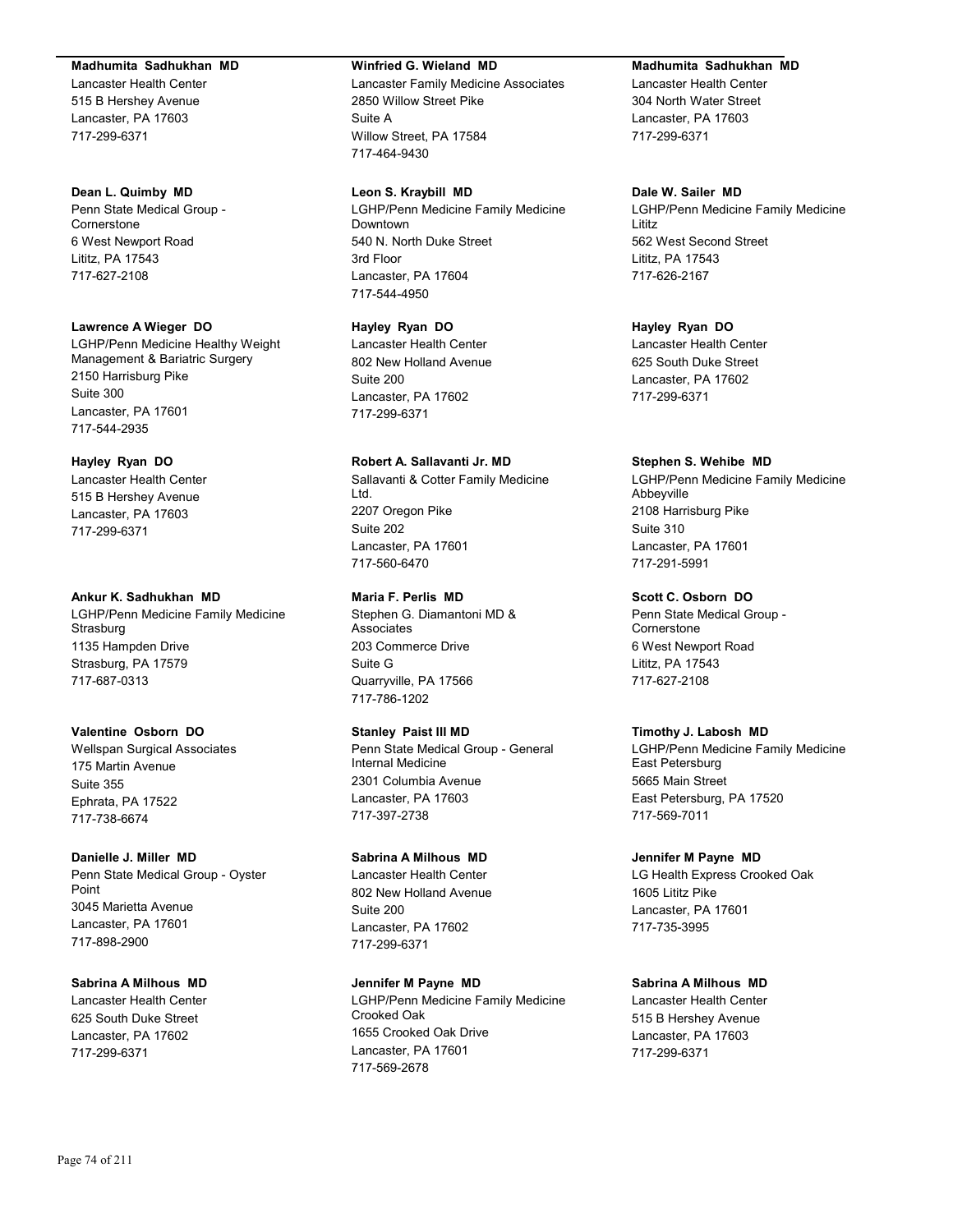**Michael Walker MD**

LGHP/Penn Medicine Family Medicine Downtown 540 N. North Duke Street 3rd Floor Lancaster, PA 17604 717-544-4950

**Maria F. Perlis MD** Stephen G. Diamantoni MD & Associates 2112 Harrisburg Pike Suite 3 Lancaster, PA 17604 717-431-3000

**Maria F. Perlis MD** Stephen G. Diamantoni MD & Associates 734 North Franklin Street Lancaster, PA 17602 717-295-2323

# **Sean P Perrine DO**

Lancaster Health Center 625 South Duke Street Lancaster, PA 17602 717-299-6371

# **Thomas Mextorf DO**

Penn State Medical Group - Oyster Point 3045 Marietta Avenue Lancaster, PA 17601 717-898-2900

# **Jon H. Schrock MD**

LGHP/Penn Medicine Walter L. Aument Family Health Center 317 Chestnut Street Quarryville, PA 17566 717-786-7383

# **Amy A Myers MD**

LGH @ Franklin & Marshall Student Wellness Center Appel Infirmary - \*Restricted to F&M Students\* 931 Harrisburg Avenue Lancaster, PA 17603 717-544-9051

## **Ryan Wennell DO** LG Health Express Crooked Oak 1605 Lititz Pike Lancaster, PA 17601 717-735-3995

**Maria F. Perlis MD** Stephen G. Diamantoni MD & Associates 218-C West Main Street Leola, PA 17540 717-656-2331

**Sean P Perrine DO** Lancaster Health Center 304 North Water Street Lancaster, PA 17603 717-299-6371

# **Sean P Perrine DO** Lancaster Health Center 802 New Holland Avenue Suite 200 Lancaster, PA 17602 717-299-6371

# **Kathryn A McKenna MD**

LGHP/Penn Medicine Family Medicine Downtown McCaskey High School - 445 N. Reservoir Street School District of Lancaster students 12-22 only Lancaster, PA 17602 717-544-9021

# **Lindsay Lafferty MD**

Penn State Medical Group - Manor 16A Manor Avenue Millersville, PA 17551 717-872-5444

#### **Jonathan Musyt MD**

LGHP/Penn Medicine Family Medicine Lincoln 895 East Main Street Ephrata, PA 17522 717-738-0660

#### **Jessica A Orner MD**

LGHP/Penn Medicine Geriatrics 1001 East Oregon Road Lititz, PA 17543 717-509-5440

**Maria F. Perlis MD** Stephen G. Diamantoni MD & Associates 440 Chestnut Street Lancaster, PA 17603 717-295-3317

**Sean P Perrine DO** Lancaster Health Center 515 B Hershey Avenue Lancaster, PA 17603 717-299-6371

## **Alan S. Peterson MD**

LGHP/Penn Medicine Walter L. Aument Family Health Center 317 Chestnut Street Quarryville, PA 17566 717-786-7383

#### **Sabrina A Milhous MD**

Lancaster Health Center 304 North Water Street Lancaster, PA 17603 717-299-6371

# **Adam C. Lake MD**

LGHP/Penn Medicine Comprehensive Care 554 North Duke Street 3rd Floor Lancaster, PA 17604 717-544-1960

#### **Jonathan Musyt MD**

LGHP/Penn Medicine Family Medicine Lincoln 1635 West Main Street Ephrata, PA 17522 717-738-0660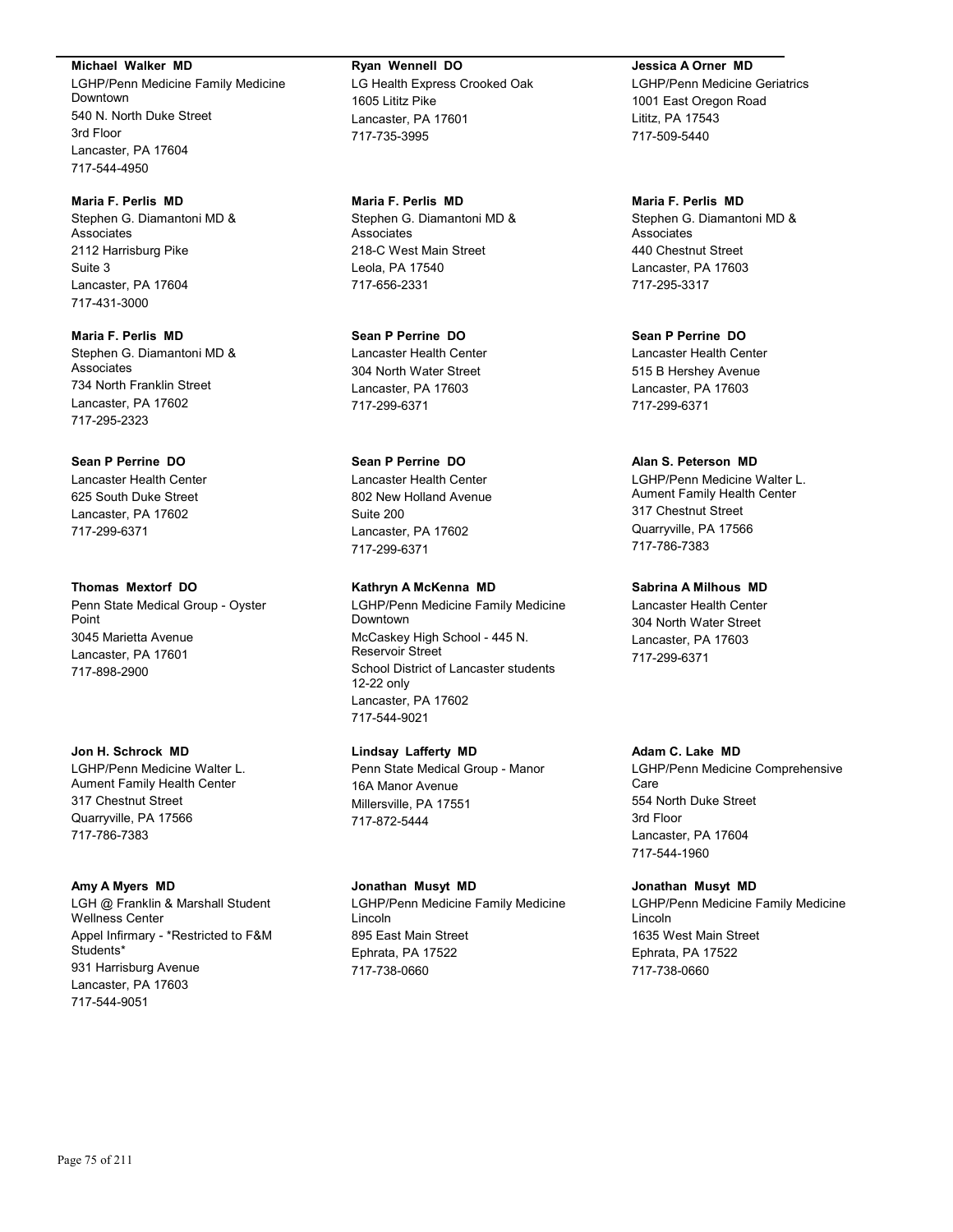**Jonathan Musyt MD**

LGHP/Penn Medicine Family Medicine Lincoln 1261 Division Highway Suite 1 Ephrata, PA 17522 717-7380660

**Garry L. Mueller MD** Penn State Medical Group - Oyster Point 3045 Marietta Avenue Lancaster, PA 17601 717-898-2900

**Jessica A Orner MD** LGHP/Penn Medicine Geriatrics 212 Willlow Valley Lakes Drive Willow Street, PA 17584 717-464-9173

**Lizette Nolt MD** LGHP/Penn Medicine Family Medicine Parkesburg 950 Octorara Trail Parkesburg, PA 19365-2150 610-857-6648

**Peter S. Oh DO** WellSpan Family Medicine - Crossroads 4131 Oregon Pike Ephrata, PA 17522 717-859-1123

**Jessica A Orner MD** LGHP/Penn Medicine Family Medicine Downtown 540 N. North Duke Street 3rd Floor Lancaster, PA 17604 717-544-4950

## **Jessica A Orner MD** LGHP/Penn Medicine Family Medicine

Quentin 1701 Cornwall Road Suite 201 Lebanon, PA 17042 717-675-1780

**Jared Nissley MD** LGHP/Penn Medicine Family Medicine Downtown 540 N. North Duke Street 3rd Floor Lancaster, PA 17604 717-544-4950

**Douglas R. Morrissey MD**

Penn State Medical Group - **Cornerstone** 6 West Newport Road Lititz, PA 17543 717-627-2108

**Patrick J Moreno MD**

LGHP/Penn Medicine Family Medicine East Petersburg 5665 Main Street East Petersburg, PA 17520 717-569-7011

**Kari L Oftedal Moreno MD** LGHP/Penn Medicine Family Medicine Family & Maternity 694 Good Drive Suite 11 Lancaster, PA 17604 717-544-3737

**Stephen T. Olin MD** LGHP/Penn Medicine Family Medicine Downtown 540 N. North Duke Street 3rd Floor Lancaster, PA 17604 717-544-4950

**Jessica A Orner MD** LGHP/Penn Medicine Family Medicine Downtown McCaskey High School - 445 N. Reservoir Street School District of Lancaster students 12-22 only Lancaster, PA 17602 717-544-9021

#### **Adrienne K Kuhlengel MD**

LGHP/Penn Medicine Family Medicine Twin Rose - Columbia 306 North Seventh Street Columbia, PA 17512 717-684-9106

**Jared Nissley MD**

LGHP/Penn Medicine Family Medicine Downtown McCaskey High School - 445 N. Reservoir Street School District of Lancaster students 12-22 only Lancaster, PA 17602 717-544-9021

**Heather A. Morphy MD**

LGHP/Penn Medicine Family Medicine Sycamore Square 99 Masonic Drive Suite A Elizabethtown, PA 17022-2547 717-653-1467

# **Jessica A Orner MD**

LGHP/Penn Medicine Geriatrics 2112 Harrisburg Pike Suite 312 Lancaster, PA 17604 717-544-3022

# **Kari L Oftedal Moreno MD**

LGHP/Penn Medicine Family Medicine Family & Maternity 950 South Octorara Trail Parkesburg, PA 19365 717-544-3737

# **Stephen T. Olin MD**

LGHP/Penn Medicine Family Medicine Downtown McCaskey High School - 445 N. Reservoir Street School District of Lancaster students 12-22 only Lancaster, PA 17602 717-544-9021

# **Jessica A Orner MD**

LGHP/Penn Medicine Family Medicine Quentin 1 Boyd Street Cornwall, PA 17016 717-675-1565

# **Matthew A Weitzel MD**

Lancaster Health Center 304 North Water Street Lancaster, PA 17603 717-299-6371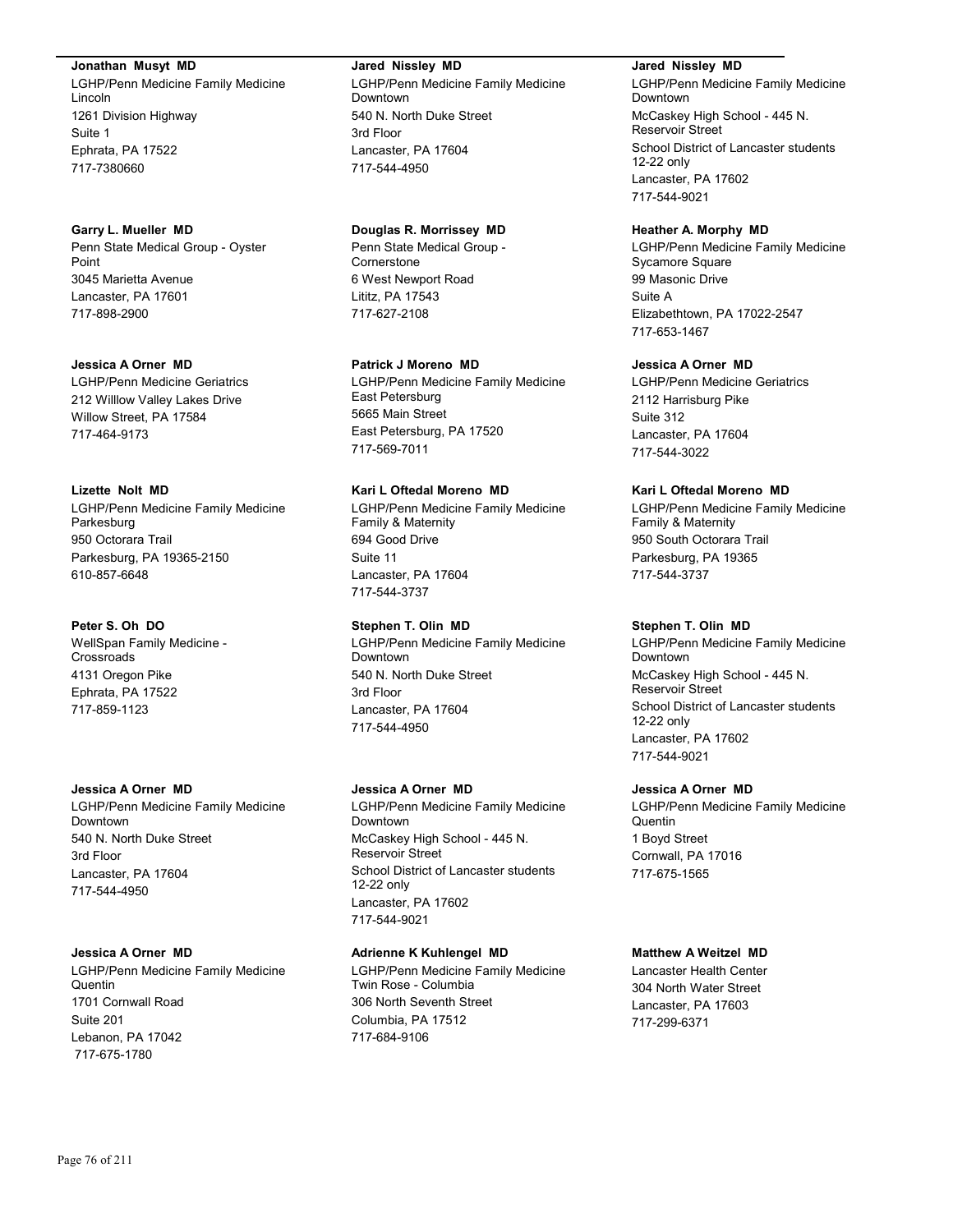#### **Michael R Ripchinski MD**

LGHP/Penn Medicine Walter L. Aument Family Health Center 317 Chestnut Street Quarryville, PA 17566 717-786-7383

#### **Kelly A. Reese MD**

Lancaster Health Center 802 New Holland Avenue Suite 200 Lancaster, PA 17602 717-299-6371

# **Katherine J. Lattanzio MD** Lancaster Health Center 304 North Water Street Lancaster, PA 17603 717-299-6371

#### **John N. Riccardo Jr. DO**

Milltown Family Medicine 797 E. Lancaster Avenue Suite 17 Downingtown, PA 19335 610-269-8155

#### **John C Rigilano MD**

LGH @ Franklin & Marshall Student Wellness Center Appel Infirmary - \*Restricted to F&M Students\* 931 Harrisburg Avenue Lancaster, PA 17603 717-544-9051

#### **Stephen K. Rittenhouse DO**

LGHP/Penn Medicine Family Medicine **Susquehanna** 1159 River Road Marietta, PA 17547 717-426-1131

#### **Jennifer L Robertshaw MD**

LGHP/Penn Medicine Family Medicine Lititz 51 Peters Road Suite 201 Lititz, PA 17543 717-626-2167

# **Jeffrey R. Martin MD**

LGHP/Penn Medicine Family Medicine Family & Maternity 694 Good Drive Suite 11 Lancaster, PA 17604 717-544-3737

#### **Kelly A. Reese MD**

Lancaster Health Center 515 B Hershey Avenue Lancaster, PA 17603 717-299-6371

# **Christopher G McCarty DO**

WellSpan Family Medicine - Terre Hill 770 Broad Street PO Box 130 Terre Hill, PA 17581 717-445-4576

### **Katherine J. Lattanzio MD** Lancaster Health Center

515 B Hershey Avenue Lancaster, PA 17603 717-299-6371

# **Katherine J. Lattanzio MD**

Lancaster Health Center 802 New Holland Avenue Suite 200 Lancaster, PA 17602 717-299-6371

## **Katherine A McGeary MD**

LGHP/Penn Medicine Family Medicine Downtown McCaskey High School - 445 N. Reservoir Street School District of Lancaster students 12-22 only Lancaster, PA 17602 717-544-9021

# **William D. Roberts MD**

LGHP/Penn Medicine Family Medicine Abbeyville 101 Abbeyville Road Lancaster, PA 17603 717-291-5991

#### **Jennifer L Robertshaw MD**

LGHP/Penn Medicine Family Medicine Lititz 562 West Second Street Lititz, PA 17543 717-626-2167

# **Kelly A. Reese MD**

Lancaster Health Center 625 South Duke Street Lancaster, PA 17602 717-299-6371

## **John Jacob Mast MD**

LGHP/Penn Medicine Family Medicine Sycamore Square 99 Masonic Drive Suite A Elizabethtown, PA 17022-2547 717-653-1467

# **Katherine J. Lattanzio MD**

Lancaster Health Center 625 South Duke Street Lancaster, PA 17602 717-299-6371

## **Adrienne K Kuhlengel MD**

LGHP/Penn Medicine Family Medicine Twin Rose - Wrightsville 6415 Lincoln Highway Wrightsville, PA 17368 717-252-1200

## **Jeffrey B. Rittenhouse MD**

LGHP/Penn Medicine Family Medicine Norlanco 418 Cloverleaf Road Elizabethtown, PA 17022 717-653-1467

# **William D. Roberts MD**

LGHP/Penn Medicine Family Medicine Abbeyville 2108 Harrisburg Pike Suite 310 Lancaster, PA 17601 717-291-5991

#### **Jeffrey R. Martin MD**

LGHP/Penn Medicine Family Medicine Family & Maternity 950 South Octorara Trail Parkesburg, PA 19365 717-544-3737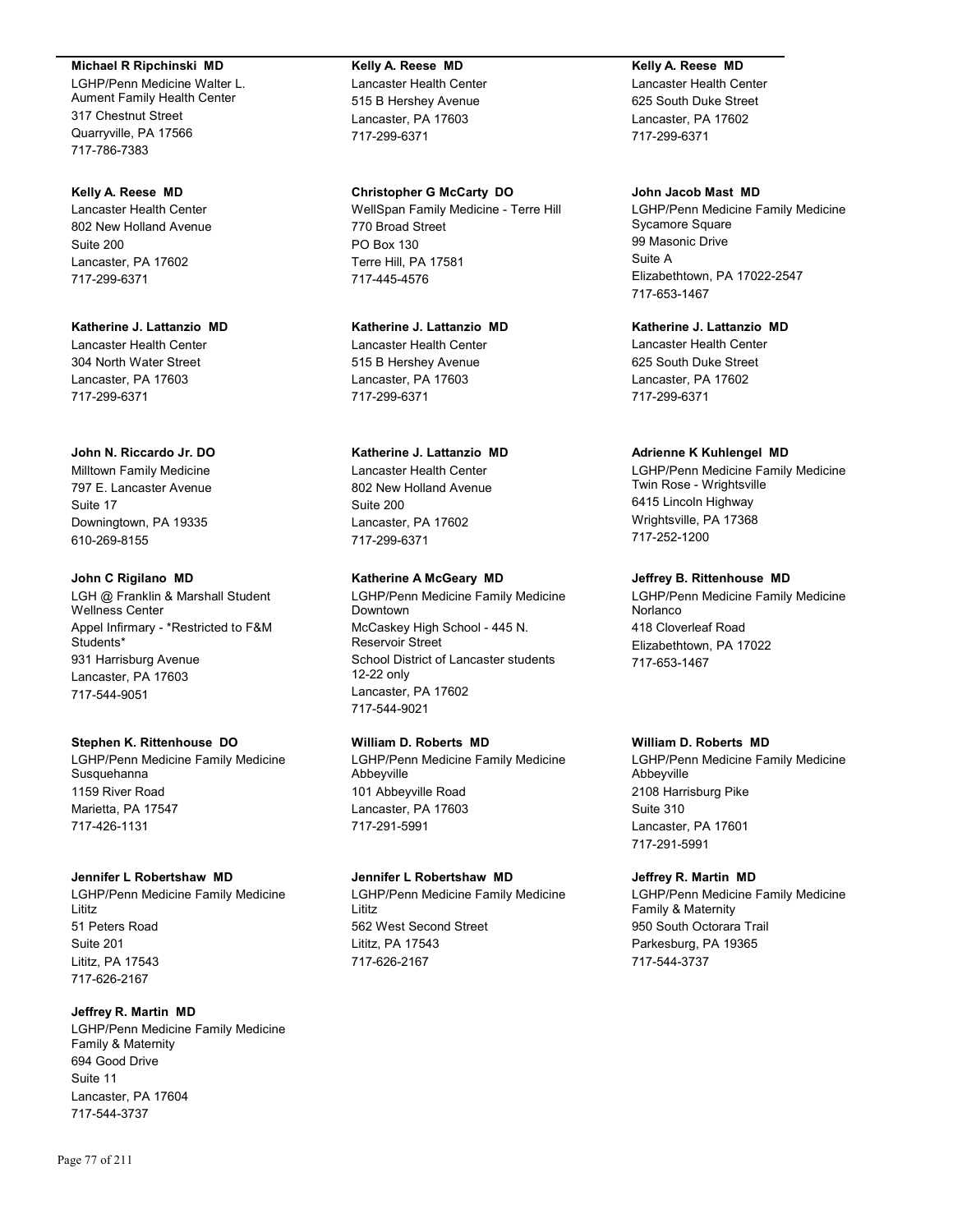**Jeffrey R. Martin MD**

LGHP/Penn Medicine Family Medicine Downtown McCaskey High School - 445 N. Reservoir Street School District of Lancaster students 12-22 only Lancaster, PA 17602 717-544-9021

**Alice E. Riden MD** Penn State Medical Group - Cornerstone 6 West Newport Road Lititz, PA 17543 717-627-2108

**Ryan Wennell DO** LGHP/Penn Medicine Family Medicine Crooked Oak 1655 Crooked Oak Drive Lancaster, PA 17601 717-569-2678

**Spencer D. Phillips MD** Spencer D Phillips, MD, MDVIP 2113 Manor Ridge Drive Suite B Lancaster, PA 17603 717-517-7841

**Christopher G. McLane MD** Lancaster Family Practice Associates 1611 Oregon Pike Lancaster, PA 17601 717-393-3881

**Robert S. Pratt MD** Penn State Medical Group - South Lancaster 2605 Willow Street Pike Willow Street, PA 17584 717-464-2838

**Katherine A McGeary MD** LGHP/Penn Medicine Family Medicine Downtown 540 N. North Duke Street 3rd Floor Lancaster, PA 17604 717-544-4950

**Mark L. Rast MD** LGHP/Penn Medicine Comprehensive Care 554 North Duke Street 3rd Floor Lancaster, PA 17604 717-544-1960

LGHP/Penn Medicine Family Medicine Downtown 540 N. North Duke Street 3rd Floor Lancaster, PA 17604 717-544-4950

**Christopher J. Putney MD** LGHP/Penn Medicine Family Medicine **Strasburg** 1135 Hampden Drive Strasburg, PA 17579 717-687-0313

**Charles R. Mershon MD** Penn State Medical Group - Cornerstone 6 West Newport Road Lititz, PA 17543 717-627-2108

**Scott D Plensdorf MD** LGHP/Penn Medicine Walter L. Aument Family Health Center 317 Chestnut Street Quarryville, PA 17566 717-786-7383 **Holly M Langmuir MD**

LGHP/Penn Medicine Family Medicine Family & Maternity 950 South Octorara Trail Parkesburg, PA 19365 717-544-3737

**Kelly A. Reese MD** Lancaster Health Center 304 North Water Street Lancaster, PA 17603 717-299-6371

**Timothy E. Quinn MD** Lancaster Family Practice Associates 1611 Oregon Pike Lancaster, PA 17601 717-393-3881

**Kathryn A McKenna MD** LGHP/Penn Medicine Family Medicine Downtown 540 N. North Duke Street 3rd Floor Lancaster, PA 17604 717-544-4950

**Stephen Martell MD** Penn Medicine LGHP Family Medicine Leola 146 East Main Street Leola, PA 17540 717-656-2141

**Perry B. Kubek DO** LGHP/Penn Medicine Family Medicine East Petersburg 5665 Main Street East Petersburg, PA 17520 717-569-7011

**Holly M Langmuir MD** LGHP/Penn Medicine Family Medicine Family & Maternity 694 Good Drive Suite 11 Lancaster, PA 17604 717-544-3737

**Christopher R. Porter DO** Toomey & Toomey Medical 1950 Marietta Avenue Lancaster, PA 17603 717-392-7986

**Matthew A Weitzel MD** Lancaster Health Center 802 New Holland Avenue Suite 200 Lancaster, PA 17602 717-299-6371

# **Matthew A Weitzel MD**

Lancaster Health Center 515 B Hershey Avenue Lancaster, PA 17603 717-299-6371

**Kathleen A. Kreider MD**

Penn Stated Medical Group - Eastbrook 29 Eastbrook Road Ronks, PA 17572 717-299-5711

**Kathryn A McKenna MD**

LGHP/Penn Medicine Comprehensive Care 554 North Duke Street 3rd Floor Lancaster, PA 17604 717-544-1960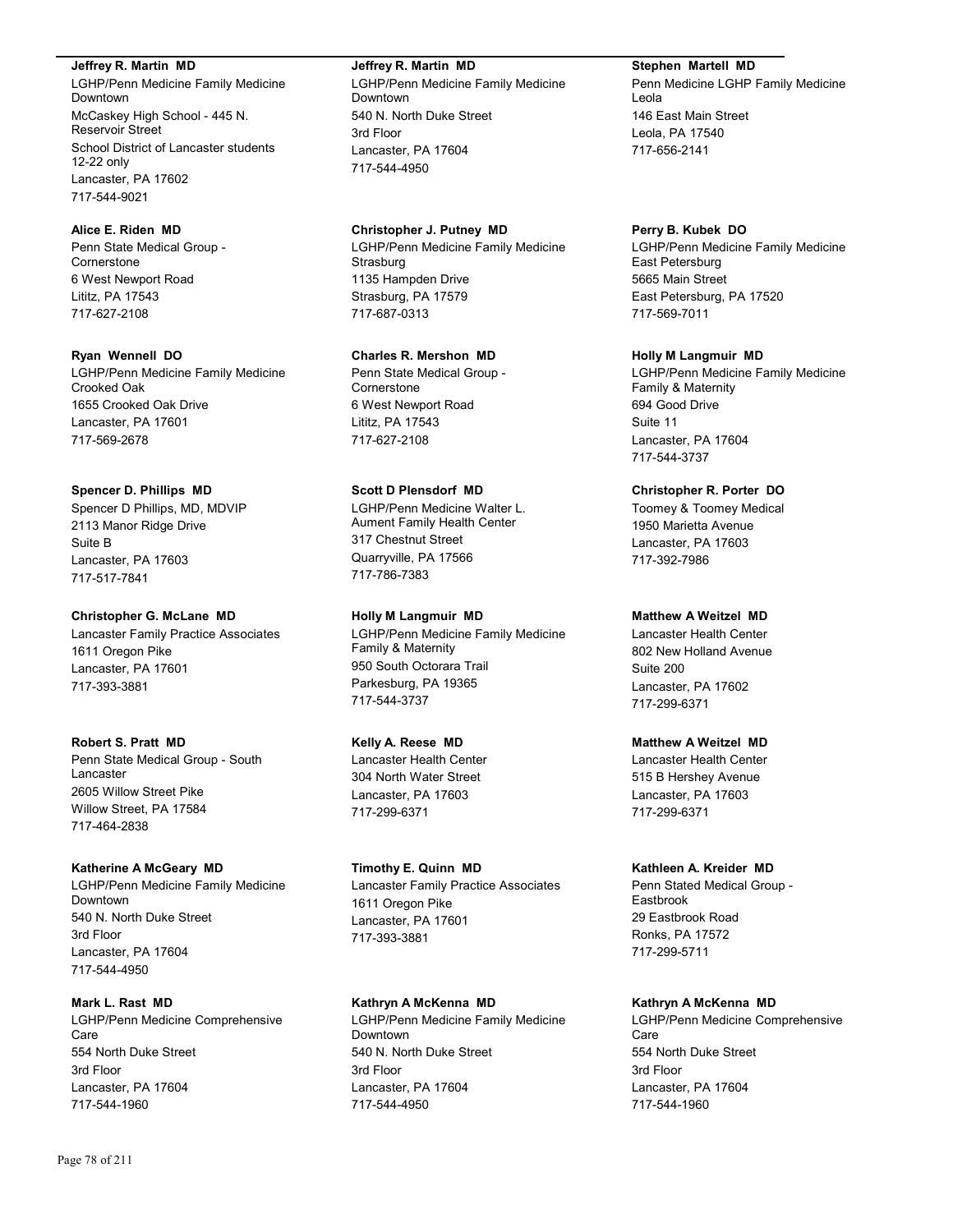#### **Mark L. Rast MD**

LGHP/Penn Medicine Family Medicine Downtown 540 N. North Duke Street 3rd Floor Lancaster, PA 17604 717-544-4950

# **Stephen D. Ratcliffe MD**

LGHP/Penn Medicine Family Medicine Downtown McCaskey High School - 445 N. Reservoir Street School District of Lancaster students 12-22 only Lancaster, PA 17602 717-544-9021

#### **Randy R. Westgate MD**

Penn State Medical Group - Mountville 2 College Avenue Mountville, PA 17554 717-285-3144

#### **Shefali Shah MD**

LGHP/Penn Medicine Family Medicine Downtown McCaskey High School - 445 N. Reservoir Street School District of Lancaster students 12-22 only Lancaster, PA 17602 717-544-9021

### **Christine M. Stabler MD**

LGHP/Penn Medicine Family Medicine Downtown 540 N. North Duke Street 3rd Floor Lancaster, PA 17604 717-544-4950

#### **Christine M. Stabler MD**

LGHP/Penn Medicine Family Medicine Family & Maternity 694 Good Drive Suite 11 Lancaster, PA 17604 717-544-3737

**Jonathan A. Sneller DO** WellSpan Family Medicine - **Crossroads** 4131 Oregon Pike Ephrata, PA 17522 717-859-1123

#### **Mark L. Rast MD**

LGHP/Penn Medicine Family Medicine Downtown McCaskey High School - 445 N. Reservoir Street School District of Lancaster students 12-22 only Lancaster, PA 17602 717-544-9021

# **Michael J. McGee MD**

LGHP/Penn Medicine Family Medicine New Holland 676 East Main Street New Holland, PA 17557 717-354-4671

#### **Alison Stanley MD**

LGHP/Penn Medicine Family Medicine Manheim 700 Lancaster Road Rout 72 Manheim, PA 17545 717-665-2496

# **William R. Vollmar II MD**

Stephen G. Diamantoni MD & **Associates** 203 Commerce Drive Suite G Quarryville, PA 17566 717-786-1202

# **Elizabeth S. Van Aulen MD**

Penn State Medical Group - Oyster Point 3045 Marietta Avenue Lancaster, PA 17601 717-898-2900

#### **Joyce A. Vafeas MD**

Stephen G. Diamantoni MD & **Associates** 2112 Harrisburg Pike Suite 3 Lancaster, PA 17604 717-431-3000

# **Michael T Steelman DO** College Avenue Family Medicine

250 College Avenue (5 South) Lancaster, PA 17603 717-291-8512 x 8476

#### **Stephen D. Ratcliffe MD**

LGHP/Penn Medicine Family Medicine Downtown 540 N. North Duke Street 3rd Floor Lancaster, PA 17604 717-544-4950

#### **Leon S. Kraybill MD**

LGHP/Penn Medicine Family Medicine Downtown McCaskey High School - 445 N. Reservoir Street School District of Lancaster students 12-22 only Lancaster, PA 17602 717-544-9021

## **William R. Vollmar II MD**

Stephen G. Diamantoni MD & Associates 218-C West Main Street Leola, PA 17540 717-656-2331

#### **Shweta Soni MD**

LGHP/Penn Medicine Family Medicine New Holland 676 East Main Street New Holland, PA 17557 717-354-4671

### **Christine M. Stabler MD**

LGHP/Penn Medicine Family Medicine Downtown McCaskey High School - 445 N. Reservoir Street School District of Lancaster students 12-22 only Lancaster, PA 17602 717-544-9021

#### **Alison Stanley MD**

LGHP/Penn Medicine Family Medicine Manheim 544 N. Penryn Road Manheim, PA 17545 717-665-2496

#### **Walter D. Steinke MD**

LGHP/Penn Medicine Family Medicine Parkesburg 950 Octorara Trail Parkesburg, PA 19365-2150 610-857-6648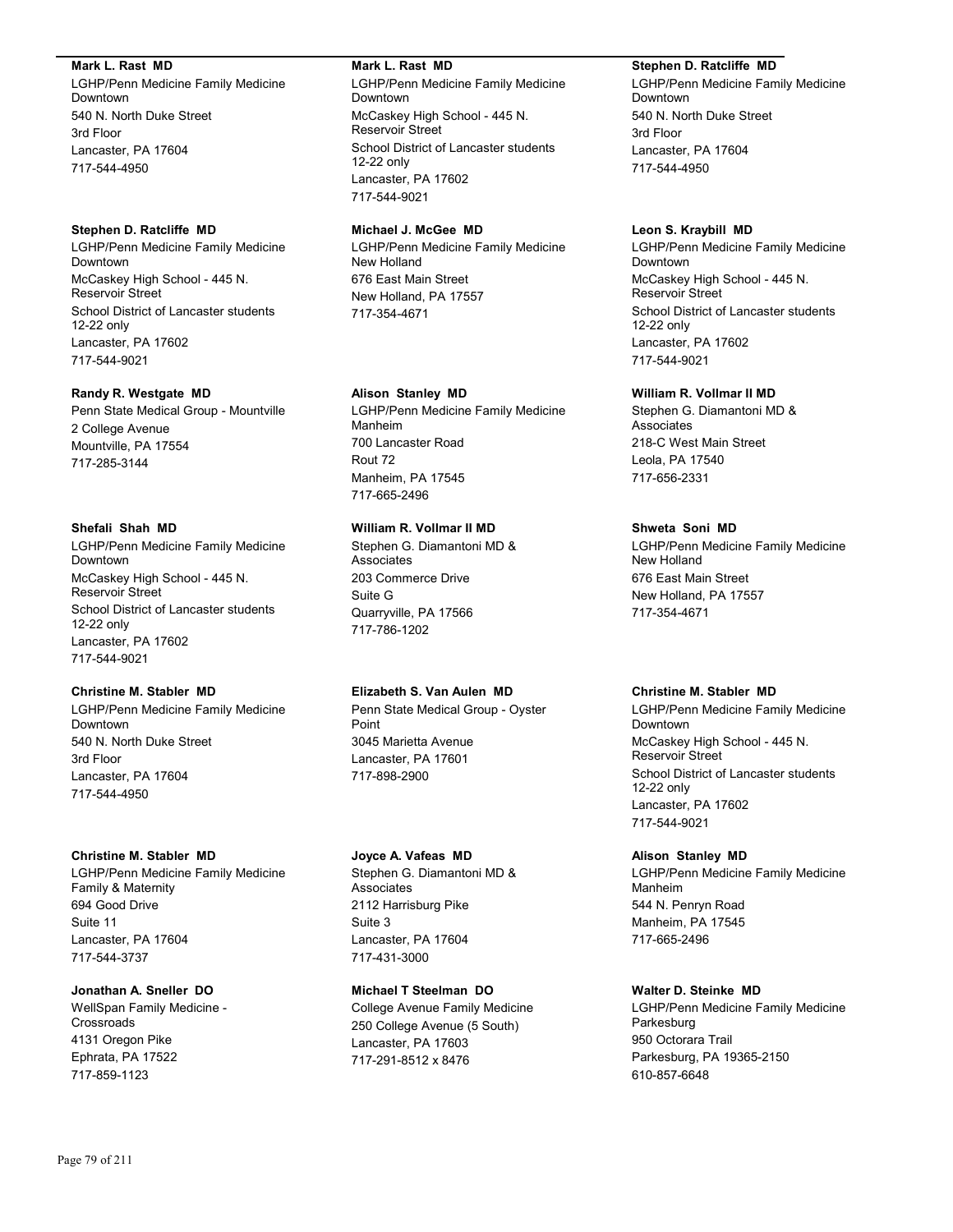#### **James E. Stephenson MD**

WellSpan Family Medicine - **Crossroads** 4131 Oregon Pike Ephrata, PA 17522 717-859-1123

#### **Andrea L Stern MD**

LGHP/Penn Medicine Family Medicine Mount Joy 1001 Cornerstone Drive Suite B Mount Joy, PA 17552 717-653-2929

**Joyce A. Vafeas MD** Stephen G. Diamantoni MD & Associates 218-C West Main Street Leola, PA 17540 717-656-2331

## **Michael S. Shirk MD**

LGHP/Penn Medicine Family Medicine Manor Ridge 701 North Duke Street Lancaster, PA 17602 717-299-4644

# **Tuyet-Nga Q Vu DO**

LGHP/Penn Medicine Family Medicine New Holland 676 East Main Street New Holland, PA 17557 717-354-4671

#### **Oliver S Wagner MD**

LGHP/Penn Medicine Family Medicine Susquehanna 1159 River Road Marietta, PA 17547 717-426-1131

#### **Shefali M. Shah MD**

LGHP/Penn Medicine Family Medicine Twin Rose - Columbia 306 North Seventh Street Columbia, PA 17512 717-684-9106

### **Crischelle L Shank MD**

LGHP/Penn Medicine Walter L. Aument Family Health Center 317 Chestnut Street Quarryville, PA 17566 717-786-7383

#### **Andrea L Stern MD**

LGHP/Penn Medicine Family Medicine Downtown 540 N. North Duke Street 3rd Floor Lancaster, PA 17604 717-544-4950

#### **Scott G. Snyder MD**

Penn State Medical Group - Oyster Point 3045 Marietta Avenue Lancaster, PA 17601 717-898-2900

**Christine M. Stabler MD** LGHP/Penn Medicine Family Medicine Family & Maternity 950 South Octorara Trail Parkesburg, PA 19365 717-544-3737

# **Bruce M. Silverstein DO** Dr. David J. Silverstein Associates 2920 Marietta Avenue Lancaster, PA 17601 717-898-2356

# **Bruce C. Waskowicz MD**

WellSpan Family Medicine - Terre Hill 770 Broad Street PO Box 130 Terre Hill, PA 17581 717-445-4576

# **Pamela A. Vnenchak MD**

LGHP/Penn Medicine Family Medicine Family & Maternity 694 Good Drive Suite 11 Lancaster, PA 17604 717-544-3737

**Joseph J Walden MD** Lebanon Community Health Center 920 Church Street Lebanon, PA 17046 717-272-2700

**Tracey M Smith DO** Lancaster Health Center 304 North Water Street Lancaster, PA 17603 717-299-6371

#### **Michael S. Shirk MD**

LGHP/Penn Medicine Family Medicine Manor Ridge 2113 Manor Ridge Drive Lancaster, PA 17603 717-299-4644

### **Joyce A. Vafeas MD**

Stephen G. Diamantoni MD & **Associates** 440 Chestnut Street Lancaster, PA 17603 717-295-3317

## **Corey R. Smith DO**

Penn State Medical Group - South Lancaster 2605 Willow Street Pike Willow Street, PA 17584 717-464-2838

#### **Michael W. Warren MD**

Penn State Medical Group - Oyster Point 3045 Marietta Avenue Lancaster, PA 17601 717-898-2900

#### **Pamela A. Vnenchak MD**

LGHP/Penn Medicine Family Medicine Family & Maternity 950 South Octorara Trail Parkesburg, PA 19365 717-544-3737

### **Pamela A. Vnenchak MD**

LGHP/Penn Medicine Family Medicine Downtown McCaskey High School - 445 N. Reservoir Street School District of Lancaster students 12-22 only Lancaster, PA 17602 717-544-9021

#### **Shefali M. Shah MD**

LGHP/Penn Medicine Family Medicine Twin Rose - Wrightsville 6415 Lincoln Highway Wrightsville, PA 17368 717-252-1200

# **Tracey M Smith DO**

Lancaster Health Center 515 B Hershey Avenue Lancaster, PA 17603 717-299-6371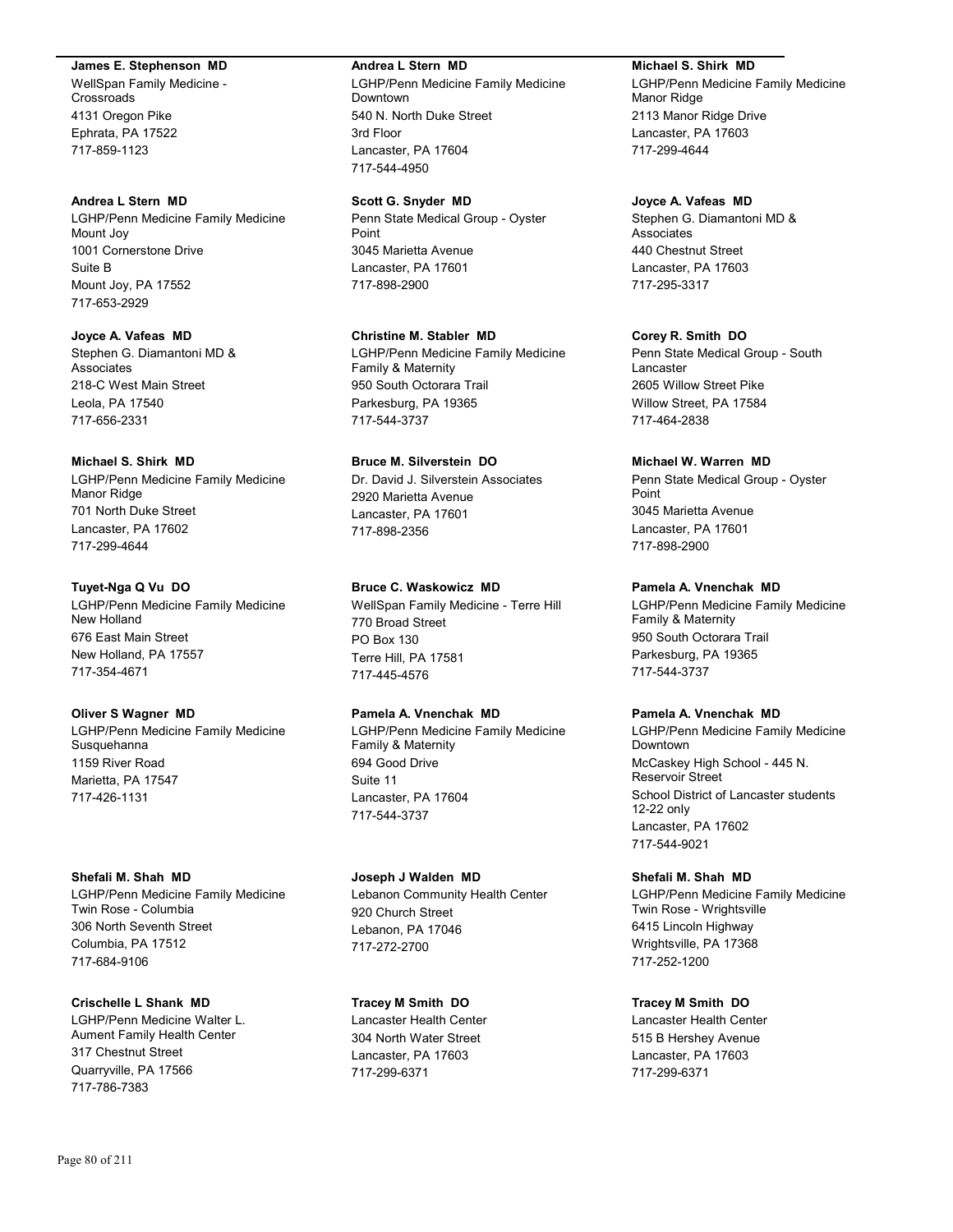## **Tracey M Smith DO**

Lancaster Health Center 625 South Duke Street Lancaster, PA 17602 717-299-6371

### **Benjamin R. Snell MD**

LGHP/Penn Medicine Family Medicine Twin Rose - Columbia 306 North Seventh Street Columbia, PA 17512 717-684-9106

# **Pamela A. Vnenchak MD**

LGHP/Penn Medicine Family Medicine Downtown 540 N. North Duke Street 3rd Floor Lancaster, PA 17604 717-544-4950

# **Scott A. Schucker MD**

LGHP/Penn Medicine Family Medicine Twin Rose - Wrightsville 6415 Lincoln Highway Wrightsville, PA 17368 717-252-1200

## **Andrea L Stern MD**

LGHP/Penn Medicine Family Medicine Downtown McCaskey High School - 445 N. Reservoir Street School District of Lancaster students 12-22 only Lancaster, PA 17602 717-544-9021

# **Mary G Tierney MD**

WellSpan Family and Sports Medicine - Cocalico 30 W. Swartzville Road Reinholds, PA 17569 717-484-4347

# **Michael Walker MD**

LGHP/Penn Medicine Family Medicine Downtown McCaskey High School - 445 N. Reservoir Street School District of Lancaster students 12-22 only Lancaster, PA 17602 717-544-9021

# **Tracey M Smith DO**

Lancaster Health Center 802 New Holland Avenue Suite 200 Lancaster, PA 17602 717-299-6371

# **Benjamin R. Snell MD**

LGHP/Penn Medicine Family Medicine Twin Rose - Wrightsville 6415 Lincoln Highway Wrightsville, PA 17368 717-252-1200

# **Jessica M. Walker MD**

LGHP/Penn Medicine Family Medicine Lititz 562 West Second Street Lititz, PA 17543 717-626-2167

# **Joyce A. Vafeas MD**

Stephen G. Diamantoni MD & Associates 203 Commerce Drive Suite G Quarryville, PA 17566 717-786-1202

# **Lara B. Thompson MD**

LGHP/Penn Medicine Family Medicine County Line 5275 Lincoln Highway East Gap, PA 17527 717-442-8111

# **Scott A. Schucker MD**

LGHP/Penn Medicine Walter L. Aument Family Health Center 317 Chestnut Street Quarryville, PA 17566 717-786-7383

# **William R. Vollmar II MD**

Stephen G. Diamantoni MD & Associates 2112 Harrisburg Pike Suite 3 Lancaster, PA 17604 717-431-3000

## **Paul E. Vassil MD**

WellSpan Family and Pediatric Medicine - Rothsville 2320 Rothsville Road Suite 200 Lititz, PA 17543 717-721-4800

## **Joyce A. Vafeas MD**

Stephen G. Diamantoni MD & **Associates** 734 North Franklin Street Lancaster, PA 17602 717-295-2323

# **Joseph J Walden MD**

Welsh Mountain Medical & Dental **Center** 584 Springville Road New Holland, PA 17557 717-354-4711

# **Scott A. Schucker MD**

LGHP/Penn Medicine Family Medicine Twin Rose - Columbia 306 North Seventh Street Columbia, PA 17512 717-684-9106

# **Jeffrey T. Trost MD**

Stephen G. Diamantoni MD & Associates 734 North Franklin Street Lancaster, PA 17602 717-295-2323

# **Jessica M. Walker MD**

LGHP/Penn Medicine Family Medicine Lititz 51 Peters Road Suite 201 Lititz, PA 17543 717-626-2167

#### **William R. Vollmar II MD**

Stephen G. Diamantoni MD & Associates 734 North Franklin Street Lancaster, PA 17602 717-295-2323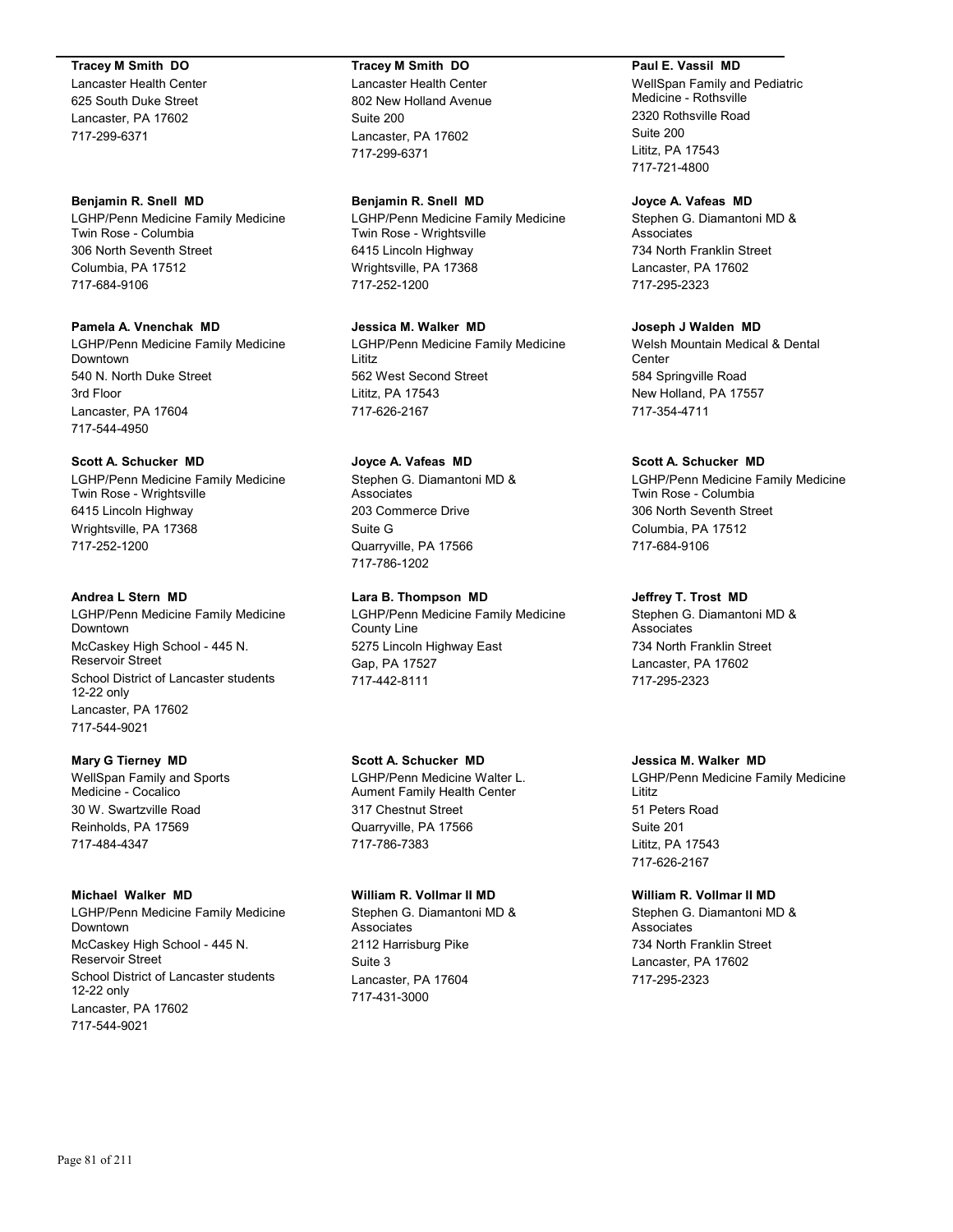#### **William R. Vollmar II MD**

Stephen G. Diamantoni MD & Associates 440 Chestnut Street Lancaster, PA 17603 717-295-3317

**Jeffrey T. Trost MD** Stephen G. Diamantoni MD & Associates 440 Chestnut Street Lancaster, PA 17603 717-295-3317

**Jeffrey T. Trost MD** Stephen G. Diamantoni MD & Associates 203 Commerce Drive Suite G Quarryville, PA 17566 717-786-1202

# **Matthew A Weitzel MD**

Lancaster Health Center 625 South Duke Street Lancaster, PA 17602 717-299-6371

**Joseph Strangarity MD**

Joseph Strangarity MD 320 School Road Denver, PA 17517 717-445-4371

**Joseph J Walden MD**

Meadow Creek Family Practice 435 S. Kinzer Street Suite 6 New Holland, PA 17557 717-351-2400

#### **David T. Superdock MD**

LGHP/Penn Medicine Family Medicine Lititz 51 Peters Road Suite 201 Lititz, PA 17543 717-626-2167

#### **Susanne E. Scott MD**

Penn State Medical Group - Oyster Point 3045 Marietta Avenue Lancaster, PA 17601 717-898-2900

# **Matthew D Torres MD**

LGHP/Penn Medicine Family Medicine **Quentin** 1 Boyd Street Cornwall, PA 17016 717-675-1565

**Jeffrey T. Trost MD** Stephen G. Diamantoni MD &

Associates 218-C West Main Street Leola, PA 17540 717-656-2331

**Randy L. Kochel MD** LGHP/Penn Medicine Family Medicine County Line 5275 Lincoln Highway East Gap, PA 17527 717-442-8111

**Shefali Shah MD**

LGHP/Penn Medicine Family Medicine Downtown 540 N. North Duke Street 3rd Floor Lancaster, PA 17604 717-544-4950

**Janna G. Semenuk MD**

LGHP/Penn Medicine Family Medicine Manheim 700 Lancaster Road Rout 72 Manheim, PA 17545 717-665-2496

## **Brian P. Sullivan MD**

LGHP/Penn Medicine Family Medicine Abbeyville 101 Abbeyville Road Lancaster, PA 17603 717-291-5991

**Joseph J Walden MD** Lebanon Ridge Community Health

840 Norman Drive Lebanon, PA 17042 717-272-2700

# **Susanne E. Scott MD**

LGHP/Penn Medicine Walter L. Aument Family Health Center 317 Chestnut Street Quarryville, PA 17566 717-786-7383

#### **Matthew D Torres MD**

LGHP/Penn Medicine Family Medicine **Quentin** 1701 Cornwall Road Suite 201 Lebanon, PA 17042 717-675-1780

## **Jeffrey T. Trost MD**

Stephen G. Diamantoni MD & Associates 2112 Harrisburg Pike Suite 3 Lancaster, PA 17604 717-431-3000

**Richard A. Stratchko DO** LGHP/Penn Medicine Family Medicine Red Rose

995 East King Street Lancaster, PA 17602 717-394-8908

## **Michael Walker MD**

LGHP/Penn Medicine Family Medicine Willow Street 222 Willow Valley Lakes Drive Suite 1900 Willow Street, PA 17584 717-517-5350

# **Richard A. Stratchko DO**

LGHP/Penn Medicine Family Medicine Oxford 620 Spear Street Oxford, PA 19363 610-932-9300

# **Brian P. Sullivan MD**

LGHP/Penn Medicine Family Medicine Abbeyville 2108 Harrisburg Pike Suite 310 Lancaster, PA 17601 717-291-5991

**David T. Superdock MD**

LGHP/Penn Medicine Family Medicine Lititz 562 West Second Street Lititz, PA 17543 717-626-2167

# **Alma B. Schwartz MD**

Tree of Life Health & Wellness Center 3059 Columbia Avenue Lancaster, PA 17603 717-397-4480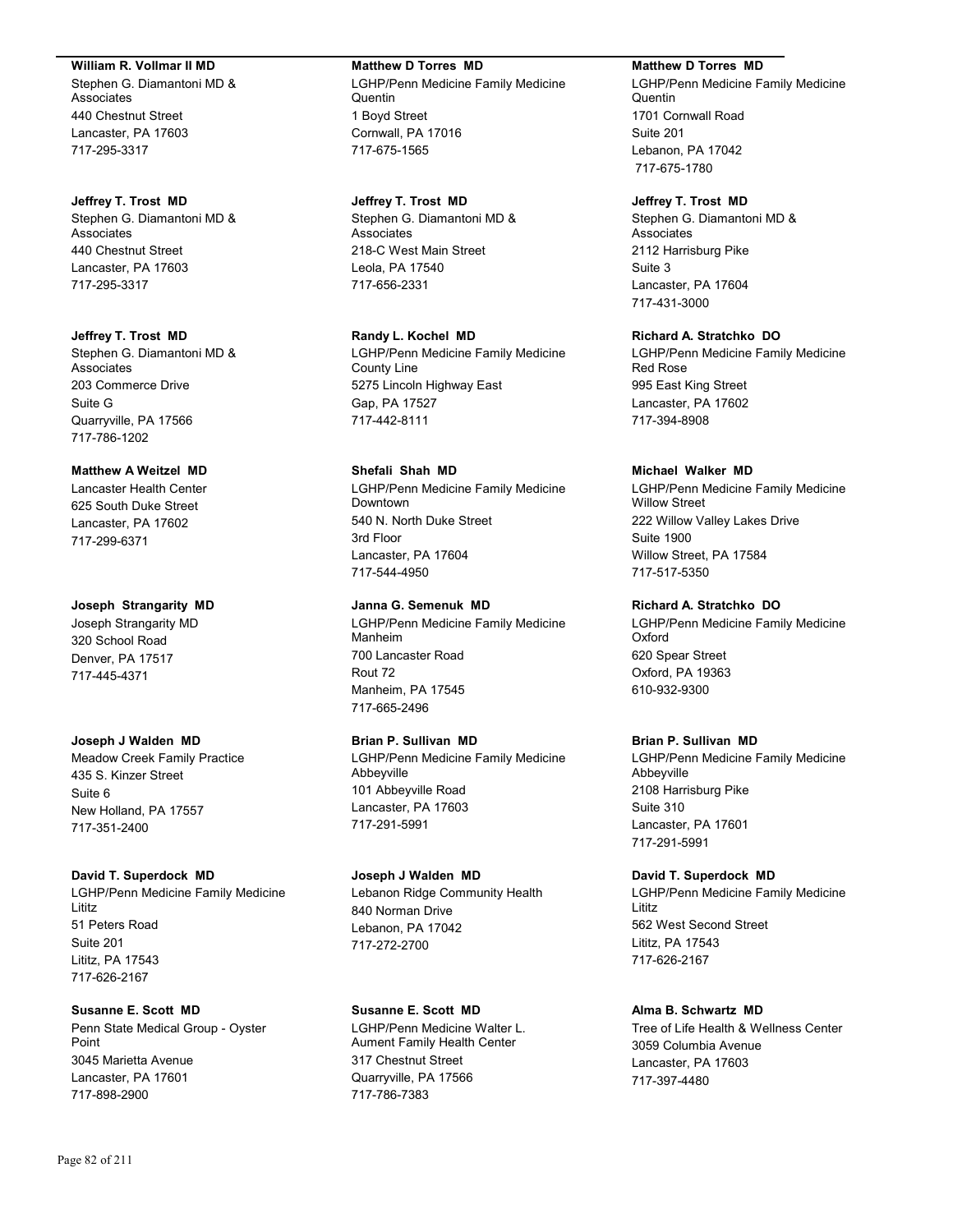**Stephen M. Schwartz MD**

Tree of Life Health & Wellness Center 3059 Columbia Avenue Lancaster, PA 17603 717-397-4480

# *Gastroenterology*

**Lisa J. Yoo DO** Regional GI 2112 Harrisburg Pike Suite 202 Lancaster, PA 17601 717-869-4600

**Lisa J. Yoo DO** Regional GI 426 Cloverleaf Road Elizabethtown, PA 17022 717-869-4600

**John D Betteridge MD** Regional GI 4140 Oregon Pike Ephrata, PA 17522 717-869-4600

**Steve T. Chen MD** Regional GI 426 Cloverleaf Road Elizabethtown, PA 17022 717-869-4600

**John D Betteridge MD** Regional GI 690 Good Drive 2nd Floor Lancaster, PA 17601 717-869-4600

**Christopher P. Farrell DO** Regional GI 426 Cloverleaf Road Elizabethtown, PA 17022 717-869-4600

**John D Betteridge MD** Regional GI 2112 Harrisburg Pike Suite 202 Lancaster, PA 17601 717-869-4600

**Thomas C. Scott MD** Penn State Medical Group - Oyster Point 3045 Marietta Avenue Lancaster, PA 17601 717-898-2900

**Lisa J. Yoo DO** Regional GI 4140 Oregon Pike Ephrata, PA 17522 717-869-4600

**John D Betteridge MD** Regional GI 426 Cloverleaf Road Elizabethtown, PA 17022 717-869-4600

**Steve T. Chen MD** Regional GI 690 Good Drive 2nd Floor Lancaster, PA 17601 717-869-4600

**Steve T. Chen MD** Regional GI 2112 Harrisburg Pike Suite 202 Lancaster, PA 17601 717-869-4600

**Paul D. Allegretti DO** Regional GI 4140 Oregon Pike Ephrata, PA 17522 717-869-4600

**Richard S. Altman Jr. MD** Regional GI 4140 Oregon Pike Ephrata, PA 17522 717-869-4600

**Justin J. Harberson MD** Regional GI 690 Good Drive 2nd Floor Lancaster, PA 17601 717-869-4600

**Janna G. Semenuk MD** LGHP/Penn Medicine Family Medicine Manheim 544 N. Penryn Road Manheim, PA 17545 717-665-2496

**Lisa J. Yoo DO** Regional GI 690 Good Drive 2nd Floor Lancaster, PA 17601 717-869-4600

**Sadiya S. Cheshty MD** Regional GI 2112 Harrisburg Pike Suite 202 Lancaster, PA 17601 717-869-4600

**Richard S. Altman Jr. MD** Regional GI 426 Cloverleaf Road Elizabethtown, PA 17022 717-869-4600

**Daniel C. Connell Jr. MD** Regional GI 690 Good Drive 2nd Floor Lancaster, PA 17601 717-869-4600

**Daniel C. Connell Jr. MD** Regional GI 426 Cloverleaf Road Elizabethtown, PA 17022 717-869-4600

**Steve T. Chen MD** Regional GI 4140 Oregon Pike Ephrata, PA 17522 717-869-4600

**Justin J. Harberson MD** Regional GI 426 Cloverleaf Road Elizabethtown, PA 17022 717-869-4600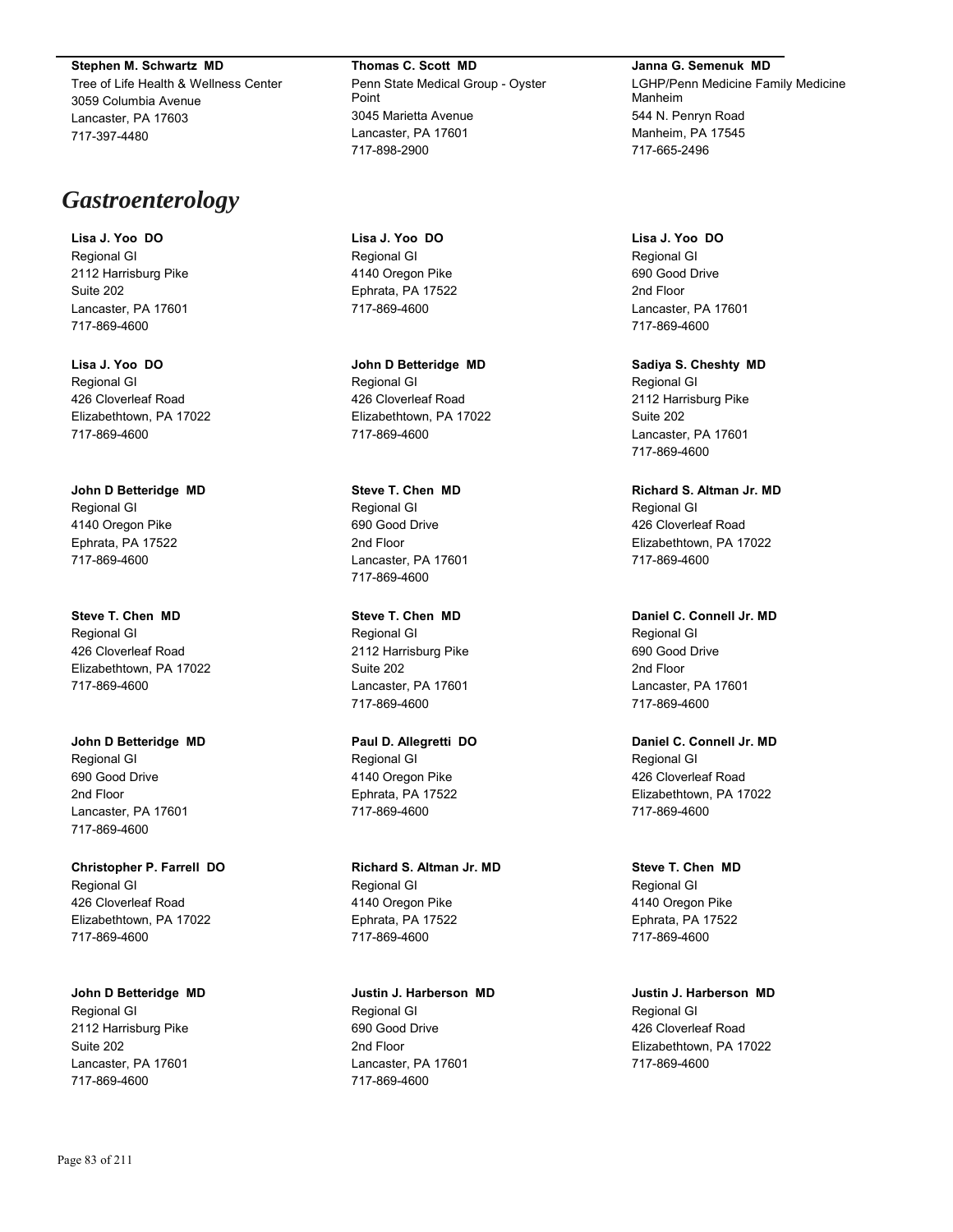#### **Carl G. Colton MD**

Regional GI 690 Good Drive 2nd Floor Lancaster, PA 17601 717-869-4600

**Carl G. Colton MD** Regional GI 2112 Harrisburg Pike Suite 202 Lancaster, PA 17601 717-869-4600

**Richard S. Altman Jr. MD** Regional GI 690 Good Drive 2nd Floor Lancaster, PA 17601 717-869-4600

**Daniel C. Connell Jr. MD** Regional GI 2112 Harrisburg Pike Suite 202 Lancaster, PA 17601 717-869-4600

**Christopher P. Farrell DO** Regional GI 4140 Oregon Pike Ephrata, PA 17522 717-869-4600

**Justin J. Harberson MD** Regional GI 2112 Harrisburg Pike Suite 202 Lancaster, PA 17601 717-869-4600

**Paul D. Allegretti DO** Regional GI 2112 Harrisburg Pike Suite 202 Lancaster, PA 17601 717-869-4600

**Richard J. Elkin DO** Regional GI 426 Cloverleaf Road Elizabethtown, PA 17022 717-869-4600

**Carl G. Colton MD** Regional GI 426 Cloverleaf Road Elizabethtown, PA 17022 717-869-4600

**Justin J. Harberson MD** Regional GI 4140 Oregon Pike Ephrata, PA 17522 717-869-4600

**Daniel C. Connell Jr. MD** Regional GI 4140 Oregon Pike Ephrata, PA 17522 717-869-4600

**Paul D. Allegretti DO** Regional GI 426 Cloverleaf Road Elizabethtown, PA 17022 717-869-4600

**Christopher P. Farrell DO** Regional GI 690 Good Drive 2nd Floor Lancaster, PA 17601 717-869-4600

**Mark H Johnston MD** Regional GI 690 Good Drive 2nd Floor Lancaster, PA 17601 717-869-4600

**Richard J. Elkin DO** Regional GI 2112 Harrisburg Pike Suite 202 Lancaster, PA 17601 717-869-4600

**Richard J. Elkin DO** Regional GI 690 Good Drive 2nd Floor Lancaster, PA 17601 717-869-4600

**Carl G. Colton MD** Regional GI 4140 Oregon Pike Ephrata, PA 17522 717-869-4600

**Sadiya S. Cheshty MD** Regional GI 690 Good Drive 2nd Floor Lancaster, PA 17601 717-869-4600

**Paul D. Allegretti DO** Regional GI 690 Good Drive 2nd Floor Lancaster, PA 17601 717-869-4600

**Christopher P. Farrell DO** Regional GI 2112 Harrisburg Pike Suite 202 Lancaster, PA 17601 717-869-4600

**Sadiya S. Cheshty MD** Regional GI 4140 Oregon Pike Ephrata, PA 17522 717-869-4600

**John D Horwhat MD** Regional GI 426 Cloverleaf Road Elizabethtown, PA 17022 717-869-4600

**Richard J. Elkin DO** Regional GI 4140 Oregon Pike Ephrata, PA 17522 717-869-4600

**John D Horwhat MD** Regional GI 4140 Oregon Pike Ephrata, PA 17522 717-869-4600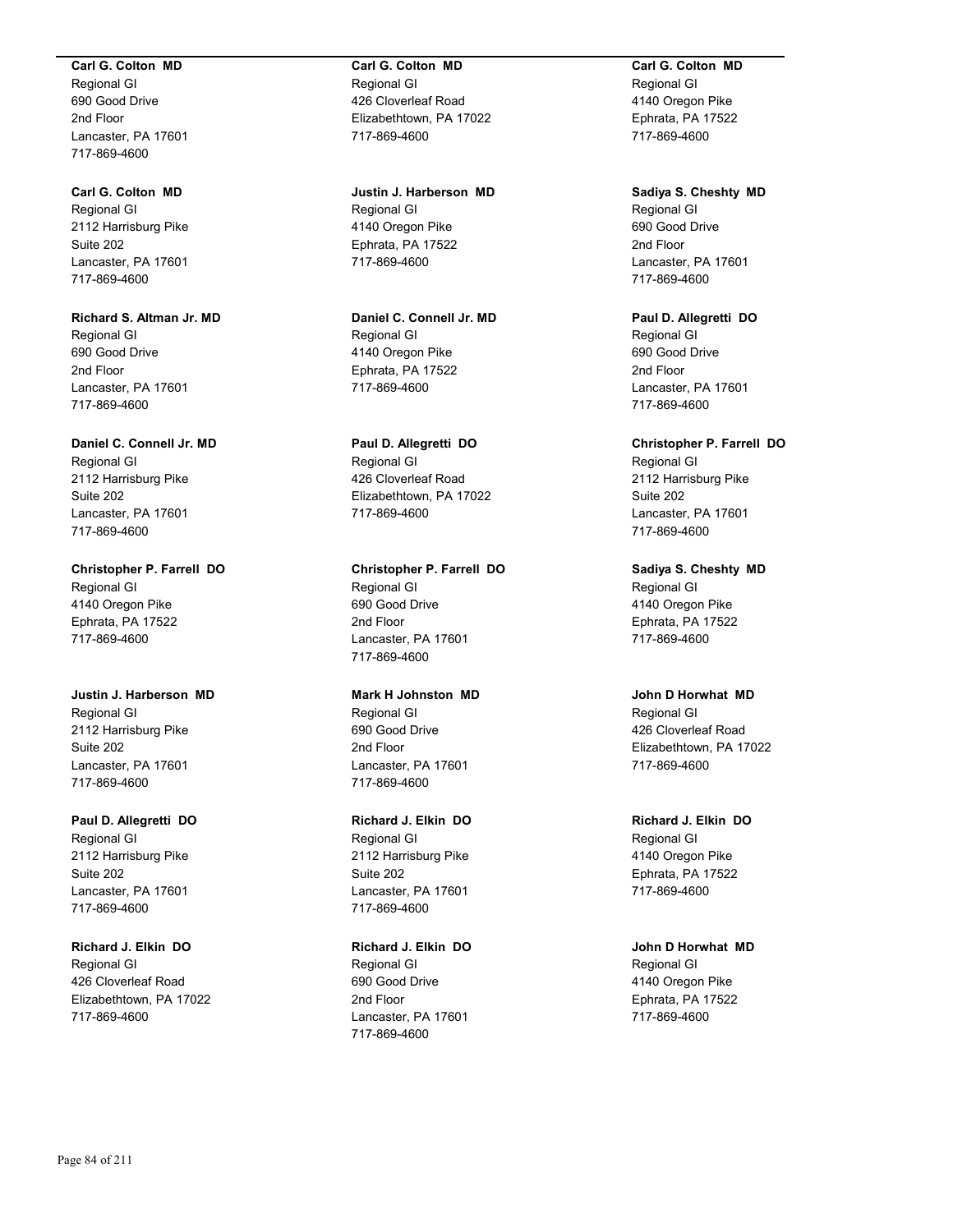#### **Mark H Johnston MD**

Regional GI 4140 Oregon Pike Ephrata, PA 17522 717-869-4600

## **Richard S. Altman Jr. MD**

Regional GI 2112 Harrisburg Pike Suite 202 Lancaster, PA 17601 717-869-4600

**T. Raymond Foley MD** Regional GI 2112 Harrisburg Pike Suite 202 Lancaster, PA 17601 717-869-4600

## **John D Horwhat MD**

Regional GI 2112 Harrisburg Pike Suite 202 Lancaster, PA 17601 717-869-4600

**Dale Whitebloom DO** Regional GI 690 Good Drive 2nd Floor Lancaster, PA 17601 717-869-4600

# **Christopher E Shih MD** Regional GI 4140 Oregon Pike Ephrata, PA 17522 717-869-4600

**Clifford T. Lomboy MD** Regional GI 426 Cloverleaf Road Elizabethtown, PA 17022 717-869-4600

# **Dale J. Rosenberg MD** Regional GI 2112 Harrisburg Pike Suite 202 Lancaster, PA 17601 717-869-4600

# **Mark H Johnston MD** Regional GI 426 Cloverleaf Road Elizabethtown, PA 17022 717-869-4600

**T. Raymond Foley MD** Regional GI 426 Cloverleaf Road Elizabethtown, PA 17022 717-869-4600

**Sadiya S. Cheshty MD** Regional GI 426 Cloverleaf Road Elizabethtown, PA 17022 717-869-4600

# **John D Horwhat MD** Regional GI 690 Good Drive 2nd Floor Lancaster, PA 17601 717-869-4600

# **Christopher E Shih MD** Regional GI 690 Good Drive 2nd Floor Lancaster, PA 17601 717-869-4600

# **Christopher E Shih MD** Regional GI 2112 Harrisburg Pike Suite 202 Lancaster, PA 17601 717-869-4600

# **Clifford T. Lomboy MD** Regional GI 4140 Oregon Pike Ephrata, PA 17522 717-869-4600

# **Clifford T. Lomboy MD** Regional GI 2112 Harrisburg Pike Suite 202 Lancaster, PA 17601 717-869-4600

# **T. Raymond Foley MD** Regional GI 690 Good Drive 2nd Floor Lancaster, PA 17601 717-869-4600

**T. Raymond Foley MD** Regional GI 4140 Oregon Pike Ephrata, PA 17522 717-869-4600

**Mark H Johnston MD** Regional GI 2112 Harrisburg Pike Suite 202 Lancaster, PA 17601 717-869-4600

**Clifford T. Lomboy MD** Regional GI 690 Good Drive 2nd Floor Lancaster, PA 17601 717-869-4600

**Christopher E Shih MD** Regional GI 426 Cloverleaf Road Elizabethtown, PA 17022 717-869-4600

# **Dale J. Rosenberg MD** Regional GI 4140 Oregon Pike Ephrata, PA 17522 717-869-4600

**Dale J. Rosenberg MD** Regional GI 690 Good Drive 2nd Floor Lancaster, PA 17601 717-869-4600

# **Dale J. Rosenberg MD** Regional GI 426 Cloverleaf Road Elizabethtown, PA 17022 717-869-4600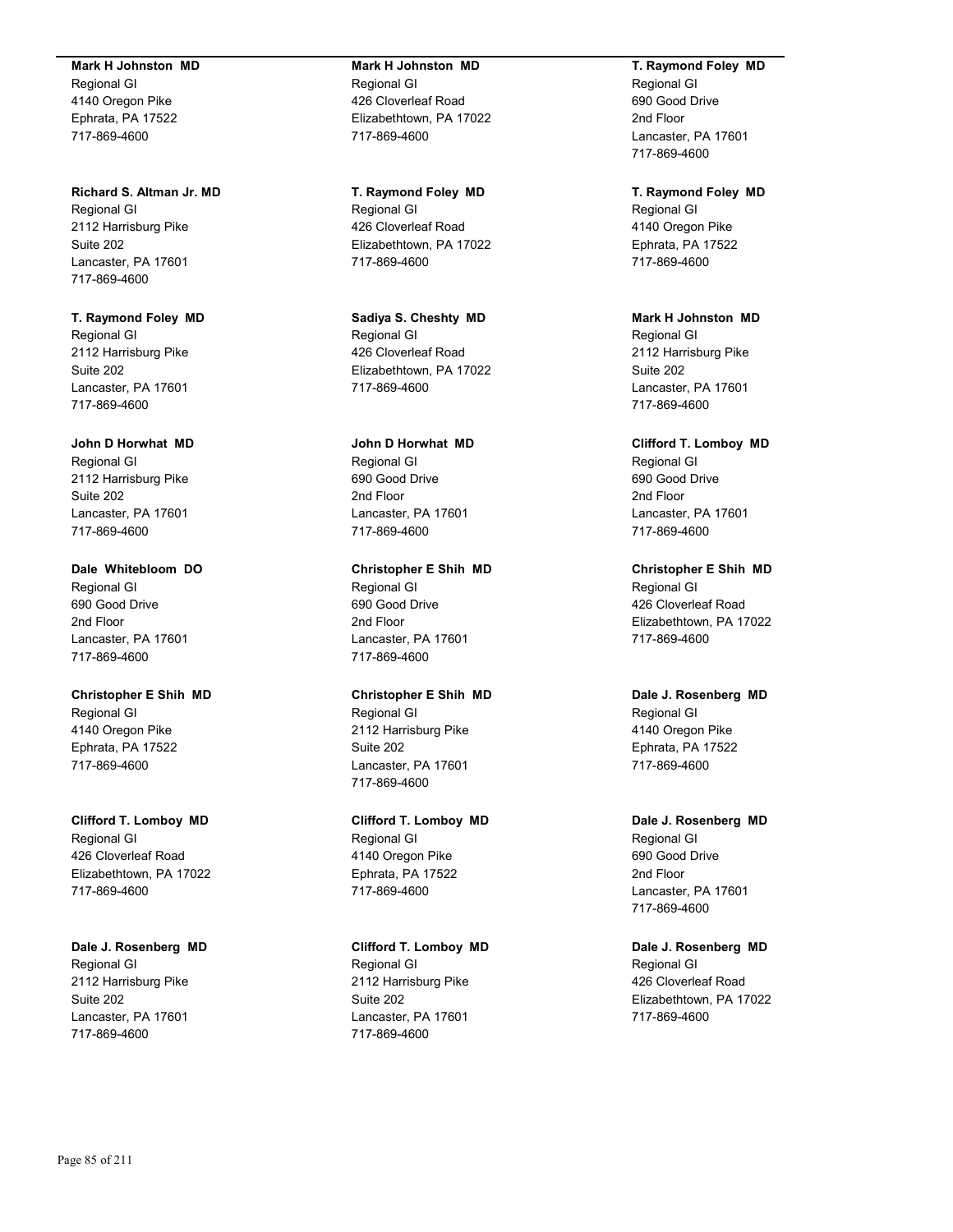#### **Ameet N. Parikh MD**

Regional GI 690 Good Drive 2nd Floor Lancaster, PA 17601 717-869-4600

**Frederic A. Meyers MD** Brandywine Gastroenterology Associates 770 West Lancaster Ave Exton, PA 19341 610-269-5200

**Melissa G. Morgan DO** Regional GI 426 Cloverleaf Road Elizabethtown, PA 17022 717-869-4600

**Mehul J. Lalani MD** Regional GI 426 Cloverleaf Road Elizabethtown, PA 17022 717-869-4600

**David M. Smith MD** Regional GI 4140 Oregon Pike Ephrata, PA 17522 717-869-4600

**Dale Whitebloom DO** Regional GI 426 Cloverleaf Road Elizabethtown, PA 17022 717-869-4600

**Dale Whitebloom DO** Regional GI 2112 Harrisburg Pike Suite 202 Lancaster, PA 17601 717-869-4600

**Ketan G. Kulkarni MD** Regional GI 4140 Oregon Pike Ephrata, PA 17522 717-869-4600

#### **Frederic A. Meyers MD**

Brandywine Gastroenterology Associates 1011 West Baltimore Sreet Suite 210 West Grove, PA 19390 610-869-2224

**Melissa G. Morgan DO** Regional GI 2112 Harrisburg Pike Suite 202 Lancaster, PA 17601 717-869-4600

**Melissa G. Morgan DO** Regional GI 690 Good Drive 2nd Floor Lancaster, PA 17601 717-869-4600

**Mehul J. Lalani MD** Regional GI 4140 Oregon Pike Ephrata, PA 17522 717-869-4600

**Ameet N. Parikh MD** Regional GI 4140 Oregon Pike Ephrata, PA 17522 717-869-4600

**David M. Smith MD** Regional GI 426 Cloverleaf Road Elizabethtown, PA 17022 717-869-4600

**Ketan G. Kulkarni MD** Regional GI 690 Good Drive 2nd Floor Lancaster, PA 17601 717-869-4600

**Ketan G. Kulkarni MD** Regional GI 2112 Harrisburg Pike Suite 202 Lancaster, PA 17601 717-869-4600

**Frederic A. Meyers MD**

Brandywine Gastroenterology **Associates** 213 Reeceville Road Suite 17 Coatesville, PA 19320 610-384-6076

**Melissa G. Morgan DO** Regional GI 4140 Oregon Pike Ephrata, PA 17522 717-869-4600

**Mehul J. Lalani MD** Regional GI 690 Good Drive 2nd Floor Lancaster, PA 17601 717-869-4600

**Mehul J. Lalani MD** Regional GI 2112 Harrisburg Pike Suite 202 Lancaster, PA 17601 717-869-4600

**Ameet N. Parikh MD** Regional GI 426 Cloverleaf Road Elizabethtown, PA 17022 717-869-4600

**David M. Smith MD** Regional GI 2112 Harrisburg Pike Suite 202 Lancaster, PA 17601 717-869-4600

**Ketan G. Kulkarni MD** Regional GI 426 Cloverleaf Road Elizabethtown, PA 17022 717-869-4600

**Michael A. Waronker DO** Brandywine Gastroenterology Associates 1011 West Baltimore Sreet Suite 210 West Grove, PA 19390 610-869-2224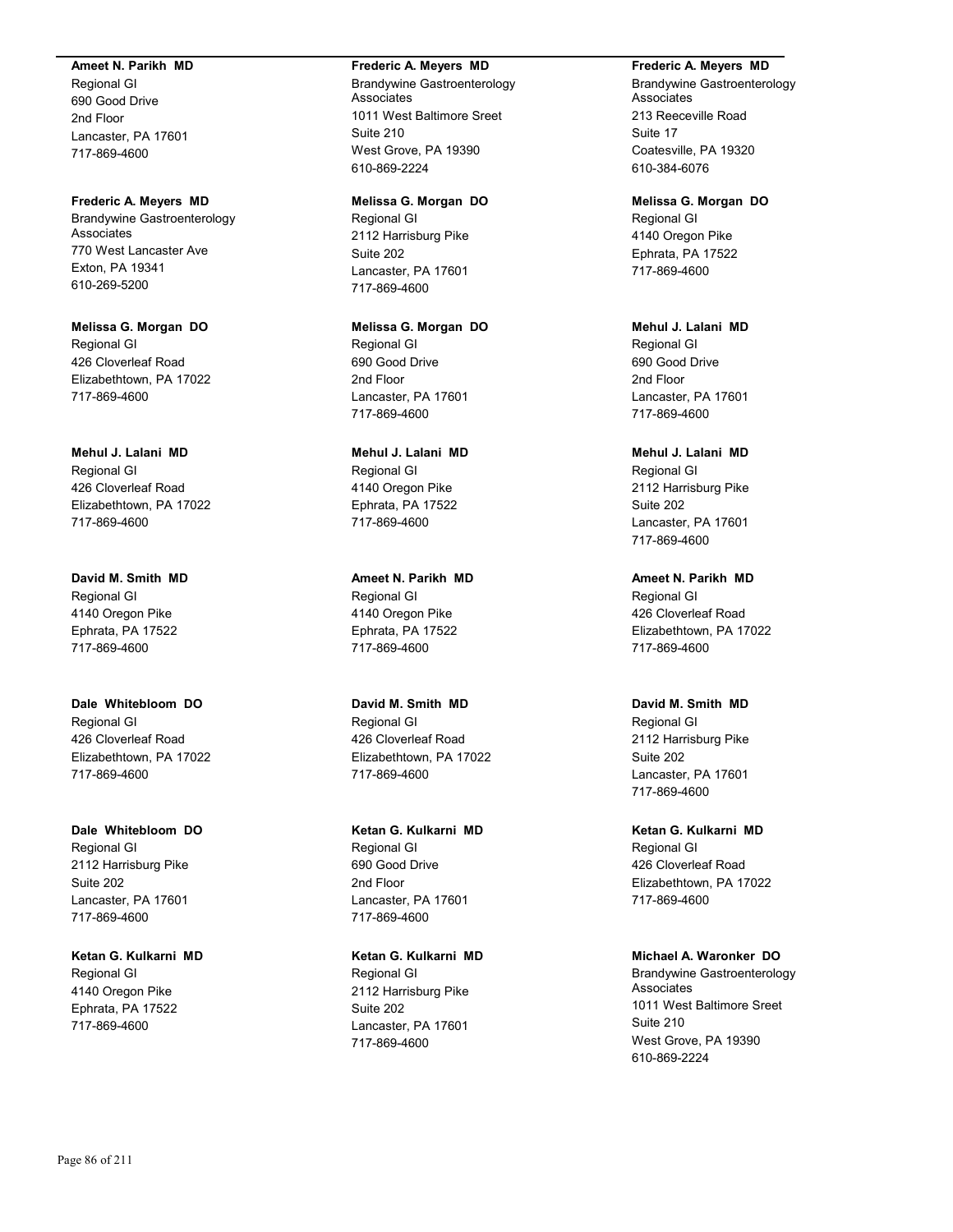#### **Michael A. Waronker DO**

Brandywine Gastroenterology Associates 213 Reeceville Road Suite 17 Coatesville, PA 19320 610-384-6076

# **Dale Whitebloom DO**

Regional GI 4140 Oregon Pike Ephrata, PA 17522 717-869-4600

**Ben G. Lazarus DO** Regional GI 4140 Oregon Pike Ephrata, PA 17522 717-869-4600

# *General Surgery*

**Steven P. Woratyla MD** Surgical Specialists of Lancaster, P.C. 2101 Embassy Drive Lancaster, PA 17603 717-735-7410

## **Steven P. Woratyla MD** Surgical Specialists of Lancaster P.C. Willow Street Office 212 Willow Valley Lakes Drive, Suite 202 Willow Street, PA 17584 717-735-7410

**Robert L. Conter MD**

General and Surgical Oncology Specialists of Central PA 233 College Avenue Suite 203 Lancaster, PA 17603 717-735-9187

# **Zachary A Ichter DO** LGHP/Penn Medicine Surgical Group 2104 Harrisburg Pike Suite 200 Lancaster, PA 17604 717-544-3626

**Jason A Comeau MD** Surgical Specialists of Lancaster P.C. Columbia Health Center 306 North 7th Street Columbia, PA 17512 717-735-7410

# **Michael A. Waronker DO** Brandywine Gastroenterology

Associates 770 West Lancaster Ave Exton, PA 19341 610-269-5200

**Ameet N. Parikh MD** Regional GI 2112 Harrisburg Pike Suite 202 Lancaster, PA 17601 717-869-4600

**David M. Smith MD** Regional GI 690 Good Drive 2nd Floor Lancaster, PA 17601 717-869-4600

**Steven P. Woratyla MD** Surgical Specialists of Lancaster P.C. 1575 Highlands Drive Suite 200 Lititz, PA 17543 717-735-7410

**Joshua Fosnot MD** Specialists at LGH ABBCI 2102 Harrisburg Pike Lancaster, PA 17601 717-544-3600

# **Jason A Comeau MD** Surgical Specialists of Lancaster P.C. 1575 Highlands Drive Suite 200 Lititz, PA 17543 717-735-7410

**Frederick J. Heinle Jr. MD** LGHP/Penn Medicine Surgical Group 2104 Harrisburg Pike Suite 200 Lancaster, PA 17604 717-544-3626

**Kelly J Janke DO** LGHP/Penn Medicine Surgical Group 2102 Harrisburg Pike Lancaster, PA 17601 717-544-0641

# **Ben G. Lazarus DO** Regional GI 426 Cloverleaf Road Elizabethtown, PA 17022 717-869-4600

**Ben G. Lazarus DO** Regional GI 2112 Harrisburg Pike Suite 202 Lancaster, PA 17601 717-869-4600

**Ben G. Lazarus DO** Regional GI 690 Good Drive 2nd Floor Lancaster, PA 17601 717-869-4600

# **Steven P. Woratyla MD**

Surgical Specialists of Lancaster P.C. Columbia Health Center 306 North 7th Street Columbia, PA 17512 717-735-7410

# **Jason A Comeau MD**

Surgical Specialists of Lancaster P.C. Willow Street Office 212 Willow Valley Lakes Drive, Suite 202 Willow Street, PA 17584 717-735-7410

# **Zachary A Ichter DO**

LGHP/Penn Medicine Surgical Group 2102 Harrisburg Pike Lancaster, PA 17601 717-544-0641

# **Kelly J Janke DO**

LGHP/Penn Medicine Surgical Group 2104 Harrisburg Pike Suite 200 Lancaster, PA 17604 717-544-3626

# **Jeffrey A. Keyser DO**

Wellspan Surgical Specialists 175 Martin Avenue Suite 350 Ephrata, PA 17522 717-733-2055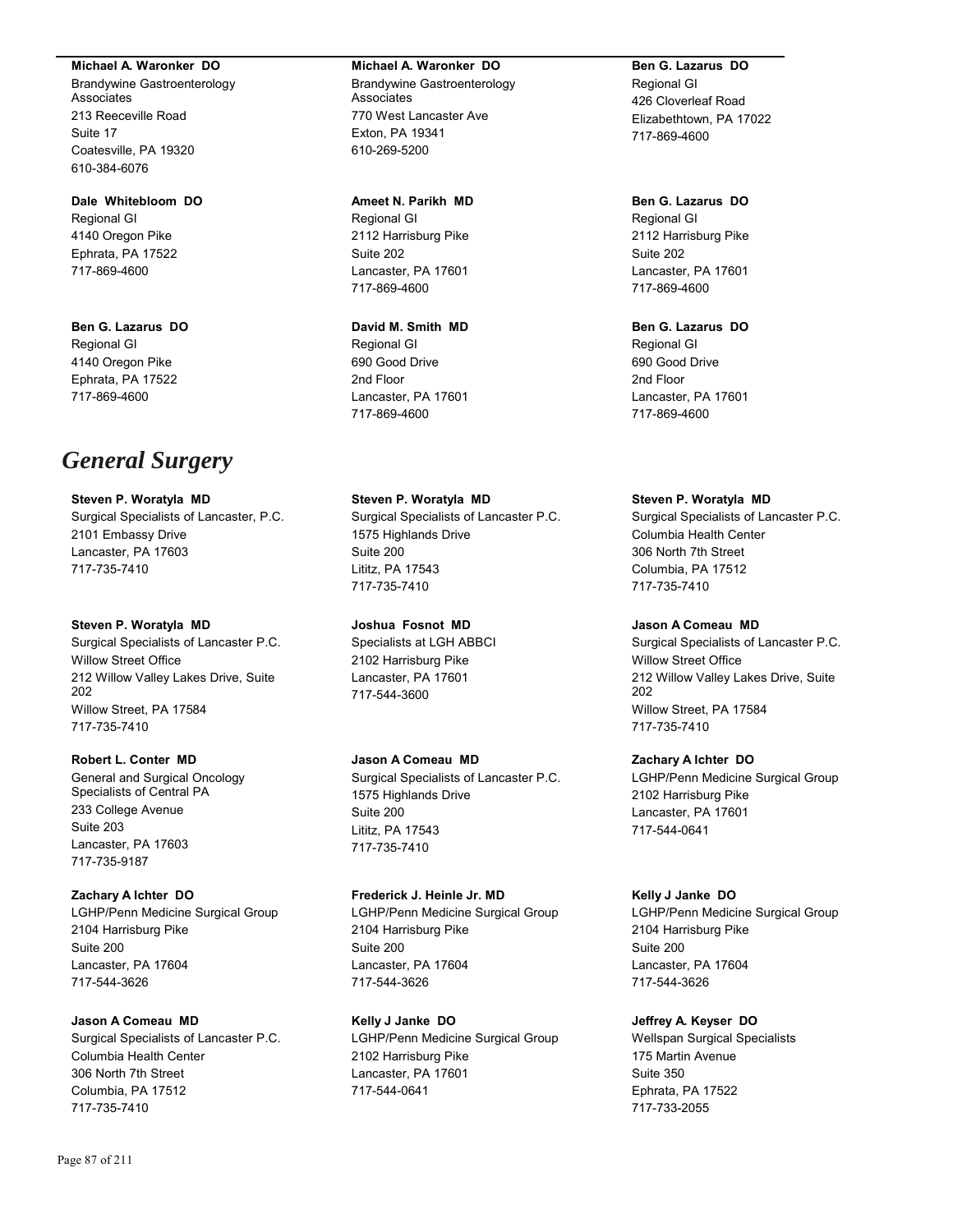### **Jeffrey A. Keyser DO**

Wellspan Surgical Specialists 804 Grandview Drive Suite 3 Ephrata, PA 17522 717-733-4644

### **Marnie Kaplan MD**

LGHP/Penn Medicine Surgical Group 2104 Harrisburg Pike Suite 200 Lancaster, PA 17604 717-544-3626

# **Matthew D. Bacharach MD**

General & Vascular Surgery of Lancaster 2170 Noll Drive Suite 200 Lancaster, PA 17603 717-735-7422

## **Frederick C. Beyer III MD**

LGHP/Penn Medicine Surgical Group 2102 Harrisburg Pike Lancaster, PA 17601 717-544-0641

# **Glenn A. Kline DO**

Community Surgical Associates Inc. 90 Good Drive Suite 301 Lancaster, PA 17603 717-394-5401

# **David L. Newcomer MD**

MidAtlantic Surgical Services 1560 Lititiz Pike Suite 2 Lancaster, PA 17601 717-295-5454

# **Thomas M. O'Connor DO**

Wellspan Surgical Specialists 175 Martin Avenue Suite 350 Ephrata, PA 17522 717-733-2055

# **Jospeh White MD**

Wellspan Surgical Specialists 804 Grandview Drive Suite 3 Ephrata, PA 17522 717-733-4644

# **Edward T. Chory MD**

LGHP/Penn Medicine Surgical Group 2102 Harrisburg Pike Lancaster, PA 17601 717-544-0641

**Marnie Kaplan MD** LGHP/Penn Medicine Surgical Group 2102 Harrisburg Pike Lancaster, PA 17601 717-544-0641

**Matthew D. Bacharach MD** General & Vascular Surgery of Lancaster 330 North Arch Street Lancaster, PA 17603 717-735-7422

**Frederick J. Heinle Jr. MD** LGHP/Penn Medicine Surgical Group 2102 Harrisburg Pike Lancaster, PA 17601 717-544-0641

**Frederick C. Beyer III MD** LGHP/Penn Medicine Surgical Group 2104 Harrisburg Pike Suite 200 Lancaster, PA 17604 717-544-3626

# **Paul G. Newman MD**

LGHP/Penn Medicine Surgical Group 2102 Harrisburg Pike Lancaster, PA 17601 717-544-0641

# **Thomas M. O'Connor DO**

Wellspan Surgical Specialists 804 Grandview Drive Suite 3 Ephrata, PA 17522 717-733-4644

### **David A. Vaughn MD**

Surgical Specialists of Lancaster P.C. Columbia Health Center 306 North 7th Street Columbia, PA 17512 717-735-7410

# **Edward T. Chory MD**

LGHP/Penn Medicine Surgical Group 2104 Harrisburg Pike Suite 200 Lancaster, PA 17604 717-544-3626

### **John T. English MD**

John T. English, MD 250 College Avenue Lancaster, PA 17603 717-399-9900

# **Jason A Comeau MD**

Surgical Specialists of Lancaster, P.C. 2101 Embassy Drive Lancaster, PA 17603 717-735-7410

## **Zachary A Ichter DO**

LGHP/Penn Medicine Healthy Weight Management & Bariatric Surgery 2150 Harrisburg Pike Suite 300 Lancaster, PA 17601 717-544-2935

# **Stacey L. Mazzacco MD**

LGHP/Penn Medicine Surgical Group 2102 Harrisburg Pike Lancaster, PA 17601 717-544-0641

### **Paul G. Newman MD**

LGHP/Penn Medicine Surgical Group 2104 Harrisburg Pike Suite 200 Lancaster, PA 17604 717-544-3626

#### **Jospeh White MD**

Wellspan Surgical Specialists 175 Martin Avenue Suite 350 Ephrata, PA 17522 717-733-2055

# **David A. Vaughn MD**

Surgical Specialists of Lancaster P.C. 1575 Highlands Drive Suite 200 Lititz, PA 17543 717-735-7410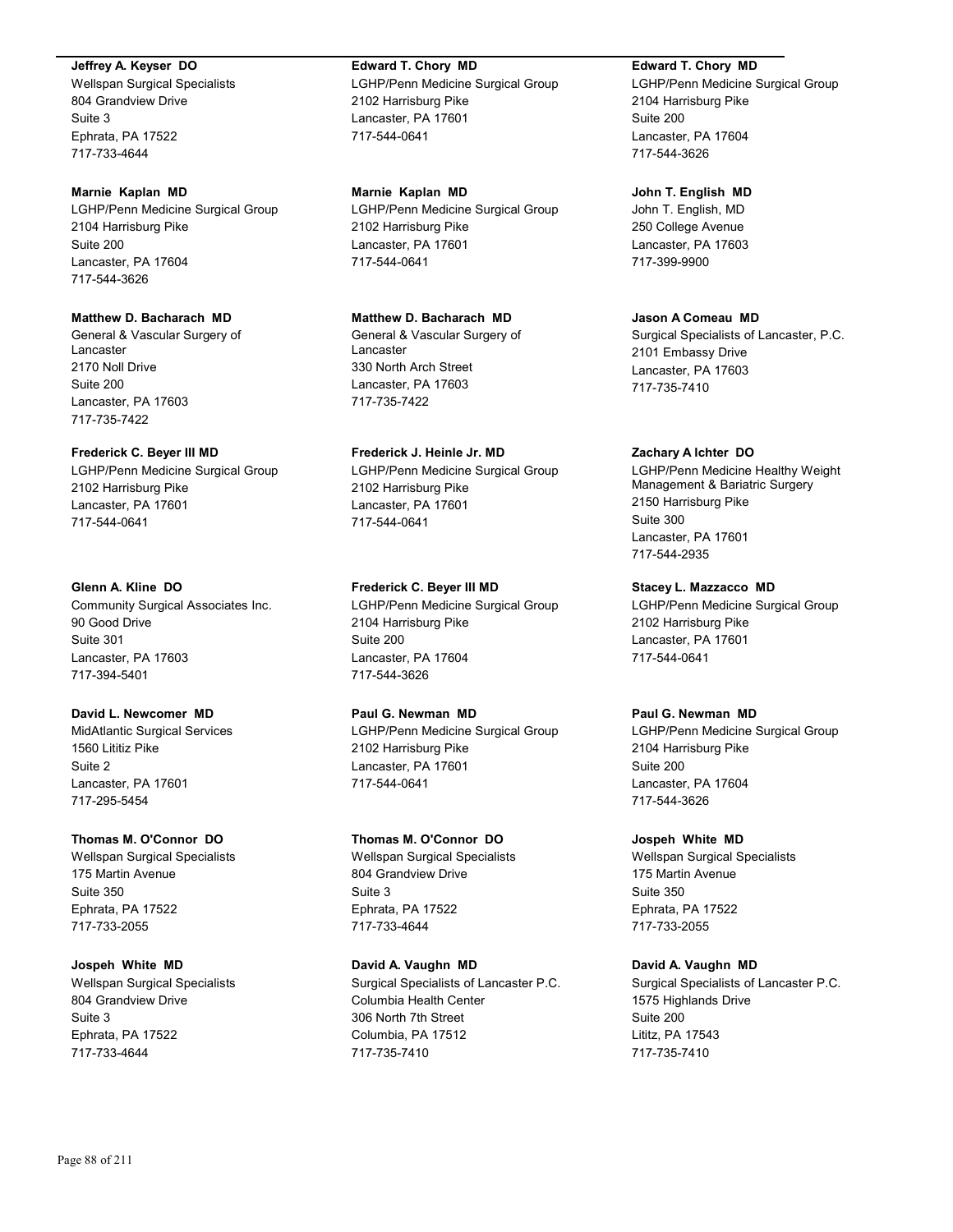#### **Joseph F. Voystock MD**

LGHP/Penn Medicine Surgical Group 2104 Harrisburg Pike Suite 200 Lancaster, PA 17604 717-544-3626

### **David A. Vaughn MD**

Surgical Specialists of Lancaster, P.C. 2101 Embassy Drive Lancaster, PA 17603 717-735-7410

#### **William C. Piepgrass MD**

Wellspan Surgical Specialists 175 Martin Avenue Suite 350 Ephrata, PA 17522 717-733-2055

#### **Jeremy McGarvey MD**

LGHP/Penn Medicine Cardiothoracic Surgery 540 North Duke Street Suite 100 Lancaster, PA 17604 717-544-4995

## **Joseph R McPhee MD**

LGHP/Penn Medicine Healthy Weight Management & Bariatric Surgery 2150 Harrisburg Pike Suite 300 Lancaster, PA 17601 717-544-2935

# *Geriatric Medicine (Family Practice)*

#### **Robert M Howse MD**

LGHP/Penn Medicine Geriatrics 1001 East Oregon Road Lititz, PA 17543 717-509-5440

#### **Sophia Horwath MD**

LGHP/Penn Medicine Geriatrics 212 Willlow Valley Lakes Drive Willow Street, PA 17584 717-464-9173

# **Joseph F. Voystock MD**

LGHP/Penn Medicine Surgical Group 2102 Harrisburg Pike Lancaster, PA 17601 717-544-0641

# **Hiep C. Phan MD**

General Surgery of Lancaster 2119 Marietta Avenue Suite 1 Lancaster, PA 17603 717-735-9222

## **William C. Piepgrass MD**

Wellspan Surgical Specialists 804 Grandview Drive Suite 3 Ephrata, PA 17522 717-733-4644

# **Stacey L. Mazzacco MD**

LGHP/Penn Medicine Surgical Group 2104 Harrisburg Pike Suite 200 Lancaster, PA 17604 717-544-3626

# **Matthew G Souder MD**

Wellspan Surgical Specialists 175 Martin Avenue Suite 350 Ephrata, PA 17522 717-733-2055

#### **David A. Vaughn MD**

Surgical Specialists of Lancaster P.C. Willow Street Office 212 Willow Valley Lakes Drive, Suite 202 Willow Street, PA 17584 717-735-7410

#### **James Ku MD**

LGHP/Penn Medicine Healthy Weight Management & Bariatric Surgery 2150 Harrisburg Pike Suite 300 Lancaster, PA 17601 717-544-2935

## **Matthew G Souder MD**

Wellspan Surgical Specialists 804 Grandview Drive Suite 3 Ephrata, PA 17522 717-733-4644

# **Linda L Myers MD**

Breast Health Associates 2170 Noll Drive Suite 200 Lancaster, PA 17603 717-393-1338

## **Robert E Roses MD**

Specialists at LGH ABBCI 2102 Harrisburg Pike Lancaster, PA 17601 717-544-3600

# **Maritza Del Pilar De la Pena MD**

Penn Medicine LGHP Specialty Medicine Geriatrics 51 Peters Road Lititz, PA 17543 717-627-8225

# **Stephen G. Diamantoni MD**

Stephen G. Diamantoni MD & Associates 2112 Harrisburg Pike Suite 3 Lancaster, PA 17604 717-431-3000

# **Stephen G. Diamantoni MD**

Stephen G. Diamantoni MD & **Associates** 218-C West Main Street Leola, PA 17540 717-656-2331

# **Maritza Del Del Pi De la Pena MD**

LGHP/Penn Medicine Geriatrics 2112 Harrisburg Pike Suite 312 Lancaster, PA 17604 717-544-3022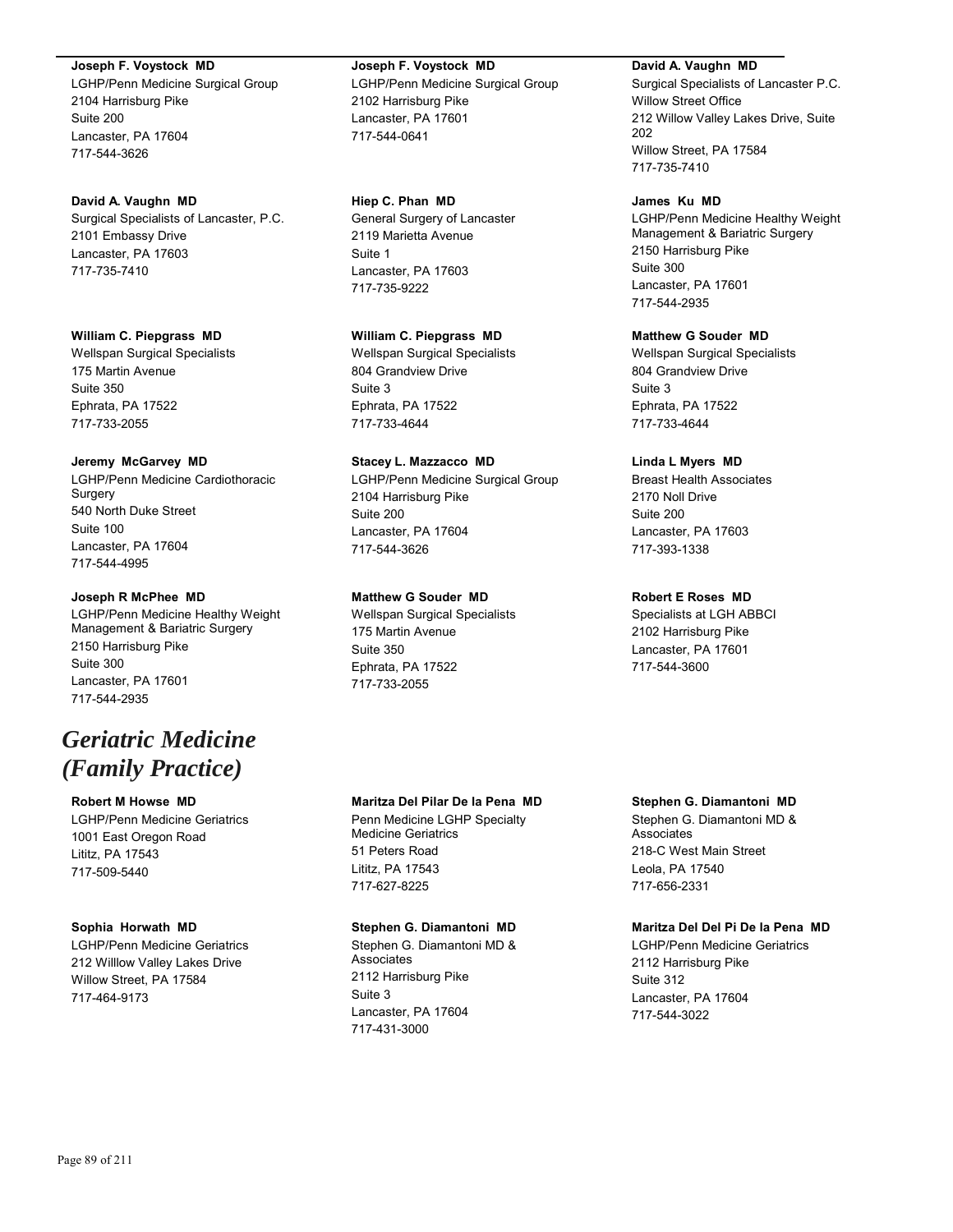#### **Maritza Del Del Pi De la Pena MD**

LGHP/Penn Medicine Geriatrics 1001 East Oregon Road Lititz, PA 17543 717-509-5440

# **Dale K. Hursh MD**

LGHP/Penn Medicine Geriatrics 2112 Harrisburg Pike Suite 312 Lancaster, PA 17604 717-544-3022

**Ryan S. Delong MD** LGHP/Penn Medicine Geriatrics 1001 East Oregon Road Lititz, PA 17543 717-509-5440

### **Leigh A DeShong MD**

LGHP/Penn Medicine Geriatrics 1001 East Oregon Road Lititz, PA 17543 717-509-5440

#### **Robert M Howse MD**

LGHP/Penn Medicine Geriatrics 212 Willlow Valley Lakes Drive Willow Street, PA 17584 717-464-9173

#### **Robert M Howse MD**

LGHP/Penn Medicine Geriatrics 2112 Harrisburg Pike Suite 312 Lancaster, PA 17604 717-544-3022

#### **Sophia Horwath MD**

LGHP/Penn Medicine Geriatrics 1001 East Oregon Road Lititz, PA 17543 717-509-5440

#### **Neelofer Sohail MD**

LGHP/Penn Medicine Geriatrics 212 Willlow Valley Lakes Drive Willow Street, PA 17584 717-464-9173

#### **Stephen G. Diamantoni MD**

Stephen G. Diamantoni MD & Associates 440 Chestnut Street Lancaster, PA 17603 717-295-3317

#### **Dale K. Hursh MD**

Penn Medicine LGHP Specialty Medicine Geriatrics 51 Peters Road Lititz, PA 17543 717-627-8225

# **Matthew J. Beelen MD**

LGHP/Penn Medicine Alzheimer's & Memory Care 2150 Harrisburg Pike Suite 200B Lancaster, PA 17601 717-544-3539

## **Leigh A DeShong MD**

LGHP/Penn Medicine Geriatrics 2112 Harrisburg Pike Suite 312 Lancaster, PA 17604 717-544-3022

#### **Dale K. Hursh MD**

LGHP/Penn Medicine Geriatrics 212 Willlow Valley Lakes Drive Willow Street, PA 17584 717-464-9173

### **Ryan S. Delong MD**

LGHP/Penn Medicine Geriatrics 212 Willlow Valley Lakes Drive Willow Street, PA 17584 717-464-9173

#### **Stephen G. Diamantoni MD**

Stephen G. Diamantoni MD & Associates 734 North Franklin Street Lancaster, PA 17602 717-295-2323

# **Laura K Moyer MD** LGHP/Penn Medicine Geriatrics 1001 East Oregon Road Lititz, PA 17543 717-509-5440

### **Dale K. Hursh MD**

LGHP/Penn Medicine Geriatrics 1001 East Oregon Road Lititz, PA 17543 717-509-5440

#### **Ryan S. Delong MD**

LGHP/Penn Medicine Geriatrics 2112 Harrisburg Pike Suite 312 Lancaster, PA 17604 717-544-3022

# **Maritza Del Del Pi De la Pena MD**

LGHP/Penn Medicine Geriatrics 212 Willlow Valley Lakes Drive Willow Street, PA 17584 717-464-9173

#### **Leigh A DeShong MD**

LGHP/Penn Medicine Geriatrics 212 Willlow Valley Lakes Drive Willow Street, PA 17584 717-464-9173

#### **Stephen G. Diamantoni MD**

Stephen G. Diamantoni MD & Associates 203 Commerce Drive Suite G Quarryville, PA 17566 717-786-1202

### **Sophia Horwath MD**

LGHP/Penn Medicine Geriatrics 2112 Harrisburg Pike Suite 312 Lancaster, PA 17604 717-544-3022

#### **Leon S. Kraybill MD**

LGHP/Penn Medicine Geriatrics 1001 East Oregon Road Lititz, PA 17543 717-509-5440

### **Laura K Moyer MD**

LGHP/Penn Medicine Geriatrics 2112 Harrisburg Pike Suite 312 Lancaster, PA 17604 717-544-3022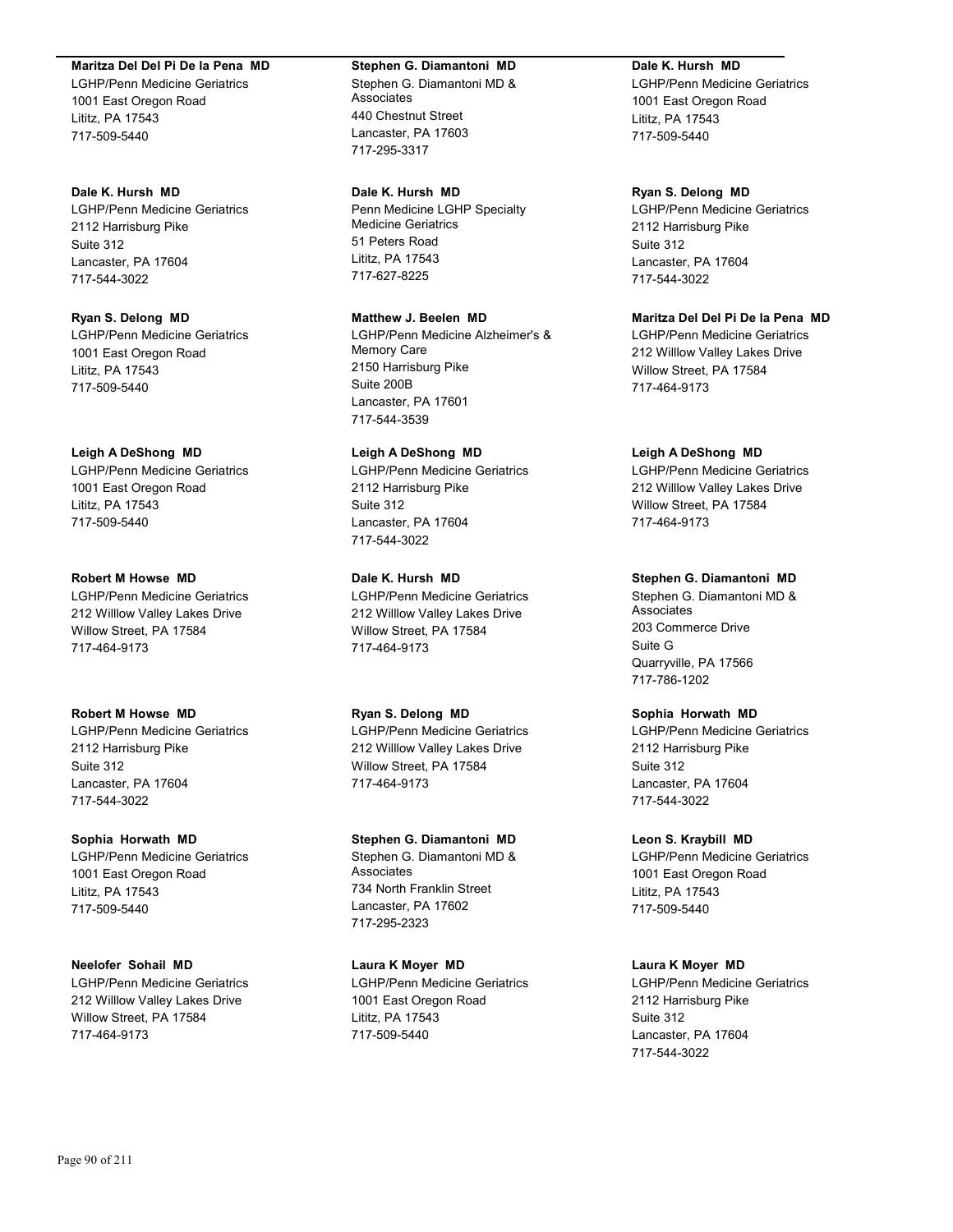#### **Neelofer Sohail MD**

LGHP/Penn Medicine Geriatrics 2112 Harrisburg Pike Suite 312 Lancaster, PA 17604 717-544-3022

#### **Leon S. Kraybill MD**

LGHP/Penn Medicine Geriatrics 212 Willlow Valley Lakes Drive Willow Street, PA 17584 717-464-9173

# *Geriatric Medicine (Internal Medicine)*

### **Thomas D Braide MD**

LGHP/Penn Medicine Geriatrics 1001 East Oregon Road Lititz, PA 17543 717-509-5440

#### **John J. Scott MD**

Penn State Medical Group - General Internal Medicine 2301 Columbia Avenue Lancaster, PA 17603 717-397-2738

# *Gynecological Oncology*

# **Jacqueline A. Evans DO**

Cancer Care For Women P.C. 694 Good Drive Suite 205 Lancaster, PA 17604 717-544-3190

**George J. Olt MD** LGHP/Penn Medicine Gynecologic Oncology 2102 Harrisburg Pike Lancaster, PA 17601 717-544-0340

# *Gynecology*

**Daniel P. Kegel MD** OB-GYN of Lancaster 1575 Highlands Dr Suite 101 Lititz, PA 17543 717-625-7908

#### **Leon S. Kraybill MD**

LGHP/Penn Medicine Geriatrics 2112 Harrisburg Pike Suite 312 Lancaster, PA 17604 717-544-3022

#### **Laura K Moyer MD**

LGHP/Penn Medicine Geriatrics 212 Willlow Valley Lakes Drive Willow Street, PA 17584 717-464-9173

#### **Neelofer Sohail MD**

LGHP/Penn Medicine Geriatrics 1001 East Oregon Road Lititz, PA 17543 717-509-5440

#### **Thomas D Braide MD**

LGHP/Penn Medicine Geriatrics 212 Willlow Valley Lakes Drive Willow Street, PA 17584 717-464-9173

### **Thomas D Braide MD**

LGHP/Penn Medicine Geriatrics 2112 Harrisburg Pike Suite 312 Lancaster, PA 17604 717-544-3022

#### **Caitlin J Farabaugh MD**

LGHP/Penn Medicine Gynecologic Oncology 2102 Harrisburg Pike Lancaster, PA 17601 717-544-0340

#### **Erin Medlin MD**

LGHP/Penn Medicine Gynecologic Oncology 2102 Harrisburg Pike Lancaster, PA 17601 717-544-0340

# **Daniel P. Kegel MD**

OB-GYN of Lancaster 300 Continental Drive Elizabethtown, PA 17022 717-393-1338

**Daniel P. Kegel MD** OB-GYN of Lancaster 2125 Noll Drive Lancaster, PA 17603 717-393-1338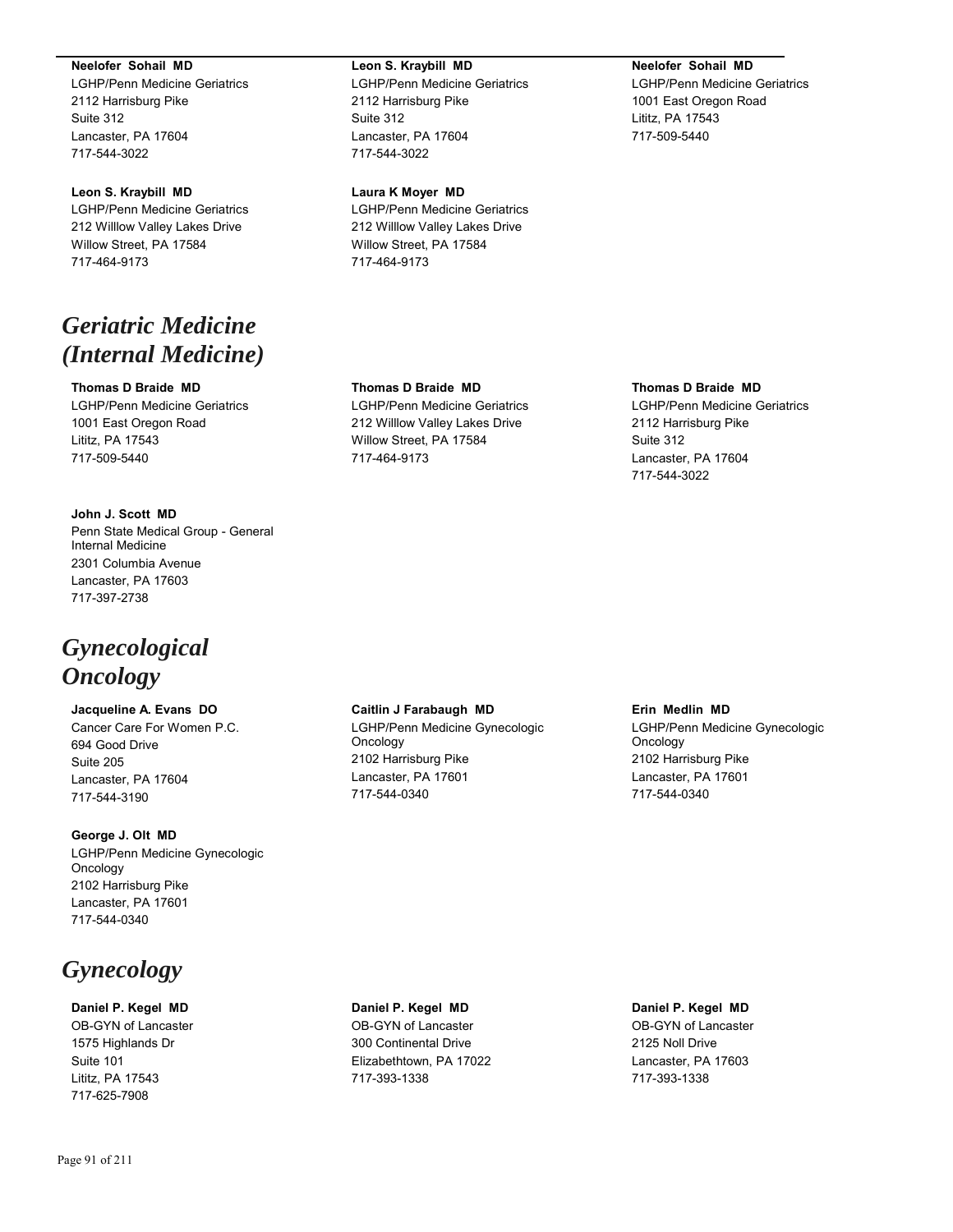#### **Enrico E. Martini MD**

OB-GYN of Lancaster 300 Continental Drive Elizabethtown, PA 17022 717-393-1338

# *Hand Surgery*

# **Adam T Griska MD**

Orthopedic Associates of Lancaster Ltd. 170 North Pointe Blvd. Lancaster, PA 17601 717-299-4871

#### **Adam T Griska MD**

Orthopedic Associates of Lancaster Ltd. 1701 Cornwall Road Lebanon, PA 17042 717-277-7005

## **Adam T Griska MD**

Orthopedic Associates of Lancaster Ltd. 2913 Spooky Nook Road Suite 100 Manheim, PA 17545 717-299-4871

# *Hematology*

**Jocelyn L Wozney MD** LGHP/Penn Medicine Hematology & Oncology 2102 Harrisburg Pike Suite 116 Lancaster, PA 17601 717-544-9400

# *Hematology/Oncology*

**Hyatt P. DeGreen III DO** Lancaster Cancer Center Ltd. 1858 Charter Lane Suite 202 Lancaster, PA 17601 717-291-1313

# **Elizabeth C. Horenkamp MD**

LGHP/Penn Medicine Hematology & Oncology 2102 Harrisburg Pike Suite 116 Lancaster, PA 17601 717-544-9400

**Enrico E. Martini MD** OB-GYN of Lancaster 2125 Noll Drive Lancaster, PA 17603 717-393-1338

### **Vincent Battista MD**

Orthopedic Associates of Lancaster Ltd. 170 North Pointe Blvd. Lancaster, PA 17601 717-299-4871

#### **Adam T Griska MD**

Orthopedic Associates of Lancaster Ltd. 212 Willow Valley Lakes Drive Suite 201 Willow Street, PA 17584 717-299-4871

## **Vincent Battista MD**

Orthopedic Associates of Lancaster Ltd. 212 Willow Valley Lakes Drive Suite 201 Willow Street, PA 17584 717-299-4871

#### **Philip Scalamogna MD**

Lancaster Urology 2106 Harrisburg Pike Suite 200 Lancaster, PA 17604 717-393-1771

**Ami P Jhaveri MD** LGHP/Penn Medicine Hematology & Oncology 2102 Harrisburg Pike Suite 116 Lancaster, PA 17601 717-544-9400

**Giridhar U. Adiga MD** Ephrata Cancer Center 460 North Reading Road Ephrata, PA 17522 717-738-4070

**Enrico E. Martini MD** OB-GYN of Lancaster 1575 Highlands Dr Suite 101 Lititz, PA 17543 717-625-7908

#### **Vincent Battista MD**

Orthopedic Associates of Lancaster Ltd. 1701 Cornwall Road Lebanon, PA 17042 717-277-7005

#### **Vincent Battista MD**

Orthopedic Associates of Lancaster Ltd. 2913 Spooky Nook Road Suite 100 Manheim, PA 17545 717-299-4871

#### **Philip Scalamogna MD**

Lancaster Urology 175 Martin Avenue, Suite 300 Ephrata, PA 17522 717-738-4700

# **Lena R. Dumasia MD**

Lancaster Cancer Center Ltd. 1858 Charter Lane Suite 202 Lancaster, PA 17601 717-291-1313

**Matthew C Brennan MD** LGHP/Penn Medicine Hematology & Oncology 2102 Harrisburg Pike Suite 116

Lancaster, PA 17601 717-544-9400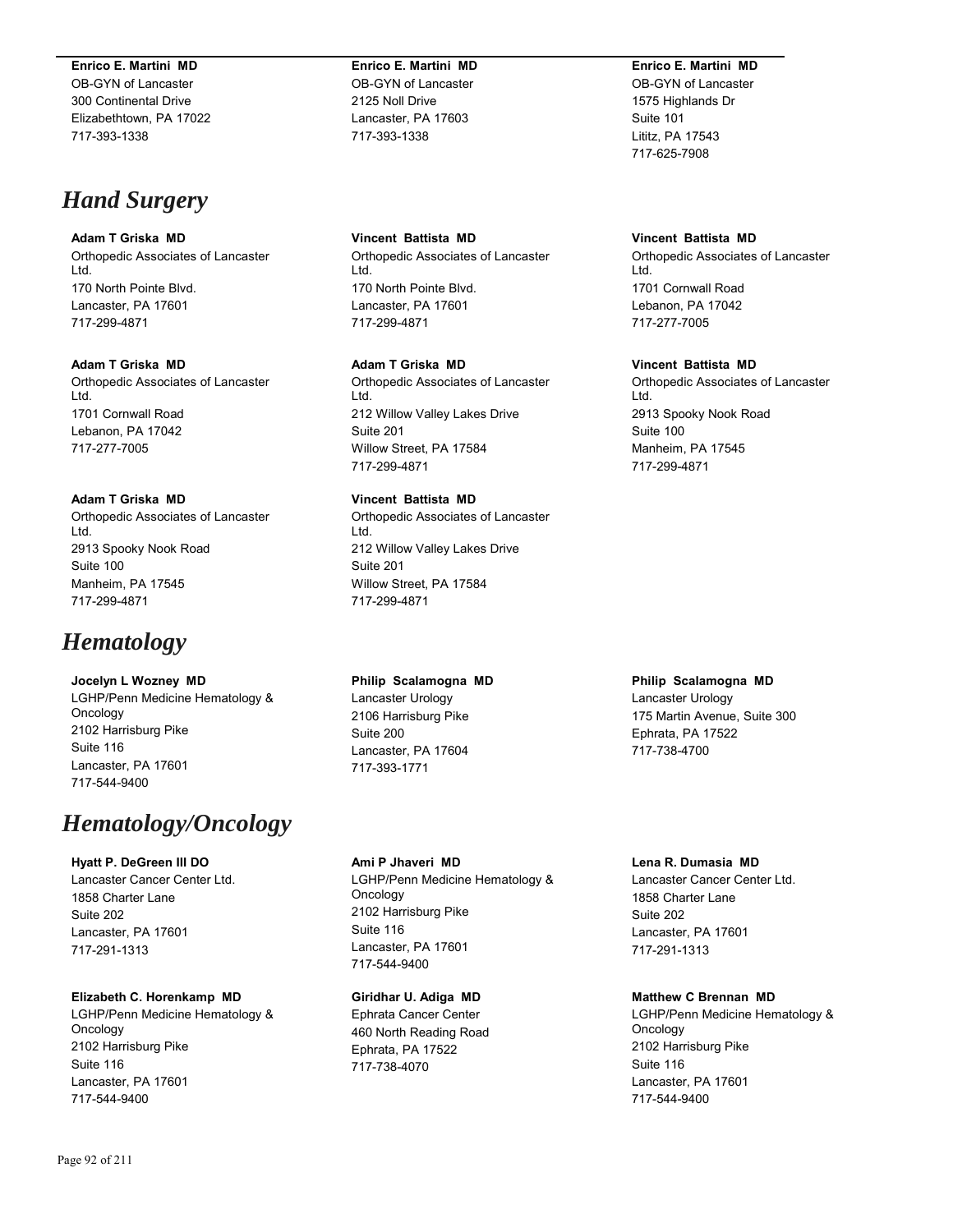#### **Brian Calabrese MD**

Penn State Medical Group - Lancaster Hematology Oncology 233 College Avenue Suite 303 Lancaster, PA 17603 717-735-3738

#### **Shanthi Sivendran MD**

LGHP/Penn Medicine Hematology & Oncology 2102 Harrisburg Pike Suite 116 Lancaster, PA 17601 717-544-9400

#### **Naeem Latif MD**

Lititz Hematology Oncology Care 1575 Highlands Drive Suite 205 Lititz, PA 17543 717-625-5850

#### **Randall A. Oyer MD**

LGHP/Penn Medicine Hematology & Oncology 2102 Harrisburg Pike Suite 116 Lancaster, PA 17601 717-544-9400

# *Hospice and Palliative Care*

# **Joan K Harrold MD**

Palliative Medicine Consultants 685 Good Drive Lancaster, PA 17604 717-735-3131

# **Maria E Hayes DO** Palliative Medicine Consultants 685 Good Drive Lancaster, PA 17604 717-735-3131

# **D. Thais Magill MD**

Palliative Medicine Consultants 685 Good Drive Lancaster, PA 17604 717-735-3131

# **Cheryl L. Gardner DO** Ephrata Cancer Center 460 North Reading Road Ephrata, PA 17522

717-738-4070

# **Raymond J. Vivacqua MD**

Associates in Hematology - Oncology One Medical Center Blvd Suite 341 Chester, PA 19013 610-619-7420

## **So Hyang Park MD**

Ephrata Cancer Center 460 North Reading Road Ephrata, PA 17522 717-738-4070

# **Maria E Hayes DO**

Specialists at LGH ABBCI 2102 Harrisburg Pike Lancaster, PA 17601 717-544-3600

## **Thomas Miller MD** The Heart Group of Lancaster General Health 1701 Cornwall Road Lebanon, PA 17042 717-544-8300

#### **James A. Probolus MD**

The Heart Group of Lancaster General Health 950 Octorara Drive Parkesburg, PA 19365 717-544-8300

#### **Shyam S. Balepur MD**

LGHP/Penn Medicine Hematology & **Oncology** 2102 Harrisburg Pike Suite 116 Lancaster, PA 17601 717-544-9400

### **Nandi J. Reddy MD**

LGHP/Penn Medicine Hematology & Oncology 2102 Harrisburg Pike Suite 116 Lancaster, PA 17601 717-544-9400

## **Naeem Latif MD**

Lititz Hematology Oncology Care 233 College Avenue Ste 300 Lancaster, PA 17603 717-625-5850

#### **Ian B Becker DO**

Family Practice of Honeybrook 470 Peque Avenue PO Box 460 Honey Brook, PA 19344 610-273-2429

#### **James A. Probolus MD**

The Heart Group of Lancaster General Health 1261 Division Highway Suite 2 Ephrata, PA 17522 717-544-8300

## **James A. Probolus MD**

The Heart Group of Lancaster General Health 690 Good Drive 2nd Floor Lancaster, PA 17601 717-544-8300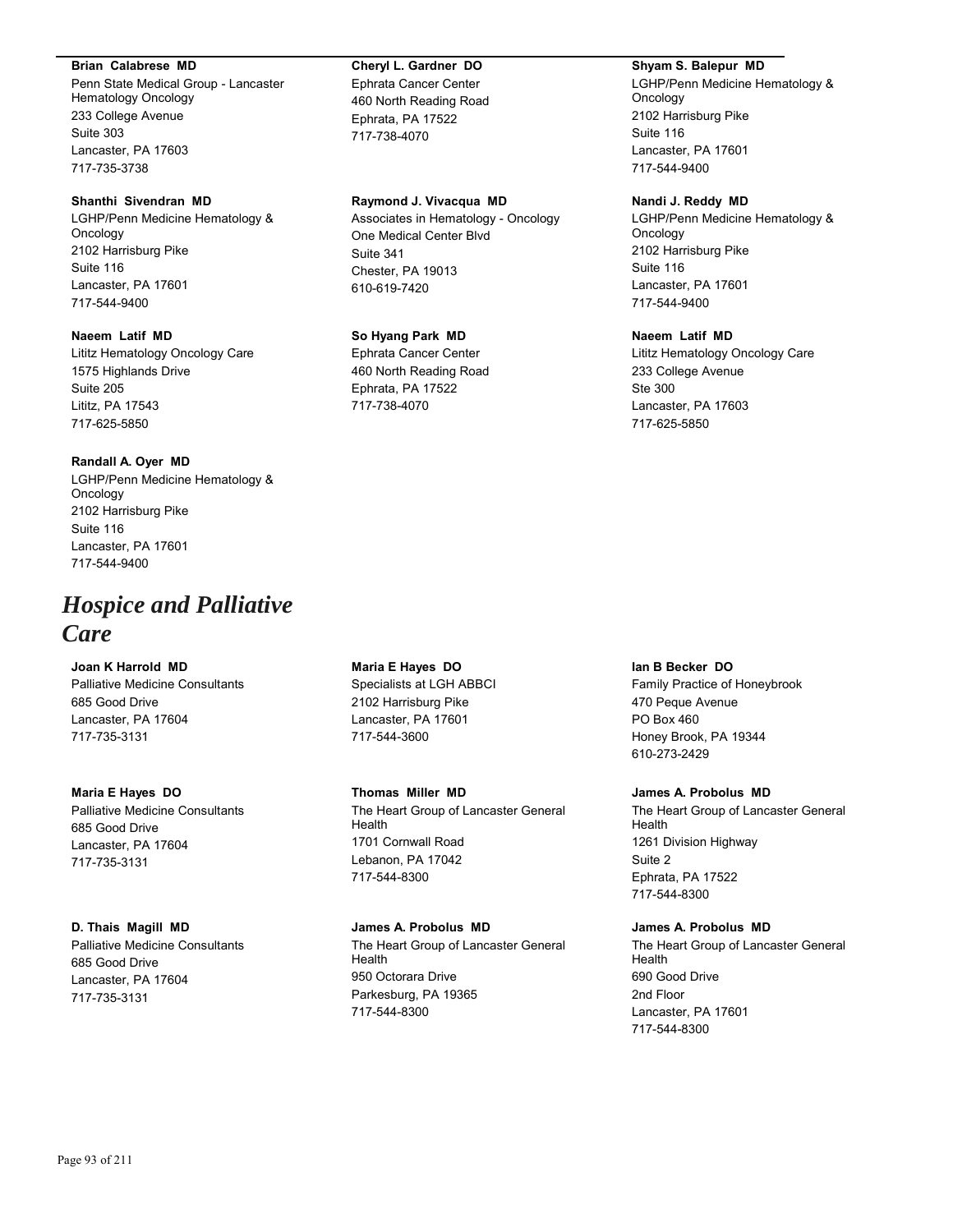**James A. Probolus MD** The Heart Group of Lancaster General Health 426 Cloverleaf Road Elizabethtown, PA 17022 717-544-8300

**Kristina B. Newport MD** Palliative Medicine Consultants 685 Good Drive Lancaster, PA 17604 717-735-3131

**Thomas Miller MD** Palliative Medicine Consultants 685 Good Drive Lancaster, PA 17604 717-735-3131

**Rosanne H Oyer MD** Palliative Medicine Consultants 685 Good Drive Lancaster, PA 17604 717-735-3131

**Thomas Miller MD** The Heart Group of Lancaster General Health 690 Good Drive 2nd Floor Lancaster, PA 17601 717-544-8300

**Susanne E. Scott MD** Penn State Medical Group - Oyster Point 3045 Marietta Avenue Lancaster, PA 17601 717-898-2900

# *Infectious Disease*

**John M. Granger MD** LGHP/Penn Medicine Infectious Diseases 2106 Harrisburg Pike Suite 301 Lancaster, PA 17601 717-544-3517

**David M Abel DO** LGHP/Penn Medicine Infectious Diseases 1701 Cornwall Road Suite 101 Lebanon, PA 17042 717-544-3517

**James A. Probolus MD** The Heart Group of Lancaster General **Health** 217 Harrisburg Avenue Lancaster, PA 17603 717-544-8300

**James A. Probolus MD** Specialists at LGH ABBCI 2102 Harrisburg Pike Lancaster, PA 17601 717-544-3600

**Fariha Sarij MD** Palliative Medicine Consultants 685 Good Drive Lancaster, PA 17604 717-735-3131

**Thomas Miller MD** The Heart Group of Lancaster General Health 217 Harrisburg Avenue Lancaster, PA 17603 717-544-8300

**Thomas Miller MD** The Heart Group of Lancaster General Health 950 Octorara Drive Parkesburg, PA 19365 717-544-8300

**Thomas Miller MD** Specialists at LGH ABBCI 2102 Harrisburg Pike Lancaster, PA 17601 717-544-3600

**Przemyslaw J Bednarz MD**

LGHP/Penn Medicine Infectious Diseases 1701 Cornwall Road Suite 101 Lebanon, PA 17042 717-544-3517

**Bashirat Giwa MD** Wellspan Infectious Disease Specialists 446 N Reading Road Ste 301 Ephrata, PA 17522 717-733-6546

**James A. Probolus MD** The Heart Group of Lancaster General Health 1701 Cornwall Road Lebanon, PA 17042 717-544-8300

**James A. Probolus MD** Palliative Medicine Consultants 685 Good Drive Lancaster, PA 17604 717-735-3131

**Thomas Miller MD** The Heart Group of Lancaster General Health 1261 Division Highway Suite 2 Ephrata, PA 17522 717-544-8300

**Thomas Miller MD** The Heart Group of Lancaster General Health 426 Cloverleaf Road Elizabethtown, PA 17022 717-544-8300

**Kristina B. Newport MD** Specialists at LGH ABBCI 2102 Harrisburg Pike Lancaster, PA 17601 717-544-3600

# **David M Abel DO**

LGHP/Penn Medicine Infectious Diseases 2106 Harrisburg Pike Suite 301 Lancaster, PA 17601 717-544-3517

**Bashirat Giwa MD**

Wellspan Surgical Associates 175 Martin Avenue Suite 355 Ephrata, PA 17522 717-738-6674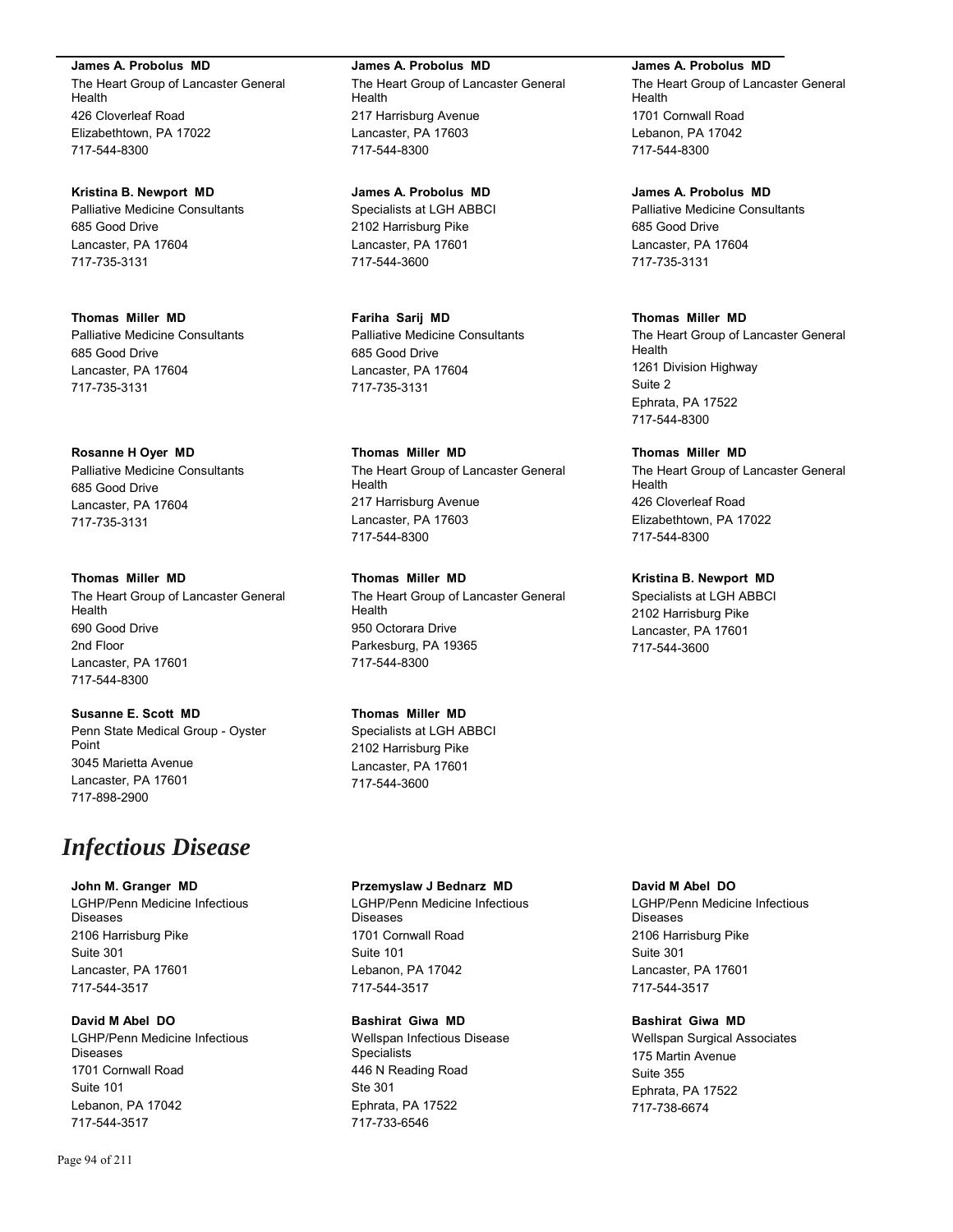#### **John M. Granger MD**

LGHP/Penn Medicine Infectious Diseases 1701 Cornwall Road Suite 101 Lebanon, PA 17042 717-544-3517

#### **Deborah K. Riley MD**

LGHP/Penn Medicine Infectious Diseases 1701 Cornwall Road Suite 101 Lebanon, PA 17042 717-544-3517

#### **Joseph M. Kontra MD**

LGHP/Penn Medicine Infectious Diseases 1701 Cornwall Road Suite 101 Lebanon, PA 17042 717-544-3517

## **Michael J Sasso MD**

LGHP/Penn Medicine Infectious Diseases 1701 Cornwall Road Suite 101 Lebanon, PA 17042 717-544-3517

# *Internal Medicine*

# **Jocelyn L Wozney MD**

LGHP/Penn Medicine Hematology & Oncology 2102 Harrisburg Pike Suite 116 Lancaster, PA 17601 717-544-9400

# **Paul M. Conslato MD** LGHP/Penn Medicine Internal Medicine 2110 Harrisburg Pike Suite 100 Lancaster, PA 17604 717-544-3191

#### **Beth I. Esterbrook MD**

WellSpan Internal Medicine - Ephrata 446 North Reading Road Suite 301 Ephrata, PA 17522 717-733-6546

#### **Przemyslaw J Bednarz MD**

LGHP/Penn Medicine Infectious Diseases 2106 Harrisburg Pike Suite 301 Lancaster, PA 17601 717-544-3517

### **Deborah K. Riley MD**

LGHP/Penn Medicine Infectious Diseases 2106 Harrisburg Pike Suite 301 Lancaster, PA 17601 717-544-3517

#### **Sagun Pradhan MD**

LGHP/Penn Medicine Infectious Diseases 2106 Harrisburg Pike Suite 301 Lancaster, PA 17601 717-544-3517

### **Judy A Stone MD**

Infectious Disease Consultants of Lancaster 233 College Avenue Suite 201 Lancaster, PA 17603 717-291-6752

**Maung Kyaw Win MD** Penn State Medical Group - General Internal Medicine 2301 Columbia Avenue Lancaster, PA 17603

717-397-2738

**Glenda J. Cook MD** LGHP/Penn Medicine Family Medicine **Norlanco** 418 Cloverleaf Road Elizabethtown, PA 17022 717-653-1467

#### **Jeffrey R. Gerard MD**

Penn State Medical Group - **Cornerstone** 6 West Newport Road Lititz, PA 17543 717-627-2108

#### **Sagun Pradhan MD**

LGHP/Penn Medicine Infectious Diseases 1701 Cornwall Road Suite 101 Lebanon, PA 17042 717-544-3517

#### **Joseph M. Kontra MD**

LGHP/Penn Medicine Infectious Diseases 2106 Harrisburg Pike Suite 301 Lancaster, PA 17601 717-544-3517

#### **Michael J Sasso MD**

LGHP/Penn Medicine Infectious Diseases 2106 Harrisburg Pike Suite 301 Lancaster, PA 17601 717-544-3517

**Samuel J Kerr MD** LGHP/Penn Medicine Hematology & Oncology 2102 Harrisburg Pike Suite 116 Lancaster, PA 17601 717-544-9400

#### **David M. Callahan DO**

Internal Medicine Associates 1011 West Baltimire Pike Suite 301 West Grove, PA 19390 610-869-3620

## **Maria Monica R. Calderon MD**

LGHP/Penn Medicine Internal Medicine 2110 Harrisburg Pike Suite 100 Lancaster, PA 17604 717-544-3191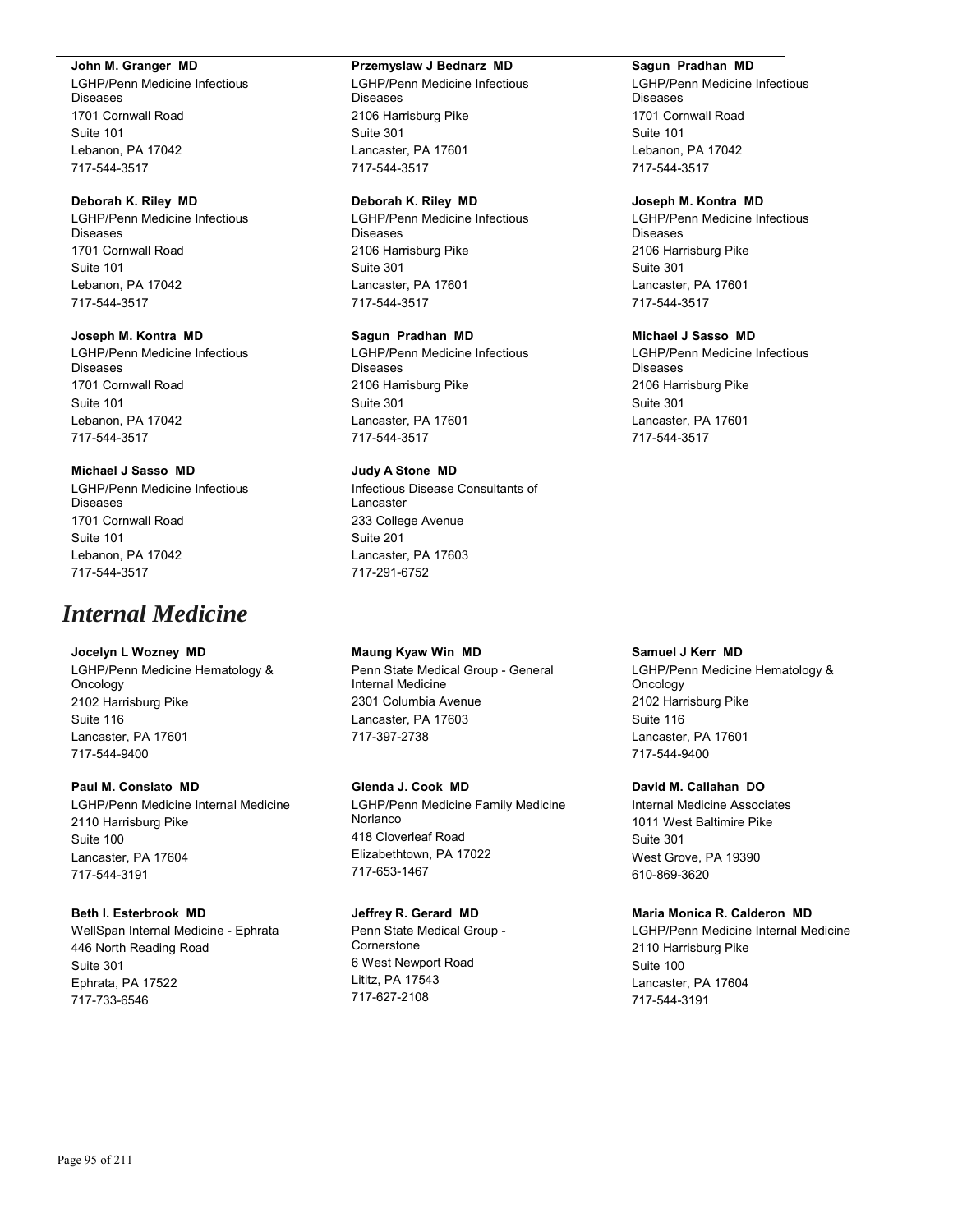#### **Hyasmine M Charles MD**

LGHP/Penn Medicine Women's Internal Medicine 690 Good Drive 2nd Floor Lancaster, PA 17601 717-544-0740

#### **David M Abel DO**

LGHP/Penn Medicine Infectious Diseases 1701 Cornwall Road Suite 101 Lebanon, PA 17042 717-544-3517

**Jun Chon II MD** WellSpan Internal Medicine - Ephrata 435 S. Kinzer Avenue Suite 10 New Holland, PA 17557 717-354-6000

#### **Bradford D. Granger MD**

LGHP/Penn Medicine Internal Medicine 2110 Harrisburg Pike Suite 100 Lancaster, PA 17604 717-544-3191

#### **Larien G. Bieber MD**

Penn State Medical Group - General Internal Medicine 2301 Columbia Avenue Lancaster, PA 17603 717-397-2738

### **Saba Faiz MD**

Pennsylvania Institute of Endocrinology, LLC. 175 Martin Avenue Suite 206 Ephrata, PA 17522 717-568-8886

### **Anthony J. LaCorte MD** Stephen G. Diamantoni MD & Associates 218-C West Main Street Leola, PA 17540 717-656-2331

**Anthony J. LaCorte MD** Stephen G. Diamantoni MD & Associates 734 North Franklin Street Lancaster, PA 17602 717-295-2323

#### **Nancy J Horvitz-Rist MD**

LGHP/Penn Medicine Women's Internal Medicine 690 Good Drive 2nd Floor Lancaster, PA 17601 717-544-0740

#### **Gordon H. Hutt MD**

Cardiac Consultants P.C. 1697 Crown Avenue Lancaster, PA 17601 717-299-5000

## **David M Abel DO**

LGHP/Penn Medicine Infectious Diseases 2106 Harrisburg Pike Suite 301 Lancaster, PA 17601 717-544-3517

# **Basil S. Jawad MD**

Basil S. Jawad MD 3149 Lincoln Highway Thorndale, PA 19372 610-383-1100

## **Beth I. Esterbrook MD**

WellSpan Internal Medicine - Ephrata 435 S. Kinzer Avenue Suite 10 New Holland, PA 17557 717-354-6000

### **Marilyn D'Andrea-Spica MD**

Penn State Medical Group - General Internal Medicine 2301 Columbia Avenue Lancaster, PA 17603 717-397-2738

#### **Louis J. Neureuter MD**

Louis J. Neureuter MD 25 East James Street Lancaster, PA 17602 717-397-0555

**Rachel Lacy MD** Hypertension & Kidney Specialists 73 West Church Street Stevens, PA 17578 717-335-0327

# **Janairo F. Hernandez MD**

Janairo F. Hernandez MD 237 North Seventh Street Columbia, PA 17512 717-684-3710

#### **Jun Chon II MD**

WellSpan Internal Medicine - Ephrata 446 North Reading Road Suite 301 Ephrata, PA 17522 717-733-6546

### **Thomas C Grana DO**

LGHP/Penn Medicine Internal Medicine 2110 Harrisburg Pike Suite 100 Lancaster, PA 17604 717-544-3191

#### **Vinod K. Kataria MD**

Vinod Kataria MD PC 529 Maple Avenue West Chester, PA 19380 610-344-7370

# **Saba Faiz MD**

Pennsylvania Institute of Endocrinology, LLC 1575 Highlands Drive Suite 206 Lititz, PA 17543-7507 717-715-0406

#### **Surender Singh MD**

Cardiac Consultants P.C. 1697 Crown Avenue Lancaster, PA 17601 717-299-5000

#### **Rachel Lacy MD**

Hypertension & Kidney Specialists 2110 Harrisburg Pike Suite 310 Lancaster, PA 17604 717-544-3232

# **Shanthi Sivendran MD**

LGHP/Penn Medicine Hematology & Oncology 2102 Harrisburg Pike Suite 116 Lancaster, PA 17601 717-544-9400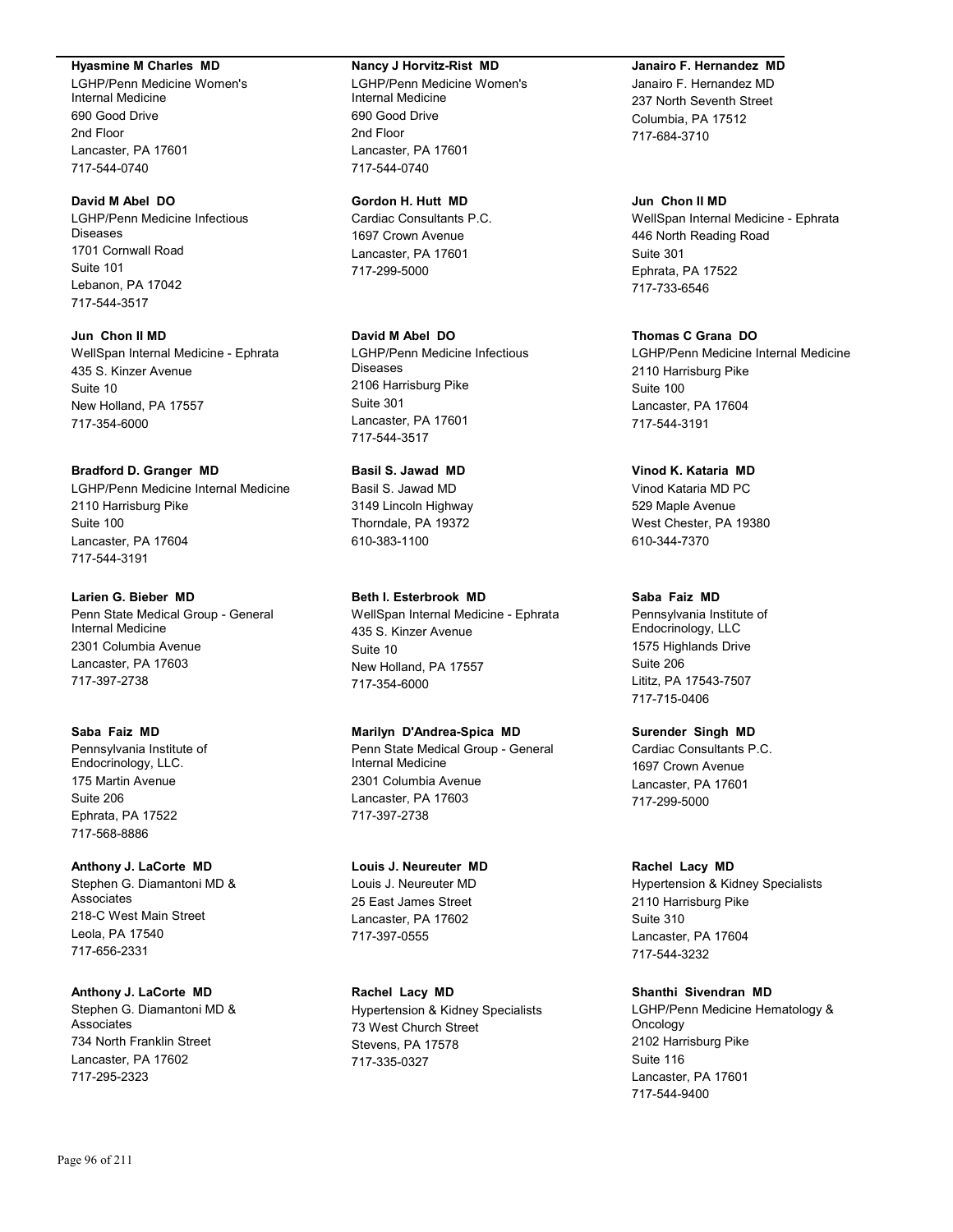**Anthony J. LaCorte MD**

Stephen G. Diamantoni MD & Associates 440 Chestnut Street Lancaster, PA 17603 717-295-3317

**Melissa G. Morgan DO**

Regional GI 426 Cloverleaf Road Elizabethtown, PA 17022 717-869-4600

**Karuna P. Spiegelman MD** Specialists at LGH ABBCI 2102 Harrisburg Pike Lancaster, PA 17601 717-544-3600

**James E. Spicher MD**

Penn State Medical Group - General Internal Medicine 2301 Columbia Avenue Lancaster, PA 17603 717-397-2738

**Judy A Stone MD** Infectious Disease Consultants of Lancaster 233 College Avenue Suite 201 Lancaster, PA 17603 717-291-6752

**Jennifer L Nguyen DO** LGHP/Penn Medicine Family Medicine Lititz 51 Peters Road Suite 201 Lititz, PA 17543 717-626-2167

**Jennifer L Nguyen DO** LGHP/Penn Medicine Family Medicine Twin Rose - Columbia 306 North Seventh Street Columbia, PA 17512 717-684-9106

**Deepika Pradhan Shrestha MD** LGHP/Penn Medicine Diabetes & Endocrinology 950 S. Octorara Trail Parkesburg, PA 19365 717-544-3059

#### **Sean McFadden DO**

Wellspan Hospitalists 169 Martin Avenue PO Box 1002 Ephrata, PA 17522 717-721-4740

**Melissa G. Morgan DO** Regional GI 4140 Oregon Pike Ephrata, PA 17522 717-869-4600

**Joseph C. MacDonald DO** College Avenue Family Medicine 250 College Avenue (5 South) Lancaster, PA 17603 717-291-8512 x 8476

**Michael C. Manolas MD** Penn State Medical Group - General Internal Medicine 2301 Columbia Avenue Lancaster, PA 17603 717-397-2738

**P. James Navalkowsky MD** LGHP/Penn Medicine Family Medicine Norlanco 418 Cloverleaf Road Elizabethtown, PA 17022 717-653-1467

**Jennifer L Nguyen DO** LGHP/Penn Medicine Family Medicine Lititz 562 West Second Street Lititz, PA 17543 717-626-2167

**Jennifer L Nguyen DO** LGHP/Penn Medicine Family Medicine Twin Rose - Wrightsville 6415 Lincoln Highway Wrightsville, PA 17368 717-252-1200

**Traci M Kohl MD** WellSpan Internal Medicine - Ephrata 435 S. Kinzer Avenue Suite 10 New Holland, PA 17557 717-354-6000

**Melissa G. Morgan DO** Regional GI 690 Good Drive 2nd Floor Lancaster, PA 17601 717-869-4600

**Melissa G. Morgan DO**

Regional GI 2112 Harrisburg Pike Suite 202 Lancaster, PA 17601 717-869-4600

**John J. Scott MD** Penn State Medical Group - General Internal Medicine 2301 Columbia Avenue Lancaster, PA 17603 717-397-2738

**Deepika Pradhan Shrestha MD**

LGHP/Penn Medicine Diabetes & Endocrinology 694 Good Drive Suite 200 Lancaster, PA 17601 717-544-3059

**Carlos A. Sanchez MD**

Penn State Medical Group - General Internal Medicine 2301 Columbia Avenue Lancaster, PA 17603 717-397-2738

**Jennifer L Nguyen DO**

LGHP/Penn Medicine Family Medicine Norlanco 418 Cloverleaf Road Elizabethtown, PA 17022 717-653-1467

**Mark L. Simmons MD**

LGHP/Penn Medicine Internal Medicine 2110 Harrisburg Pike Suite 100 Lancaster, PA 17604 717-544-3191

**Deepika Pradhan Shrestha MD**

LGHP/Penn Medicine Diabetes & **Endocrinology** 426 Cloverleaf Road Elizabethtown, PA 17022-9320 717-544-3059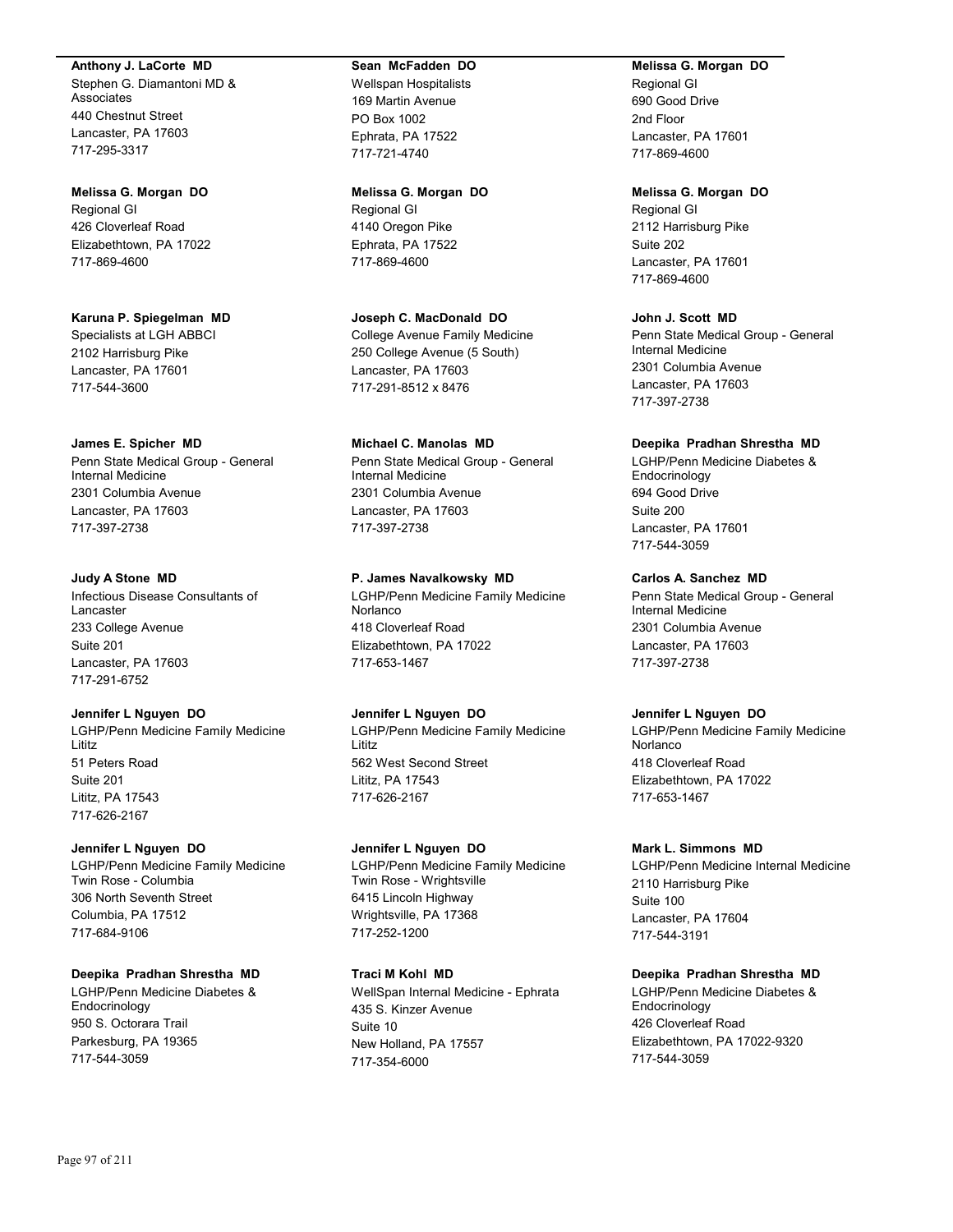#### **Deepika Pradhan Shrestha MD**

LGHP/Penn Medicine Diabetes & Endocrinology 2112 Harrisburg Pike Suite 200 Lancaster, PA 17601 717-544-3059

# **Nicholas J. Mandalakas MD**

Cardiac Consultants P.C. 1697 Crown Avenue Lancaster, PA 17601 717-299-5000

#### **Mariano D. Mallozzi MD**

WellSpan Internal Medicine - Ephrata 435 S. Kinzer Avenue Suite 10 New Holland, PA 17557 717-354-6000

## **Robert W. Martin MD**

Penn State Medical Group - General Internal Medicine 2301 Columbia Avenue Lancaster, PA 17603 717-397-2738

#### **Sunil P. Patel MD**

Cardiac Consultants P.C. 1697 Crown Avenue Lancaster, PA 17601 717-299-5000

# **Bhavin B. Mehta MD**

Pulmonary Associates of Lancaster 540 N Duke St Suite 244 Lancaster, PA 17604 717-826-9770

# *Internal Medicine/Pediatrics*

**Mona M. Jhaveri MD** LGHP/Penn Medicine Family Medicine Susquehanna 1159 River Road Marietta, PA 17547 717-426-1131

# *Interventional Cardiology*

#### **Deepika Pradhan Shrestha MD**

LGHP/Penn Medicine Diabetes & Endocrinology 1701 Cornwall Road Suite 101 Lebanon, PA 17042 717-544-3059

#### **Mariano D. Mallozzi MD**

WellSpan Internal Medicine - Ephrata 446 North Reading Road Suite 301 Ephrata, PA 17522 717-733-6546

## **Stephanie L. Todd MD, MPH**

Penn State Medical Group - General Internal Medicine 2301 Columbia Avenue Lancaster, PA 17603 717-397-2738

# **Anthony J. LaCorte MD**

Stephen G. Diamantoni MD & Associates 2112 Harrisburg Pike Suite 3 Lancaster, PA 17604 717-431-3000

# **Robert A. Tribuzio MD**

Penn State Medical Group - General Internal Medicine 2301 Columbia Avenue Lancaster, PA 17603 717-397-2738

#### **Traci M Kohl MD**

WellSpan Internal Medicine - Ephrata 446 North Reading Road Suite 301 Ephrata, PA 17522 717-733-6546

## **Deepika Pradhan Shrestha MD**

LGHP/Penn Medicine Diabetes & Endocrinology 1261 Division Highway Suite 2 Ephrata, PA 17522 717-544-3059

#### **Elizabeth A. O'Connor - Boll MD**

LGHP/Penn Medicine Internal Medicine 2110 Harrisburg Pike Suite 100 Lancaster, PA 17604 717-544-3191

#### **Anthony J. LaCorte MD**

Stephen G. Diamantoni MD & Associates 203 Commerce Drive Suite G Quarryville, PA 17566 717-786-1202

#### **Tipu Faiz M. Saleem MD**

Pennsylvania Institute of Endocrinology, LLC 1575 Highlands Drive Suite 206 Lititz, PA 17543-7507 717-715-0406

# **Tipu Faiz M. Saleem MD**

Pennsylvania Institute of Endocrinology, LLC. 175 Martin Avenue Suite 206 Ephrata, PA 17522 717-568-8886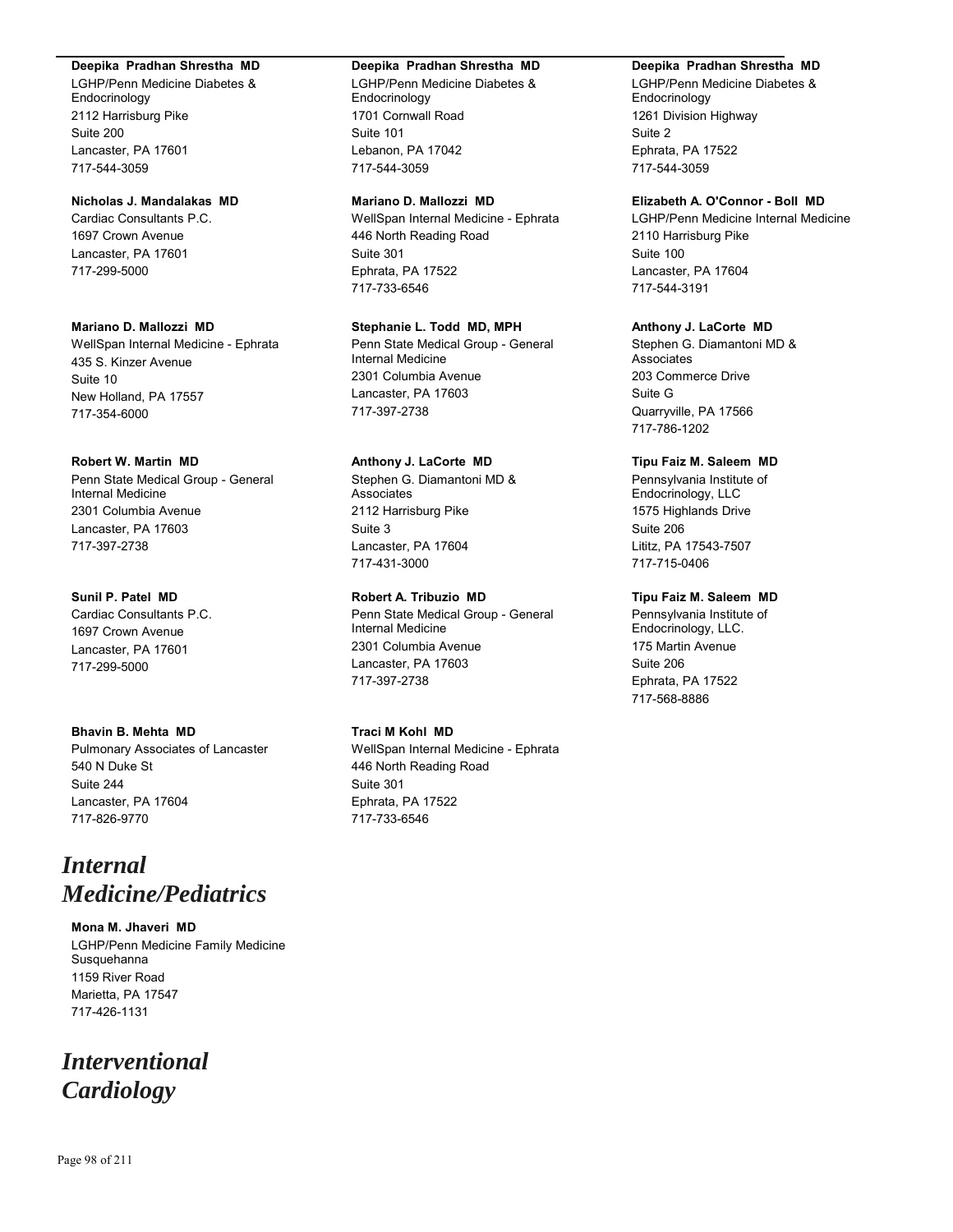#### **Matthew A. Bernabei MD**

The Heart Group of Lancaster General Health 217 Harrisburg Avenue Lancaster, PA 17603 717-544-8300

# **Matthew A. Bernabei MD**

The Heart Group of Lancaster General Health 950 Octorara Drive Parkesburg, PA 19365 717-544-8300

# **Matthew A. Bernabei MD**

The Heart Group of Lancaster General Health 690 Good Drive 2nd Floor Lancaster, PA 17601 717-544-8300

# *Licensed Therapists and Counselors*

**Lori Yelk LPC** Weigel Counseling Associates 2320 Rothsville Raod Lititz, PA 17543 717-464-1450

# **Isla M. Wurst MSS**

MAPS Behavioral Health Services 790 New Holland Avenue Lancaster, PA 17602 717-390-0353

#### **Bethany Arnold LCSW**

LGHP/Penn Medicine Behavioral Health 99 Masonic Drive Suite 101 Elizabethtown, PA 17022 717-560-3782

# **Bethany Arnold LCSW**

LGHP/Penn Medicine Behavioral Health 701 North Duke Street Lancaster, PA 17602 717-560-3782

#### **Matthew A. Bernabei MD**

The Heart Group of Lancaster General Health 426 Cloverleaf Road Elizabethtown, PA 17022 717-544-8300

#### **Matthew A. Bernabei MD**

The Heart Group of Lancaster General Health 1261 Division Highway Suite 2 Ephrata, PA 17522 717-544-8300

# **Gregory Cox DO**

Red Rose Cardiology 2135 Noll Drive Lancaster, PA 17603 717-735-8150

# **Matthew A. Bernabei MD**

The Heart Group of Lancaster General Health 1701 Cornwall Road Lebanon, PA 17042 717-544-8300

**Lori Yelk LPC** Weigel Counseling Associates 160 North Pointe Blvd. Suite 110 Lancaster, PA 17601 717-464-1450

**Koren A Crosbie LPC** MAPS Behavioral Health Services 790 New Holland Avenue Lancaster, PA 17602 717-390-0353

#### **Bethany Arnold LCSW**

LGHP/Penn Medicine Behavioral Health 802 New Holland Avenue Lancaster, PA 17602 717-560-3782

#### **Stacey Burroughs LPC**

LGHP/Penn Medicine Behavioral Health 160 North Pointe Blvd Suite 110 Lancaster, PA 17601 717-560-3782

**Lori Yelk LPC** Weigel Counseling Associates 2421 Willow Street Willow Street, PA 17584 717-464-1450

#### **Crystal DeRose LPC**

LGHP/Penn Medicine Family Medicine Twin Rose - Wrightsville 6415 Lincoln Highway Wrightsville, PA 17368 717-252-1200

#### **Crystal DeRose LPC**

LGHP/Penn Medicine Family Medicine Twin Rose - Columbia 306 North Seventh Street Columbia, PA 17512 717-684-9106

#### **Bethany Arnold LCSW**

LGHP/Penn Medicine Behavioral Health 694 Good Drive Suite 11 Lancaster, PA 17601 717-560-3782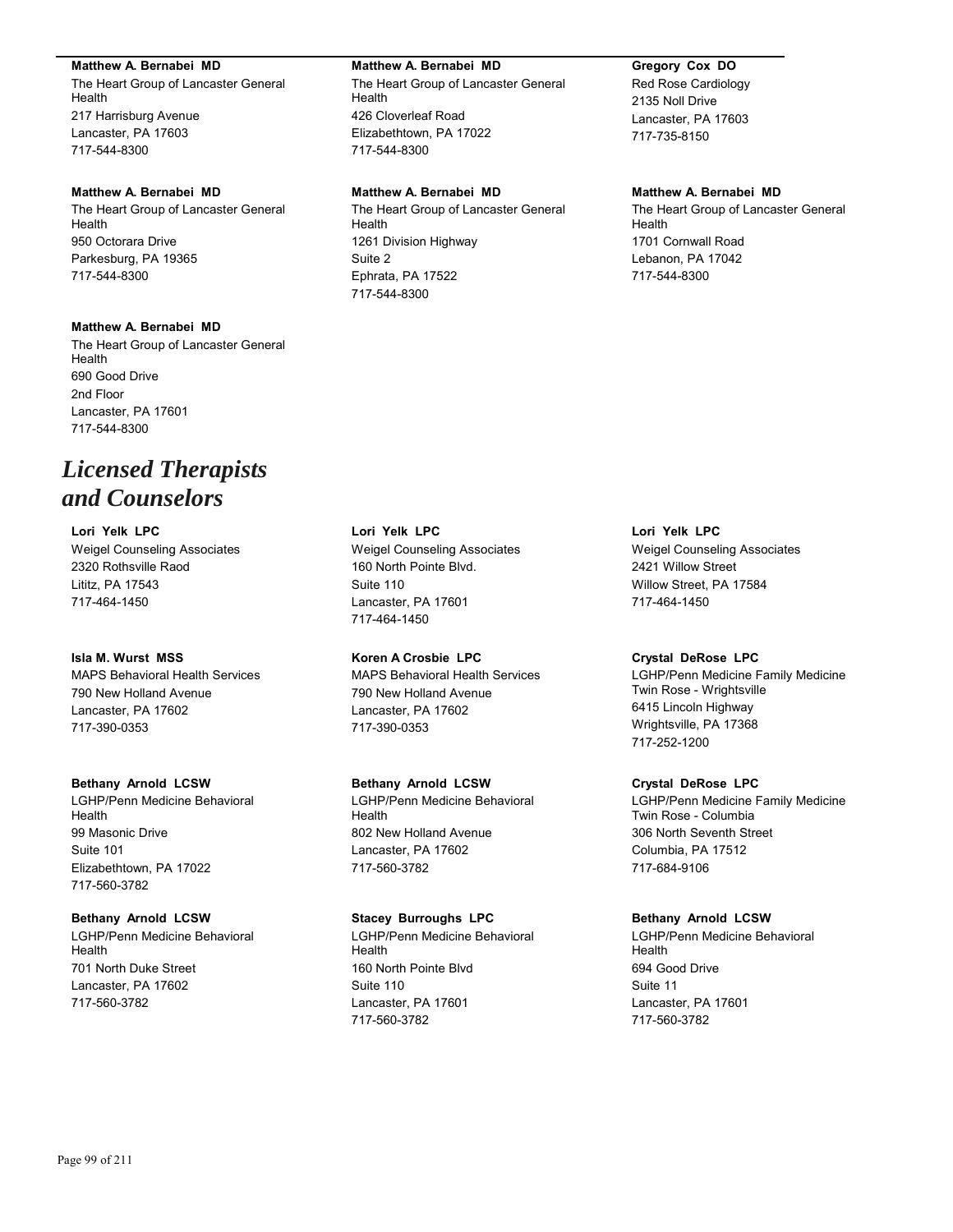#### **Bethany Arnold LCSW**

LGHP/Penn Medicine Behavioral Health 700 Lancaster Road Manheim, PA 17545 717-735-7454

**Andrew Bland PhD** Samaritan Counseling Center 1803 Oregon Pike Lancaster, PA 17601 717-560-9969

**Emily Babikow LCSW** LGHP/Penn Medicine Behavioral Health 34 Fawn Drive Quarryville, PA 17566 717-560-3782

**Leslie Book LCSW** Lancaster Health Center 515 B Hershey Avenue Lancaster, PA 17603 717-299-6371

**Stacey Burroughs LPC** LGHP/Penn Medicine Behavioral Health 1701 Cornwall Road Suite 201 Lebanon, PA 17042 717-735-7454

**Emily Babikow LCSW** LGHP/Penn Medicine Behavioral Health 51 Peters Road Suite 200 Lititz, PA 17543 717-560-3782

**Emily Babikow LCSW** LGHP/Penn Medicine Behavioral Health 555 North Duke Street Lancaster, PA 17602 717-560-3782

**Elizabeth Bejgrowicz LCSW** LGHP/Penn Medicine Behavioral Health 931 Harrisburg Avenue F&M College \*restricted to F&M students only Lancaster, PA 17603 717-560-3782

LGHP/Penn Medicine Behavioral Health 931 Harrisburg Avenue F&M College \*restricted to F&M students only Lancaster, PA 17603 717-560-3782

**Emily Babikow LCSW** LGHP/Penn Medicine Behavioral Health 306 North 7th Street Columbia, PA 17512 717-560-3782

**Leslie Book LCSW** Lancaster Health Center 802 New Holland Avenue Suite 200 Lancaster, PA 17602 717-299-6371

**Leslie Book LCSW** Lancaster Health Center 304 North Water Street Lancaster, PA 17603 717-299-6371

**Andrew Bland PhD** Samaritan Counseling Center 810 Donegal Springs Road Mount Joy, PA 17552 717-560-9969

**Emily Babikow LCSW** LGHP/Penn Medicine Behavioral Health 540 North Duke Street 3rd Floor Lancaster, PA 17602 717-560-3782

**Emily Babikow LCSW** LGHP/Penn Medicine Behavioral Health 562 W. 2nd Avenue Lititz, PA 17543 717-735-7454

**Elizabeth Bejgrowicz LCSW** LGHP/Penn Medicine Behavioral Health

802 New Holland Avenue Lancaster, PA 17602 717-560-3782

#### **Katherine DeStefano PhD**

New Horizons Counseling 120 Foxshire Drive Lancaster, PA 17601 717-431-6615

**Emily Babikow LCSW**

LGHP/Penn Medicine Behavioral Health 317 West Chestnut Street Quarryville, PA 17566 717-560-3782

**Leslie Book LCSW** Lancaster Health Center 625 South Duke Street Lancaster, PA 17602 717-299-6371

# **Rita M Boer LSW**

MAPS Behavioral Health Services 790 New Holland Avenue Lancaster, PA 17602 717-390-0353

# **Emily Babikow LCSW**

LGHP/Penn Medicine Behavioral Health 2108 Harrisburg Pike Suite 310 Lancaster, PA 17601 717-560-3782

# **Emily Babikow LCSW**

LGHP/Penn Medicine Behavioral Health 554 North Duke Street 3rd Floor Lancaster, PA 17602 717-560-3782

# **Elizabeth Bejgrowicz LCSW**

LGHP/Penn Medicine Behavioral Health 99 Masonic Drive Suite 101 Elizabethtown, PA 17022 717-560-3782

# **Emily Babikow LCSW**

LGHP/Penn Medicine Behavioral Health 418 Cloverleaf Road Elizabethtown, PA 17022 717-560-3782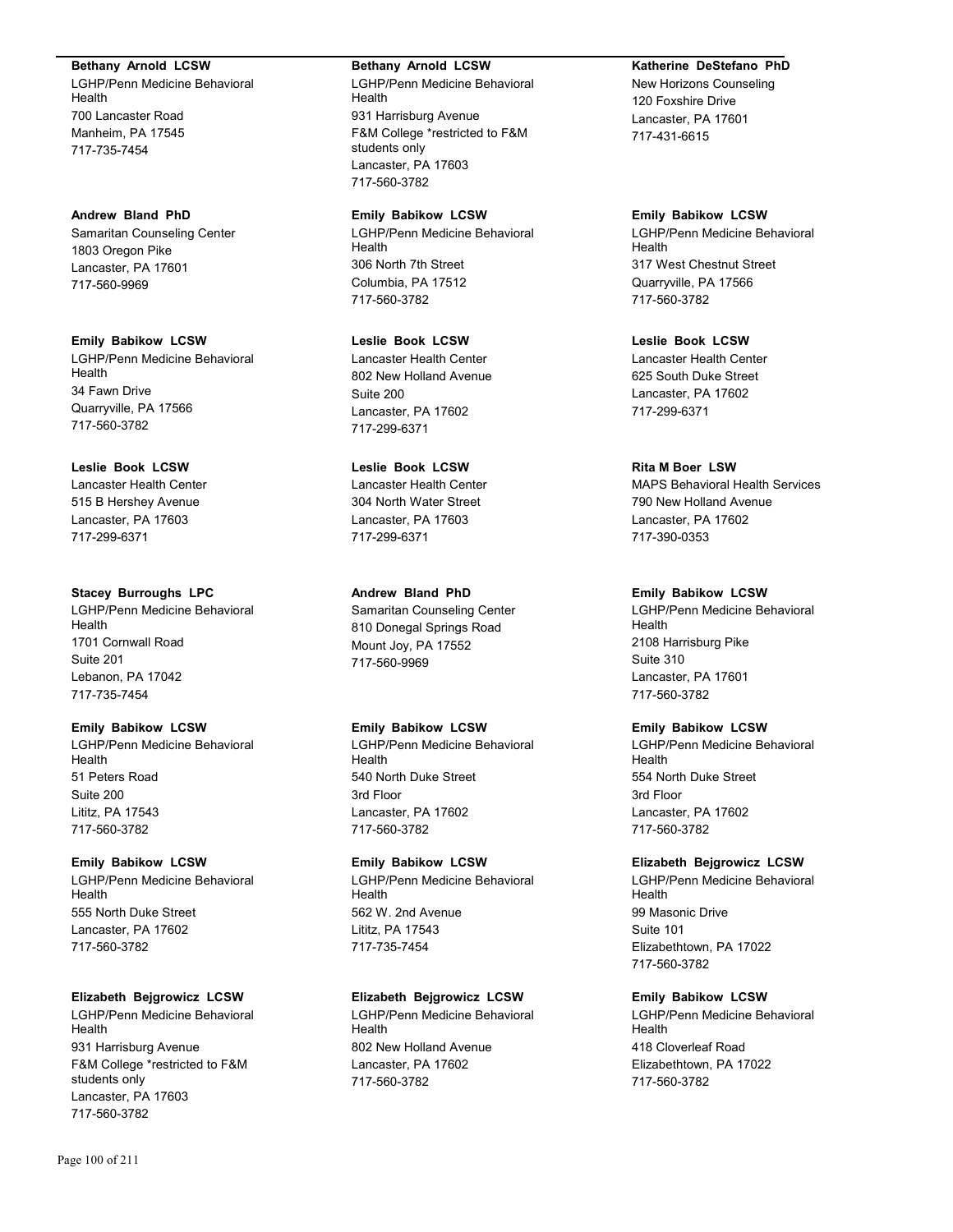#### **Emily Babikow LCSW**

LGHP/Penn Medicine Behavioral Health 1001 Cornerstone Drive Suite B Mount Joy, PA 17552 717-560-3782

**Gwen S. Burkholder MSW** MAPS Behavioral Health Services 790 New Holland Avenue Lancaster, PA 17602 717-390-0353

**Melissa F. Brown MS** Weigel Counseling Associates 2421 Willow Street Willow Street, PA 17584 717-464-1450

# **Emily Babikow LCSW**

LGHP/Penn Medicine Behavioral Health 222 Willow Valley Lakes Drive Suite 1900 Willow Street, PA 17584 717-735-7454

#### **Emily Babikow LCSW**

LGHP/Penn Medicine Behavioral Health 101 Abbeyville Road Lancaster, PA 17603 717-560-3782

#### **Emily Babikow LCSW**

LGHP/Penn Medicine Behavioral Health 1261 Division Highway Suite 1 Ephrata, PA 17522 717-560-3782

## **Emily Babikow LCSW**

LGHP/Penn Medicine Behavioral Health 1701 Cornwall Road Suite 201 Lebanon, PA 17042 717-735-7454

# **Melissa F. Brown MS**

Fernando MD & Associates 231 North Shippen Street Unit 21-B Lancaster, PA 17602 717-239-0320

## **Stacey Burroughs LPC**

LGHP/Penn Medicine Behavioral Health 101 Abbeyville Road Lancaster, PA 17603 717-560-3782

**Heidi B. Baldacci PhD**

Behavioral Healthcare Consultants P.C. 645 N. Twelfth Street Suite 302 Lemoyne, PA 17043 717-730-2090

**Melissa F. Brown MS** Weigel Counseling Associates 2320 Rothsville Raod Lititz, PA 17543 717-464-1450

**Kenneth E. Brooks RNC** MAPS Behavioral Health Services 790 New Holland Avenue Lancaster, PA 17602 717-390-0353

#### **Emily Babikow LCSW**

LGHP/Penn Medicine Behavioral Health 1135 Hampden Drive Strasburg, PA 17579 717-735-7454

#### **Emily Babikow LCSW**

LGHP/Penn Medicine Behavioral Health 160 North Pointe Blvd Suite 110 Lancaster, PA 17601 717-560-3782

# **Emily Babikow LCSW**

LGHP/Penn Medicine Behavioral Health 2102 Harrisburg Pike Lancaster, PA 17601 717-560-3782

# **Kristen A Bascelli LPC**

Samaritan Counseling Center 1803 Oregon Pike Lancaster, PA 17601 717-560-9969

#### **Stacey Burroughs LPC**

LGHP/Penn Medicine Behavioral Health 1001 Cornerstone Drive Suite B Mount Joy, PA 17552 717-560-3782

#### **Adriane D. Esposito LPC**

LGHP/Penn Medicine Behavioral Health 554 North Duke Street 3rd Floor Lancaster, PA 17602 717-560-3782

**Melissa F. Brown MS**

Weigel Counseling Associates 160 North Pointe Blvd. Suite 110 Lancaster, PA 17601 717-464-1450

# **Emily Babikow LCSW**

LGHP/Penn Medicine Behavioral Health 2113 Manor Ridge Drive Lancaster, PA 17603 717-560-3782

#### **Emily Babikow LCSW**

LGHP/Penn Medicine Behavioral Health 1159 River Road Marietta, PA 17547 717-560-3782

#### **Emily Babikow LCSW**

LGHP/Penn Medicine Behavioral Health 1635 W. Main Street Suite 700 Ephrata, PA 17522 717-735-7454

#### **Elizabeth Bejgrowicz LCSW**

LGHP/Penn Medicine Behavioral Health 694 Good Drive Suite 11 Lancaster, PA 17601 717-560-3782

# **Elizabeth Bejgrowicz LCSW**

LGHP/Penn Medicine Behavioral Health 701 North Duke Street Lancaster, PA 17602 717-560-3782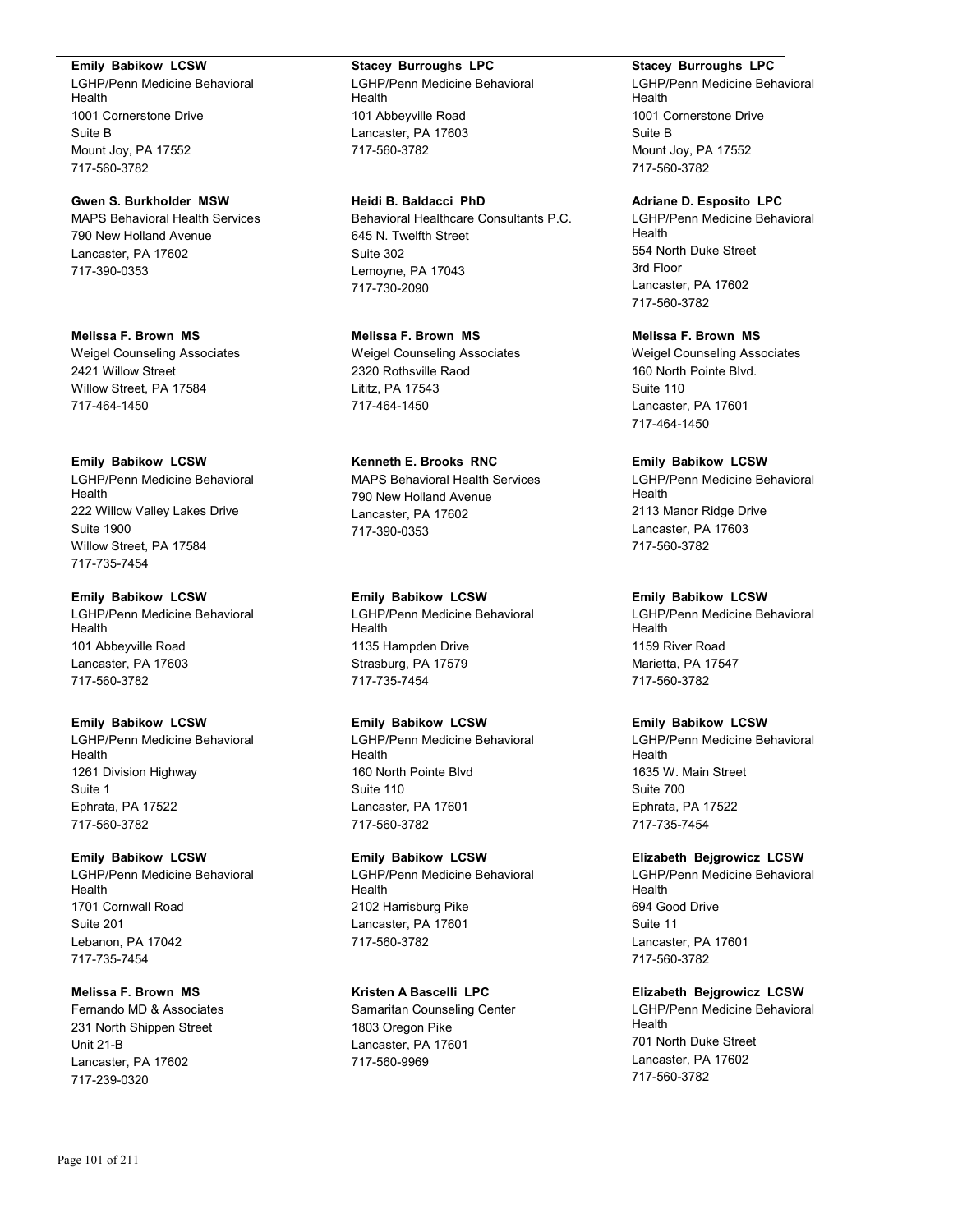#### **Elizabeth Bejgrowicz LCSW**

LGHP/Penn Medicine Behavioral Health 1001 Cornerstone Drive Suite B Mount Joy, PA 17552 717-560-3782

### **Emily Babikow LCSW**

LGHP/Penn Medicine Behavioral Health 694 Good Drive Suite 11 Lancaster, PA 17601 717-560-3782

#### **Emily Babikow LCSW**

LGHP/Penn Medicine Behavioral Health 802 New Holland Avenue Lancaster, PA 17602 717-560-3782

# **Elizabeth Bejgrowicz LCSW**

LGHP/Penn Medicine Behavioral Health 1159 River Road Marietta, PA 17547 717-560-3782

# **Katina L. Barton MSW**

Behavioral Healthcare Consultants P.C. 2550 Kingston Road Suite 211 York, PA 17402 717-755-5736

# **Thomas G. Bartlett PhD**

Behavioral Healthcare Consultants P.C. 6 West Newport Road Lititz, PA 17543 717-627-2190

#### **Emily Babikow LCSW**

LGHP/Penn Medicine Behavioral Health 99 Masonic Drive Suite 101 Elizabethtown, PA 17022 717-560-3782

#### **Stacey Burroughs LPC**

LGHP/Penn Medicine Behavioral Health 1159 River Road Marietta, PA 17547 717-560-3782

## **Emily Babikow LCSW**

LGHP/Penn Medicine Behavioral Health 6415 Lincoln Highway Wrightsville, PA 17368 717-560-3782

#### **Emily Babikow LCSW**

LGHP/Penn Medicine Behavioral Health 700 Lancaster Road Manheim, PA 17545 717-735-7454

#### **Elizabeth Bejgrowicz LCSW**

LGHP/Penn Medicine Behavioral Health 1135 Hampden Drive Strasburg, PA 17579 717-735-7454

# **Katina L. Barton MSW**

Behavioral Healthcare Consultants P.C. 645 N. Twelfth Street Suite 302 Lemoyne, PA 17043 717-730-2090

# **Katina L. Barton MSW**

Behavioral Healthcare Consultants P.C. 1755 Oregon Pike Suite 200 Lancaster, PA 17601 717-581-5255

# **Thomas G. Bartlett PhD**

Behavioral Healthcare Consultants P.C. 2550 Kingston Road Suite 211 York, PA 17402 717-755-5736

# **Emily Babikow LCSW**

LGHP/Penn Medicine Behavioral Health 931 Harrisburg Avenue F&M College \*restricted to F&M students only Lancaster, PA 17603 717-560-3782

## **Elizabeth Bejgrowicz LCSW**

LGHP/Penn Medicine Behavioral Health 690 Good Drive Women's Outpatient Center - 2nd Floor Lancaster, PA 17601 717-560-3782

#### **Emily Babikow LCSW**

LGHP/Penn Medicine Behavioral Health 690 Good Drive Women's Outpatient Center - 2nd Floor Lancaster, PA 17601 717-560-3782

#### **Emily Babikow LCSW**

LGHP/Penn Medicine Behavioral Health 701 North Duke Street Lancaster, PA 17602 717-560-3782

## **Kristen A Bascelli LPC**

Samaritan Counseling Center 810 Donegal Springs Road Mount Joy, PA 17552 717-560-9969

## **Katina L. Barton MSW**

Behavioral Healthcare Consultants P.C. 6 West Newport Road Lititz, PA 17543 717-627-2190

# **Thomas G. Bartlett PhD**

Behavioral Healthcare Consultants P.C. 645 N. Twelfth Street Suite 302 Lemoyne, PA 17043 717-730-2090

# **Thomas G. Bartlett PhD**

Behavioral Healthcare Consultants P.C. 1755 Oregon Pike Suite 200 Lancaster, PA 17601 717-581-5255

#### **Elizabeth Bejgrowicz LCSW**

LGHP/Penn Medicine Behavioral Health 317 West Chestnut Street Quarryville, PA 17566 717-560-3782

# **Elizabeth Bejgrowicz LCSW**

LGHP/Penn Medicine Behavioral Health 6415 Lincoln Highway Wrightsville, PA 17368 717-560-3782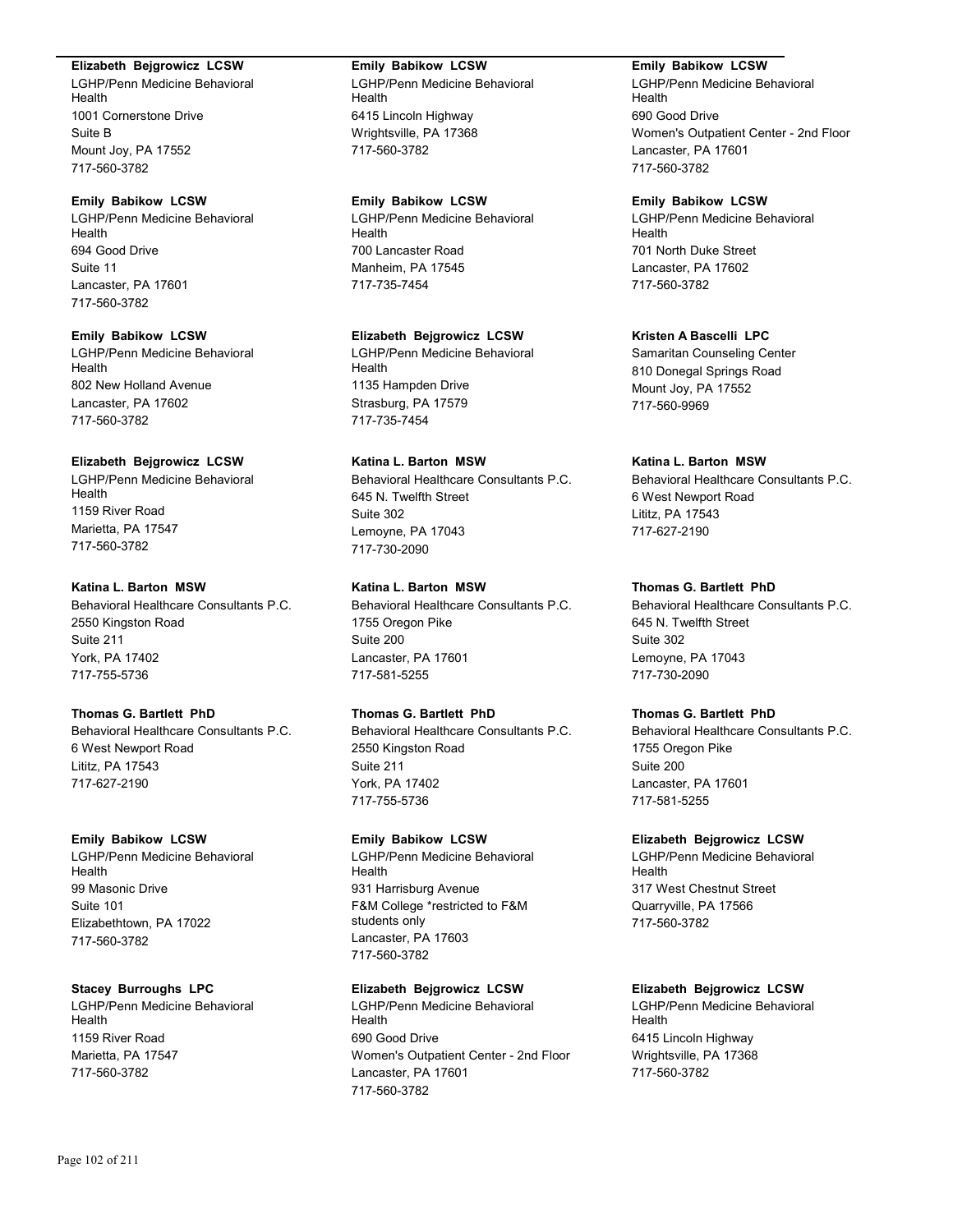#### **Elizabeth Bejgrowicz LCSW**

LGHP/Penn Medicine Behavioral Health 562 W. 2nd Avenue Lititz, PA 17543 717-735-7454

# **Elizabeth Bejgrowicz LCSW**

LGHP/Penn Medicine Behavioral Health 540 North Duke Street 3rd Floor Lancaster, PA 17602 717-560-3782

## **Elizabeth Bejgrowicz LCSW**

LGHP/Penn Medicine Behavioral Health 34 Fawn Drive Quarryville, PA 17566 717-560-3782

# **Elizabeth Bejgrowicz LCSW**

LGHP/Penn Medicine Behavioral Health 222 Willow Valley Lakes Drive Suite 1900 Willow Street, PA 17584 717-735-7454

## **Elizabeth Bejgrowicz LCSW**

LGHP/Penn Medicine Behavioral Health 2102 Harrisburg Pike Lancaster, PA 17601 717-560-3782

# **Elizabeth Bejgrowicz LCSW**

LGHP/Penn Medicine Behavioral Health 160 North Pointe Blvd Suite 110 Lancaster, PA 17601 717-560-3782

# **Terry Carrilio LCSW**

LGHP/Penn Medicine Behavioral Health 1001 Cornerstone Drive Suite B Mount Joy, PA 17552 717-560-3782

# **Terry Carrilio LCSW**

LGHP/Penn Medicine Behavioral Health 2102 Harrisburg Pike Lancaster, PA 17601 717-560-3782

#### **Elizabeth Bejgrowicz LCSW**

LGHP/Penn Medicine Behavioral Health 555 North Duke Street Lancaster, PA 17602 717-560-3782

# **Elizabeth Bejgrowicz LCSW**

LGHP/Penn Medicine Behavioral Health 51 Peters Road Suite 200 Lititz, PA 17543 717-560-3782

# **Elizabeth Bejgrowicz LCSW**

LGHP/Penn Medicine Behavioral Health 700 Lancaster Road Manheim, PA 17545 717-735-7454

# **Elizabeth Bejgrowicz LCSW**

LGHP/Penn Medicine Behavioral Health 2113 Manor Ridge Drive Lancaster, PA 17603 717-560-3782

# **Elizabeth Bejgrowicz LCSW**

LGHP/Penn Medicine Behavioral Health 1701 Cornwall Road Suite 201 Lebanon, PA 17042 717-735-7454

# **Elizabeth Bejgrowicz LCSW**

LGHP/Penn Medicine Behavioral Health 1261 Division Highway Suite 1 Ephrata, PA 17522 717-560-3782

#### **Michael Carr LPC**

LGHP/Penn Medicine Behavioral Health 555 North Duke Street Lancaster, PA 17602 717-560-3782

# **Terry Carrilio LCSW**

LGHP/Penn Medicine Behavioral Health 1701 Cornwall Road Suite 201 Lebanon, PA 17042 717-735-7454

# **Elizabeth Bejgrowicz LCSW**

LGHP/Penn Medicine Behavioral Health 554 North Duke Street 3rd Floor Lancaster, PA 17602 717-560-3782

## **Elizabeth Bejgrowicz LCSW**

LGHP/Penn Medicine Behavioral Health 101 Abbeyville Road Lancaster, PA 17603 717-560-3782

## **Elizabeth Bejgrowicz LCSW**

LGHP/Penn Medicine Behavioral Health 306 North 7th Street Columbia, PA 17512 717-560-3782

## **Elizabeth Bejgrowicz LCSW**

LGHP/Penn Medicine Behavioral Health 2108 Harrisburg Pike Suite 310 Lancaster, PA 17601 717-560-3782

# **Elizabeth Bejgrowicz LCSW**

LGHP/Penn Medicine Behavioral Health 1635 W. Main Street Suite 700 Ephrata, PA 17522 717-735-7454

# **Elizabeth Bejgrowicz LCSW**

LGHP/Penn Medicine Behavioral Health 418 Cloverleaf Road Elizabethtown, PA 17022 717-560-3782

#### **Terry Carrilio LCSW**

LGHP/Penn Medicine Behavioral Health 2108 Harrisburg Pike Suite 310 Lancaster, PA 17601 717-560-3782

# **Terry Carrilio LCSW**

LGHP/Penn Medicine Behavioral Health 1635 W. Main Street Suite 700 Ephrata, PA 17522 717-735-7454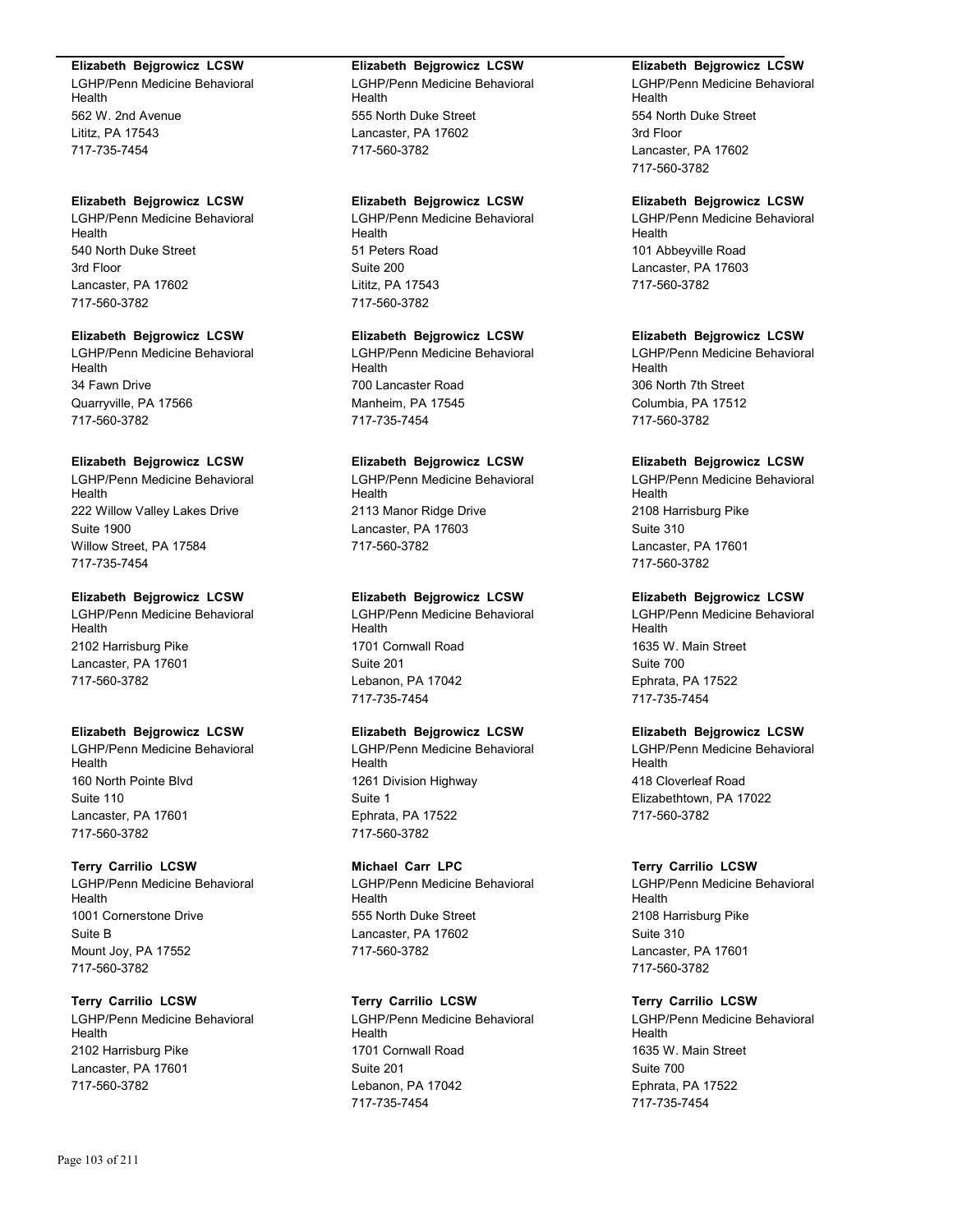#### **Terry Carrilio LCSW**

LGHP/Penn Medicine Behavioral Health 160 North Pointe Blvd Suite 110 Lancaster, PA 17601 717-560-3782

# **Terry Carrilio LCSW**

LGHP/Penn Medicine Behavioral Health 222 Willow Valley Lakes Drive Suite 1900 Willow Street, PA 17584 717-735-7454

# **Michael Carr LPC**

LGHP/Penn Medicine Behavioral Health 99 Masonic Drive Suite 101 Elizabethtown, PA 17022 717-560-3782

# **Michael Carr LPC**

LGHP/Penn Medicine Behavioral Health 701 North Duke Street Lancaster, PA 17602 717-560-3782

#### **Michael Carr LPC**

LGHP/Penn Medicine Behavioral Health 690 Good Drive Women's Outpatient Center - 2nd Floor Lancaster, PA 17601 717-560-3782

# **Terry Carrilio LCSW**

LGHP/Penn Medicine Behavioral Health 1135 Hampden Drive Strasburg, PA 17579 717-735-7454

# **Rebecca Charles LCSW**

Weigel Counseling Associates 2421 Willow Street Willow Street, PA 17584 717-464-1450

# **Terry Carrilio LCSW**

LGHP/Penn Medicine Behavioral Health 99 Masonic Drive Suite 101 Elizabethtown, PA 17022 717-560-3782

# **Terry Carrilio LCSW**

LGHP/Penn Medicine Behavioral Health 1261 Division Highway Suite 1 Ephrata, PA 17522 717-560-3782

## **Terry Carrilio LCSW**

LGHP/Penn Medicine Behavioral Health 101 Abbeyville Road Lancaster, PA 17603 717-560-3782

#### **Michael Carr LPC**

LGHP/Penn Medicine Behavioral Health 931 Harrisburg Avenue F&M College \*restricted to F&M students only Lancaster, PA 17603 717-560-3782

# **Michael Carr LPC**

LGHP/Penn Medicine Behavioral Health 700 Lancaster Road Manheim, PA 17545 717-735-7454

# **Michael Carr LPC**

LGHP/Penn Medicine Behavioral Health 6415 Lincoln Highway Wrightsville, PA 17368 717-560-3782

# **Terry Carrilio LCSW**

LGHP/Penn Medicine Behavioral Health 690 Good Drive Women's Outpatient Center - 2nd Floor Lancaster, PA 17601 717-560-3782

# **Rebecca Charles LCSW**

Weigel Counseling Associates 2320 Rothsville Raod Lititz, PA 17543 717-464-1450

## **Terry Carrilio LCSW**

LGHP/Penn Medicine Behavioral Health 1159 River Road Marietta, PA 17547 717-560-3782

#### **Terry Carrilio LCSW**

LGHP/Penn Medicine Behavioral Health 306 North 7th Street Columbia, PA 17512 717-560-3782

# **Michael Carr LPC**

LGHP/Penn Medicine Behavioral Health 802 New Holland Avenue Lancaster, PA 17602 717-560-3782

# **Michael Carr LPC**

LGHP/Penn Medicine Behavioral Health 694 Good Drive Suite 11 Lancaster, PA 17601 717-560-3782

# **Stacey Burroughs LPC**

LGHP/Penn Medicine Behavioral Health 1135 Hampden Drive Strasburg, PA 17579 717-735-7454

# **Heidi B. Baldacci PhD**

Behavioral Healthcare Consultants P.C. 2550 Kingston Road Suite 211 York, PA 17402 717-755-5736

# **Rebecca Charles LCSW**

Weigel Counseling Associates 160 North Pointe Blvd. Suite 110 Lancaster, PA 17601 717-464-1450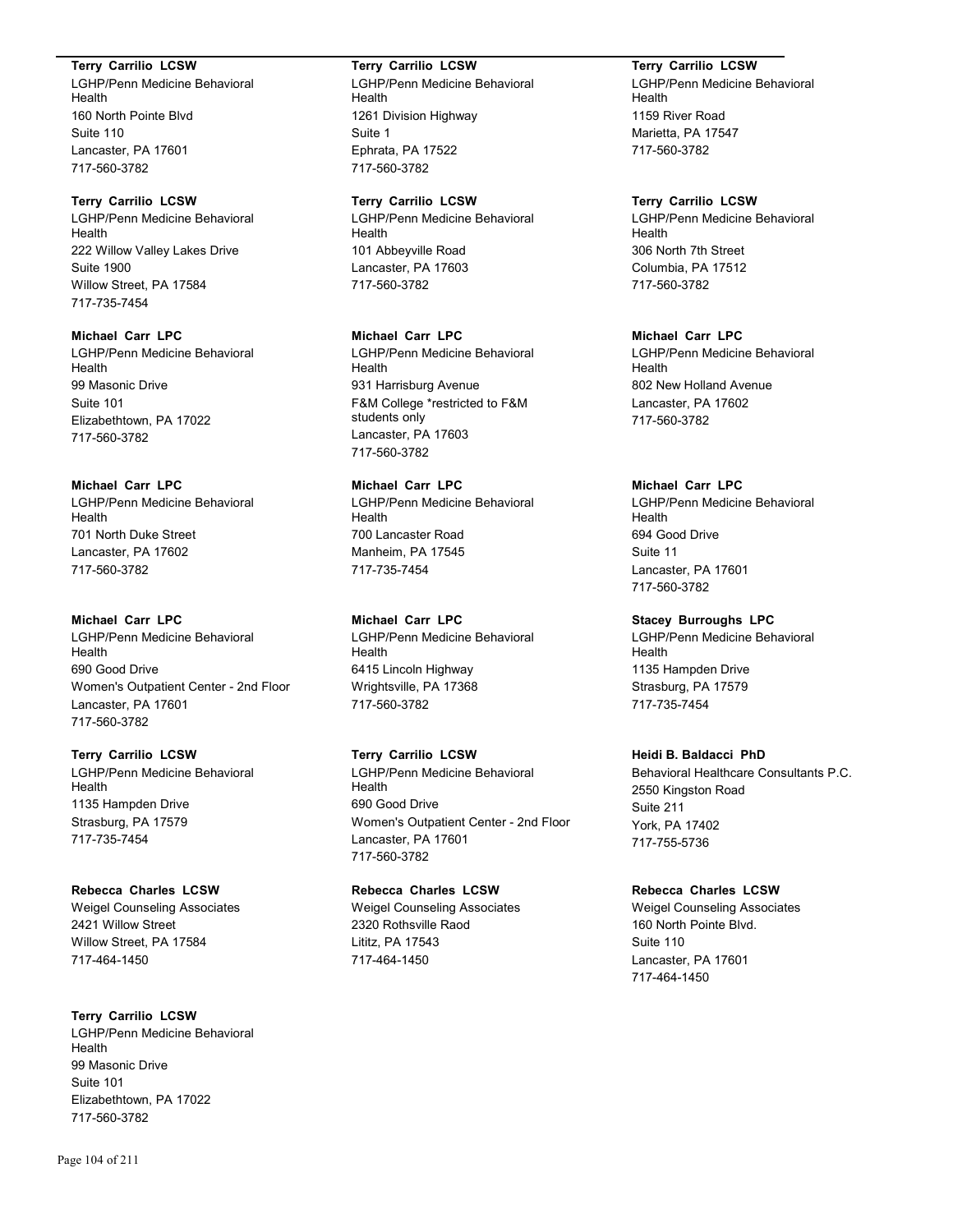### **Terry Carrilio LCSW**

LGHP/Penn Medicine Behavioral Health 931 Harrisburg Avenue F&M College \*restricted to F&M students only Lancaster, PA 17603 717-560-3782

# **Terry Carrilio LCSW**

LGHP/Penn Medicine Behavioral Health 2113 Manor Ridge Drive Lancaster, PA 17603 717-560-3782

# **Terry Carrilio LCSW**

LGHP/Penn Medicine Behavioral Health 6415 Lincoln Highway Wrightsville, PA 17368 717-560-3782

#### **Terry Carrilio LCSW**

LGHP/Penn Medicine Behavioral Health 554 North Duke Street 3rd Floor Lancaster, PA 17602 717-560-3782

#### **Terry Carrilio LCSW**

LGHP/Penn Medicine Behavioral Health 418 Cloverleaf Road Elizabethtown, PA 17022 717-560-3782

# **Terry Carrilio LCSW**

LGHP/Penn Medicine Behavioral Health 700 Lancaster Road Manheim, PA 17545 717-735-7454

#### **Stacey Burroughs LPC**

LGHP/Penn Medicine Behavioral Health 694 Good Drive Suite 11 Lancaster, PA 17601 717-560-3782

# **Stacey Burroughs LPC**

LGHP/Penn Medicine Behavioral Health 562 W. 2nd Avenue Lititz, PA 17543 717-735-7454

**Terry Carrilio LCSW** LGHP/Penn Medicine Behavioral Health 802 New Holland Avenue Lancaster, PA 17602 717-560-3782

# **Terry Carrilio LCSW**

LGHP/Penn Medicine Behavioral Health 694 Good Drive Suite 11 Lancaster, PA 17601 717-560-3782

#### **Terry Carrilio LCSW**

LGHP/Penn Medicine Behavioral Health 562 W. 2nd Avenue Lititz, PA 17543 717-735-7454

#### **Terry Carrilio LCSW**

LGHP/Penn Medicine Behavioral Health 540 North Duke Street 3rd Floor Lancaster, PA 17602 717-560-3782

#### **Terry Carrilio LCSW**

LGHP/Penn Medicine Behavioral Health 34 Fawn Drive Quarryville, PA 17566 717-560-3782

# **Stacey Burroughs LPC**

LGHP/Penn Medicine Behavioral **Health** 34 Fawn Drive Quarryville, PA 17566 717-560-3782

#### **Stacey Burroughs LPC**

LGHP/Penn Medicine Behavioral Health 690 Good Drive Women's Outpatient Center - 2nd Floor Lancaster, PA 17601 717-560-3782

# **Stacey Burroughs LPC**

LGHP/Penn Medicine Behavioral Health 555 North Duke Street Lancaster, PA 17602 717-560-3782

**Terry Carrilio LCSW** LGHP/Penn Medicine Behavioral Health 701 North Duke Street Lancaster, PA 17602 717-560-3782

# **Michael Carr LPC**

LGHP/Penn Medicine Behavioral Health 554 North Duke Street 3rd Floor Lancaster, PA 17602 717-560-3782

#### **Terry Carrilio LCSW**

LGHP/Penn Medicine Behavioral Health 555 North Duke Street Lancaster, PA 17602 717-560-3782

#### **Terry Carrilio LCSW**

LGHP/Penn Medicine Behavioral Health 51 Peters Road Suite 200 Lititz, PA 17543 717-560-3782

#### **Terry Carrilio LCSW**

LGHP/Penn Medicine Behavioral Health 317 West Chestnut Street Quarryville, PA 17566 717-560-3782

# **Michael Carr LPC**

LGHP/Penn Medicine Behavioral Health 562 W. 2nd Avenue Lititz, PA 17543 717-735-7454

#### **Stacey Burroughs LPC**

LGHP/Penn Medicine Behavioral Health 6415 Lincoln Highway Wrightsville, PA 17368 717-560-3782

# **Stacey Burroughs LPC**

LGHP/Penn Medicine Behavioral Health 554 North Duke Street 3rd Floor Lancaster, PA 17602 717-560-3782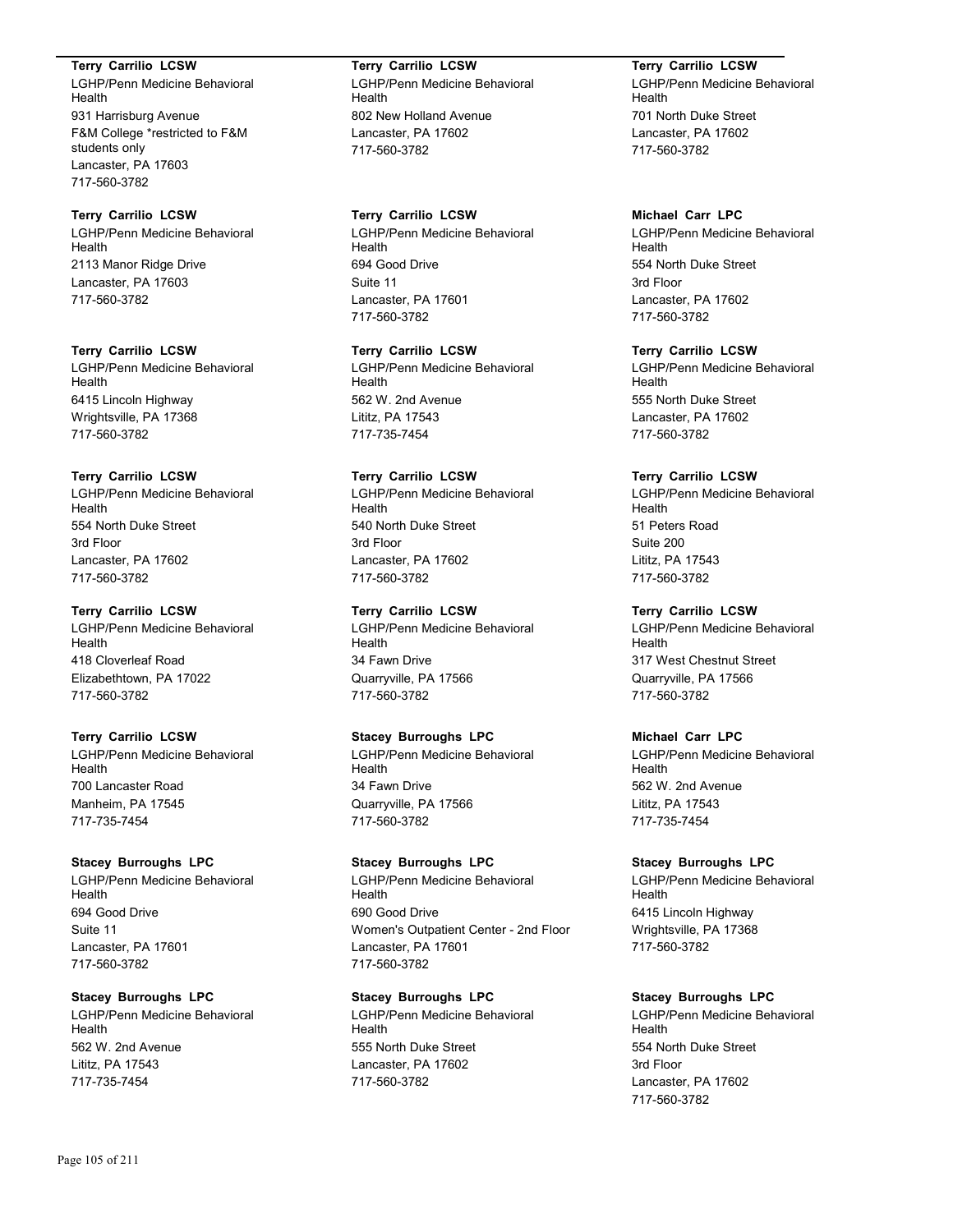#### **Stacey Burroughs LPC**

LGHP/Penn Medicine Behavioral Health 540 North Duke Street 3rd Floor Lancaster, PA 17602 717-560-3782

#### **Stacey Burroughs LPC**

LGHP/Penn Medicine Behavioral Health 802 New Holland Avenue Lancaster, PA 17602 717-560-3782

# **Stacey Burroughs LPC**

LGHP/Penn Medicine Behavioral Health 222 Willow Valley Lakes Drive Suite 1900 Willow Street, PA 17584 717-735-7454

### **Stacey Burroughs LPC**

LGHP/Penn Medicine Behavioral Health 2102 Harrisburg Pike Lancaster, PA 17601 717-560-3782

### **Heidi B. Baldacci PhD**

Behavioral Healthcare Consultants P.C. 1755 Oregon Pike Suite 200 Lancaster, PA 17601 717-581-5255

### **Michael Carr LPC**

LGHP/Penn Medicine Behavioral Health 540 North Duke Street 3rd Floor Lancaster, PA 17602 717-560-3782

# **Michael Carr LPC**

LGHP/Penn Medicine Behavioral Health 34 Fawn Drive Quarryville, PA 17566 717-560-3782

# **Michael Carr LPC**

LGHP/Penn Medicine Behavioral Health 222 Willow Valley Lakes Drive Suite 1900 Willow Street, PA 17584 717-735-7454

# **Stacey Burroughs LPC**

LGHP/Penn Medicine Behavioral Health 701 North Duke Street Lancaster, PA 17602 717-560-3782

# **Stacey Burroughs LPC**

LGHP/Penn Medicine Behavioral Health 317 West Chestnut Street Quarryville, PA 17566 717-560-3782

# **Stacey Burroughs LPC**

LGHP/Penn Medicine Behavioral Health 2113 Manor Ridge Drive Lancaster, PA 17603 717-560-3782

# **Stacey Burroughs LPC**

LGHP/Penn Medicine Behavioral Health 1635 W. Main Street Suite 700 Ephrata, PA 17522 717-735-7454

## **Stacey Burroughs LPC**

LGHP/Penn Medicine Behavioral Health 51 Peters Road Suite 200 Lititz, PA 17543 717-560-3782

# **Michael Carr LPC**

LGHP/Penn Medicine Behavioral Health 51 Peters Road Suite 200 Lititz, PA 17543 717-560-3782

#### **Michael Carr LPC**

LGHP/Penn Medicine Behavioral Health 317 West Chestnut Street Quarryville, PA 17566 717-560-3782

# **Michael Carr LPC** LGHP/Penn Medicine Behavioral Health 2113 Manor Ridge Drive Lancaster, PA 17603 717-560-3782

#### **Stacey Burroughs LPC**

LGHP/Penn Medicine Behavioral Health 418 Cloverleaf Road Elizabethtown, PA 17022 717-560-3782

# **Stacey Burroughs LPC**

LGHP/Penn Medicine Behavioral Health 306 North 7th Street Columbia, PA 17512 717-560-3782

# **Stacey Burroughs LPC**

LGHP/Penn Medicine Behavioral Health 2108 Harrisburg Pike Suite 310 Lancaster, PA 17601 717-560-3782

# **Stacey Burroughs LPC**

LGHP/Penn Medicine Behavioral Health 1261 Division Highway Suite 1 Ephrata, PA 17522 717-560-3782

# **Michael Carr LPC**

LGHP/Penn Medicine Behavioral Health 1701 Cornwall Road Suite 201 Lebanon, PA 17042 717-735-7454

# **Michael Carr LPC**

LGHP/Penn Medicine Behavioral Health 418 Cloverleaf Road Elizabethtown, PA 17022 717-560-3782

# **Michael Carr LPC**

LGHP/Penn Medicine Behavioral Health 306 North 7th Street Columbia, PA 17512 717-560-3782

# **Stacey Burroughs LPC**

LGHP/Penn Medicine Behavioral Health 700 Lancaster Road Manheim, PA 17545 717-735-7454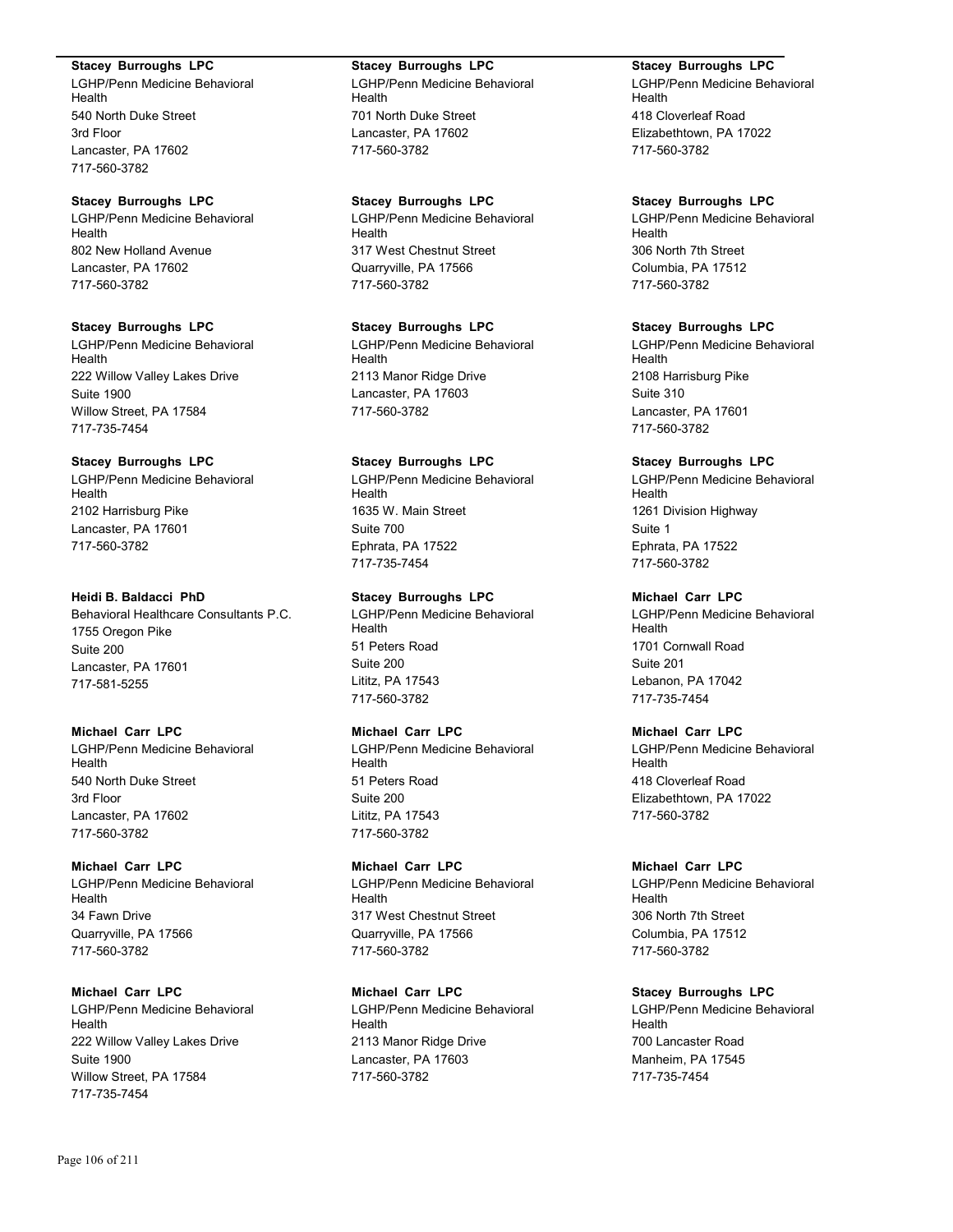**Michael Carr LPC**

LGHP/Penn Medicine Behavioral Health 2102 Harrisburg Pike Lancaster, PA 17601 717-560-3782

#### **Michael Carr LPC**

LGHP/Penn Medicine Behavioral Health 160 North Pointe Blvd Suite 110 Lancaster, PA 17601 717-560-3782

**Michael Carr LPC** LGHP/Penn Medicine Behavioral Health 1135 Hampden Drive Strasburg, PA 17579 717-735-7454

#### **Stacey Burroughs LPC**

LGHP/Penn Medicine Behavioral Health 99 Masonic Drive Suite 101 Elizabethtown, PA 17022 717-560-3782

#### **Kaitlyn N Henry LCSW**

LGHP/Penn Medicine Behavioral Health 222 Willow Valley Lakes Drive Suite 1900 Willow Street, PA 17584 717-735-7454

## **Adriane D. Esposito LPC**

LGHP/Penn Medicine Behavioral Health 222 Willow Valley Lakes Drive Suite 1900 Willow Street, PA 17584 717-735-7454

# **Kaitlyn N Henry LCSW**

LGHP/Penn Medicine Behavioral Health 418 Cloverleaf Road Elizabethtown, PA 17022 717-560-3782

## **Kaitlyn N Henry LCSW**

LGHP/Penn Medicine Behavioral Health 802 New Holland Avenue Lancaster, PA 17602 717-560-3782

# **Heidi B. Baldacci PhD** Behavioral Healthcare Consultants P.C. 6 West Newport Road Lititz, PA 17543 717-627-2190

# **Michael Carr LPC**

LGHP/Penn Medicine Behavioral Health 1261 Division Highway Suite 1 Ephrata, PA 17522 717-560-3782

**Michael Carr LPC** LGHP/Penn Medicine Behavioral Health 101 Abbeyville Road Lancaster, PA 17603 717-560-3782

#### **Stacey Burroughs LPC**

LGHP/Penn Medicine Behavioral Health 931 Harrisburg Avenue F&M College \*restricted to F&M students only Lancaster, PA 17603 717-560-3782

# **Kaitlyn N Henry LCSW**

LGHP/Penn Medicine Behavioral Health 51 Peters Road Suite 200 Lititz, PA 17543 717-560-3782

# **Adriane D. Esposito LPC**

LGHP/Penn Medicine Behavioral Health 306 North 7th Street Columbia, PA 17512 717-560-3782

#### **Kaitlyn N Henry LCSW**

LGHP/Penn Medicine Behavioral Health 34 Fawn Drive Quarryville, PA 17566 717-560-3782

#### **Bruce Eyer MS**

LGHP/Penn Medicine Behavioral Health 701 North Duke Street Lancaster, PA 17602 717-560-3782

**Michael Carr LPC** LGHP/Penn Medicine Behavioral Health 1635 W. Main Street Suite 700 Ephrata, PA 17522 717-735-7454

# **Michael Carr LPC**

LGHP/Penn Medicine Behavioral Health 1159 River Road Marietta, PA 17547 717-560-3782

# **Michael Carr LPC**

LGHP/Penn Medicine Behavioral Health 1001 Cornerstone Drive Suite B Mount Joy, PA 17552 717-560-3782

# **Michael Carr LPC**

LGHP/Penn Medicine Behavioral Health 2108 Harrisburg Pike Suite 310 Lancaster, PA 17601 717-560-3782

### **Adriane D. Esposito LPC**

LGHP/Penn Medicine Behavioral Health 2113 Manor Ridge Drive Lancaster, PA 17603 717-560-3782

# **Bruce Eyer MS**

LGHP/Penn Medicine Behavioral Health 802 New Holland Avenue Lancaster, PA 17602 717-560-3782

#### **Kaitlyn N Henry LCSW**

LGHP/Penn Medicine Behavioral Health 317 West Chestnut Street Quarryville, PA 17566 717-560-3782

# **Adriane D. Esposito LPC**

LGHP/Penn Medicine Behavioral **Health** 2102 Harrisburg Pike Lancaster, PA 17601 717-560-3782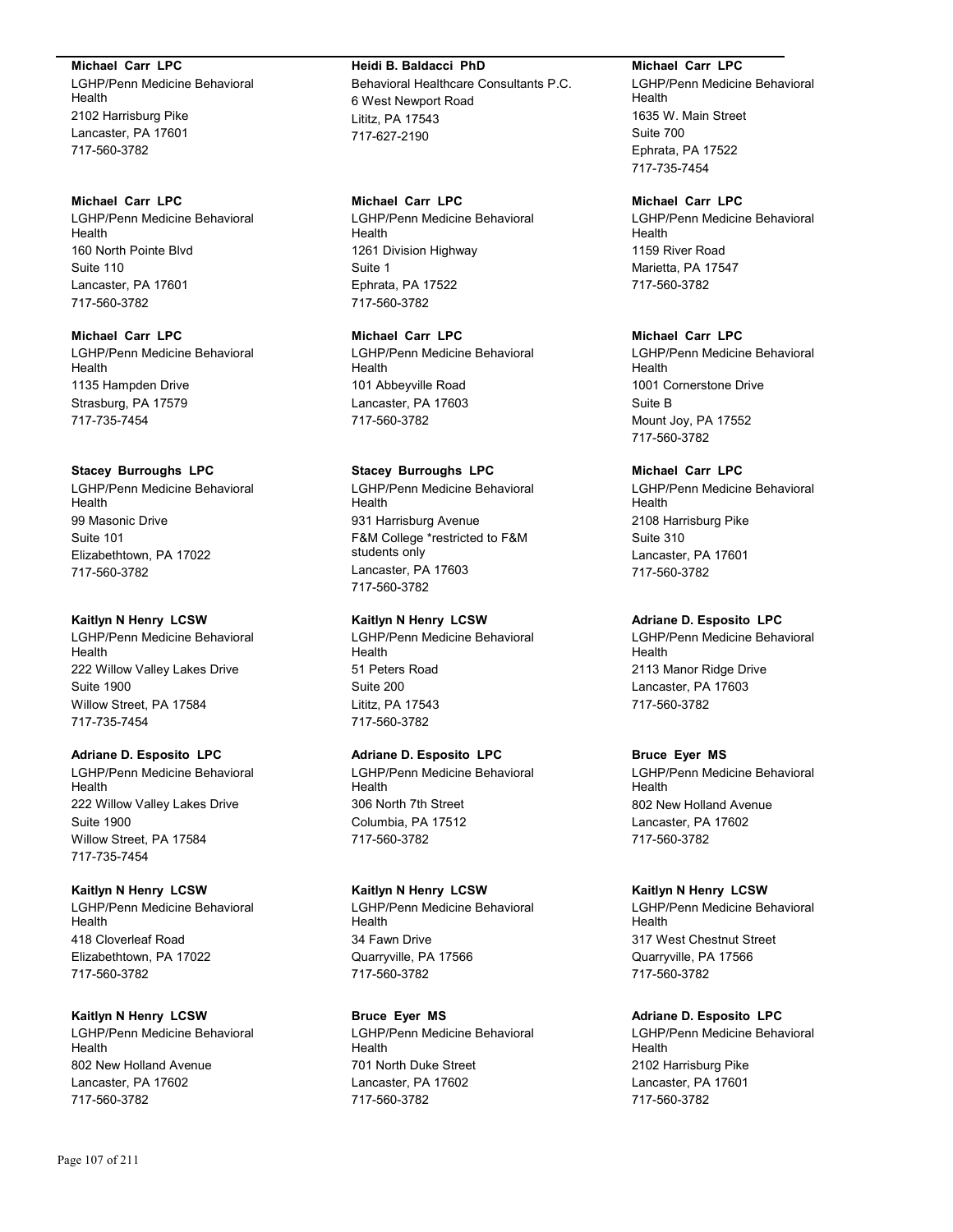#### **Adriane D. Esposito LPC**

LGHP/Penn Medicine Behavioral Health 317 West Chestnut Street Quarryville, PA 17566 717-560-3782

# **Adriane D. Esposito LPC**

LGHP/Penn Medicine Behavioral Health 540 North Duke Street 3rd Floor Lancaster, PA 17602 717-560-3782

# **Adriane D. Esposito LPC**

LGHP/Penn Medicine Behavioral Health 555 North Duke Street Lancaster, PA 17602 717-560-3782

## **Kaitlyn N Henry LCSW**

LGHP/Penn Medicine Behavioral Health 306 North 7th Street Columbia, PA 17512 717-560-3782

#### **Kaitlyn N Henry LCSW**

LGHP/Penn Medicine Behavioral Health 700 Lancaster Road Manheim, PA 17545 717-735-7454

# **Abigail Griffith MSW**

MAPS Behavioral Health Services 790 New Holland Avenue Lancaster, PA 17602 717-390-0353

### **Bruce Eyer MS**

LGHP/Penn Medicine Behavioral Health 931 Harrisburg Avenue F&M College \*restricted to F&M students only Lancaster, PA 17603 717-560-3782

#### **Kaitlyn N Henry LCSW**

LGHP/Penn Medicine Behavioral Health 555 North Duke Street Lancaster, PA 17602 717-560-3782

# **Adriane D. Esposito LPC**

LGHP/Penn Medicine Behavioral Health 34 Fawn Drive Quarryville, PA 17566 717-560-3782

#### **Bruce Eyer MS**

LGHP/Penn Medicine Behavioral Health 700 Lancaster Road Manheim, PA 17545 717-735-7454

# **Adriane D. Esposito LPC**

LGHP/Penn Medicine Behavioral Health 562 W. 2nd Avenue Lititz, PA 17543 717-735-7454

# **Kaitlyn N Henry LCSW**

LGHP/Penn Medicine Behavioral Health 554 North Duke Street 3rd Floor Lancaster, PA 17602 717-560-3782

# **Bruce Eyer MS**

LGHP/Penn Medicine Behavioral Health 2108 Harrisburg Pike Suite 310 Lancaster, PA 17601 717-560-3782

# **Bruce Eyer MS**

LGHP/Penn Medicine Behavioral Health 99 Masonic Drive Suite 101 Elizabethtown, PA 17022 717-560-3782

# **Kaitlyn N Henry LCSW**

LGHP/Penn Medicine Behavioral Health 6415 Lincoln Highway Wrightsville, PA 17368 717-560-3782

# **Adriane D. Esposito LPC** LGHP/Penn Medicine Behavioral **Health** 2108 Harrisburg Pike Suite 310 Lancaster, PA 17601 717-560-3782

# **Adriane D. Esposito LPC**

LGHP/Penn Medicine Behavioral Health 418 Cloverleaf Road Elizabethtown, PA 17022 717-560-3782

#### **Kaitlyn N Henry LCSW**

LGHP/Penn Medicine Behavioral Health 2113 Manor Ridge Drive Lancaster, PA 17603 717-560-3782

## **Kaitlyn N Henry LCSW**

LGHP/Penn Medicine Behavioral Health 2108 Harrisburg Pike Suite 310 Lancaster, PA 17601 717-560-3782

# **Kaitlyn N Henry LCSW**

LGHP/Penn Medicine Behavioral Health 1001 Cornerstone Drive Suite B Mount Joy, PA 17552 717-560-3782

# **Jack D Green LCSW**

Behavioral Healthcare Consultants P.C. 645 N. Twelfth Street Suite 302 Lemoyne, PA 17043 717-730-2090

# **Kaitlyn N Henry LCSW**

LGHP/Penn Medicine Behavioral Health 690 Good Drive Women's Outpatient Center - 2nd Floor Lancaster, PA 17601 717-560-3782

### **Kaitlyn N Henry LCSW**

LGHP/Penn Medicine Behavioral Health 540 North Duke Street 3rd Floor Lancaster, PA 17602 717-560-3782

# **Adriane D. Esposito LPC**

LGHP/Penn Medicine Behavioral Health 1001 Cornerstone Drive Suite B Mount Joy, PA 17552 717-560-3782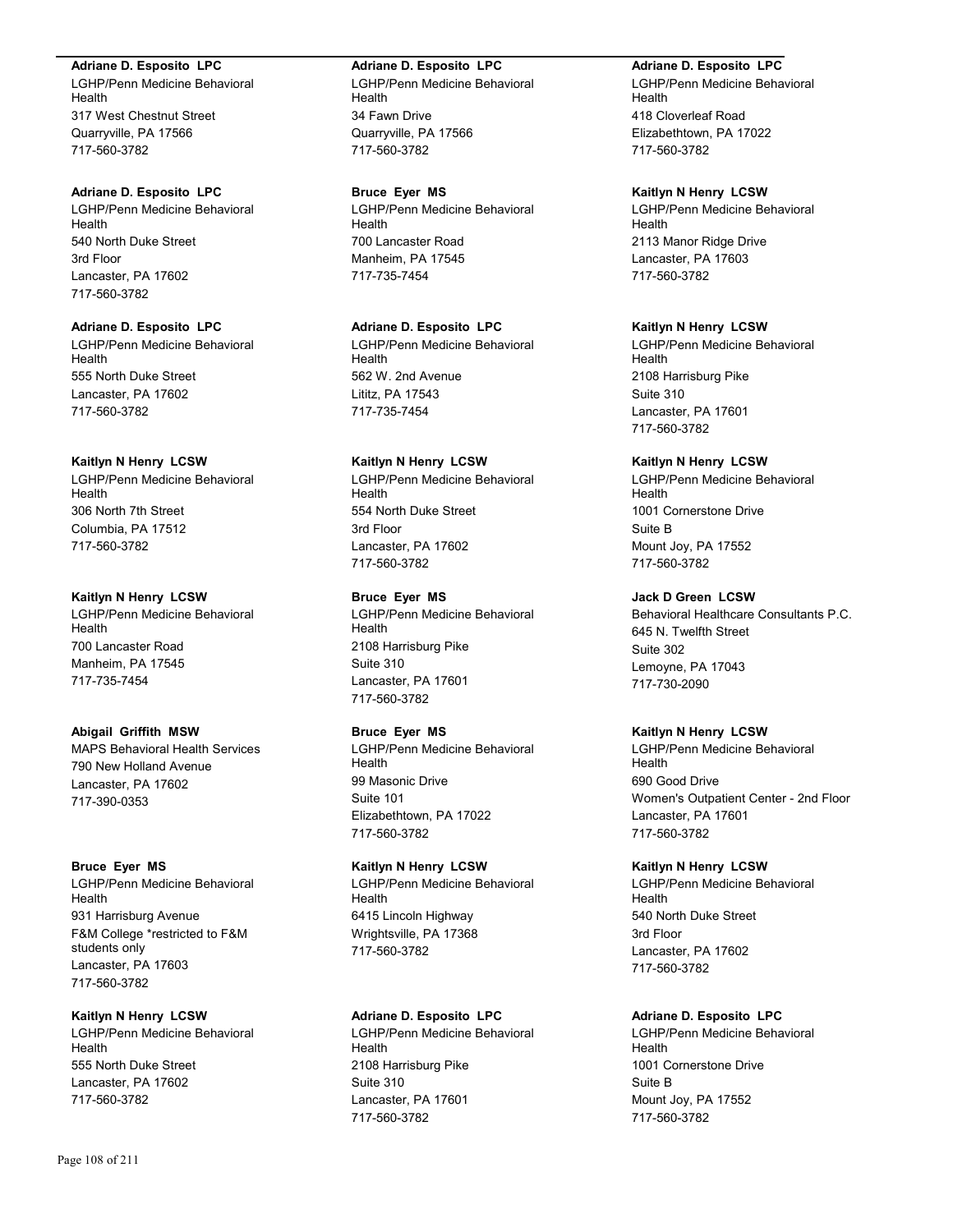#### **Adriane D. Esposito LPC**

LGHP/Penn Medicine Behavioral Health 101 Abbeyville Road Lancaster, PA 17603 717-560-3782

# **Adriane D. Esposito LPC**

LGHP/Penn Medicine Behavioral Health 1261 Division Highway Suite 1 Ephrata, PA 17522 717-560-3782

# **Adriane D. Esposito LPC**

LGHP/Penn Medicine Behavioral Health 1701 Cornwall Road Suite 201 Lebanon, PA 17042 717-735-7454

## **Danielle T. Heist LPC**

LGH @ Franklin & Marshall Student Wellness Center Appel Infirmary - \*Restricted to F&M Students\* 931 Harrisburg Avenue Lancaster, PA 17603 717-544-9051

# **Mark A. Hemlick PhD**

Behavioral Healthcare Consultants P.C. 2550 Kingston Road Suite 211 York, PA 17402 717-755-5736

# **Bruce Eyer MS**

LGHP/Penn Medicine Behavioral Health 1001 Cornerstone Drive Suite B Mount Joy, PA 17552 717-560-3782

# **Bruce Eyer MS**

LGHP/Penn Medicine Behavioral Health 418 Cloverleaf Road Elizabethtown, PA 17022 717-560-3782

# **Ketra A Forry LPC**

LGHP/Penn Medicine Behavioral Health 34 Fawn Drive Quarryville, PA 17566 717-560-3782

#### **Adriane D. Esposito LPC**

LGHP/Penn Medicine Behavioral Health 1135 Hampden Drive Strasburg, PA 17579 717-735-7454

# **Adriane D. Esposito LPC**

LGHP/Penn Medicine Behavioral Health 160 North Pointe Blvd Suite 110 Lancaster, PA 17601 717-560-3782

### **Kaitlyn N Henry LCSW**

LGHP/Penn Medicine Behavioral Health 1635 W. Main Street Suite 700 Ephrata, PA 17522 717-735-7454

# **Kaitlyn N Henry LCSW**

LGHP/Penn Medicine Behavioral Health 2102 Harrisburg Pike Lancaster, PA 17601 717-560-3782

# **Mark A. Hemlick PhD**

Behavioral Healthcare Consultants P.C. 1755 Oregon Pike Suite 200 Lancaster, PA 17601 717-581-5255

# **Bruce Eyer MS**

LGHP/Penn Medicine Behavioral Health 101 Abbeyville Road Lancaster, PA 17603 717-560-3782

# **Mark A. Hemlick PhD**

Behavioral Healthcare Consultants P.C. 645 N. Twelfth Street Suite 302 Lemoyne, PA 17043 717-730-2090

# **Bruce Eyer MS**

LGHP/Penn Medicine Behavioral Health 306 North 7th Street Columbia, PA 17512 717-560-3782

## **Adriane D. Esposito LPC**

LGHP/Penn Medicine Behavioral Health 1159 River Road Marietta, PA 17547 717-560-3782

# **Adriane D. Esposito LPC**

LGHP/Penn Medicine Behavioral Health 1635 W. Main Street Suite 700 Ephrata, PA 17522 717-735-7454

### **Kaitlyn N Henry LCSW**

LGHP/Penn Medicine Behavioral Health 562 W. 2nd Avenue Lititz, PA 17543 717-735-7454

# **Bruce Eyer MS**

LGHP/Penn Medicine Behavioral Health 540 North Duke Street 3rd Floor Lancaster, PA 17602 717-560-3782

# **Bruce Eyer MS**

LGHP/Penn Medicine Behavioral Health 51 Peters Road Suite 200 Lititz, PA 17543 717-560-3782

# **Bruce Eyer MS**

LGHP/Penn Medicine Behavioral Health 1135 Hampden Drive Strasburg, PA 17579 717-735-7454

# **Bruce Eyer MS**

LGHP/Penn Medicine Behavioral Health 317 West Chestnut Street Quarryville, PA 17566 717-560-3782

# **Bruce Eyer MS**

LGHP/Penn Medicine Behavioral Health 222 Willow Valley Lakes Drive Suite 1900 Willow Street, PA 17584 717-735-7454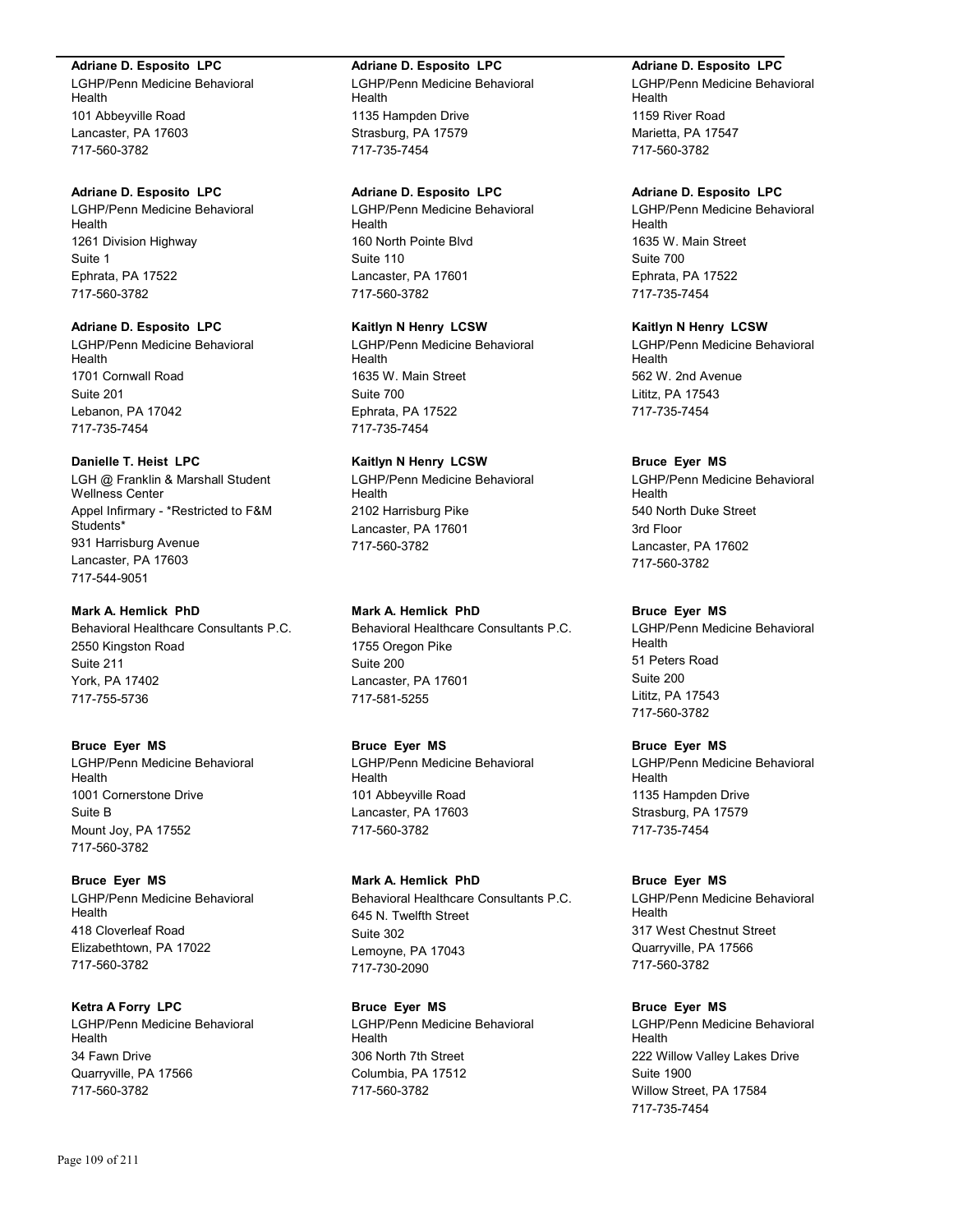**Bruce Eyer MS** LGHP/Penn Medicine Behavioral Health 2113 Manor Ridge Drive Lancaster, PA 17603 717-560-3782

**Bruce Eyer MS** LGHP/Penn Medicine Behavioral Health 160 North Pointe Blvd Suite 110 Lancaster, PA 17601 717-560-3782

**Bruce Eyer MS** LGHP/Penn Medicine Behavioral Health 2102 Harrisburg Pike Lancaster, PA 17601 717-560-3782

**Kaitlyn N Henry LCSW** LGHP/Penn Medicine Behavioral Health 701 North Duke Street Lancaster, PA 17602 717-560-3782

#### **Adriane D. Esposito LPC** LGHP/Penn Medicine Behavioral Health

694 Good Drive Suite 11 Lancaster, PA 17601 717-560-3782

# **Bruce Eyer MS**

LGHP/Penn Medicine Behavioral Health 694 Good Drive Suite 11 Lancaster, PA 17601 717-560-3782

**Mark A. Hemlick PhD** Behavioral Healthcare Consultants P.C. 6 West Newport Road Lititz, PA 17543 717-627-2190

# **Adriane D. Esposito LPC**

LGHP/Penn Medicine Behavioral Health 701 North Duke Street Lancaster, PA 17602 717-560-3782

**Bruce Eyer MS** LGHP/Penn Medicine Behavioral Health 1159 River Road Marietta, PA 17547 717-560-3782

**Bruce Eyer MS**

LGHP/Penn Medicine Behavioral Health 1635 W. Main Street Suite 700 Ephrata, PA 17522 717-735-7454

**Bruce Eyer MS** LGHP/Penn Medicine Behavioral Health 34 Fawn Drive Quarryville, PA 17566 717-560-3782

**Adriane D. Esposito LPC** LGHP/Penn Medicine Behavioral Health 6415 Lincoln Highway Wrightsville, PA 17368 717-560-3782

**Adriane D. Esposito LPC** LGHP/Penn Medicine Behavioral Health 700 Lancaster Road Manheim, PA 17545 717-735-7454

# **Bruce Eyer MS**

LGHP/Penn Medicine Behavioral Health 690 Good Drive Women's Outpatient Center - 2nd Floor Lancaster, PA 17601 717-560-3782

**Bruce Eyer MS** LGHP/Penn Medicine Behavioral Health 555 North Duke Street Lancaster, PA 17602 717-560-3782

# **Adriane D. Esposito LPC**

LGHP/Penn Medicine Behavioral Health 802 New Holland Avenue Lancaster, PA 17602 717-560-3782

**Bruce Eyer MS** LGHP/Penn Medicine Behavioral Health 1261 Division Highway Suite 1 Ephrata, PA 17522 717-560-3782

# **Bruce Eyer MS**

LGHP/Penn Medicine Behavioral Health 1701 Cornwall Road Suite 201 Lebanon, PA 17042 717-735-7454

**Kaitlyn N Henry LCSW**

LGHP/Penn Medicine Behavioral Health 1261 Division Highway Suite 1 Ephrata, PA 17522 717-560-3782

**Adriane D. Esposito LPC**

LGHP/Penn Medicine Behavioral Health 690 Good Drive Women's Outpatient Center - 2nd Floor Lancaster, PA 17601 717-560-3782

# **Kaitlyn N Henry LCSW**

LGHP/Penn Medicine Behavioral Health 160 North Pointe Blvd Suite 110 Lancaster, PA 17601 717-560-3782

# **Bruce Eyer MS**

LGHP/Penn Medicine Behavioral Health 6415 Lincoln Highway Wrightsville, PA 17368 717-560-3782

**Kaitlyn N Henry LCSW**

LGHP/Penn Medicine Behavioral Health 1701 Cornwall Road Suite 201 Lebanon, PA 17042 717-735-7454

# **Adriane D. Esposito LPC**

LGHP/Penn Medicine Behavioral Health 931 Harrisburg Avenue F&M College \*restricted to F&M students only Lancaster, PA 17603 717-560-3782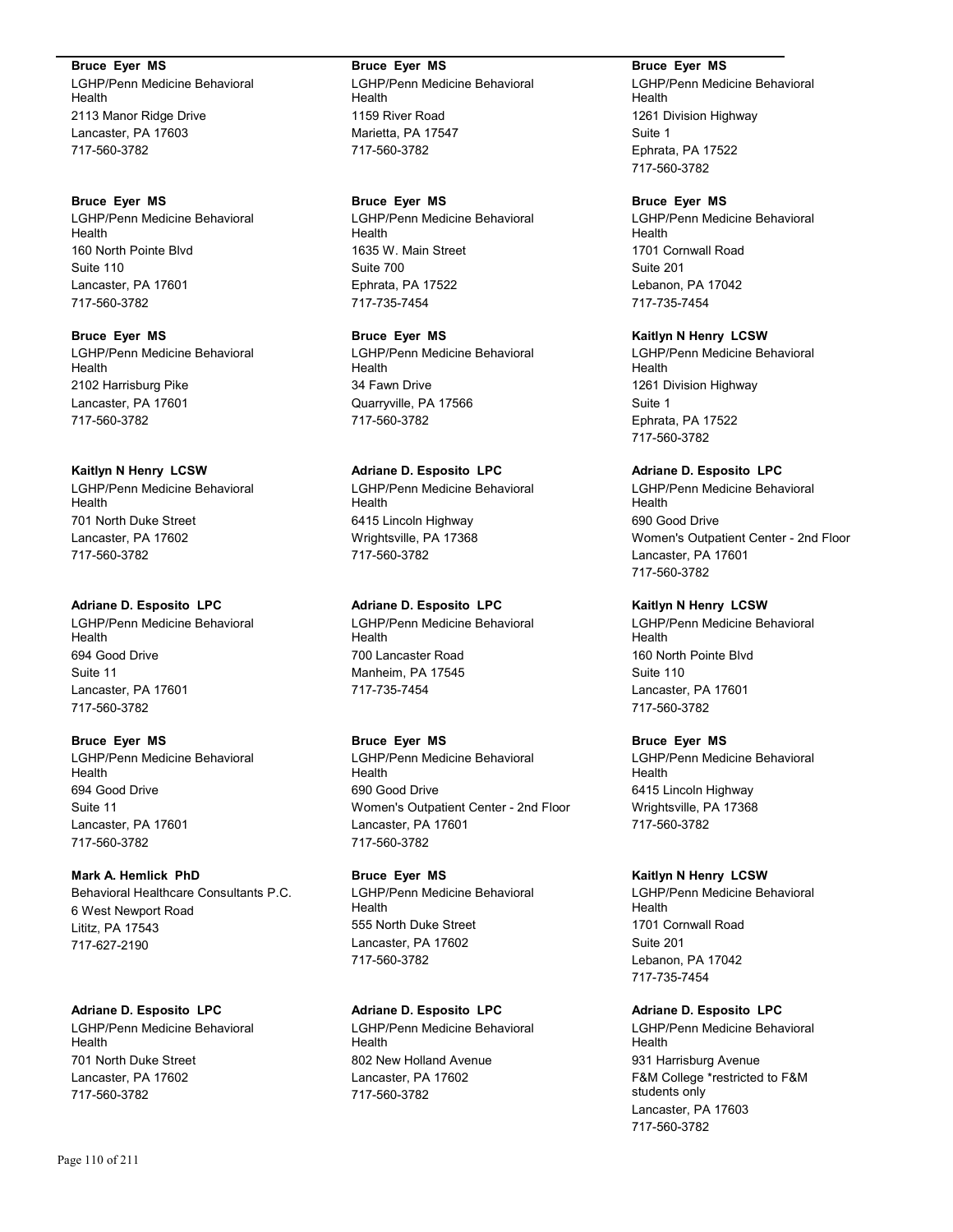#### **Adriane D. Esposito LPC**

LGHP/Penn Medicine Behavioral Health 99 Masonic Drive Suite 101 Elizabethtown, PA 17022 717-560-3782

#### **Kaitlyn N Henry LCSW** LGHP/Penn Medicine Behavioral

Health 101 Abbeyville Road Lancaster, PA 17603 717-560-3782

### **Bruce Eyer MS**

LGHP/Penn Medicine Behavioral Health 562 W. 2nd Avenue Lititz, PA 17543 717-735-7454

# **Bethany Arnold LCSW**

LGHP/Penn Medicine Behavioral Health 222 Willow Valley Lakes Drive Suite 1900 Willow Street, PA 17584 717-735-7454

#### **Bethany Arnold LCSW**

LGHP/Penn Medicine Behavioral Health 2102 Harrisburg Pike Lancaster, PA 17601 717-560-3782

# **Bethany Arnold LCSW**

LGHP/Penn Medicine Behavioral Health 160 North Pointe Blvd Suite 110 Lancaster, PA 17601 717-560-3782

# **Bethany Arnold LCSW**

LGHP/Penn Medicine Behavioral Health 1135 Hampden Drive Strasburg, PA 17579 717-735-7454

# **Ketra A Forry LPC**

LGHP/Penn Medicine Behavioral Health 1635 W. Main Street Suite 700 Ephrata, PA 17522 717-735-7454

# **Kaitlyn N Henry LCSW**

LGHP/Penn Medicine Behavioral Health 1159 River Road Marietta, PA 17547 717-560-3782

# **Carol Glover MSW**

Samaritan Counseling Center 1803 Oregon Pike Lancaster, PA 17601 717-560-9969

# **Bethany Arnold LCSW**

LGHP/Penn Medicine Behavioral Health 101 Abbeyville Road Lancaster, PA 17603 717-560-3782

# **Bethany Arnold LCSW**

LGHP/Penn Medicine Behavioral Health 2113 Manor Ridge Drive Lancaster, PA 17603 717-560-3782

# **Bethany Arnold LCSW**

LGHP/Penn Medicine Behavioral Health 1701 Cornwall Road Suite 201 Lebanon, PA 17042 717-735-7454

# **Bethany Arnold LCSW**

LGHP/Penn Medicine Behavioral Health 1261 Division Highway Suite 1 Ephrata, PA 17522 717-560-3782

# **Bethany Arnold LCSW**

LGHP/Penn Medicine Behavioral Health 34 Fawn Drive Quarryville, PA 17566 717-560-3782

# **Ketra A Forry LPC**

LGHP/Penn Medicine Behavioral Health 160 North Pointe Blvd Suite 110 Lancaster, PA 17601 717-560-3782

#### **Kaitlyn N Henry LCSW**

LGHP/Penn Medicine Behavioral Health 1135 Hampden Drive Strasburg, PA 17579 717-735-7454

### **Bruce Eyer MS**

LGHP/Penn Medicine Behavioral Health 554 North Duke Street 3rd Floor Lancaster, PA 17602 717-560-3782

# **Kaitlyn N Henry LCSW**

LGHP/Penn Medicine Behavioral Health 931 Harrisburg Avenue F&M College \*restricted to F&M students only Lancaster, PA 17603 717-560-3782

# **Bethany Arnold LCSW**

LGHP/Penn Medicine Behavioral Health 2108 Harrisburg Pike Suite 310 Lancaster, PA 17601 717-560-3782

## **Bethany Arnold LCSW**

LGHP/Penn Medicine Behavioral Health 1635 W. Main Street Suite 700 Ephrata, PA 17522 717-735-7454

# **Bethany Arnold LCSW**

LGHP/Penn Medicine Behavioral Health 317 West Chestnut Street Quarryville, PA 17566 717-560-3782

# **Bethany Arnold LCSW**

LGHP/Penn Medicine Behavioral Health 1001 Cornerstone Drive Suite B Mount Joy, PA 17552 717-560-3782

# **Robert H. Justice PsyD**

Behavioral Healthcare Consultants P.C. 6 West Newport Road Lititz, PA 17543 717-627-2190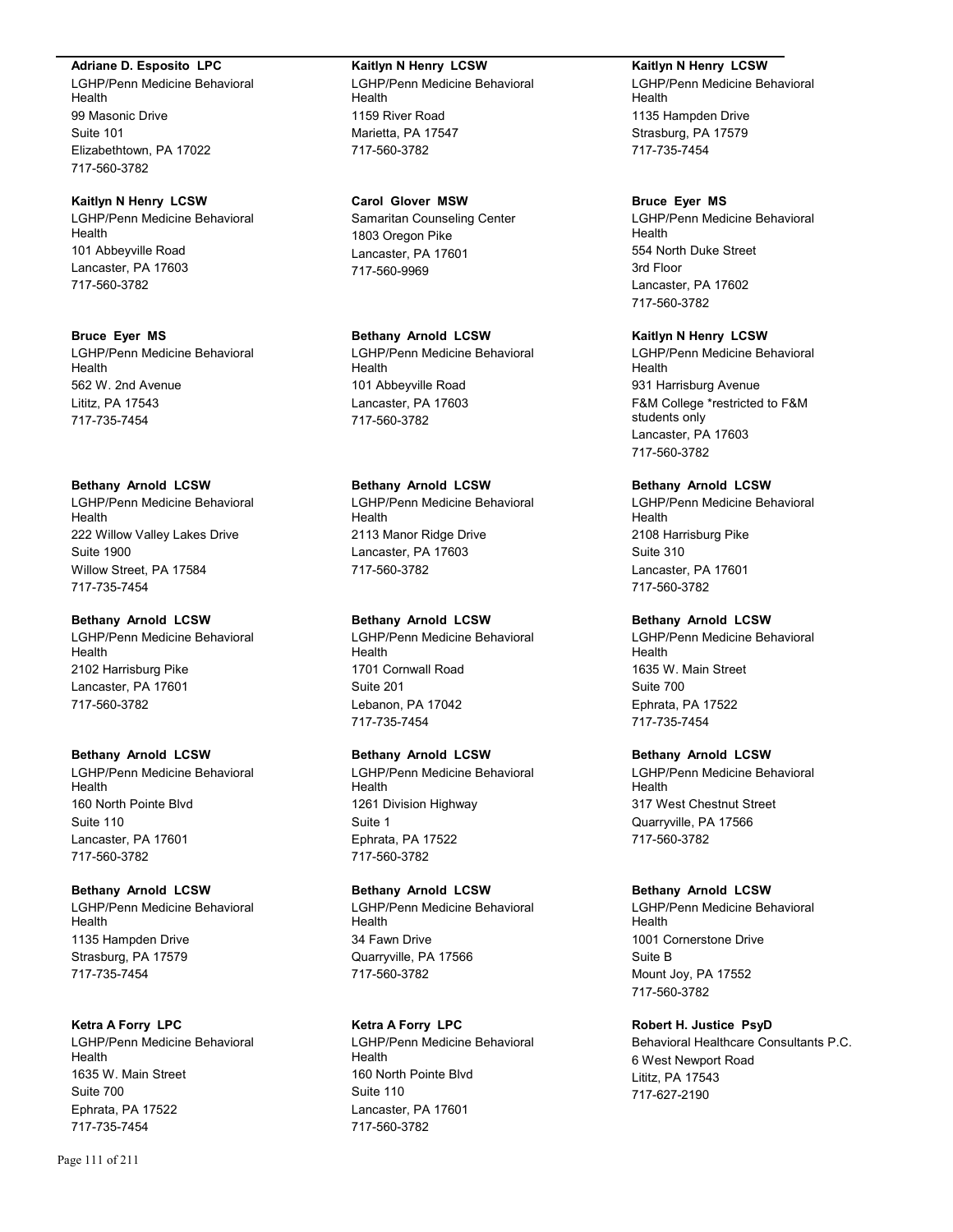#### **Robert H. Justice PsyD**

Behavioral Healthcare Consultants P.C. 2550 Kingston Road Suite 211 York, PA 17402 717-755-5736

**Kaitlyn N Henry LCSW** LGHP/Penn Medicine Behavioral Health 694 Good Drive Suite 11 Lancaster, PA 17601 717-560-3782

**Ketra A Forry LPC** LGHP/Penn Medicine Behavioral Health 1701 Cornwall Road Suite 201 Lebanon, PA 17042 717-735-7454

**Judith A. Kennedy LPC** Samaritan Counseling Center 810 Donegal Springs Road Mount Joy, PA 17552 717-560-9969

**Ketra A Forry LPC** LGHP/Penn Medicine Behavioral Health 222 Willow Valley Lakes Drive Suite 1900 Willow Street, PA 17584 717-735-7454

**Ellen H Kanagy LCSW** Samaritan Counseling Center 810 Donegal Springs Road Mount Joy, PA 17552 717-560-9969

**Ketra A Forry LPC** LGHP/Penn Medicine Behavioral Health 1135 Hampden Drive Strasburg, PA 17579 717-735-7454

**Robert H. Justice PsyD** Behavioral Healthcare Consultants P.C. 645 N. Twelfth Street Suite 302 Lemoyne, PA 17043 717-730-2090

#### **Robert H. Justice PsyD**

Behavioral Healthcare Consultants P.C. 1755 Oregon Pike Suite 200 Lancaster, PA 17601 717-581-5255

**Ketra A Forry LPC** LGHP/Penn Medicine Behavioral Health 1159 River Road Marietta, PA 17547 717-560-3782

**Joseph R DiGarbo LPC** Samaritan Counseling Center 810 Donegal Springs Road Mount Joy, PA 17552 717-560-9969

**Judith A. Kennedy LPC** Samaritan Counseling Center 1803 Oregon Pike Lancaster, PA 17601 717-560-9969

**Ketra A Forry LPC** LGHP/Penn Medicine Behavioral Health 2113 Manor Ridge Drive Lancaster, PA 17603 717-560-3782

**Bethany Arnold LCSW** LGHP/Penn Medicine Behavioral Health 306 North 7th Street Columbia, PA 17512 717-560-3782

**Bethany Arnold LCSW** LGHP/Penn Medicine Behavioral Health 690 Good Drive Women's Outpatient Center - 2nd Floor Lancaster, PA 17601 717-560-3782

**Bethany Arnold LCSW** LGHP/Penn Medicine Behavioral Health 562 W. 2nd Avenue Lititz, PA 17543 717-735-7454

**Ketra A Forry LPC** LGHP/Penn Medicine Behavioral Health 1261 Division Highway Suite 1 Ephrata, PA 17522 717-560-3782

**Bethany Arnold LCSW** LGHP/Penn Medicine Behavioral Health 1159 River Road Marietta, PA 17547 717-560-3782

**Ketra A Forry LPC** LGHP/Penn Medicine Behavioral Health 317 West Chestnut Street Quarryville, PA 17566 717-560-3782

**Ketra A Forry LPC** LGHP/Penn Medicine Behavioral Health 306 North 7th Street Columbia, PA 17512 717-560-3782

**Ketra A Forry LPC** LGHP/Penn Medicine Behavioral Health 2108 Harrisburg Pike Suite 310 Lancaster, PA 17601 717-560-3782

**Ketra A Forry LPC** LGHP/Penn Medicine Behavioral Health 2102 Harrisburg Pike Lancaster, PA 17601 717-560-3782

**Bethany Arnold LCSW** LGHP/Penn Medicine Behavioral Health 6415 Lincoln Highway Wrightsville, PA 17368 717-560-3782

**Bethany Arnold LCSW** LGHP/Penn Medicine Behavioral Health 555 North Duke Street Lancaster, PA 17602 717-560-3782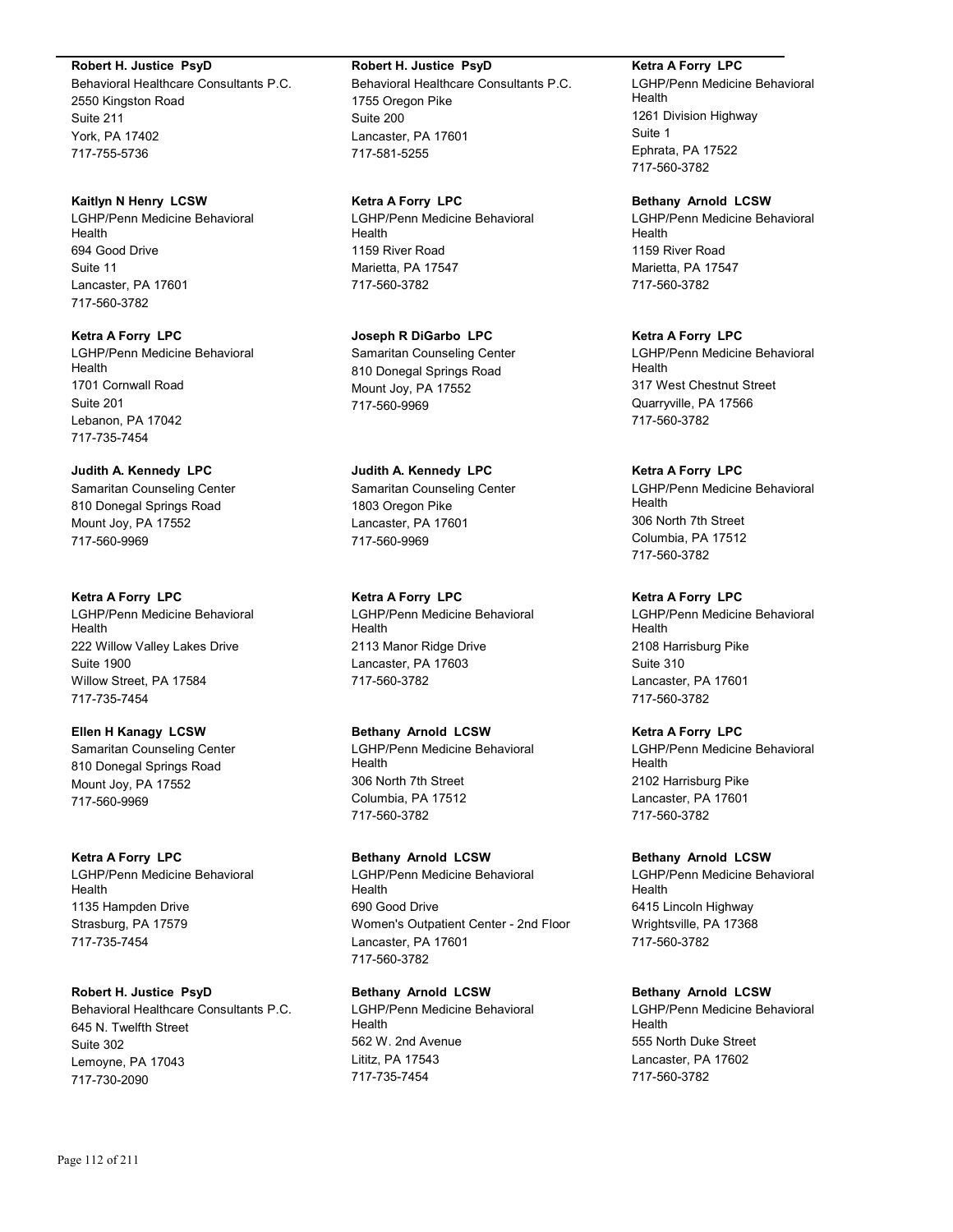#### **Bethany Arnold LCSW**

LGHP/Penn Medicine Behavioral Health 554 North Duke Street 3rd Floor Lancaster, PA 17602 717-560-3782

# **Bethany Arnold LCSW**

LGHP/Penn Medicine Behavioral Health 418 Cloverleaf Road Elizabethtown, PA 17022 717-560-3782

#### **Meagan Howell-Brogan LCSW**

LGH @ Franklin & Marshall Student Wellness Center Appel Infirmary - \*Restricted to F&M Students\* 931 Harrisburg Avenue Lancaster, PA 17603 717-544-9051

#### **Rebecca K Frey MSW**

MAPS Behavioral Health Services 790 New Holland Avenue Lancaster, PA 17602 717-390-0353

# **Lauren A Firestone LPC**

LGH @ Franklin & Marshall Student Wellness Center Appel Infirmary - \*Restricted to F&M Students\* 931 Harrisburg Avenue Lancaster, PA 17603 717-544-9051

# **Ketra A Forry LPC**

LGHP/Penn Medicine Behavioral Health 701 North Duke Street Lancaster, PA 17602 717-560-3782

# **Jack D Green LCSW**

Behavioral Healthcare Consultants P.C. 6 West Newport Road Lititz, PA 17543 717-627-2190

# **Jaime L. Hetsko MA**

Behavioral Healthcare Consultants P.C. 2550 Kingston Road Suite 211 York, PA 17402 717-755-5736

#### **Bethany Arnold LCSW**

LGHP/Penn Medicine Behavioral Health 540 North Duke Street 3rd Floor Lancaster, PA 17602 717-560-3782

## **Ellen H Kanagy LCSW**

Samaritan Counseling Center 1803 Oregon Pike Lancaster, PA 17601 717-560-9969

#### **Ketra A Forry LPC** LGHP/Penn Medicine Behavioral

Health 802 New Holland Avenue Lancaster, PA 17602 717-560-3782

# **Anne K Allgyer LPC**

Samaritan Counseling Center 810 Donegal Springs Road Mount Joy, PA 17552 717-560-9969

# **Ketra A Forry LPC** LGHP/Penn Medicine Behavioral

Health 700 Lancaster Road Manheim, PA 17545 717-735-7454

# **Jack D Green LCSW**

Behavioral Healthcare Consultants P.C. 1755 Oregon Pike Suite 200 Lancaster, PA 17601 717-581-5255

# **Jaime L. Hetsko MA**

Behavioral Healthcare Consultants P.C. 645 N. Twelfth Street Suite 302 Lemoyne, PA 17043 717-730-2090

# **Jaime L. Hetsko MA**

Behavioral Healthcare Consultants P.C. 1755 Oregon Pike Suite 200 Lancaster, PA 17601 717-581-5255

#### **Bethany Arnold LCSW**

LGHP/Penn Medicine Behavioral Health 51 Peters Road Suite 200 Lititz, PA 17543 717-560-3782

### **Carol Glover MSW**

Samaritan Counseling Center 810 Donegal Springs Road Mount Joy, PA 17552 717-560-9969

## **Ketra A Forry LPC**

LGHP/Penn Medicine Behavioral Health 99 Masonic Drive Suite 101 Elizabethtown, PA 17022 717-560-3782

### **Anne K Allgyer LPC**

Samaritan Counseling Center 1803 Oregon Pike Lancaster, PA 17601 717-560-9969

# **Adriane D. Esposito LPC**

LGHP/Penn Medicine Behavioral Health 51 Peters Road Suite 200 Lititz, PA 17543 717-560-3782

# **Jack D Green LCSW**

Behavioral Healthcare Consultants P.C. 2550 Kingston Road Suite 211 York, PA 17402 717-755-5736

# **Jaime L. Hetsko MA**

Behavioral Healthcare Consultants P.C. 6 West Newport Road Lititz, PA 17543 717-627-2190

# **Kaitlyn N Henry LCSW**

LGHP/Penn Medicine Behavioral Health 99 Masonic Drive Suite 101 Elizabethtown, PA 17022 717-560-3782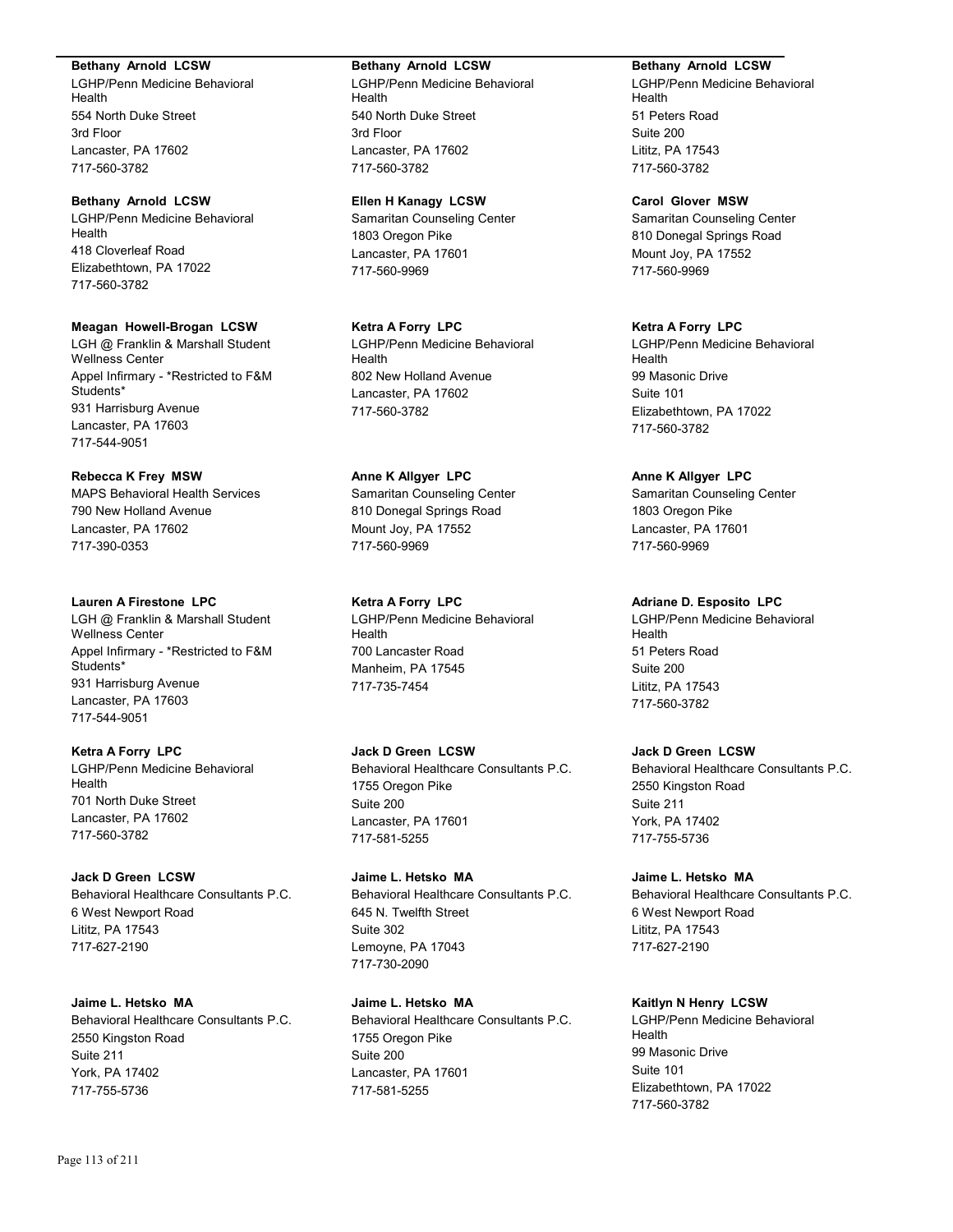#### **Joseph R DiGarbo LPC**

Samaritan Counseling Center 1803 Oregon Pike Lancaster, PA 17601 717-560-9969

**Ketra A Forry LPC** LGHP/Penn Medicine Behavioral Health 931 Harrisburg Avenue F&M College \*restricted to F&M students only Lancaster, PA 17603 717-560-3782

**Karen Foley LPC** Weigel Counseling Associates 160 North Pointe Blvd. Suite 110 Lancaster, PA 17601 717-464-1450

#### **Ketra A Forry LPC**

LGHP/Penn Medicine Behavioral Health 555 North Duke Street Lancaster, PA 17602 717-560-3782

**Lesley A Huff PsyD** Samaritan Counseling Center 1803 Oregon Pike Lancaster, PA 17601 717-560-9969

**Ketra A Forry LPC** LGHP/Penn Medicine Behavioral Health 101 Abbeyville Road Lancaster, PA 17603 717-560-3782

**Ketra A Forry LPC** LGHP/Penn Medicine Behavioral Health 554 North Duke Street 3rd Floor Lancaster, PA 17602 717-560-3782

#### **Serenity J Patrick LPC**

Samaritan Counseling Center 810 Donegal Springs Road Mount Joy, PA 17552 717-560-9969

**Lesley A Huff PsyD** Samaritan Counseling Center 810 Donegal Springs Road Mount Joy, PA 17552 717-560-9969

**Ketra A Forry LPC** LGHP/Penn Medicine Behavioral Health 418 Cloverleaf Road Elizabethtown, PA 17022 717-560-3782

**Karen Foley LPC** Weigel Counseling Associates 2320 Rothsville Raod Lititz, PA 17543 717-464-1450

**Ketra A Forry LPC** LGHP/Penn Medicine Behavioral Health 540 North Duke Street 3rd Floor

Lancaster, PA 17602 717-560-3782

# **Ketra A Forry LPC**

LGHP/Penn Medicine Behavioral Health 1001 Cornerstone Drive Suite B Mount Joy, PA 17552 717-560-3782

**Ketra A Forry LPC**

LGHP/Penn Medicine Behavioral Health 6415 Lincoln Highway Wrightsville, PA 17368 717-560-3782

**Jennifer Smoker LPC**

Weigel Counseling Associates 2320 Rothsville Raod Lititz, PA 17543 717-464-1450

**Jessica Miller LCSW** LGHP/Penn Medicine Behavioral Health 317 West Chestnut Street Quarryville, PA 17566 717-560-3782

**Ketra A Forry LPC**

LGHP/Penn Medicine Behavioral Health 51 Peters Road Suite 200 Lititz, PA 17543 717-560-3782

**Ketra A Forry LPC**

LGHP/Penn Medicine Behavioral Health 694 Good Drive Suite 11 Lancaster, PA 17601 717-560-3782

**Judith Jakubowicz LPC**

MAPS Behavioral Health Services 790 New Holland Avenue Lancaster, PA 17602 717-390-0353

#### **Karen Foley LPC**

Weigel Counseling Associates 2421 Willow Street Willow Street, PA 17584 717-464-1450

#### **Ketra A Forry LPC**

LGHP/Penn Medicine Behavioral Health 562 W. 2nd Avenue Lititz, PA 17543 717-735-7454

#### **Ketra A Forry LPC**

LGHP/Penn Medicine Behavioral Health 690 Good Drive Women's Outpatient Center - 2nd Floor Lancaster, PA 17601 717-560-3782

**Jennifer Smoker LPC**

Weigel Counseling Associates 2421 Willow Street Willow Street, PA 17584 717-464-1450

#### **Jessica Miller LCSW**

LGHP/Penn Medicine Behavioral Health 306 North 7th Street Columbia, PA 17512 717-560-3782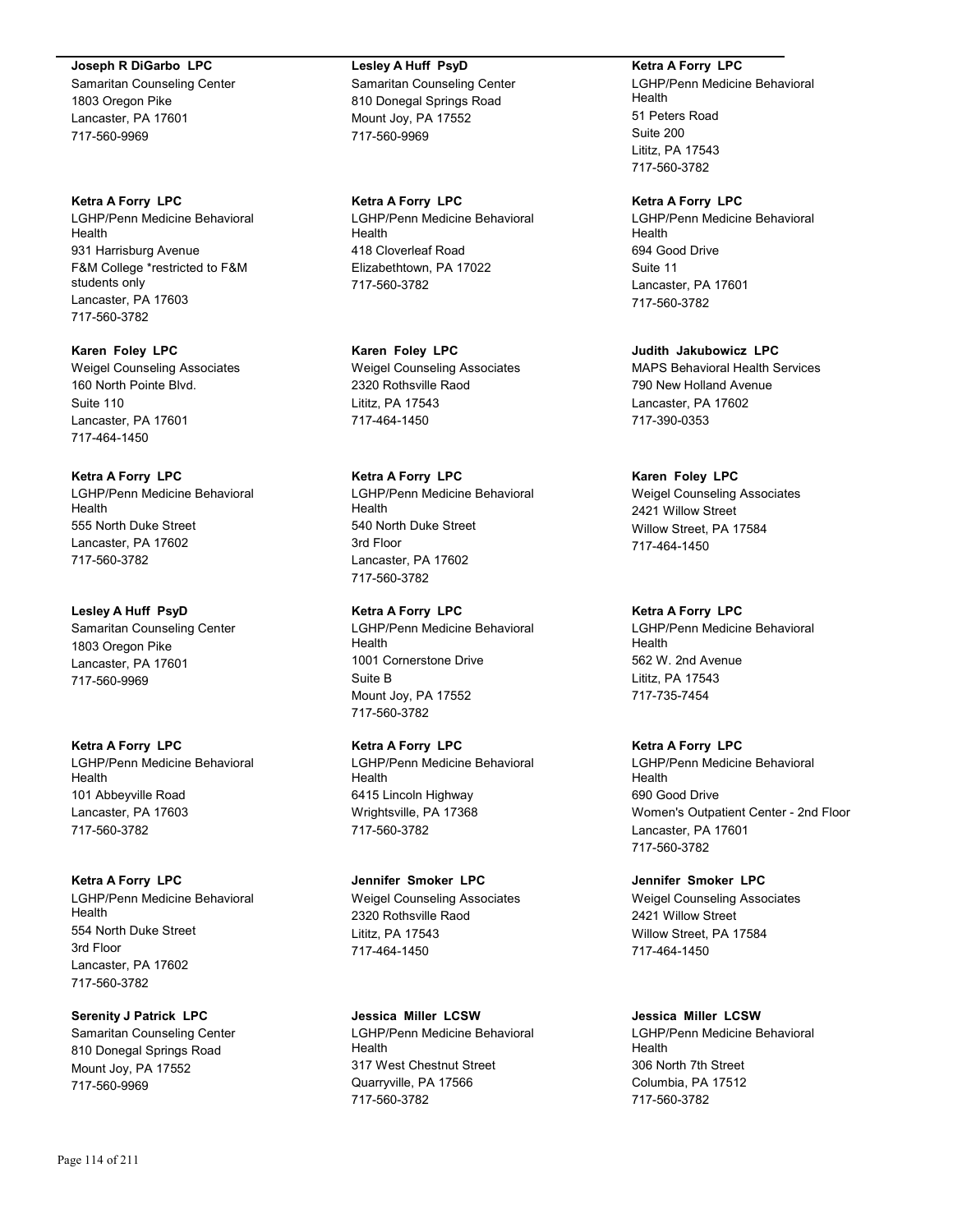#### **Jennifer Smoker LPC**

Weigel Counseling Associates 160 North Pointe Blvd. Suite 110 Lancaster, PA 17601 717-464-1450

#### **Cynthia J Leard Longenecker LCSW**

LGHP/Penn Medicine Behavioral Health 306 North 7th Street Columbia, PA 17512 717-560-3782

#### **Brian Wenger LPC**

LGHP/Penn Medicine Behavioral Health 2108 Harrisburg Pike Suite 310 Lancaster, PA 17601 717-560-3782

## **Brian Wenger LPC**

LGHP/Penn Medicine Behavioral Health 1635 W. Main Street Suite 700 Ephrata, PA 17522 717-735-7454

#### **Teresa A Villbrandt LPC**

Samaritan Counseling Center 810 Donegal Springs Road Mount Joy, PA 17552 717-560-9969

#### **Cynthia J Leard Longenecker LCSW**

LGHP/Penn Medicine Behavioral Health 1701 Cornwall Road Suite 201 Lebanon, PA 17042 717-735-7454

# **Robin Selig LCSW**

LGHP/Penn Medicine Behavioral Health 99 Masonic Drive Suite 101 Elizabethtown, PA 17022 717-560-3782

#### **Cynthia J Leard Longenecker LCSW** LGHP/Penn Medicine Behavioral **Health** 2113 Manor Ridge Drive Lancaster, PA 17603 717-560-3782

#### **Serenity J Patrick LPC**

Samaritan Counseling Center 1803 Oregon Pike Lancaster, PA 17601 717-560-9969

## **Brian Wenger LPC**

LGHP/Penn Medicine Behavioral Health 2102 Harrisburg Pike Lancaster, PA 17601 717-560-3782

### **Cynthia J Leard Longenecker LCSW**

LGHP/Penn Medicine Behavioral **Health** 2108 Harrisburg Pike Suite 310 Lancaster, PA 17601 717-560-3782

# **Teresa A Villbrandt LPC**

Samaritan Counseling Center 1803 Oregon Pike Lancaster, PA 17601 717-560-9969

#### **Cynthia J Leard Longenecker LCSW**

LGHP/Penn Medicine Behavioral Health 2102 Harrisburg Pike Lancaster, PA 17601 717-560-3782

#### **Brian Wenger LPC**

LGHP/Penn Medicine Behavioral **Health** 2113 Manor Ridge Drive Lancaster, PA 17603 717-560-3782

#### **Cynthia J Leard Longenecker LCSW**

LGHP/Penn Medicine Behavioral Health 222 Willow Valley Lakes Drive Suite 1900 Willow Street, PA 17584 717-735-7454

#### **Cynthia J Leard Longenecker LCSW**

LGHP/Penn Medicine Behavioral Health 317 West Chestnut Street Quarryville, PA 17566 717-560-3782

### **Brian Wenger LPC**

LGHP/Penn Medicine Behavioral Health 1701 Cornwall Road Suite 201 Lebanon, PA 17042 717-735-7454

# **Jessica Miller LCSW**

LGHP/Penn Medicine Behavioral Health 1135 Hampden Drive Strasburg, PA 17579 717-735-7454

### **Jessica Miller LCSW**

LGHP/Penn Medicine Behavioral Health 1001 Cornerstone Drive Suite B Mount Joy, PA 17552 717-560-3782

## **Robin Selig LCSW**

LGHP/Penn Medicine Behavioral Health 931 Harrisburg Avenue F&M College \*restricted to F&M students only Lancaster, PA 17603 717-560-3782

# **Jessica Miller LCSW**

LGHP/Penn Medicine Behavioral Health 34 Fawn Drive Quarryville, PA 17566 717-560-3782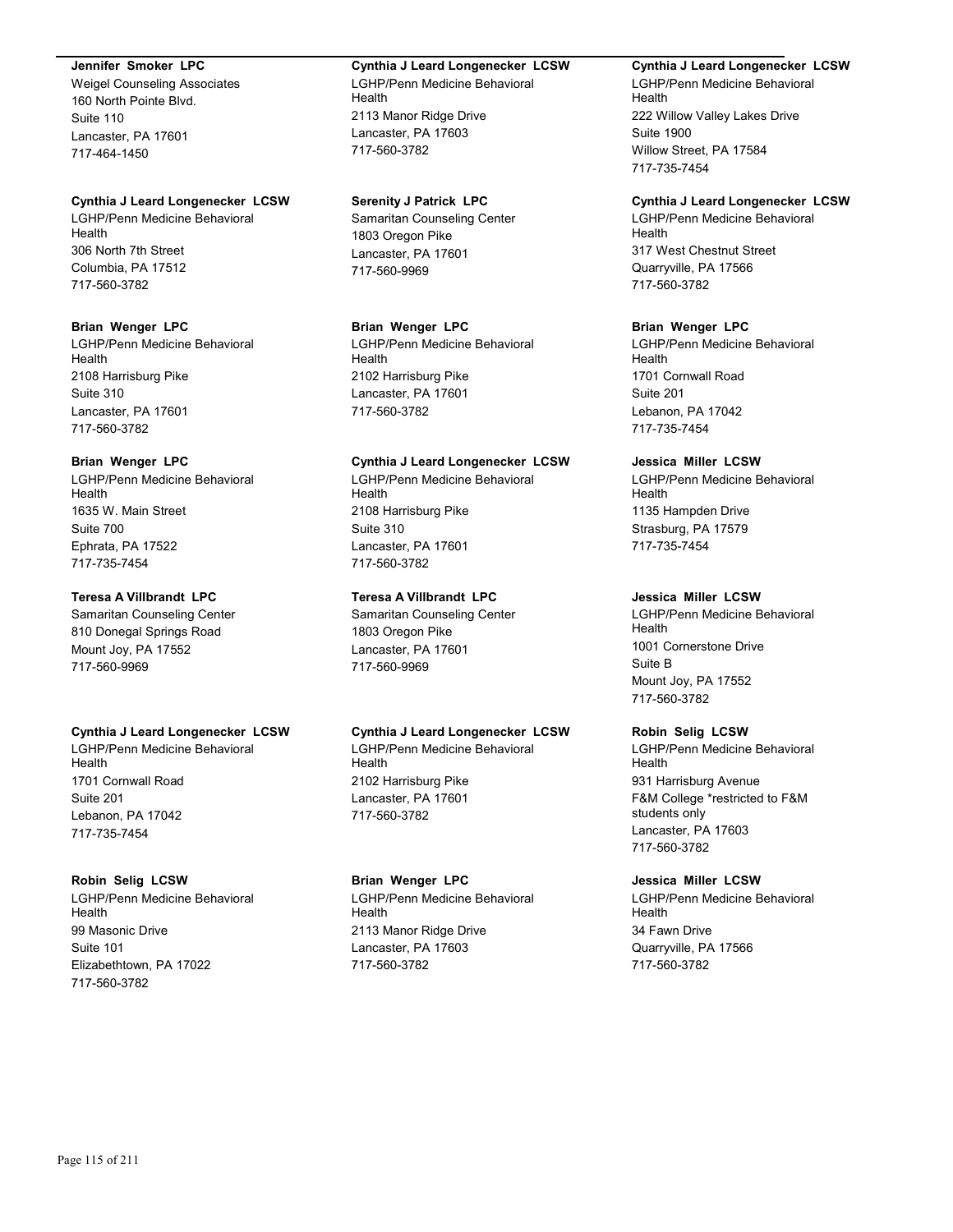#### **Cynthia J Leard Longenecker LCSW**

LGHP/Penn Medicine Behavioral Health 931 Harrisburg Avenue F&M College \*restricted to F&M students only Lancaster, PA 17603 717-560-3782

## **Joanne E Leatherman MSW**

MAPS Behavioral Health Services 790 New Holland Avenue Lancaster, PA 17602 717-390-0353

#### **Brian Wenger LPC**

LGHP/Penn Medicine Behavioral Health 222 Willow Valley Lakes Drive Suite 1900 Willow Street, PA 17584 717-735-7454

#### **Jessica Miller LCSW**

LGHP/Penn Medicine Behavioral Health 101 Abbeyville Road Lancaster, PA 17603 717-560-3782

#### **Jessica Miller LCSW**

LGHP/Penn Medicine Behavioral Health 160 North Pointe Blvd Suite 110 Lancaster, PA 17601 717-560-3782

# **Jessica Miller LCSW**

LGHP/Penn Medicine Behavioral Health 2102 Harrisburg Pike Lancaster, PA 17601 717-560-3782

#### **Brian Wenger LPC**

LGHP/Penn Medicine Behavioral Health 1261 Division Highway Suite 1 Ephrata, PA 17522 717-560-3782

#### **Lynn Sommer LPC**

Samaritan Counseling Center 1803 Oregon Pike Lancaster, PA 17601 717-560-9969

## **Jessica Miller LCSW** LGHP/Penn Medicine Behavioral Health 1159 River Road Marietta, PA 17547 717-560-3782

# **Brian Wenger LPC**

LGHP/Penn Medicine Behavioral Health 317 West Chestnut Street Quarryville, PA 17566 717-560-3782

#### **Cynthia J Leard Longenecker LCSW**

LGHP/Penn Medicine Behavioral Health 99 Masonic Drive Suite 101 Elizabethtown, PA 17022 717-560-3782

# **Jessica Miller LCSW**

LGHP/Penn Medicine Behavioral Health 1701 Cornwall Road Suite 201 Lebanon, PA 17042 717-735-7454

#### **Rachael Packer LCSW**

Weigel Counseling Associates 160 North Pointe Blvd. Suite 110 Lancaster, PA 17601 717-464-1450

## **Robin Selig LCSW**

LGHP/Penn Medicine Behavioral Health 306 North 7th Street Columbia, PA 17512 717-560-3782

# **Robin Selig LCSW**

LGHP/Penn Medicine Behavioral Health 51 Peters Road Suite 200 Lititz, PA 17543 717-560-3782

### **Lynn Sommer LPC**

Samaritan Counseling Center 810 Donegal Springs Road Mount Joy, PA 17552 717-560-9969

#### **Jessica Miller LCSW**

LGHP/Penn Medicine Behavioral Health 1261 Division Highway Suite 1 Ephrata, PA 17522 717-560-3782

#### **Brian Wenger LPC**

LGHP/Penn Medicine Behavioral Health 306 North 7th Street Columbia, PA 17512 717-560-3782

#### **Brian Wenger LPC**

LGHP/Penn Medicine Behavioral Health 160 North Pointe Blvd Suite 110 Lancaster, PA 17601 717-560-3782

#### **Robin Selig LCSW**

LGHP/Penn Medicine Behavioral Health 34 Fawn Drive Quarryville, PA 17566 717-560-3782

#### **Jessica Miller LCSW**

LGHP/Penn Medicine Behavioral Health 1635 W. Main Street Suite 700 Ephrata, PA 17522 717-735-7454

#### **Elizabeth O'Hara MSW**

Weigel Counseling Associates 2320 Rothsville Raod Lititz, PA 17543 717-464-1450

#### **Cynthia J Leard Longenecker LCSW**

LGHP/Penn Medicine Behavioral Health 6415 Lincoln Highway Wrightsville, PA 17368 717-560-3782

#### **Rachael Packer LCSW**

Weigel Counseling Associates 2421 Willow Street Willow Street, PA 17584 717-464-1450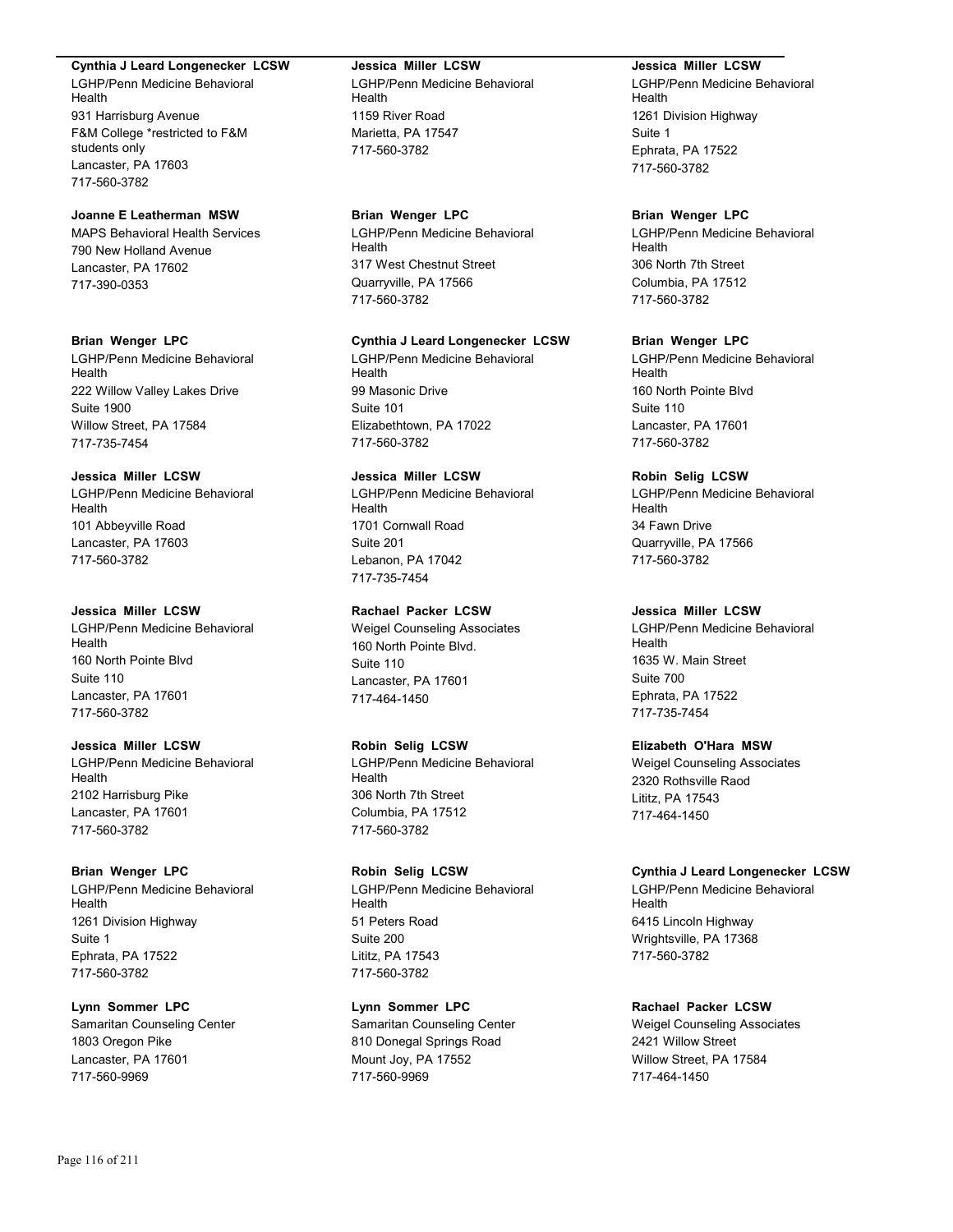#### **Rachael Packer LCSW**

Weigel Counseling Associates 2320 Rothsville Raod Lititz, PA 17543 717-464-1450

### **Cynthia J Leard Longenecker LCSW**

LGHP/Penn Medicine Behavioral Health 694 Good Drive Suite 11 Lancaster, PA 17601 717-560-3782

#### **Cynthia J Leard Longenecker LCSW**

LGHP/Penn Medicine Behavioral Health 554 North Duke Street 3rd Floor Lancaster, PA 17602 717-560-3782

# **Laurie A. Vogt MS**

Samaritan Counseling Center 810 Donegal Springs Road Mount Joy, PA 17552 717-560-9969

### **Cynthia J Leard Longenecker LCSW**

LGHP/Penn Medicine Behavioral Health 418 Cloverleaf Road Elizabethtown, PA 17022 717-560-3782

# **Caryl R Roper LPC**

Providence Behavioral Health 600 H Eden Road Lancaster, PA 17601 717-397-1400

# **Cynthia J Leard Longenecker LCSW**

LGHP/Penn Medicine Behavioral Health 555 North Duke Street Lancaster, PA 17602 717-560-3782

# **Jessica Miller LCSW**

LGHP/Penn Medicine Behavioral Health 222 Willow Valley Lakes Drive Suite 1900 Willow Street, PA 17584 717-735-7454

# **Laurie A. Vogt MS**

Samaritan Counseling Center 1803 Oregon Pike Lancaster, PA 17601 717-560-9969

# **Robin Selig LCSW**

LGHP/Penn Medicine Behavioral Health 418 Cloverleaf Road Elizabethtown, PA 17022 717-560-3782

### **Cynthia J Leard Longenecker LCSW**

LGHP/Penn Medicine Behavioral Health 690 Good Drive Women's Outpatient Center - 2nd Floor Lancaster, PA 17601 717-560-3782

# **Cynthia J Leard Longenecker LCSW**

LGHP/Penn Medicine Behavioral Health 34 Fawn Drive Quarryville, PA 17566 717-560-3782

# **Brian Wenger LPC**

LGHP/Penn Medicine Behavioral Health 1135 Hampden Drive Strasburg, PA 17579 717-735-7454

# **Cynthia J Leard Longenecker LCSW**

LGHP/Penn Medicine Behavioral Health 540 North Duke Street 3rd Floor Lancaster, PA 17602 717-560-3782

#### **Cynthia J Leard Longenecker LCSW**

LGHP/Penn Medicine Behavioral Health 562 W. 2nd Avenue Lititz, PA 17543 717-735-7454

# **Katharina B. Panjaitan LPC**

LGH @ Franklin & Marshall Student Wellness Center Appel Infirmary - \*Restricted to F&M Students\* 931 Harrisburg Avenue Lancaster, PA 17603 717-544-9051

## **Brian Wenger LPC**

LGHP/Penn Medicine Behavioral Health 1001 Cornerstone Drive Suite B Mount Joy, PA 17552 717-560-3782

# **Elizabeth O'Hara MSW**

Weigel Counseling Associates 2421 Willow Street Willow Street, PA 17584 717-464-1450

### **Brian Wenger LPC**

LGHP/Penn Medicine Behavioral Health 1159 River Road Marietta, PA 17547 717-560-3782

# **Cynthia J Leard Longenecker LCSW**

LGHP/Penn Medicine Behavioral Health 701 North Duke Street Lancaster, PA 17602 717-560-3782

# **Brian Wenger LPC**

LGHP/Penn Medicine Behavioral Health 101 Abbeyville Road Lancaster, PA 17603 717-560-3782

# **Elizabeth O'Hara MSW**

Weigel Counseling Associates 160 North Pointe Blvd. Suite 110 Lancaster, PA 17601 717-464-1450

# **Cynthia J Leard Longenecker LCSW**

LGHP/Penn Medicine Behavioral Health 700 Lancaster Road Manheim, PA 17545 717-735-7454

# **Jessica Miller LCSW**

LGHP/Penn Medicine Behavioral Health 2113 Manor Ridge Drive Lancaster, PA 17603 717-560-3782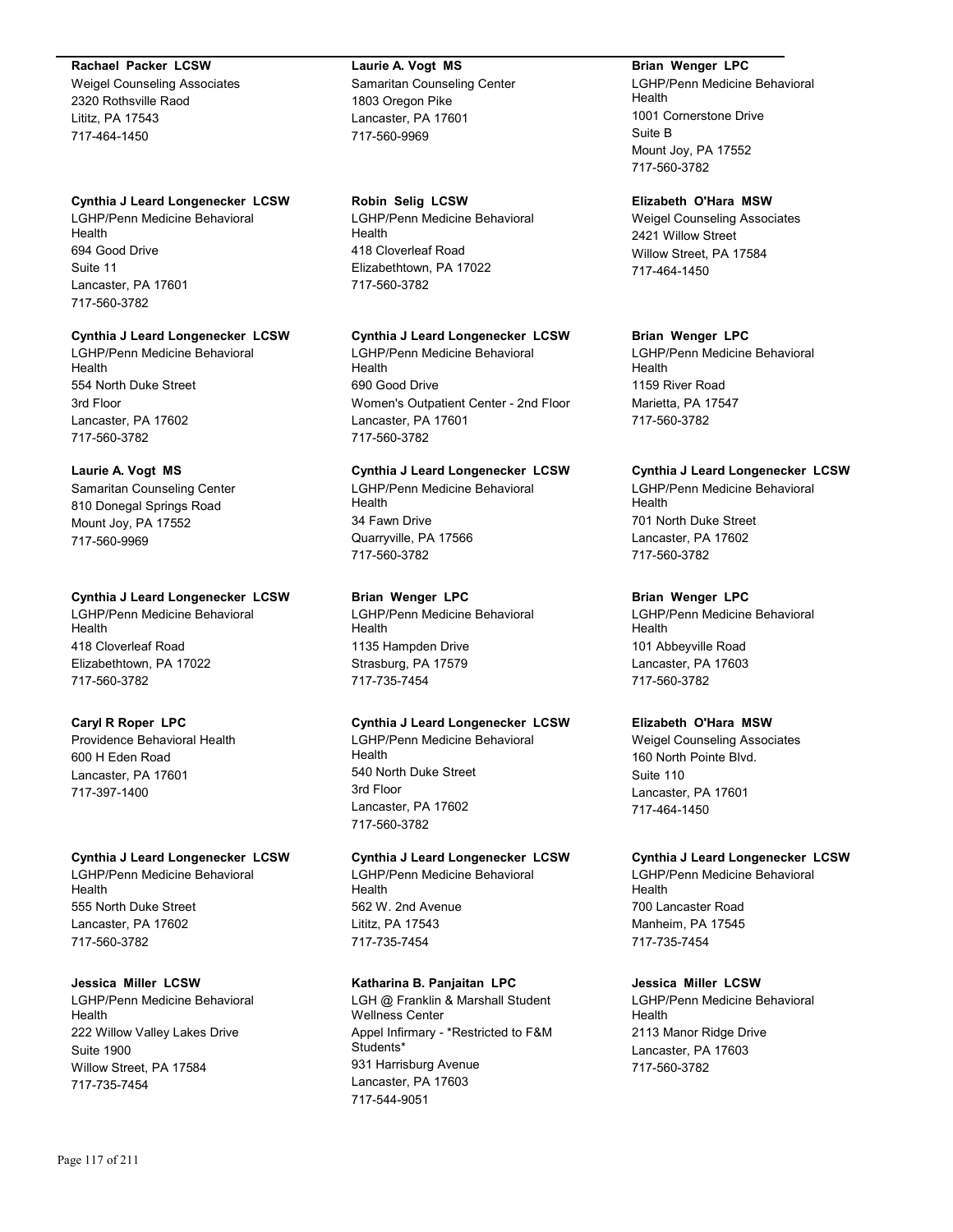#### **Jessica Miller LCSW**

LGHP/Penn Medicine Behavioral Health 2108 Harrisburg Pike Suite 310 Lancaster, PA 17601 717-560-3782

#### **Amanda N Morgan LCSW**

Penn Medicine LGHP Specialty Medicine 51 Peters Road Lititz, PA 17543 717-627-8225

#### **Amanda N Morgan LCSW**

LGHP/Penn Medicine Behavioral Health 554 North Duke Street 3rd Floor Lancaster, PA 17602 717-560-3782

#### **Amanda N Morgan LCSW**

LGHP/Penn Medicine Behavioral Health 6415 Lincoln Highway Wrightsville, PA 17368 717-560-3782

#### **Amanda N Morgan LCSW**

LGHP/Penn Medicine Behavioral Health 700 Lancaster Road Manheim, PA 17545 717-735-7454

#### **Brian Wenger LPC**

LGHP/Penn Medicine Behavioral Health 51 Peters Road Suite 200 Lititz, PA 17543 717-560-3782

## **Christina M Schadewald MSW**

MAPS Behavioral Health Services 790 New Holland Avenue Lancaster, PA 17602 717-390-0353

# **Jessica Miller LCSW**

LGHP/Penn Medicine Behavioral Health 6415 Lincoln Highway Wrightsville, PA 17368 717-560-3782

#### **Cynthia J Leard Longenecker LCSW**

LGHP/Penn Medicine Behavioral Health 802 New Holland Avenue Lancaster, PA 17602 717-560-3782

## **Amanda N Morgan LCSW**

LGHP/Penn Medicine Behavioral Health 51 Peters Road Suite 200 Lititz, PA 17543 717-560-3782

#### **Amanda N Morgan LCSW**

LGHP/Penn Medicine Behavioral Health 555 North Duke Street Lancaster, PA 17602 717-560-3782

#### **Amanda N Morgan LCSW**

LGHP/Penn Medicine Behavioral Health 690 Good Drive Women's Outpatient Center - 2nd Floor Lancaster, PA 17601 717-560-3782

### **Amanda N Morgan LCSW**

LGHP/Penn Medicine Behavioral Health 701 North Duke Street Lancaster, PA 17602 717-560-3782

#### **Amanda N Morgan LCSW**

LGHP/Penn Medicine Behavioral Health 99 Masonic Drive Suite 101 Elizabethtown, PA 17022 717-560-3782

#### **Jessica Miller LCSW**

LGHP/Penn Medicine Behavioral Health 690 Good Drive Women's Outpatient Center - 2nd Floor Lancaster, PA 17601 717-560-3782

**Jessica Miller LCSW** LGHP/Penn Medicine Behavioral Health 562 W. 2nd Avenue Lititz, PA 17543 717-735-7454

#### **Cynthia J Leard Longenecker LCSW**

LGHP/Penn Medicine Behavioral Health 51 Peters Road Suite 200 Lititz, PA 17543 717-560-3782

#### **Amanda N Morgan LCSW**

LGHP/Penn Medicine Behavioral Health 540 North Duke Street 3rd Floor Lancaster, PA 17602 717-560-3782

#### **Amanda N Morgan LCSW**

LGHP/Penn Medicine Behavioral Health 562 W. 2nd Avenue Lititz, PA 17543 717-735-7454

#### **Amanda N Morgan LCSW**

LGHP/Penn Medicine Behavioral Health 694 Good Drive Suite 11 Lancaster, PA 17601 717-560-3782

# **Amanda N Morgan LCSW**

LGHP/Penn Medicine Behavioral Health 802 New Holland Avenue Lancaster, PA 17602 717-560-3782

#### **Amanda N Morgan LCSW**

LGHP/Penn Medicine Behavioral Health 317 West Chestnut Street Quarryville, PA 17566 717-560-3782

#### **Bette Landis LCSW**

Bette Landis, LCSW 1689 Crown Avenue Suite 4 Lancaster, PA 17601 717-560-4443

# **Stephanie A. Swann MA**

Rothsville Counseling 2320 Rothsville Road Suite 103A Lititz, PA 17543 717-627-5133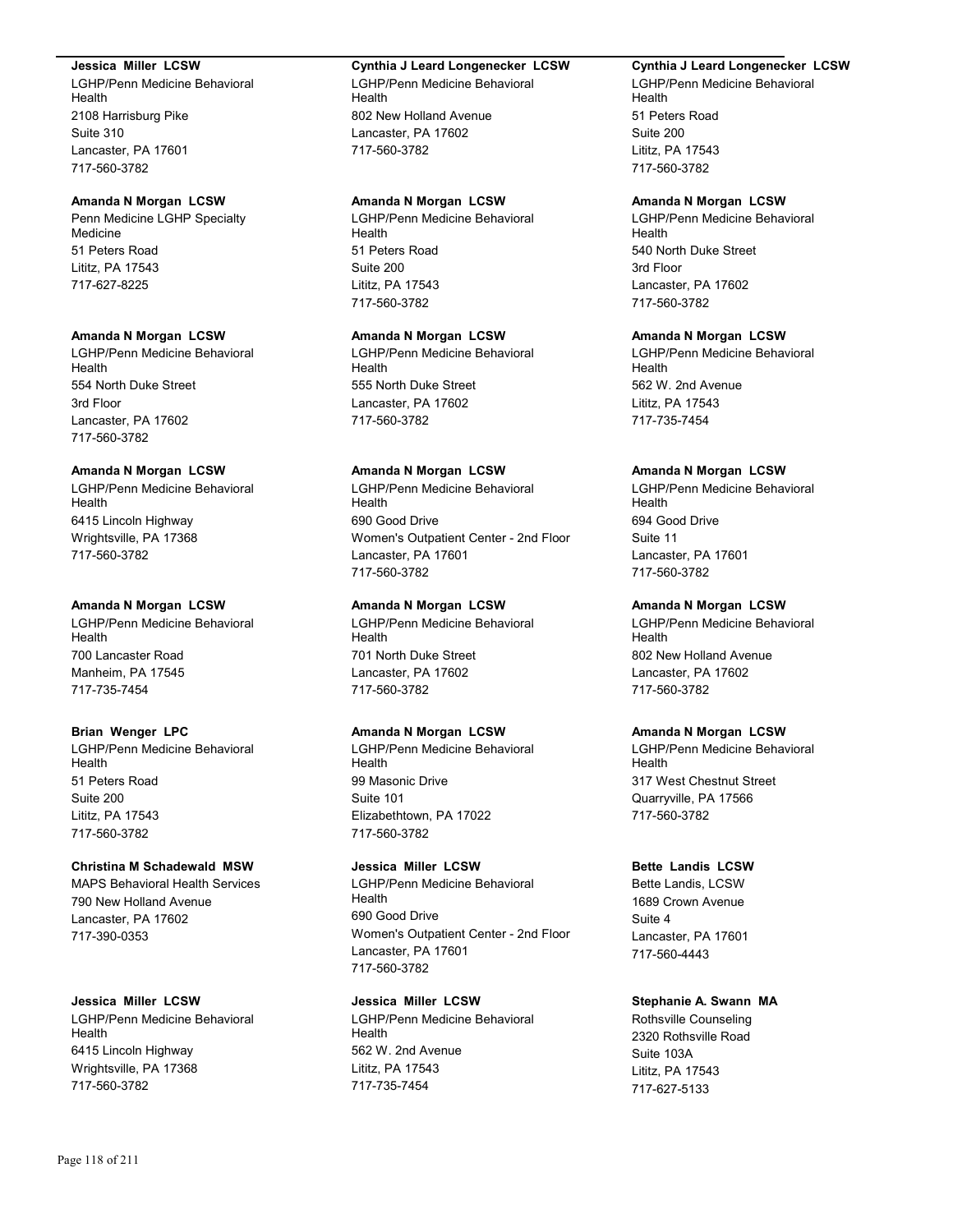#### **Ruth D. Lesher PhD**

Behavioral Healthcare Consultants P.C. 2550 Kingston Road Suite 211 York, PA 17402 717-755-5736

#### **Richard H Mousley LCSW**

LGHP/Penn Medicine Behavioral Health 1135 Hampden Drive Strasburg, PA 17579 717-735-7454

#### **Amanda N Morgan LCSW**

LGHP/Penn Medicine Behavioral Health 931 Harrisburg Avenue F&M College \*restricted to F&M students only Lancaster, PA 17603 717-560-3782

# **Robin Selig LCSW**

LGHP/Penn Medicine Behavioral Health 562 W. 2nd Avenue Lititz, PA 17543 717-735-7454

#### **Robin Selig LCSW**

LGHP/Penn Medicine Behavioral Health 694 Good Drive Suite 11 Lancaster, PA 17601 717-560-3782

#### **Robin Selig LCSW**

LGHP/Penn Medicine Behavioral Health 701 North Duke Street Lancaster, PA 17602 717-560-3782

#### **Jessica Miller LCSW**

LGHP/Penn Medicine Behavioral Health 701 North Duke Street Lancaster, PA 17602 717-560-3782

#### **Richard H Mousley LCSW**

LGHP/Penn Medicine Behavioral Health 1001 Cornerstone Drive Suite B Mount Joy, PA 17552 717-560-3782

# **Richard H Mousley LCSW**

LGHP/Penn Medicine Behavioral Health 1159 River Road Marietta, PA 17547 717-560-3782

#### **Amanda N Morgan LCSW**

LGHP/Penn Medicine Behavioral Health 101 Abbeyville Road Lancaster, PA 17603 717-560-3782

#### **Robin Selig LCSW**

LGHP/Penn Medicine Behavioral Health 6415 Lincoln Highway Wrightsville, PA 17368 717-560-3782

# **Ruth D. Lesher PhD**

Behavioral Healthcare Consultants P.C. 1755 Oregon Pike Suite 200 Lancaster, PA 17601 717-581-5255

# **Jessica Miller LCSW**

LGHP/Penn Medicine Behavioral Health 931 Harrisburg Avenue F&M College \*restricted to F&M students only Lancaster, PA 17603 717-560-3782

# **Jessica Miller LCSW**

LGHP/Penn Medicine Behavioral Health 700 Lancaster Road Manheim, PA 17545 717-735-7454

#### **Richard H Mousley LCSW**

LGHP/Penn Medicine Behavioral Health 101 Abbeyville Road Lancaster, PA 17603 717-560-3782

#### **Richard H Mousley LCSW**

LGHP/Penn Medicine Behavioral Health 1261 Division Highway Suite 1 Ephrata, PA 17522 717-560-3782

#### **Jessica Miller LCSW**

LGHP/Penn Medicine Behavioral Health 99 Masonic Drive Suite 101 Elizabethtown, PA 17022 717-560-3782

#### **Robin Selig LCSW**

LGHP/Penn Medicine Behavioral Health 690 Good Drive Women's Outpatient Center - 2nd Floor Lancaster, PA 17601 717-560-3782

#### **Robin Selig LCSW**

LGHP/Penn Medicine Behavioral Health 700 Lancaster Road Manheim, PA 17545 717-735-7454

#### **Jessica Miller LCSW**

LGHP/Penn Medicine Behavioral Health 802 New Holland Avenue Lancaster, PA 17602 717-560-3782

#### **Amanda N Morgan LCSW**

LGHP/Penn Medicine Behavioral Health 418 Cloverleaf Road Elizabethtown, PA 17022 717-560-3782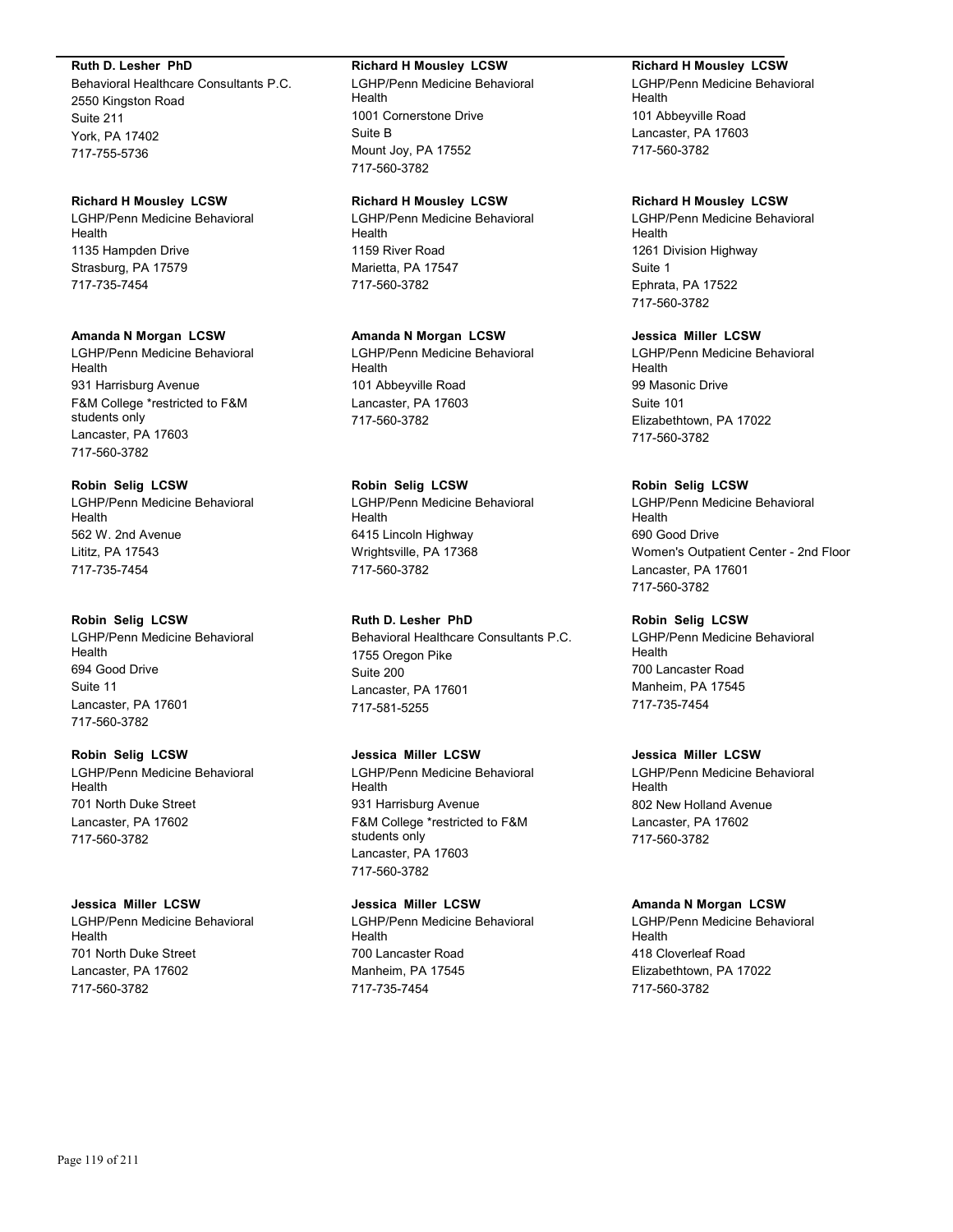#### **Amanda N Morgan LCSW**

LGHP/Penn Medicine Behavioral Health 1001 Cornerstone Drive Suite B Mount Joy, PA 17552 717-560-3782

#### **Amanda N Morgan LCSW**

LGHP/Penn Medicine Behavioral Health 1159 River Road Marietta, PA 17547 717-560-3782

#### **Amanda N Morgan LCSW**

LGHP/Penn Medicine Behavioral Health 1635 W. Main Street Suite 700 Ephrata, PA 17522 717-735-7454

#### **Amanda N Morgan LCSW**

LGHP/Penn Medicine Behavioral Health 2108 Harrisburg Pike Suite 310 Lancaster, PA 17601 717-560-3782

#### **Amanda N Morgan LCSW**

LGHP/Penn Medicine Behavioral Health 306 North 7th Street Columbia, PA 17512 717-560-3782

#### **Brian Wenger LPC**

LGHP/Penn Medicine Behavioral Health 6415 Lincoln Highway Wrightsville, PA 17368 717-560-3782

#### **Karen A Mummau MSW**

MAPS Behavioral Health Services 790 New Holland Avenue Lancaster, PA 17602 717-390-0353

#### **Brian Wenger LPC**

LGHP/Penn Medicine Behavioral Health 931 Harrisburg Avenue F&M College \*restricted to F&M students only Lancaster, PA 17603 717-560-3782

#### **Amanda N Morgan LCSW**

LGHP/Penn Medicine Behavioral Health 34 Fawn Drive Quarryville, PA 17566 717-560-3782

# **Amanda N Morgan LCSW**

LGHP/Penn Medicine Behavioral Health 1261 Division Highway Suite 1 Ephrata, PA 17522 717-560-3782

#### **Amanda N Morgan LCSW**

LGHP/Penn Medicine Behavioral Health 1701 Cornwall Road Suite 201 Lebanon, PA 17042 717-735-7454

## **Amanda N Morgan LCSW**

LGHP/Penn Medicine Behavioral Health 2113 Manor Ridge Drive Lancaster, PA 17603 717-560-3782

#### **Richard H Mousley LCSW**

LGHP/Penn Medicine Behavioral Health 1701 Cornwall Road Suite 201 Lebanon, PA 17042 717-735-7454

# **Richard H Mousley LCSW**

LGHP/Penn Medicine Behavioral Health 160 North Pointe Blvd Suite 110 Lancaster, PA 17601 717-560-3782

### **Jessica Miller LCSW**

LGHP/Penn Medicine Behavioral Health 418 Cloverleaf Road Elizabethtown, PA 17022 717-560-3782

# **Brian Wenger LPC**

LGHP/Penn Medicine Behavioral Health 802 New Holland Avenue Lancaster, PA 17602 717-560-3782

#### **Amanda N Morgan LCSW**

LGHP/Penn Medicine Behavioral Health 1135 Hampden Drive Strasburg, PA 17579 717-735-7454

#### **Amanda N Morgan LCSW**

LGHP/Penn Medicine Behavioral Health 160 North Pointe Blvd Suite 110 Lancaster, PA 17601 717-560-3782

#### **Amanda N Morgan LCSW**

LGHP/Penn Medicine Behavioral Health 2102 Harrisburg Pike Lancaster, PA 17601 717-560-3782

#### **Amanda N Morgan LCSW**

LGHP/Penn Medicine Behavioral Health 222 Willow Valley Lakes Drive Suite 1900 Willow Street, PA 17584 717-735-7454

#### **Jessica Miller LCSW**

LGHP/Penn Medicine Behavioral Health 694 Good Drive Suite 11 Lancaster, PA 17601 717-560-3782

### **Jessica Miller LCSW**

LGHP/Penn Medicine Behavioral Health 51 Peters Road Suite 200 Lititz, PA 17543 717-560-3782

# **Brian Wenger LPC**

LGHP/Penn Medicine Behavioral Health 99 Masonic Drive Suite 101 Elizabethtown, PA 17022 717-560-3782

### **Brian Wenger LPC**

LGHP/Penn Medicine Behavioral Health 701 North Duke Street Lancaster, PA 17602 717-560-3782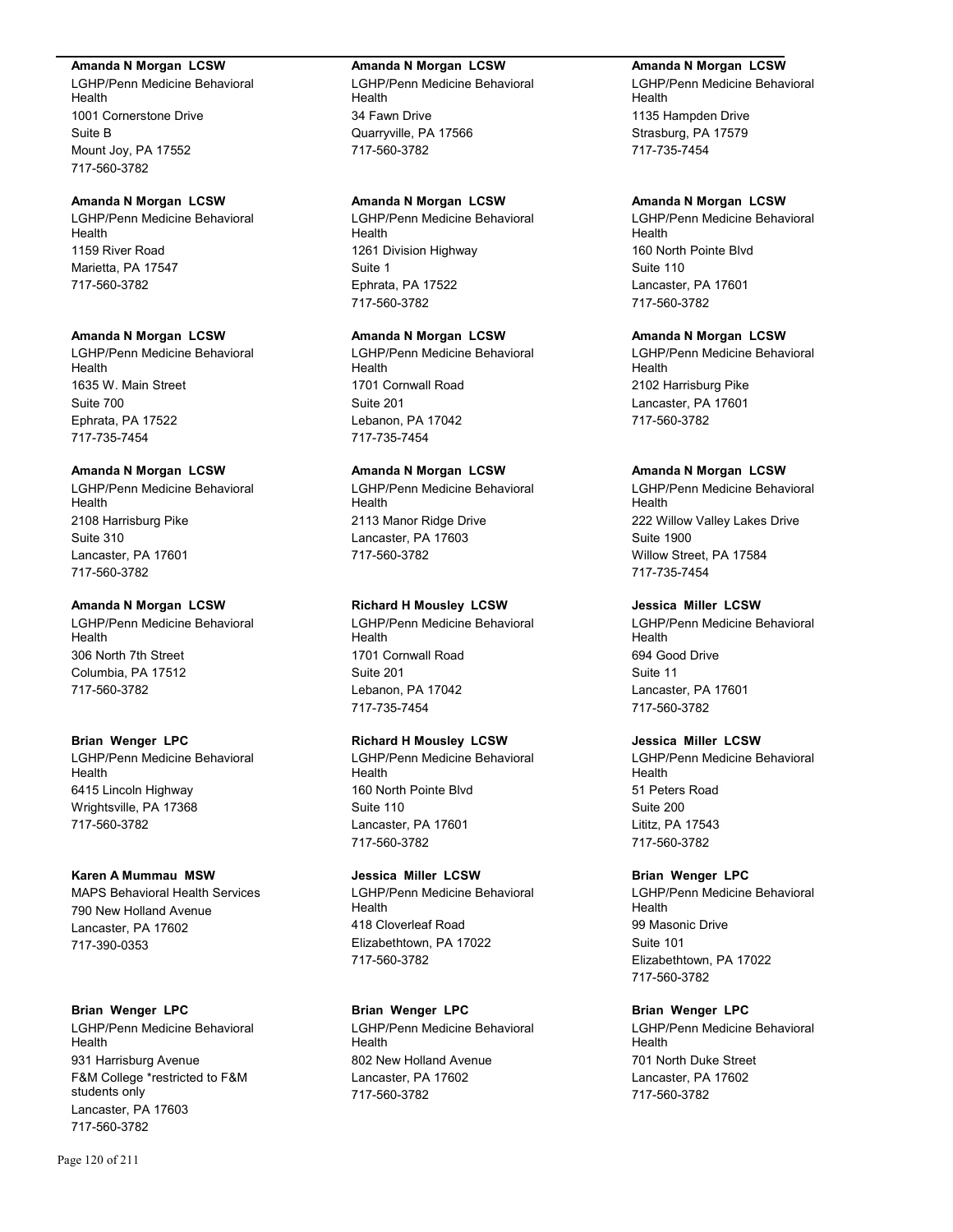#### **Rhonda A. Myers LPC**

Samaritan Counseling Center 1803 Oregon Pike Lancaster, PA 17601 717-560-9969

#### **Brian Wenger LPC**

LGHP/Penn Medicine Behavioral Health 700 Lancaster Road Manheim, PA 17545 717-735-7454

**Cynthia J Leard Longenecker LCSW** LGHP/Penn Medicine Behavioral

Health 101 Abbeyville Road Lancaster, PA 17603 717-560-3782

### **Brian Wenger LPC**

LGHP/Penn Medicine Behavioral Health 554 North Duke Street 3rd Floor Lancaster, PA 17602 717-560-3782

# **Brian Wenger LPC**

LGHP/Penn Medicine Behavioral Health 418 Cloverleaf Road Elizabethtown, PA 17022 717-560-3782

# **Cynthia J Leard Longenecker LCSW**

LGHP/Penn Medicine Behavioral Health 1159 River Road Marietta, PA 17547 717-560-3782

#### **Robin Selig LCSW**

LGHP/Penn Medicine Behavioral Health 802 New Holland Avenue Lancaster, PA 17602 717-560-3782

# **Cynthia J Leard Longenecker LCSW**

LGHP/Penn Medicine Behavioral Health 1635 W. Main Street Suite 700 Ephrata, PA 17522 717-735-7454

## **Rhonda A. Myers LPC** Samaritan Counseling Center 810 Donegal Springs Road Mount Joy, PA 17552 717-560-9969

**Jessica Miller LCSW** LGHP/Penn Medicine Behavioral Health 554 North Duke Street 3rd Floor Lancaster, PA 17602 717-560-3782

**Brian Wenger LPC** LGHP/Penn Medicine Behavioral Health 562 W. 2nd Avenue Lititz, PA 17543 717-735-7454

# **Robin Selig LCSW**

LGHP/Penn Medicine Behavioral Health 317 West Chestnut Street Quarryville, PA 17566 717-560-3782

# **Brian Wenger LPC**

LGHP/Penn Medicine Behavioral **Health** 34 Fawn Drive Quarryville, PA 17566 717-560-3782

# **Cynthia J Leard Longenecker LCSW**

LGHP/Penn Medicine Behavioral Health 1261 Division Highway Suite 1 Ephrata, PA 17522 717-560-3782

# **Brian Wenger LPC**

LGHP/Penn Medicine Behavioral Health 694 Good Drive Suite 11 Lancaster, PA 17601 717-560-3782

# **Richard H Mousley LCSW**

LGHP/Penn Medicine Behavioral **Health** 2102 Harrisburg Pike Lancaster, PA 17601 717-560-3782

# **Roseanne T Myers MS, LPC**

Roseanne T. Myers, MS, LPC 2461 Lititz Pike Lancaster, PA 17601 717-208-2149

## **Brian Wenger LPC**

LGHP/Penn Medicine Behavioral Health 690 Good Drive Women's Outpatient Center - 2nd Floor Lancaster, PA 17601 717-560-3782

**Brian Wenger LPC** LGHP/Penn Medicine Behavioral Health 555 North Duke Street Lancaster, PA 17602 717-560-3782

### **Brian Wenger LPC**

LGHP/Penn Medicine Behavioral Health 540 North Duke Street 3rd Floor Lancaster, PA 17602 717-560-3782

# **Cynthia J Leard Longenecker LCSW**

LGHP/Penn Medicine Behavioral Health 1135 Hampden Drive Strasburg, PA 17579 717-735-7454

# **Cynthia J Leard Longenecker LCSW**

LGHP/Penn Medicine Behavioral Health 160 North Pointe Blvd Suite 110 Lancaster, PA 17601 717-560-3782

# **Richard H Mousley LCSW**

LGHP/Penn Medicine Behavioral Health 6415 Lincoln Highway Wrightsville, PA 17368 717-560-3782

# **Richard H Mousley LCSW**

LGHP/Penn Medicine Behavioral Health 2108 Harrisburg Pike Suite 310 Lancaster, PA 17601 717-560-3782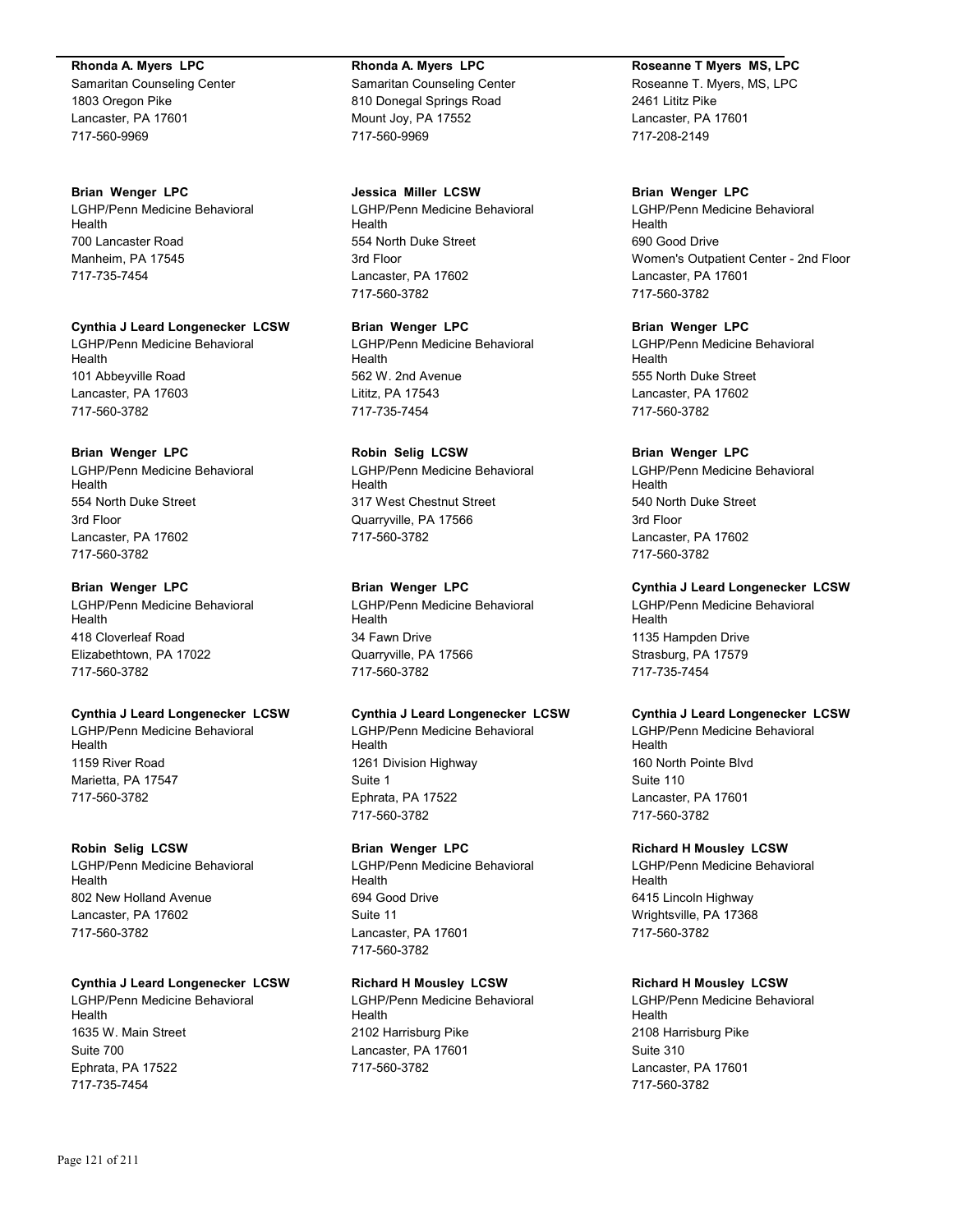#### **Richard H Mousley LCSW**

LGHP/Penn Medicine Behavioral Health 2113 Manor Ridge Drive Lancaster, PA 17603 717-560-3782

## **Richard H Mousley LCSW**

LGHP/Penn Medicine Behavioral Health 317 West Chestnut Street Quarryville, PA 17566 717-560-3782

### **Richard H Mousley LCSW**

LGHP/Penn Medicine Behavioral **Health** 51 Peters Road Suite 200 Lititz, PA 17543 717-560-3782

### **Jessica Miller LCSW**

LGHP/Penn Medicine Behavioral Health 540 North Duke Street 3rd Floor Lancaster, PA 17602 717-560-3782

### **Richard H Mousley LCSW**

LGHP/Penn Medicine Behavioral Health 690 Good Drive Women's Outpatient Center - 2nd Floor Lancaster, PA 17601 717-560-3782

# **Richard H Mousley LCSW**

LGHP/Penn Medicine Behavioral Health 701 North Duke Street Lancaster, PA 17602 717-560-3782

## **Richard H Mousley LCSW**

LGHP/Penn Medicine Behavioral Health 99 Masonic Drive Suite 101 Elizabethtown, PA 17022 717-560-3782

# **Jessica Miller LCSW**

LGHP/Penn Medicine Behavioral Health 555 North Duke Street Lancaster, PA 17602 717-560-3782

## **Richard H Mousley LCSW**

LGHP/Penn Medicine Behavioral Health 222 Willow Valley Lakes Drive Suite 1900 Willow Street, PA 17584 717-735-7454

# **Richard H Mousley LCSW**

LGHP/Penn Medicine Behavioral Health 34 Fawn Drive Quarryville, PA 17566 717-560-3782

# **Richard H Mousley LCSW**

LGHP/Penn Medicine Behavioral Health 540 North Duke Street 3rd Floor Lancaster, PA 17602 717-560-3782

# **Richard H Mousley LCSW**

LGHP/Penn Medicine Behavioral Health 562 W. 2nd Avenue Lititz, PA 17543 717-735-7454

# **Richard H Mousley LCSW**

LGHP/Penn Medicine Behavioral Health 694 Good Drive Suite 11 Lancaster, PA 17601 717-560-3782

# **Richard H Mousley LCSW**

LGHP/Penn Medicine Behavioral Health 802 New Holland Avenue Lancaster, PA 17602 717-560-3782

# **Ruth D. Lesher PhD** Behavioral Healthcare Consultants P.C. 6 West Newport Road Lititz, PA 17543

717-627-2190

**Robin Selig LCSW** LGHP/Penn Medicine Behavioral Health 540 North Duke Street 3rd Floor Lancaster, PA 17602 717-560-3782

# **Richard H Mousley LCSW**

LGHP/Penn Medicine Behavioral Health 306 North 7th Street Columbia, PA 17512 717-560-3782

# **Richard H Mousley LCSW**

LGHP/Penn Medicine Behavioral Health 418 Cloverleaf Road Elizabethtown, PA 17022 717-560-3782

# **Richard H Mousley LCSW**

LGHP/Penn Medicine Behavioral Health 554 North Duke Street 3rd Floor Lancaster, PA 17602 717-560-3782

# **Richard H Mousley LCSW**

LGHP/Penn Medicine Behavioral Health 1635 W. Main Street Suite 700 Ephrata, PA 17522 717-735-7454

# **Richard H Mousley LCSW**

LGHP/Penn Medicine Behavioral Health 700 Lancaster Road Manheim, PA 17545 717-735-7454

# **Richard H Mousley LCSW**

LGHP/Penn Medicine Behavioral Health 931 Harrisburg Avenue F&M College \*restricted to F&M students only Lancaster, PA 17603 717-560-3782

# **Ruth D. Lesher PhD**

Behavioral Healthcare Consultants P.C. 645 N. Twelfth Street Suite 302 Lemoyne, PA 17043 717-730-2090

# **Cynthia J Leard Longenecker LCSW**

LGHP/Penn Medicine Behavioral Health 1001 Cornerstone Drive Suite B Mount Joy, PA 17552 717-560-3782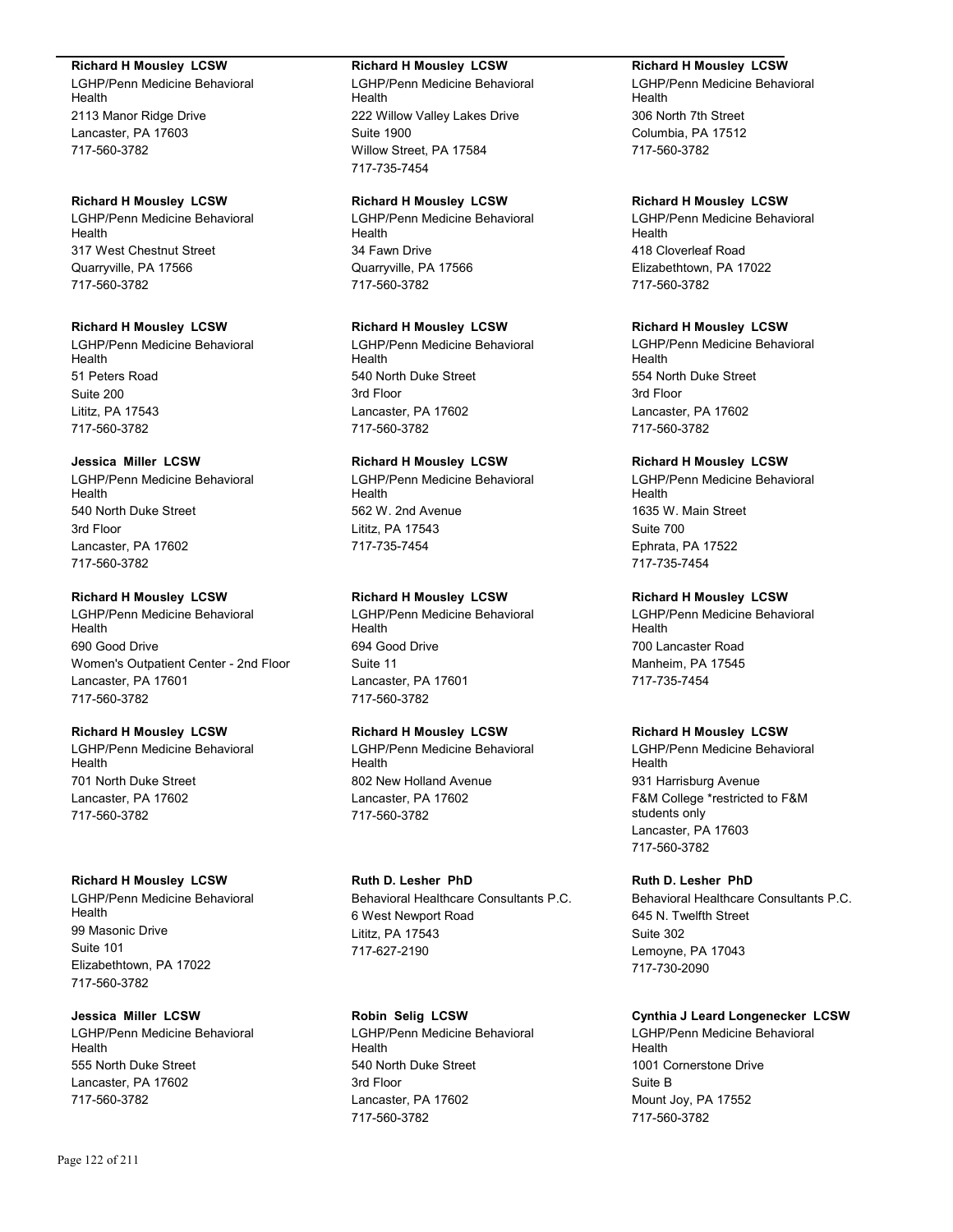#### **Richard H Mousley LCSW**

LGHP/Penn Medicine Behavioral Health 555 North Duke Street Lancaster, PA 17602 717-560-3782

# **Sara E. Marinucci MFT**

LGHP/Penn Medicine Behavioral Health 222 Willow Valley Lakes Drive Suite 1900 Willow Street, PA 17584 717-735-7454

# **Sara E. Marinucci MFT**

LGHP/Penn Medicine Behavioral Health 2113 Manor Ridge Drive Lancaster, PA 17603 717-560-3782

#### **Sara E. Marinucci MFT**

LGHP/Penn Medicine Behavioral Health 1701 Cornwall Road Suite 201 Lebanon, PA 17042 717-735-7454

#### **Victor A. Poirier MSW, LSW**

Weigel Counseling Associates 160 North Pointe Blvd. Suite 110 Lancaster, PA 17601 717-464-1450

#### **Andrea Martin MSW**

Samaritan Counseling Center 810 Donegal Springs Road Mount Joy, PA 17552 717-560-9969

#### **Sara E. Marinucci MFT**

LGHP/Penn Medicine Behavioral Health 2102 Harrisburg Pike Lancaster, PA 17601 717-560-3782

## **Sara E. Marinucci MFT** LGHP/Penn Medicine Behavioral

Health 555 North Duke Street Lancaster, PA 17602 717-560-3782

#### **April Weaver MSW**

Behavioral Healthcare Consultants P.C. 2550 Kingston Road Suite 211 York, PA 17402 717-755-5736

#### **Lauren H Lowe MSW**

MAPS Behavioral Health Services 790 New Holland Avenue Lancaster, PA 17602 717-390-0353

# **Sara E. Marinucci MFT**

LGHP/Penn Medicine Behavioral Health 2108 Harrisburg Pike Suite 310 Lancaster, PA 17601 717-560-3782

## **Nicole Pfaff LPC**

Neighborhood Counseling, LLC 112 South Main Street Suite C Manheim, PA 17545 484-477-8223

### **Gerald J. Ressler LSW**

Samaritan Counseling Center 810 Donegal Springs Road Mount Joy, PA 17552 717-560-9969

#### **Sara E. Marinucci MFT**

LGHP/Penn Medicine Behavioral Health 1635 W. Main Street Suite 700 Ephrata, PA 17522 717-735-7454

#### **Sara E. Marinucci MFT**

LGHP/Penn Medicine Behavioral Health 418 Cloverleaf Road Elizabethtown, PA 17022 717-560-3782

#### **Robin Selig LCSW**

LGHP/Penn Medicine Behavioral **Health** 2113 Manor Ridge Drive Lancaster, PA 17603 717-560-3782

#### **Sara E. Marinucci MFT**

LGHP/Penn Medicine Behavioral Health 306 North 7th Street Columbia, PA 17512 717-560-3782

#### **Andrea Martin MSW**

Samaritan Counseling Center 1803 Oregon Pike Lancaster, PA 17601 717-560-9969

# **Sara E. Marinucci MFT**

LGHP/Penn Medicine Behavioral Health 1261 Division Highway Suite 1 Ephrata, PA 17522 717-560-3782

# **Sara E. Marinucci MFT**

LGHP/Penn Medicine Behavioral Health 690 Good Drive Women's Outpatient Center - 2nd Floor Lancaster, PA 17601 717-560-3782

#### **Gerald J. Ressler LSW**

Samaritan Counseling Center 1803 Oregon Pike Lancaster, PA 17601 717-560-9969

#### **Sara E. Marinucci MFT**

LGHP/Penn Medicine Behavioral Health 554 North Duke Street 3rd Floor Lancaster, PA 17602 717-560-3782

#### **Blake Ringenberg LPC**

Gethseman Counseling & Coaching 1502 Milton Grove Road Mount Joy, PA 17552 717-342-8470

#### **April Weaver MSW**

Behavioral Healthcare Consultants P.C. 1755 Oregon Pike Suite 200 Lancaster, PA 17601 717-581-5255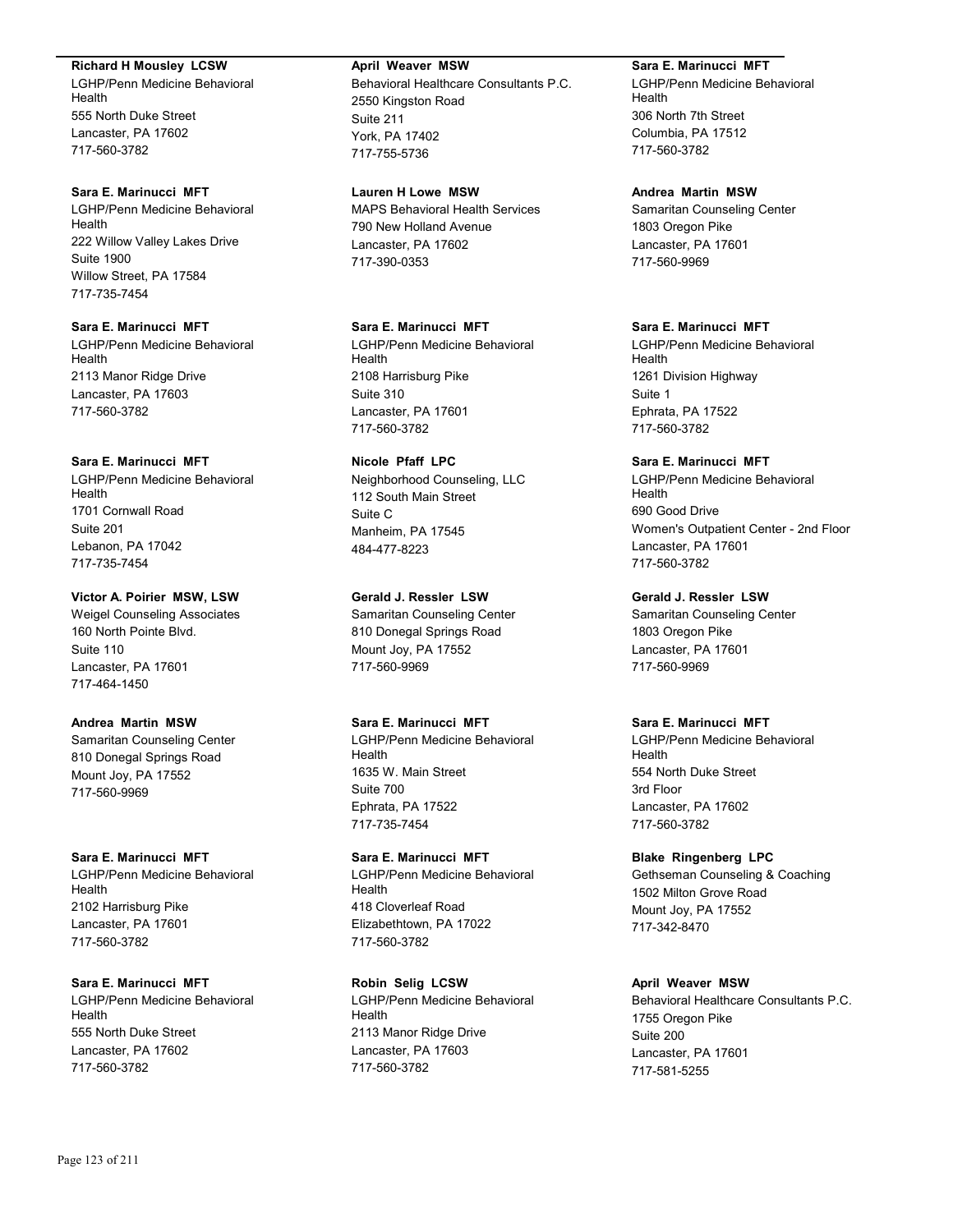#### **Sara E. Marinucci MFT**

LGHP/Penn Medicine Behavioral Health 540 North Duke Street 3rd Floor Lancaster, PA 17602 717-560-3782

# **Sara E. Marinucci MFT**

LGHP/Penn Medicine Behavioral Health 6415 Lincoln Highway Wrightsville, PA 17368 717-560-3782

# **Heather Lane LCSW**

Gethseman Counseling & Coaching 1502 Milton Grove Road Mount Joy, PA 17552 717-342-8470

#### **Sara E. Marinucci MFT**

LGHP/Penn Medicine Behavioral Health 317 West Chestnut Street Quarryville, PA 17566 717-560-3782

# **Sara E. Marinucci MFT**

LGHP/Penn Medicine Behavioral Health 1159 River Road Marietta, PA 17547 717-560-3782

#### **Sara E. Marinucci MFT**

LGHP/Penn Medicine Behavioral Health 160 North Pointe Blvd Suite 110 Lancaster, PA 17601 717-560-3782

# **Joel Roberts LMFT**

MAPS Behavioral Health Services 790 New Holland Avenue Lancaster, PA 17602 717-390-0353

# **Robert Magill LPC**

Weigel Counseling Associates 2320 Rothsville Raod Lititz, PA 17543 717-464-1450

## **Sara E. Marinucci MFT**

LGHP/Penn Medicine Behavioral Health 51 Peters Road Suite 200 Lititz, PA 17543 717-560-3782

# **Victor A. Poirier MSW, LSW**

Weigel Counseling Associates 2421 Willow Street Willow Street, PA 17584 717-464-1450

#### **Robin Selig LCSW**

LGHP/Penn Medicine Behavioral Health 222 Willow Valley Lakes Drive Suite 1900 Willow Street, PA 17584 717-735-7454

## **Stephen M Schuch LCSW**

Lebanon Community Health Center 920 Church Street Lebanon, PA 17046 717-272-2700

# **Victor A. Poirier MSW, LSW**

Weigel Counseling Associates 2320 Rothsville Raod Lititz, PA 17543 717-464-1450

#### **Diane E. Rapisardo LCSW**

Samaritan Counseling Center 810 Donegal Springs Road Mount Joy, PA 17552 717-560-9969

# **Robert Magill LPC**

Weigel Counseling Associates 160 North Pointe Blvd. Suite 110 Lancaster, PA 17601 717-464-1450

## **Robin Selig LCSW** LGHP/Penn Medicine Behavioral Health 1701 Cornwall Road Suite 201 Lebanon, PA 17042 717-735-7454

#### **Robin Lecrone LPC**

Samaritan Counseling Center 1803 Oregon Pike Lancaster, PA 17601 717-560-9969

#### **Robin Lecrone LPC**

Samaritan Counseling Center 810 Donegal Springs Road Mount Joy, PA 17552 717-560-9969

# **Sara E. Marinucci MFT**

LGHP/Penn Medicine Behavioral Health 34 Fawn Drive Quarryville, PA 17566 717-560-3782

#### **Sara E. Marinucci MFT**

LGHP/Penn Medicine Behavioral Health 562 W. 2nd Avenue Lititz, PA 17543 717-735-7454

## **Sara E. Marinucci MFT**

LGHP/Penn Medicine Behavioral Health 700 Lancaster Road Manheim, PA 17545 717-735-7454

#### **Robin Selig LCSW**

LGHP/Penn Medicine Behavioral Health 1635 W. Main Street Suite 700 Ephrata, PA 17522 717-735-7454

#### **Sara E. Marinucci MFT**

LGHP/Penn Medicine Behavioral Health 802 New Holland Avenue Lancaster, PA 17602 717-560-3782

## **Sara E. Marinucci MFT**

LGHP/Penn Medicine Behavioral Health 694 Good Drive Suite 11 Lancaster, PA 17601 717-560-3782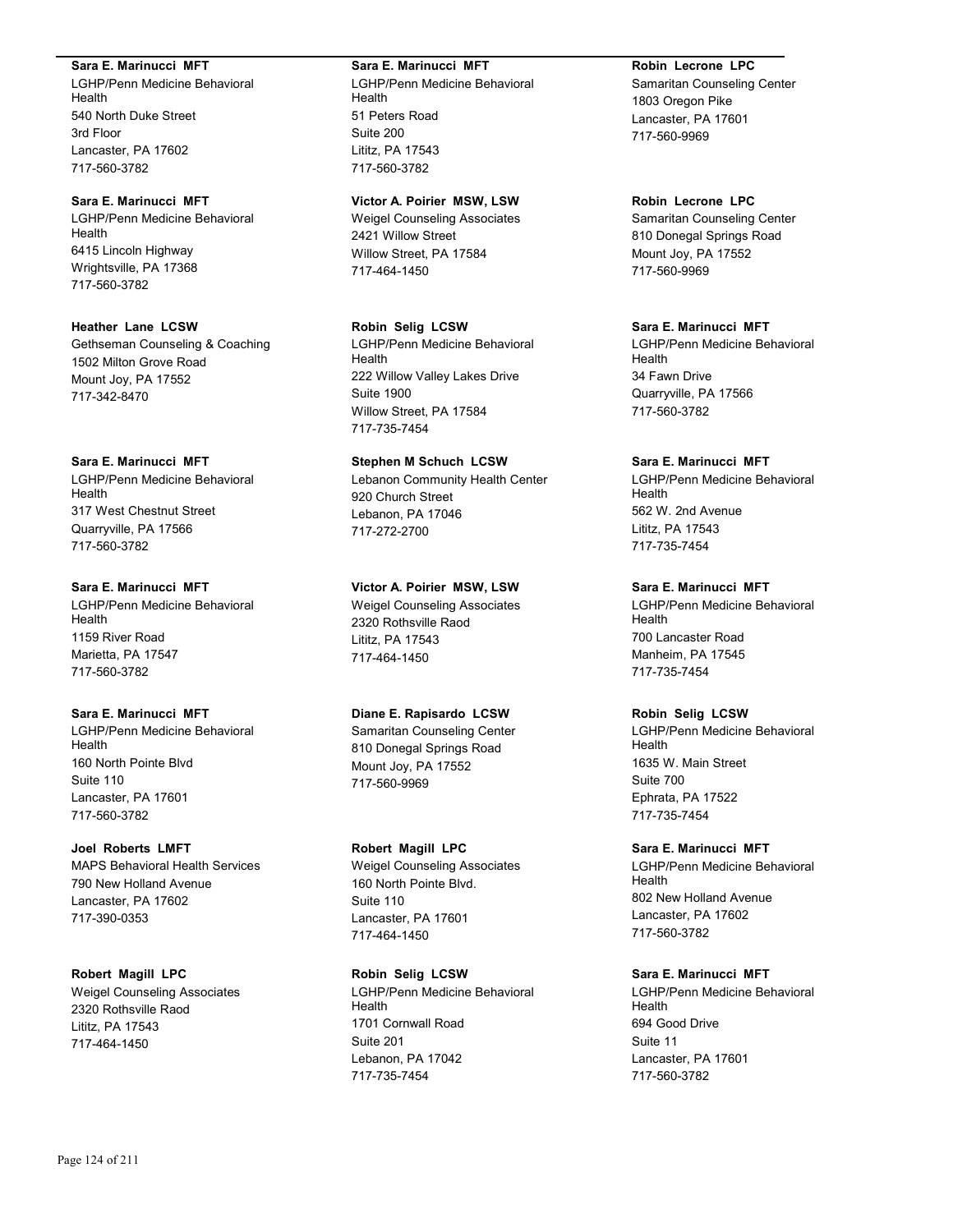**Robin Selig LCSW** LGHP/Penn Medicine Behavioral Health 2102 Harrisburg Pike Lancaster, PA 17601 717-560-3782

**Sara E. Marinucci MFT** LGHP/Penn Medicine Behavioral Health 701 North Duke Street Lancaster, PA 17602 717-560-3782

**Robin Selig LCSW** LGHP/Penn Medicine Behavioral Health 160 North Pointe Blvd Suite 110 Lancaster, PA 17601 717-560-3782

# **Stephen M Schuch LCSW** Lebanon Ridge Community Health 840 Norman Drive Lebanon, PA 17042

717-272-2700

# **Sara E. Marinucci MFT**

LGHP/Penn Medicine Behavioral Health 1001 Cornerstone Drive Suite B Mount Joy, PA 17552 717-560-3782

# **Robin Selig LCSW**

LGHP/Penn Medicine Behavioral Health 554 North Duke Street 3rd Floor Lancaster, PA 17602 717-560-3782

# **Stephen M Schuch LCSW**

Meadow Creek Family Practice 435 S. Kinzer Street Suite 6 New Holland, PA 17557 717-351-2400

**Delphine Martin LPC**

Samaritan Counseling Center 1803 Oregon Pike Lancaster, PA 17601 717-560-9969

**Debra Meckley MSW** Samaritan Counseling Center 810 Donegal Springs Road Mount Joy, PA 17552 717-560-9969

**Robin Selig LCSW** LGHP/Penn Medicine Behavioral Health 1135 Hampden Drive Strasburg, PA 17579 717-735-7454

**Robin Selig LCSW** LGHP/Penn Medicine Behavioral Health 1261 Division Highway Suite 1 Ephrata, PA 17522 717-560-3782

# **Sara E. Marinucci MFT**

LGHP/Penn Medicine Behavioral Health 1135 Hampden Drive Strasburg, PA 17579 717-735-7454

# **Robin Selig LCSW**

LGHP/Penn Medicine Behavioral Health 1001 Cornerstone Drive Suite B Mount Joy, PA 17552 717-560-3782

# **Sara E. Marinucci MFT**

LGHP/Penn Medicine Behavioral Health 99 Masonic Drive Suite 101 Elizabethtown, PA 17022 717-560-3782

# **Stephen M Schuch LCSW**

Welsh Mountain Medical & Dental **Center** 584 Springville Road New Holland, PA 17557 717-354-4711

**Delphine Martin LPC**

Samaritan Counseling Center 810 Donegal Springs Road Mount Joy, PA 17552 717-560-9969

**Robin Selig LCSW** LGHP/Penn Medicine Behavioral Health 101 Abbeyville Road Lancaster, PA 17603 717-560-3782

**Robin Selig LCSW**

LGHP/Penn Medicine Behavioral Health 1159 River Road Marietta, PA 17547 717-560-3782

**Robert Magill LPC** Weigel Counseling Associates 2421 Willow Street Willow Street, PA 17584 717-464-1450

# **Sara E. Marinucci MFT**

LGHP/Penn Medicine Behavioral Health 101 Abbeyville Road Lancaster, PA 17603 717-560-3782

# **Robin Selig LCSW**

LGHP/Penn Medicine Behavioral Health 555 North Duke Street Lancaster, PA 17602 717-560-3782

# **Diane E. Rapisardo LCSW**

Samaritan Counseling Center 1803 Oregon Pike Lancaster, PA 17601 717-560-9969

# **Sara E. Marinucci MFT**

LGHP/Penn Medicine Behavioral Health 931 Harrisburg Avenue F&M College \*restricted to F&M students only Lancaster, PA 17603 717-560-3782

# **April Weaver MSW**

Behavioral Healthcare Consultants P.C. 6 West Newport Road Lititz, PA 17543 717-627-2190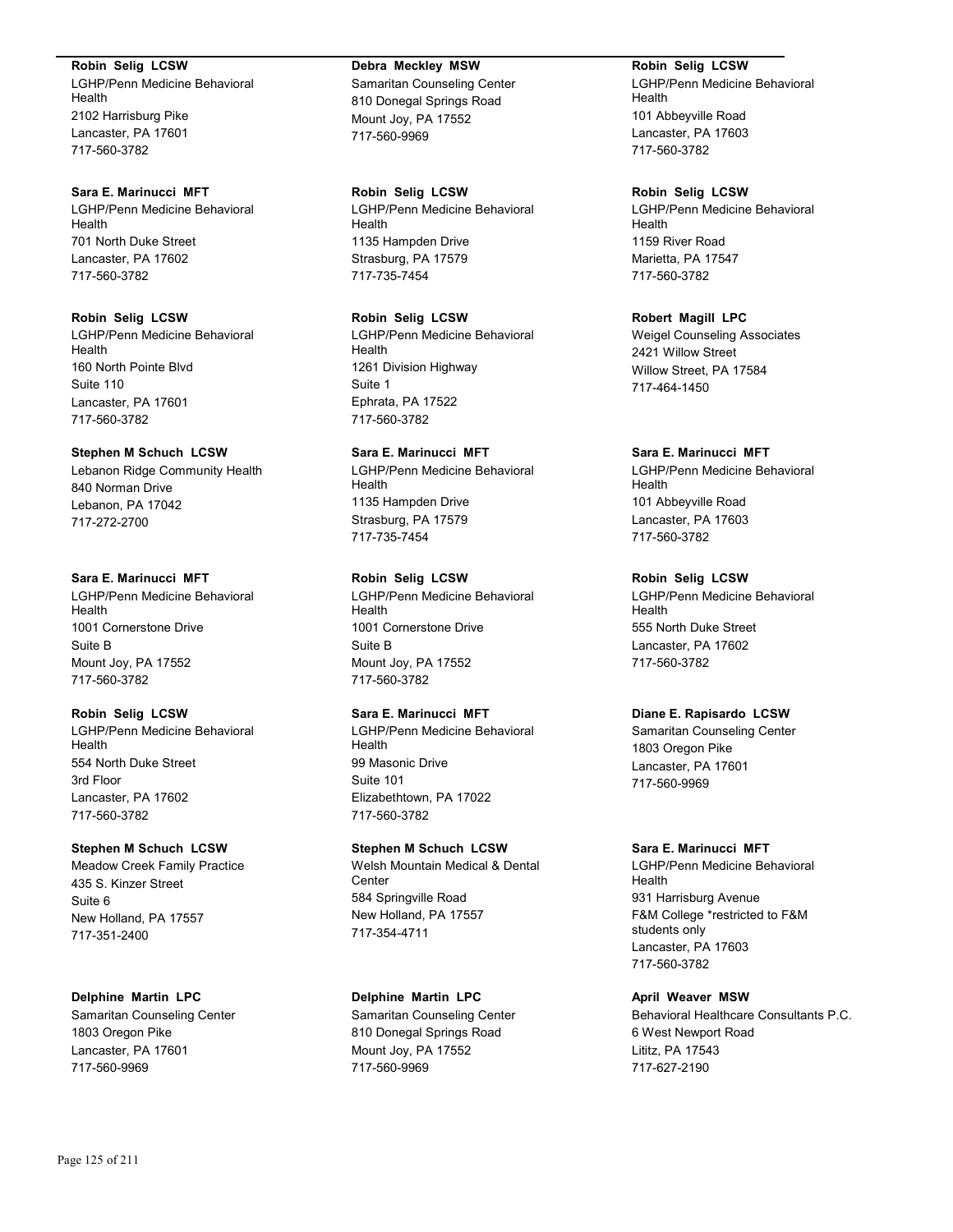#### **Debra Meckley MSW**

Samaritan Counseling Center 1803 Oregon Pike Lancaster, PA 17601 717-560-9969

# *Maternal & Fetal Medicine*

#### **Serena S Wu MD**

LGHP/Penn Medicine Maternal-Fetal Medicine 694 Good Drive Suite 23 Lancaster, PA 17601 717-544-3514

# **Robert Gherman MD**

Wellspan Maternal Fetal Medicine 4150 Barrett Blvd Ephrata, PA 17522 717-851-2722

#### **Philip M. Bayliss MD**

LGHP/Penn Medicine Maternal-Fetal Medicine 694 Good Drive Suite 23 Lancaster, PA 17601 717-544-3514

# *Medical Oncology*

**Najamuz Zaman MD** Penn State Medical Group - Lancaster Hematology Oncology 233 College Avenue Suite 303 Lancaster, PA 17603 717-735-3738

# *Neonatal-Perinatal Medicine*

**Kelly J. Zook MD** Onsite Neonatal Partners 1000 Haddonfield Berlin Road Voorhees, NJ 08043 856-782-2212

# **April Weaver MSW** Behavioral Healthcare Consultants P.C. 645 N. Twelfth Street Suite 302 Lemoyne, PA 17043 717-730-2090

**Serena S Wu MD** LGHP/Penn Medicine Maternal-Fetal Medicine 694 Good Drive Suite 200 Lancaster, PA 17601-2433 717-544-3514

#### **Bryon Jacoby MD**

LGHP/Penn Medicine Maternal-Fetal Medicine 694 Good Drive Suite 200 Lancaster, PA 17601-2433 717-544-3514

## **Robert Larkin MD**

Lancaster Maternal Fetal Medicine 108 Foxshire Drive Lancaster, PA 17601 717-288-8118

# **Robin Selig LCSW**

LGHP/Penn Medicine Behavioral Health 2108 Harrisburg Pike Suite 310 Lancaster, PA 17601 717-560-3782

#### **Bryon Jacoby MD**

LGHP/Penn Medicine Maternal-Fetal Medicine 694 Good Drive Suite 23 Lancaster, PA 17601 717-544-3514

#### **Philip M. Bayliss MD**

LGHP/Penn Medicine Maternal-Fetal Medicine 694 Good Drive Suite 200 Lancaster, PA 17601-2433 717-544-3514

## **Christian Macedonia MD**

Lancaster Maternal Fetal Medicine 108 Foxshire Drive Lancaster, PA 17601 717-288-8118

#### **Kamran Ahmed MD** Onsite Neonatal Partners

1000 Haddonfield Berlin Road Voorhees, NJ 08043 856-782-2212

#### **Kelly E.M. Gullotta MD**

Onsite Neonatal Partners 1000 Haddonfield Berlin Road Voorhees, NJ 08043 856-782-2212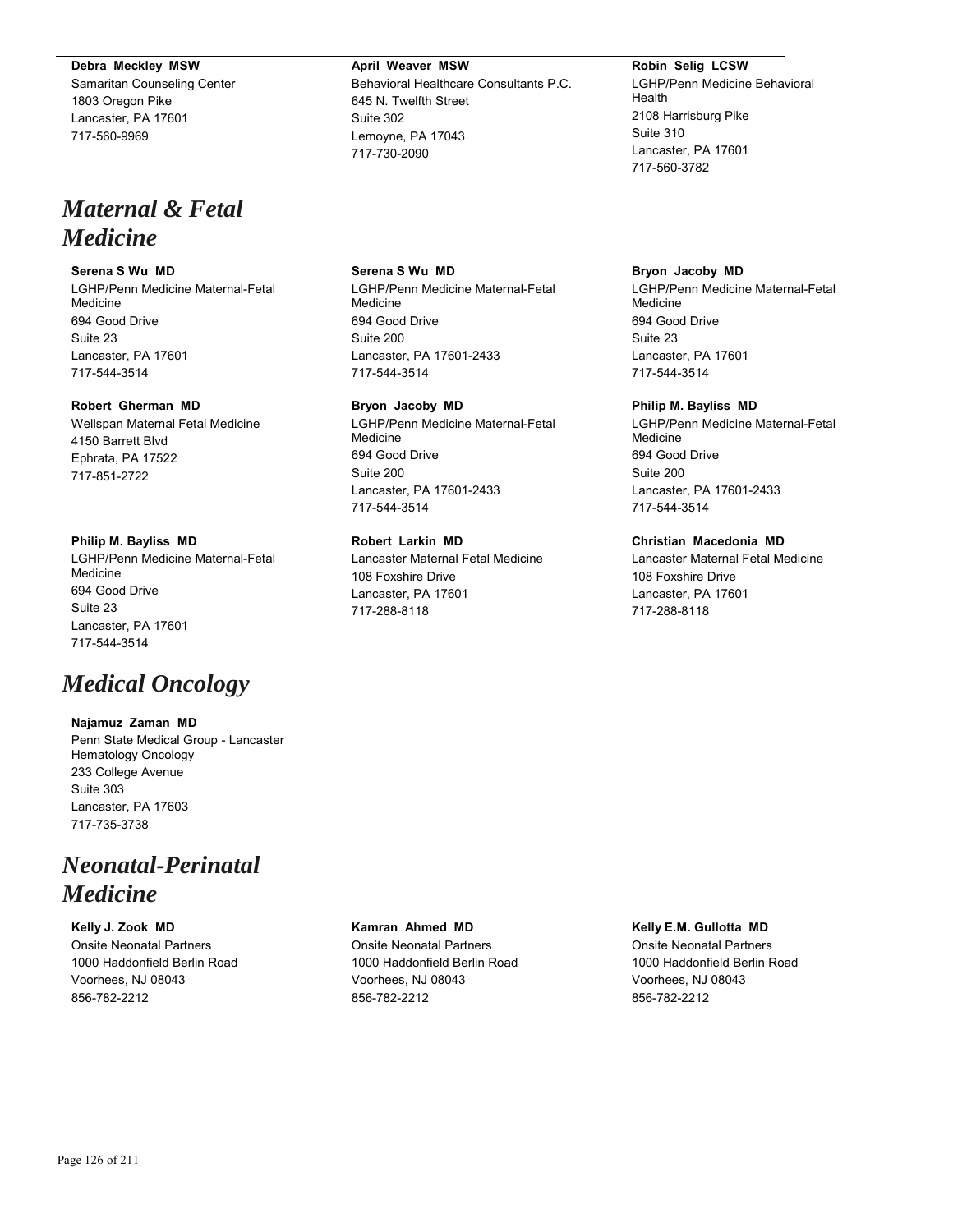**Basharat Buchh MD** Onsite Neonatal Partners 1000 Haddonfield Berlin Road Voorhees, NJ 08043 856-782-2212

**Michael F Bruno MD** Onsite Neonatal Partners 1000 Haddonfield Berlin Road Voorhees, NJ 08043 856-782-2212

**David J Hoffman MD** Onsite Neonatal Partners 1000 Haddonfield Berlin Road Voorhees, NJ 08043 856-782-2212

**Beth A Baisden MD** Onsite Neonatal Partners 1000 Haddonfield Berlin Road Voorhees, NJ 08043 856-782-2212

**Constance Andrejko DO** Onsite Neonatal Partners 1000 Haddonfield Berlin Road Voorhees, NJ 08043 856-782-2212

**Christopher Hsu MD** Onsite Neonatal Partners 1000 Haddonfield Berlin Road Voorhees, NJ 08043 856-782-2212

**Eltayeb I Massabbal MD** Onsite Neonatal Partners 1000 Haddonfield Berlin Road Voorhees, NJ 08043 856-782-2212

**Kevin N. Lorah MD** LGHP/Penn Medicine Neonatology 690 Good Drive Lancaster, PA 17604 717-544-3343

**Kamel M Ghaben MD** Onsite Neonatal Partners 1000 Haddonfield Berlin Road Voorhees, NJ 08043 856-782-2212

**Faryal Durrani MD** Onsite Neonatal Partners 1000 Haddonfield Berlin Road Voorhees, NJ 08043 856-782-2212

**Bridget A Hempel MD** Onsite Neonatal Partners 1000 Haddonfield Berlin Road Voorhees, NJ 08043 856-782-2212

**Jerome J. Hric MD** Onsite Neonatal Partners 1000 Haddonfield Berlin Road Voorhees, NJ 08043 856-782-2212

**Stephanie K Ardell MD** LGHP/Penn Medicine Neonatology 690 Good Drive Lancaster, PA 17604 717-544-3343

**Pradeep Siwach MD** Onsite Neonatal Partners 1000 Haddonfield Berlin Road Voorhees, NJ 08043 856-782-2212

**Marla Triano-Rodgers MD** LGHP/Penn Medicine Neonatology 690 Good Drive Lancaster, PA 17604 717-544-3343

**Harel D. Rosen MD** Onsite Neonatal Partners 1000 Haddonfield Berlin Road Voorhees, NJ 08043 856-782-2212

**Helen Fountain MD** Onsite Neonatal Partners 1000 Haddonfield Berlin Road Voorhees, NJ 08043 856-782-2212

**Cheryl L Davis MD** Onsite Neonatal Partners 1000 Haddonfield Berlin Road Voorhees, NJ 08043 856-782-2212

**Purvi Jethva MD** Onsite Neonatal Partners 1000 Haddonfield Berlin Road Voorhees, NJ 08043 856-782-2212

**Jocelyn Austria MD** Onsite Neonatal Partners 1000 Haddonfield Berlin Road Voorhees, NJ 08043 856-782-2212

**Aimee Barton MD** Onsite Neonatal Partners 1000 Haddonfield Berlin Road Voorhees, NJ 08043 856-782-2212

**Lloyd N. Tinianow MD** Onsite Neonatal Partners 1000 Haddonfield Berlin Road Voorhees, NJ 08043 856-782-2212

**Brandon Poterjoy DO** Onsite Neonatal Partners 1000 Haddonfield Berlin Road Voorhees, NJ 08043 856-782-2212

**Uday R. Nadkarny MD** LGHP/Penn Medicine Neonatology 690 Good Drive Lancaster, PA 17604 717-544-3343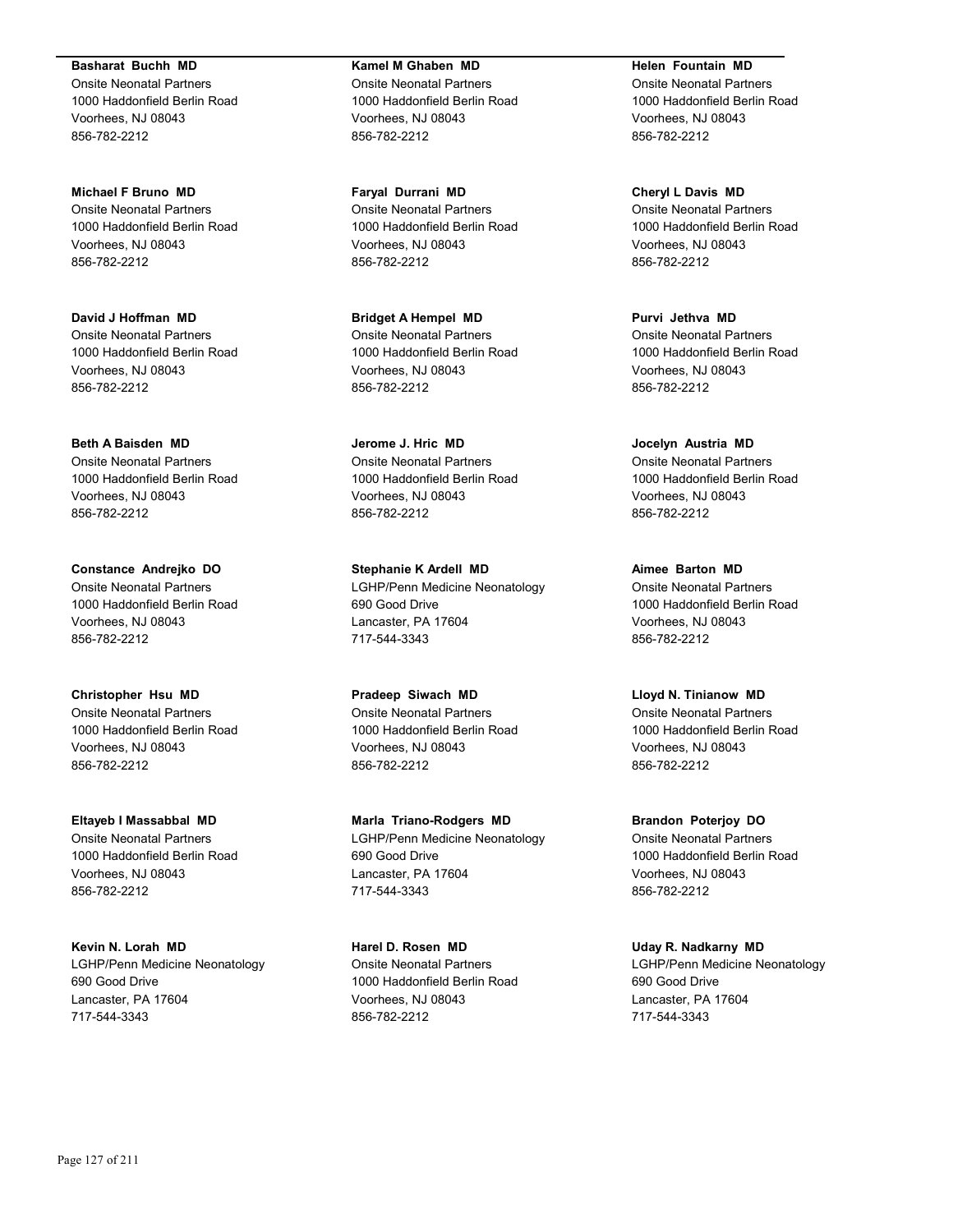**Janet Larson MD** Onsite Neonatal Partners 1000 Haddonfield Berlin Road Voorhees, NJ 08043 856-782-2212

**Elise S Mainali MD** Onsite Neonatal Partners 1000 Haddonfield Berlin Road Voorhees, NJ 08043 856-782-2212

**Pearl N. Pakdi MD** Onsite Neonatal Partners 1000 Haddonfield Berlin Road Voorhees, NJ 08043 856-782-2212

# *Nephrology*

**James A. Groff DO** Hypertension & Kidney Specialists 73 West Church Street Stevens, PA 17578 717-335-0327

**Doreen W. Bett DO** Hypertension & Kidney Specialists 73 West Church Street Stevens, PA 17578 717-335-0327

**Susan K. Ciampaglia DO** Hypertension & Kidney Specialists 2110 Harrisburg Pike Suite 310 Lancaster, PA 17604 717-544-3232

**Jeffrey N. Levine DO** Hypertension & Kidney Specialists 73 West Church Street Stevens, PA 17578 717-335-0327

**Charles H. Rodenberger MD** Hypertension & Kidney Specialists 73 West Church Street Stevens, PA 17578 717-335-0327

**Kathleen L McDonald MD** Onsite Neonatal Partners 1000 Haddonfield Berlin Road Voorhees, NJ 08043 856-782-2212

**Andrew Meyer MD** Onsite Neonatal Partners 1000 Haddonfield Berlin Road Voorhees, NJ 08043 856-782-2212

**Sulaiman Sannoh MD** Onsite Neonatal Partners 1000 Haddonfield Berlin Road Voorhees, NJ 08043 856-782-2212

**James A. Groff DO** Hypertension & Kidney Specialists 2110 Harrisburg Pike Suite 310 Lancaster, PA 17604 717-544-3232

**Susan K. Ciampaglia DO** Hypertension & Kidney Specialists 73 West Church Street Stevens, PA 17578 717-335-0327

**Navdeep Kaur MD** Hypertension & Kidney Specialists 2110 Harrisburg Pike Suite 310 Lancaster, PA 17604 717-544-3232

**Rajiv Sharma MD** Hypertension & Kidney Specialists 73 West Church Street Stevens, PA 17578 717-335-0327

**Jeffrey N. Levine DO** Hypertension & Kidney Specialists 2110 Harrisburg Pike Suite 310 Lancaster, PA 17604 717-544-3232

**Anand B. Mahajan MD**

LGHP/Penn Medicine Neonatology 690 Good Drive Lancaster, PA 17604 717-544-3343

**Laura K Lasley MD** Onsite Neonatal Partners 1000 Haddonfield Berlin Road Voorhees, NJ 08043 856-782-2212

**Mark A Pearlman MD** Onsite Neonatal Partners 1000 Haddonfield Berlin Road Voorhees, NJ 08043 856-782-2212

**Doreen W. Bett DO** Hypertension & Kidney Specialists 2110 Harrisburg Pike Suite 310 Lancaster, PA 17604 717-544-3232

**Navdeep Kaur MD** Hypertension & Kidney Specialists 73 West Church Street Stevens, PA 17578 717-335-0327

**Marc H. Weiner MD** Hypertension & Kidney Specialists 73 West Church Street Stevens, PA 17578 717-335-0327

**Rachel Lacy MD** Hypertension & Kidney Specialists 2110 Harrisburg Pike Suite 310 Lancaster, PA 17604 717-544-3232

**Rachel Lacy MD** Hypertension & Kidney Specialists 73 West Church Street Stevens, PA 17578 717-335-0327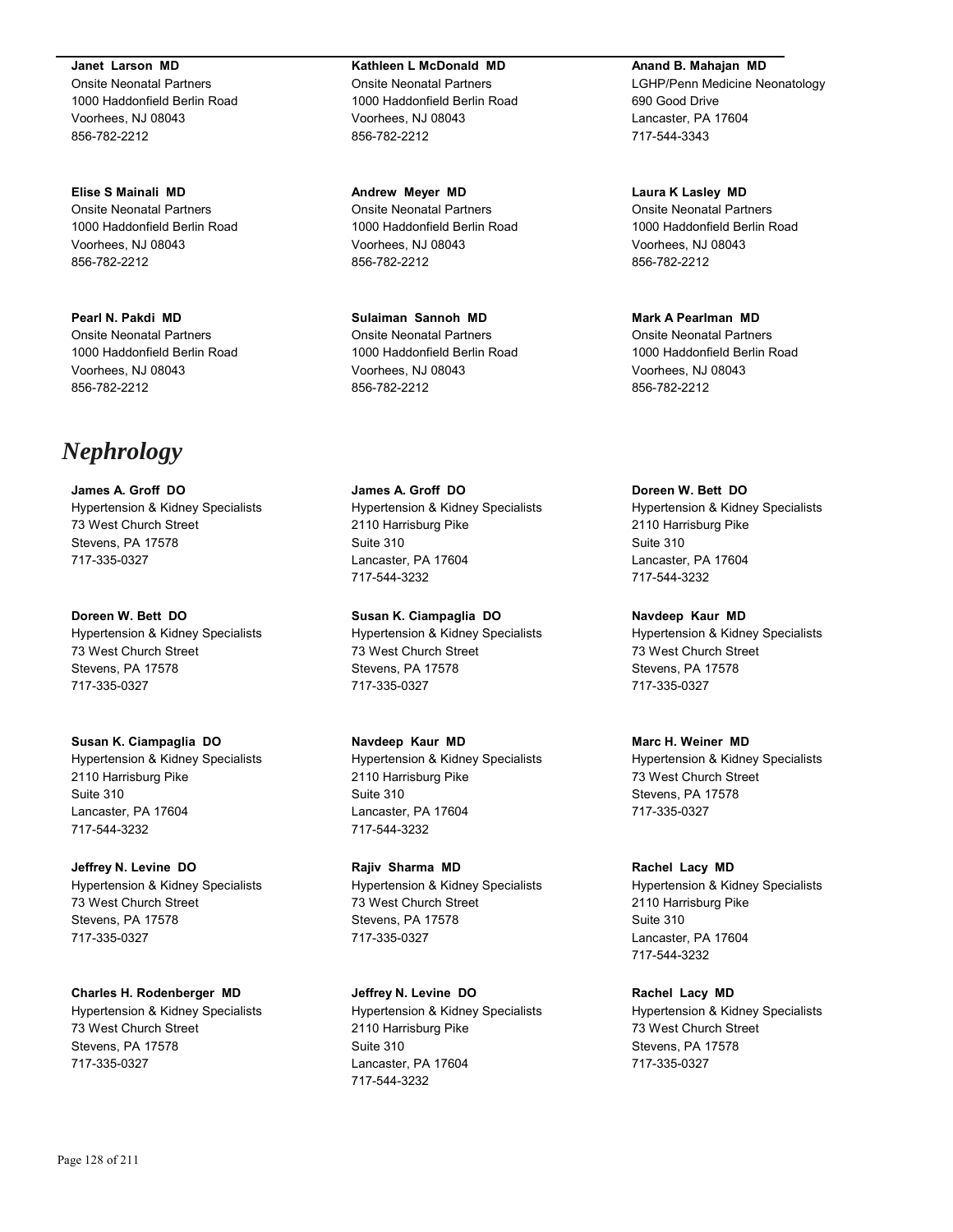#### **David I Somerman DO**

Hypertension & Kidney Specialists 2110 Harrisburg Pike Suite 310 Lancaster, PA 17604 717-544-3232

### **Marc H. Weiner MD**

Hypertension & Kidney Specialists 2110 Harrisburg Pike Suite 310 Lancaster, PA 17604 717-544-3232

# **Jeffrey L. Martin MD**

Hypertension & Kidney Specialists 2110 Harrisburg Pike Suite 310 Lancaster, PA 17604 717-544-3232

# *Neurological Surgery*

### **Perry J. Argires MD**

Argires Marotti Neurosurgical Associates of Lancaster 160 North Pointe Boulevard Suite 200 Lancaster, PA 17601 717-358-0800

### **Christopher D. Kager MD**

Penn Medicine LGHP NeuroScience & Spine Associates 1510 Cornwall Road Lebanon, PA 17042 717-454-0061

#### **Louis A. Marotti MD**

Argires Marotti Neurosurgical Associates of Lancaster 160 North Pointe Boulevard Suite 200 Lancaster, PA 17601 717-358-0800

#### **James C. Thurmond MD**

Penn Medicine LGHP NeuroScience & Spine Associates 1510 Cornwall Road Lebanon, PA 17042 717-454-0061

# **Keith R. Kuhlengel MD**

Penn Medicine LGHP NeuroScience & Spine Associates 1671 Crooked Oak Drive Lancaster, PA 17601 717-569-5331

# **Jeffrey L. Martin MD**

Hypertension & Kidney Specialists 73 West Church Street Stevens, PA 17578 717-335-0327

### **Rajiv Sharma MD**

Hypertension & Kidney Specialists 2110 Harrisburg Pike Suite 310 Lancaster, PA 17604 717-544-3232

# **Herman J. Michael MD**

Clinical Renal Associates 860 Springdale Drive Suite 100 Exton, PA 19340 610-524-3703

### **Kristine Dziurzynski MD**

Penn Medicine LGHP NeuroScience & Spine Associates 1510 Cornwall Road Lebanon, PA 17042 717-454-0061

# **Kristine Dziurzynski MD**

Penn Medicine LGHP NeuroScience & Spine Associates 1671 Crooked Oak Drive Lancaster, PA 17601 717-569-5331

# **James C. Thurmond MD**

Penn Medicine LGHP NeuroScience & Spine Associates 1671 Crooked Oak Drive Lancaster, PA 17601 717-569-5331

# **William T Monacci MD**

Penn Medicine LGHP NeuroScience & Spine Associates 1510 Cornwall Road Lebanon, PA 17042 717-454-0061

## **David I Somerman DO**

Hypertension & Kidney Specialists 73 West Church Street Stevens, PA 17578 717-335-0327

### **Charles H. Rodenberger MD**

Hypertension & Kidney Specialists 2110 Harrisburg Pike Suite 310 Lancaster, PA 17604 717-544-3232

# **Herman J. Michael MD**

Clinical Renal Associates 1011 West Baltimore Pike Suite 209 West Grove, PA 19390 610-869-1283

#### **Jarod John MD**

Argires Marotti Neurosurgical Associates of Lancaster 160 North Pointe Boulevard Suite 200 Lancaster, PA 17601 717-358-0800

# **Christopher D. Kager MD**

Penn Medicine LGHP NeuroScience & Spine Associates 1671 Crooked Oak Drive Lancaster, PA 17601 717-569-5331

# **Keith R. Kuhlengel MD**

Penn Medicine LGHP NeuroScience & Spine Associates 1510 Cornwall Road Lebanon, PA 17042 717-454-0061

# **William T Monacci MD**

Penn Medicine LGHP NeuroScience & Spine Associates 1671 Crooked Oak Drive Lancaster, PA 17601 717-569-5331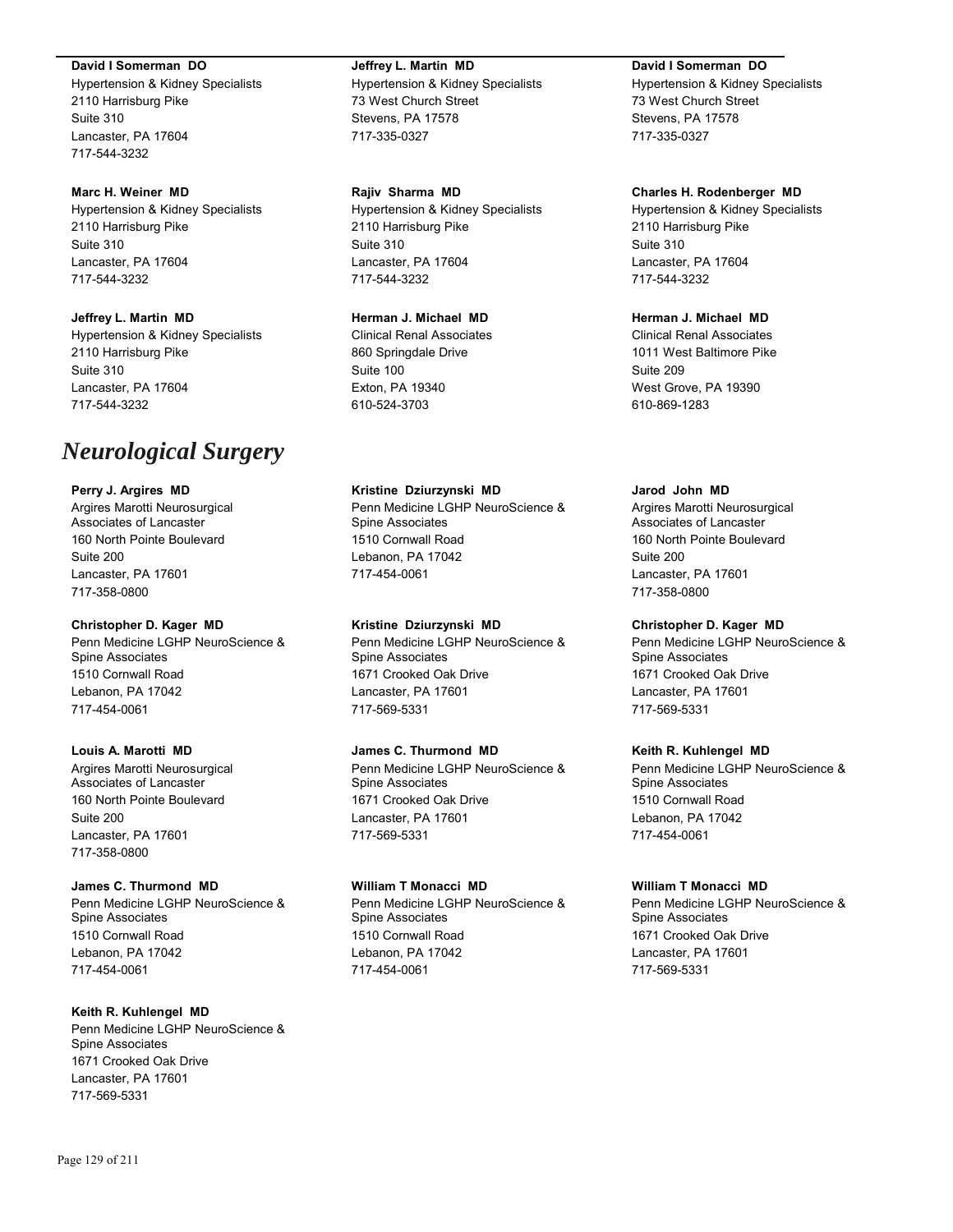# *Neurology*

**Wen-Ying Wu-Chen MD** Neurology and Stroke Associates 640 East Oregon Road Lititz, PA 17543 717-569-8773

**Chhinder P.S. Binning MD** Penn Medicine LGHP NeuroScience & Spine Associates 1510 Cornwall Road Lebanon, PA 17042 717-454-0061

**Roderick E. Hines MD** LGHP/Penn Medicine Neurology 555 North Duke Street Lancaster, PA 17602 717-544-5008

**Murray S Flaster MD** LGHP/Penn Medicine Neurology 2150 Harrisburg Pike Suite 200A Lancaster, PA 17601 717-396-9167

**Heather Harle MD** LGHP/Penn Medicine Neurology 555 North Duke Street Lancaster, PA 17602 717-544-5008

**Hany G. Salama MD** LGHP/Penn Medicine Neurology 1869 Charter Lane Suite 101 Lancaster, PA 17601 717-396-9167

**Barbara L. Peterlin DO** LGHP/Penn Medicine Neurology 1869 Charter Lane Suite 101 Lancaster, PA 17601 717-396-9167

**Bandhu Paudyal MD** Wellspan Neurology 207 West Fulton Street Ephrata, PA 17522 717-721-8789

**Wen-Ying Wu-Chen MD**

Eye Doctors of Lancaster 485 Royer Drive Suite 102 Lancaster, PA 17601 717-560-4020

**Roderick E. Hines MD** LGHP/Penn Medicine Neurology 1869 Charter Lane Suite 101 Lancaster, PA 17601 717-396-9167

**Chhinder P.S. Binning MD** Neurologic Care & Diagnostic Center 213 Reeceville Road Suite 22A Coatesville, PA 19320 610-363-1154

**Heather Harle MD** LGHP/Penn Medicine Neurology 1869 Charter Lane Suite 101 Lancaster, PA 17601 717-396-9167

**Heather Harle MD** LGHP/Penn Medicine Neurology 2150 Harrisburg Pike Suite 200A Lancaster, PA 17601 717-396-9167

**Timothy C. Martin DO** LGHP/Penn Medicine Alzheimer's & Memory Care 2150 Harrisburg Pike Suite 200B Lancaster, PA 17601 717-544-3539

**Hany G. Salama MD** LGHP/Penn Medicine Neurology 2150 Harrisburg Pike Suite 200A Lancaster, PA 17601 717-396-9167

**Timothy C. Martin DO** LGHP/Penn Medicine Neurology 1869 Charter Lane Suite 101 Lancaster, PA 17601 717-396-9167

**Murray S Flaster MD** LGHP/Penn Medicine Neurology 1869 Charter Lane Suite 101 Lancaster, PA 17601 717-396-9167

**Murray S Flaster MD** LGHP/Penn Medicine Neurology 555 North Duke Street Lancaster, PA 17602 717-544-5008

**Roderick E. Hines MD** LGHP/Penn Medicine Neurology 2150 Harrisburg Pike Suite 200A Lancaster, PA 17601 717-396-9167

**Chhinder P.S. Binning MD** Penn Medicine LGHP NeuroScience & Spine Associates 1671 Crooked Oak Drive Lancaster, PA 17601 717-569-5331

**Hany G. Salama MD** LGHP/Penn Medicine Neurology 555 North Duke Street Lancaster, PA 17602 717-544-5008

**Barbara L. Peterlin DO** LGHP/Penn Medicine Neurology 2150 Harrisburg Pike Suite 200A Lancaster, PA 17601 717-396-9167

**Barbara L. Peterlin DO** LGHP/Penn Medicine Neurology 555 North Duke Street Lancaster, PA 17602 717-544-5008

**Timothy C. Martin DO** LGHP/Penn Medicine Neurology 2150 Harrisburg Pike Suite 200A Lancaster, PA 17601 717-396-9167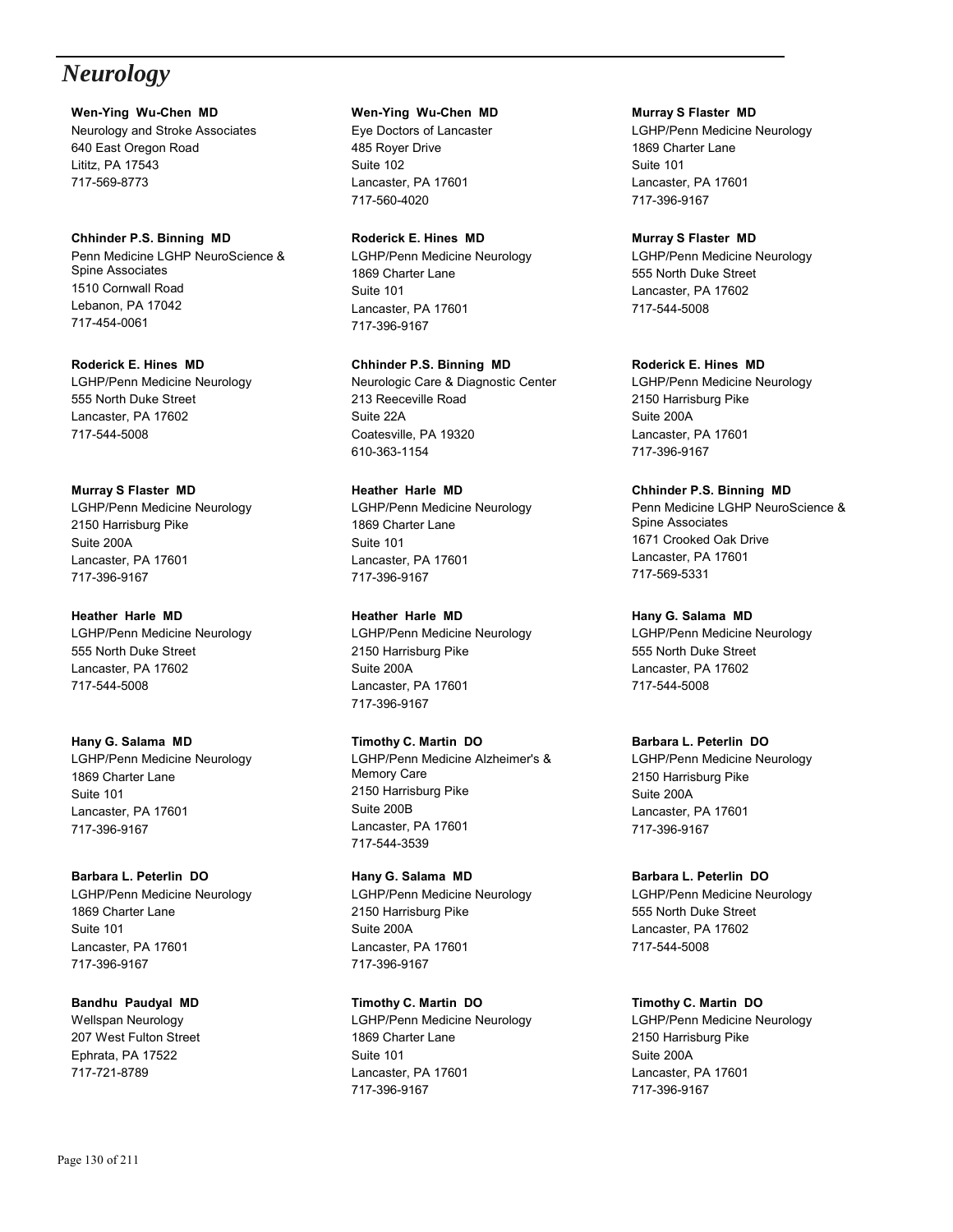**Venkatachalam Mangeshkumar MD**

Neurology and Stroke Associates 640 East Oregon Road Lititz, PA 17543 717-569-8773

# *Neuropsychology*

# **Christa L Coleman PhD**

LGHP/Penn Medicine Alzheimer's & Memory Care 2150 Harrisburg Pike Suite 200B Lancaster, PA 17601 717-544-3539

### **Jon E. Bentz PhD**

LGHP/Penn Medicine Alzheimer's & Memory Care 2150 Harrisburg Pike Suite 200B Lancaster, PA 17601 717-544-3539

# **Jennifer C Collins PsyD**

LGHP/Penn Medicine Alzheimer's & Memory Care 2150 Harrisburg Pike Suite 200B Lancaster, PA 17601 717-544-3539

# **Jennifer C Collins PsyD**

LGHP/Penn Medicine Neuropsychology 2150 Harrisburg Pike Suite 200C Lancaster, PA 17601 717-544-3172

# **Jessica Temple PsyD**

LGHP/Penn Medicine Neuropsychology 2150 Harrisburg Pike Suite 200C Lancaster, PA 17601 717-544-3172

# *Obstetrics & Gynecology*

**Bryan L. Yingling MD** Drs. May-Grant Associates 4239 Oregon Pike Ephrata, PA 17522 717-397-8177

**Anurag Walia MD** Neurology Micropractice 201 Granite Run Drive Lancaster, PA 17601 717-945-7308

**Christa L Coleman PhD** LGHP/Penn Medicine Neuropsychology 2100 Harrisburg Pike Lancaster, PA 17604 717-544-3172

**Jennifer C Collins PsyD** LGHP/Penn Medicine Neuropsychology 2100 Harrisburg Pike Lancaster, PA 17604 717-544-3172

**Jon E. Bentz PhD** LGHP/Penn Medicine Neuropsychology 2150 Harrisburg Pike Suite 200C Lancaster, PA 17601 717-544-3172

**Edward J. Purzycki PhD** LGHP/Penn Medicine Alzheimer's & Memory Care 2150 Harrisburg Pike Suite 200B Lancaster, PA 17601 717-544-3539

# **Edward J. Purzycki PhD**

LGHP/Penn Medicine Neuropsychology 2150 Harrisburg Pike Suite 200C Lancaster, PA 17601 717-544-3172

# **Bryan L. Yingling MD**

Drs. May-Grant Associates \*Healthy Beginnings Plus Patients Only\* 531 N. Lime Street Lancaster, PA 17604-3555 717-544-4305

**Timothy C. Martin DO** LGHP/Penn Medicine Neurology 555 North Duke Street Lancaster, PA 17602 717-544-5008

**Freeman M. Chakara Psyd** Providence Behavioral Health 600 H Eden Road Lancaster, PA 17601 717-397-1400

**Christa L Coleman PhD**

LGHP/Penn Medicine Neuropsychology 2150 Harrisburg Pike Suite 200C Lancaster, PA 17601 717-544-3172

# **Jon E. Bentz PhD**

LGHP/Penn Medicine Neuropsychology 2100 Harrisburg Pike Lancaster, PA 17604 717-544-3172

# **Jessica Temple PsyD**

LGHP/Penn Medicine Neuropsychology 2100 Harrisburg Pike Lancaster, PA 17604 717-544-3172

# **Edward J. Purzycki PhD**

LGHP/Penn Medicine Neuropsychology 2100 Harrisburg Pike Lancaster, PA 17604 717-544-3172

# **Katrina A. Wyse MD**

Drs. May-Grant Associates 694 Good Drive Suite 112 Lancaster, PA 17601 717-397-8177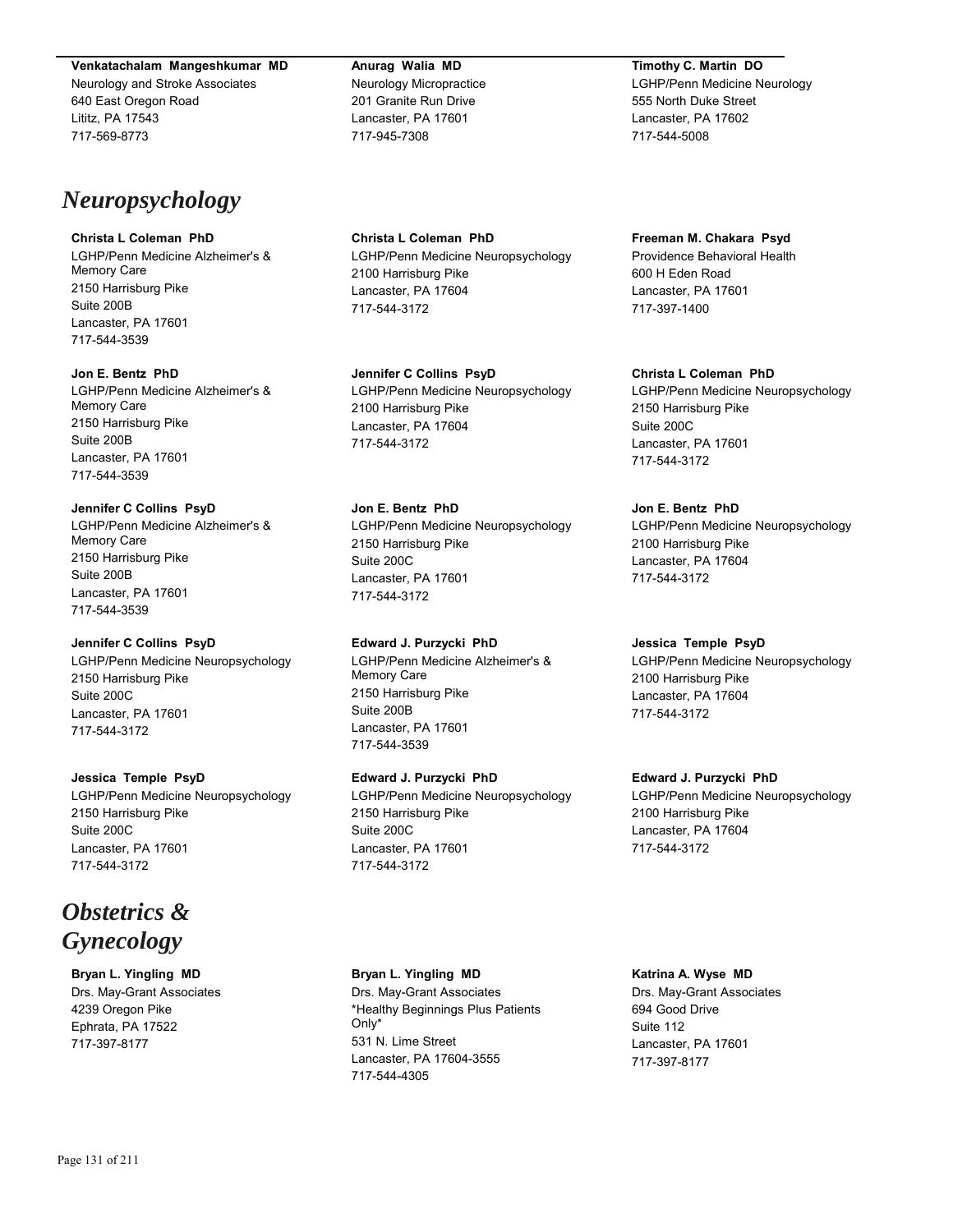#### **Katrina A. Wyse MD**

Drs. May-Grant Associates 631 Poplar Street Columbia, PA 17512 717-397-8177

#### **Bryan L. Yingling MD**

Drs. May-Grant Associates 420 Cloverleaf Road Elizabethtown, PA 17022 717-397-8177

**Katrina A. Wyse MD** Drs. May-Grant Associates 420 Cloverleaf Road Elizabethtown, PA 17022 717-397-8177

#### **Kevin M. Wolverton MD**

The Women's Healthcare Group 1693 South Queen Street York, PA 17403 717-845-1621

## **Kara F. Jones MD**

Penn Medicine LGHP Lancaster Physicians for Women 694 Good Drive Suite 203 Lancaster, PA 17601 717-544-3788

#### **Melissa L. Delaney DO**

Melissa L. Delaney, DO 606 E. Marshall Street Suite 205 West Chester, PA 19380 610-429-9101

# **Kathleen H. Gerbert MD**

Drs. May-Grant Associates 631 Poplar Street Columbia, PA 17512 717-397-8177

**John F. Carini MD** WellSpan OB/GYN 266 Granite Run Drive Lancaster, PA 17601 717-721-5700

# **Katrina A. Wyse MD**

Drs. May-Grant Associates 4239 Oregon Pike Ephrata, PA 17522 717-397-8177

**Katrina A. Wyse MD** Drs. May-Grant Associates \*Healthy Beginnings Plus Patients Only\* 531 N. Lime Street Lancaster, PA 17604-3555 717-544-4305

**Katrina A. Wyse MD** Drs. May-Grant Associates 222 Willow Valley Lakes Drive Suite 1700 Willow Street, PA 17584 717-397-8177

## **Kathleen H. Gerbert MD** Drs. May-Grant Associates

\*Healthy Beginnings Plus Patients Only\* 531 N. Lime Street Lancaster, PA 17604-3555 717-544-4305

# **Kathryn C Abello MD**

Lancaster Health Center 802 New Holland Avenue Suite 200 Lancaster, PA 17602 717-299-6371

**Kathleen H. Gerbert MD** Drs. May-Grant Associates 4239 Oregon Pike Ephrata, PA 17522 717-397-8177

#### **Kathleen H. Gerbert MD**

Drs. May-Grant Associates 222 Willow Valley Lakes Drive Suite 1700 Willow Street, PA 17584 717-397-8177

**Kathryn C Abello MD** LGHP/Penn Medicine Family Medicine Family & Maternity 950 South Octorara Trail Parkesburg, PA 19365 717-544-3737

# **Bryan L. Yingling MD**

Drs. May-Grant Associates 631 Poplar Street Columbia, PA 17512 717-397-8177

#### **Bryan L. Yingling MD**

Drs. May-Grant Associates 222 Willow Valley Lakes Drive Suite 1700 Willow Street, PA 17584 717-397-8177

### **Bryan L. Yingling MD**

Drs. May-Grant Associates 694 Good Drive Suite 112 Lancaster, PA 17601 717-397-8177

## **Kathryn C Abello MD**

Lancaster Health Center 625 South Duke Street Lancaster, PA 17602 717-299-6371

## **Kathleen H. Gerbert MD**

Drs. May-Grant Associates 420 Cloverleaf Road Elizabethtown, PA 17022 717-397-8177

**Kathryn C Abello MD** Lancaster Health Center 515 B Hershey Avenue Lancaster, PA 17603 717-299-6371

#### **Kathryn C Abello MD**

LGHP/Penn Medicine Family Medicine Family & Maternity 694 Good Drive Suite 11 Lancaster, PA 17604 717-544-3737

# **Kathryn C Abello MD**

Lancaster Health Center 304 North Water Street Lancaster, PA 17603 717-299-6371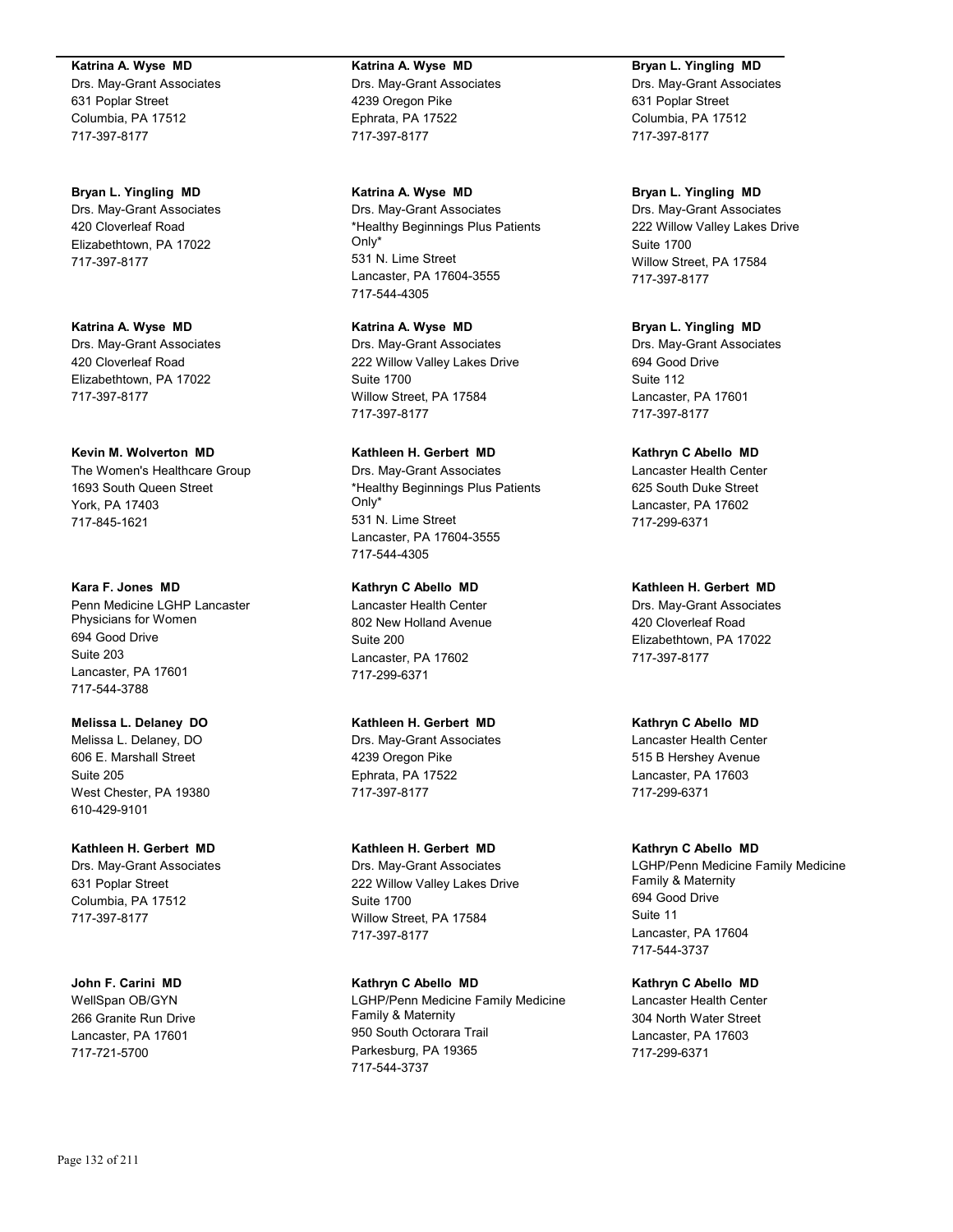#### **John F. Carini MD**

WellSpan OB/GYN 175 Martin Avenue Suite 125 Ephrata, PA 17522 717-721-5700

### **Thomas E. Fromuth MD**

OB-GYN of Lancaster 300 Continental Drive Elizabethtown, PA 17022 717-393-1338

# **Thomas E. Fromuth MD** College Avenue Family Medicine 250 College Avenue (5 South)

Lancaster, PA 17603 717-291-8512 x 8476

# **Jonathan H. Griner MD**

WellSpan OB/GYN 266 Granite Run Drive Lancaster, PA 17601 717-721-5700

# **Meg K. Figdore MD**

The Women's Healthcare Group 1693 South Queen Street York, PA 17403 717-845-1621

# **Dominique El-Khawand MD**

WellSpan Urogynecology & Pelvic Reconstructive Surgery 4150 Barrett Blvd Ephrata, PA 17522 717-851-2443

# **William C. Bradford DO**

Drs. May-Grant Associates \*Healthy Beginnings Plus Patients Only\* 531 N. Lime Street Lancaster, PA 17604-3555 717-544-4305

#### **Jonathan H. Griner MD** WellSpan OB/GYN

6 W. Newport Road Lititz, PA 17543 717-721-5700

#### **John F. Carini MD**

WellSpan OB/GYN 435 South Kinzer Avenue Ste 7 New Holland, PA 17557 717-721-5700

#### **Thomas E. Fromuth MD**

OB-GYN of Lancaster 2125 Noll Drive Lancaster, PA 17603 717-393-1338

# **Kathleen H. Gerbert MD**

Drs. May-Grant Associates 694 Good Drive Suite 112 Lancaster, PA 17601 717-397-8177

# **Jonathan H. Griner MD**

WellSpan OB/GYN 435 South Kinzer Avenue Ste 7 New Holland, PA 17557 717-721-5700

# **Jennifer L Eldridge MD**

LGHP/Penn Medicine Family Medicine Family & Maternity 694 Good Drive Suite 11 Lancaster, PA 17604 717-544-3737

# **Amanda M. Bowman DO**

The Women's Healthcare Group 1693 South Queen Street York, PA 17403 717-845-1621

# **Jonathan H. Griner MD**

WellSpan OB/GYN 175 Martin Avenue Suite 125 Ephrata, PA 17522 717-721-5700

# **William C. Bradford DO**

Drs. May-Grant Associates 4239 Oregon Pike Ephrata, PA 17522 717-397-8177

# **John F. Carini MD**

WellSpan OB/GYN 6 W. Newport Road Lititz, PA 17543 717-721-5700

# **Thomas E. Fromuth MD**

OB-GYN of Lancaster 1575 Highlands Dr Suite 101 Lititz, PA 17543 717-625-7908

# **William C. Bradford DO**

Drs. May-Grant Associates 420 Cloverleaf Road Elizabethtown, PA 17022 717-397-8177

# **Robert A. Faizon MD**

LGHP/Penn Medicine Family Medicine Family & Maternity 950 South Octorara Trail Parkesburg, PA 19365 717-544-3737

# **Jennifer L Eldridge MD**

LGHP/Penn Medicine Family Medicine Family & Maternity 950 South Octorara Trail Parkesburg, PA 19365 717-544-3737

# **Sharon S. Conslato MD**

Penn Medicine LGHP Lancaster Physicians for Women 694 Good Drive Suite 203 Lancaster, PA 17601 717-544-3788

# **Melvin B. Habecker DO**

Drs. May-Grant Associates \*Healthy Beginnings Plus Patients Only\* 531 N. Lime Street Lancaster, PA 17604-3555 717-544-4305

# **Melvin B. Habecker DO**

Drs. May-Grant Associates 222 Willow Valley Lakes Drive Suite 1700 Willow Street, PA 17584 717-397-8177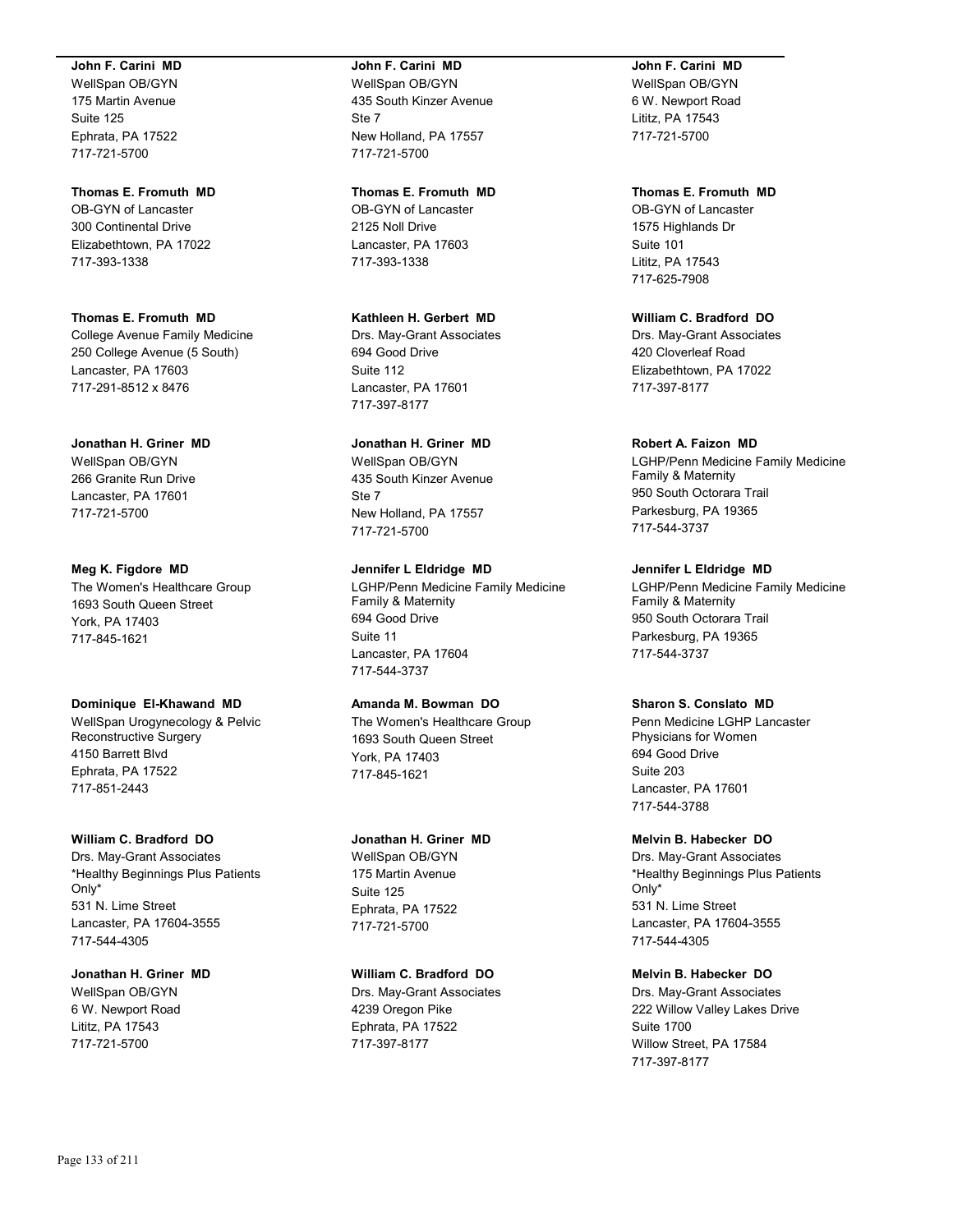#### **Melvin B. Habecker DO**

Drs. May-Grant Associates 420 Cloverleaf Road Elizabethtown, PA 17022 717-397-8177

#### **William C. Bradford DO**

Drs. May-Grant Associates 631 Poplar Street Columbia, PA 17512 717-397-8177

**Cherise Hamblin MD** LGHP/Penn Medicine Family Medicine Family & Maternity 694 Good Drive Suite 11 Lancaster, PA 17604 717-544-3737

# **William C. Bradford DO**

Drs. May-Grant Associates 222 Willow Valley Lakes Drive Suite 1700 Willow Street, PA 17584 717-397-8177

**Robert B. Filer MD** The Fertility Center LLC 130 Leader Heights Road York, PA 17403 717-747-3099

## **Laura Good MD**

Drs. May-Grant Associates \*Healthy Beginnings Plus Patients Only\* 531 N. Lime Street Lancaster, PA 17604-3555 717-544-4305

#### **Sarah E. Eiser MD**

Penn Medicine LGHP Lancaster Physicians for Women 694 Good Drive Suite 203 Lancaster, PA 17601 717-544-3788

#### **Michelle L. Fegley MD** OB-GYN of Lancaster

300 Continental Drive Elizabethtown, PA 17022 717-393-1338

#### **Melvin B. Habecker DO**

Drs. May-Grant Associates 4239 Oregon Pike Ephrata, PA 17522 717-397-8177

#### **William C. Bradford DO**

Drs. May-Grant Associates 694 Good Drive Suite 112 Lancaster, PA 17601 717-397-8177

# **Cherise Hamblin MD**

LGHP/Penn Medicine Family Medicine Family & Maternity 950 South Octorara Trail Parkesburg, PA 19365 717-544-3737

## **Laura Good MD**

Drs. May-Grant Associates 420 Cloverleaf Road Elizabethtown, PA 17022 717-397-8177

#### **George K. Henry MD**

The Women's Center OB-GYN 1011 West Baltimore Pike Suite 208 West Grove, PA 19390 610-869-2220

## **Robert A. Faizon MD**

LGHP/Penn Medicine Family Medicine Family & Maternity 694 Good Drive Suite 11 Lancaster, PA 17604 717-544-3737

# **Laura Good MD**

Drs. May-Grant Associates 4239 Oregon Pike Ephrata, PA 17522 717-397-8177

# **John J. Eichenlaub MD**

Drs. Eichenlaub and May 2128 Embassy Drive Lancaster, PA 17603 717-509-5090

#### **Melvin B. Habecker DO**

Drs. May-Grant Associates 631 Poplar Street Columbia, PA 17512 717-397-8177

## **Melvin B. Habecker DO**

Drs. May-Grant Associates 694 Good Drive Suite 112 Lancaster, PA 17601 717-397-8177

# **Kathryn K. Hassinger MD**

The Women's Healthcare Group 1693 South Queen Street York, PA 17403 717-845-1621

#### **Robert B. Filer MD**

The Fertility Center LLC 2108 Harrisburg Pike Suite 300 Lancaster, PA 17604 717-544-3553

#### **Robert Gherman MD**

Wellspan Maternal Fetal Medicine 4150 Barrett Blvd Ephrata, PA 17522 717-851-2722

# **Laura Good MD**

Drs. May-Grant Associates 222 Willow Valley Lakes Drive Suite 1700 Willow Street, PA 17584 717-397-8177

#### **Laura Good MD**

Drs. May-Grant Associates 631 Poplar Street Columbia, PA 17512 717-397-8177

#### **Michelle L. Fegley MD**

OB-GYN of Lancaster 2125 Noll Drive Lancaster, PA 17603 717-393-1338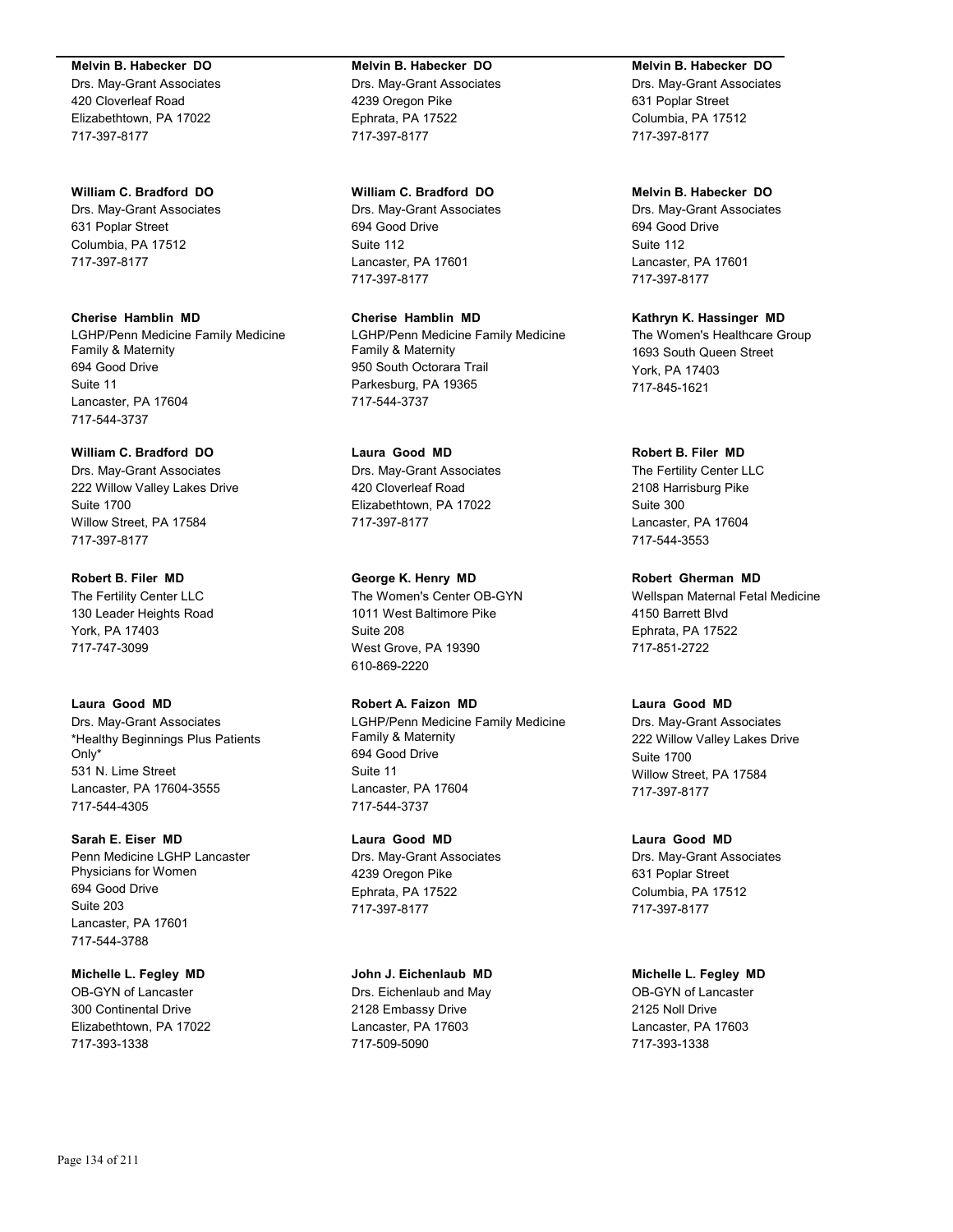#### **Michelle L. Fegley MD**

OB-GYN of Lancaster 1575 Highlands Dr Suite 101 Lititz, PA 17543 717-625-7908

#### **Kristy Whitman MD**

LGHP/Penn Medicine Family Medicine Family & Maternity 694 Good Drive Suite 11 Lancaster, PA 17604 717-544-3737

**Kristina R. Tedeschi MD** Drs. May-Grant Associates 4239 Oregon Pike Ephrata, PA 17522 717-397-8177

# **Terri L. Rapp MD**

Drs. May-Grant Associates 420 Cloverleaf Road Elizabethtown, PA 17022 717-397-8177

**Karen L. Roberts MD** Drs. May-Grant Associates 631 Poplar Street Columbia, PA 17512 717-397-8177

**Dorothy C. May MD** Drs. Eichenlaub and May 2128 Embassy Drive Lancaster, PA 17603 717-509-5090

# **Kristina R. Tedeschi MD**

Drs. May-Grant Associates 694 Good Drive Suite 112 Lancaster, PA 17601 717-397-8177

#### **Karen L. Roberts MD**

Drs. May-Grant Associates 420 Cloverleaf Road Elizabethtown, PA 17022 717-397-8177

#### **Laura Good MD**

Drs. May-Grant Associates 694 Good Drive Suite 112 Lancaster, PA 17601 717-397-8177

#### **Allison L. Welch DO**

Drs. May-Grant Associates 4239 Oregon Pike Ephrata, PA 17522 717-397-8177

**Christian Macedonia MD** Lancaster Maternal Fetal Medicine 108 Foxshire Drive Lancaster, PA 17601 717-288-8118

# **Charles B. Krespan MD** Drs. May-Grant Associates 420 Cloverleaf Road Elizabethtown, PA 17022

717-397-8177

**Susan R Stoudt MD** LGHP/Penn Medicine Family Medicine Family & Maternity 950 South Octorara Trail Parkesburg, PA 19365 717-544-3737

#### **Terri L. Rapp MD** Drs. May-Grant Associates \*Healthy Beginnings Plus Patients Only\* 531 N. Lime Street Lancaster, PA 17604-3555 717-544-4305

**Robert Larkin MD** Lancaster Maternal Fetal Medicine 108 Foxshire Drive Lancaster, PA 17601 717-288-8118

# **Charles B. Krespan MD** Drs. May-Grant Associates 222 Willow Valley Lakes Drive Suite 1700 Willow Street, PA 17584 717-397-8177

## **Allison L. Welch DO**

Drs. May-Grant Associates 222 Willow Valley Lakes Drive Suite 1700 Willow Street, PA 17584 717-397-8177

### **Kristina R. Tedeschi MD**

Drs. May-Grant Associates 420 Cloverleaf Road Elizabethtown, PA 17022 717-397-8177

### **Terri L. Rapp MD**

Drs. May-Grant Associates 222 Willow Valley Lakes Drive Suite 1700 Willow Street, PA 17584 717-397-8177

# **Allison L. Welch DO**

Drs. May-Grant Associates 420 Cloverleaf Road Elizabethtown, PA 17022 717-397-8177

#### **Karen L. Roberts MD**

Drs. May-Grant Associates 694 Good Drive Suite 112 Lancaster, PA 17601 717-397-8177

## **Terri L. Rapp MD**

Drs. May-Grant Associates 4239 Oregon Pike Ephrata, PA 17522 717-397-8177

#### **Sharee L. Livingston DO** OB-GYN of Lancaster

300 Continental Drive Elizabethtown, PA 17022 717-393-1338

#### **Charles B. Krespan MD**

Drs. May-Grant Associates \*Healthy Beginnings Plus Patients Only\* 531 N. Lime Street Lancaster, PA 17604-3555 717-544-4305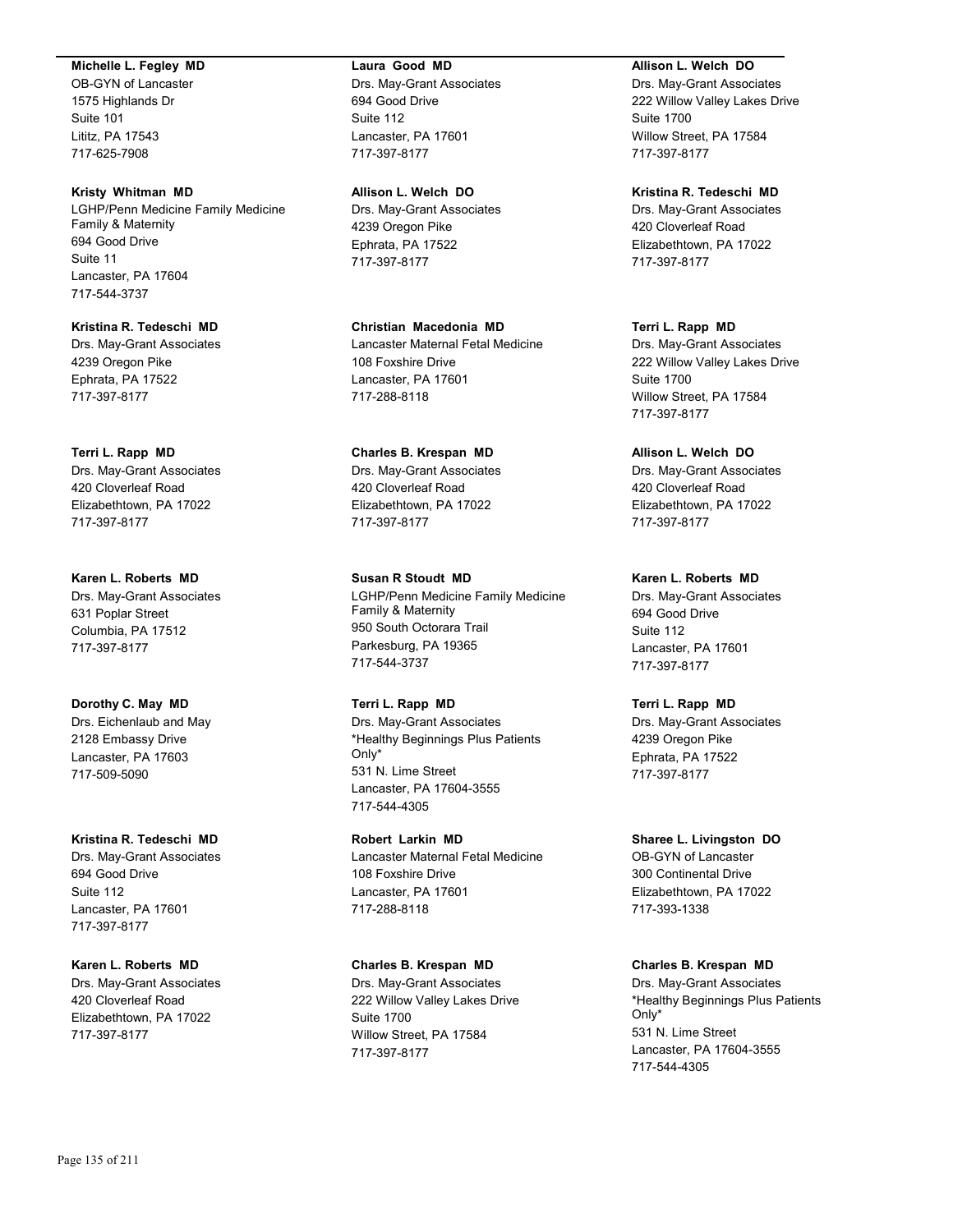#### **Rebecca A Sieber MD**

Lancaster Health Center 304 North Water Street Lancaster, PA 17603 717-299-6371

#### **Rebecca A Sieber MD**

Lancaster Health Center 625 South Duke Street Lancaster, PA 17602 717-299-6371

# **Ani E. Stull DO**

Drs. May-Grant Associates 222 Willow Valley Lakes Drive Suite 1700 Willow Street, PA 17584 717-397-8177

# **Sonia Shah MD**

WellSpan OB/GYN 175 Martin Avenue Suite 125 Ephrata, PA 17522 717-721-5700

## **Erin Medlin MD**

LGHP/Penn Medicine Gynecologic Oncology 2102 Harrisburg Pike Lancaster, PA 17601 717-544-0340

# **Ani E. Stull DO** Drs. May-Grant Associates 420 Cloverleaf Road Elizabethtown, PA 17022 717-397-8177

# **Melanie F Stone MD** OB-GYN of Lancaster

300 Continental Drive Elizabethtown, PA 17022 717-393-1338

# **Melanie F Stone MD**

OB-GYN of Lancaster 1575 Highlands Dr Suite 101 Lititz, PA 17543 717-625-7908

#### **Ani E. Stull DO**

Drs. May-Grant Associates \*Healthy Beginnings Plus Patients Only\* 531 N. Lime Street Lancaster, PA 17604-3555 717-544-4305

# **Sharee L. Livingston DO**

OB-GYN of Lancaster 2125 Noll Drive Lancaster, PA 17603 717-393-1338

# **Jessica D Krebs MD**

Penn Medicine LGHP Lancaster Physicians for Women 694 Good Drive Suite 203 Lancaster, PA 17601 717-544-3788

# **Sharee L. Livingston DO**

OB-GYN of Lancaster 1575 Highlands Dr Suite 101 Lititz, PA 17543 717-625-7908

## **Susan R Stoudt MD**

LGHP/Penn Medicine Family Medicine Family & Maternity 694 Good Drive Suite 11 Lancaster, PA 17604 717-544-3737

# **Ani E. Stull DO** Drs. May-Grant Associates 4239 Oregon Pike Ephrata, PA 17522 717-397-8177

# **Ani E. Stull DO** Drs. May-Grant Associates 694 Good Drive Suite 112 Lancaster, PA 17601 717-397-8177

**Rebecca A Sieber MD** LGHP/Penn Medicine Family Medicine Family & Maternity 694 Good Drive Suite 11 Lancaster, PA 17604 717-544-3737

## **Rebecca A Sieber MD**

Lancaster Health Center 515 B Hershey Avenue Lancaster, PA 17603 717-299-6371

### **Rebecca A Sieber MD**

Lancaster Health Center 802 New Holland Avenue Suite 200 Lancaster, PA 17602 717-299-6371

#### **John J. Navas MD**

LGHP/Penn Medicine Urogynecology & Pelvic Reconstructive Surgery 690 Good Drive Lancaster, PA 17601 717-544-0700

### **Carlos Roberts MD**

WellSpan Urogynecology & Pelvic Reconstructive Surgery 4150 Barrett Blvd Ephrata, PA 17522 717-851-2443

## **John M. Lawrence MD**

The Women's Healthcare Group 1693 South Queen Street York, PA 17403 717-845-1621

# **Ani E. Stull DO**

Drs. May-Grant Associates 631 Poplar Street Columbia, PA 17512 717-397-8177

# **Melanie F Stone MD**

OB-GYN of Lancaster 2125 Noll Drive Lancaster, PA 17603 717-393-1338

# **Sameera M. Syed MD**

OB-GYN of Lancaster 1575 Highlands Dr Suite 101 Lititz, PA 17543 717-625-7908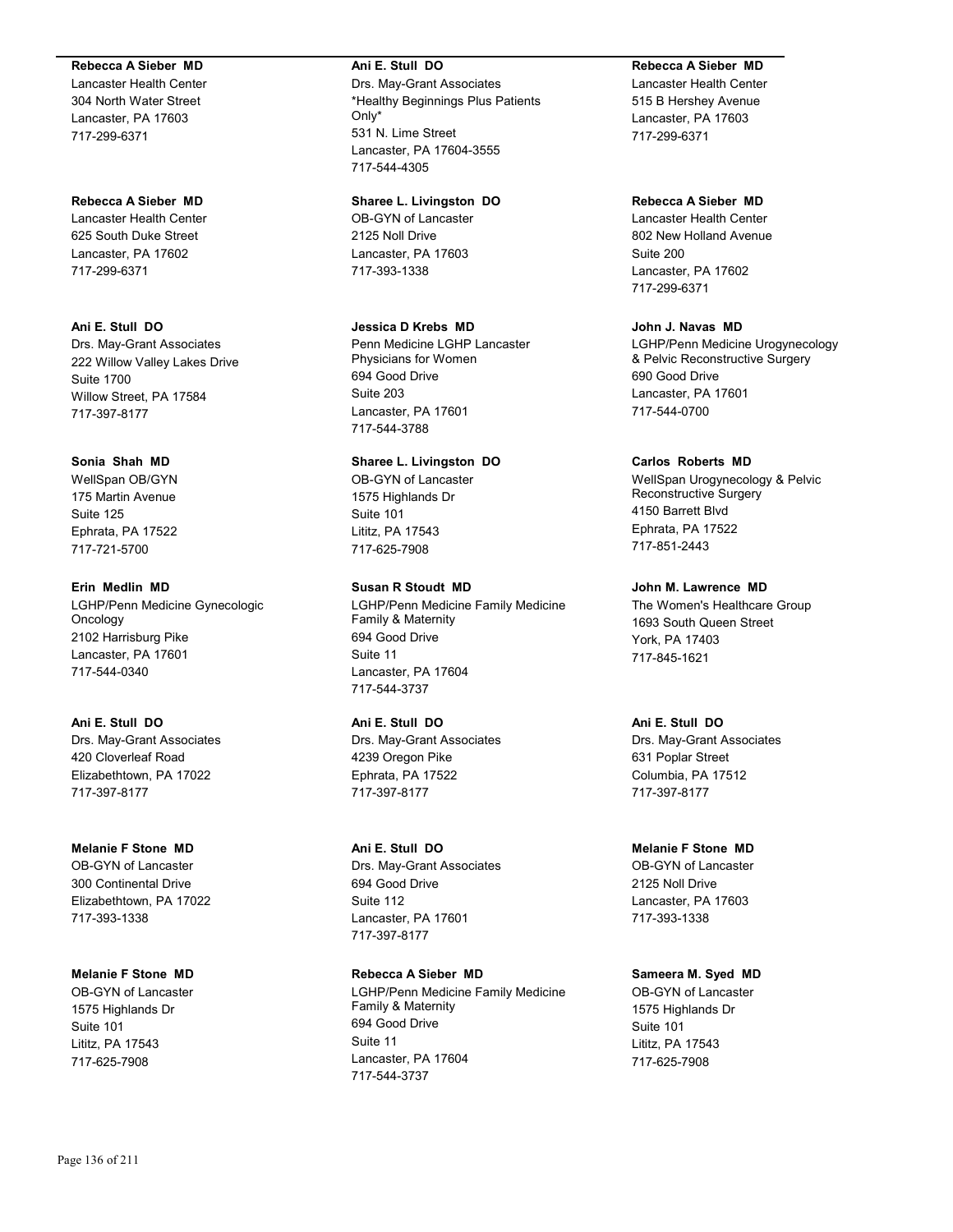#### **Terri L. Rapp MD**

Drs. May-Grant Associates 694 Good Drive Suite 112 Lancaster, PA 17601 717-397-8177

#### **Tanja S. O'Connor DO**

WellSpan OB/GYN 266 Granite Run Drive Lancaster, PA 17601 717-721-5700

**Heather L Sholtis DO** WellSpan OB/GYN 6 W. Newport Road Lititz, PA 17543 717-721-5700

#### **Charles B. Krespan MD**

Drs. May-Grant Associates 694 Good Drive Suite 112 Lancaster, PA 17601 717-397-8177

### **Kristina R. Tedeschi MD**

Drs. May-Grant Associates 222 Willow Valley Lakes Drive Suite 1700 Willow Street, PA 17584 717-397-8177

#### **Sameera M. Syed MD**

OB-GYN of Lancaster 2125 Noll Drive Lancaster, PA 17603 717-393-1338

#### **Kristy Whitman MD**

LGHP/Penn Medicine Family Medicine Family & Maternity 950 South Octorara Trail Parkesburg, PA 19365 717-544-3737

# **Andres E. Martiny DO**

Drs. May-Grant Associates 631 Poplar Street Columbia, PA 17512 717-397-8177

#### **Kent A. Meldrum MD**

Drs. May-Grant Associates 694 Good Drive Suite 112 Lancaster, PA 17601 717-397-8177

#### **Tanja S. O'Connor DO**

WellSpan OB/GYN 435 South Kinzer Avenue Ste 7 New Holland, PA 17557 717-721-5700

**Charles B. Krespan MD** Drs. May-Grant Associates 4239 Oregon Pike Ephrata, PA 17522 717-397-8177

# **Karen L. Roberts MD**

Drs. May-Grant Associates 222 Willow Valley Lakes Drive Suite 1700 Willow Street, PA 17584 717-397-8177

# **Karen L. Roberts MD**

Drs. May-Grant Associates \*Healthy Beginnings Plus Patients Only\* 531 N. Lime Street Lancaster, PA 17604-3555 717-544-4305

# **Heather L Sholtis DO**

WellSpan OB/GYN 175 Martin Avenue Suite 125 Ephrata, PA 17522 717-721-5700

# **Kristina R. Tedeschi MD**

Drs. May-Grant Associates \*Healthy Beginnings Plus Patients Only\* 531 N. Lime Street Lancaster, PA 17604-3555 717-544-4305

# **Andres E. Martiny DO**

Drs. May-Grant Associates 4239 Oregon Pike Ephrata, PA 17522 717-397-8177

# **Tanja S. O'Connor DO**

WellSpan OB/GYN 175 Martin Avenue Suite 125 Ephrata, PA 17522 717-721-5700

#### **Tanja S. O'Connor DO**

WellSpan OB/GYN 6 W. Newport Road Lititz, PA 17543 717-721-5700

**Charles B. Krespan MD** Drs. May-Grant Associates 631 Poplar Street Columbia, PA 17512 717-397-8177

#### **Heather L Sholtis DO** WellSpan OB/GYN 435 South Kinzer Avenue

Ste 7 New Holland, PA 17557 717-721-5700

# **Michael Sheinberg MD**

LGHP/Penn Medicine Family Medicine Family & Maternity 694 Good Drive Suite 11 Lancaster, PA 17604 717-544-3737

#### **Sameera M. Syed MD**

OB-GYN of Lancaster 300 Continental Drive Elizabethtown, PA 17022 717-393-1338

#### **Andres E. Martiny DO**

Drs. May-Grant Associates 694 Good Drive Suite 112 Lancaster, PA 17601 717-397-8177

#### **Andres E. Martiny DO**

Drs. May-Grant Associates 420 Cloverleaf Road Elizabethtown, PA 17022 717-397-8177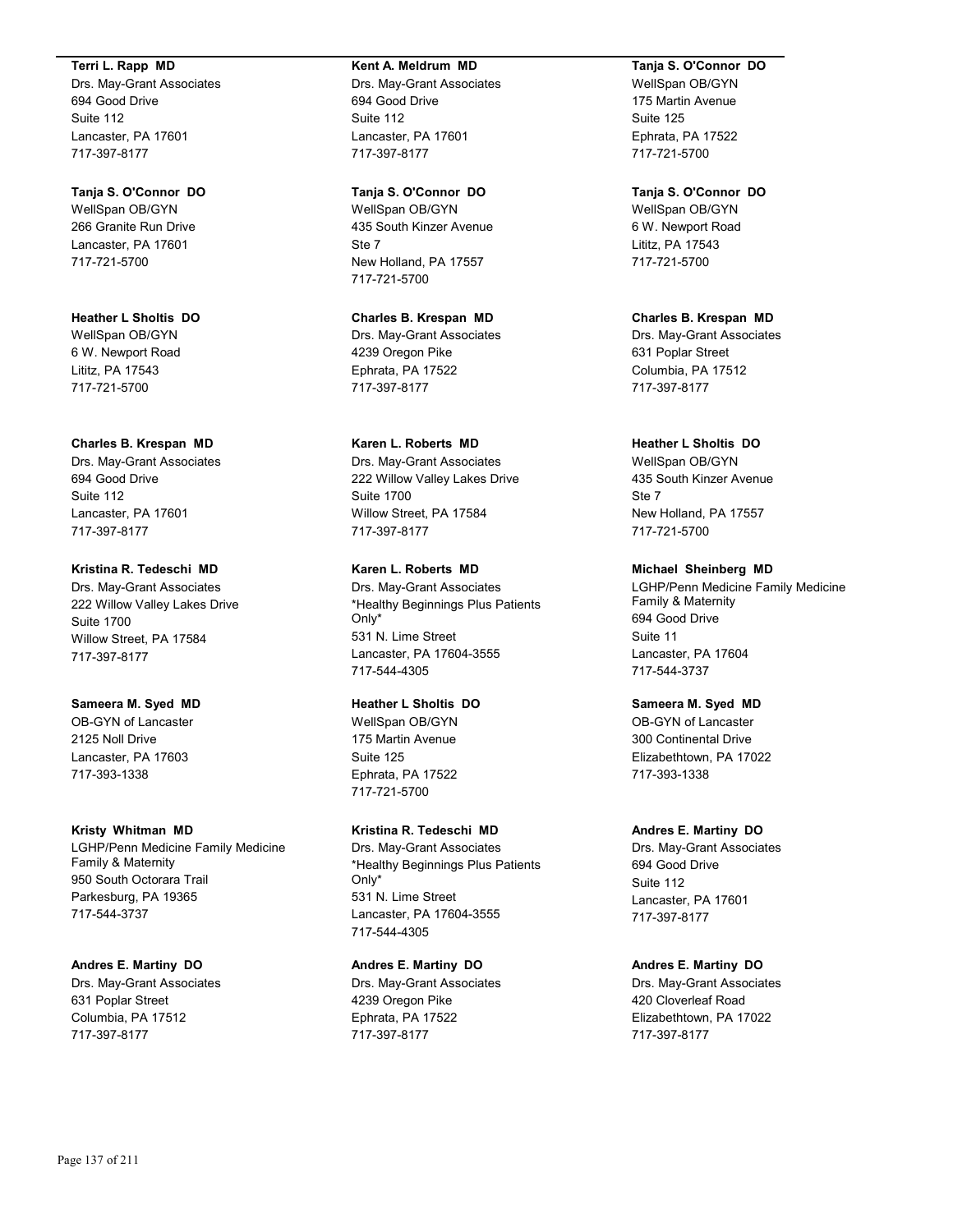#### **Elizabeth K Ruszak DO**

Drs. Eichenlaub and May 2128 Embassy Drive Lancaster, PA 17603 717-509-5090

**Heather L Sholtis DO** WellSpan OB/GYN 266 Granite Run Drive Lancaster, PA 17601 717-721-5700

**Sonia Shah MD** WellSpan OB/GYN 266 Granite Run Drive Lancaster, PA 17601 717-721-5700

**Jill Satorie MD** OB-GYN of Lancaster 1575 Highlands Dr Suite 101 Lititz, PA 17543 717-625-7908

**Nils G, Stenman MD** Drs. May-Grant Associates 4239 Oregon Pike Ephrata, PA 17522 717-397-8177

**William M. Unwin MD** The Women's Healthcare Group 1693 South Queen Street York, PA 17403 717-845-1621

**Nils G, Stenman MD** Drs. May-Grant Associates \*Healthy Beginnings Plus Patients Only\* 531 N. Lime Street Lancaster, PA 17604-3555 717-544-4305

**Sonia Shah MD** WellSpan OB/GYN 435 South Kinzer Avenue Ste 7 New Holland, PA 17557 717-721-5700

#### **Andres E. Martiny DO**

Drs. May-Grant Associates \*Healthy Beginnings Plus Patients Only\* 531 N. Lime Street Lancaster, PA 17604-3555 717-544-4305

**Nils G, Stenman MD** Drs. May-Grant Associates 222 Willow Valley Lakes Drive Suite 1700 Willow Street, PA 17584 717-397-8177

**Allison L. Welch DO** Drs. May-Grant Associates 694 Good Drive Suite 112 Lancaster, PA 17601 717-397-8177

**Nils G, Stenman MD** Drs. May-Grant Associates 694 Good Drive Suite 112 Lancaster, PA 17601 717-397-8177

**Nils G, Stenman MD** Drs. May-Grant Associates 420 Cloverleaf Road Elizabethtown, PA 17022 717-397-8177

**Kristina R. Tedeschi MD** Drs. May-Grant Associates 631 Poplar Street Columbia, PA 17512 717-397-8177

**Pamela A. Martin Hershner DO** LGHP/Penn Medicine Family Medicine Family & Maternity 950 South Octorara Trail Parkesburg, PA 19365 717-544-3737

**Rebecca A Sieber MD** LGHP/Penn Medicine Family Medicine Family & Maternity 950 South Octorara Trail Parkesburg, PA 19365 717-544-3737

**Andres E. Martiny DO** Drs. May-Grant Associates 222 Willow Valley Lakes Drive Suite 1700

Willow Street, PA 17584 717-397-8177

**Allison L. Welch DO** Drs. May-Grant Associates 631 Poplar Street Columbia, PA 17512 717-397-8177

**Allison L. Welch DO** Drs. May-Grant Associates \*Healthy Beginnings Plus Patients Only\* 531 N. Lime Street Lancaster, PA 17604-3555 717-544-4305

**Nils G, Stenman MD** Drs. May-Grant Associates 631 Poplar Street Columbia, PA 17512 717-397-8177

**Jill Satorie MD** OB-GYN of Lancaster 2125 Noll Drive Lancaster, PA 17603 717-393-1338

**Terri L. Rapp MD** Drs. May-Grant Associates 631 Poplar Street Columbia, PA 17512 717-397-8177

**Melanie M. Ochalski MD** WellSpan Urogynecology & Pelvic Reconstructive Surgery 4150 Barrett Blvd Ephrata, PA 17522 717-851-2443

**Kent A. Meldrum MD** Drs. May-Grant Associates 631 Poplar Street Columbia, PA 17512 717-397-8177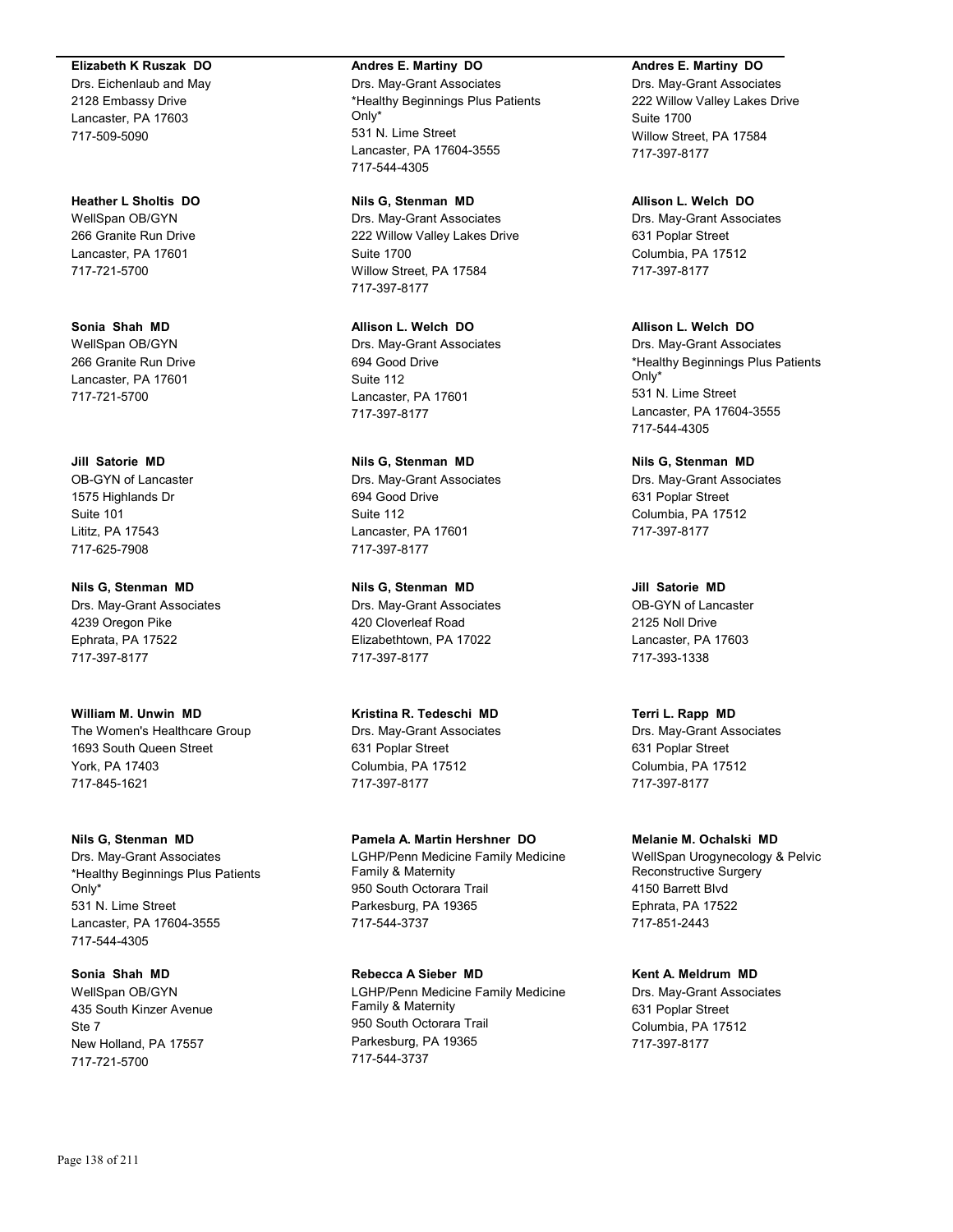#### **Karen L. Roberts MD**

Drs. May-Grant Associates 4239 Oregon Pike Ephrata, PA 17522 717-397-8177

**Michael Sheinberg MD** LGHP/Penn Medicine Family Medicine Family & Maternity 950 South Octorara Trail Parkesburg, PA 19365 717-544-3737

**Kent A. Meldrum MD**

Drs. May-Grant Associates 222 Willow Valley Lakes Drive Suite 1700 Willow Street, PA 17584 717-397-8177

# *Occupational Therapy*

**Katherine Witmer OT** Orthopedic Associates of Lancaster Ltd. 2913 Spooky Nook Road Suite 100 Manheim, PA 17545 717-299-4871

**Katherine Witmer OT** Orthopedic Associates of Lancaster Ltd. 212 Willow Valley Lakes Drive Suite 201 Willow Street, PA 17584 717-299-4871

**Michelle K. Brosey OT** Lancaster Orthopedic Group 231 Granite Run Drive Lancaster, PA 17601 717-560-4200

**Karen S. Fluk-Waldman OT** NovaCare Rehabilitation 626 South Market Street/Peach Alley Elizabethtown, PA 17022 717-361-7414

**Kent A. Meldrum MD** Drs. May-Grant Associates 4239 Oregon Pike Ephrata, PA 17522 717-397-8177

**Jill Satorie MD** OB-GYN of Lancaster 300 Continental Drive Elizabethtown, PA 17022 717-393-1338

**Kent A. Meldrum MD** Drs. May-Grant Associates 420 Cloverleaf Road Elizabethtown, PA 17022 717-397-8177

**Katherine Witmer OT** Orthopedic Associates of Lancaster Ltd. 170 North Pointe Blvd. Lancaster, PA 17601 717-299-4871

**Michelle K. Brosey OT** Lancaster Orthopedic Group 175 Martin Avenue Suite 315 Ephrata, PA 17522 717-733-9200

**Annette M Bixler OTR/L, CHT**

Orthopedic Associates of Lancaster Ltd. 170 North Pointe Blvd. Lancaster, PA 17601 717-299-4871

**Karen S. Fluk-Waldman OT** NovaCare Rehabilitation 1800 Village Circle Lancaster, PA 17603 717-399-7032

**Pamela A. Martin Hershner DO**

LGHP/Penn Medicine Family Medicine Family & Maternity 694 Good Drive Suite 11 Lancaster, PA 17604 717-544-3737

**Kent A. Meldrum MD** Drs. May-Grant Associates \*Healthy Beginnings Plus Patients Only\* 531 N. Lime Street Lancaster, PA 17604-3555 717-544-4305

**Sonia Shah MD** WellSpan OB/GYN 6 W. Newport Road Lititz, PA 17543 717-721-5700

**Katherine Witmer OT** Orthopedic Associates of Lancaster Ltd. 1701 Cornwall Road Lebanon, PA 17042 717-277-7005

**Michelle K. Brosey OT** Lancaster Orthopedic Group 1009 East Main Street Mount Joy, PA 17552 717-653-2200

**Annette M Bixler OTR/L, CHT**

Orthopedic Associates of Lancaster Ltd. 2913 Spooky Nook Road Suite 100 Manheim, PA 17545 717-299-4871

**Karen S. Fluk-Waldman OT**

NovaCare Outpatient Rehabilitation, East Inc. One Commerce Boulevard Suite 103 West Grove, PA 19390 610-345-0759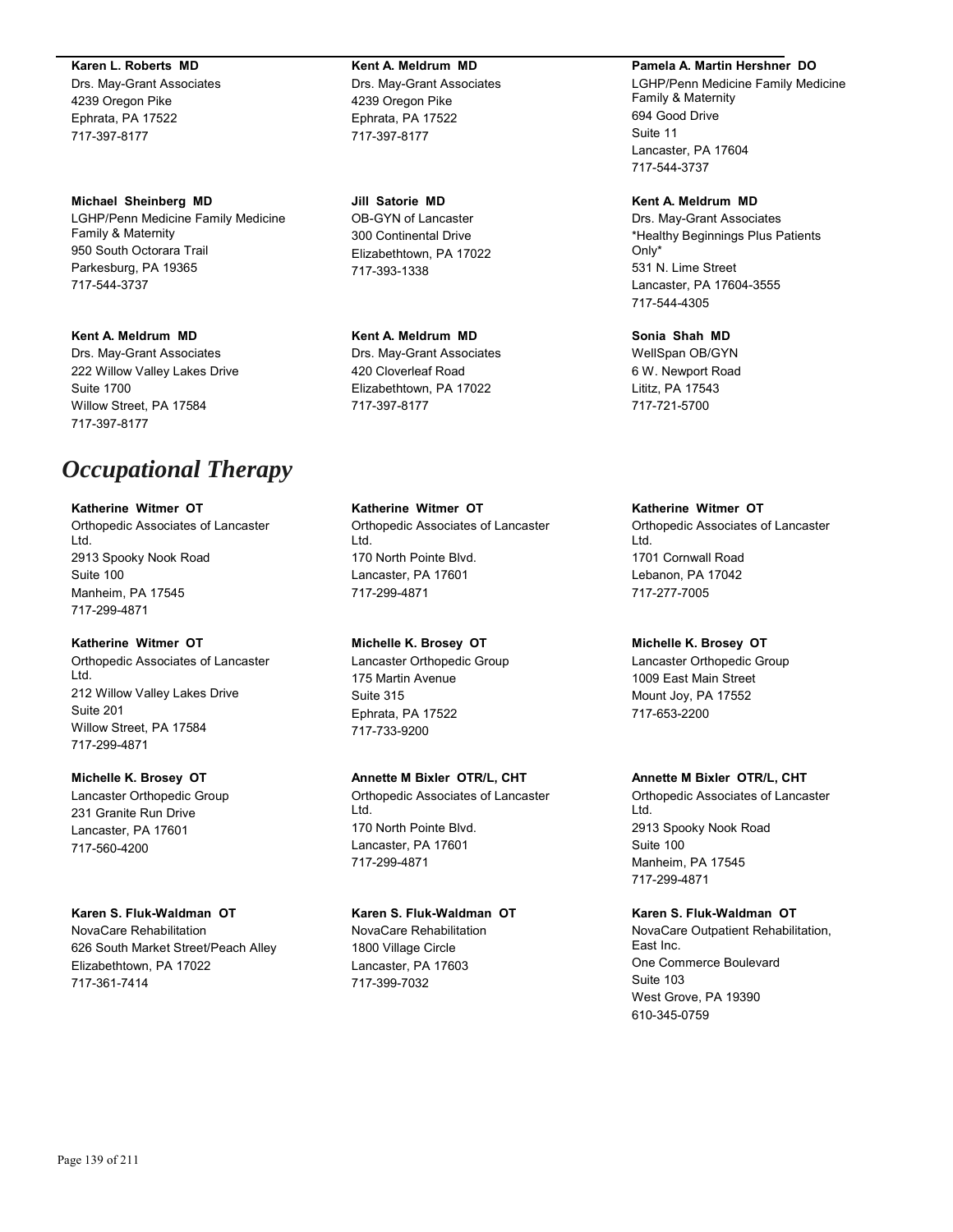#### **Michelle K. Brosey OT**

Lancaster Orthopedic Group 703 Lampeter Road Lancaster, PA 17602 717-291-1881

# **Amber C Thompson OT**

Lancaster Orthopedic Group 703 Lampeter Road Lancaster, PA 17602 717-291-1881

**Michelle V. Liu PT** Orthopedic Associates of Lancaster Ltd. 2913 Spooky Nook Road Suite 100 Manheim, PA 17545 717-299-4871

**Michelle V. Liu PT** Orthopedic Associates of Lancaster Ltd. 170 North Pointe Blvd. Lancaster, PA 17601 717-299-4871

# *Ophthalmology*

**David S. Williams MD** Campus Eye Center 2108 Harrisburg Pike Suite 100 Lancaster, PA 17604 717-544-3900

**David S. Williams MD** Campus Eye Center 222 Willow Valley Lakes Drive Suite 1800 Willow Street, PA 17584 717-464-4333

**Dina Y. Gewaily MD** Lancaster Retina Specialists 2150 Harrisburg Pike Suite 370 Lancaster, PA 17601 717-399-8790

**Theodore D. Jones MD** Eye Doctors of Lancaster 485 Royer Drive Suite 102 Lancaster, PA 17601 717-560-4020

#### **Annette M Bixler OTR/L, CHT**

Orthopedic Associates of Lancaster Ltd. 212 Willow Valley Lakes Drive Suite 201 Willow Street, PA 17584 717-299-4871

# **Amber C Thompson OT**

Lancaster Orthopedic Group 231 Granite Run Drive Lancaster, PA 17601 717-560-4200

**Michelle V. Liu PT** Orthopedic Associates of Lancaster Ltd. 1701 Cornwall Road Lebanon, PA 17042 717-277-7005

# **Amber C Thompson OT**

Lancaster Orthopedic Group 1009 East Main Street Mount Joy, PA 17552 717-653-2200

**Spage M. Yee MD** Eye Care Group of Lancaster 330 Centerville Road Lancaster, PA 17601 717-207-0166

**Sandford C. Frisch MD** Eye Health Physicians of Lancaster 2207 Oregon Pike Suite 102 Lancaster, PA 17601 717-569-0600

**Barton L. Halpern MD** Eye Doctors of Lancaster 485 Royer Drive Suite 102 Lancaster, PA 17601 717-560-4020

**Kerry T. Givens MD**

Campus Eye Center 2108 Harrisburg Pike Suite 100 Lancaster, PA 17604 717-544-3900

#### **Annette M Bixler OTR/L, CHT**

Orthopedic Associates of Lancaster Ltd. 1701 Cornwall Road Lebanon, PA 17042 717-277-7005

## **Michelle V. Liu PT**

Orthopedic Associates of Lancaster Ltd. 212 Willow Valley Lakes Drive Suite 201 Willow Street, PA 17584 717-299-4871

# **Amber C Thompson OT**

Lancaster Orthopedic Group 175 Martin Avenue Suite 315 Ephrata, PA 17522 717-733-9200

**Wen-Ying Wu-Chen MD**

Eye Doctors of Lancaster 485 Royer Drive Suite 102 Lancaster, PA 17601 717-560-4020

**Lili G. Kaplan MD**

Lancaster Retina Specialists 2150 Harrisburg Pike Suite 370 Lancaster, PA 17601 717-399-8790

**Joseph L. Calkins MD** Eye Group of Lancaster County LTD 202 Butler Avenue Lancaster, PA 17601 717-393-8190

**Justin L. Cappiello MD** Justin L. Cappiello MD 324 North Duke Street Lancaster, PA 17602 717-394-6808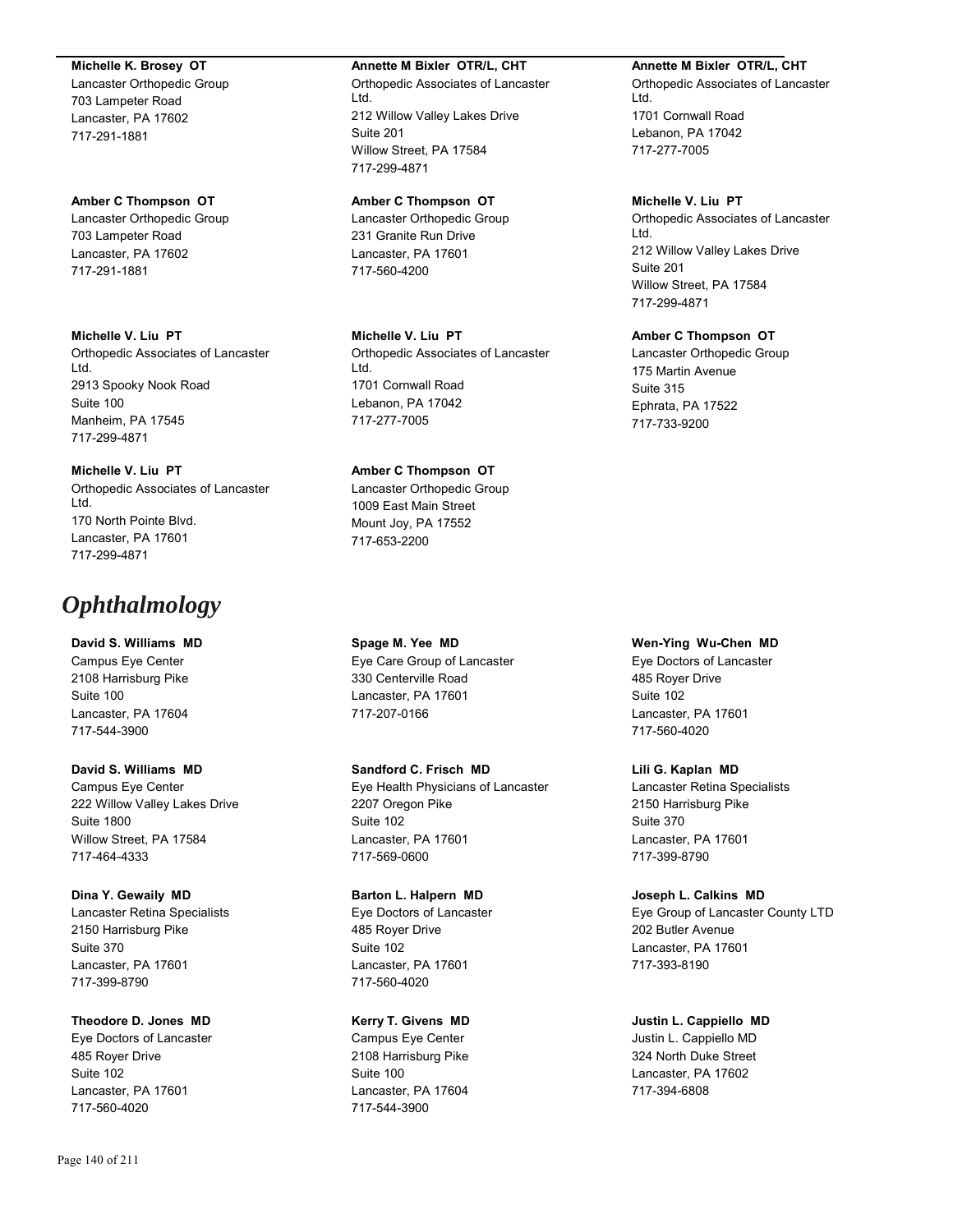#### **Catherine H. Bene MD**

Eye Doctors of Lancaster 485 Royer Drive Suite 102 Lancaster, PA 17601 717-560-4020

# **John B Fileta MD**

Eye Associates of Lancaster 222 South Market Street Suite 105 Elizabethtown, PA 17022 717-397-4724

**John B Fileta MD** Eye Associates of Lancaster 654 East Main Street New Holland, PA 17557 717-397-4724

**Persila V. Mertz MD** Persila V. Mertz MD P.C. 115 East Main Street Ephrata, PA 17522 717-733-3600

**Thomas F. Krulewski MD** Eye Physicians of Lancaster PC 810 Plaza Blvd. Suite 103 Lancaster, PA 17601 717-735-6700

**Pierre K. Palandjian DO** Eye Associates of Lancaster 1254 Lititz Pike Lancaster, PA 17601 717-397-4724

**Wenxin T. Wei MD** Eye Associates of Lancaster 1254 Lititz Pike Lancaster, PA 17601 717-397-4724

**Patrick T. Tiedeken MD** Eye Associates of Lancaster 1254 Lititz Pike Lancaster, PA 17601 717-397-4724

#### **Roy D. Brod MD**

Lancaster Retina Specialists 2150 Harrisburg Pike Suite 370 Lancaster, PA 17601 717-399-8790

**Kerry T. Givens MD**

Campus Eye Center 222 Willow Valley Lakes Drive Suite 1800 Willow Street, PA 17584 717-464-4333

**John B Fileta MD** Eye Associates of Lancaster 1254 Lititz Pike Lancaster, PA 17601 717-397-4724

**Catherine T. Rommel MD** Manning and Rommel Associates 2115 Noll Drive Lancaster, PA 17603 717-393-7980

**Donna Leonardo DO** Family Eye Group P.C. 2110 Harrisburg Pike Suite 215 Lancaster, PA 17601 717-299-9232

**David I. Silbert MD** Conestoga Eye PC 2104 Spring Valley Road Lancaster, PA 17601 717-541-9700

**Wenxin T. Wei MD** Eye Associates of Lancaster 2106 Harrisburg Pike Suite 309 Lancaster, PA 17604 717-290-6879

**Michael R. Pavlica MD** Family Eye Group P.C. 155 North Reading Road Ephrata, PA 17522 717-299-9232

#### **John B Fileta MD**

Eye Associates of Lancaster 2106 Harrisburg Pike Suite 309 Lancaster, PA 17604 717-290-6879

**Diane M. Corallo MD**

Eye Doctors of Lancaster 485 Royer Drive Suite 102 Lancaster, PA 17601 717-560-4020

**Steven J Donnelly MD** Eye Doctors of Lancaster 485 Royer Drive Suite 102 Lancaster, PA 17601 717-560-4020

**Justin M. Shaw MD** Eye Doctors of Lancaster 485 Royer Drive Suite 102 Lancaster, PA 17601 717-560-4020

**Pierre K. Palandjian DO** Eye Associates of Lancaster 2106 Harrisburg Pike Suite 309 Lancaster, PA 17604 717-290-6879

**Patrick T. Tiedeken MD**

Eye Associates of Lancaster 2106 Harrisburg Pike Suite 309 Lancaster, PA 17604 717-290-6879

**Patrick T. Tiedeken MD** Eye Associates of Lancaster 222 South Market Street Suite 105 Elizabethtown, PA 17022 717-397-4724

**Michael R. Pavlica MD** Family Eye Group P.C. 2110 Harrisburg Pike Suite 215 Lancaster, PA 17601 717-299-9232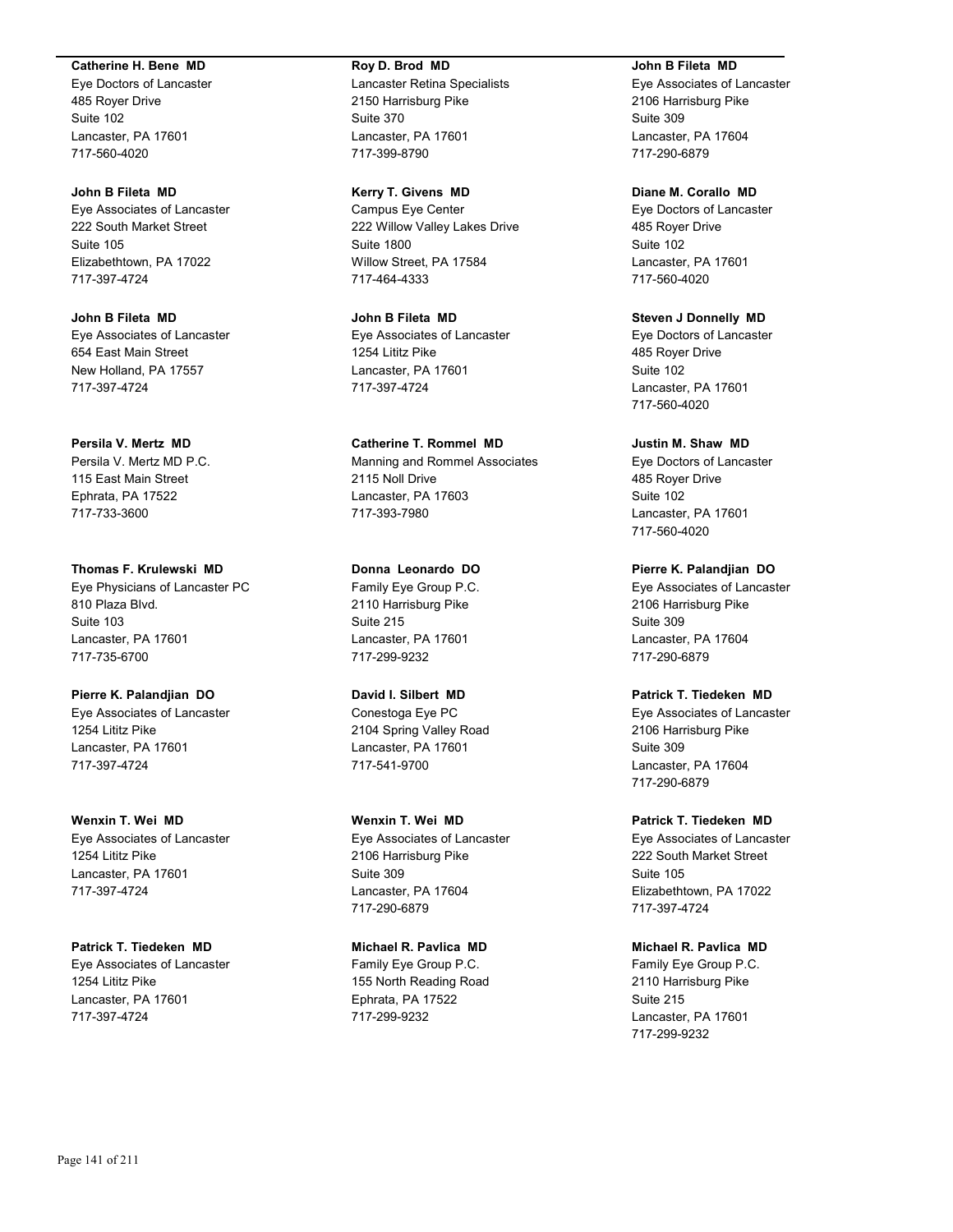**Francis J. Manning MD**

Manning and Rommel Associates 2115 Noll Drive Lancaster, PA 17603 717-393-7980

**Wenxin T. Wei MD** Eye Associates of Lancaster 654 East Main Street New Holland, PA 17557 717-397-4724

**Patrick T. Tiedeken MD** Eye Associates of Lancaster 654 East Main Street New Holland, PA 17557 717-397-4724

# *Optometry*

**Olga M. Womer OD** Campus Eye Center 2108 Harrisburg Pike Suite 100 Lancaster, PA 17604 717-544-3900

**Hayley Woodall OD** Conestoga Eye PC 2104 Spring Valley Road Lancaster, PA 17601 717-541-9700

**Mary Ann Hosey OD** Conestoga Eye PC 2104 Spring Valley Road Lancaster, PA 17601 717-541-9700

**Scott A Crawshaw OD** Wertsch Vision Associates 65 East Main Street Lititz, PA 17543 717-626-8100

**Dennis E. Dombrowski OD** Dombrowski Eye Associates 816 Estelle Drive Lancaster, PA 17601 717-898-8878

#### **Salman S Porbandarwalla MD**

Lancaster Retina Specialists 2150 Harrisburg Pike Suite 370 Lancaster, PA 17601 717-399-8790

**Pierre K. Palandjian DO** Eye Associates of Lancaster 654 East Main Street New Holland, PA 17557 717-397-4724

**Pierre K. Palandjian DO** Eye Associates of Lancaster 222 South Market Street Suite 105 Elizabethtown, PA 17022 717-397-4724

**Ryan Yealy OD** Yealy Eye Care of Lancaster 1567 Fruitville Pike Suite 2 Lancaster, PA 17601 717-455-3746

**Olga M. Womer OD** Campus Eye Center 222 Willow Valley Lakes Drive Suite 1800 Willow Street, PA 17584 717-464-4333

**Kathryn Hannis OD** Campus Eye Center 222 Willow Valley Lakes Drive Suite 1800 Willow Street, PA 17584 717-464-4333

**William J. Jacobson OD** Jacobson Eyecare 245 Bloomfield Dr Suite 108 Lititz, PA 17543 717-517-7190

**Garry L. Leckemby OD** Family Eye Group P.C. 155 North Reading Road Ephrata, PA 17522 717-299-9232

#### **Wenxin T. Wei MD**

Eye Associates of Lancaster 222 South Market Street Suite 105 Elizabethtown, PA 17022 717-397-4724

**Adam R Thode MD**

Manning and Rommel Associates 2115 Noll Drive Lancaster, PA 17603 717-393-7980

**Donna Leonardo DO** Family Eye Group P.C. 155 North Reading Road Ephrata, PA 17522 717-299-9232

**Ryan Yealy OD** Yealy Eye Care of Lancaster 244 North Queen Street Lancaster, PA 17603 717-735-0746

**Ronald J. Bensing OD** Ephrata Family Eye Care LLP 101 E. Main Street Ephrata, PA 17522 717-738-2488

# **Kathryn Hannis OD**

Campus Eye Center 2108 Harrisburg Pike Suite 100 Lancaster, PA 17604 717-544-3900

**Jonathan D Andrews OD** Eye Doctors of Lancaster 485 Royer Drive Suite 102 Lancaster, PA 17601 717-560-4020

**Paul McHenry OD** Ephrata Family Eye Care LLP 101 E. Main Street Ephrata, PA 17522 717-738-2488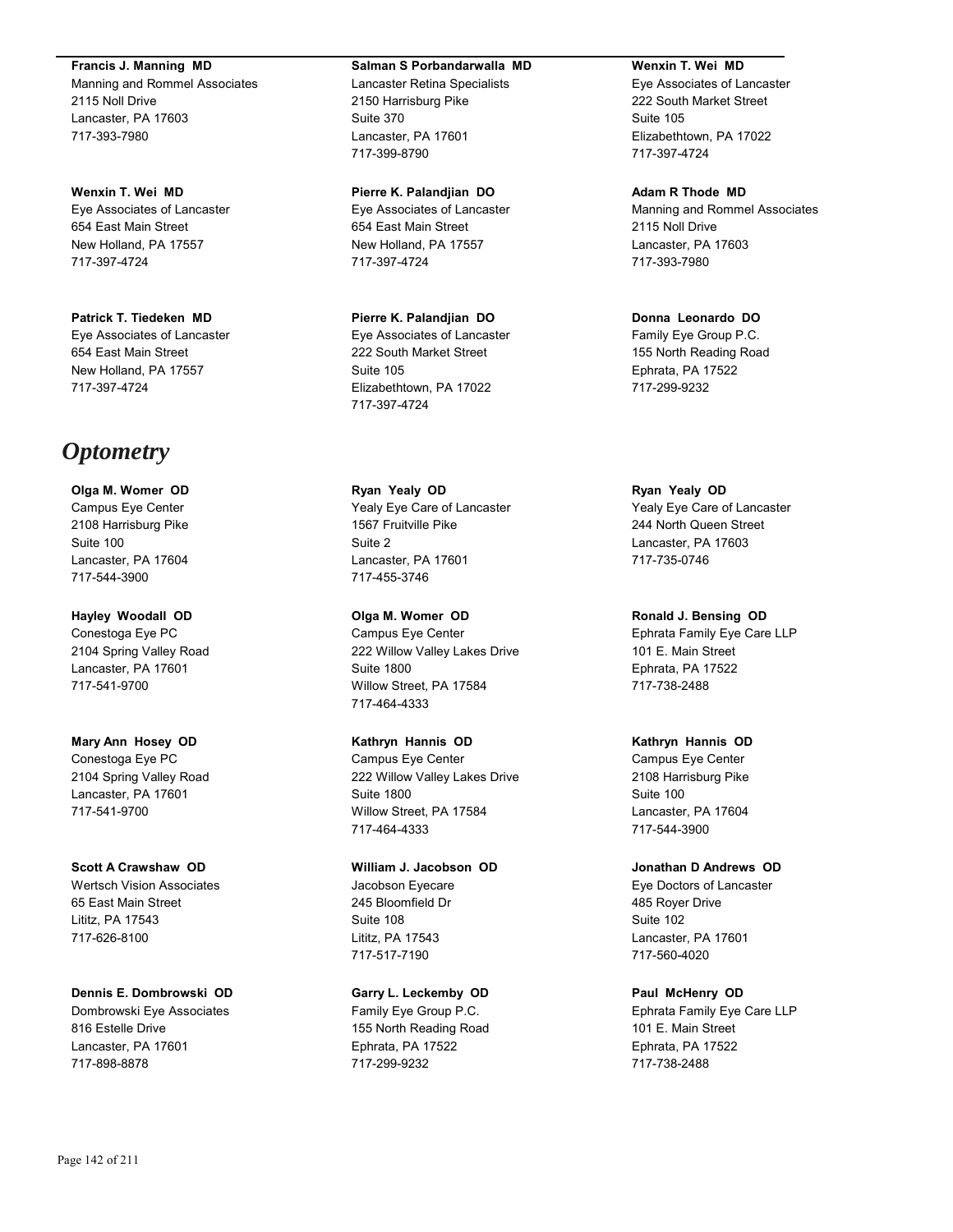**Ahn T. Nguyen OD** Family Eye Group P.C. 155 North Reading Road Ephrata, PA 17522 717-299-9232

**Karen W. Malleus OD** Wertsch Vision Associates 65 East Main Street Lititz, PA 17543 717-626-8100

**Robert O. Lauver OD** Strasburg Family Eye Care 20 Lancaster Avenue Strasburg, PA 17579 717-687-8141

**Meetal Umarvadia OD** Eye Associates of Lancaster 1254 Lititz Pike Lancaster, PA 17601 717-397-4724

**Pamela L. Snavely-Dickow OD** Wertsch Vision Associates 65 East Main Street Lititz, PA 17543 717-626-8100

**Keith F. Shuke OD** Ephrata Family Eye Care LLP 101 E. Main Street Ephrata, PA 17522 717-738-2488

**Meetal Umarvadia OD** Eye Associates of Lancaster 654 East Main Street New Holland, PA 17557 717-397-4724

**April D Rodgers-Reddig OD** Dennis A. Reddig, OD & Michael D. Reddig, OD 32 Hummer Road Ephrata, PA 17522 717-733-0148

# *Oral & Maxillofacial Surgery*

**Dennis A Reddig OD** Dennis A. Reddig, OD & Michael D. Reddig, OD 32 Hummer Road Ephrata, PA 17522 717-733-0148

**Robert L. Owens OD** Owens Optometrics 654 E. Main Street New Holland, PA 17557 717-354-2251

**Meetal Umarvadia OD** Eye Associates of Lancaster 222 South Market Street Suite 105 Elizabethtown, PA 17022 717-397-4724

**Melissa S. Walker OD** Eye Associates of Lancaster 222 South Market Street Suite 105 Elizabethtown, PA 17022 717-397-4724

**Melissa S. Walker OD** Eye Associates of Lancaster 1254 Lititz Pike Lancaster, PA 17601 717-397-4724

**Vladislav Petcov OD** Dombrowski Eye Associates 816 Estelle Drive Lancaster, PA 17601 717-898-8878

**Ahn T. Nguyen OD** Family Eye Group P.C. 2110 Harrisburg Pike Suite 215 Lancaster, PA 17601 717-299-9232

**Lisa J. Kott OD** Campus Eye Center 2108 Harrisburg Pike Suite 100 Lancaster, PA 17604 717-544-3900

# **Michael D Reddig OD**

Dennis A. Reddig, OD & Michael D. Reddig, OD 32 Hummer Road Ephrata, PA 17522 717-733-0148

**Garry L. Leckemby OD**

Family Eye Group P.C. 2110 Harrisburg Pike Suite 215 Lancaster, PA 17601 717-299-9232

**Meetal Umarvadia OD** Eye Associates of Lancaster 2106 Harrisburg Pike Suite 309 Lancaster, PA 17604 717-290-6879

**Melissa S. Walker OD** Eye Associates of Lancaster 654 East Main Street New Holland, PA 17557 717-397-4724

**Lisa J. Kott OD** Campus Eye Center 222 Willow Valley Lakes Drive Suite 1800 Willow Street, PA 17584 717-464-4333

**Larry D. Oxenberg OD** Dr. Larry Oxenberg 326 North Duke Street Lancaster, PA 17602 717-394-3798

**Melissa S. Walker OD** Eye Associates of Lancaster 2106 Harrisburg Pike Suite 309 Lancaster, PA 17604 717-290-6879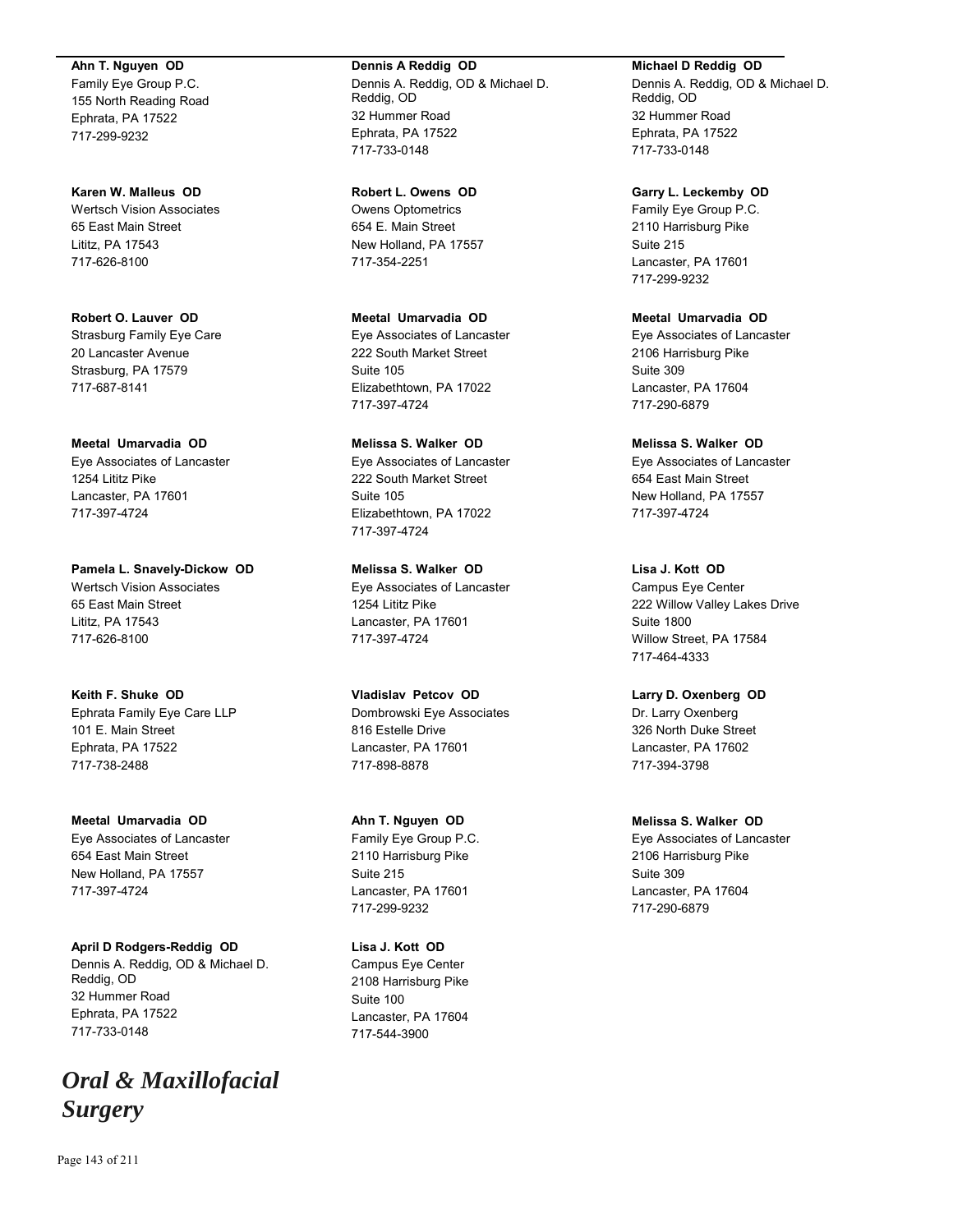#### **Andrew P. Heise DMD**

Conestoga Oral & Maxillofacial Surgery Ltd 190 Good Drive Lancaster, PA 17603 717-394-3033

#### **Daniel P. Henrichsen DMD**

Conestoga Oral & Maxillofacial Surgery Ltd 190 Good Drive Lancaster, PA 17603 717-394-3033

# **Michael P. Eckhart DDS**

Conestoga Oral & Maxillofacial Surgery Ltd 2310 Rothsville Road Lititz, PA 17543 717-394-3033

#### **Andrew P. Heise DMD**

Conestoga Oral & Maxillofacial Surgery Ltd 2310 Rothsville Road Lititz, PA 17543 717-394-3033

#### **Brandon R. Iverson DDS**

Conestoga Oral & Maxillofacial Surgery Ltd. 8194 Adams Drive Hummelstown, PA 17036 717-394-3033

## **Michael D Chambers DMD, MD**

Conestoga Oral & Maxillofacial Surgery Ltd 2310 Rothsville Road Lititz, PA 17543 717-394-3033

## **Michael D Chambers DMD, MD**

Conestoga Oral & Maxillofacial Surgery Ltd. 8194 Adams Drive Hummelstown, PA 17036 717-394-3033

# **John Vakkas DDS, MD**

Steven D. Sudbrink DMD Oral & Maxillofacial Surgery 800 Grandview Drive Ephrata, PA 17522 717-733-8645

#### **Daniel P. Henrichsen DMD**

Conestoga Oral & Maxillofacial Surgery Ltd. 8194 Adams Drive Hummelstown, PA 17036 717-394-3033

#### **Michael D Chambers DMD, MD**

Conestoga Oral & Maxillofacial Surgery Ltd 190 Good Drive Lancaster, PA 17603 717-394-3033

# **Michael P. Eckhart DDS**

Conestoga Oral & Maxillofacial Surgery Ltd 190 Good Drive Lancaster, PA 17603 717-394-3033

#### **Maxwell C. Adams DDS**

Campus Oral & Maxillofacial 2100 Harrisburg Pike Suite 22 Lancaster, PA 17604 717-544-3551

#### **Brandon R. Iverson DDS**

Conestoga Oral & Maxillofacial Surgery Ltd 2310 Rothsville Road Lititz, PA 17543 717-394-3033

## **Brandon R. Iverson DDS**

Conestoga Oral & Maxillofacial Surgery Ltd 190 Good Drive Lancaster, PA 17603 717-394-3033

# **Gregory S Bell DDS**

Conestoga Oral & Maxillofacial Surgery Ltd 2310 Rothsville Road Lititz, PA 17543 717-394-3033

# **John Vakkas DDS, MD**

Steven D. Sudbrink DMD Oral & Maxillofacial Surgery 226 WillowValley Lakes Dr Suite B Willow Street, PA 17584 717-824-3017

#### **Daniel P. Henrichsen DMD**

Conestoga Oral & Maxillofacial Surgery Ltd 2310 Rothsville Road Lititz, PA 17543 717-394-3033

## **Michael P. Eckhart DDS**

Conestoga Oral & Maxillofacial Surgery Ltd. 8194 Adams Drive Hummelstown, PA 17036 717-394-3033

### **Andrew P. Heise DMD**

Conestoga Oral & Maxillofacial Surgery Ltd. 8194 Adams Drive Hummelstown, PA 17036 717-394-3033

#### **Eric M. Katch DMD**

Campus Oral & Maxillofacial 2100 Harrisburg Pike Suite 22 Lancaster, PA 17604 717-544-3551

#### **Gregory S Bell DDS**

Conestoga Oral & Maxillofacial Surgery Ltd. 8194 Adams Drive Hummelstown, PA 17036 717-394-3033

## **Gregory S Bell DDS**

Conestoga Oral & Maxillofacial Surgery Ltd 190 Good Drive Lancaster, PA 17603 717-394-3033

#### **John Vakkas DDS, MD**

Steven D. Sudbrink DMD Oral & Maxillofacial Surgery 200 Continental Drive Elizabethtown, PA 17022 717-367-3921

#### **John Vakkas DDS, MD**

Steven D. Sudbrink DMD Oral & Maxillofacial Surgery 1575 Highlands Drive Suite 106 Lititz, PA 17543 717-627-2299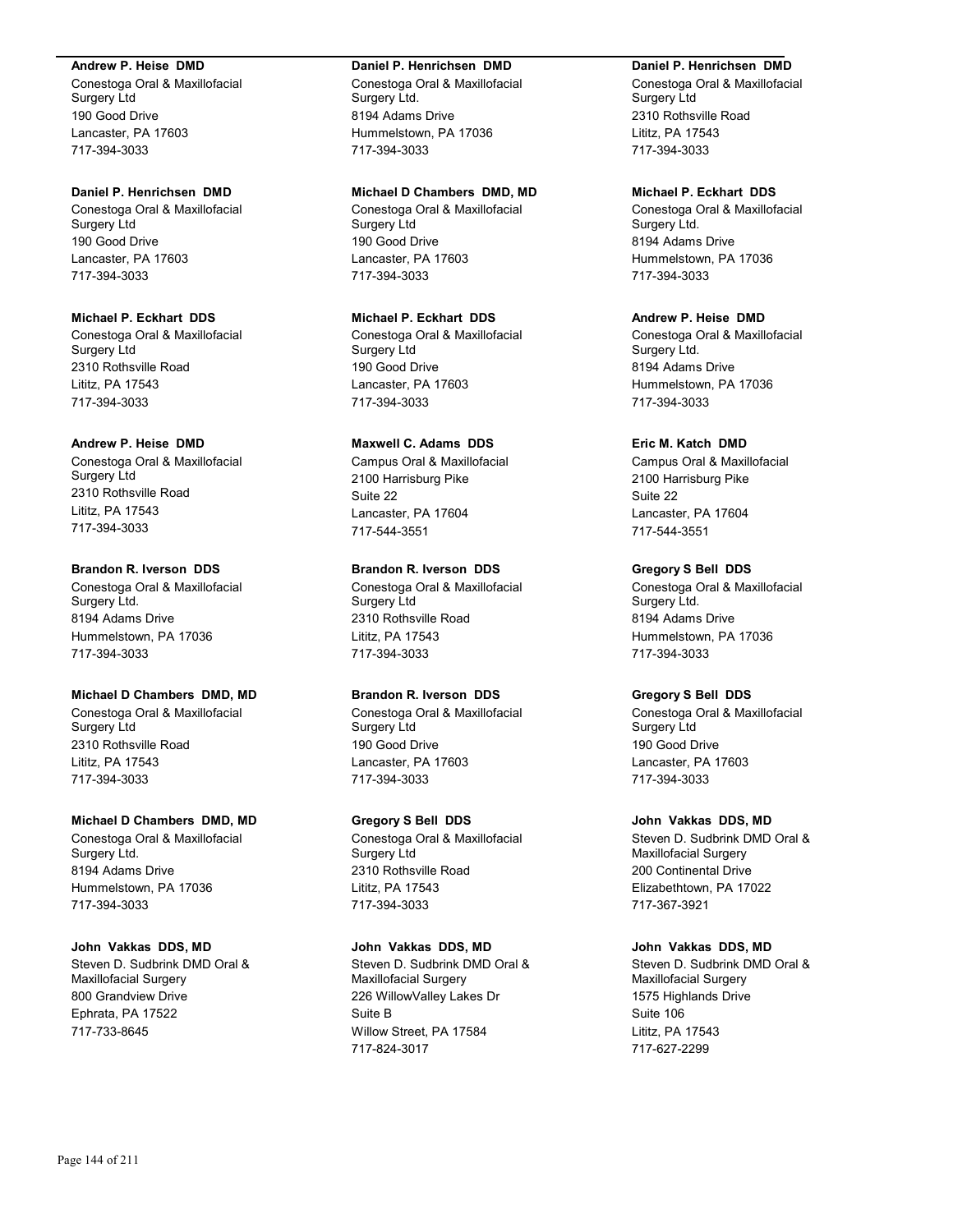#### **Gary W. Seldomridge DMD**

Conestoga Oral & Maxillofacial Surgery Ltd. 8194 Adams Drive Hummelstown, PA 17036 717-394-3033

#### **James Murphy DMD**

Steven D. Sudbrink DMD Oral & Maxillofacial Surgery 800 Grandview Drive Ephrata, PA 17522 717-733-8645

#### **Steven D. Sudbrink DDS**

Steven D. Sudbrink DMD Oral & Maxillofacial Surgery 226 WillowValley Lakes Dr Suite B Willow Street, PA 17584 717-824-3017

## **James Murphy DMD**

Steven D. Sudbrink DMD Oral & Maxillofacial Surgery 1575 Highlands Drive Suite 106 Lititz, PA 17543 717-627-2299

# *Orthopaedic Surgery*

#### **Gary M. Zartman MD**

Lancaster Orthopedic Group 703 Lampeter Road Lancaster, PA 17602 717-291-1881

## **Gary M. Zartman MD**

Lancaster Orthopedic Group 231 Granite Run Drive Lancaster, PA 17601 717-560-4200

#### **Gregg F. Fasulo MD**

Lancaster Orthopedic Group 231 Granite Run Drive Lancaster, PA 17601 717-560-4200

#### **Rodney E Brenneman MD**

Orthopedic Associates of Lancaster Ltd. 212 Willow Valley Lakes Drive Suite 201 Willow Street, PA 17584 717-299-4871

#### **Gary W. Seldomridge DMD**

Conestoga Oral & Maxillofacial Surgery Ltd 2310 Rothsville Road Lititz, PA 17543 717-394-3033

#### **James Murphy DMD**

Steven D. Sudbrink DMD Oral & Maxillofacial Surgery 226 WillowValley Lakes Dr Suite B Willow Street, PA 17584 717-824-3017

## **Steven D. Sudbrink DDS**

Steven D. Sudbrink DMD Oral & Maxillofacial Surgery 800 Grandview Drive Ephrata, PA 17522 717-733-8645

## **Steven D. Sudbrink DDS**

Steven D. Sudbrink DMD Oral & Maxillofacial Surgery 1575 Highlands Drive Suite 106 Lititz, PA 17543 717-627-2299

## **Gary M. Zartman MD**

Lancaster Orthopedic Group 175 Martin Avenue Suite 315 Ephrata, PA 17522 717-733-9200

## **Michael W. Gish MD**

Orthopedic Associates of Lancaster Ltd. 1701 Cornwall Road Lebanon, PA 17042 717-277-7005

#### **Michael W. Gish MD**

Orthopedic Associates of Lancaster Ltd. 170 North Pointe Blvd. Lancaster, PA 17601 717-299-4871

## **Gregg F. Fasulo MD**

Lancaster Orthopedic Group 175 Martin Avenue Suite 315 Ephrata, PA 17522 717-733-9200

## **Gary W. Seldomridge DMD**

Conestoga Oral & Maxillofacial Surgery Ltd 190 Good Drive Lancaster, PA 17603 717-394-3033

## **Steven D. Sudbrink DDS**

Steven D. Sudbrink DMD Oral & Maxillofacial Surgery 200 Continental Drive Elizabethtown, PA 17022 717-367-3921

#### **James Murphy DMD**

Steven D. Sudbrink DMD Oral & Maxillofacial Surgery 200 Continental Drive Elizabethtown, PA 17022 717-367-3921

## **Gary M. Zartman MD**

Lancaster Orthopedic Group 1009 East Main Street Mount Joy, PA 17552 717-653-2200

## **Rodney E Brenneman MD**

Orthopedic Associates of Lancaster Ltd. 170 North Pointe Blvd. Lancaster, PA 17601 717-299-4871

## **Rodney E Brenneman MD**

Orthopedic Associates of Lancaster Ltd. 1701 Cornwall Road Lebanon, PA 17042 717-277-7005

## **Rodney E Brenneman MD**

Orthopedic Associates of Lancaster Ltd. 2913 Spooky Nook Road Suite 100 Manheim, PA 17545 717-299-4871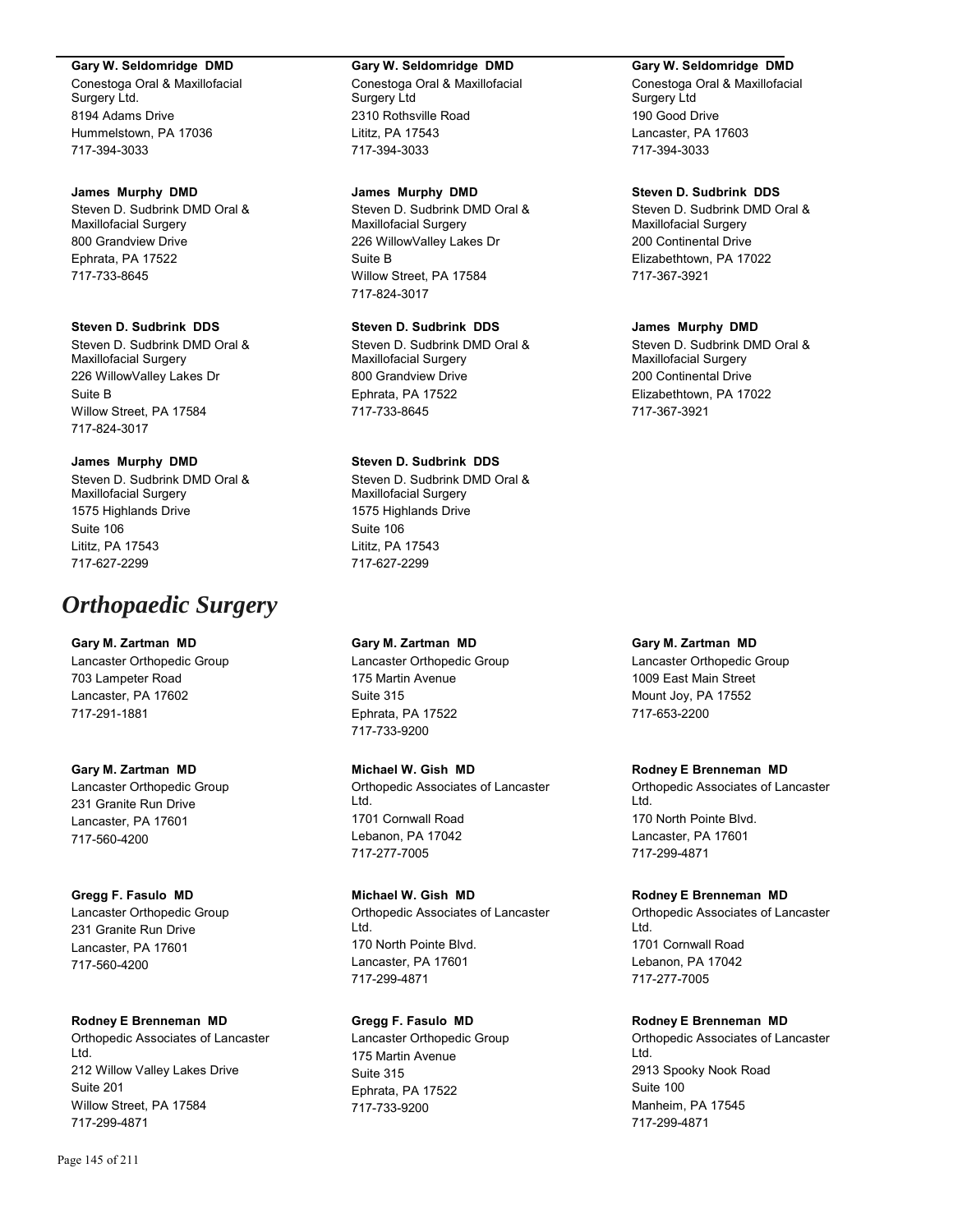#### **Adam T Griska MD**

Orthopedic Associates of Lancaster Ltd. 170 North Pointe Blvd. Lancaster, PA 17601 717-299-4871

#### **Carl M. Adolph Jr. MD**

Orthopedic Associates of Lancaster Ltd. 2913 Spooky Nook Road Suite 100 Manheim, PA 17545 717-299-4871

#### **Adam T Griska MD**

Orthopedic Associates of Lancaster Ltd. 212 Willow Valley Lakes Drive Suite 201 Willow Street, PA 17584 717-299-4871

## **Colin C Heinle MD**

Orthopedic Associates of Lancaster Ltd. 212 Willow Valley Lakes Drive Suite 201 Willow Street, PA 17584 717-299-4871

#### **Michael W. Gish MD**

Orthopedic Associates of Lancaster Ltd. 2913 Spooky Nook Road Suite 100 Manheim, PA 17545 717-299-4871

## **Carl M. Adolph Jr. MD**

Orthopedic Associates of Lancaster Ltd. 212 Willow Valley Lakes Drive Suite 201 Willow Street, PA 17584 717-299-4871

#### **Raymond D. Dragann DO**

Lancaster Orthopedic Group 1009 East Main Street Mount Joy, PA 17552 717-653-2200

#### **Adam E. Hyatt MD**

Orthopedic Associates of Lancaster Ltd. 212 Willow Valley Lakes Drive Suite 201 Willow Street, PA 17584 717-299-4871

#### **Michael W. Gish MD**

Orthopedic Associates of Lancaster Ltd. 212 Willow Valley Lakes Drive Suite 201 Willow Street, PA 17584 717-299-4871

#### **Brian T. Brislin MD**

Westphal Orthopedics, LLC 2106 Harrisburg Pike Suite 116 Lancaster, PA 17601 717-393-1900

#### **Adam T Griska MD**

Orthopedic Associates of Lancaster Ltd. 2913 Spooky Nook Road Suite 100 Manheim, PA 17545 717-299-4871

## **Colin C Heinle MD**

Orthopedic Associates of Lancaster Ltd. 1701 Cornwall Road Lebanon, PA 17042 717-277-7005

#### **Wayne R. Conrad MD**

Lancaster Orthopedic Group 1009 East Main Street Mount Joy, PA 17552 717-653-2200

## **Vincent Battista MD**

Orthopedic Associates of Lancaster Ltd. 1701 Cornwall Road Lebanon, PA 17042 717-277-7005

**Adam E. Hyatt MD** Orthopedic Associates of Lancaster Ltd. 170 North Pointe Blvd. Lancaster, PA 17601 717-299-4871

**Adam E. Hyatt MD** Orthopedic Associates of Lancaster Ltd. 2913 Spooky Nook Road Suite 100 Manheim, PA 17545 717-299-4871

#### **Colin C Heinle MD**

Orthopedic Associates of Lancaster Ltd. 2913 Spooky Nook Road Suite 100 Manheim, PA 17545 717-299-4871

#### **Adam T Griska MD**

Orthopedic Associates of Lancaster Ltd. 1701 Cornwall Road Lebanon, PA 17042 717-277-7005

## **Gregg F. Fasulo MD**

Lancaster Orthopedic Group 1009 East Main Street Mount Joy, PA 17552 717-653-2200

## **Colin C Heinle MD**

Orthopedic Associates of Lancaster Ltd. 170 North Pointe Blvd. Lancaster, PA 17601 717-299-4871

## **Gregg F. Fasulo MD**

Lancaster Orthopedic Group 703 Lampeter Road Lancaster, PA 17602 717-291-1881

## **Vincent R. Avallone Jr. DO**

AO Orthopedics Inc. 300 Maytown Road Elizabethtown, PA 17022 717-299-3077

#### **Adam E. Hyatt MD**

Orthopedic Associates of Lancaster Ltd. 1701 Cornwall Road Lebanon, PA 17042 717-277-7005

## **Carl E. Becker II MD**

Westphal Orthopedics, LLC 2106 Harrisburg Pike Suite 116 Lancaster, PA 17601 717-393-1900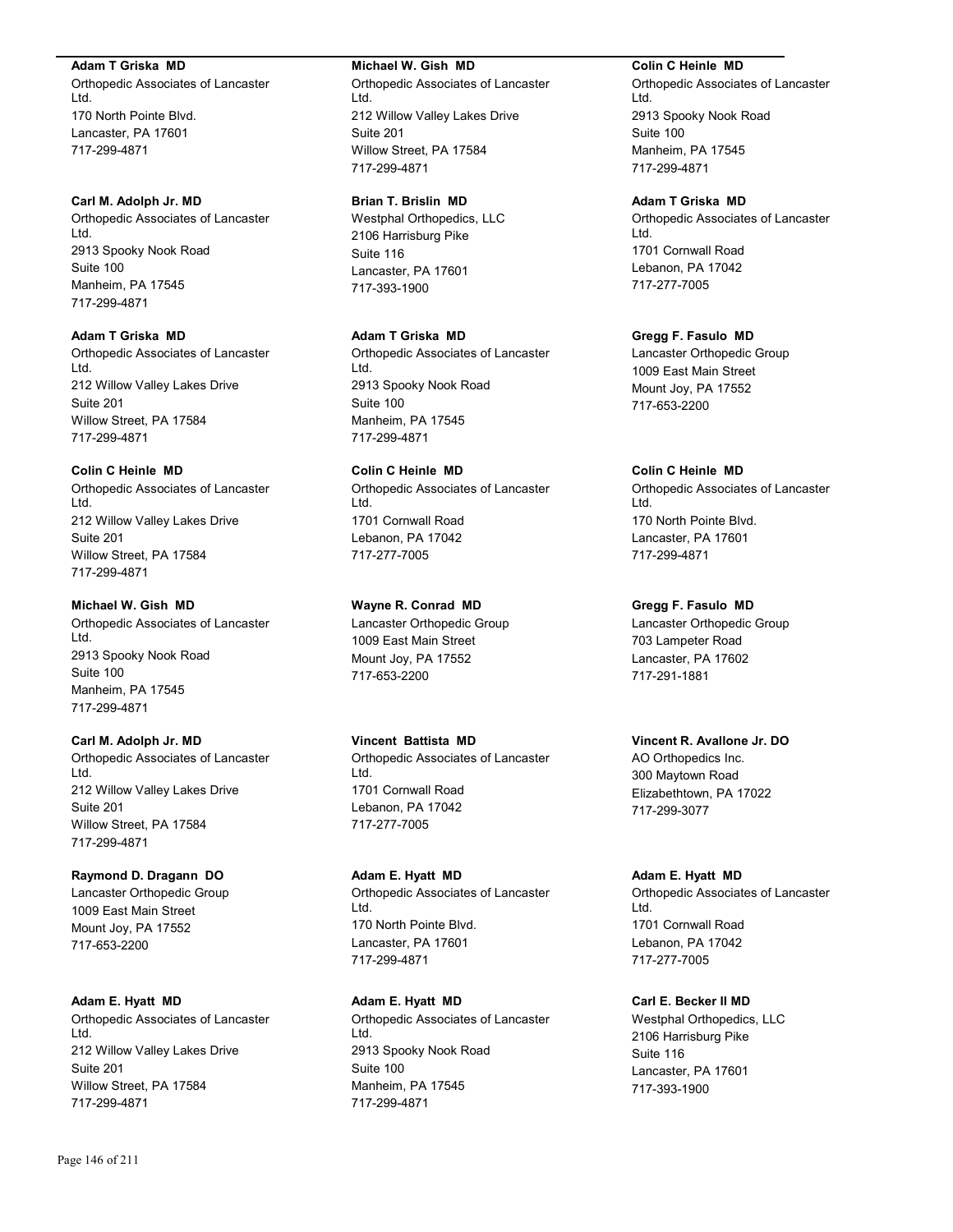#### **Raymond D. Dragann DO**

Lancaster Orthopedic Group 231 Granite Run Drive Lancaster, PA 17601 717-560-4200

**Vincent Battista MD** Orthopedic Associates of Lancaster Ltd. 170 North Pointe Blvd. Lancaster, PA 17601 717-299-4871

**Donald D. Diverio Jr. DO** AO Orthopedics Inc. 101 Good Dr Lancaster, PA 17603 717-299-3077

**Brian J. Keener MD** Lancaster Orthopedic Group 231 Granite Run Drive Lancaster, PA 17601 717-560-4200

**Carl M. Adolph Jr. MD** Orthopedic Associates of Lancaster Ltd. 170 North Pointe Blvd. Lancaster, PA 17601 717-299-4871

**Christopher C. Cooke MD** Orthopedic Associates of Lancaster Ltd. 1701 Cornwall Road Lebanon, PA 17042 717-277-7005

**Vincent R. Avallone Jr. DO** AO Orthopedics Inc. 101 Good Dr Lancaster, PA 17603 717-299-3077

**Carl M. Adolph Jr. MD** Orthopedic Associates of Lancaster Ltd. 1701 Cornwall Road Lebanon, PA 17042 717-277-7005

#### **Vincent Battista MD**

Orthopedic Associates of Lancaster Ltd. 212 Willow Valley Lakes Drive Suite 201 Willow Street, PA 17584 717-299-4871

**Donald D. Diverio Jr. DO** AO Orthopedics Inc. 801 Orange Street Lebanon, PA 17042 717-270-6900

**Brian J. Keener MD** Lancaster Orthopedic Group 1009 East Main Street Mount Joy, PA 17552 717-653-2200

**Brian J. Keener MD** Lancaster Orthopedic Group 703 Lampeter Road Lancaster, PA 17602 717-291-1881

**Wayne R. Conrad MD** Lancaster Orthopedic Group 231 Granite Run Drive Lancaster, PA 17601 717-560-4200

**Christopher C. Cooke MD** Orthopedic Associates of Lancaster Ltd. 212 Willow Valley Lakes Drive Suite 201 Willow Street, PA 17584 717-299-4871

**Vincent R. Avallone Jr. DO** AO Orthopedics Inc. 801 Orange Street Lebanon, PA 17042 717-270-6900

**Wayne R. Conrad MD** Lancaster Orthopedic Group 175 Martin Avenue Suite 315 Ephrata, PA 17522 717-733-9200

#### **Raymond D. Dragann DO**

Lancaster Orthopedic Group 703 Lampeter Road Lancaster, PA 17602 717-291-1881

**Donald D. Diverio Jr. DO** AO Orthopedics Inc. 300 Maytown Road Elizabethtown, PA 17022 717-299-3077

**Brian J. Keener MD** Lancaster Orthopedic Group 175 Martin Avenue Suite 315 Ephrata, PA 17522 717-733-9200

**Vincent Battista MD** Orthopedic Associates of Lancaster Ltd. 2913 Spooky Nook Road Suite 100 Manheim, PA 17545 717-299-4871

**Wayne R. Conrad MD** Lancaster Orthopedic Group 703 Lampeter Road Lancaster, PA 17602 717-291-1881

#### **Christopher C. Cooke MD**

Orthopedic Associates of Lancaster Ltd. 2913 Spooky Nook Road Suite 100 Manheim, PA 17545 717-299-4871

**Raymond D. Dragann DO** Lancaster Orthopedic Group 175 Martin Avenue Suite 315 Ephrata, PA 17522

**Joel A Horning MD**

717-733-9200

Orthopedic Associates of Lancaster Ltd. 170 North Pointe Blvd. Lancaster, PA 17601 717-299-4871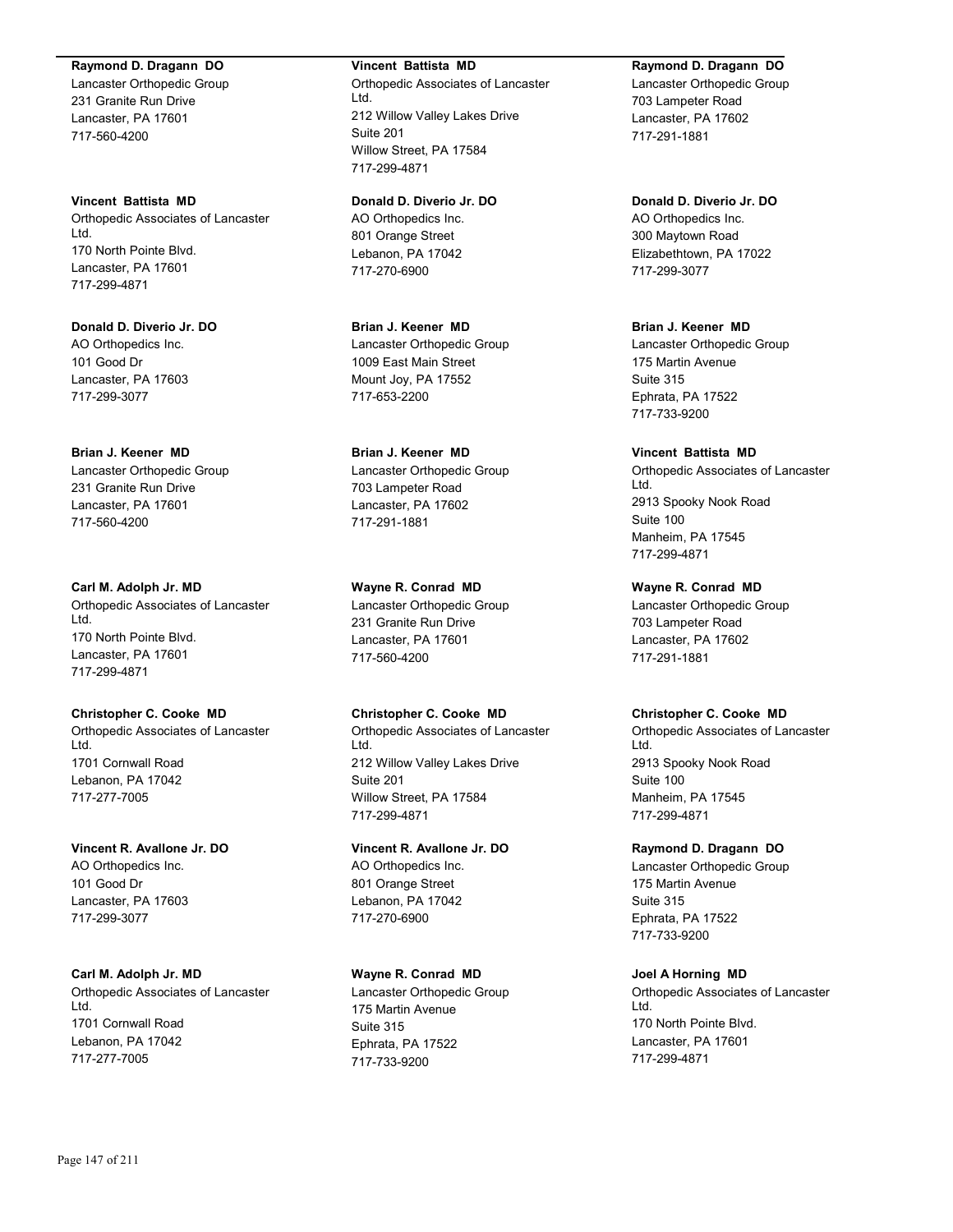**Joel A Horning MD**

Orthopedic Associates of Lancaster Ltd. 1701 Cornwall Road Lebanon, PA 17042 717-277-7005

**Michael J Bercik MD** Lancaster Orthopedic Group 703 Lampeter Road Lancaster, PA 17602 717-291-1881

**Michael J Bercik MD** Lancaster Orthopedic Group 1009 East Main Street Mount Joy, PA 17552 717-653-2200

## **Paul F. Carroll MD**

Orthopedic Associates of Lancaster Ltd. 170 North Pointe Blvd. Lancaster, PA 17601 717-299-4871

#### **Paul F. Carroll MD**

Orthopedic Associates of Lancaster Ltd. 2913 Spooky Nook Road Suite 100 Manheim, PA 17545 717-299-4871

**James H. Carson MD**

Orthopedic Associates of Lancaster Ltd. 212 Willow Valley Lakes Drive Suite 201 Willow Street, PA 17584 717-299-4871

**John F. Perry MD** Morningstar Orthopedics John F. Perry MD 2320 Rothsville Road Suite 200 Lititz, PA 17543

**Joy L. Long MD** Lancaster Orthopedic Group 231 Granite Run Drive Lancaster, PA 17601 717-560-4200

#### **Joel A Horning MD**

Orthopedic Associates of Lancaster Ltd. 212 Willow Valley Lakes Drive Suite 201 Willow Street, PA 17584 717-299-4871

**Michael J Bercik MD**

Lancaster Orthopedic Group 231 Granite Run Drive Lancaster, PA 17601 717-560-4200

**Christopher C. Cooke MD** Orthopedic Associates of Lancaster Ltd. 170 North Pointe Blvd. Lancaster, PA 17601 717-299-4871

**Paul F. Carroll MD** Orthopedic Associates of Lancaster Ltd. 1701 Cornwall Road Lebanon, PA 17042 717-277-7005

**James H. Carson MD** Orthopedic Associates of Lancaster Ltd. 170 North Pointe Blvd. Lancaster, PA 17601 717-299-4871

**Kathryne J Stabile MD** Orthopedic Associates of Lancaster Ltd. 2913 Spooky Nook Road Suite 100 Manheim, PA 17545

717-299-4871 **Joy L. Long MD** Lancaster Orthopedic Group 1009 East Main Street Mount Joy, PA 17552 717-653-2200

**John C. Rodgers MD** Orthopedic Associates of Lancaster Ltd. 212 Willow Valley Lakes Drive Suite 201 Willow Street, PA 17584 717-299-4871

**Joel A Horning MD**

Orthopedic Associates of Lancaster Ltd. 2913 Spooky Nook Road Suite 100 Manheim, PA 17545 717-299-4871

## **Michael J Bercik MD**

Lancaster Orthopedic Group 175 Martin Avenue Suite 315 Ephrata, PA 17522 717-733-9200

## **James H. Carson MD**

Orthopedic Associates of Lancaster Ltd. 2913 Spooky Nook Road Suite 100 Manheim, PA 17545 717-299-4871

**Paul F. Carroll MD**

Orthopedic Associates of Lancaster Ltd. 212 Willow Valley Lakes Drive Suite 201 Willow Street, PA 17584 717-299-4871

## **James H. Carson MD**

Orthopedic Associates of Lancaster Ltd. 1701 Cornwall Road Lebanon, PA 17042 717-277-7005

#### **Alan S. Tuckman MD**

Lancaster Orthopedic Group 1009 East Main Street Mount Joy, PA 17552 717-653-2200

#### **David D. Sieger MD**

Orthopedic Associates of Lancaster Ltd. 170 North Pointe Blvd. Lancaster, PA 17601 717-299-4871

## **Raymond E. Peart MD**

Lancaster Orthopedic Group 1009 East Main Street Mount Joy, PA 17552 717-653-2200

800-746-4955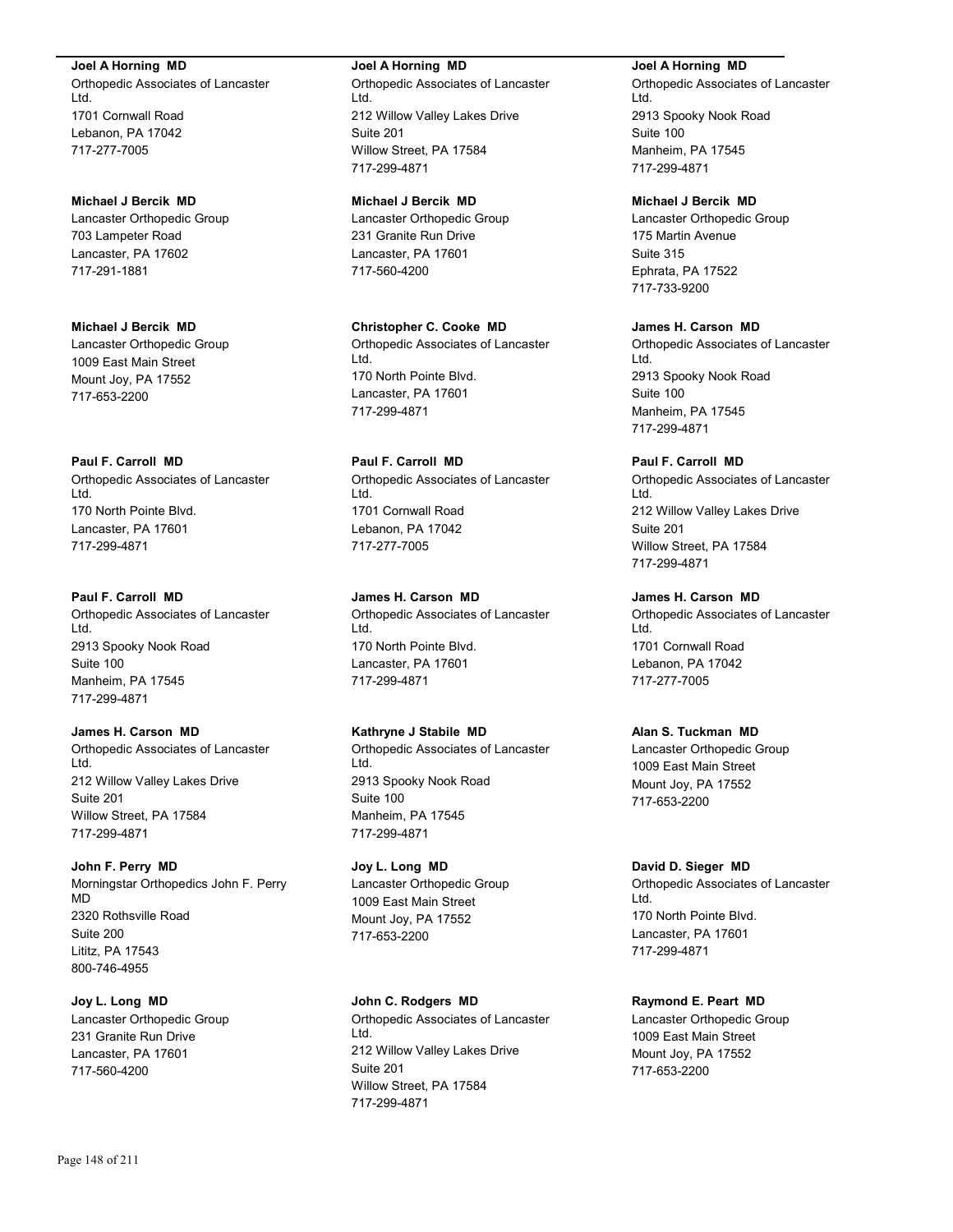#### **Marc P. Oliveri DO**

Lancaster Orthopedic Group 175 Martin Avenue Suite 315 Ephrata, PA 17522 717-733-9200

## **Joy L. Long MD**

Lancaster Orthopedic Group 703 Lampeter Road Lancaster, PA 17602 717-291-1881

**Kathryne J Stabile MD** Orthopedic Associates of Lancaster Ltd. 170 North Pointe Blvd. Lancaster, PA 17601 717-299-4871

## **Michael St. Onge DO**

Lancaster Orthopedic Group 175 Martin Avenue Suite 315 Ephrata, PA 17522 717-733-9200

## **Kathryne J Stabile MD**

Orthopedic Associates of Lancaster Ltd. 212 Willow Valley Lakes Drive Suite 201 Willow Street, PA 17584 717-299-4871

## **Alan S. Tuckman MD**

Lancaster Orthopedic Group 175 Martin Avenue Suite 315 Ephrata, PA 17522 717-733-9200

# **Marc P. Oliveri DO** Lancaster Orthopedic Group 231 Granite Run Drive

Lancaster, PA 17601 717-560-4200

# **Alan S. Tuckman MD**

Lancaster Orthopedic Group 231 Granite Run Drive Lancaster, PA 17601 717-560-4200

# **Corey R. Troxell DO** Lancaster Orthopedic Group

703 Lampeter Road Lancaster, PA 17602 717-291-1881

**John C. Rodgers MD** Orthopedic Associates of Lancaster Ltd. 170 North Pointe Blvd. Lancaster, PA 17601 717-299-4871

**John F. Perry MD** Morningstar Orthopedics John F. Perry MD 25 South Pine Street Elverson, PA 19520 610-286-1660

## **Michael St. Onge DO** Lancaster Orthopedic Group 231 Granite Run Drive Lancaster, PA 17601 717-560-4200

**Alan S. Tuckman MD** Lancaster Orthopedic Group 703 Lampeter Road Lancaster, PA 17602 717-291-1881

# **Kathryne J Stabile MD**

Orthopedic Associates of Lancaster Ltd. 1701 Cornwall Road Lebanon, PA 17042 717-277-7005

## **I. Stanley Porter MD** Lancaster Orthopedic Group 231 Granite Run Drive Lancaster, PA 17601 717-560-4200

## **Thomas R. Westphal MD** Westphal Orthopedics, LLC 2106 Harrisburg Pike Suite 116 Lancaster, PA 17601 717-393-1900

**John C. Rodgers MD** Orthopedic Associates of Lancaster Ltd. 1701 Cornwall Road Lebanon, PA 17042 717-277-7005

**John F. Perry MD** Morningstar Orthopedics John F. Perry MD 1121 Penn Avenue Wyomissing, PA 19610 610-286-1660

**Michael St. Onge DO** Lancaster Orthopedic Group 1009 East Main Street Mount Joy, PA 17552 717-653-2200

**Michael St. Onge DO** Lancaster Orthopedic Group 703 Lampeter Road Lancaster, PA 17602 717-291-1881

**I. Stanley Porter MD** Lancaster Orthopedic Group 1009 East Main Street Mount Joy, PA 17552 717-653-2200

## **Marc P. Oliveri DO**

Lancaster Orthopedic Group 703 Lampeter Road Lancaster, PA 17602 717-291-1881

**Marc P. Oliveri DO** Lancaster Orthopedic Group 1009 East Main Street Mount Joy, PA 17552 717-653-2200

## **Timothy P. Tymon MD** Lancaster Orthopedic Group 231 Granite Run Drive Lancaster, PA 17601 717-560-4200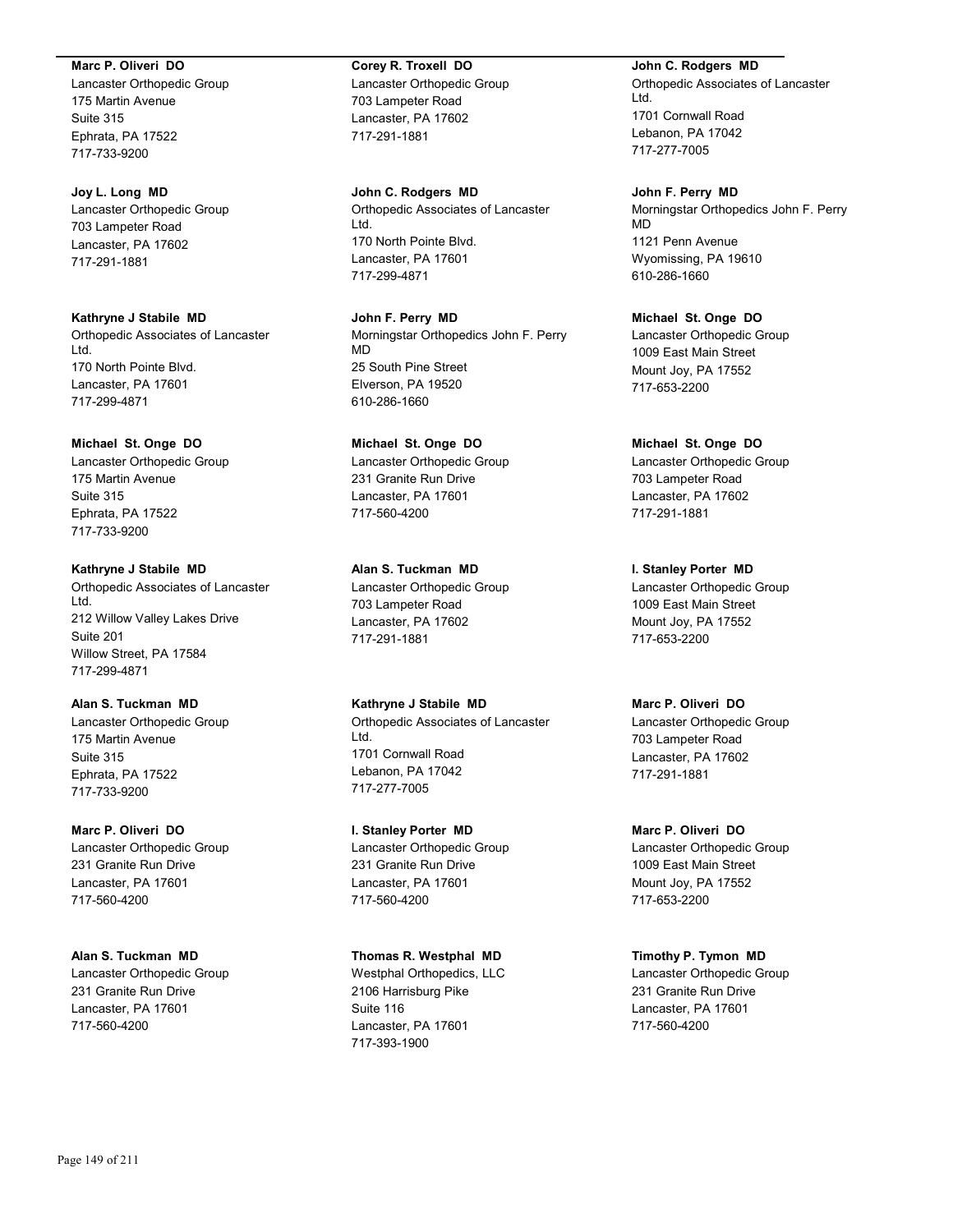**Timothy P. Tymon MD**

Lancaster Orthopedic Group 703 Lampeter Road Lancaster, PA 17602 717-291-1881

**Corey R. Troxell DO** Lancaster Orthopedic Group 231 Granite Run Drive Lancaster, PA 17601 717-560-4200

**Mark K. Perezous MD** Lancaster Orthopedic Group 703 Lampeter Road Lancaster, PA 17602 717-291-1881

**Thomas J. Renz DO** Lancaster Orthopedic Group 231 Granite Run Drive Lancaster, PA 17601 717-560-4200

**Thomas I. Sherman MD** Orthopedic Associates of Lancaster Ltd. 1701 Cornwall Road Lebanon, PA 17042 717-277-7005

**I. Stanley Porter MD** Lancaster Orthopedic Group 703 Lampeter Road Lancaster, PA 17602 717-291-1881

**Thomas J. Renz DO** Lancaster Orthopedic Group 703 Lampeter Road Lancaster, PA 17602 717-291-1881

**David D. Sieger MD** Orthopedic Associates of Lancaster Ltd. 2913 Spooky Nook Road Suite 100 Manheim, PA 17545 717-299-4871

**Mark K. Perezous MD** Lancaster Orthopedic Group 1009 East Main Street Mount Joy, PA 17552 717-653-2200

**Timothy P. Tymon MD** Lancaster Orthopedic Group 175 Martin Avenue Suite 315 Ephrata, PA 17522 717-733-9200

**Thomas J. Renz DO** Lancaster Orthopedic Group 1009 East Main Street Mount Joy, PA 17552 717-653-2200

**I. Stanley Porter MD** Lancaster Orthopedic Group 175 Martin Avenue Suite 315 Ephrata, PA 17522 717-733-9200

**Raymond E. Peart MD** Lancaster Orthopedic Group 175 Martin Avenue Suite 315 Ephrata, PA 17522 717-733-9200

**Corey R. Troxell DO** Lancaster Orthopedic Group 1009 East Main Street Mount Joy, PA 17552 717-653-2200

**Joy L. Long MD** Lancaster Orthopedic Group 175 Martin Avenue Suite 315 Ephrata, PA 17522 717-733-9200

**Thomas I. Sherman MD** Orthopedic Associates of Lancaster Ltd. 212 Willow Valley Lakes Drive Suite 201 Willow Street, PA 17584 717-299-4871

**Corey R. Troxell DO**

Lancaster Orthopedic Group 175 Martin Avenue Suite 315 Ephrata, PA 17522 717-733-9200

**Timothy P. Tymon MD** Lancaster Orthopedic Group 1009 East Main Street Mount Joy, PA 17552 717-653-2200

**Thomas J. Renz DO** Lancaster Orthopedic Group 175 Martin Avenue Suite 315 Ephrata, PA 17522 717-733-9200

**Mark K. Perezous MD** Lancaster Orthopedic Group 231 Granite Run Drive Lancaster, PA 17601 717-560-4200

**Thomas I. Sherman MD** Orthopedic Associates of Lancaster Ltd. 170 North Pointe Blvd. Lancaster, PA 17601 717-299-4871

**John C. Rodgers MD** Orthopedic Associates of Lancaster Ltd. 2913 Spooky Nook Road Suite 100 Manheim, PA 17545 717-299-4871

**Raymond E. Peart MD** Lancaster Orthopedic Group 703 Lampeter Road Lancaster, PA 17602 717-291-1881

**Thomas I. Sherman MD** Orthopedic Associates of Lancaster Ltd. 2913 Spooky Nook Road Suite 100 Manheim, PA 17545

717-299-4871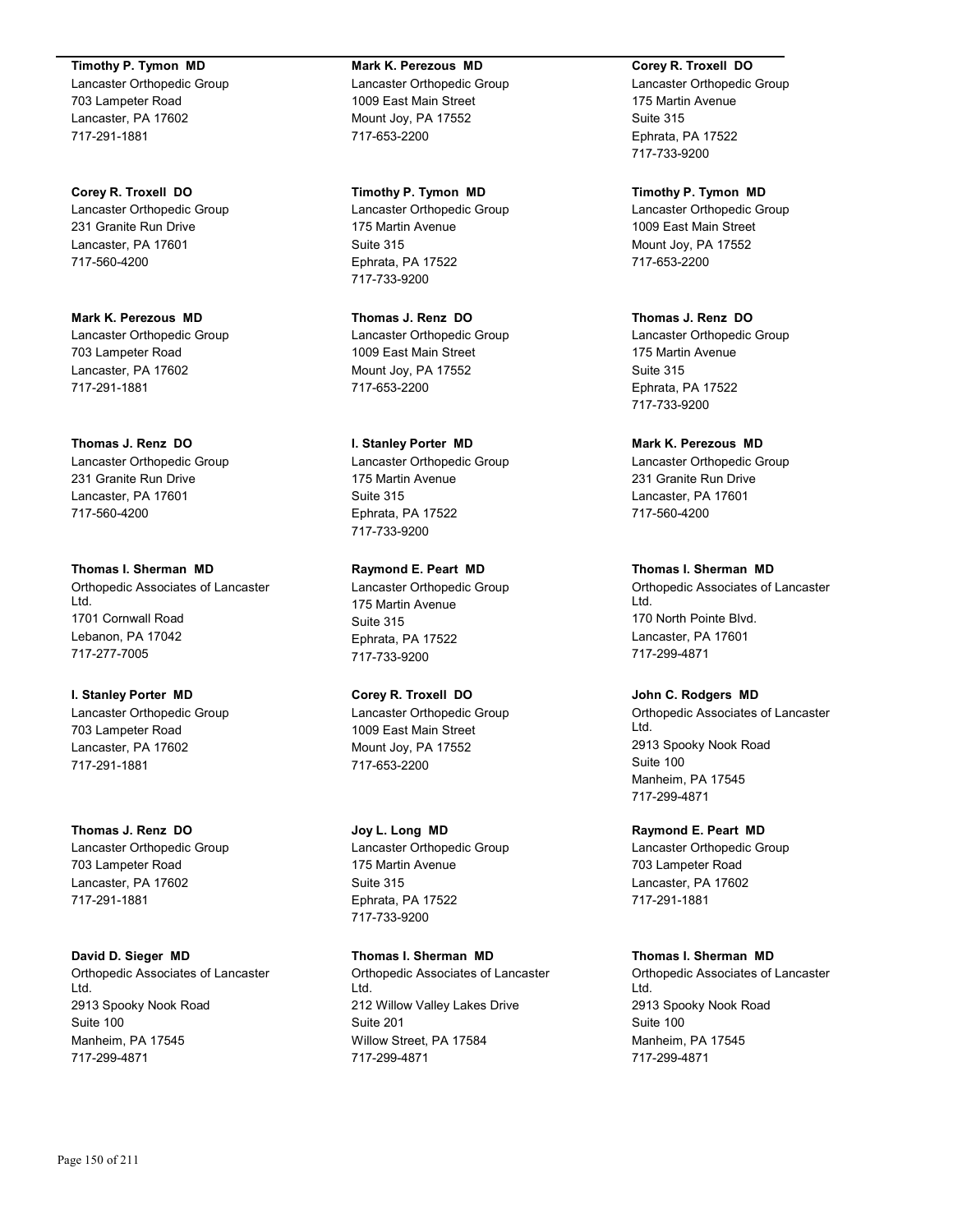**David D. Sieger MD**

Orthopedic Associates of Lancaster Ltd. 212 Willow Valley Lakes Drive Suite 201 Willow Street, PA 17584 717-299-4871

#### **Mark K. Perezous MD**

Lancaster Orthopedic Group 175 Martin Avenue Suite 315 Ephrata, PA 17522 717-733-9200

# *Orthopaedics*

#### **Seth D. Baublitz DO**

Orthopaedic Specialist of Central Pennsylvania 1120 Cocoa Avenue Hershey, PA 17033 717-735-1972

#### **William M. Parrish MD**

Orthopaedic Specialists of Central Pennsylvania 1160 Manheim Pike Lancaster, PA 17601 717-735-1972

#### **Gregory A Tocks DO**

Orthopedic Associates of Lancaster Ltd. 1701 Cornwall Road Lebanon, PA 17042 717-277-7005

## **William M. Parrish MD** Orthopaedic Specialist of Central Pennsylvania 1120 Cocoa Avenue Hershey, PA 17033 717-735-1972

# *Otolaryngology*

#### **Daryl G. Bodner MD**

Otolaryngology Physicians of Lancaster 810 Plaza Blvd. Lancaster, PA 17601 717-394-5088

## **Raymond E. Peart MD** Lancaster Orthopedic Group 231 Granite Run Drive Lancaster, PA 17601 717-560-4200

#### **David D. Sieger MD**

Orthopedic Associates of Lancaster Ltd. 1701 Cornwall Road Lebanon, PA 17042 717-277-7005

#### **Seth D. Baublitz DO**

Orthopaedic Specialist of Central Pennsylvania 1575 Highlands Drive Suite 200 Lititz, PA 17543 717-735-1972

## **William M. Parrish MD**

Orthopaedic Specialist of Central Pennsylvania 1575 Highlands Drive Suite 200 Lititz, PA 17543 717-735-1972

#### **Gregory A Tocks DO**

Orthopedic Associates of Lancaster Ltd. 212 Willow Valley Lakes Drive Suite 201 Willow Street, PA 17584 717-299-4871

## **Seth D. Baublitz DO**

Orthopaedic Specialists of Central Pennsylvania 1160 Manheim Pike Lancaster, PA 17601 717-735-1972

## **Gregory A Tocks DO**

Orthopedic Associates of Lancaster Ltd. 2913 Spooky Nook Road Suite 100 Manheim, PA 17545 717-299-4871

#### **Gregory A Tocks DO**

Orthopedic Associates of Lancaster Ltd. 170 North Pointe Blvd. Lancaster, PA 17601 717-299-4871

# **Victor M DaCosta MD** Otolaryngology Physicians of Lancaster

810 Plaza Blvd. Lancaster, PA 17601 717-394-5088

## **Jeffrey A. Davis MD** Rosenfeld, Belser and Davis, ENT 2185 Oregon Pike Lancaster, PA 17601 717-394-4342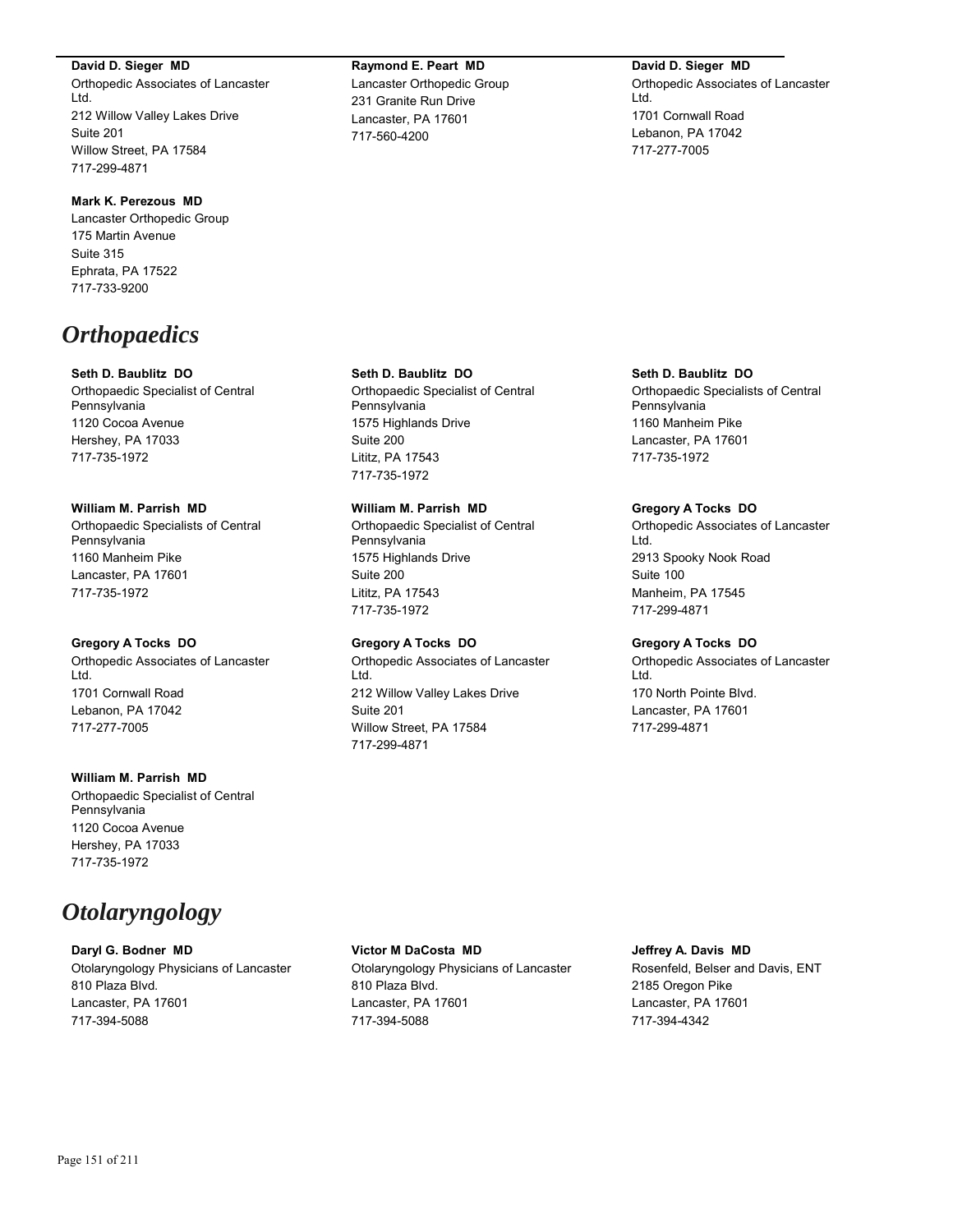#### **Robert B. Belser Jr. MD**

Rosenfeld, Belser and Davis, ENT 2185 Oregon Pike Lancaster, PA 17601 717-394-4342

#### **Victor M DaCosta MD**

Otolaryngology Physicians of Lancaster 561 W. Trout Run Road Ephrata, PA 17522 717-733-4891

## **Karen A. Rizzo MD**

Lancaster Ear, Nose & Throat, LLC 930 Red Rose Court Suite 301 Lancaster, PA 17601 717-517-9083

## **Carol L St. George DO**

Lancaster Ear, Nose & Throat, LLC 930 Red Rose Court Suite 301 Lancaster, PA 17601 717-517-9083

## **Richard A Pollock MD**

ENT - Head and Neck Surgery of Lancaster 2160 Noll Drive Suite 200 Lancaster, PA 17603 717-481-8720

# *Pain Management (Anesthesiology)*

## **Michael Sheinberg MD**

LGHP/Penn Medicine Family Medicine Family & Maternity 950 South Octorara Trail Parkesburg, PA 19365 717-544-3737

## **Madhavi R. Reddy MD**

LGHP/Penn Medicine Pain Management 2100 Harrisburg Pike Lancaster, PA 17601 717-544-3197

# *Pain Medicine*

#### **Andrew V. Chuma MD**

Chester County Ear Nose & Throat Group Ltd. 213 Reeceville Road Suite 24 Coatesville, PA 19320 610-384-8300

## **Steven N. Dorf DO**

Otolaryngology Physicians of Lancaster 810 Plaza Blvd. Lancaster, PA 17601 717-394-5088

## **Francis P Ruggiero MD**

ENT - Head and Neck Surgery of Lancaster 2160 Noll Drive Suite 200 Lancaster, PA 17603 717-481-8720

## **Laura R Sabol SLP**

ENT - Head and Neck Surgery of Lancaster 2160 Noll Drive Suite 200 Lancaster, PA 17603 717-481-8720

## **David J. Rosenfeld MD**

Rosenfeld, Belser and Davis, ENT 2185 Oregon Pike Lancaster, PA 17601 717-394-4342

#### **Michael Sheinberg MD**

LGHP/Penn Medicine Family Medicine Family & Maternity 694 Good Drive Suite 11 Lancaster, PA 17604 717-544-3737

## **Daniel Sandusky MD**

LGHP/Penn Medicine Pain Management 2100 Harrisburg Pike Lancaster, PA 17601 717-544-3197

## **Steven N. Dorf DO**

Otolaryngology Physicians of Lancaster 561 W. Trout Run Road Ephrata, PA 17522 717-733-4891

## **Daryl G. Bodner MD**

Otolaryngology Physicians of Lancaster 561 W. Trout Run Road Ephrata, PA 17522 717-733-4891

## **John W. Miller III MD**

Otolaryngology Physicians of Lancaster 810 Plaza Blvd. Lancaster, PA 17601 717-394-5088

## **John W. Miller III MD**

Otolaryngology Physicians of Lancaster 561 W. Trout Run Road Ephrata, PA 17522 717-733-4891

## **Madhavi R. Reddy MD**

Penn Medicine LGHP Specialty Medicine 51 Peters Road Lititz, PA 17543 717-627-8225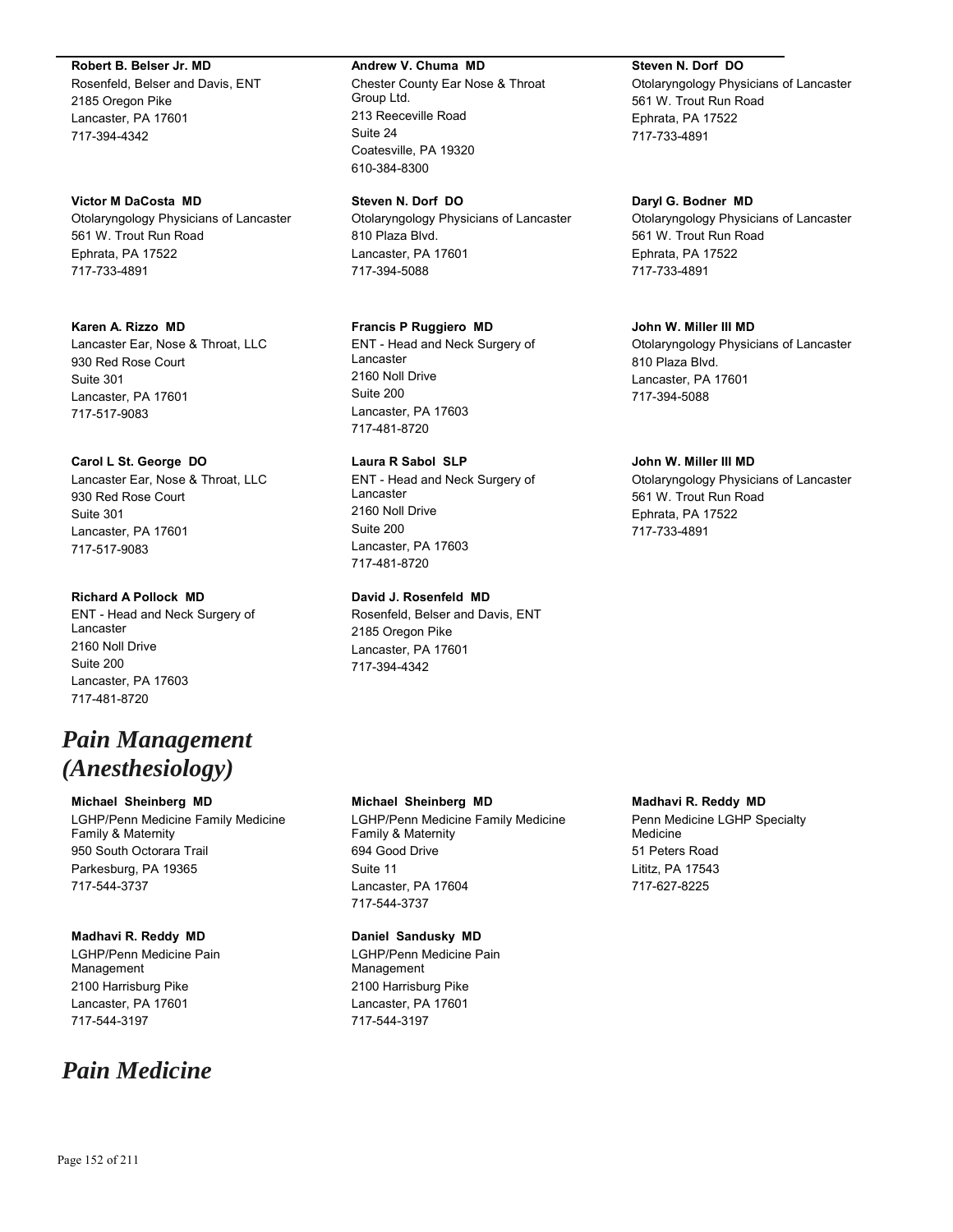**Jeffrey R. Conly MD**

Orthopedic Associates of Lancaster Ltd. 212 Willow Valley Lakes Drive Suite 201 Willow Street, PA 17584 717-299-4871

**Jeffrey R. Conly MD** Orthopedic Associates of Lancaster Ltd. 2913 Spooky Nook Road Suite 100 Manheim, PA 17545 717-299-4871

# *Pediatric Allergy*

## **Heatly D. Sebring MD**

Heatly D. Sebring MD 255 West Lancaster Avenue Paoli, PA 19301 610-296-7055

# *Pediatric Cardiology*

## **Devyani Chowdhury MD**

Cardiology Care for Children 1834 Oregon Pike Suite 20 Lancaster, PA 17601 717-925-8300

# *Pediatric Neurology*

**Andrew Stein MD** Wellspan Neurology 207 West Fulton Street Ephrata, PA 17522 717-721-8789

# *Pediatric Ophthalmology*

# **Lee A. Klombers MD**

Campus Eye Center 2108 Harrisburg Pike Suite 100 Lancaster, PA 17604 717-544-3900

# *Pediatric Radiology*

**Jeffrey R. Conly MD** Orthopedic Associates of Lancaster Ltd. 1701 Cornwall Road Lebanon, PA 17042 717-277-7005

**Jeffrey R. Conly MD** Orthopedic Associates of Lancaster Ltd. 170 North Pointe Blvd. Lancaster, PA 17601 717-299-4871

## **Nawal G. Metry MD** Nawal G. Metry 1536 McDanial Drive West Chester, PA 19380 610-431-1816

# **Lee A. Klombers MD**

Campus Eye Center 222 Willow Valley Lakes Drive Suite 1800 Willow Street, PA 17584 717-464-4333

## **David I. Silbert MD**

Conestoga Eye PC 2104 Spring Valley Road Lancaster, PA 17601 717-541-9700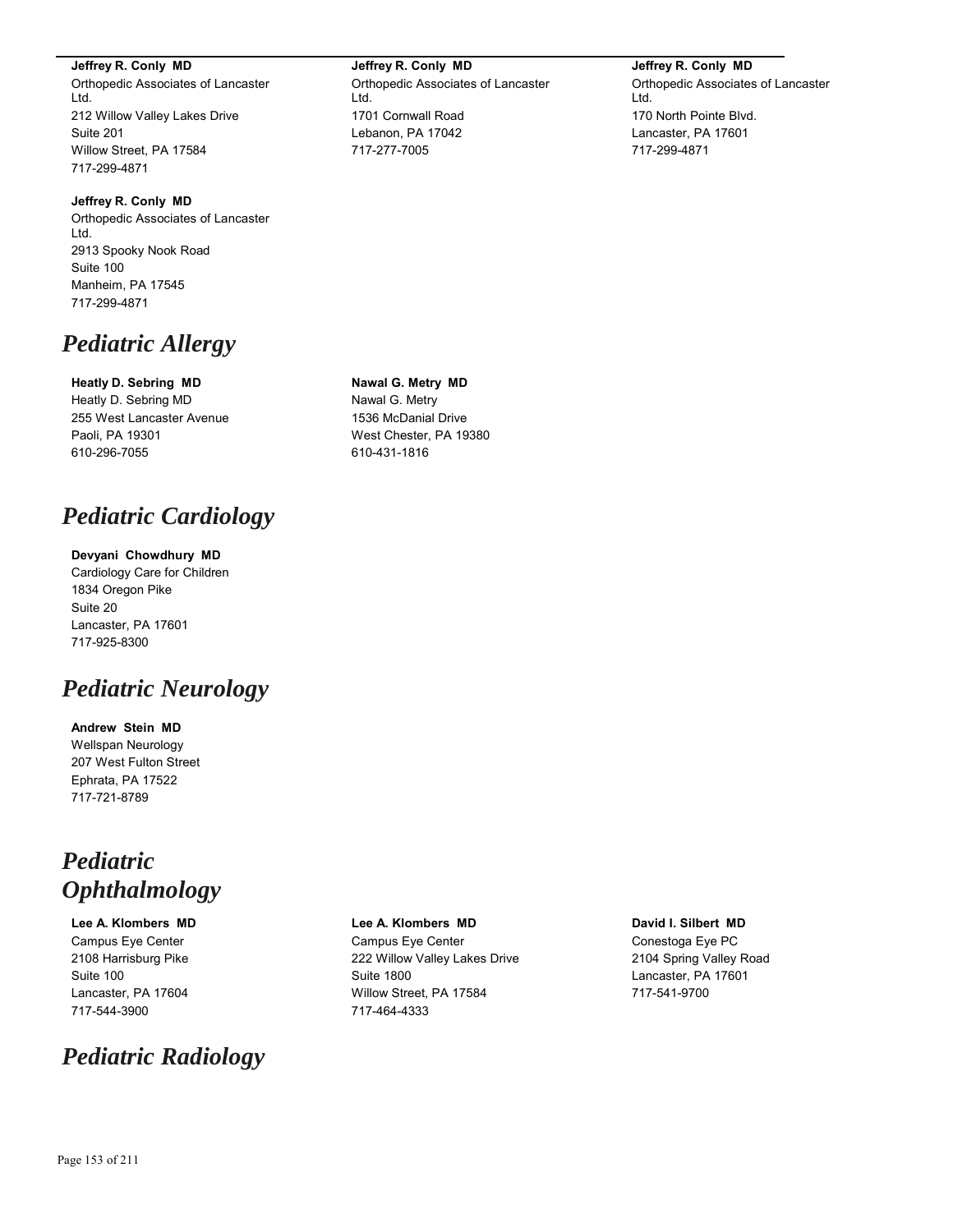**Simon Westacott MD** Lancaster Radiology Associates Ltd. 555 North Duke Street Lancaster, PA 17604 717-544-4900

# *Pediatrics*

**Bonnie M. Zehr MD** LGHP/Penn Medicine Roseville **Pediatrics** 160 North Pointe Blvd. Suite 110 Lancaster, PA 17601 717-569-6481

**Deanne L. Fosnocht MD** Hershey Pediatric Center 441 E. Chocolate Avenue Hershey, PA 17033 717-533-7850

**William R. Boben MD** Lancaster Pediatric Associates Ltd. 222 Willow Valley Lakes Drive Suite 1200 Willow Street, PA 17584 717-464-9555

**Nathan H Keller DO** Eden Park Pediatric Associates 4221 Oregon Pike Ephrata, PA 17522 717-569-8518

**Frances C. Gross DO** LGHP/Penn Medicine Roseville **Pediatrics** 160 North Pointe Blvd. Suite 110 Lancaster, PA 17601 717-569-6481

**Francesco D'urso MD** Francesco D'urso MD The Commons at Oaklands 650 West Lincoln Highway Exton, PA 19341 610-269-9966

**Bonnie M. Zehr MD** LGHP/Penn Medicine Roseville **Pediatrics** 51 Peters Road Lititz, PA 17543 717-569-6481

**Glen S. Bartlett MD** Hershey Pediatric Center 441 E. Chocolate Avenue Hershey, PA 17033 717-533-7850

**William R. Boben MD** Lancaster Pediatric Associates Ltd. 2106 Harrisburg Pike Suite 1 Lancaster, PA 17604 717-291-5931

**Nathan H Keller DO** Eden Park Pediatric Associates 779 Main Street Mount Joy, PA 17552 717-569-8518

**Jennifer E Brubaker MD** Lancaster Health Center 515 B Hershey Avenue Lancaster, PA 17603 717-299-6371

**Jill F. High MD** Lancaster Pediatric Associates Ltd. 2106 Harrisburg Pike Suite 1 Lancaster, PA 17604 717-291-5931

**Nathan H Keller DO** Eden Park Pediatric Associates 1725 Oregon Pike Lancaster, PA 17601 717-569-8518

**Pia E. Fenimore MD** Lancaster Pediatric Associates Ltd. 222 Willow Valley Lakes Drive Suite 1200 Willow Street, PA 17584 717-464-9555

**Jill F. High MD** Lancaster Pediatric Associates Ltd. 222 Willow Valley Lakes Drive Suite 1200 Willow Street, PA 17584 717-464-9555

**Frances C. Gross DO** LGHP/Penn Medicine Roseville **Pediatrics** 51 Peters Road Lititz, PA 17543 717-569-6481

**Lisa M. Kernen MD** LGHP/Penn Medicine Roseville **Pediatrics** 160 North Pointe Blvd. Suite 110 Lancaster, PA 17601

717-569-6481

**Caitlin M Inners MD** LGHP/Penn Medicine Family Medicine Downtown McCaskey High School - 445 N. Reservoir Street School District of Lancaster students 12-22 only Lancaster, PA 17602 717-544-9021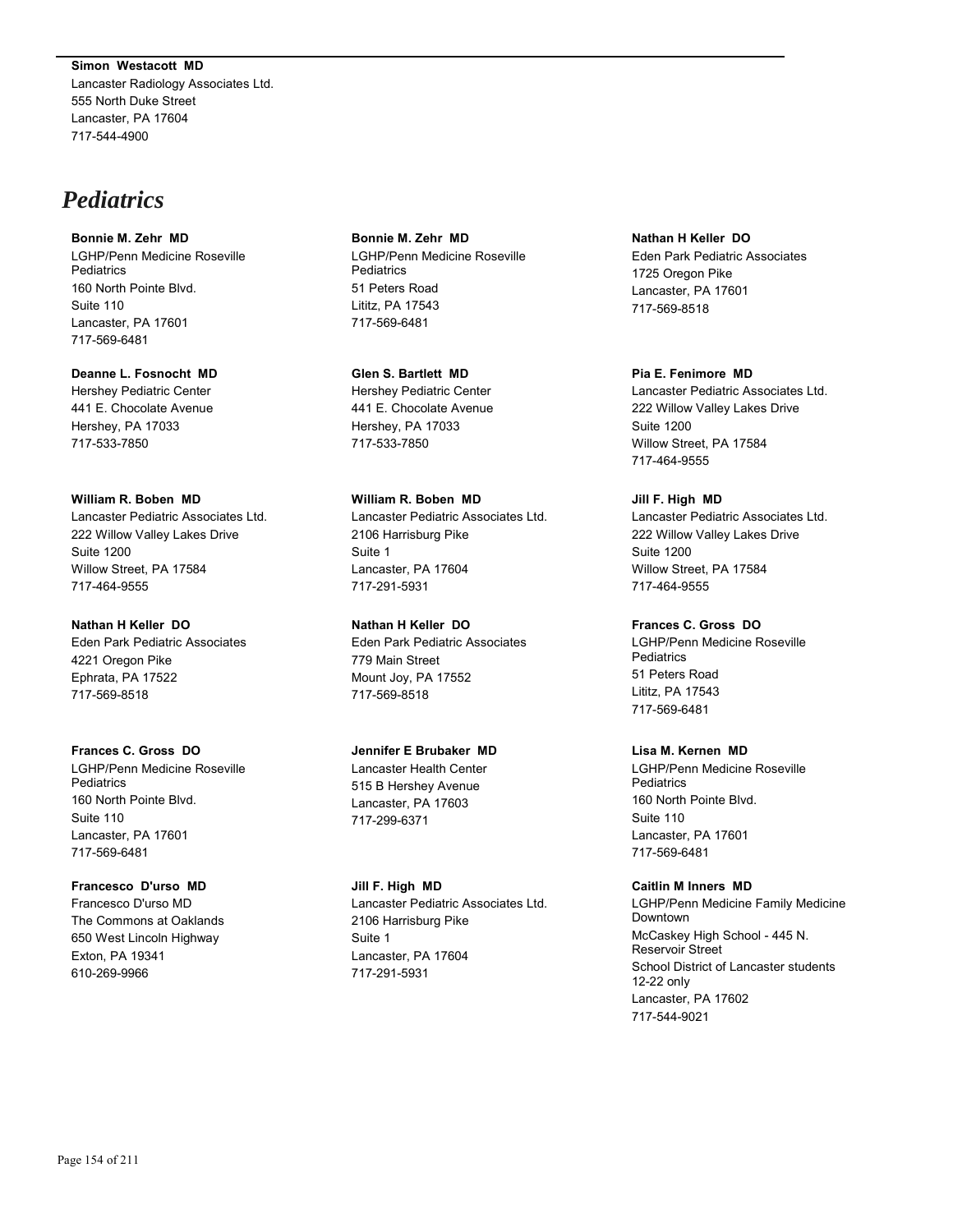#### **Jennifer E Brubaker MD**

Lancaster Health Center 625 South Duke Street Lancaster, PA 17602 717-299-6371

#### **Jennifer E Brubaker MD**

Lancaster Health Center 304 North Water Street Lancaster, PA 17603 717-299-6371

## **David Cooper MD** Chester County Pediatrics 690 West Lincoln Highway

Exton, PA 19341 610-873-5437

## **Caitlin M Inners MD**

LGHP/Penn Medicine Roseville **Pediatrics** 160 North Pointe Blvd. Suite 110 Lancaster, PA 17601 717-569-6481

## **David Cooper MD**

Chester County Pediatrics at Parkesburg 4229 West Lincoln Hwy. Parkesburg, PA 19365 610-857-9276

## **David K Brown DO**

Beittel-Becker Pediatric Associates LLP 2150 Noll Drive Suite 100 Lancaster, PA 17603 717-299-8933

# **James Fugate Jr. MD**

Penn State Medical Group - Red Rose Pediatrics 233 College Avenue Suite 200 Lancaster, PA 17603 717-291-7221

## **Jessy John MD** Healthy Steps Pediatrics LLC 103 Arrandale Blvd. Exton, PA 19341 610-363-7837

#### **Jennifer E Brubaker MD**

Lancaster Health Center 802 New Holland Avenue Suite 200 Lancaster, PA 17602 717-299-6371

#### **W. Michael Haught MD**

LGHP/Penn Medicine Roseville **Pediatrics** 160 North Pointe Blvd. Suite 110 Lancaster, PA 17601 717-569-6481

#### **W. Michael Haught MD** LGHP/Penn Medicine Roseville **Pediatrics** 51 Peters Road Lititz, PA 17543 717-569-6481

**Caitlin M Inners MD** LGHP/Penn Medicine Roseville **Pediatrics** 51 Peters Road Lititz, PA 17543 717-569-6481

## **Jill G. Brazelton MD**

New Garden Pediatrics 915 Gap-Newport Pike Avondale, PA 19311 (610)268-2752

## **Carrie S Edwards MD**

Lancaster Pediatric Associates Ltd. 2106 Harrisburg Pike Suite 1 Lancaster, PA 17604 717-291-5931

## **Jason L. Gottlieb MD** Lancaster Pediatric Associates Ltd. 222 Willow Valley Lakes Drive Suite 1200 Willow Street, PA 17584 717-464-9555

## **Jennifer S. Ammons MD**

LGHP/Penn Medicine Roseville **Pediatrics** 160 North Pointe Blvd. Suite 110 Lancaster, PA 17601 717-569-6481

#### **Caitlin M Inners MD**

LGHP/Penn Medicine Family Medicine Downtown 540 N. North Duke Street 3rd Floor Lancaster, PA 17604 717-544-4950

## **Carrie S Edwards MD**

Lancaster Pediatric Associates Ltd. 222 Willow Valley Lakes Drive Suite 1200 Willow Street, PA 17584 717-464-9555

## **Pia E. Fenimore MD**

Lancaster Pediatric Associates Ltd. 2106 Harrisburg Pike Suite 1 Lancaster, PA 17604 717-291-5931

## **David Cooper MD**

New Garden Pediatrics 915 Gap-Newport Pike Avondale, PA 19311 (610)268-2752

## **Lisa M. Kernen MD**

LGHP/Penn Medicine Roseville **Pediatrics** 51 Peters Road Lititz, PA 17543 717-569-6481

## **Steven F. Killough MD**

Lancaster Pediatric Associates Ltd. 2106 Harrisburg Pike Suite 1 Lancaster, PA 17604 717-291-5931

## **Jason L. Gottlieb MD**

Lancaster Pediatric Associates Ltd. 2106 Harrisburg Pike Suite 1 Lancaster, PA 17604 717-291-5931

## **Jill G. Brazelton MD**

Chester County Pediatrics 690 West Lincoln Highway Exton, PA 19341 610-873-5437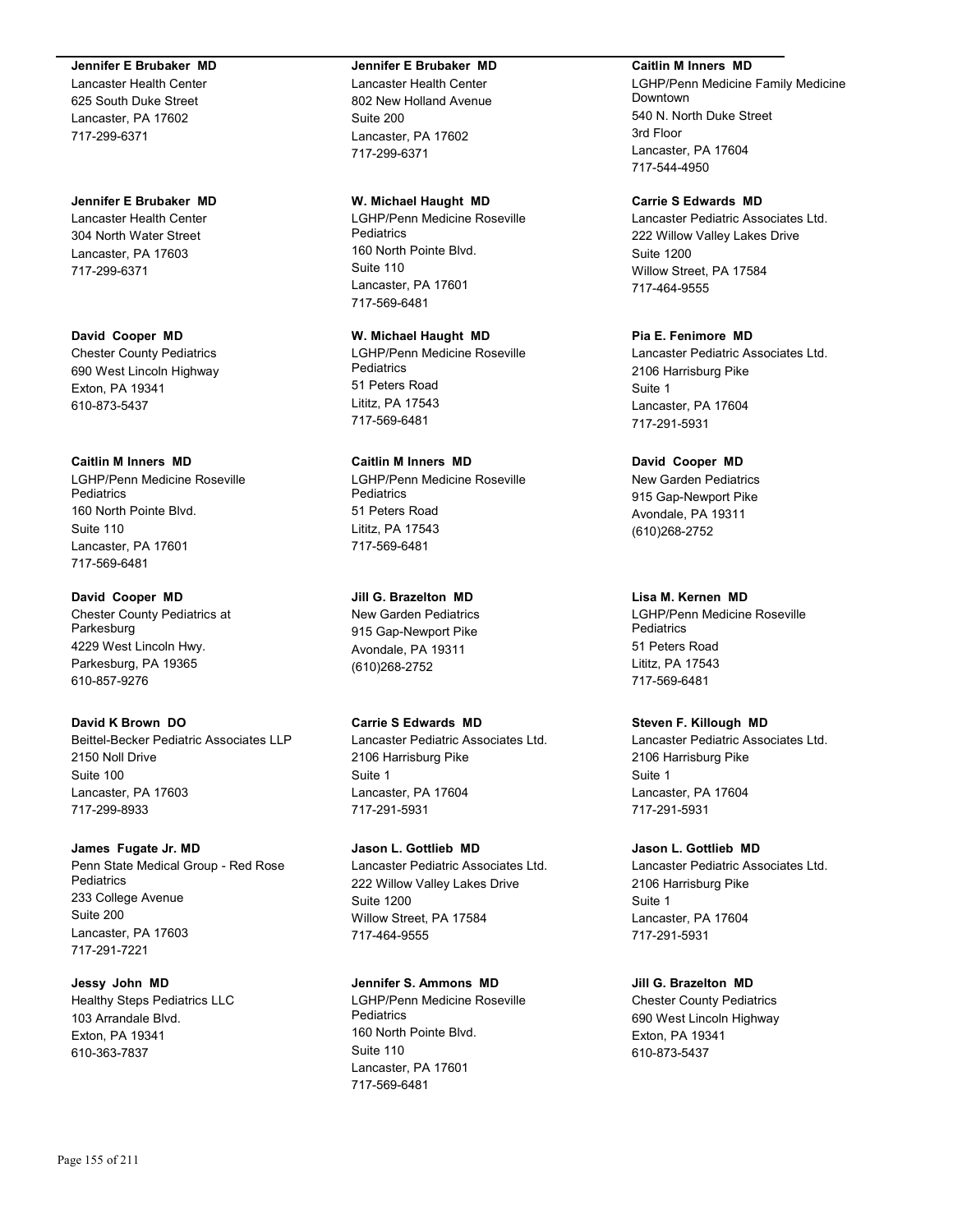**Sara D. Bowen MD**

LGHP/Penn Medicine Roseville **Pediatrics** 51 Peters Road Lititz, PA 17543 717-569-6481

**Sara D. Bowen MD** LGHP/Penn Medicine Roseville **Pediatrics** 160 North Pointe Blvd. Suite 110 Lancaster, PA 17601 717-569-6481

**Jill G. Brazelton MD** Chester County Pediatrics at Parkesburg 4229 West Lincoln Hwy. Parkesburg, PA 19365 610-857-9276

**Kelly Kline DO** Eden Park Pediatric Associates 4221 Oregon Pike Ephrata, PA 17522 717-569-8518

**Christopher J. Meyer MD** Healthy Steps Pediatrics LLC 103 Arrandale Blvd. Exton, PA 19341 610-363-7837

**Melissa A. Tribuzio MD** College Avenue Family Medicine 250 College Avenue (5 South) Lancaster, PA 17603 717-291-8512 x 8476

**Brent D. Pawlson MD** Lancaster Pediatric Associates Ltd. 2106 Harrisburg Pike Suite 1 Lancaster, PA 17604 717-291-5931

**Margaret M. Knox-Lee DO** Eden Park Pediatric Associates 779 Main Street Mount Joy, PA 17552 717-569-8518

**Steven F. Killough MD**

Lancaster Pediatric Associates Ltd. 222 Willow Valley Lakes Drive Suite 1200 Willow Street, PA 17584 717-464-9555

**Judith H. Hipple DO** Eden Park Pediatric Associates 779 Main Street Mount Joy, PA 17552 717-569-8518

**Kelly Kline DO** Eden Park Pediatric Associates 1725 Oregon Pike Lancaster, PA 17601 717-569-8518

**Kelly Kline DO** Eden Park Pediatric Associates 779 Main Street Mount Joy, PA 17552 717-569-8518

**Stephen W. Tifft MD** LGHP/Penn Medicine Roseville **Pediatrics** 51 Peters Road Lititz, PA 17543 717-569-6481

**Kimberly A Slusser MD** Penn State Medical Group - **Cornerstone** 6 West Newport Road Lititz, PA 17543 717-627-2108

**Brent D. Pawlson MD** Lancaster Pediatric Associates Ltd. 222 Willow Valley Lakes Drive Suite 1200 Willow Street, PA 17584 717-464-9555

**Kimberly W. Sanchez MD** LGHP/Penn Medicine Roseville **Pediatrics** 51 Peters Road Lititz, PA 17543 717-569-6481

**Jennifer S. Ammons MD**

LGHP/Penn Medicine Roseville **Pediatrics** 51 Peters Road Lititz, PA 17543 717-569-6481

**Judith H. Hipple DO** Eden Park Pediatric Associates 4221 Oregon Pike Ephrata, PA 17522 717-569-8518

**Judith H. Hipple DO** Eden Park Pediatric Associates 1725 Oregon Pike Lancaster, PA 17601 717-569-8518

**Donna L. Brosbe MD** Beittel-Becker Pediatric Associates LLP 2150 Noll Drive Suite 100 Lancaster, PA 17603 717-299-8933

**Stephen W. Tifft MD** LGHP/Penn Medicine Roseville **Pediatrics** 160 North Pointe Blvd. Suite 110 Lancaster, PA 17601 717-569-6481

**Ronald V. Krak MD** LGHP/Penn Medicine Roseville Pediatrics 51 Peters Road Lititz, PA 17543 717-569-6481

**Melissa A. Tribuzio MD** Penn State Medical Group - Red Rose **Pediatrics** 233 College Avenue Suite 200 Lancaster, PA 17603 717-291-7221

**Kimberly W. Sanchez MD** LGHP/Penn Medicine Roseville **Pediatrics** 160 North Pointe Blvd. Suite 110 Lancaster, PA 17601 717-569-6481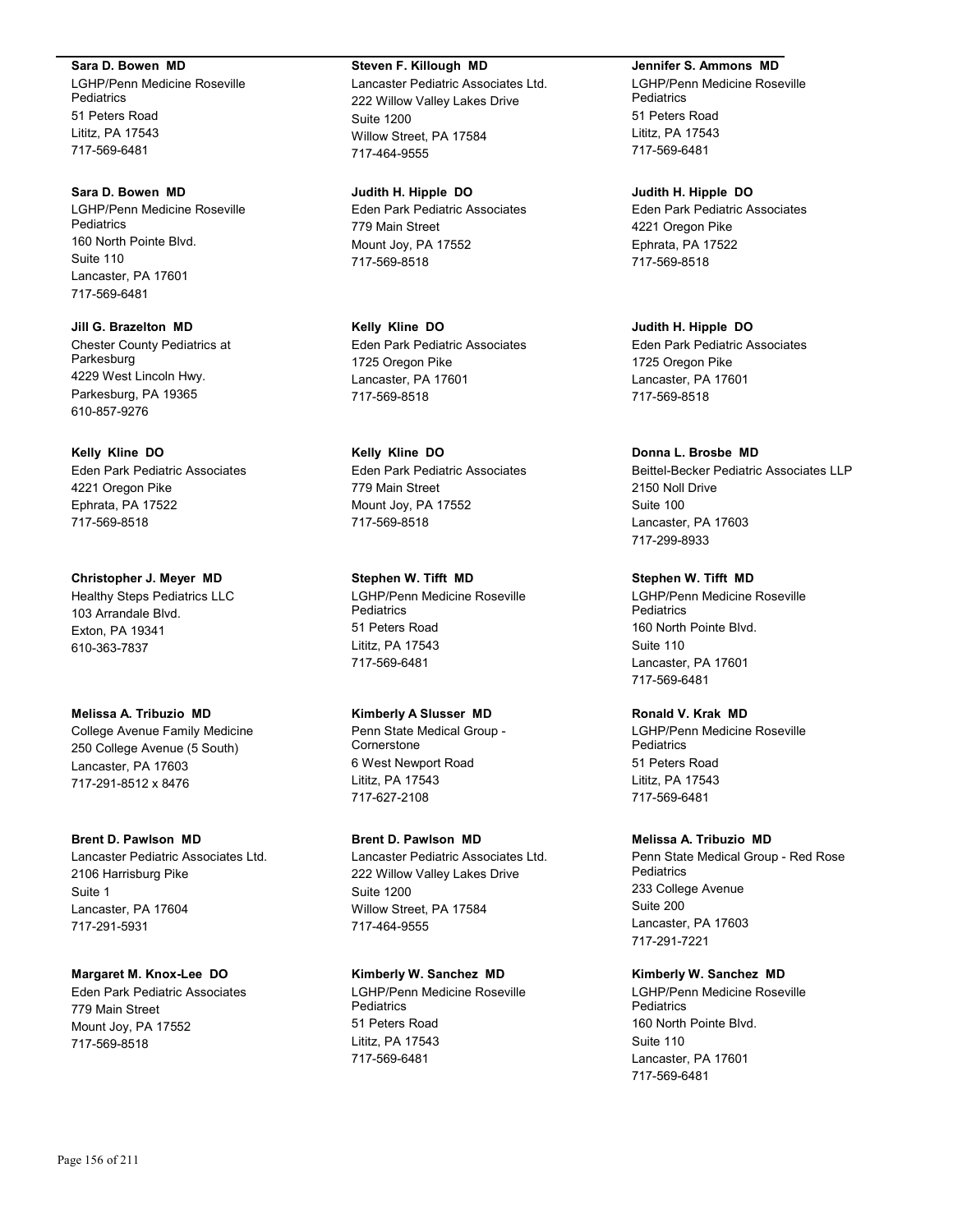#### **Shakthi M. Kumar MD**

Lancaster Pediatric Associates Ltd. 222 Willow Valley Lakes Drive Suite 1200 Willow Street, PA 17584 717-464-9555

#### **Joan B Thode MD**

LGHP/Penn Medicine Roseville **Pediatrics** 51 Peters Road Lititz, PA 17543 717-569-6481

#### **Lora M. Mangus MD**

Penn State Medical Group - Red Rose **Pediatrics** 233 College Avenue Suite 200 Lancaster, PA 17603 717-291-7221

## **Margaret A. Reiley DO**

Penn State Medical Group - Red Rose **Pediatrics** 233 College Avenue Suite 200 Lancaster, PA 17603 717-291-7221

#### **Greta L. Laube MD**

Beittel-Becker Pediatric Associates LLP 2150 Noll Drive Suite 100 Lancaster, PA 17603 717-299-8933

#### **Margaret M. Knox-Lee DO**

Eden Park Pediatric Associates 1725 Oregon Pike Lancaster, PA 17601 717-569-8518

## **Joan B Thode MD**

LGHP/Penn Medicine Roseville **Pediatrics** 160 North Pointe Blvd. Suite 110 Lancaster, PA 17601 717-569-6481

#### **Margaret M. Knox-Lee DO**

Eden Park Pediatric Associates 4221 Oregon Pike Ephrata, PA 17522 717-569-8518

#### **Shakthi M. Kumar MD**

Lancaster Pediatric Associates Ltd. 2106 Harrisburg Pike Suite 1 Lancaster, PA 17604 717-291-5931

#### **Ahila L Kugan MD**

LGHP/Penn Medicine Roseville **Pediatrics** 160 North Pointe Blvd. Suite 110 Lancaster, PA 17601 717-569-6481

#### **Lora M. Mangus MD**

College Avenue Family Medicine 250 College Avenue (5 South) Lancaster, PA 17603 717-291-8512 x 8476

## **Anne K. Reilly MD**

LGHP/Penn Medicine Roseville **Pediatrics** 160 North Pointe Blvd. Suite 110 Lancaster, PA 17601 717-569-6481

## **Celerina M.J. Liwag MD**

BACA Pediatrics 159 North Reading Road Ephrata, PA 17522 717-733-0798

**Jill E. Valuch DO** Eden Park Pediatric Associates 1725 Oregon Pike Lancaster, PA 17601 717-569-8518

#### **Joan B Thode MD**

LGHP/Penn Medicine Family Medicine Downtown McCaskey High School - 445 N. Reservoir Street School District of Lancaster students 12-22 only Lancaster, PA 17602 717-544-9021

#### **Jill E. Valuch DO**

Eden Park Pediatric Associates 4221 Oregon Pike Ephrata, PA 17522 717-569-8518

#### **Jill E. Valuch DO**

Eden Park Pediatric Associates 779 Main Street Mount Joy, PA 17552 717-569-8518

## **Ronald V. Krak MD**

LGHP/Penn Medicine Roseville **Pediatrics** 160 North Pointe Blvd. Suite 110 Lancaster, PA 17601 717-569-6481

#### **Margaret A. Reiley DO**

College Avenue Family Medicine 250 College Avenue (5 South) Lancaster, PA 17603 717-291-8512 x 8476

#### **Anne K. Reilly MD**

LGHP/Penn Medicine Roseville **Pediatrics** 51 Peters Road Lititz, PA 17543 717-569-6481

#### **Ahila L Kugan MD**

LGHP/Penn Medicine Roseville **Pediatrics** 51 Peters Road Lititz, PA 17543 717-569-6481

#### **Katherine A McGeary MD**

LGHP/Penn Medicine Roseville **Pediatrics** 51 Peters Road Lititz, PA 17543 717-569-6481

#### **Constantine Serkes MD**

Healthy Steps Pediatrics LLC 103 Arrandale Blvd. Exton, PA 19341 610-363-7837

## **Joan B Thode MD**

LGHP/Penn Medicine Family Medicine Downtown 540 N. North Duke Street 3rd Floor Lancaster, PA 17604 717-544-4950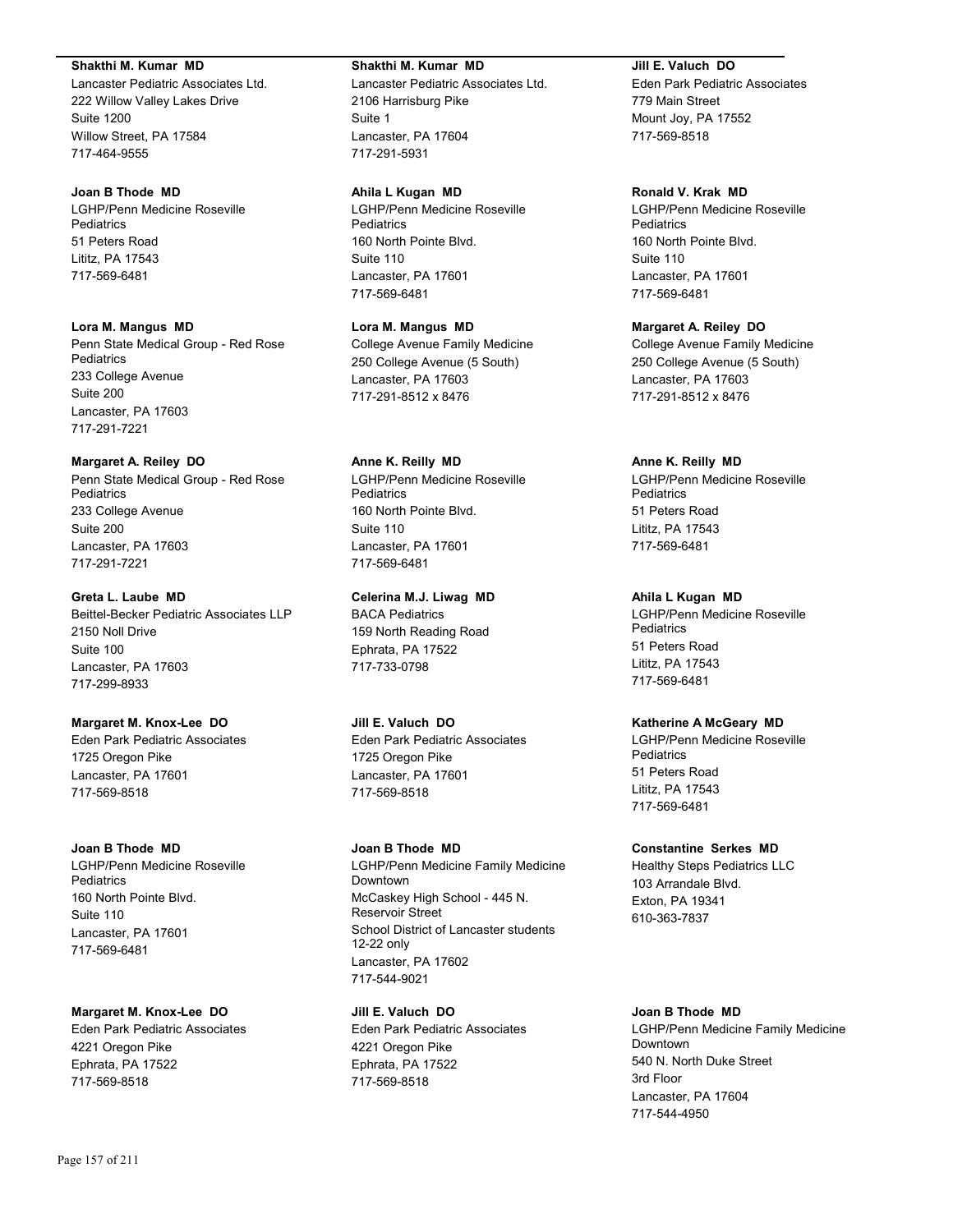**Giuseppe Lancellotti MD** BACA Pediatrics 159 North Reading Road Ephrata, PA 17522 717-733-0798

# *Physical Medicine & Rehabilitation*

## **Jeffrey R. Conly MD**

Orthopedic Associates of Lancaster Ltd. 2913 Spooky Nook Road Suite 100 Manheim, PA 17545 717-299-4871

## **Janak A. Doshi MD**

EMG Group, Ltd 2110 Harrisburg Pike Suite 302 Lancaster, PA 17604 717-399-4364

## **Jeffrey R. Conly MD**

Orthopedic Associates of Lancaster Ltd. 1701 Cornwall Road Lebanon, PA 17042 717-277-7005

## **Benjamin S. Warfel III MD**

Electrodiagnostic Medicine, Ltd. 1600 Sixth Avenue Suite 102 York, PA 17403 717-764-4781

#### **David G. Polin MD**

EMG Group, Ltd 2110 Harrisburg Pike Suite 302 Lancaster, PA 17604 717-399-4364

## **Tony T. Ton-That MD**

LGHP/Penn Medicine Pain Management 2100 Harrisburg Pike Lancaster, PA 17601 717-544-3197

## **Katherine A McGeary MD**

LGHP/Penn Medicine Roseville **Pediatrics** 160 North Pointe Blvd. Suite 110 Lancaster, PA 17601 717-569-6481

**Jeffrey R. Conly MD** Orthopedic Associates of Lancaster Ltd. 170 North Pointe Blvd. Lancaster, PA 17601 717-299-4871

## **Jeffrey R. Conly MD**

Orthopedic Associates of Lancaster Ltd. 212 Willow Valley Lakes Drive Suite 201 Willow Street, PA 17584 717-299-4871

## **Jackson Liu MD**

Orthopedic Associates of Lancaster Ltd. 212 Willow Valley Lakes Drive Suite 201 Willow Street, PA 17584 717-299-4871

## **Benjamin S. Warfel III MD**

Electrodiagnostic Medicine, Ltd. 2106 Harrisburg Pike Suite 111 Lancaster, PA 17604 717-544-3537

## **Robert E Roberts MD**

Penn Medicine LGHP NeuroScience & Spine Associates 1510 Cornwall Road Lebanon, PA 17042 717-454-0061

## **Tony T. Ton-That MD**

LGHP/Penn Medicine Physical Medicine and Rehabilitation 2150 Harrisburg Pike Suite 200A Lancaster, PA 17601 717-544-3059

#### **Vinitha Moopen MD**

WellSpan Family and Pediatric Medicine - Rothsville 2320 Rothsville Road Suite 200 Lititz, PA 17543 717-721-4800

## **Jennie Corinne Baublitz-Brenenborg DO** Argires Marotti Neurosurgical Associates of Lancaster 160 North Pointe Boulevard Suite 200

Lancaster, PA 17601 717-358-0800

## **Dean M Godfrey DO**

Independence Rehabilitation 675 Good Drive Lancaster, PA 17601 717-406-3000

## **Benjamin S. Warfel III MD**

Electrodiagnostic Medicine, Ltd. 795 Cherry Tree Court Suite 4 Hanover, PA 17331 717-632-4188

## **Jackson Liu MD**

Orthopedic Associates of Lancaster Ltd. 2913 Spooky Nook Road Suite 100 Manheim, PA 17545 717-299-4871

## **Laleh Radfar Baublitz DO**

Argires Marotti Neurosurgical Associates of Lancaster 160 North Pointe Boulevard Suite 200 Lancaster, PA 17601 717-358-0800

## **Tony T. Ton-That MD**

LGHP/Penn Medicine Physical Medicine and Rehabilitation 675 Good Drive Lancaster, PA 17601 717-406-3000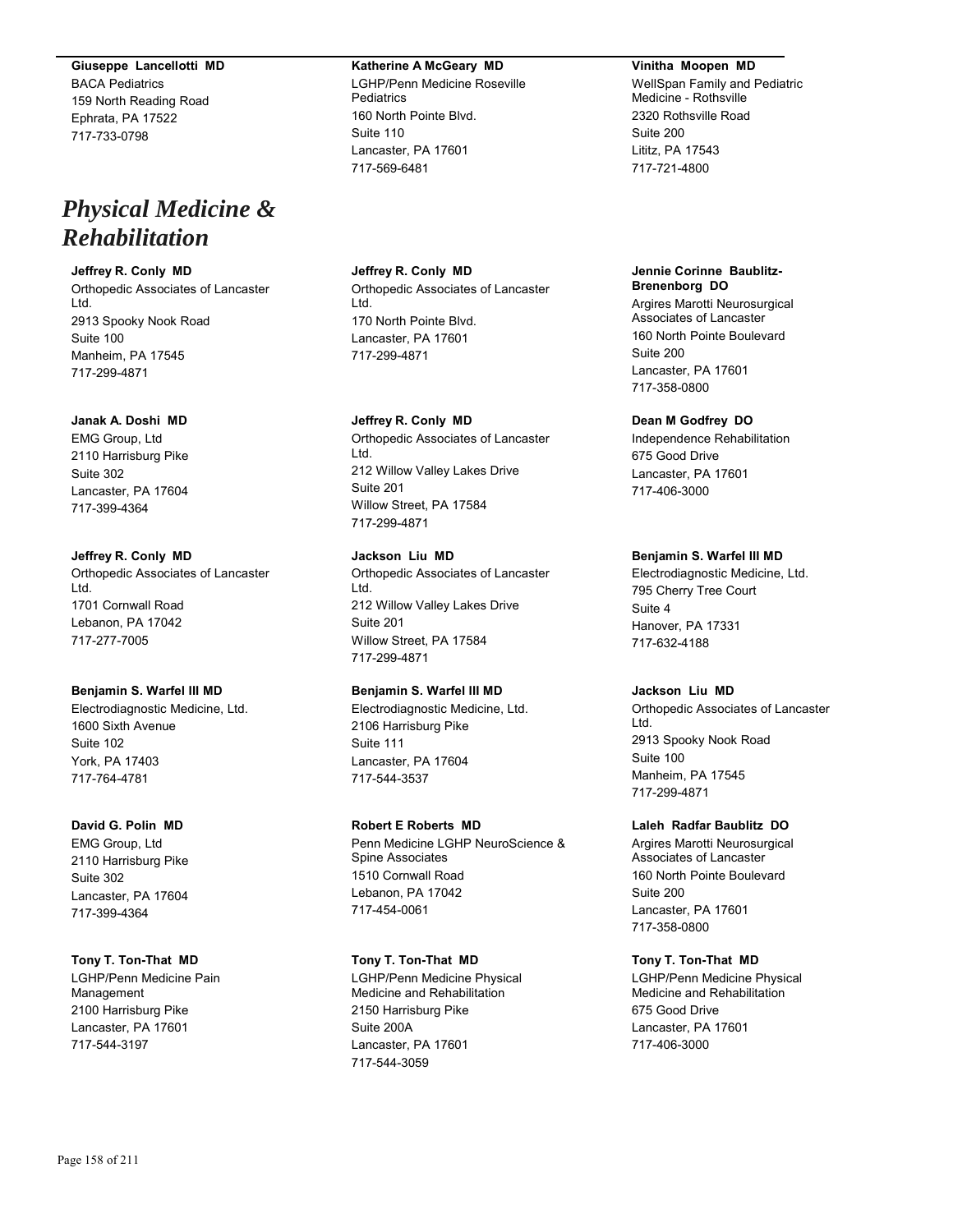### **Raluca B. Mallozzi MD**

Raluca Mallozzi MD 135 Crosswick Lane Lancaster, PA 17601 717-392-0232

#### **Vincent J. Tranchitella MD**

Electrodiagnostic Medicine, Ltd. 2106 Harrisburg Pike Suite 111 Lancaster, PA 17604 717-544-3537

**Jackson Liu MD** Orthopedic Associates of Lancaster Ltd. 170 North Pointe Blvd. Lancaster, PA 17601 717-299-4871

# *Physical Therapy*

**Ellen Wimer DPT** Drevna Physical Therapy Associates 160 North Pointe Blvd. Suite 113 Lancaster, PA 17601 717-569-4184

**Jolanta Zurawska MPT**

Drayer Physical Therapy 2125 Noll Drive Lancaster, PA 17603 717-391-9920

**Luke Atkins DPT** HARTZ Physical Therapy 100 Highlands Drive Suite 100 Lititz, PA 17543 717-625-2228

**Brian T. Andrews PT** NovaCare Rehabilitation 626 South Market Street/Peach Alley Elizabethtown, PA 17022 717-361-7414

**Ryan Cordell DPT** ProCare Physical Therapy 340 Hartman Bridge Road Ronks, PA 17572 717-687-6800

#### **Jackson Liu MD**

Orthopedic Associates of Lancaster Ltd. 1701 Cornwall Road Lebanon, PA 17042 717-277-7005

#### **Vincent J. Tranchitella MD**

Electrodiagnostic Medicine, Ltd. 795 Cherry Tree Court Suite 4 Hanover, PA 17331 717-632-4188

## **Vincent J. Tranchitella MD**

Electrodiagnostic Medicine, Ltd. 1600 Sixth Avenue Suite 102 York, PA 17403 717-764-4781

**Ellen Wimer DPT**

Drevna Physical Therapy Associates 2078 Bennett Avenue Lancaster, PA 17601 717-553-4088

**Brian T. Andrews PT** NovaCare Rehabilitation 1800 Village Circle Lancaster, PA 17603 717-399-7032

**Michael E. Beiler PT** Drevna Physical Therapy Associates 2078 Bennett Avenue Lancaster, PA 17601 717-553-4088

# **Jeffrey Brandenburg PT**

Doctors of Physical Therapy Dart Container \*Restricted to employees only\* 60 East Main Street Leloa, PA 17540 800-974-4378

**Patrick Jones DPT** HARTZ Physical Therapy 1635 West Main Street Suite 500 Ephrata, PA 17522 717-738-0004

#### **Robert E Roberts MD**

Penn Medicine LGHP NeuroScience & Spine Associates 1671 Crooked Oak Drive Lancaster, PA 17601 717-569-5331

## **Jessica L. Mack MD**

Penn Medicine LGHP NeuroScience & Spine Associates 1510 Cornwall Road Lebanon, PA 17042 717-454-0061

## **Jessica L. Mack MD**

Penn Medicine LGHP NeuroScience & Spine Associates 1671 Crooked Oak Drive Lancaster, PA 17601 717-569-5331

#### **Matthew M Williams PT**

ProCare Physical Therapy 340 Hartman Bridge Road Ronks, PA 17572 717-687-6800

**Jacqueline B Fullam PT** Martin Foot & Ankle 2300 Pleasant Valley Road York, PA 17402 717-757-3537

## **Michael E. Beiler PT**

Drevna Physical Therapy Associates 160 North Pointe Blvd. Suite 113 Lancaster, PA 17601 717-569-4184

## **Josh T Anderson PT**

Doctors of Physical Therapy Dart Container \*Restricted to employees only\* 60 East Main Street Leloa, PA 17540 800-974-4378

**Brian T. Andrews PT**

NovaCare Outpatient Rehabilitation, East Inc. One Commerce Boulevard Suite 103 West Grove, PA 19390 610-345-0759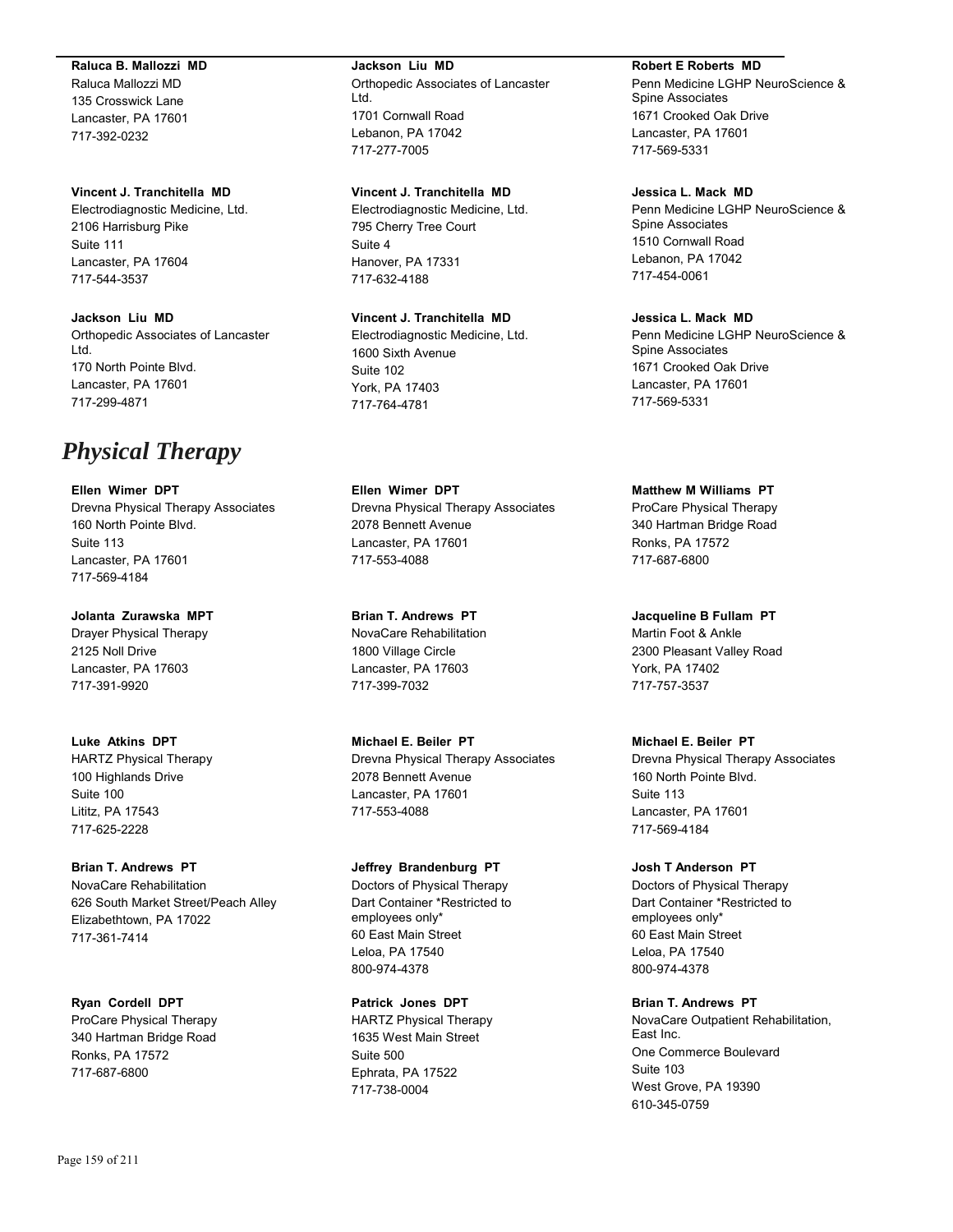#### **Melissa J. Carman PT**

Drayer Physical Therapy 2125 Noll Drive Lancaster, PA 17603 717-391-9920

**Patrick Jones DPT** HARTZ Physical Therapy 100 Highlands Drive Suite 100 Lititz, PA 17543 717-625-2228

**Tiffany N. Howard-Kreider PT** Martin Foot & Ankle 2069 Carlisle Road York, PA 17408 717-767-3668

#### **Christopher T. Hudson PT**

Drevna Physical Therapy Associates 2078 Bennett Avenue Lancaster, PA 17601 717-553-4088

#### **Jason M Cavallaro MSPT**

Lancaster Physical Therapy and Sports Medicine 117 Millersville Road Lancaster, PA 17603 717-517-9612

#### **Zachary P. Benevides PT**

NovaCare Outpatient Rehabilitation, East Inc. One Commerce Boulevard Suite 103 West Grove, PA 19390 610-345-0759

#### **Tiffany N. Howard-Kreider PT**

Martin Foot & Ankle 1010 Eichelberger Street Suite 4 Hanover, PA 17331 717-632-4830

#### **Jason T Fuehrer PT**

Martin Foot & Ankle 2112 Harrisburg Pike Suite 321 Lancaster, PA 17601 717-509-1028

## **Erica J. Founds PT**

NovaCare Outpatient Rehabilitation, East Inc. One Commerce Boulevard Suite 103 West Grove, PA 19390 610-345-0759

#### **Luke Atkins DPT**

HARTZ Physical Therapy 90 Good Drive Suite 201 Lancaster, PA 17603 717-735-8880

**Amy M. Humphrey PT** Drevna Physical Therapy Associates 160 North Pointe Blvd. Suite 113 Lancaster, PA 17601 717-569-4184

# **Jacqueline B Fullam PT** Martin Foot & Ankle

2069 Carlisle Road York, PA 17408 717-767-3668

#### **Timothy Drevna PT**

Drevna Physical Therapy Associates 160 North Pointe Blvd. Suite 113 Lancaster, PA 17601 717-569-4184

## **Tiffany N. Howard-Kreider PT**

Martin Foot & Ankle 2112 Harrisburg Pike Suite 321 Lancaster, PA 17601 717-509-1028

## **Jacqueline B Fullam PT**

Martin Foot & Ankle 1010 Eichelberger Street Suite 4 Hanover, PA 17331 717-632-4830

#### **Mark F. Bersheim PT**

NovaCare Rehabilitation 626 South Market Street/Peach Alley Elizabethtown, PA 17022 717-361-7414

## **Luke Atkins DPT**

HARTZ Physical Therapy 1635 West Main Street Suite 500 Ephrata, PA 17522 717-738-0004

## **Patrick Jones DPT**

HARTZ Physical Therapy 90 Good Drive Suite 201 Lancaster, PA 17603 717-735-8880

**Zachary P. Benevides PT**

NovaCare Rehabilitation 626 South Market Street/Peach Alley Elizabethtown, PA 17022 717-361-7414

#### **Christopher T. Hudson PT**

Drevna Physical Therapy Associates 160 North Pointe Blvd. Suite 113 Lancaster, PA 17601 717-569-4184

#### **Timothy Drevna PT**

Drevna Physical Therapy Associates 2078 Bennett Avenue Lancaster, PA 17601 717-553-4088

## **William L. Cheek Jr. PT**

Orthopedic Associates of Lancaster Ltd. 212 Willow Valley Lakes Drive Suite 201 Willow Street, PA 17584 717-299-4871

## **Jason T Fuehrer PT**

Martin Foot & Ankle 2300 Pleasant Valley Road York, PA 17402 717-757-3537

#### **Mark F. Bersheim PT**

NovaCare Rehabilitation 1800 Village Circle Lancaster, PA 17603 717-399-7032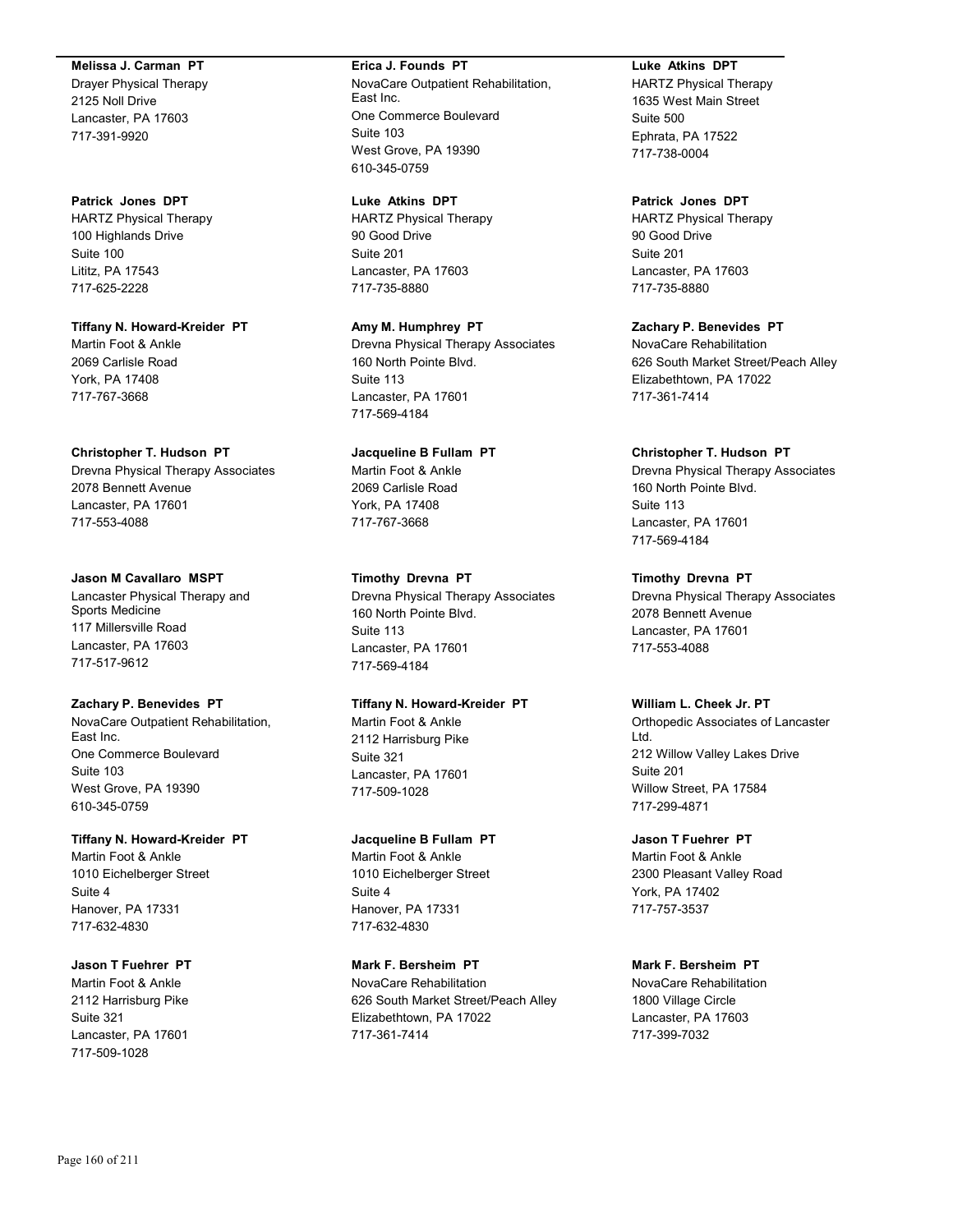**Mark F. Bersheim PT** NovaCare Outpatient Rehabilitation, East Inc. One Commerce Boulevard Suite 103 West Grove, PA 19390 610-345-0759

**Tiffany N. Howard-Kreider PT** Martin Foot & Ankle 2300 Pleasant Valley Road York, PA 17402 717-757-3537

**Dale R. Edgell PT** Lancaster Orthopedic Group 703 Lampeter Road Lancaster, PA 17602 717-291-1881

**Erica J. Founds PT** NovaCare Rehabilitation 1800 Village Circle Lancaster, PA 17603 717-399-7032

**Daniel Herrman PT** HARTZ Physical Therapy 1635 West Main Street Suite 500 Ephrata, PA 17522 717-738-0004

**Dawn M. Cox PT** Prana Functional Manual Therapy, LLC 274 A Granite Run Drive Lancaster, PA 17601 717-390-4822

**Jeffrey Bole PT** Penn Medicine LGHP NeuroScience & Spine Associates 1510 Cornwall Road Lebanon, PA 17042 717-454-0061

**Jacqueline B Fullam PT** Martin Foot & Ankle 2112 Harrisburg Pike Suite 321 Lancaster, PA 17601 717-509-1028

**Jason T Fuehrer PT** Martin Foot & Ankle 2069 Carlisle Road York, PA 17408 717-767-3668

**Dale R. Edgell PT** Lancaster Orthopedic Group 1009 East Main Street Mount Joy, PA 17552 717-653-2200

**Dale R. Edgell PT** Lancaster Orthopedic Group 231 Granite Run Drive Lancaster, PA 17601 717-560-4200

**Erica J. Founds PT** NovaCare Rehabilitation 626 South Market Street/Peach Alley Elizabethtown, PA 17022 717-361-7414

**Zachary P. Benevides PT** NovaCare Rehabilitation 1800 Village Circle Lancaster, PA 17603 717-399-7032

**Eric V. Braun PT** Braun Physical Therapy 70 Buckwalter Road Suite 508 Royersford, PA 19468 610-948-9600

**William L. Cheek Jr. PT** Orthopedic Associates of Lancaster Ltd. 2913 Spooky Nook Road Suite 100 Manheim, PA 17545 717-299-4871

**Mark R Eckenrode MPT** Advantage Physical Therapy 2821 East Prospect Road York, PA 17402 717-840-1874

**Jason T Fuehrer PT** Martin Foot & Ankle 1010 Eichelberger Street Suite 4 Hanover, PA 17331 717-632-4830

**Dawn M. Cox PT** Prana Functional Manual Therapy, LLC 617 A North Prince Street Lancaster, PA 17601 717-390-4822

**Dale R. Edgell PT** Lancaster Orthopedic Group 175 Martin Avenue Suite 315 Ephrata, PA 17522 717-733-9200

**Daniel Herrman PT** HARTZ Physical Therapy 100 Highlands Drive Suite 100 Lititz, PA 17543 717-625-2228

**Amy M. Humphrey PT** Drevna Physical Therapy Associates 2078 Bennett Avenue Lancaster, PA 17601 717-553-4088

**Jeffrey Bole PT** Penn Medicine LGHP NeuroScience & Spine Associates 1671 Crooked Oak Drive Lancaster, PA 17601 717-569-5331

**Christopher Bell DPT** ProCare Physical Therapy 340 Hartman Bridge Road Ronks, PA 17572 717-687-6800

**William L. Cheek Jr. PT** Orthopedic Associates of Lancaster Ltd. 1701 Cornwall Road Lebanon, PA 17042 717-277-7005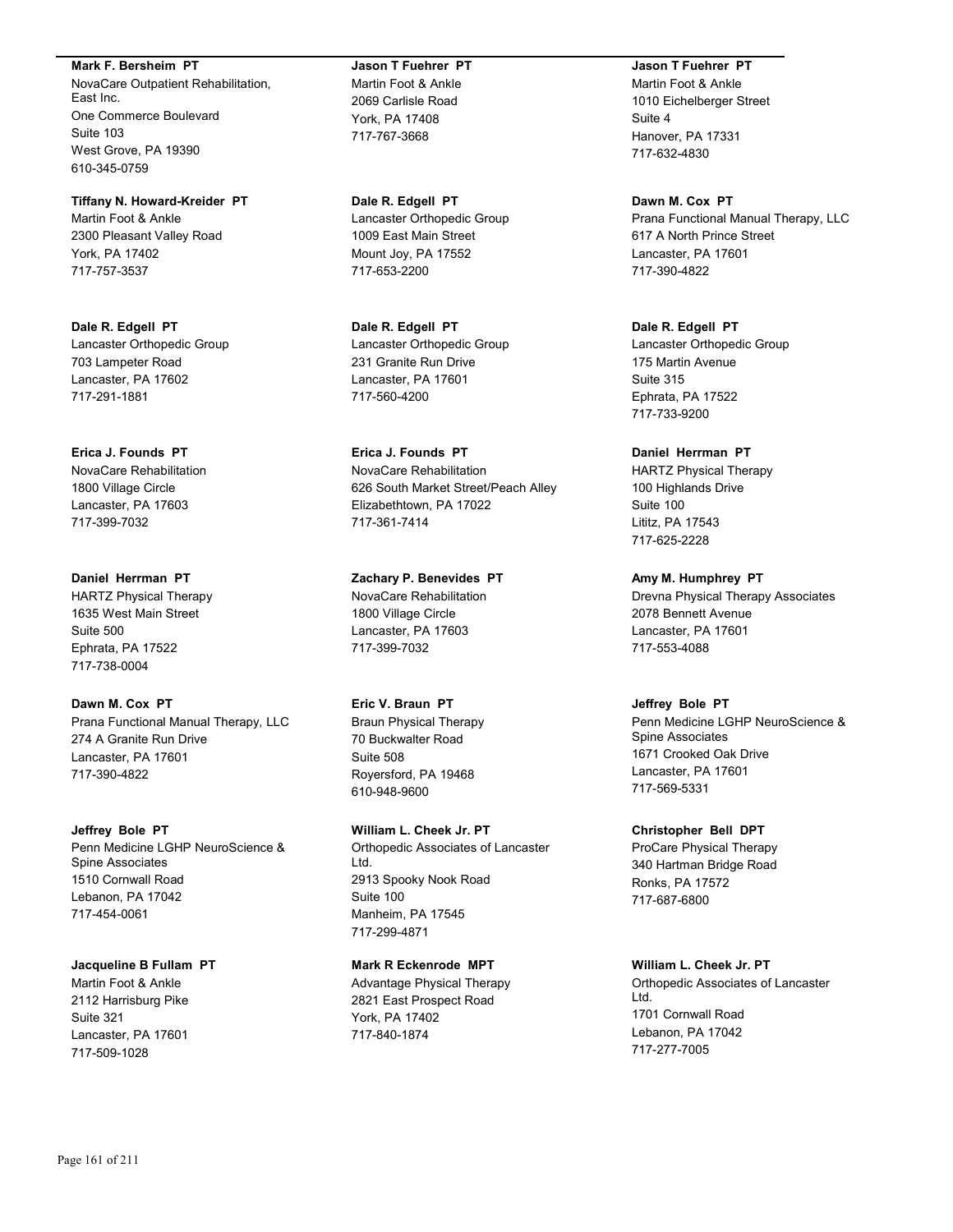#### **Michael A Bender PT**

Lancaster Physical Therapy and Sports Medicine 117 Millersville Road Lancaster, PA 17603 717-517-9612

**Jaclyn Klecko DPT** Orthopedic Associates of Lancaster Ltd. 170 North Pointe Blvd. Lancaster, PA 17601 717-299-4871

**Brian D. Hartz PT** HARTZ Physical Therapy 100 Highlands Drive Suite 100 Lititz, PA 17543 717-625-2228

**A. Shawn Brown PT** Orthopedic Associates of Lancaster Ltd. 1701 Cornwall Road

Lebanon, PA 17042 717-277-7005

**Ryan J. Grube PT** Drayer Physical Therapy 2125 Noll Drive Lancaster, PA 17603 717-391-9920

**Jakob DeMedal DPT** ProCare Physical Therapy 340 Hartman Bridge Road Ronks, PA 17572 717-687-6800

**Elizabeth T. Fish PT** Martin Foot & Ankle 2069 Carlisle Road York, PA 17408 717-767-3668

**Chad F Kettler PT** Drayer Physical Therapy 2125 Noll Drive Lancaster, PA 17603 717-391-9920

**Daniel Herrman PT** HARTZ Physical Therapy 90 Good Drive Suite 201 Lancaster, PA 17603 717-735-8880

**Todd A. Harris PT** Drayer Physical Therapy 2125 Noll Drive Lancaster, PA 17603 717-391-9920

**Brian D. Hartz PT** HARTZ Physical Therapy 1635 West Main Street Suite 500 Ephrata, PA 17522 717-738-0004

**Brett A. Garman PT** Lancaster Orthopedic Group 1009 East Main Street Mount Joy, PA 17552 717-653-2200

**Andrew S Cannon PT** Orthopedic Associates of Lancaster Ltd. 212 Willow Valley Lakes Drive Suite 201 Willow Street, PA 17584 717-299-4871

**A. Shawn Brown PT** Orthopedic Associates of Lancaster Ltd. 2913 Spooky Nook Road Suite 100 Manheim, PA 17545 717-299-4871

**Kerry Clauss PT** Martin Foot & Ankle 1010 Eichelberger Street Suite 4 Hanover, PA 17331 717-632-4830

**Justin Geissinger PT** Prana Functional Manual Therapy, LLC 274 A Granite Run Drive Lancaster, PA 17601 717-390-4822

**Andrew S Cannon PT** Orthopedic Associates of Lancaster Ltd. 170 North Pointe Blvd. Lancaster, PA 17601 717-299-4871

**Elizabeth T. Fish PT** Martin Foot & Ankle 1010 Eichelberger Street Suite 4 Hanover, PA 17331 717-632-4830

**Brian D. Hartz PT** HARTZ Physical Therapy 90 Good Drive Suite 201 Lancaster, PA 17603 717-735-8880

**Brett A. Garman PT** Lancaster Orthopedic Group 175 Martin Avenue Suite 315 Ephrata, PA 17522 717-733-9200

**Kerry Clauss PT** Martin Foot & Ankle 2300 Pleasant Valley Road York, PA 17402 717-757-3537

**A. Shawn Brown PT**

Orthopedic Associates of Lancaster Ltd. 212 Willow Valley Lakes Drive Suite 201 Willow Street, PA 17584 717-299-4871

**Brett A. Garman PT** Lancaster Orthopedic Group 703 Lampeter Road Lancaster, PA 17602 717-291-1881

**Joseph Kiehl DPT** Prana Functional Manual Therapy, LLC 274 A Granite Run Drive Lancaster, PA 17601 717-390-4822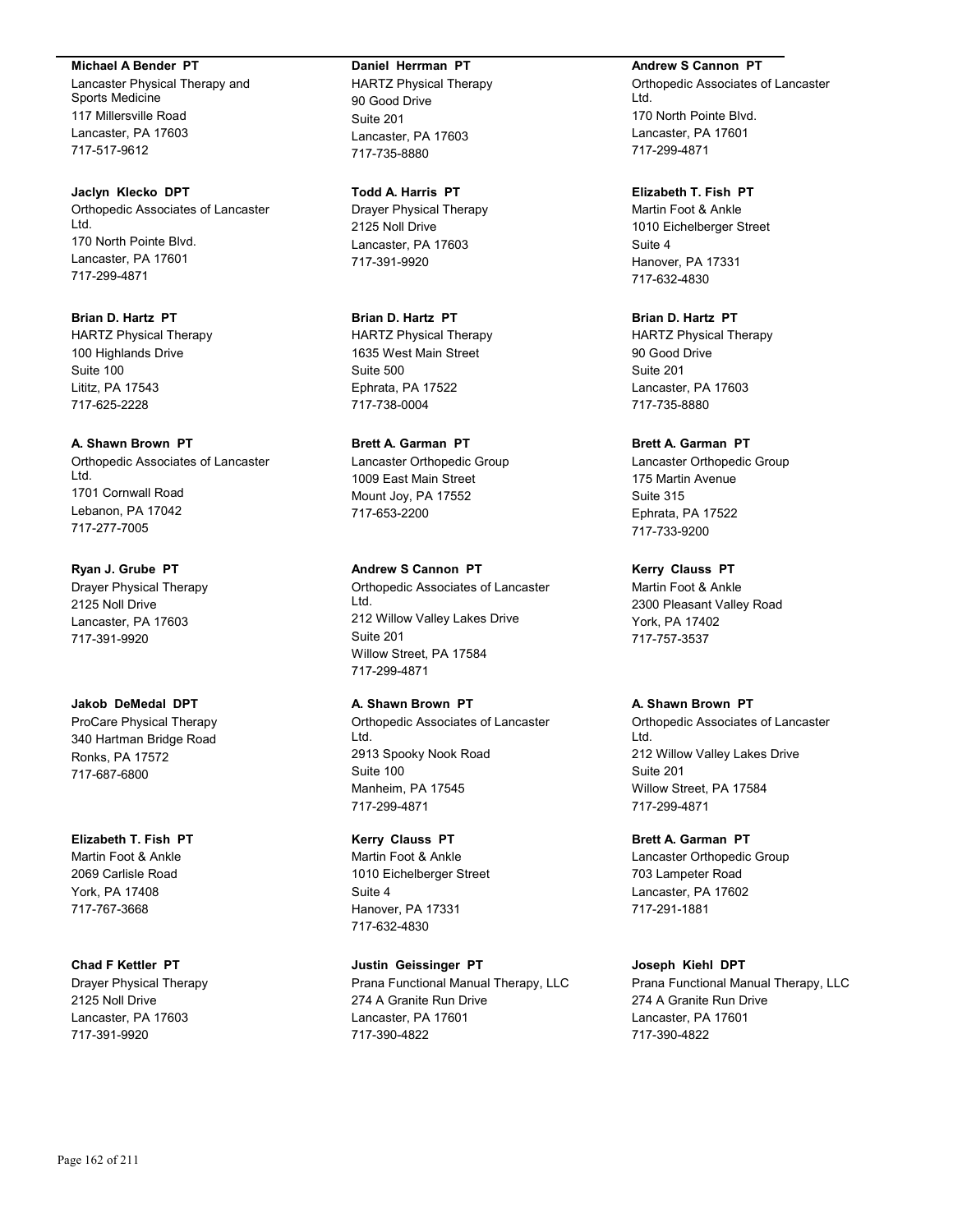**Donald J Keenan PT** Penn Medicine LGHP NeuroScience & Spine Associates 1671 Crooked Oak Drive Lancaster, PA 17601 717-569-5331

**Joseph Kiehl DPT** Prana Functional Manual Therapy, LLC 617 A North Prince Street Lancaster, PA 17601 717-390-4822

**Kerry Clauss PT** Martin Foot & Ankle 2069 Carlisle Road York, PA 17408 717-767-3668

**Michelle A. Kilheffer PT** Drayer Physical Therapy 2125 Noll Drive Lancaster, PA 17603 717-391-9920

**Donald J Keenan PT** Penn Medicine LGHP NeuroScience & Spine Associates 1510 Cornwall Road Lebanon, PA 17042 717-454-0061

**Lynda G. Baker PT** Orthopedic Associates of Lancaster Ltd. 170 North Pointe Blvd. Lancaster, PA 17601 717-299-4871

**A. Shawn Brown PT** Orthopedic Associates of Lancaster Ltd. 170 North Pointe Blvd. Lancaster, PA 17601 717-299-4871

**Lorraine S. Eveler PT** Lancaster Orthopedic Group 1009 East Main Street Mount Joy, PA 17552 717-653-2200

**Justin Geissinger PT** Prana Functional Manual Therapy, LLC 617 A North Prince Street Lancaster, PA 17601 717-390-4822

**Beth E. Kauffman PT** Kauffman Physical Therapy, LTD 804 New Holland Avenue Lancaster, PA 17602 717-396-7766

**Elizabeth T. Fish PT** Martin Foot & Ankle 2112 Harrisburg Pike Suite 321 Lancaster, PA 17601 717-509-1028

**Brett A. Garman PT** Lancaster Orthopedic Group 231 Granite Run Drive Lancaster, PA 17601 717-560-4200

**Tyler Good DPT** Orthopedic Associates of Lancaster Ltd. 212 Willow Valley Lakes Drive Suite 201 Willow Street, PA 17584 717-299-4871

**Lisa M. Goussetis PT** Drevna Physical Therapy Associates 2078 Bennett Avenue Lancaster, PA 17601 717-553-4088

**Lynda G. Baker PT** Orthopedic Associates of Lancaster Ltd. 1701 Cornwall Road Lebanon, PA 17042 717-277-7005

**Patricia Gallo MS, PT** Martin Foot & Ankle 1010 Eichelberger Street Suite 4 Hanover, PA 17331 717-632-4830

**Cynthia Harnish DPT** ProCare Physical Therapy 340 Hartman Bridge Road Ronks, PA 17572 717-687-6800

**Elizabeth T. Fish PT** Martin Foot & Ankle 2300 Pleasant Valley Road York, PA 17402 717-757-3537

**Kerry Clauss PT** Martin Foot & Ankle 2112 Harrisburg Pike Suite 321 Lancaster, PA 17601 717-509-1028

**Andrew S Cannon PT** Orthopedic Associates of Lancaster Ltd. 2913 Spooky Nook Road Suite 100 Manheim, PA 17545 717-299-4871

**Patricia Gallo PT** Doctors of Physical Therapy Dart Container \*Restricted to employees only\* 60 East Main Street Leloa, PA 17540 800-974-4378

**Lisa M. Goussetis PT** Drevna Physical Therapy Associates 160 North Pointe Blvd. Suite 113 Lancaster, PA 17601 717-569-4184

**Andrew S Cannon PT** Orthopedic Associates of Lancaster Ltd. 1701 Cornwall Road Lebanon, PA 17042 717-277-7005

**Patricia Gallo MS, PT** Martin Foot & Ankle 2069 Carlisle Road York, PA 17408 717-767-3668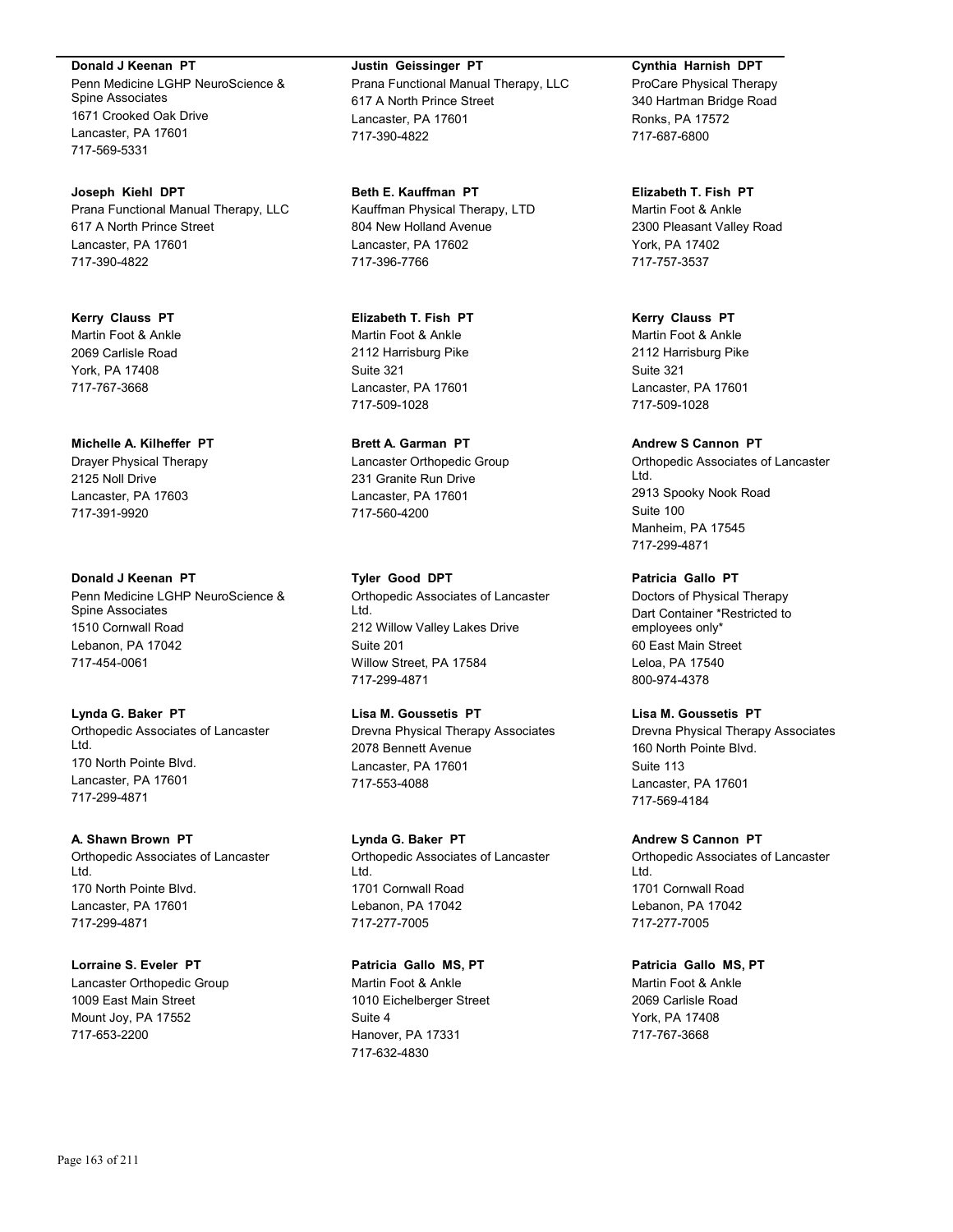**Tyler Good DPT**

Orthopedic Associates of Lancaster Ltd. 2913 Spooky Nook Road Suite 100 Manheim, PA 17545 717-299-4871

**Wade S. Gamber PT** Gamber Physical Therapy & Fitness LLC 234 Manor Avenue Millersville, PA 17551 717-871-8727

**Michael E. Collins PT** NovaCare Outpatient Rehabilitation, East Inc. One Commerce Boulevard Suite 103 West Grove, PA 19390 610-345-0759

**Lorraine S. Eveler PT** Lancaster Orthopedic Group 703 Lampeter Road Lancaster, PA 17602 717-291-1881

**Tyler Good DPT** Orthopedic Associates of Lancaster Ltd. 170 North Pointe Blvd. Lancaster, PA 17601 717-299-4871

**William L. Cheek Jr. PT** Orthopedic Associates of Lancaster Ltd. 170 North Pointe Blvd. Lancaster, PA 17601 717-299-4871

## **Patricia M. McGuffin PT** NovaCare Rehabilitation 626 South Market Street/Peach Alley Elizabethtown, PA 17022 717-361-7414

**Lauren R Long DPT** Orthopedic Associates of Lancaster Ltd. 170 North Pointe Blvd. Lancaster, PA 17601 717-299-4871

## **Patricia Gallo MS, PT** Martin Foot & Ankle 2112 Harrisburg Pike Suite 321 Lancaster, PA 17601 717-509-1028

**Tyler Good DPT** Orthopedic Associates of Lancaster Ltd. 1701 Cornwall Road Lebanon, PA 17042 717-277-7005

**Michael E. Collins PT** NovaCare Rehabilitation 1800 Village Circle Lancaster, PA 17603 717-399-7032

**Lorraine S. Eveler PT** Lancaster Orthopedic Group 231 Granite Run Drive Lancaster, PA 17601 717-560-4200

**Jaclyn Klecko DPT** Orthopedic Associates of Lancaster Ltd. 2913 Spooky Nook Road Suite 100 Manheim, PA 17545 717-299-4871

**Lynda G. Baker PT** Orthopedic Associates of Lancaster Ltd. 212 Willow Valley Lakes Drive Suite 201 Willow Street, PA 17584 717-299-4871

**Patricia M. McGuffin PT** NovaCare Outpatient Rehabilitation, East Inc. One Commerce Boulevard Suite 103 West Grove, PA 19390 610-345-0759

**Lauren R Long DPT** Orthopedic Associates of Lancaster Ltd. 1701 Cornwall Road Lebanon, PA 17042 717-277-7005

**Patricia Gallo MS, PT** Martin Foot & Ankle 2300 Pleasant Valley Road York, PA 17402 717-757-3537

**Jaclyn Klecko DPT** Orthopedic Associates of Lancaster Ltd. 212 Willow Valley Lakes Drive Suite 201 Willow Street, PA 17584 717-299-4871

**Michael E. Collins PT** NovaCare Rehabilitation 626 South Market Street/Peach Alley Elizabethtown, PA 17022 717-361-7414

**Jaclyn Klecko DPT** Orthopedic Associates of Lancaster Ltd. 1701 Cornwall Road Lebanon, PA 17042 717-277-7005

**Lynda G. Baker PT** Orthopedic Associates of Lancaster Ltd. 2913 Spooky Nook Road Suite 100 Manheim, PA 17545 717-299-4871

**Lorraine S. Eveler PT** Lancaster Orthopedic Group 175 Martin Avenue Suite 315 Ephrata, PA 17522 717-733-9200

**Jarred N Trout PT** Orthopedic Associates of Lancaster Ltd. 2913 Spooky Nook Road Suite 100 Manheim, PA 17545 717-299-4871

**Lauren R Long DPT** Orthopedic Associates of Lancaster Ltd. 212 Willow Valley Lakes Drive Suite 201 Willow Street, PA 17584 717-299-4871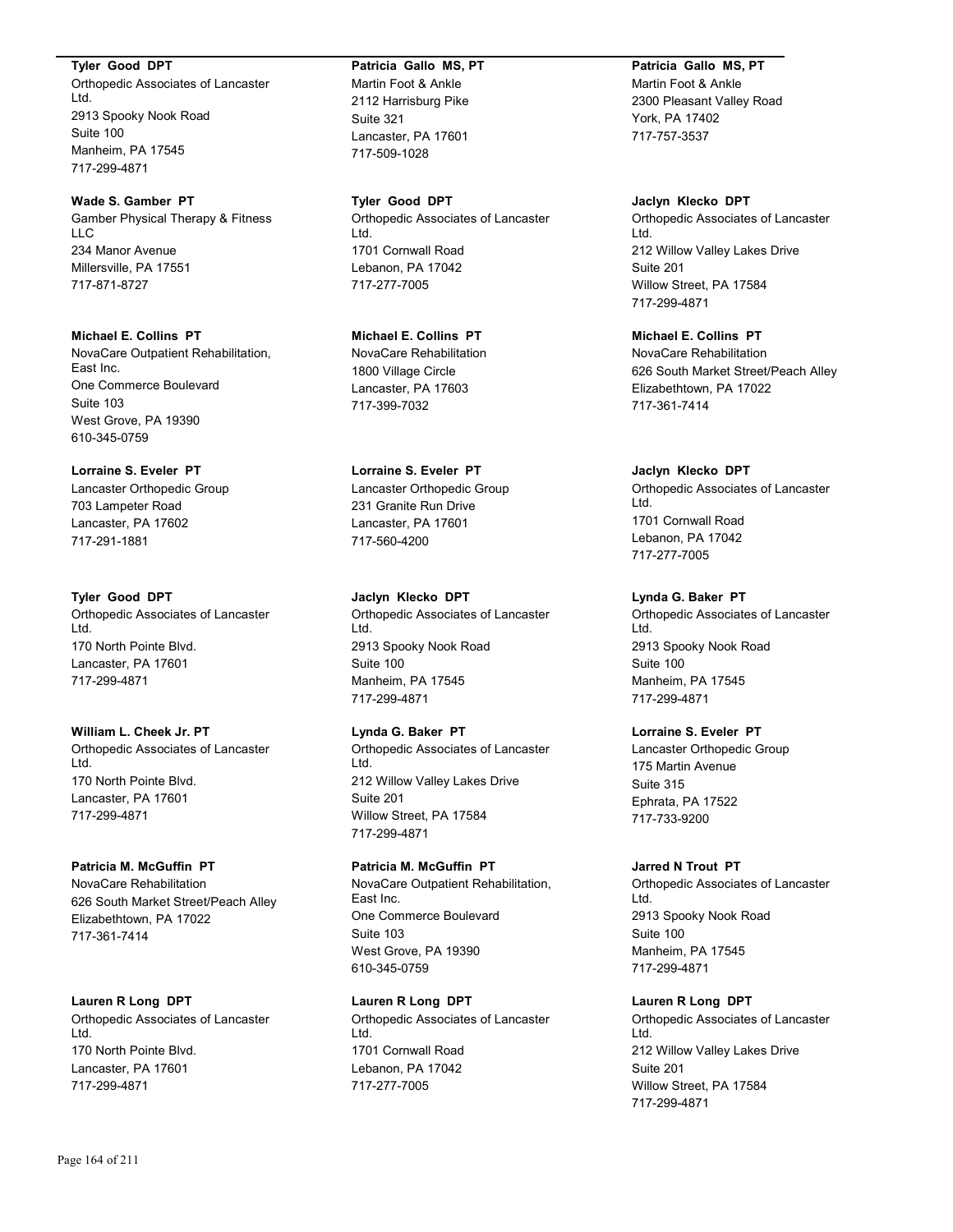#### **Nicholas Maggio DPT**

Drayer Physical Therapy 2125 Noll Drive Lancaster, PA 17603 717-391-9920

**Robert J. Longecker PT** HARTZ Physical Therapy 1635 West Main Street Suite 500 Ephrata, PA 17522 717-738-0004

**Derek C Longenecker PT** Lancaster Orthopedic Group 175 Martin Avenue Suite 315 Ephrata, PA 17522 717-733-9200

## **Patricia M. McGuffin PT**

NovaCare Rehabilitation 1800 Village Circle Lancaster, PA 17603 717-399-7032

**Heather Lindsley PT** Prana Functional Manual Therapy, LLC 617 A North Prince Street Lancaster, PA 17601 717-390-4822

**Hayden S. McDevitt PT** HARTZ Physical Therapy 100 Highlands Drive Suite 100 Lititz, PA 17543 717-625-2228

**Jarred N Trout PT**

Orthopedic Associates of Lancaster Ltd. 212 Willow Valley Lakes Drive Suite 201 Willow Street, PA 17584 717-299-4871

**James F. Martin PT**

NovaCare Rehabilitation 1800 Village Circle Lancaster, PA 17603 717-399-7032

#### **Lauren R Long DPT**

Orthopedic Associates of Lancaster Ltd. 2913 Spooky Nook Road Suite 100 Manheim, PA 17545 717-299-4871

**Robert J. Longecker PT** HARTZ Physical Therapy 90 Good Drive Suite 201 Lancaster, PA 17603 717-735-8880

**Derek C Longenecker PT** Lancaster Orthopedic Group 231 Granite Run Drive Lancaster, PA 17601 717-560-4200

**Christopher T. Martin PT**

Lancaster Orthopedic Group 703 Lampeter Road Lancaster, PA 17602 717-291-1881

**William A Knapp MSPT**

Westphal Orthopedics, LLC 2106 Harrisburg Pike Suite 116 Lancaster, PA 17601 717-393-1900

#### **Hayden S. McDevitt PT**

HARTZ Physical Therapy 1635 West Main Street Suite 500 Ephrata, PA 17522 717-738-0004

**James F. Martin PT** NovaCare Rehabilitation 626 South Market Street/Peach Alley Elizabethtown, PA 17022 717-361-7414

**Samantha E Launer DPT**

Orthopedic Associates of Lancaster Ltd. 170 North Pointe Blvd. Lancaster, PA 17601 717-299-4871

**Robert J. Longecker PT** HARTZ Physical Therapy 100 Highlands Drive Suite 100 Lititz, PA 17543 717-625-2228

**Derek C Longenecker PT** Lancaster Orthopedic Group 1009 East Main Street Mount Joy, PA 17552 717-653-2200

**Derek C Longenecker PT** Lancaster Orthopedic Group 703 Lampeter Road Lancaster, PA 17602 717-291-1881

**Heather Lindsley PT** Prana Functional Manual Therapy, LLC 274 A Granite Run Drive Lancaster, PA 17601 717-390-4822

**Drew T. Nesbitt PT** HARTZ Physical Therapy 90 Good Drive Suite 201 Lancaster, PA 17603 717-735-8880

**Hayden S. McDevitt PT**

HARTZ Physical Therapy 90 Good Drive Suite 201 Lancaster, PA 17603 717-735-8880

**Jarred N Trout PT**

Orthopedic Associates of Lancaster Ltd. 1701 Cornwall Road Lebanon, PA 17042 717-277-7005

#### **James F. Martin PT**

NovaCare Outpatient Rehabilitation, East Inc. One Commerce Boulevard Suite 103 West Grove, PA 19390 610-345-0759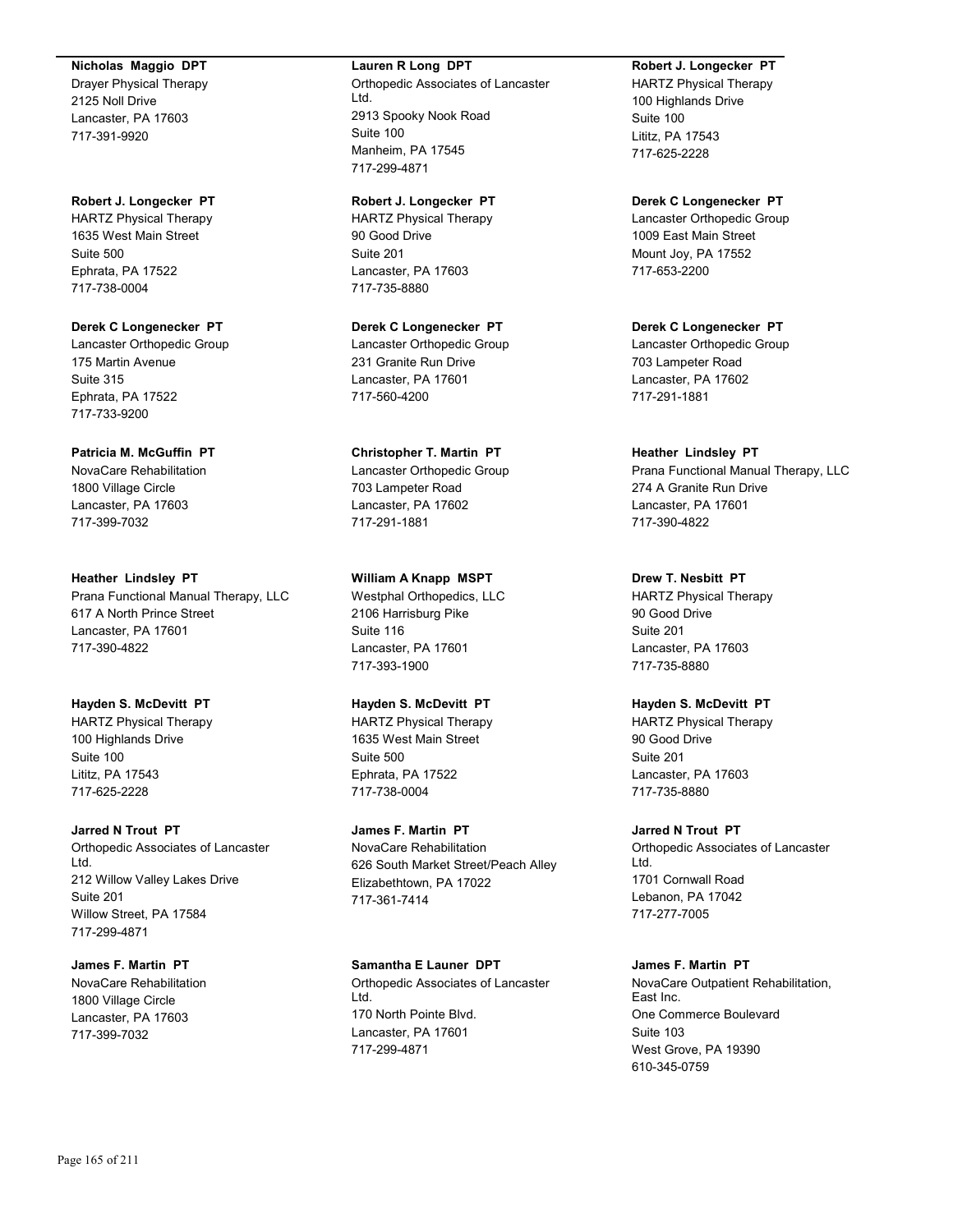**Brynne A Manning PT**

NovaCare Outpatient Rehabilitation, East Inc. One Commerce Boulevard Suite 103 West Grove, PA 19390 610-345-0759

**Christopher T. Martin PT** Lancaster Orthopedic Group 1009 East Main Street Mount Joy, PA 17552 717-653-2200

**Samantha E Launer DPT** Orthopedic Associates of Lancaster Ltd. 2913 Spooky Nook Road Suite 100 Manheim, PA 17545 717-299-4871

**Steven Marano DPT** ProCare Physical Therapy 340 Hartman Bridge Road Ronks, PA 17572 717-687-6800

**Jarred N Trout PT** Orthopedic Associates of Lancaster Ltd. 170 North Pointe Blvd. Lancaster, PA 17601 717-299-4871

**Anna O'Connor PT** Lancaster Orthopedic Group 1009 East Main Street Mount Joy, PA 17552 717-653-2200

**Anna O'Connor PT** Lancaster Orthopedic Group 703 Lampeter Road Lancaster, PA 17602 717-291-1881

**Brian P. Schuck PT** Martin Foot & Ankle 2112 Harrisburg Pike Suite 321 Lancaster, PA 17601 717-509-1028

**Christopher T. Martin PT** Lancaster Orthopedic Group 231 Granite Run Drive Lancaster, PA 17601 717-560-4200

**Gregory A. Turner PT** Drayer Physical Therapy 2125 Noll Drive Lancaster, PA 17603 717-391-9920

**Samantha E Launer DPT** Orthopedic Associates of Lancaster Ltd. 212 Willow Valley Lakes Drive Suite 201 Willow Street, PA 17584 717-299-4871

**Brynne A Manning PT** NovaCare Rehabilitation 626 South Market Street/Peach Alley Elizabethtown, PA 17022 717-361-7414

**Melissa A Swope PT** Orthopedic Associates of Lancaster Ltd. 1701 Cornwall Road Lebanon, PA 17042 717-277-7005

**Anna O'Connor PT** Lancaster Orthopedic Group 175 Martin Avenue Suite 315 Ephrata, PA 17522 717-733-9200

**Megan L. Sabol PT** HARTZ Physical Therapy 1635 West Main Street Suite 500 Ephrata, PA 17522 717-738-0004

**Melissa A Swope PT** Orthopedic Associates of Lancaster Ltd. 212 Willow Valley Lakes Drive Suite 201 Willow Street, PA 17584 717-299-4871

**Christopher T. Martin PT**

Lancaster Orthopedic Group 175 Martin Avenue Suite 315 Ephrata, PA 17522 717-733-9200

**Scott McGeary DPT** ProCare Physical Therapy 340 Hartman Bridge Road Ronks, PA 17572 717-687-6800

**Samantha E Launer DPT** Orthopedic Associates of Lancaster Ltd. 1701 Cornwall Road Lebanon, PA 17042 717-277-7005

**Brynne A Manning PT** NovaCare Rehabilitation 1800 Village Circle Lancaster, PA 17603 717-399-7032

**Megan L. Sabol PT** HARTZ Physical Therapy 100 Highlands Drive Suite 100 Lititz, PA 17543 717-625-2228

**Anna O'Connor PT** Lancaster Orthopedic Group 231 Granite Run Drive Lancaster, PA 17601 717-560-4200

**Melissa A Swope PT** Orthopedic Associates of Lancaster Ltd. 170 North Pointe Blvd. Lancaster, PA 17601 717-299-4871

**Christopher Rohrer PT** Martin Foot & Ankle 1010 Eichelberger Street Suite 4 Hanover, PA 17331 717-632-4830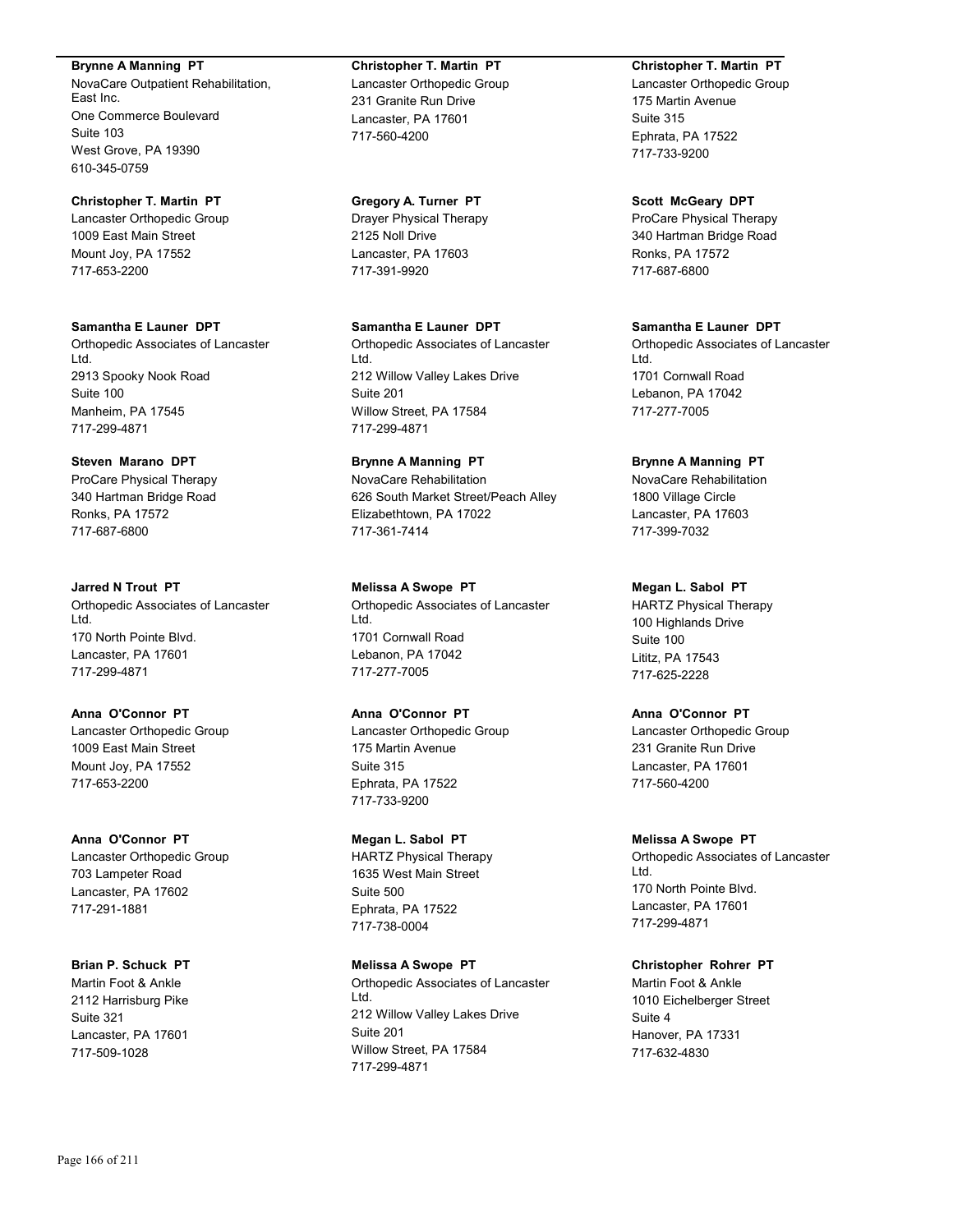#### **Christopher Rohrer PT**

Martin Foot & Ankle 2112 Harrisburg Pike Suite 321 Lancaster, PA 17601 717-509-1028

#### **Charles J O'Malley PT**

Prana Functional Manual Therapy, LLC 274 A Granite Run Drive Lancaster, PA 17601 717-390-4822

**Susan M. Stewart PT** NovaCare Rehabilitation 626 South Market Street/Peach Alley Elizabethtown, PA 17022 717-361-7414

#### **Susan M. Stewart PT**

NovaCare Outpatient Rehabilitation, East Inc. One Commerce Boulevard Suite 103 West Grove, PA 19390 610-345-0759

#### **Brian P. Schuck PT**

Martin Foot & Ankle 1010 Eichelberger Street Suite 4 Hanover, PA 17331 717-632-4830

## **Charissa Nordall DPT**

Orthopedic Associates of Lancaster Ltd. 2913 Spooky Nook Road Suite 100 Manheim, PA 17545 717-299-4871

#### **Jennifer Rice DPT**

Drevna Physical Therapy Associates 160 North Pointe Blvd. Suite 113 Lancaster, PA 17601 717-569-4184

**Charissa Nordall DPT** Orthopedic Associates of Lancaster

Ltd. 1701 Cornwall Road Lebanon, PA 17042 717-277-7005

## **Drew T. Nesbitt PT** HARTZ Physical Therapy 1635 West Main Street Suite 500 Ephrata, PA 17522 717-738-0004

#### **Christopher Rohrer PT**

Martin Foot & Ankle 2300 Pleasant Valley Road York, PA 17402 717-757-3537

## **Megan L. Sabol PT** HARTZ Physical Therapy 90 Good Drive Suite 201 Lancaster, PA 17603 717-735-8880

## **Charissa Nordall DPT** Orthopedic Associates of Lancaster Ltd. 170 North Pointe Blvd. Lancaster, PA 17601 717-299-4871

# **Charissa Nordall DPT**

Orthopedic Associates of Lancaster Ltd. 212 Willow Valley Lakes Drive Suite 201 Willow Street, PA 17584 717-299-4871

## **Jennifer Rice DPT**

Drevna Physical Therapy Associates 2078 Bennett Avenue Lancaster, PA 17601 717-553-4088

## **Brian P. Schuck PT** Martin Foot & Ankle 2300 Pleasant Valley Road York, PA 17402 717-757-3537

**Margaret E. Sholl PT** Lancaster Orthopedic Group 231 Granite Run Drive Lancaster, PA 17601 717-560-4200

## **Katelyn Stoltz PT** Orthopedic Associates of Lancaster Ltd. 170 North Pointe Blvd. Lancaster, PA 17601 717-299-4871

#### **Charles J O'Malley PT**

Prana Functional Manual Therapy, LLC 617 A North Prince Street Lancaster, PA 17601 717-390-4822

## **Susan M. Stewart PT**

NovaCare Rehabilitation 1800 Village Circle Lancaster, PA 17603 717-399-7032

## **Louis R. Rivera PT**

Rivera Physical Therapy 190 North Pointe Blvd. Suite 2 Lancaster, PA 17601 717-392-8897

## **Brian P. Schuck PT**

Martin Foot & Ankle 2069 Carlisle Road York, PA 17408 717-767-3668

#### **Jennifer K. Musser PT**

Rivera Physical Therapy 190 North Pointe Blvd. Suite 2 Lancaster, PA 17601 717-392-8897

## **Jenna A. Rosenberg PT**

NovaCare Rehabilitation 626 South Market Street/Peach Alley Elizabethtown, PA 17022 717-361-7414

# **Jenna A. Rosenberg PT**

NovaCare Outpatient Rehabilitation, East Inc. One Commerce Boulevard Suite 103 West Grove, PA 19390 610-345-0759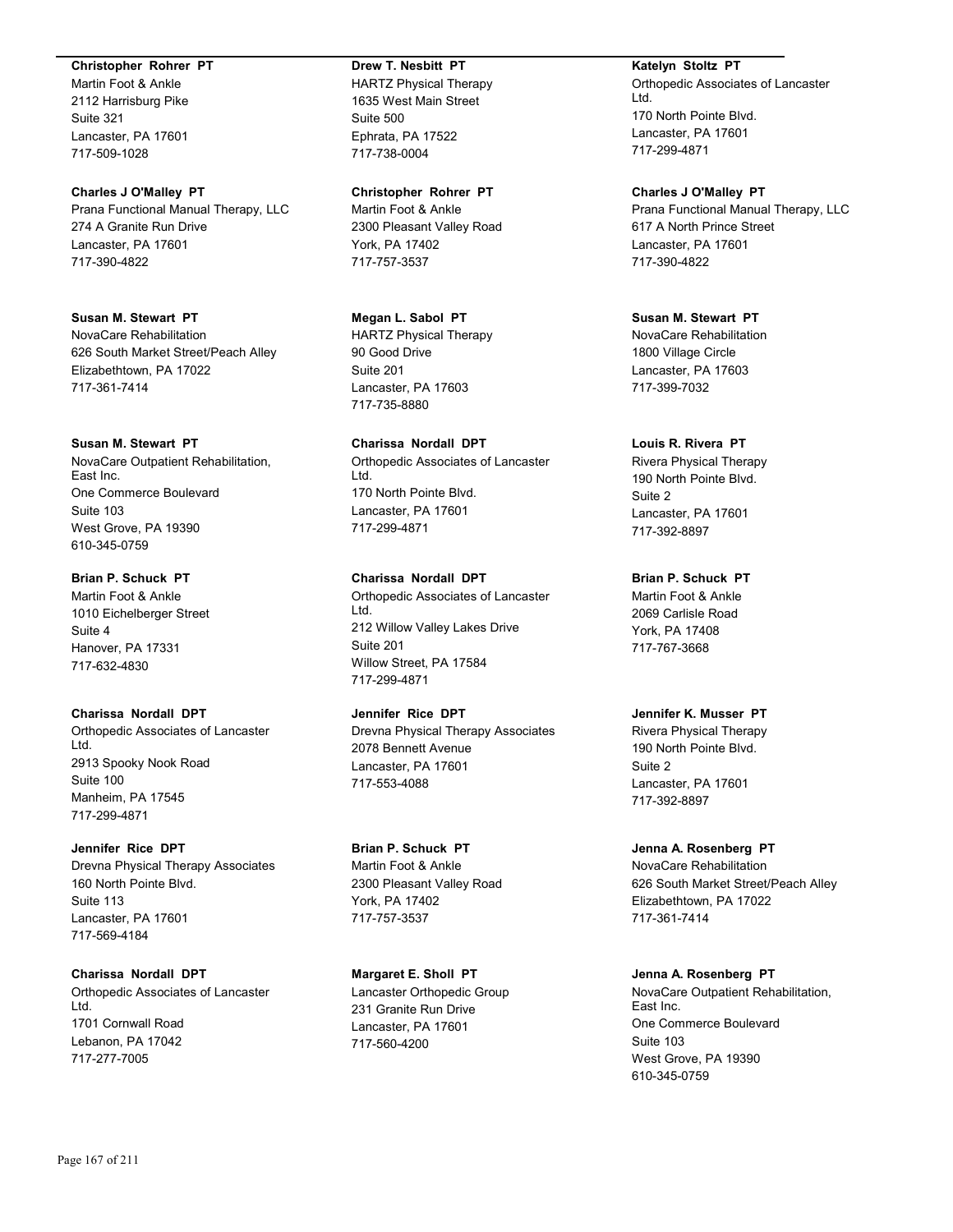**Lee R. Paglia PT** NovaCare Rehabilitation 626 South Market Street/Peach Alley Elizabethtown, PA 17022 717-361-7414

**Christopher J Papson PT** NovaCare Rehabilitation 1800 Village Circle Lancaster, PA 17603 717-399-7032

**Margaret E. Sholl PT** Lancaster Orthopedic Group 703 Lampeter Road Lancaster, PA 17602 717-291-1881

**Margaret E. Sholl PT** Lancaster Orthopedic Group 175 Martin Avenue Suite 315 Ephrata, PA 17522 717-733-9200

**Ronald C. Papson PT** NovaCare Rehabilitation 626 South Market Street/Peach Alley Elizabethtown, PA 17022 717-361-7414

**Olivia A. Pryzbylkowski PT** Orthopedic Associates of Lancaster Ltd. 1701 Cornwall Road Lebanon, PA 17042 717-277-7005

**Christopher Rohrer PT** Martin Foot & Ankle 2069 Carlisle Road York, PA 17408 717-767-3668

**Joseph P. Prendergast PT** Lancaster Orthopedic Group 231 Granite Run Drive Lancaster, PA 17601 717-560-4200

**Katelyn Stoltz PT** Orthopedic Associates of Lancaster Ltd. 212 Willow Valley Lakes Drive Suite 201 Willow Street, PA 17584 717-299-4871

**Drew T. Nesbitt PT** HARTZ Physical Therapy 100 Highlands Drive Suite 100 Lititz, PA 17543 717-625-2228

**Cindy L. Oxendine PT** Rivera Physical Therapy 190 North Pointe Blvd. Suite 2 Lancaster, PA 17601 717-392-8897

**Margaret E. Sholl PT** Lancaster Orthopedic Group 1009 East Main Street Mount Joy, PA 17552 717-653-2200

**Katelyn Stoltz PT** Orthopedic Associates of Lancaster Ltd. 1701 Cornwall Road Lebanon, PA 17042 717-277-7005

**Melissa A Swope PT** Orthopedic Associates of Lancaster Ltd. 2913 Spooky Nook Road Suite 100 Manheim, PA 17545 717-299-4871

**Joseph P. Prendergast PT** Lancaster Orthopedic Group 1009 East Main Street Mount Joy, PA 17552 717-653-2200

**Lee R. Paglia PT** NovaCare Rehabilitation 1800 Village Circle Lancaster, PA 17603 717-399-7032

**Christopher J Papson PT** NovaCare Outpatient Rehabilitation,

East Inc. One Commerce Boulevard Suite 103 West Grove, PA 19390 610-345-0759

**Lee R. Paglia PT** NovaCare Outpatient Rehabilitation, East Inc. One Commerce Boulevard Suite 103 West Grove, PA 19390 610-345-0759

**Ronald C. Papson PT** NovaCare Outpatient Rehabilitation, East Inc. One Commerce Boulevard Suite 103 West Grove, PA 19390 610-345-0759

**Ronald C. Papson PT** NovaCare Rehabilitation 1800 Village Circle Lancaster, PA 17603 717-399-7032

**Christopher J Papson PT** NovaCare Rehabilitation 626 South Market Street/Peach Alley Elizabethtown, PA 17022 717-361-7414

**Seth Rosencrance PT** Braun Physical Therapy 70 Buckwalter Road Suite 508 Royersford, PA 19468 610-948-9600

**Joseph P. Prendergast PT** Lancaster Orthopedic Group 175 Martin Avenue Suite 315 Ephrata, PA 17522 717-733-9200

**Olivia A. Pryzbylkowski PT** Orthopedic Associates of Lancaster Ltd. 170 North Pointe Blvd. Lancaster, PA 17601 717-299-4871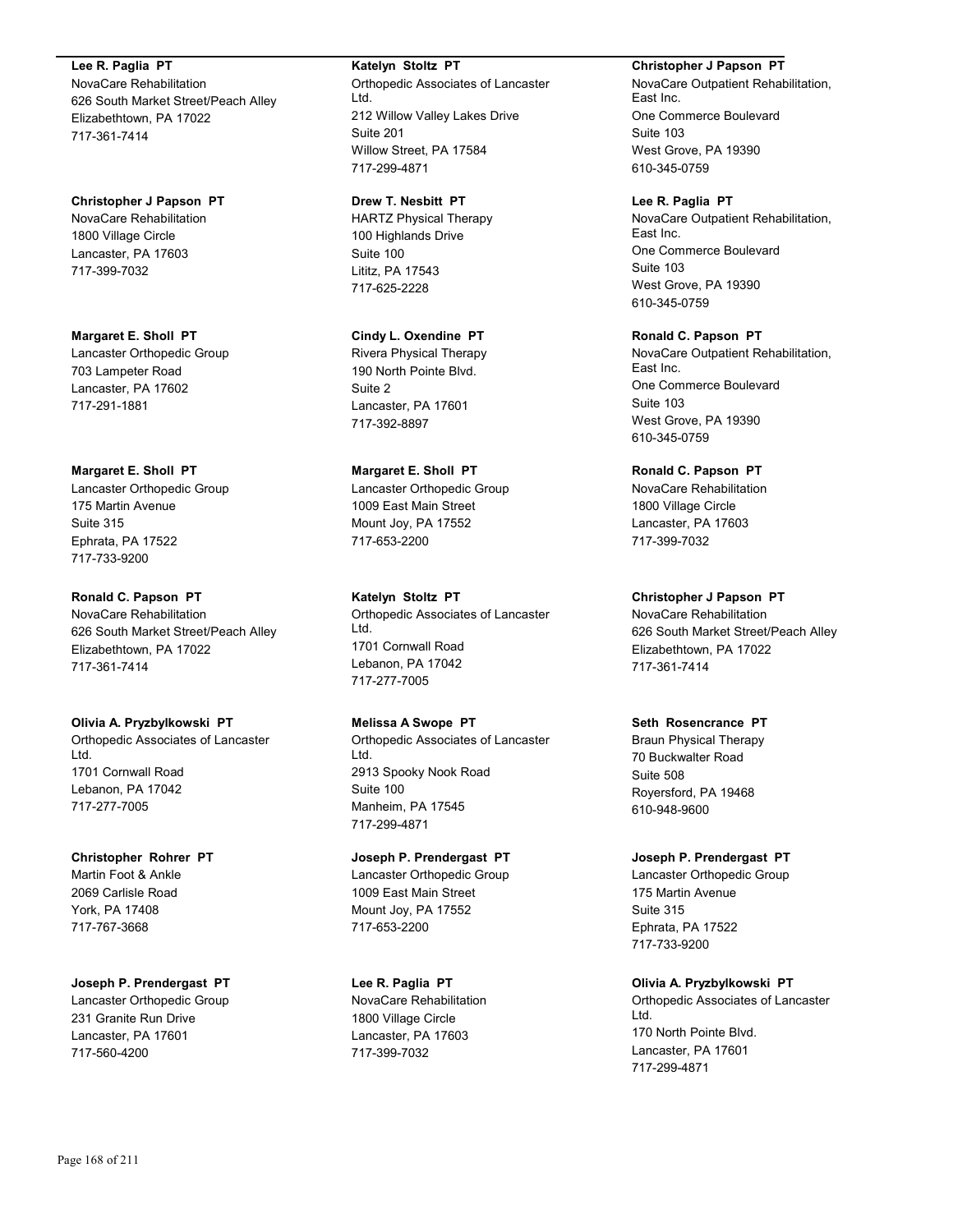#### **Jenna A. Rosenberg PT**

NovaCare Rehabilitation 1800 Village Circle Lancaster, PA 17603 717-399-7032

#### **Karen E. Przybylski OT**

NovaCare Outpatient Rehabilitation, East Inc. One Commerce Boulevard Suite 103 West Grove, PA 19390 610-345-0759

#### **Katelyn Stoltz PT**

Orthopedic Associates of Lancaster Ltd. 2913 Spooky Nook Road Suite 100 Manheim, PA 17545 717-299-4871

# *Physician Assistant*

## **Eric L. Zimmerman PA-C**

Orthopedic Associates of Lancaster Ltd. 2913 Spooky Nook Road Suite 100 Manheim, PA 17545 717-299-4871

## **Ashley A Zalewski PA-C**

LGHP/Penn Medicine Trauma & Acute Care Surgery 555 North Duke Street Lancaster, PA 17602 717-544-5945

## **Andrew S Hostetter PA-C** LGHP/Penn Medicine Family Medicine Downtown 540 N. North Duke Street 3rd Floor Lancaster, PA 17604 717-544-4950

## **Andrew S Hostetter PA-C**

LGH @ Franklin & Marshall Student Wellness Center Appel Infirmary - \*Restricted to F&M Students\* 931 Harrisburg Avenue Lancaster, PA 17603 717-544-9051

## **Olivia A. Pryzbylkowski PT**

Orthopedic Associates of Lancaster Ltd. 212 Willow Valley Lakes Drive Suite 201 Willow Street, PA 17584 717-299-4871

## **Karen E. Przybylski OT**

NovaCare Rehabilitation 1800 Village Circle Lancaster, PA 17603 717-399-7032

## **Joseph P. Prendergast PT**

Lancaster Orthopedic Group 703 Lampeter Road Lancaster, PA 17602 717-291-1881

## **Hannah M. Wilson PA-C** LGHP/Penn Medicine Family Medicine Norlanco 418 Cloverleaf Road Elizabethtown, PA 17022 717-653-1467

**Eric L. Zimmerman PA-C** Orthopedic Associates of Lancaster Ltd. 1701 Cornwall Road Lebanon, PA 17042 717-277-7005

## **Bethany King PA-C**

Stephen G. Diamantoni MD & Associates 440 Chestnut Street Lancaster, PA 17603 717-295-3317

## **Melanie M. DiPerna PA-C**

WellSpan Pulmonary and Sleep Medicine 3440 B Rothsville Road Ephrata, PA 17522 717-738-4334

## **Olivia A. Pryzbylkowski PT**

Orthopedic Associates of Lancaster Ltd. 2913 Spooky Nook Road Suite 100 Manheim, PA 17545 717-299-4871

## **Karen E. Przybylski OT**

NovaCare Rehabilitation 626 South Market Street/Peach Alley Elizabethtown, PA 17022 717-361-7414

## **Eric L. Zimmerman PA-C**

Orthopedic Associates of Lancaster Ltd. 212 Willow Valley Lakes Drive Suite 201 Willow Street, PA 17584 717-299-4871

#### **Eric L. Zimmerman PA-C** Orthopedic Associates of Lancaster

Ltd. 170 North Pointe Blvd. Lancaster, PA 17601 717-299-4871

## **Mallory Hull CRNP**

LGHP/Penn Medicine Diabetes & **Endocrinology** 1701 Cornwall Road Suite 101 Lebanon, PA 17042 717-544-3059

## **Melanie M. DiPerna PA-C**

WellSpan Pulmonary and Sleep Medicine 435 South Kinzer Avenue Suite 10 New Holland, PA 17557 717-351-2454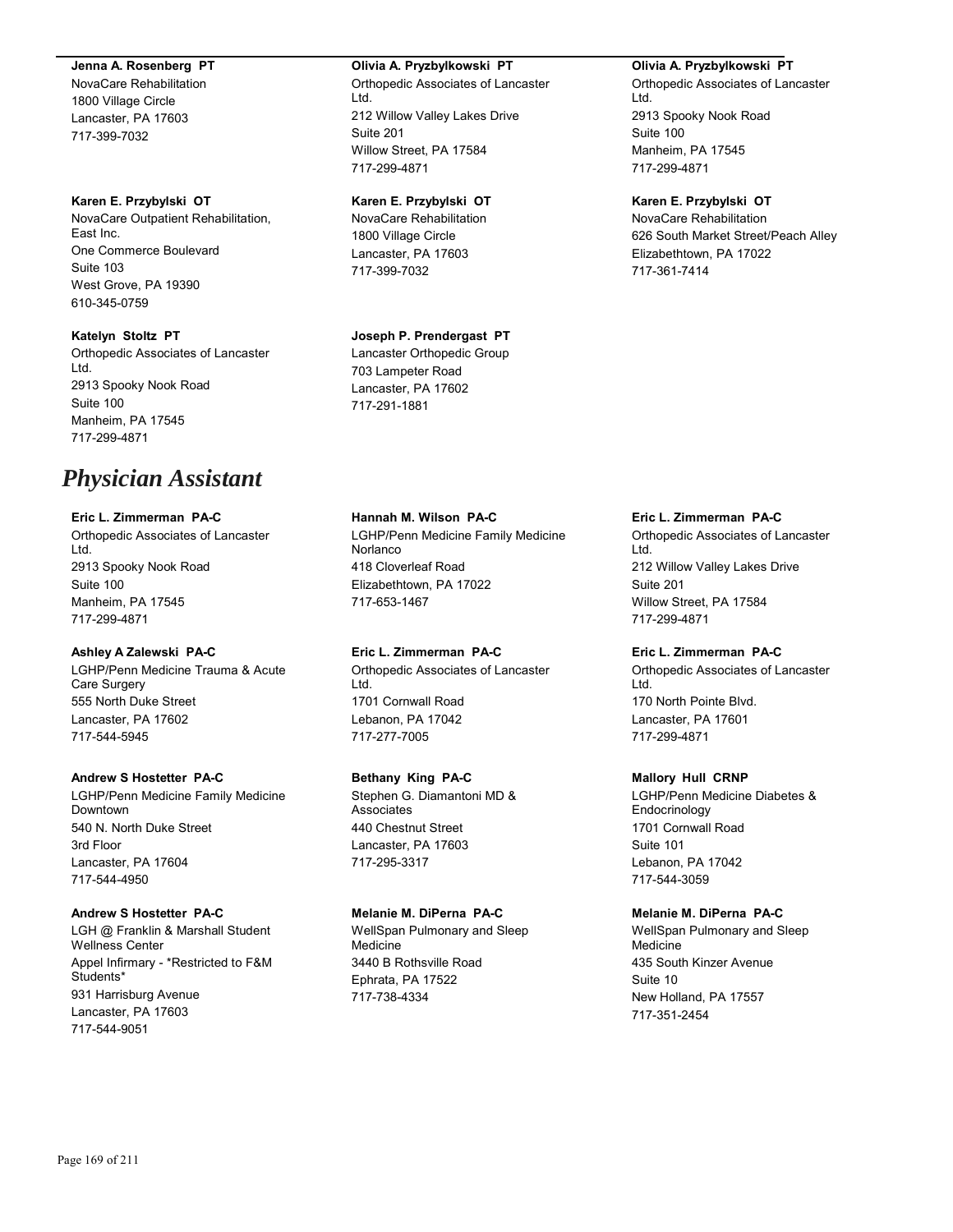#### **Mallory Hull CRNP**

LGHP/Penn Medicine Diabetes & Endocrinology 1261 Division Highway Suite 2 Ephrata, PA 17522 717-544-3059

#### **Ashley N Draper CRNP**

LGHP/Penn Medicine Cardiothoracic Surgery 540 North Duke Street Suite 100 Lancaster, PA 17604 717-544-4995

#### **Chelsea Franks PA-C**

Stephen G. Diamantoni MD & Associates 734 North Franklin Street Lancaster, PA 17602 717-295-2323

#### **Bethany King PA-C**

Stephen G. Diamantoni MD & Associates 218-C West Main Street Leola, PA 17540 717-656-2331

#### **Jennifer P. Kline PA-C**

LGHP/Penn Medicine Family Medicine Twin Rose - Columbia 306 North Seventh Street Columbia, PA 17512 717-684-9106

## **Melanie M. DiPerna PA-C**

WellSpan Pulmonary and Sleep Medicine 227 Granite Run Drive Suite 110 Lancaster, PA 17601 717-560-5156

#### **Thaddeus Joyce PA-C**

LGHP/Penn Medicine Family Medicine Manheim 700 Lancaster Road Rout 72 Manheim, PA 17545 717-665-2496

## **Rachael Fly-Pingree PA-C** Regional GI 4140 Oregon Pike Ephrata, PA 17522 717-869-4600

**Laura DeBruin PA-C** Penn Medicine LGHP Family Medicine Leola 146 East Main Street Leola, PA 17540 717-656-2141

#### **Bethany King PA-C** Stephen G. Diamantoni MD & Associates 734 North Franklin Street Lancaster, PA 17602 717-295-2323

## **Jennifer P. Kline PA-C** LGHP/Penn Medicine Family Medicine Norlanco 418 Cloverleaf Road Elizabethtown, PA 17022 717-653-1467

## **Bethany King PA-C**

Stephen G. Diamantoni MD & Associates 2112 Harrisburg Pike Suite 3 Lancaster, PA 17604 717-431-3000

## **Rachel Johnson PA-C**

Lancaster Orthopedic Group 703 Lampeter Road Lancaster, PA 17602 717-291-1881

#### **Thaddeus Joyce PA-C**

LGHP/Penn Medicine Family Medicine Manheim 544 N. Penryn Road Manheim, PA 17545 717-665-2496

## **Rachael Fly-Pingree PA-C** Regional GI

426 Cloverleaf Road Elizabethtown, PA 17022 717-869-4600

## **Rachael Fly-Pingree PA-C**

Regional GI 690 Good Drive 2nd Floor Lancaster, PA 17601 717-869-4600

#### **Jennifer P. Kline PA-C**

LGHP/Penn Medicine Family Medicine Twin Rose - Wrightsville 6415 Lincoln Highway Wrightsville, PA 17368 717-252-1200

#### **Andrew S Hostetter PA-C**

LGHP/Penn Medicine Family Medicine Downtown McCaskey High School - 445 N. Reservoir Street School District of Lancaster students 12-22 only Lancaster, PA 17602 717-544-9021

#### **Bethany King PA-C**

Stephen G. Diamantoni MD & Associates 203 Commerce Drive Suite G Quarryville, PA 17566 717-786-1202

#### **Julie E. Adams PA-C**

Lancaster Orthopedic Group 231 Granite Run Drive Lancaster, PA 17601 717-560-4200

#### **Desiree A. Antonacci PA-C**

Dermatology Associates of Lancaster 1650 Crooked Oak Drive Suite 200 Lancaster, PA 17601 717-569-3279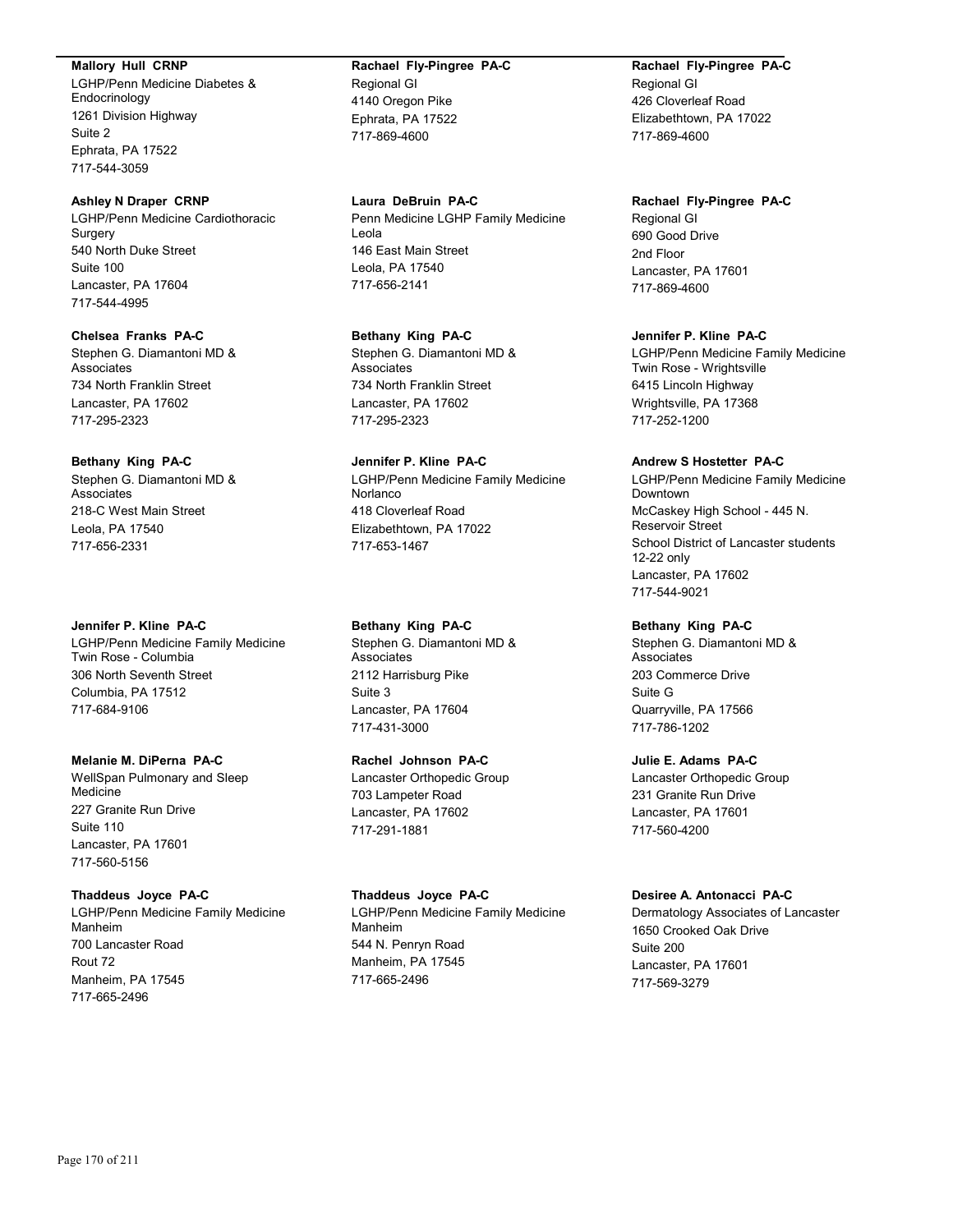#### **Catherine A D'Elia PA-C**

Stephen G. Diamantoni MD & Associates 203 Commerce Drive Suite G Quarryville, PA 17566 717-786-1202

## **Rachel Johnson PA-C**

Lancaster Orthopedic Group 1009 East Main Street Mount Joy, PA 17552 717-653-2200

**Rachel Johnson PA-C** Lancaster Orthopedic Group

231 Granite Run Drive Lancaster, PA 17601 717-560-4200

#### **Christopher M Carrier PA-C**

Orthopedic Associates of Lancaster Ltd. 2913 Spooky Nook Road Suite 100 Manheim, PA 17545 717-299-4871

## **Catherine A D'Elia PA-C**

Stephen G. Diamantoni MD & Associates 440 Chestnut Street Lancaster, PA 17603 717-295-3317

#### **Jennifer Felice PA-C**

Orthopedic Associates of Lancaster Ltd. 2913 Spooky Nook Road Suite 100 Manheim, PA 17545 717-299-4871

#### **Jennifer L. Dougherty PA-C**

Pulmonary Associates of Lancaster 540 N Duke St Suite 244 Lancaster, PA 17604 717-826-9770

## **Chelsea Franks PA-C**

Stephen G. Diamantoni MD & Associates 218-C West Main Street Leola, PA 17540 717-656-2331

#### **Catherine A D'Elia PA-C**

Stephen G. Diamantoni MD & Associates 2112 Harrisburg Pike Suite 3 Lancaster, PA 17604 717-431-3000

#### **Rachel Johnson PA-C**

Lancaster Orthopedic Group 175 Martin Avenue Suite 315 Ephrata, PA 17522 717-733-9200

## **Daria P Indeck PA-C**

LGHP/Penn Medicine Trauma & Acute Care Surgery 555 North Duke Street Lancaster, PA 17602 717-544-5945

#### **Christopher M Carrier PA-C**

Orthopedic Associates of Lancaster Ltd. 212 Willow Valley Lakes Drive Suite 201 Willow Street, PA 17584 717-299-4871

## **Christopher M Carrier PA-C**

Orthopedic Associates of Lancaster Ltd. 170 North Pointe Blvd. Lancaster, PA 17601 717-299-4871

## **Carol V Blake PA-C**

WellSpan Pulmonary and Sleep Medicine 3440 B Rothsville Road Ephrata, PA 17522 717-738-4334

#### **Mallory Hull CRNP**

LGHP/Penn Medicine Diabetes & Endocrinology 950 S. Octorara Trail Parkesburg, PA 19365 717-544-3059

## **Chelsea Franks PA-C**

Stephen G. Diamantoni MD & Associates 2112 Harrisburg Pike Suite 3 Lancaster, PA 17604 717-431-3000

## **Catherine A D'Elia PA-C**

Stephen G. Diamantoni MD & **Associates** 218-C West Main Street Leola, PA 17540 717-656-2331

#### **Melissa A. DeStefano PA-C**

Penn State Medical Group - Manor 16A Manor Avenue Millersville, PA 17551 717-872-5444

#### **Bethany Arbogast PA-C**

Lancaster Urology 2106 Harrisburg Pike Suite 200 Lancaster, PA 17604 717-393-1771

#### **Christopher M Carrier PA-C**

Orthopedic Associates of Lancaster Ltd. 1701 Cornwall Road Lebanon, PA 17042 717-277-7005

## **Julie E. Adams PA-C**

Lancaster Orthopedic Group 703 Lampeter Road Lancaster, PA 17602 717-291-1881

#### **Bethany Arbogast PA-C**

Lancaster Urology 175 Martin Avenue, Suite 300 Ephrata, PA 17522 717-738-4700

#### **Chelsea Franks PA-C**

Stephen G. Diamantoni MD & Associates 440 Chestnut Street Lancaster, PA 17603 717-295-3317

#### **Julie Burrowes PA-C**

LGHP/Penn Medicine Family Medicine Lititz 562 West Second Street Lititz, PA 17543 717-626-2167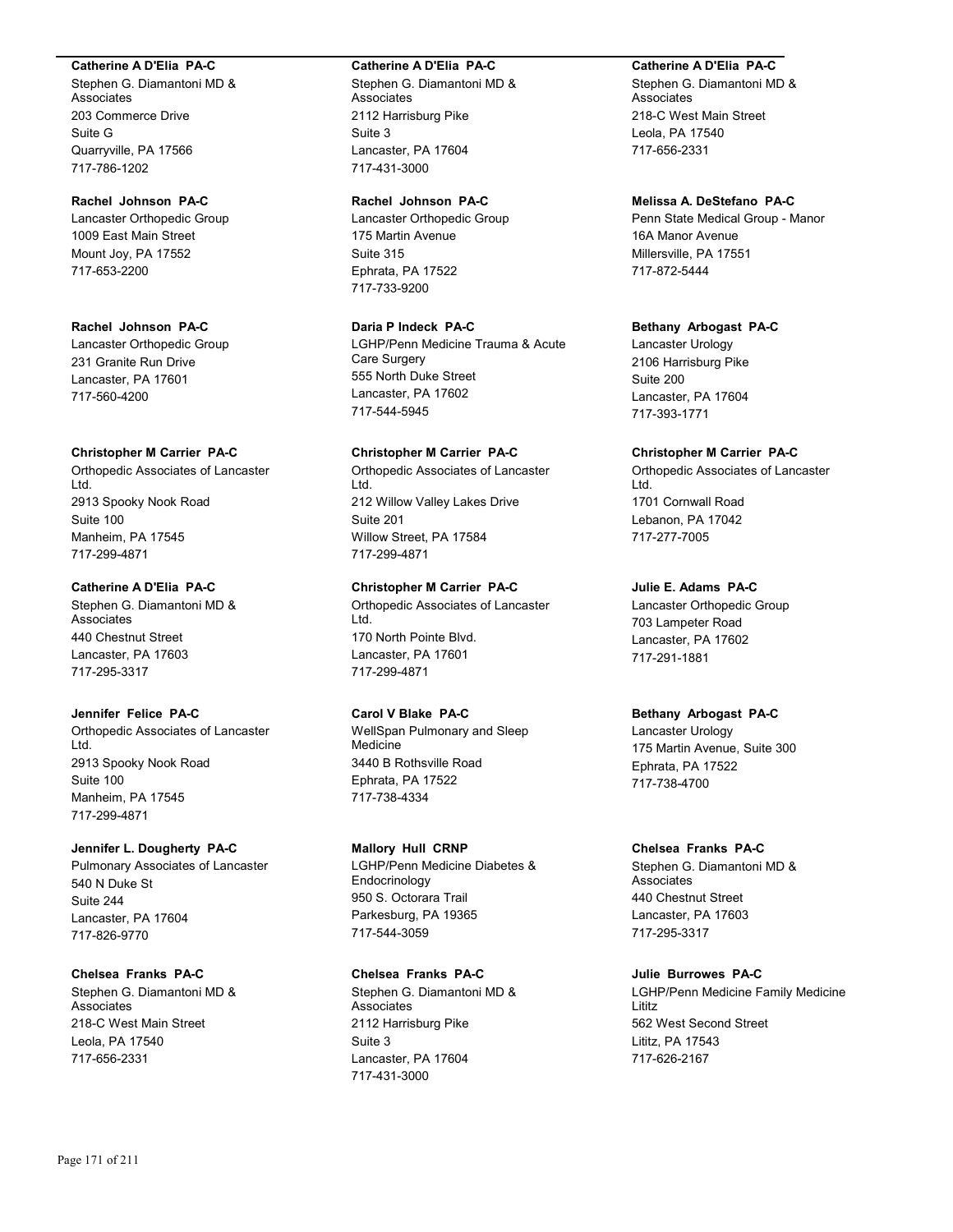#### **Julie Burrowes PA-C**

LGHP/Penn Medicine Family Medicine Lititz 51 Peters Road Suite 201 Lititz, PA 17543 717-626-2167

#### **Carolyn M. Bartell PA-C**

LGHP/Penn Medicine Family Medicine Quentin 1701 Cornwall Road Suite 201 Lebanon, PA 17042 717-675-1780

#### **Mallory Hull CRNP**

LGHP/Penn Medicine Diabetes & Endocrinology 694 Good Drive Suite 200 Lancaster, PA 17601 717-544-3059

## **Julie E. Adams PA-C**

Lancaster Orthopedic Group 175 Martin Avenue Suite 315 Ephrata, PA 17522 717-733-9200

#### **Sarah Gibson PA-C**

Advanced Vein and Laser Center 896 A Plaza Blvd. Lancaster, PA 17573 717-295-8346

## **Katie E. Butler PA-C**

LGHP/Penn Medicine Family Medicine Twin Rose - Wrightsville 6415 Lincoln Highway Wrightsville, PA 17368 717-252-1200

## **Michael L. Discavage PA-C**

LGHP/Penn Medicine Family Medicine Parkesburg 950 Octorara Trail Parkesburg, PA 19365-2150 610-857-6648

**Samantha J Hill PA-C** LGHP/Penn Medicine Family Medicine New Holland 676 East Main Street New Holland, PA 17557 717-354-4671

#### **Erin E Burton PA-C**

LGHP/Penn Medicine Family Medicine **Quentin** 1701 Cornwall Road Suite 201 Lebanon, PA 17042 717-675-1780

#### **Mallory Hull CRNP**

LGHP/Penn Medicine Diabetes & Endocrinology 426 Cloverleaf Road Elizabethtown, PA 17022-9320 717-544-3059

#### **Mallory Hull CRNP**

LGHP/Penn Medicine Diabetes & Endocrinology 2112 Harrisburg Pike Suite 200 Lancaster, PA 17601 717-544-3059

## **Desiree A. Antonacci PA-C**

Dermatology Associates of Lancaster 222 Willow Valley Lakes Drive Suite 1600 Willow Street, PA 17584 717-464-9477

#### **Katie E. Butler PA-C**

LGHP/Penn Medicine Family Medicine Twin Rose - Columbia 306 North Seventh Street Columbia, PA 17512 717-684-9106

## **Amanda M Achenbach PA-C**

LGHP/Penn Medicine Surgical Group 2104 Harrisburg Pike Suite 200 Lancaster, PA 17604 717-544-3626

#### **Jami Buhler PA-C** LGHP/Penn Medicine Family Medicine **Strasburg** 1135 Hampden Drive Strasburg, PA 17579 717-687-0313

**Leonard A Berry PA-C** Lancaster Orthopedic Group 1009 East Main Street Mount Joy, PA 17552

717-653-2200

#### **Carolyn M. Bartell PA-C**

LGHP/Penn Medicine Family Medicine **Quentin** 1 Boyd Street Cornwall, PA 17016 717-675-1565

#### **Lori A Delozier PA-C**

LGHP/Penn Medicine Women's Internal Medicine 690 Good Drive 2nd Floor Lancaster, PA 17601 717-544-0740

## **Catherine A D'Elia PA-C**

Stephen G. Diamantoni MD & Associates 734 North Franklin Street Lancaster, PA 17602 717-295-2323

#### **Chelsea Franks PA-C**

Stephen G. Diamantoni MD & Associates 203 Commerce Drive Suite G Quarryville, PA 17566 717-786-1202

## **Julie E. Adams PA-C**

Lancaster Orthopedic Group 1009 East Main Street Mount Joy, PA 17552 717-653-2200

## **Amanda M Achenbach PA-C**

LGHP/Penn Medicine Surgical Group 2102 Harrisburg Pike Lancaster, PA 17601 717-544-0641

#### **Heather K. Coyne PA-C**

Dr. David J. Silverstein Associates 2920 Marietta Avenue Lancaster, PA 17601 717-898-2356

#### **Carolyn Esterly PA-C**

Penn State Medical Group - **Cornerstone** 6 West Newport Road Lititz, PA 17543 717-627-2108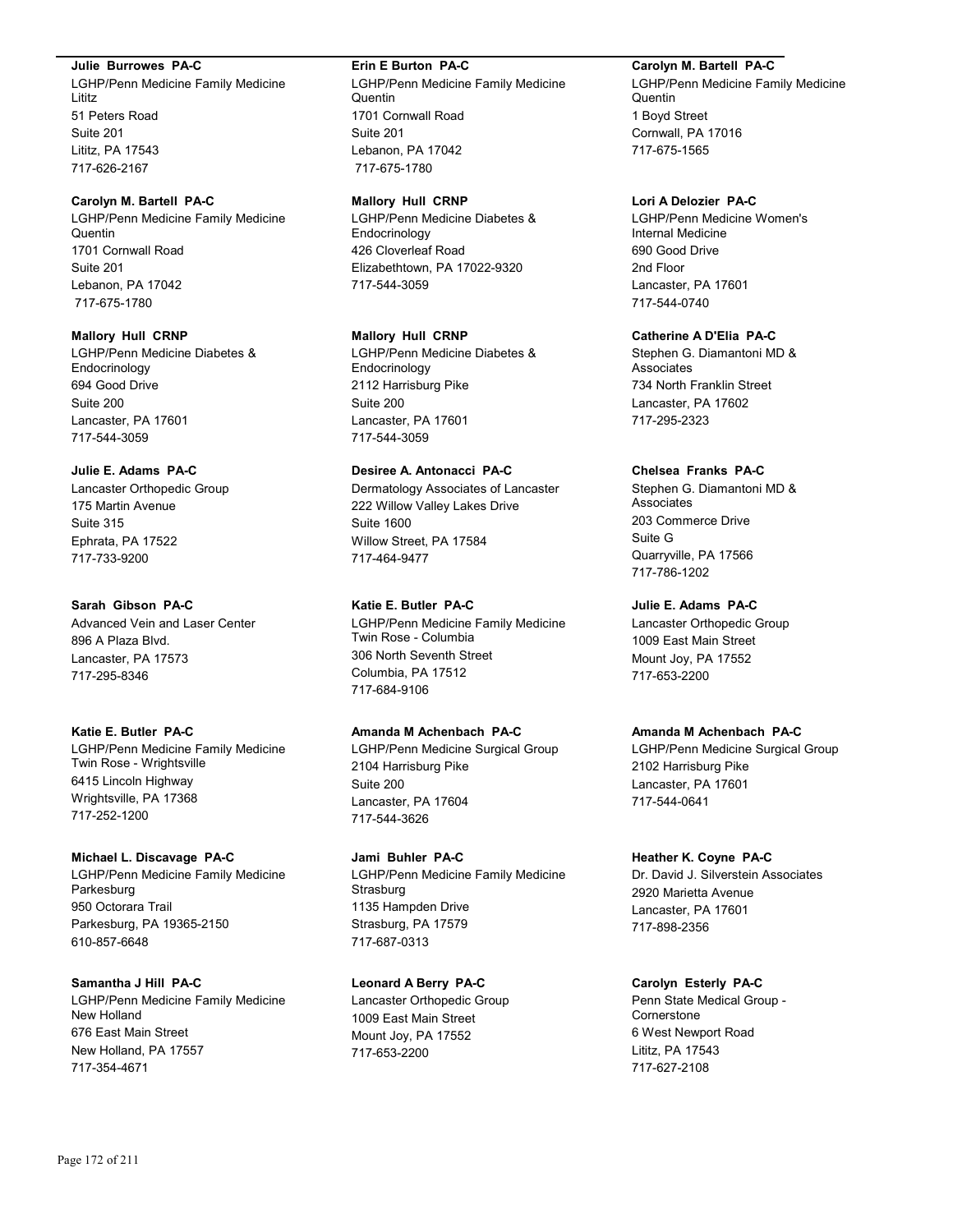#### **Brendan Garrett PA-C**

Argires Marotti Neurosurgical Associates of Lancaster 160 North Pointe Boulevard Suite 200 Lancaster, PA 17601 717-358-0800

## **Jessica M. Fittipaldi PA-C**

Westphal Orthopedics, LLC 2106 Harrisburg Pike Suite 116 Lancaster, PA 17601 717-393-1900

**Adrienne L. Carnahan PA-C** Lancaster Orthopedic Group 231 Granite Run Drive Lancaster, PA 17601 717-560-4200

#### **Andrea Bunker PA-C**

Penn Medicine LGHP Family Medicine Leola 146 East Main Street Leola, PA 17540 717-656-2141

## **Carrie Galanis PA-C**

LGHP/Penn Medicine Arthritis & Rheumatology 2108 Harrisburg Pike Suite 200 Lancaster, PA 17604 717-299-1301

## **Duane E. Furman PA-C**

LGHP/Penn Medicine Infectious Diseases 1701 Cornwall Road Suite 101 Lebanon, PA 17042 717-544-3517

#### **Adrienne L. Carnahan PA-C**

Lancaster Orthopedic Group 175 Martin Avenue Suite 315 Ephrata, PA 17522 717-733-9200

## **Katelyn A Clark PA-C**

Orthopedic Associates of Lancaster Ltd. 2913 Spooky Nook Road Suite 100 Manheim, PA 17545 717-299-4871

#### **Carrie Galanis PA-C**

LGHP/Penn Medicine Arthritis & Rheumatology 426 Cloverleaf Road Elizabethtown, PA 17022 717-299-1301

#### **Adrienne L. Carnahan PA-C**

Lancaster Orthopedic Group 1009 East Main Street Mount Joy, PA 17552 717-653-2200

**Rachael Fly-Pingree PA-C** Regional GI 2112 Harrisburg Pike Suite 202 Lancaster, PA 17601 717-869-4600

**James L. Aikens PA-C** Penn State Medical Group - Mountville 2 College Avenue Mountville, PA 17554 717-285-3144

## **Carrie Galanis PA-C**

LGHP/Penn Medicine Arthritis & Rheumatology 1261 Division Highway Suite 2 Ephrata, PA 17522 717-299-1301

## **Bailey A Ellis PA-C**

LGHP/Penn Medicine Pain Management 2100 Harrisburg Pike Lancaster, PA 17601 717-544-3197

## **Joaquin J. Garcia PA-C** Beittel-Becker Pediatric Associates LLP 2150 Noll Drive Suite 100 Lancaster, PA 17603 717-299-8933

**Katelyn A Clark PA-C** Orthopedic Associates of Lancaster Ltd. 212 Willow Valley Lakes Drive Suite 201 Willow Street, PA 17584 717-299-4871

## **Chantelle K. Gastinger PA-C**

Lancaster Skin Center PC 190 North Pointe Blvd Suite A Lancaster, PA 17601 717-560-6444

## **Rebekah L Grumbrecht PA-C**

Lancaster Health Center 304 North Water Street Lancaster, PA 17603 717-299-6371

## **Keith R Bumeder PA-C**

Ephrata Community Hospital - Emergency Medicine 169 Martin Avenue Ephrata, PA 17522 717-738-6420

## **Sara S Bunyaratapan PA-C**

Lancaster Health Center 304 North Water Street Lancaster, PA 17603 717-299-6371

## **Duane E. Furman PA-C**

LGHP/Penn Medicine Infectious Diseases 2106 Harrisburg Pike Suite 301 Lancaster, PA 17601 717-544-3517

#### **Bailey A Ellis PA-C**

Anesthesia Associates of Lancaster Ltd. 133 East Frederick Street Lancaster, PA 17602 717-394-9821

## **Micah R Clauss CRNP**

Regional GI 2112 Harrisburg Pike Suite 202 Lancaster, PA 17601 717-869-4600

#### **Micah R Clauss CRNP**

Regional GI 4140 Oregon Pike Ephrata, PA 17522 717-869-4600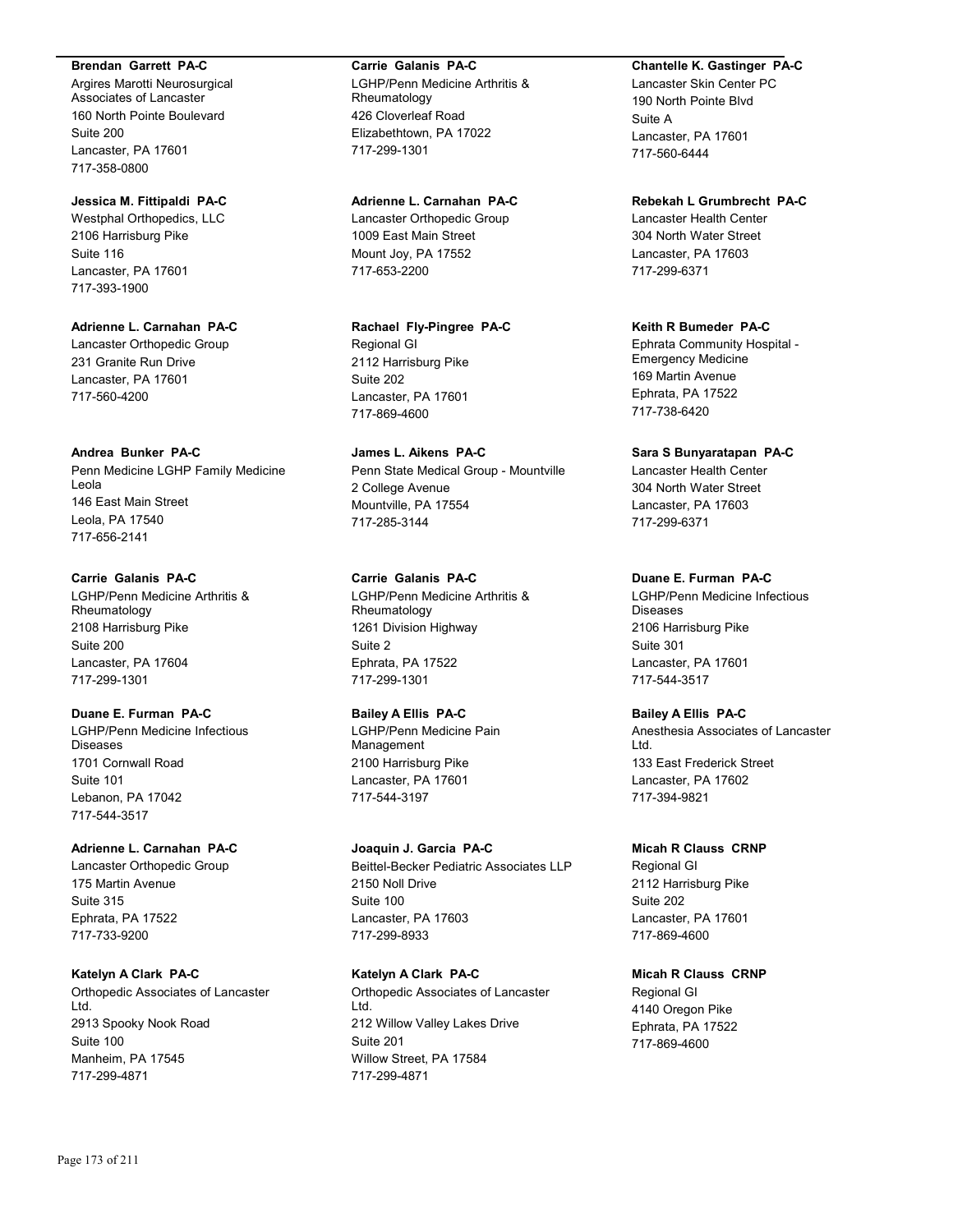#### **Katelyn A Clark PA-C**

Orthopedic Associates of Lancaster Ltd. 1701 Cornwall Road Lebanon, PA 17042 717-277-7005

#### **Micah R Clauss CRNP**

Regional GI 426 Cloverleaf Road Elizabethtown, PA 17022 717-869-4600

**Micah R Clauss CRNP** Regional GI 690 Good Drive 2nd Floor Lancaster, PA 17601 717-869-4600

## **Ryan K. Gantz PA-C**

Lancaster Radiology Associates Ltd. 555 North Duke Street Lancaster, PA 17604 717-544-4900

#### **Emily Gamble PA-C**

LGHP/Penn Medicine Trauma & Acute Care Surgery 555 North Duke Street Lancaster, PA 17602 717-544-5945

## **Rebekah L Grumbrecht PA-C**

Lancaster Health Center 625 South Duke Street Lancaster, PA 17602 717-299-6371

#### **Pankaj Gupta PA-C**

Orthopedic Associates of Lancaster Ltd. 1701 Cornwall Road Lebanon, PA 17042 717-277-7005

## **Samantha M Greco PA-C**

WellSpan Pulmonary and Sleep Medicine 435 South Kinzer Avenue Suite 10 New Holland, PA 17557 717-351-2454

## **Katelyn A Clark PA-C**

Orthopedic Associates of Lancaster Ltd. 170 North Pointe Blvd. Lancaster, PA 17601 717-299-4871

**Pankaj Gupta PA-C** Orthopedic Associates of Lancaster Ltd. 212 Willow Valley Lakes Drive Suite 201 Willow Street, PA 17584 717-299-4871

**Adrienne L. Carnahan PA-C** Lancaster Orthopedic Group 703 Lampeter Road Lancaster, PA 17602 717-291-1881

## **Jessica L Clouser PA-C** Westphal Orthopedics, LLC 2106 Harrisburg Pike Suite 116 Lancaster, PA 17601 717-393-1900

**Pankaj Gupta PA-C** Orthopedic Associates of Lancaster Ltd. 170 North Pointe Blvd. Lancaster, PA 17601 717-299-4871

## **Carrie Galanis PA-C**

LGHP/Penn Medicine Arthritis & Rheumatology 690 Good Drive Suite 23 Lancaster, PA 17601 717-299-1301

## **Kristyn Gooding PA-C** LGHP/Penn Medicine Family Medicine Downtown 540 N. North Duke Street 3rd Floor Lancaster, PA 17604 717-544-4950

**Kristen Durbanis PA-C** LGHP/Penn Medicine Family Medicine Parkesburg 950 Octorara Trail Parkesburg, PA 19365-2150 610-857-6648

## **Pankaj Gupta PA-C**

Orthopedic Associates of Lancaster Ltd. 2913 Spooky Nook Road Suite 100 Manheim, PA 17545 717-299-4871

#### **Jennifer Felice PA-C**

Orthopedic Associates of Lancaster Ltd. 212 Willow Valley Lakes Drive Suite 201 Willow Street, PA 17584 717-299-4871

**Kimberly M. Brown PA-C** Penn State Medical Group - Oyster Point 3045 Marietta Avenue Lancaster, PA 17601 717-898-2900

## **Kelly Brooks PA-C**

LGHP/Penn Medicine Cardiothoracic Surgery 540 North Duke Street Suite 100 Lancaster, PA 17604 717-544-4995

## **Rebekah L Grumbrecht PA-C**

Lancaster Health Center 802 New Holland Avenue Suite 200 Lancaster, PA 17602 717-299-6371

# **Rebekah L Grumbrecht PA-C**

Lancaster Health Center 515 B Hershey Avenue Lancaster, PA 17603 717-299-6371

## **Jennifer Dankel PA-C**

Otolaryngology Physicians of Lancaster 561 W. Trout Run Road Ephrata, PA 17522 717-733-4891

# **Francis L. Horner PA-C**

Orthopaedic Specialists of Central Pennsylvania 1160 Manheim Pike Lancaster, PA 17601 717-735-1972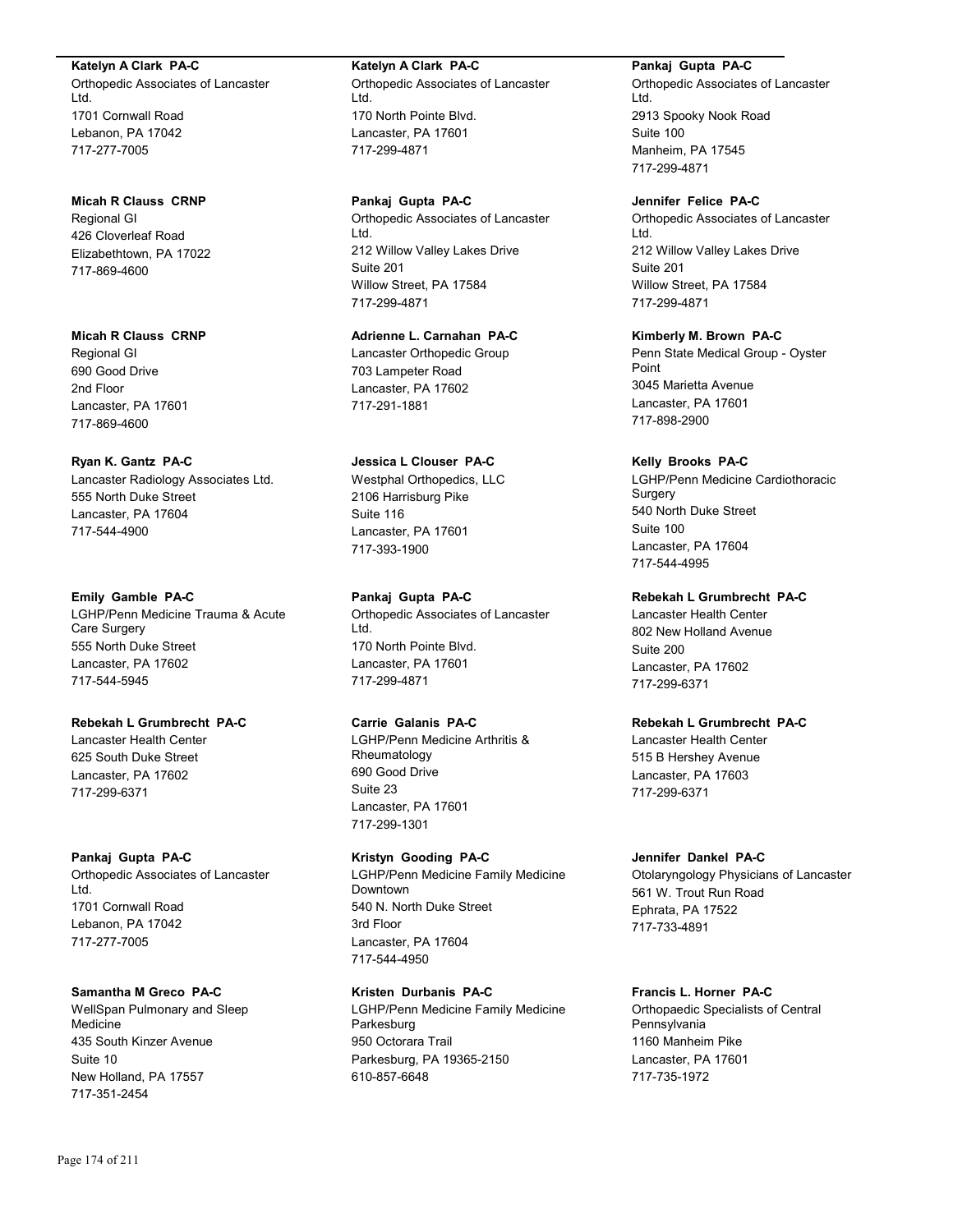#### **Brian C. Burk PA-C**

LGHP/Penn Medicine Cardiothoracic Surgery 540 North Duke Street Suite 100 Lancaster, PA 17604 717-544-4995

#### **Samantha M Greco PA-C**

WellSpan Pulmonary and Sleep Medicine 3440 B Rothsville Road Ephrata, PA 17522 717-738-4334

#### **Kristyn Gooding PA-C**

LGHP/Penn Medicine Family Medicine Downtown McCaskey High School - 445 N. Reservoir Street School District of Lancaster students 12-22 only Lancaster, PA 17602 717-544-9021

**Kevin Beuler PA-C** Lancaster Health Center 802 New Holland Avenue Suite 200 Lancaster, PA 17602 717-299-6371

## **Travis L Homan PA-C**

Lancaster Orthopedic Group 175 Martin Avenue Suite 315 Ephrata, PA 17522 717-733-9200

## **Francis L. Horner PA-C**

Orthopaedic Specialist of Central Pennsylvania 1120 Cocoa Avenue Hershey, PA 17033 717-735-1972

## **Debra A. Gorton PA-C**

Infectious Disease Consultants of Lancaster 233 College Avenue Suite 201 Lancaster, PA 17603 717-291-6752

#### **Kimberly A Henry PA-C**

Orthopedic Associates of Lancaster Ltd. 212 Willow Valley Lakes Drive Suite 201 Willow Street, PA 17584 717-299-4871

#### **Kimberly A Henry PA-C**

Orthopedic Associates of Lancaster Ltd. 170 North Pointe Blvd. Lancaster, PA 17601 717-299-4871

## **Samantha M Greco PA-C**

WellSpan Pulmonary and Sleep Medicine 227 Granite Run Drive Suite 110 Lancaster, PA 17601 717-560-5156

**Jennifer Dankel PA-C** Otolaryngology Physicians of Lancaster 810 Plaza Blvd. Lancaster, PA 17601 717-394-5088

**Cora Bilger PA-C** Anesthesia Associates of Lancaster Ltd. 133 East Frederick Street Lancaster, PA 17602 717-394-9821

**Travis L Homan PA-C** Lancaster Orthopedic Group 231 Granite Run Drive Lancaster, PA 17601 717-560-4200

**Samuel J. Feinstein PA-C** LGHP/Penn Medicine Family Medicine Norlanco 418 Cloverleaf Road Elizabethtown, PA 17022 717-653-1467

**Erin E Burton PA-C** LGHP/Penn Medicine Family Medicine Quentin 1 Boyd Street Cornwall, PA 17016 717-675-1565

## **Sara S Bunyaratapan PA-C**

Lancaster Health Center 515 B Hershey Avenue Lancaster, PA 17603 717-299-6371

#### **Kevin Beuler PA-C**

Lancaster Health Center 625 South Duke Street Lancaster, PA 17602 717-299-6371

#### **Carol V Blake PA-C**

WellSpan Pulmonary and Sleep Medicine 227 Granite Run Drive Suite 110 Lancaster, PA 17601 717-560-5156

**Cora Bilger PA-C**

LGHP/Penn Medicine Pain Management 2100 Harrisburg Pike Lancaster, PA 17601 717-544-3197

#### **Travis L Homan PA-C**

Lancaster Orthopedic Group 1009 East Main Street Mount Joy, PA 17552 717-653-2200

#### **Travis L Homan PA-C**

Lancaster Orthopedic Group 703 Lampeter Road Lancaster, PA 17602 717-291-1881

#### **Francis L. Horner PA-C**

Orthopaedic Specialist of Central Pennsylvania 1575 Highlands Drive Suite 200 Lititz, PA 17543 717-735-1972

## **Kimberly A Henry PA-C**

Orthopedic Associates of Lancaster Ltd. 1701 Cornwall Road Lebanon, PA 17042 717-277-7005

#### **Kimberly A Henry PA-C**

Orthopedic Associates of Lancaster Ltd. 2913 Spooky Nook Road Suite 100 Manheim, PA 17545 717-299-4871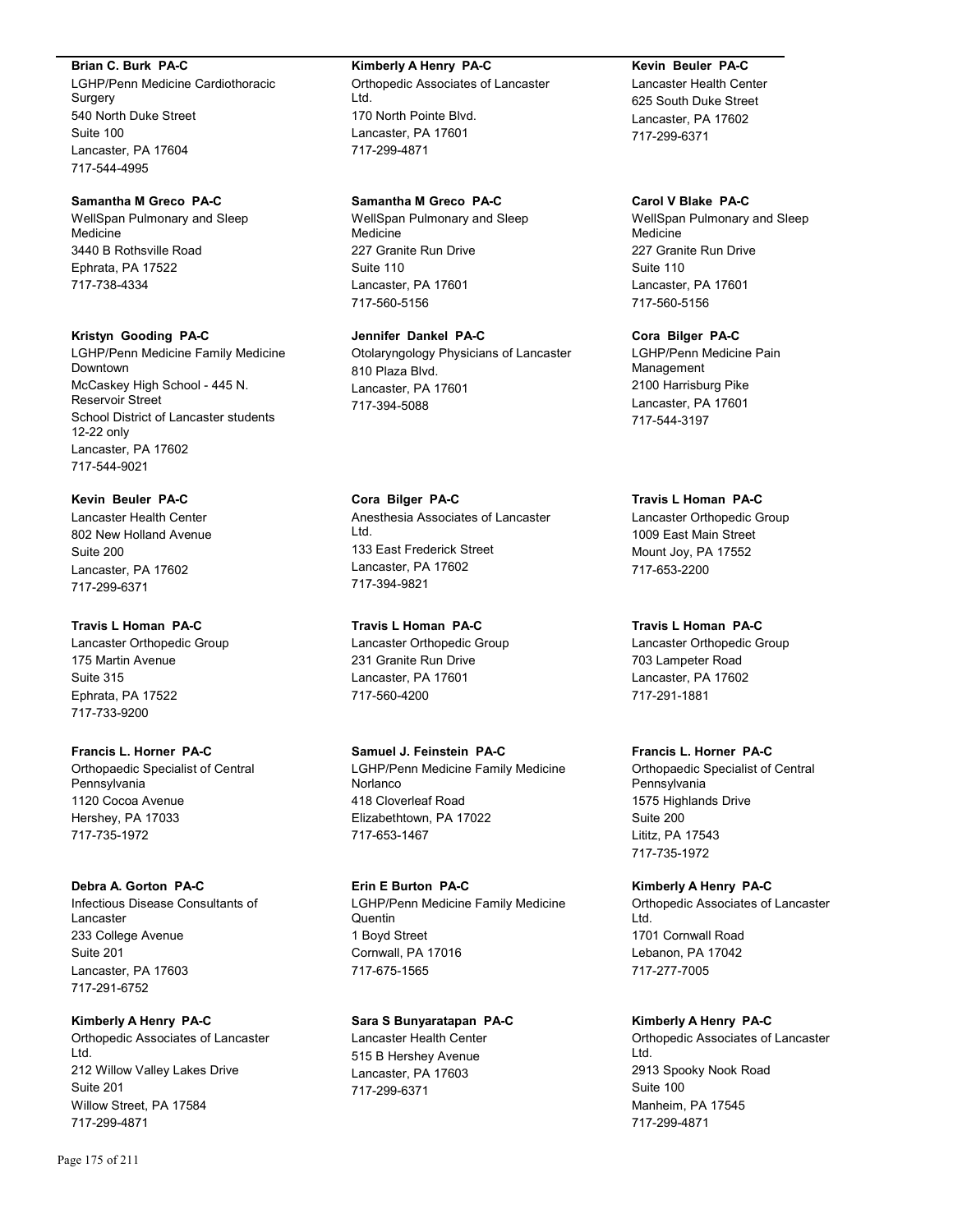#### **Sara S Bunyaratapan PA-C**

Lancaster Health Center 625 South Duke Street Lancaster, PA 17602 717-299-6371

**Kelly N Bonneville PA-C** LGHP/Penn Medicine Trauma & Acute Care Surgery 555 North Duke Street Lancaster, PA 17602 717-544-5945

**Kevin Beuler PA-C** Lancaster Health Center 304 North Water Street Lancaster, PA 17603 717-299-6371

**Jennifer Felice PA-C** Orthopedic Associates of Lancaster Ltd. 170 North Pointe Blvd. Lancaster, PA 17601 717-299-4871

**Carol V Blake PA-C** WellSpan Pulmonary and Sleep **Medicine** 435 South Kinzer Avenue Suite 10 New Holland, PA 17557 717-351-2454

**Margaret A Riggs PA-C** LG Health Express Crooked Oak 1605 Lititz Pike Lancaster, PA 17601 717-735-3995

**Regina M. Martin PA-C** WellSpan Family and Pediatric Medicine - Rothsville 2320 Rothsville Road Suite 200 Lititz, PA 17543

**Danielle Peplinski-Oshea PA-C** LGHP/Penn Medicine Surgical Group 2102 Harrisburg Pike Lancaster, PA 17601 717-544-0641

**Sara S Bunyaratapan PA-C** Lancaster Health Center 802 New Holland Avenue Suite 200 Lancaster, PA 17602 717-299-6371

**Kevin Beuler PA-C** Lancaster Health Center 515 B Hershey Avenue Lancaster, PA 17603 717-299-6371

**Leonard A Berry PA-C** Lancaster Orthopedic Group 231 Granite Run Drive Lancaster, PA 17601 717-560-4200

**Jennifer Felice PA-C** Orthopedic Associates of Lancaster Ltd. 1701 Cornwall Road Lebanon, PA 17042 717-277-7005

**Danielle Peplinski-Oshea PA-C** LGHP/Penn Medicine Surgical Group 2104 Harrisburg Pike Suite 200 Lancaster, PA 17604 717-544-3626

**Joshua Wilkins PA-C** Lancaster Health Center 802 New Holland Avenue Suite 200 Lancaster, PA 17602 717-299-6371

**Joshua Wilkins PA-C** Lancaster Health Center 304 North Water Street Lancaster, PA 17603 717-299-6371

**Devan Ragg PA-C** LGHP/Penn Medicine Family Medicine Crooked Oak 1655 Crooked Oak Drive Lancaster, PA 17601 717-569-2678

**Leonard A Berry PA-C**

Lancaster Orthopedic Group 175 Martin Avenue Suite 315 Ephrata, PA 17522 717-733-9200

**Rienna P. Fulmer PA-C**

Westphal Orthopedics, LLC 2106 Harrisburg Pike Suite 116 Lancaster, PA 17601 717-393-1900

**Kelly A Hikes PA-C** LGHP/Penn Medicine Thoracic Surgery 2102 Harrisburg Pike Lancaster, PA 17601 717-544-9400

**Leonard A Berry PA-C** Lancaster Orthopedic Group 703 Lampeter Road Lancaster, PA 17602 717-291-1881

**Erica Laut PA-C** LGHP/Penn Medicine Walter L. Aument Family Health Center 317 Chestnut Street Quarryville, PA 17566 717-786-7383

# **Jessica L. Leisey PA-C**

LGHP/Penn Medicine Cardiothoracic Surgery 540 North Duke Street Suite 100 Lancaster, PA 17604 717-544-4995

**Joshua Wilkins PA-C** Lancaster Health Center 515 B Hershey Avenue Lancaster, PA 17603 717-299-6371

## **Gretchen Reynolds PA-C**

LGHP/Penn Medicine Arthritis & Rheumatology 1261 Division Highway Suite 2 Ephrata, PA 17522 717-299-1301

717-721-4800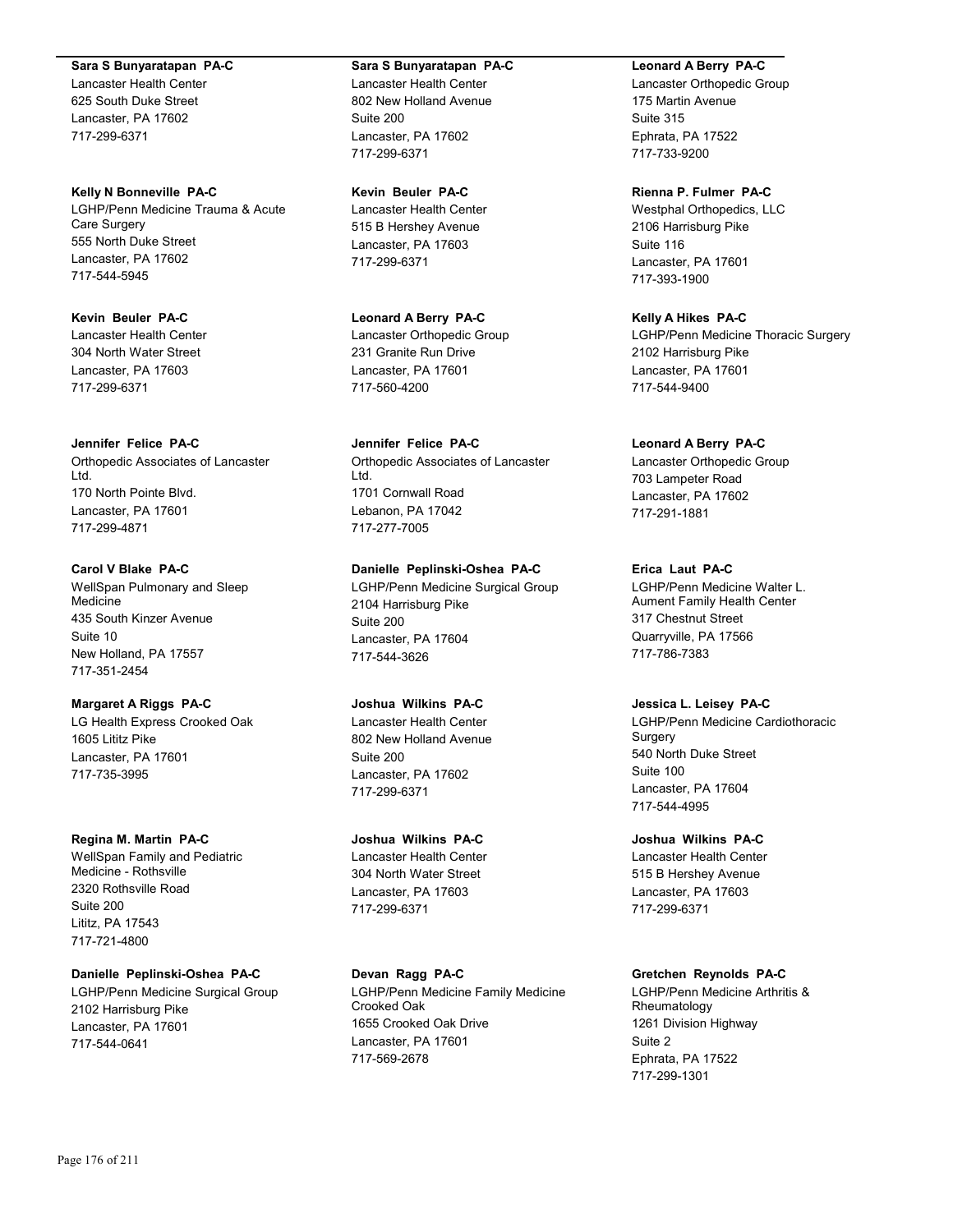#### **Jennifer M Sherwood PA-C**

Lancaster Health Center 304 North Water Street Lancaster, PA 17603 717-299-6371

#### **Jennifer M Sherwood PA-C**

Lancaster Health Center 802 New Holland Avenue Suite 200 Lancaster, PA 17602 717-299-6371

# **Kristin Rivera PA-C** Lancaster Ear, Nose & Throat, LLC

930 Red Rose Court Suite 301 Lancaster, PA 17601 717-517-9083

#### **Michael C Shipman PA-C**

Stephen G. Diamantoni MD & Associates 2112 Harrisburg Pike Suite 3 Lancaster, PA 17604 717-431-3000

## **Caroline E. Weisser PA-C**

Lancaster Health Center 802 New Holland Avenue Suite 200 Lancaster, PA 17602 717-299-6371

## **Caroline E. Weisser PA-C**

Lancaster Health Center 515 B Hershey Avenue Lancaster, PA 17603 717-299-6371

#### **Joy L Rice PA-C**

LGHP/Penn Medicine Cardiothoracic **Surgery** 540 North Duke Street Suite 100 Lancaster, PA 17604 717-544-4995

# **Robin Rochow PA-C**

Allergy & Asthma Center 75 West Church Street Stevens, PA 17578 717-393-1365

## **Jennifer M Sherwood PA-C**

Lancaster Health Center 515 B Hershey Avenue Lancaster, PA 17603 717-299-6371

#### **Michael C Shipman PA-C**

Stephen G. Diamantoni MD & Associates 203 Commerce Drive Suite G Quarryville, PA 17566 717-786-1202

## **Devan Ragg PA-C**

LG Health Express Crooked Oak 1605 Lititz Pike Lancaster, PA 17601 717-735-3995

# **Travis J. Transue PA-C**

Orthopedic Associates of Lancaster Ltd. 2913 Spooky Nook Road Suite 100 Manheim, PA 17545 717-299-4871

## **Michael C Shipman PA-C**

Stephen G. Diamantoni MD & Associates 440 Chestnut Street Lancaster, PA 17603 717-295-3317

## **Caroline E. Weisser PA-C**

Lancaster Health Center 304 North Water Street Lancaster, PA 17603 717-299-6371

## **Kevin L Rohm PA-C**

Orthopaedic Specialist of Central Pennsylvania 1575 Highlands Drive Suite 200 Lititz, PA 17543 717-735-1972

## **Robin Rochow PA-C**

Allergy & Asthma Center 2951 Whiteford Road Suite 302 York, PA 17402 717-751-0090

#### **Jennifer M Sherwood PA-C**

Lancaster Health Center 625 South Duke Street Lancaster, PA 17602 717-299-6371

## **Teresa L. Weitz PA-C**

Mastropietro & Associates Family Medicine 2145 Noll Drive Lancaster, PA 17603 717-397-4921

## **Gretchen Reynolds PA-C**

LGHP/Penn Medicine Arthritis & Rheumatology 426 Cloverleaf Road Elizabethtown, PA 17022 717-299-1301

#### **Michael C Shipman PA-C**

Stephen G. Diamantoni MD & **Associates** 218-C West Main Street Leola, PA 17540 717-656-2331

**Caroline E. Weisser PA-C** Lancaster Health Center 625 South Duke Street Lancaster, PA 17602 717-299-6371

#### **Lucy A. Quinn PA-C**

Lancaster Family Practice Associates 1611 Oregon Pike Lancaster, PA 17601 717-393-3881

#### **Kevin L Rohm PA-C**

Orthopaedic Specialist of Central Pennsylvania 1120 Cocoa Avenue Hershey, PA 17033 717-735-1972

#### **Robin Rochow PA-C**

Allergy & Asthma Center 2445 Marietta Avenue Lancaster, PA 17601 717-393-1365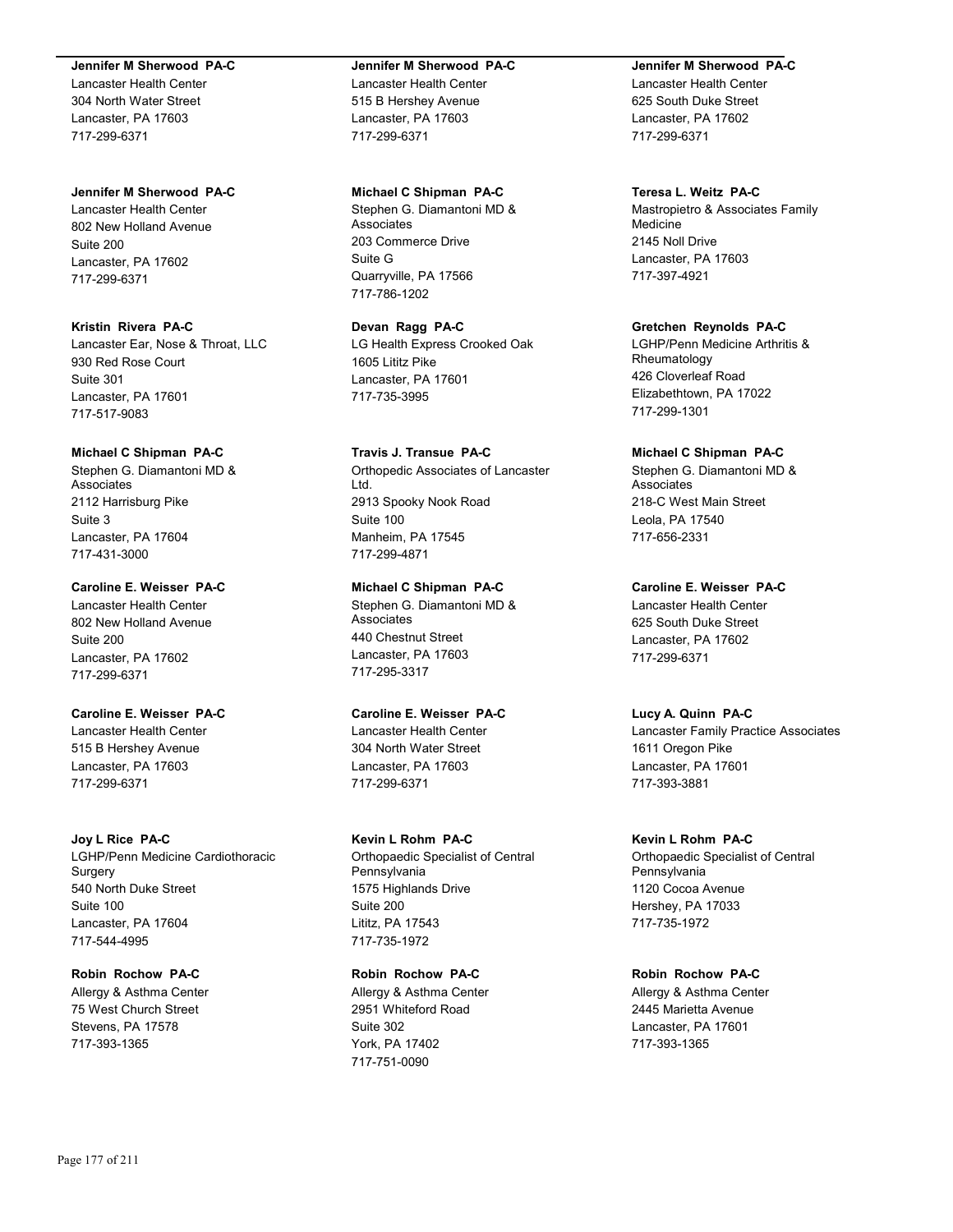#### **Cassie L Martin PA-C**

LGHP/Penn Medicine Hematology & Oncology 2102 Harrisburg Pike Suite 116 Lancaster, PA 17601 717-544-9400

## **Ashley R Pizzimenti PA-C**

LGHP/Penn Medicine Walter L. Aument Family Health Center 317 Chestnut Street Quarryville, PA 17566 717-786-7383

#### **Gretchen Reynolds PA-C**

LGHP/Penn Medicine Arthritis & Rheumatology 690 Good Drive Suite 23 Lancaster, PA 17601 717-299-1301

## **Douglas M Krysan PA-C**

LGHP/Penn Medicine Family Medicine Manor Ridge 701 North Duke Street Lancaster, PA 17602 717-299-4644

## **Margaret M Krumm PA-C**

LGHP/Penn Medicine Family Medicine Twin Rose - Columbia 306 North Seventh Street Columbia, PA 17512 717-684-9106

# **Linda S. Wenger PA-C**

Penn State Medical Group - Oyster Point 3045 Marietta Avenue Lancaster, PA 17601 717-898-2900

# **Samantha Schmink PA-C**

LGHP/Penn Medicine Family Medicine Manheim 544 N. Penryn Road Manheim, PA 17545 717-665-2496

## **Jared L. Thatcher PA-C** Argires Marotti Neurosurgical

Associates of Lancaster 160 North Pointe Boulevard Suite 200 Lancaster, PA 17601 717-358-0800

#### **Robin Rochow PA-C**

Allergy & Asthma Center 1701 Cornwall Road Lebanon, PA 17042 717-272-2919

## **Margaret A Riggs PA-C**

LGHP/Penn Medicine Family Medicine Crooked Oak 1655 Crooked Oak Drive Lancaster, PA 17601 717-569-2678

## **Brandan T. Lykens PA-C**

Penn Medicine LGHP NeuroScience & Spine Associates 1510 Cornwall Road Lebanon, PA 17042 717-454-0061

## **Douglas M Krysan PA-C**

LGHP/Penn Medicine Family Medicine Manor Ridge 2113 Manor Ridge Drive Lancaster, PA 17603 717-299-4644

## **Kevin L Rohm PA-C**

Orthopaedic Specialists of Central Pennsylvania 1160 Manheim Pike Lancaster, PA 17601 717-735-1972

## **Eric D Thompson PA-C**

Orthopedic Associates of Lancaster Ltd. 170 North Pointe Blvd. Lancaster, PA 17601 717-299-4871

## **Matthew R. Miller PA-C**

Penn Medicine LGHP NeuroScience & Spine Associates 1510 Cornwall Road Lebanon, PA 17042 717-454-0061

## **Adam C. Truax PA-C**

Argires Marotti Neurosurgical Associates of Lancaster 160 North Pointe Boulevard Suite 200 Lancaster, PA 17601 717-358-0800

## **Kaitlyn E Wieland PA-C**

WellSpan Family Medicine - **Meadowbrook** 337 West Main Street Suite 100 Leola, PA 17540 717-656- 6122

## **Gretchen Reynolds PA-C**

LGHP/Penn Medicine Arthritis & Rheumatology 2108 Harrisburg Pike Suite 200 Lancaster, PA 17604 717-299-1301

## **Brandan T. Lykens PA-C**

Penn Medicine LGHP NeuroScience & Spine Associates 1671 Crooked Oak Drive Lancaster, PA 17601 717-569-5331

## **Margaret M Krumm PA-C**

LGHP/Penn Medicine Family Medicine Twin Rose - Wrightsville 6415 Lincoln Highway Wrightsville, PA 17368 717-252-1200

## **Maria Kuzio PA-C**

Otolaryngology Physicians of Lancaster 561 W. Trout Run Road Ephrata, PA 17522 717-733-4891

## **Samantha Schmink PA-C**

LGHP/Penn Medicine Family Medicine Manheim 700 Lancaster Road Rout 72 Manheim, PA 17545 717-665-2496

## **Matthew R. Miller PA-C**

Penn Medicine LGHP NeuroScience & Spine Associates 1671 Crooked Oak Drive Lancaster, PA 17601 717-569-5331

## **Tracie L. Kortright PA-C**

Lancaster Orthopedic Group 231 Granite Run Drive Lancaster, PA 17601 717-560-4200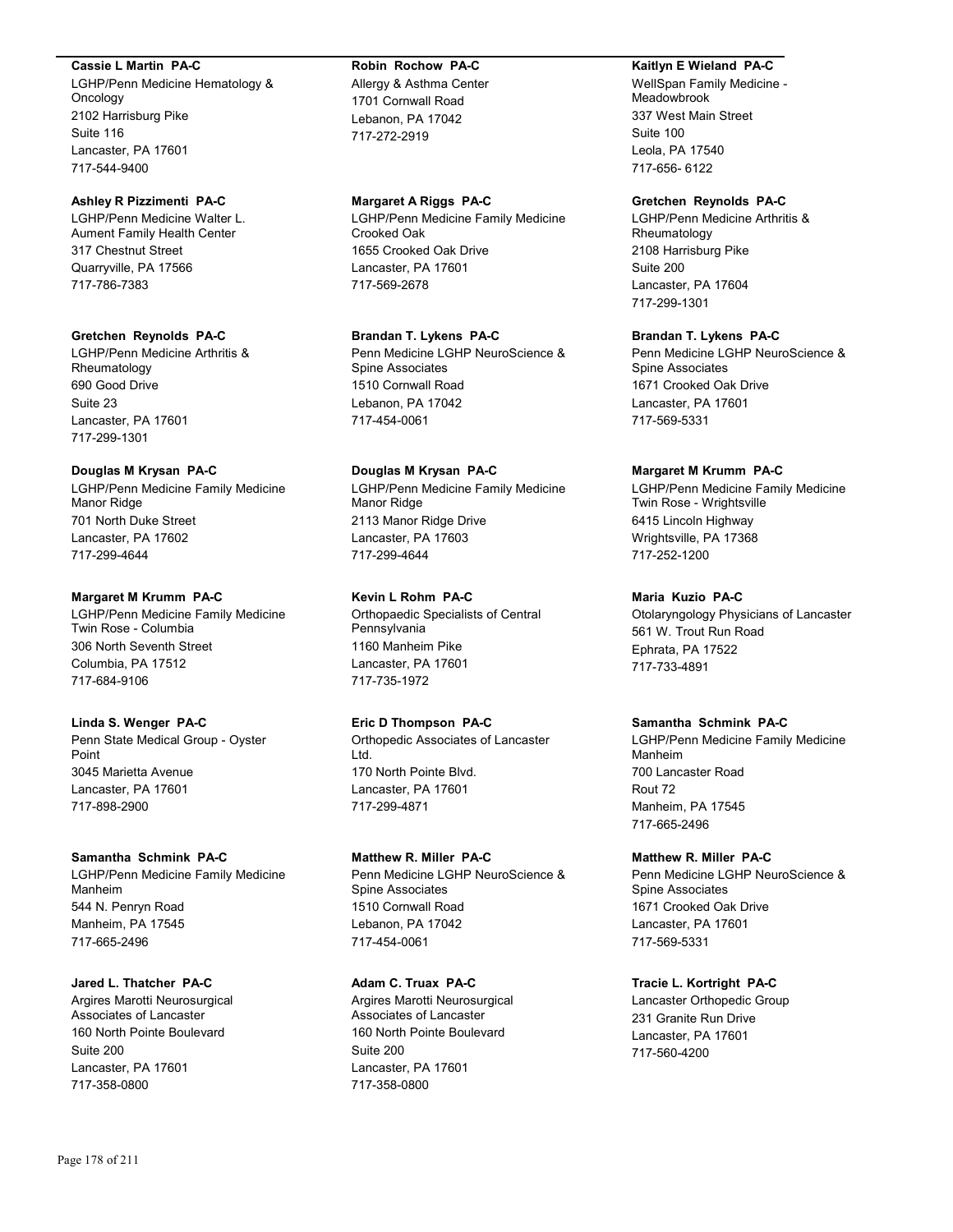**Meghann G. Wenger PA-C**

LGHP/Penn Medicine Family Medicine Norlanco 418 Cloverleaf Road Elizabethtown, PA 17022 717-653-1467

**Sandra L Moffett PA-C** Penn Medicine LGHP NeuroScience & Spine Associates 1671 Crooked Oak Drive Lancaster, PA 17601 717-569-5331

**Jillian M Tallarico PA-C** Lancaster Orthopedic Group 231 Granite Run Drive Lancaster, PA 17601 717-560-4200

## **Stacy M. Spence PA-C**

Penn State Medical Group - Mountville 2 College Avenue Mountville, PA 17554 717-285-3144

## **Brian R. Walters PA-C**

Lancaster Orthopedic Group 231 Granite Run Drive Lancaster, PA 17601 717-560-4200

**Travis J. Transue PA-C**

Orthopedic Associates of Lancaster Ltd. 170 North Pointe Blvd. Lancaster, PA 17601 717-299-4871

## **Kelly C. Towers PA-C**

LGHP/Penn Medicine Family Medicine Downtown McCaskey High School - 445 N. Reservoir Street School District of Lancaster students 12-22 only Lancaster, PA 17602 717-544-9021

## **Ramon Torres PA-C**

LGHP/Penn Medicine Family Medicine Quentin 1 Boyd Street Cornwall, PA 17016 717-675-1565

## **Eric D Thompson PA-C**

Orthopedic Associates of Lancaster Ltd. 2913 Spooky Nook Road Suite 100 Manheim, PA 17545 717-299-4871

**Tracie L. Kortright PA-C** Lancaster Orthopedic Group 1009 East Main Street Mount Joy, PA 17552 717-653-2200

**Jillian M Tallarico PA-C** Lancaster Orthopedic Group 175 Martin Avenue Suite 315 Ephrata, PA 17522 717-733-9200

**Heather J. Tryon PA-C** LGHP/Penn Medicine Cardiothoracic Surgery 540 North Duke Street Suite 100 Lancaster, PA 17604 717-544-4995

**Travis J. Transue PA-C** Orthopedic Associates of Lancaster Ltd. 212 Willow Valley Lakes Drive Suite 201 Willow Street, PA 17584 717-299-4871

# **Ruth A. Mershon PA-C**

Penn State Medical Group - Cornerstone 6 West Newport Road Lititz, PA 17543 717-627-2108

**Kelly C. Towers PA-C**

LGHP/Penn Medicine Family Medicine Downtown 540 N. North Duke Street 3rd Floor Lancaster, PA 17604 717-544-4950

## **Eric D Thompson PA-C**

Orthopedic Associates of Lancaster Ltd. 212 Willow Valley Lakes Drive Suite 201 Willow Street, PA 17584 717-299-4871

**Sandra L Moffett PA-C** Penn Medicine LGHP NeuroScience &

Spine Associates 1510 Cornwall Road Lebanon, PA 17042 717-454-0061

**Jillian M Tallarico PA-C** Lancaster Orthopedic Group 703 Lampeter Road Lancaster, PA 17602 717-291-1881

**Jillian M Tallarico PA-C** Lancaster Orthopedic Group 1009 East Main Street Mount Joy, PA 17552 717-653-2200

## **Emmalee J. Meyers PA-C**

LGHP/Penn Medicine Family Medicine New Holland 676 East Main Street New Holland, PA 17557 717-354-4671

## **Travis J. Transue PA-C**

Orthopedic Associates of Lancaster Ltd. 1701 Cornwall Road Lebanon, PA 17042 717-277-7005

## **Elizabeth L Messick PA-C**

Penn State Medical Group - Manor 16A Manor Avenue Millersville, PA 17551 717-872-5444

## **Eric D Thompson PA-C**

Orthopedic Associates of Lancaster Ltd. 1701 Cornwall Road Lebanon, PA 17042 717-277-7005

## **Ranae L. McPhail PA-C**

Lancaster Orthopedic Group 703 Lampeter Road Lancaster, PA 17602 717-291-1881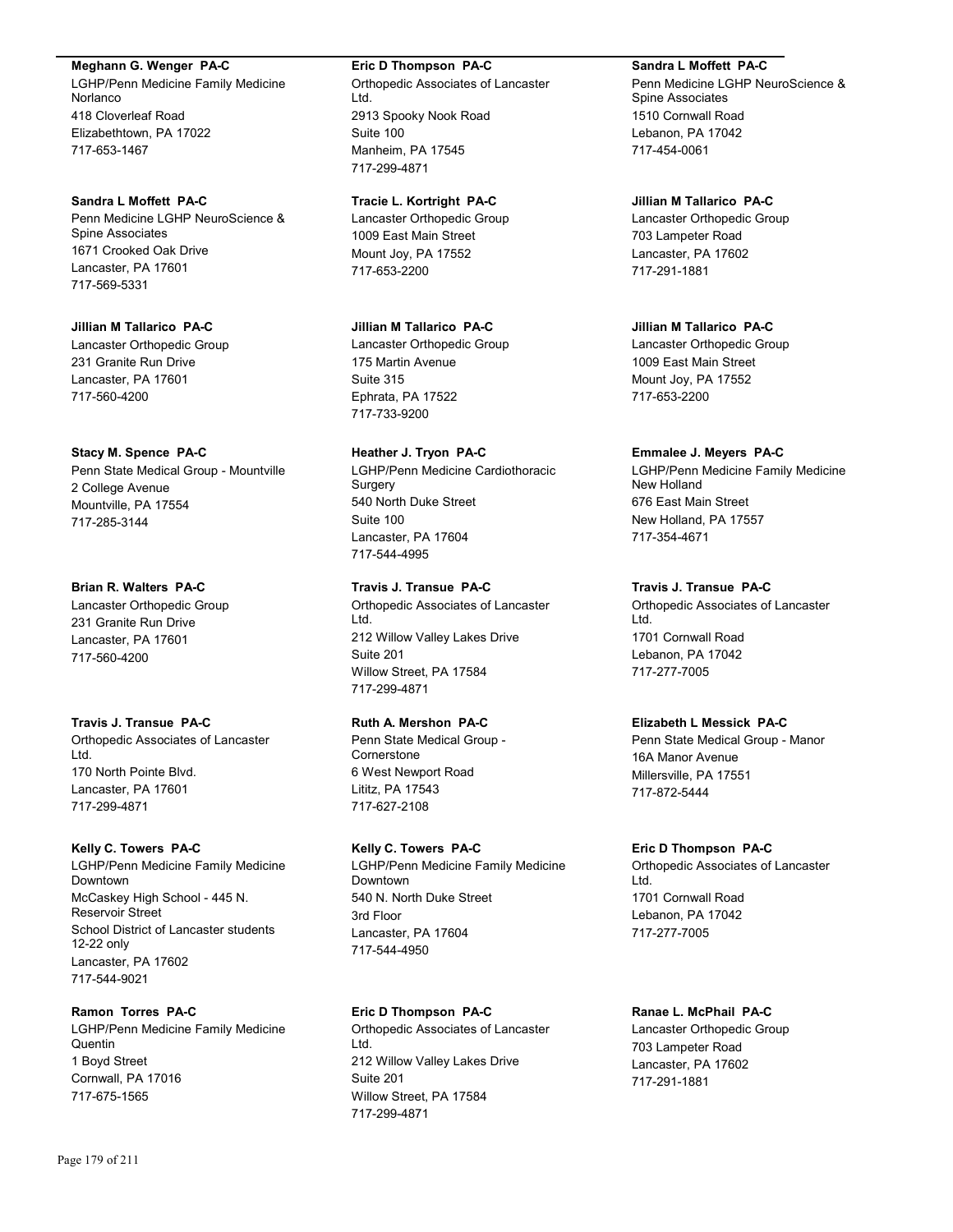#### **Ranae L. McPhail PA-C**

Lancaster Orthopedic Group 231 Granite Run Drive Lancaster, PA 17601 717-560-4200

#### **Caitlyn H. McNaughton PA-C**

LGHP/Penn Medicine Hematology & Oncology 2102 Harrisburg Pike Suite 116 Lancaster, PA 17601 717-544-9400

## **Kimberly K McDonald-Flood PA-C**

Lancaster Orthopedic Group 703 Lampeter Road Lancaster, PA 17602 717-291-1881

## **Tracie L. Kortright PA-C**

Lancaster Orthopedic Group 175 Martin Avenue Suite 315 Ephrata, PA 17522 717-733-9200

## **Ashley L Matlack PA-C**

LGHP/Penn Medicine Surgical Group 2104 Harrisburg Pike Suite 200 Lancaster, PA 17604 717-544-3626

## **Yidrisca M. Vargas PA-C**

LGHP/Penn Medicine Family Medicine Twin Rose - Wrightsville 6415 Lincoln Highway Wrightsville, PA 17368 717-252-1200

## **Jessica B. Strubel PA-C**

Orthopedic Associates of Lancaster Ltd. 170 North Pointe Blvd. Lancaster, PA 17601 717-299-4871

## **Erika Ortega PA-C**

Penn Medicine LGHP NeuroScience & Spine Associates 1510 Cornwall Road Lebanon, PA 17042 717-454-0061

#### **Ranae L. McPhail PA-C**

Lancaster Orthopedic Group 175 Martin Avenue Suite 315 Ephrata, PA 17522 717-733-9200

#### **Rachel L Thompson PA-C**

LGHP/Penn Medicine Family Medicine Manor Ridge 701 North Duke Street Lancaster, PA 17602 717-299-4644

## **Ramon Torres PA-C**

LGHP/Penn Medicine Family Medicine **Quentin** 1701 Cornwall Road Suite 201 Lebanon, PA 17042 717-675-1780

## **Laura Lash PA-C** LGHP/Penn Medicine Family Medicine Twin Rose - Columbia 306 North Seventh Street Columbia, PA 17512 717-684-9106

# **Ashley L Matlack PA-C**

LGHP/Penn Medicine Surgical Group 2102 Harrisburg Pike Lancaster, PA 17601 717-544-0641

## **Joshua Wilkins PA-C**

Lancaster Health Center 625 South Duke Street Lancaster, PA 17602 717-299-6371

## **Evan J. Knappenberger PA-C**

LGHP/Penn Medicine Surgical Group 2102 Harrisburg Pike Lancaster, PA 17601 717-544-0641

## **Erika Ortega PA-C**

Penn Medicine LGHP NeuroScience & Spine Associates 1671 Crooked Oak Drive Lancaster, PA 17601 717-569-5331

## **Ranae L. McPhail PA-C**

Lancaster Orthopedic Group 1009 East Main Street Mount Joy, PA 17552 717-653-2200

## **Rachel L Thompson PA-C**

LGHP/Penn Medicine Family Medicine Manor Ridge 2113 Manor Ridge Drive Lancaster, PA 17603 717-299-4644

## **Benjamin Mann PA-C**

Ephrata Community Hospital - Emergency Medicine 169 Martin Avenue Ephrata, PA 17522 717-738-6420

## **Laura Lash PA-C**

LGHP/Penn Medicine Family Medicine Twin Rose - Wrightsville 6415 Lincoln Highway Wrightsville, PA 17368 717-252-1200

## **Yidrisca M. Vargas PA-C**

LGHP/Penn Medicine Family Medicine Twin Rose - Columbia 306 North Seventh Street Columbia, PA 17512 717-684-9106

## **Brian R. Walters PA-C**

Lancaster Orthopedic Group 1009 East Main Street Mount Joy, PA 17552 717-653-2200

## **Michael C Shipman PA-C**

Stephen G. Diamantoni MD & Associates 734 North Franklin Street Lancaster, PA 17602 717-295-2323

## **Evan J. Knappenberger PA-C**

LGHP/Penn Medicine Surgical Group 2104 Harrisburg Pike Suite 200 Lancaster, PA 17604 717-544-3626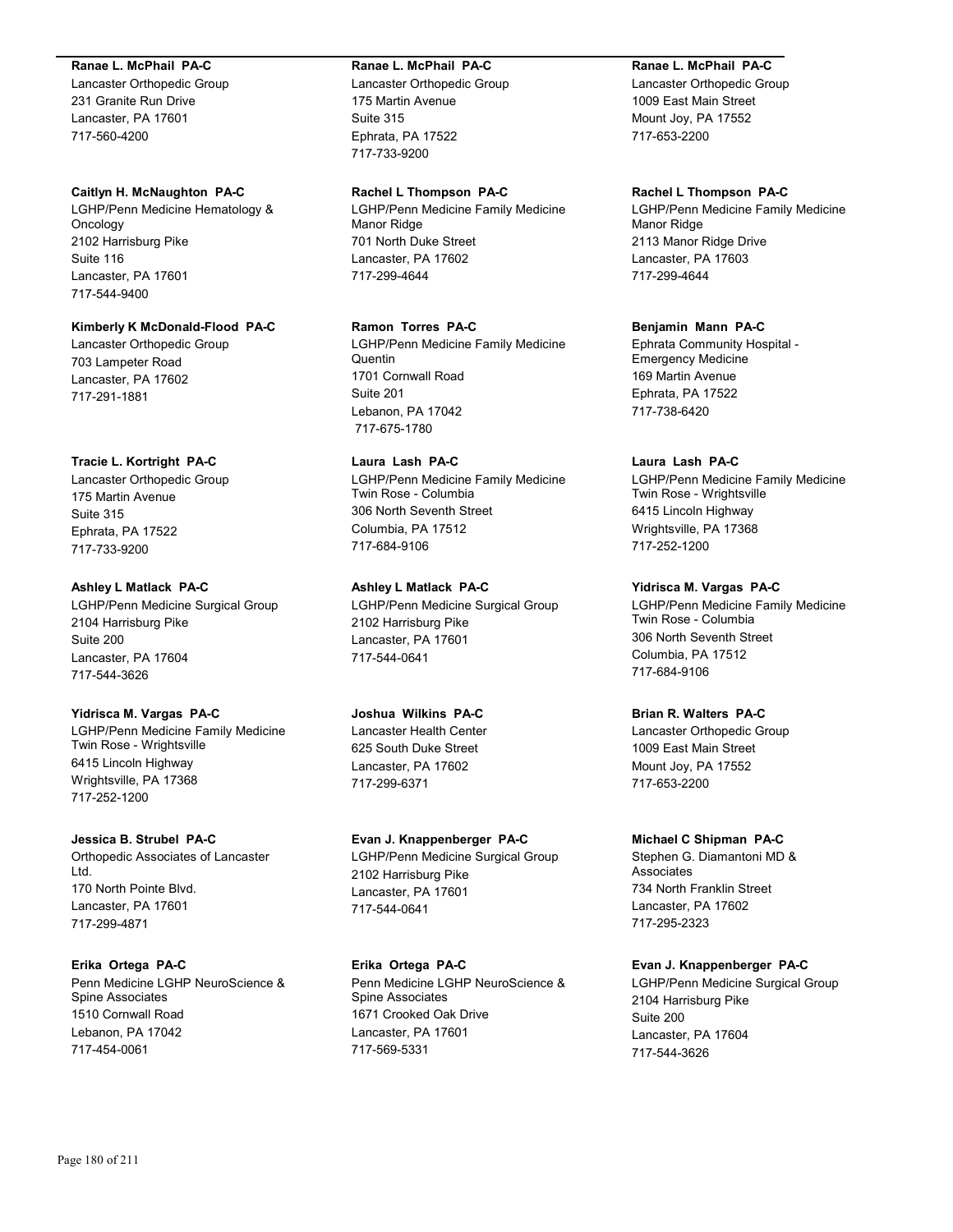#### **Kyle A Russell PA-C**

Penn State Medical Group - **Cornerstone** 6 West Newport Road Lititz, PA 17543 717-627-2108

#### **Hope K Weber PA-C**

Orthopedic Associates of Lancaster Ltd. 2913 Spooky Nook Road Suite 100 Manheim, PA 17545 717-299-4871

## **Kimberly K McDonald-Flood PA-C**

Lancaster Orthopedic Group 1009 East Main Street Mount Joy, PA 17552 717-653-2200

## **Kimberly K McDonald-Flood PA-C**

Lancaster Orthopedic Group 175 Martin Avenue Suite 315 Ephrata, PA 17522 717-733-9200

#### **Hope K Weber PA-C**

Orthopedic Associates of Lancaster Ltd. 1701 Cornwall Road Lebanon, PA 17042 717-277-7005

## **JoAnne Sandherr PA-C**

LGHP/Penn Medicine Surgical Group 2102 Harrisburg Pike Lancaster, PA 17601 717-544-0641

## **Jessica B. Strubel PA-C**

Orthopedic Associates of Lancaster Ltd. 212 Willow Valley Lakes Drive Suite 201 Willow Street, PA 17584 717-299-4871

# *Plastic Surgery*

**Maria Kuzio PA-C** Otolaryngology Physicians of Lancaster 810 Plaza Blvd. Lancaster, PA 17601 717-394-5088

### **Tracie L. Kortright PA-C** Lancaster Orthopedic Group 703 Lampeter Road Lancaster, PA 17602

717-291-1881

## **Hope K Weber PA-C** Orthopedic Associates of Lancaster Ltd. 170 North Pointe Blvd. Lancaster, PA 17601 717-299-4871

# **Brian R. Walters PA-C**

Lancaster Orthopedic Group 703 Lampeter Road Lancaster, PA 17602 717-291-1881

## **Kimberly K McDonald-Flood PA-C**

Lancaster Orthopedic Group 231 Granite Run Drive Lancaster, PA 17601 717-560-4200

## **Ian W Sale PA-C** LGHP/Penn Medicine Trauma & Acute Care Surgery 555 North Duke Street

Lancaster, PA 17602 717-544-5945

## **Jessica B. Strubel PA-C**

Orthopedic Associates of Lancaster Ltd. 1701 Cornwall Road Lebanon, PA 17042 717-277-7005

## **Brian R. Walters PA-C**

Lancaster Orthopedic Group 175 Martin Avenue Suite 315 Ephrata, PA 17522 717-733-9200

# **Ashlee F. Weaver PA-C**

WellSpan Family Medicine - Meadowbrook 337 West Main Street Suite 100 Leola, PA 17540 717-656- 6122

## **Janis W. Stone PA-C**

WellSpan Family and Pediatric Medicine - Rothsville 2320 Rothsville Road Suite 200 Lititz, PA 17543 717-721-4800

## **Hope K Weber PA-C**

Orthopedic Associates of Lancaster Ltd. 212 Willow Valley Lakes Drive Suite 201 Willow Street, PA 17584 717-299-4871

## **JoAnne Sandherr PA-C**

LGHP/Penn Medicine Surgical Group 2104 Harrisburg Pike Suite 200 Lancaster, PA 17604 717-544-3626

## **Jessica B. Strubel PA-C**

Orthopedic Associates of Lancaster Ltd. 2913 Spooky Nook Road Suite 100 Manheim, PA 17545 717-299-4871

## **Jonathan D. Lehman PA-C**

WellSpan Family and Pediatric Medicine - Rothsville 2320 Rothsville Road Suite 200 Lititz, PA 17543 717-721-4800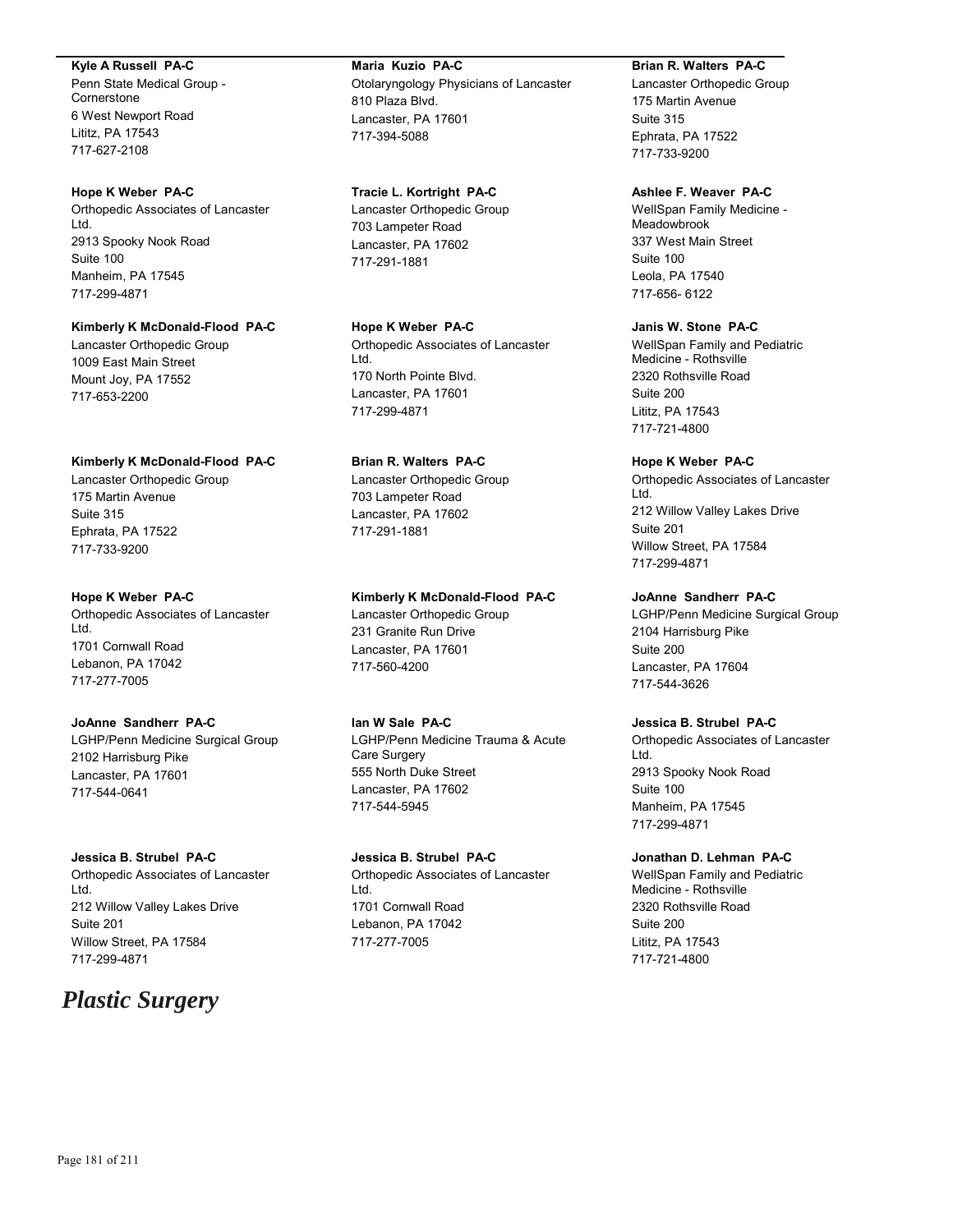### **Wendell L. Funk MD**

Wendell L. Funk, MD 230 Harrisburg Avenue Suite 7 Lancaster, PA 17603 717-299-9551

## **Kenneth R. Arthur MD**

LGHP/Penn Medicine Plastic & Cosmetic Surgery 2100 Harrisburg Pike Suite 210 Lancaster, PA 17601 717- 291-1300

**Bryan Cicuto DO** Plastic & Aesthetic Surgical Associates 1535 Highlands Drive Ste 300 Lititz, PA 17543 717-625-3509

## **Bryan Cicuto DO**

Plastic & Aesthetic Surgical Associates 300 Continental Drive Elizabethtown, PA 17022 717-625-3509

## **Joshua Fosnot MD**

Specialists at LGH ABBCI 2102 Harrisburg Pike Lancaster, PA 17601 717-544-3600

## **Alexander Au MD**

LGHP/Penn Medicine Plastic & Cosmetic Surgery 2100 Harrisburg Pike Suite 210 Lancaster, PA 17601 717- 291-1300

# **Joseph M Serletti MD**

Specialists at LGH ABBCI 2102 Harrisburg Pike Lancaster, PA 17601 717-544-3600

## **David S. Warsaw DO**

LGHP/Penn Medicine Plastic & Cosmetic Surgery 2102 Harrisburg Pike Lancaster, PA 17601 717-544-9400

#### **Kenneth R. Arthur MD**

LGHP/Penn Medicine Plastic & Cosmetic Surgery 2102 Harrisburg Pike Lancaster, PA 17601 717-544-9400

## **Wendell L. Funk MD**

Wendell L. Funk, MD 205 Grandview Avenue Camp Hill, PA 17011 717-854-2700

## **Jame F. Arnold MD**

LGHP/Penn Medicine Plastic & Cosmetic Surgery 554 North Duke Street Suite 21 Lancaster, PA 17602 717-291-5863

# **Alexander Au MD**

LGHP/Penn Medicine Plastic & Cosmetic Surgery 2102 Harrisburg Pike Lancaster, PA 17601 717-544-9400

## **Nirutisai K. Graff MD**

WellSpan Plastic Surgery 175 Martin Avenue Suite 320 Ephrata, PA 17522 717-721-5800

## **David S. Warsaw DO**

LGHP/Penn Medicine Plastic & Cosmetic Surgery 554 North Duke Street Suite 21 Lancaster, PA 17602 717-291-5863

## **David S. Warsaw DO**

LGHP/Penn Medicine Wound Care & Hyperbaric Medicine 2110 Harrisburg Pike Suite 327 Lancaster, PA 17604-2644 717-544-3216

## **Milorad Marjanovic MD**

LGHP/Penn Medicine Plastic & Cosmetic Surgery 554 North Duke Street Suite 21 Lancaster, PA 17602 717-291-5863

#### **Kenneth R. Arthur MD**

LGHP/Penn Medicine Plastic & Cosmetic Surgery 554 North Duke Street Suite 21 Lancaster, PA 17602 717-291-5863

### **Jame F. Arnold MD**

LGHP/Penn Medicine Plastic & Cosmetic Surgery 2100 Harrisburg Pike Suite 210 Lancaster, PA 17601 717- 291-1300

## **Jame F. Arnold MD**

LGHP/Penn Medicine Plastic & Cosmetic Surgery 2102 Harrisburg Pike Lancaster, PA 17601 717-544-9400

## **Alexander Au MD**

LGHP/Penn Medicine Plastic & Cosmetic Surgery 554 North Duke Street Suite 21 Lancaster, PA 17602 717-291-5863

## **Alexander Au MD**

Specialists at LGH ABBCI 2102 Harrisburg Pike Lancaster, PA 17601 717-544-3600

## **Richard M. Levin MD**

Lancaster Plastic Surgery Ltd. 1608 Lititz Pike Lancaster, PA 17601 717-299-0103

## **Milorad Marjanovic MD**

LGHP/Penn Medicine Plastic & Cosmetic Surgery 2100 Harrisburg Pike Suite 210 Lancaster, PA 17601 717- 291-1300

## **Milorad Marjanovic MD**

LGHP/Penn Medicine Plastic & Cosmetic Surgery 2102 Harrisburg Pike Lancaster, PA 17601 717-544-9400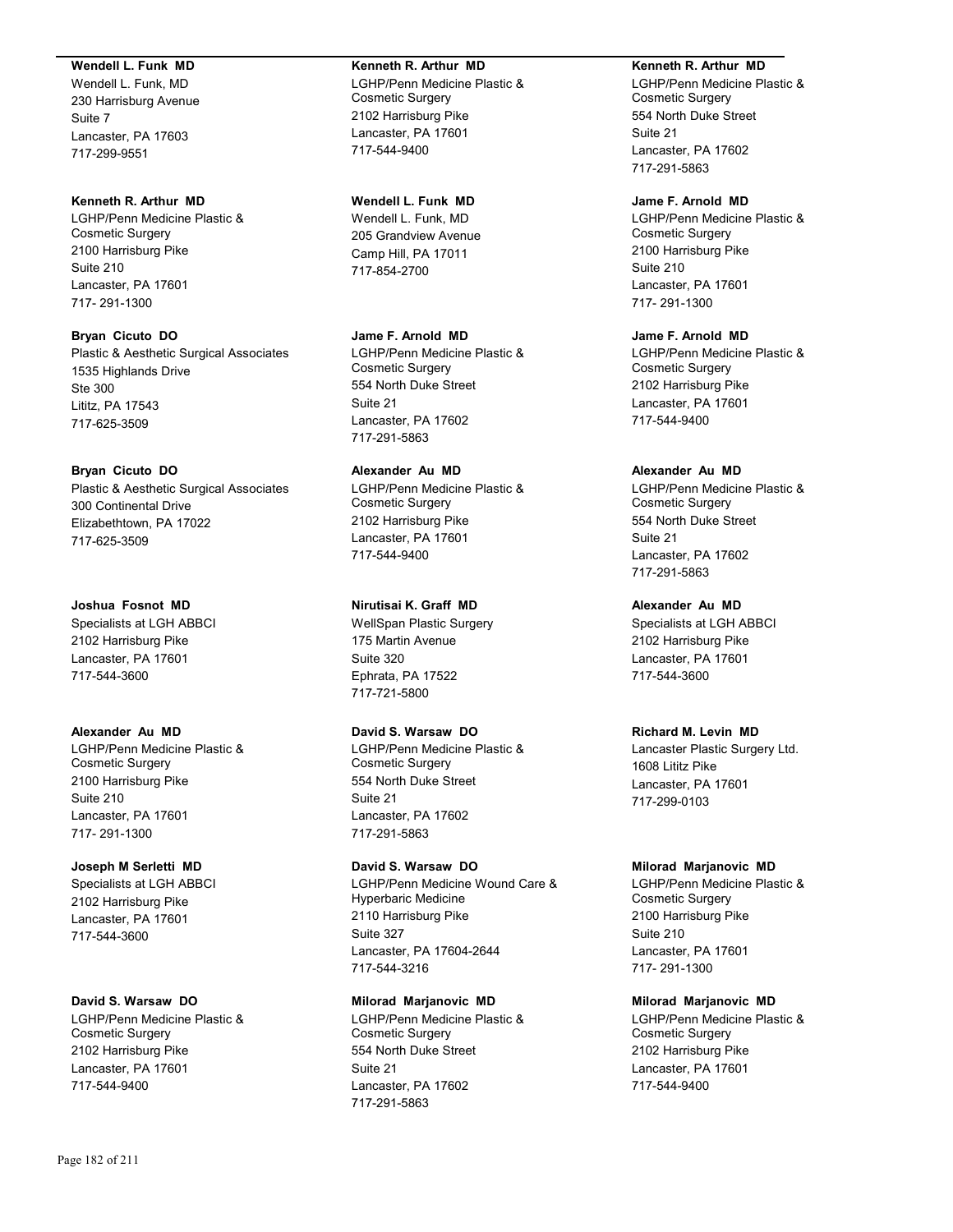#### **Stephen J Kovach MD**

Specialists at LGH ABBCI 2102 Harrisburg Pike Lancaster, PA 17601 717-544-3600

# *Podiatry*

**Jeffrey M. Witman DPM** Jeffrey M. Witman DPM 794 East Main Street Dallastown, PA 17313 717-244-5754

**Charles S. Yeager DPM** Dr. Charles Yeager LLP 29 Cloister Avenue Ephrata, PA 17522 717-733-5556

**Michael B. Younes DPM** Martin Foot & Ankle 2069 Carlisle Road York, PA 17408 717-767-3668

## **Kyle R. Yorgason DPM**

Martin Foot & Ankle 2112 Harrisburg Pike Suite 321 Lancaster, PA 17601 717-509-1028

## **David R. Cioffi DPM**

David R. Cioffi DPM 816 Estelle Drive Suite 2 Lancaster, PA 17601 717-892-7214

**Darren B. Barbacci DPM**

Foot and Ankle Center 1525 Oregon Pike Suite 1201 Lancaster, PA 17601 717-393-4503

## **Eric B. Greenberg DPM**

Eric B. Greenberg DPM 3508 E. Lincoln Highway Thorndale, PA 19372 610-384-5075

# **David S. Warsaw DO**

LGHP/Penn Medicine Plastic & Cosmetic Surgery 2100 Harrisburg Pike Suite 210 Lancaster, PA 17601 717- 291-1300

**Jeffrey M. Witman DPM** Jeffrey M. Witman DPM 1525 Oregon Pike Suite 2101 Lancaster, PA 17601 717-397-3770

**Kyle R. Yorgason DPM** Martin Foot & Ankle 1010 Eichelberger Street Suite 4 Hanover, PA 17331 717-632-4830

# **Michael B. Younes DPM**

Martin Foot & Ankle 1010 Eichelberger Street Suite 4 Hanover, PA 17331 717-632-4830

## **Kyle R. Yorgason DPM**

Martin Foot & Ankle 2069 Carlisle Road York, PA 17408 717-767-3668

**Timothy Chen DPM**

Center for Foot & Ankle Surgery 1011 W Baltimore Pike Suite 101 West Grove, PA 19390 610-269-0800

**Sharon L. Grissinger DPM** Mount Joy Foot & Ankle, PC 112 Frank Street Mount Joy, PA 17552 717-653-6350

**Timothy Chen DPM** Center for Foot & Ankle Surgery 684 W Lincoln Highway Exton, PA 19341 610-594-0098

**Brittany Winfeld DPM** Mount Joy Foot & Ankle, PC 112 Frank Street Mount Joy, PA 17552 717-653-6350

**Michael B. Younes DPM** Martin Foot & Ankle 2112 Harrisburg Pike Suite 321 Lancaster, PA 17601 717-509-1028

**Kyle R. Yorgason DPM** Martin Foot & Ankle 2300 Pleasant Valley Road York, PA 17402 717-757-3537

**Michael B. Younes DPM** Martin Foot & Ankle 2300 Pleasant Valley Road York, PA 17402 717-757-3537

## **Timothy Chen DPM**

Center for Foot & Ankle Surgery 217 Reeceville Road Suite B Coatesville, PA 19320 610-269-0800

**Kenneth W. Kilgore DPM** Lititz Podiatry 46 Copperfield Circle Lititz, PA 17543 717-626-7666

**Timothy Chen DPM** Center for Foot & Ankle Surgery 471 Pequa Avenue Honey Brook, PA 19344 610-269-0800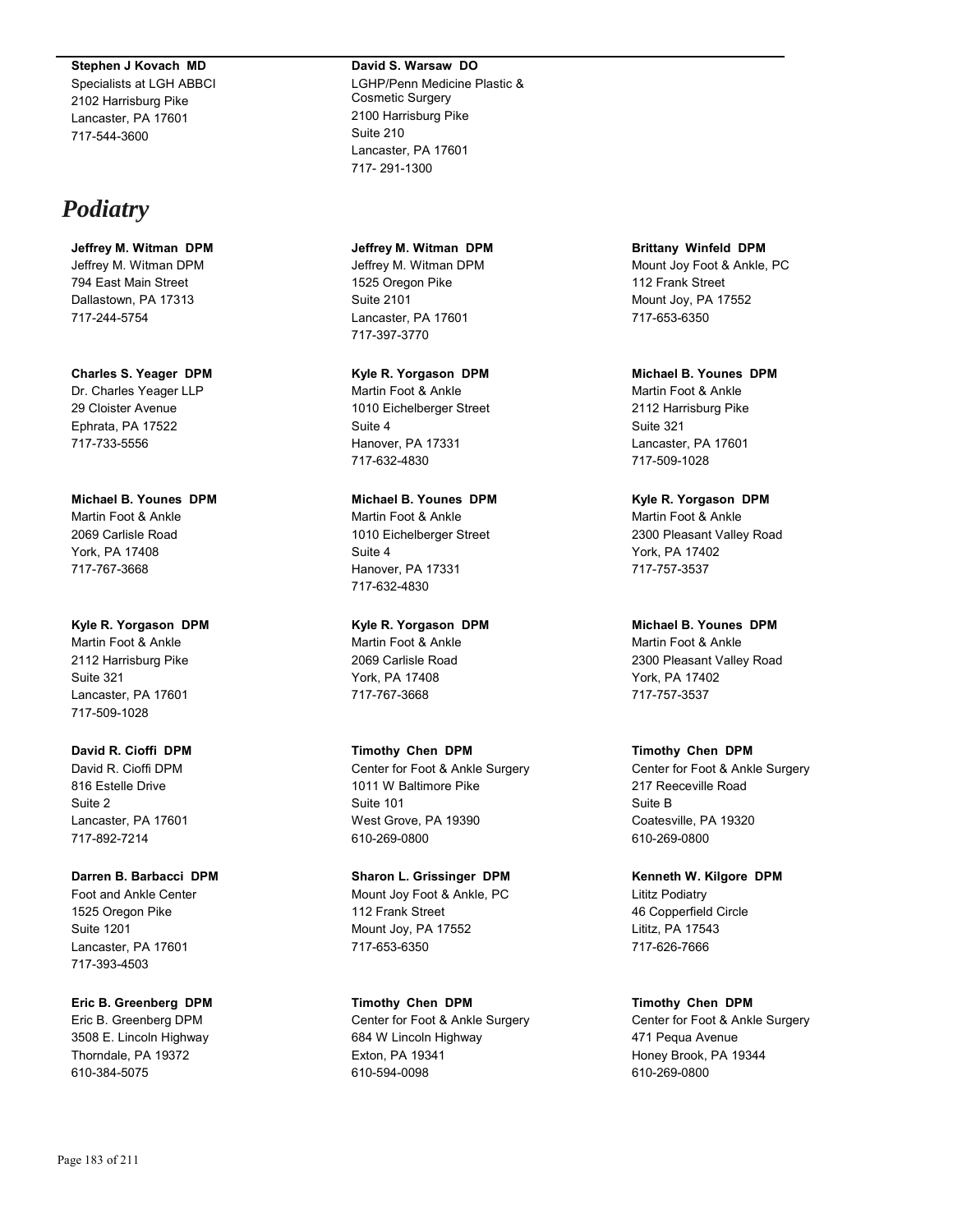**Timothy Chen DPM**

Center for Foot & Ankle Surgery 684 W Lincoln Highway Exton, PA 19341 610-269-0800

**Mark W. Evans DPM** Surgical Specialists of Lancaster P.C. Columbia Health Center 306 North 7th Street Columbia, PA 17512 717-735-7410

**Bradford J. Jacobs DPM** Podiatry Care Specialists 3319 West Chester Pike Newtown Square, PA 19073 610-356-5911

**Thomas M. Herrmann DPM** Lancaster County Podiatry 104 East Main Street Lititz, PA 17543 717-626-1516

**Peter J. Fodor DPM** Welsh Mountain Medical & Dental Center 584 Springville Road New Holland, PA 17557 717-354-4711

**Jeffrey A. Dunkerley DPM** Martin Foot & Ankle 2069 Carlisle Road York, PA 17408 717-767-3668

**Joshua Hollinger DPM** Martin Foot & Ankle 2112 Harrisburg Pike Suite 321 Lancaster, PA 17601 717-509-1028

**Joshua Hollinger DPM** Martin Foot & Ankle 2300 Pleasant Valley Road York, PA 17402 717-757-3537

#### **Darren B. Barbacci DPM**

Foot and Ankle Center 900 Century Drive Suite 101 Mechanicsburg, PA 17055 717-691-8128

**Peter J. Fodor DPM** Lancaster County Podiatry 912 West Main Street New Holland, PA 17557 717-656-0344

**Bradford J. Jacobs DPM** Podiatry Care Specialists 1593 McDaniel Dr Rts 3 & 352 West Chester, PA 19380 610-431-0200

**Thomas M. Herrmann DPM**

Lancaster County Podiatry 804 Grandview Avenue Ephrata, PA 17522 717-733-2251

**Jeffrey A. Dunkerley DPM** Martin Foot & Ankle 2300 Pleasant Valley Road York, PA 17402 717-757-3537

**Joshua Hollinger DPM** Martin Foot & Ankle 1010 Eichelberger Street Suite 4 Hanover, PA 17331 717-632-4830

**Peter J. Fodor DPM** Lancaster County Podiatry 104 East Main Street Lititz, PA 17543 717-626-1516

**Chad J. Friedman DPM** Podiatry Care Specialists 3319 West Chester Pike Newtown Square, PA 19073 610-356-5911

## **Jeffrey A. Dunkerley DPM**

Martin Foot & Ankle 2112 Harrisburg Pike Suite 321 Lancaster, PA 17601 717-509-1028

**Steven A. Jacobs DPM** Steven A. Jacobs DPM 11 East Walnut Street Lancaster, PA 17602 717-393-7222

**Peter J. Fodor DPM** Lancaster County Podiatry 804 Grandview Avenue Ephrata, PA 17522 717-733-2251

**Thomas M. Herrmann DPM** Lancaster County Podiatry 912 West Main Street New Holland, PA 17557 717-656-0344

**Bradley B. Boyer DPM** Martin Foot & Ankle 2069 Carlisle Road York, PA 17408 717-767-3668

**Joshua Hollinger DPM** Martin Foot & Ankle 2069 Carlisle Road York, PA 17408 717-767-3668

**Chad J. Friedman DPM** Podiatry Care Specialists 1593 McDaniel Dr Rts 3 & 352 West Chester, PA 19380 610-431-0200

**Melissa A. Cavallaro DPM** Lancaster County Podiatry 104 East Main Street Lititz, PA 17543 717-626-1516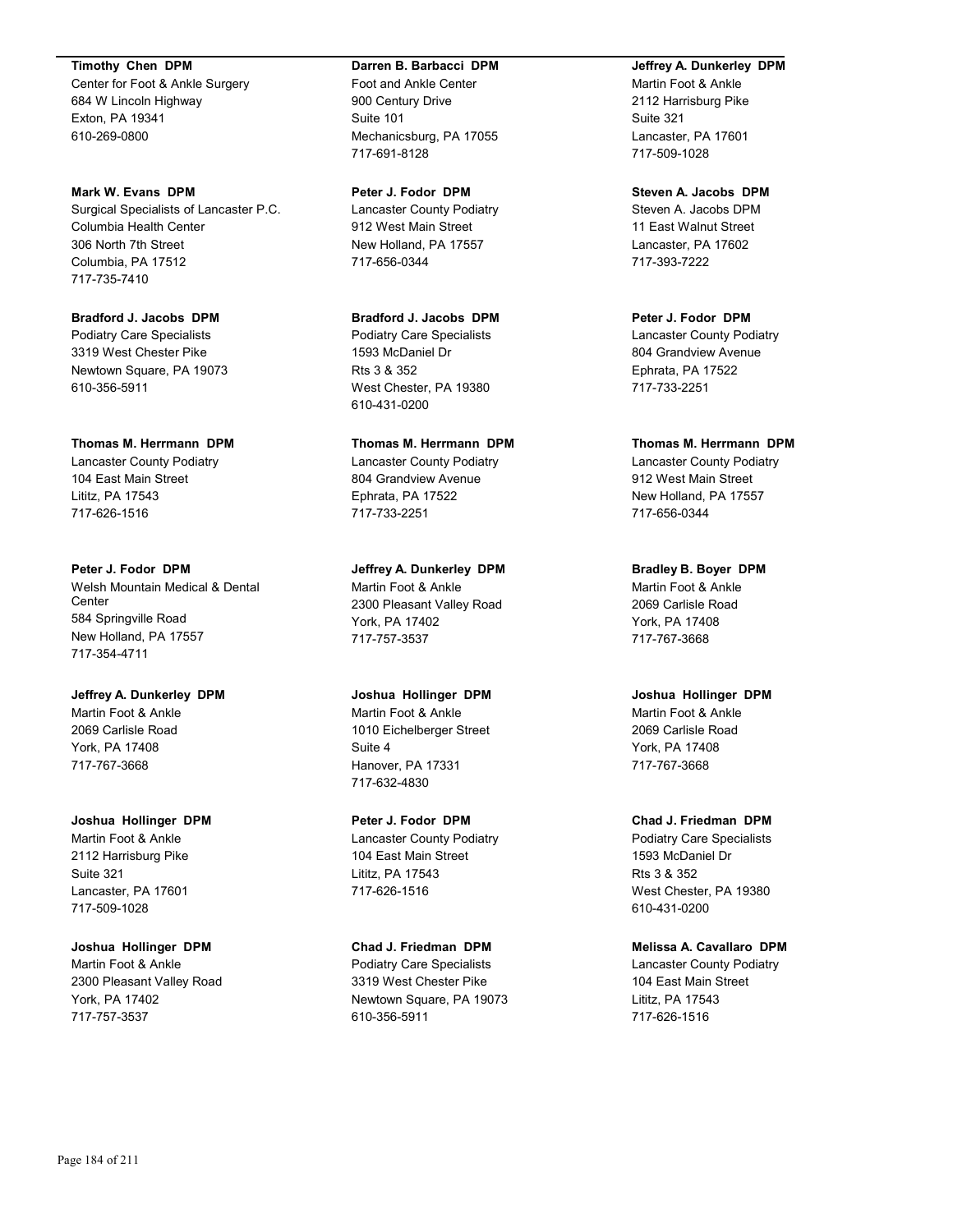#### **Jeffrey A. Dunkerley DPM**

Martin Foot & Ankle 1010 Eichelberger Street Suite 4 Hanover, PA 17331 717-632-4830

## **Steven J. Kattler DPM**

LGHP/Penn Medicine Podiatry 2108 Harrisburg Pike Suite 329 Lancaster, PA 17601 866-871-0851

**Maria Ann Kasper DPM** Martin Foot & Ankle 2069 Carlisle Road York, PA 17408 717-767-3668

**Peter J. Fodor DPM**

Meadow Creek Family Practice 435 Kinzer Avenue Suite 6 New Holland, PA 17557 717-351-2400

**Peter J. Fodor DPM** Lebanon Community Health Center 920 Church Street Lebanon, PA 17046 717-272-2700

### **Keith G. Brazzo DPM**

Foot and Ankle Associates of Lancaster LLC 571 East High Street Elizabethtown, PA 17022 717-367-0537

**Mark W. Evans DPM** Surgical Specialists of Lancaster P.C. 1575 Highlands Drive Suite 200 Lititz, PA 17543 717-735-7410

#### **Melissa A. Cavallaro DPM**

Lancaster County Podiatry 804 Grandview Avenue Ephrata, PA 17522 717-733-2251

#### **Bradley B. Boyer DPM**

Martin Foot & Ankle 1010 Eichelberger Street Suite 4 Hanover, PA 17331 717-632-4830

#### **Maria Ann Kasper DPM**

Martin Foot & Ankle 2300 Pleasant Valley Road York, PA 17402 717-757-3537

**Maria Ann Kasper DPM** Martin Foot & Ankle 1010 Eichelberger Street Suite 4 Hanover, PA 17331 717-632-4830

**Mark W. Evans DPM** Surgical Specialists of Lancaster, P.C. 2101 Embassy Drive Lancaster, PA 17603 717-735-7410

**Marilyn C. Henderson DPM** Marilyn C. Henderson DPM 882 Millersville Road Lancaster, PA 17603 717-291-0391

### **Keith G. Brazzo DPM**

Foot and Ankle Associates of Lancaster LLC 2112 Harrisburg Pike Suite 1 Lancaster, PA 17604 717-544-3577

**Peter J. Fodor DPM** Lebanon Ridge Community Health 840 Norman Drive Lebanon, PA 17042 717-272-2700

**Bradley B. Boyer DPM** Martin Foot & Ankle 2300 Pleasant Valley Road York, PA 17402 717-757-3537

#### **Keith Fleischman DPM**

Mount Joy Foot & Ankle, PC 112 Frank Street Mount Joy, PA 17552 717-653-6350

#### **Maria Ann Kasper DPM**

Martin Foot & Ankle 2112 Harrisburg Pike Suite 321 Lancaster, PA 17601 717-509-1028

## **Peter J. Fodor DPM**

Meadow Creek Family Practice 435 S. Kinzer Street Suite 6 New Holland, PA 17557 717-351-2400

**Marilyn C. Henderson DPM**

Marilyn C. Henderson DPM 324 Beaver Valley Pike Willow Street, PA 17584 717-464-5603

**Steven J. Kattler DPM**

LGHP/Penn Medicine Podiatry 950 Octorara Trail Suite 160/170 Parkesburg, PA 19365 610-857-6616

#### **Mark W. Evans DPM**

Surgical Specialists of Lancaster P.C. Willow Street Office 212 Willow Valley Lakes Drive, Suite 202 Willow Street, PA 17584 717-735-7410

**Melissa A. Cavallaro DPM** Lancaster County Podiatry 912 West Main Street New Holland, PA 17557

## **Bradley B. Boyer DPM**

717-656-0344

Martin Foot & Ankle 2112 Harrisburg Pike Suite 321 Lancaster, PA 17601 717-509-1028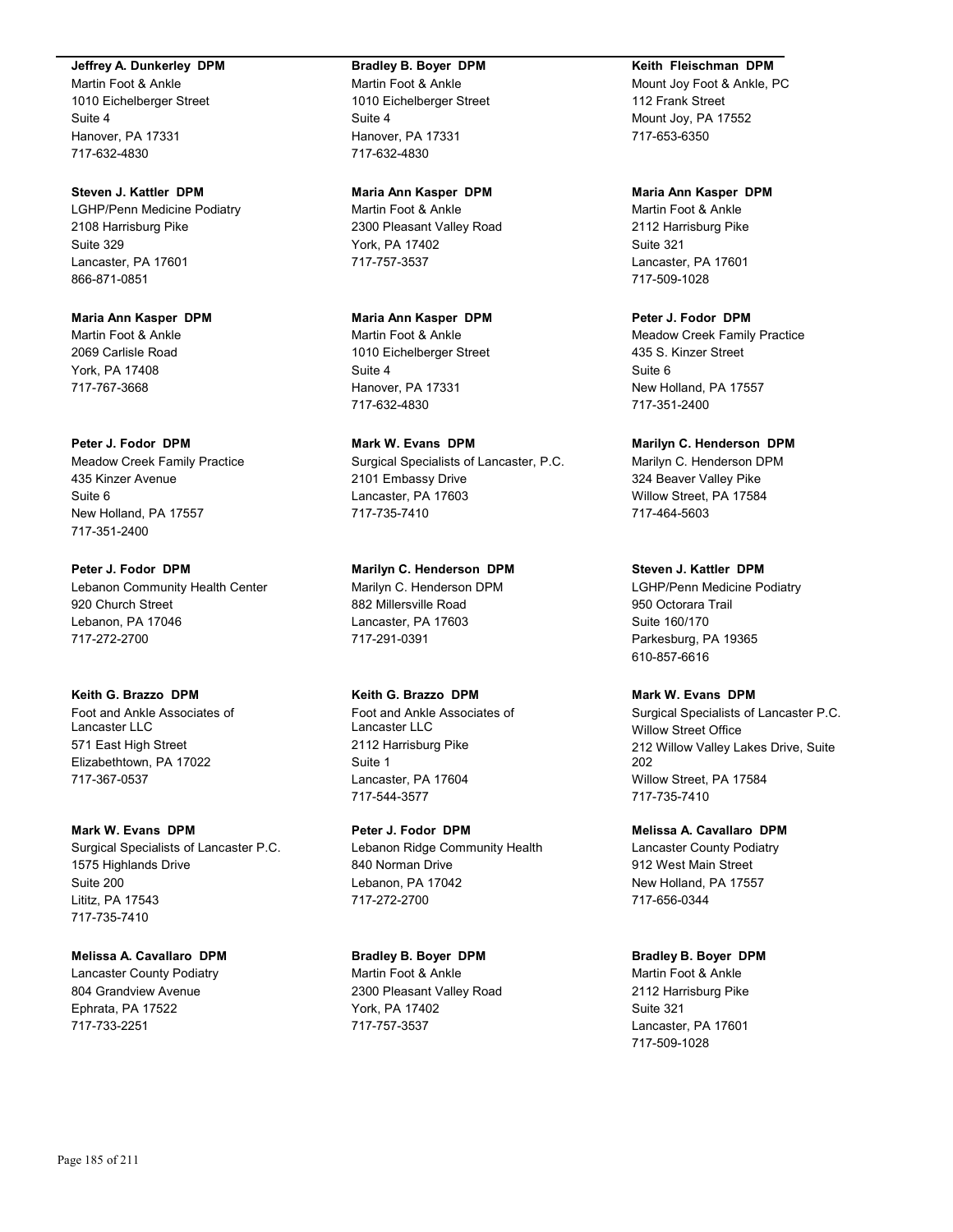#### **Sonam T. Ruit DPM**

Martin Foot & Ankle 2112 Harrisburg Pike Suite 321 Lancaster, PA 17601 717-509-1028

**Todd T. Rice DPM** Center for Foot & Ankle Surgery

217 Reeceville Road Suite B Coatesville, PA 19320 610-269-0800

**Anthony Rizzardi DPM** Lancaster County Podiatry 104 East Main Street Lititz, PA 17543 717-626-1516

**Sonam T. Ruit DPM** Martin Foot & Ankle

2300 Pleasant Valley Road York, PA 17402 717-757-3537

**Dia D. McCaughan DPM** Quarryville Family Foot Care P.C. 104 Fite Way, Suite B Quarryville, PA 17566 717 786-8896

**Anthony Rizzardi DPM** Welsh Mountain Medical & Dental **Center** 584 Springville Road New Holland, PA 17557 717-354-4711

**Steven W. Kreamer DPM** Lancaster County Podiatry 804 Grandview Avenue Ephrata, PA 17522 717-733-2251

**Aneta Strus DPM** Martin Foot & Ankle 2112 Harrisburg Pike Suite 321 Lancaster, PA 17601 717-509-1028

**Sonam T. Ruit DPM** Martin Foot & Ankle 2069 Carlisle Road York, PA 17408 717-767-3668

**Todd T. Rice DPM** Center for Foot & Ankle Surgery 684 W Lincoln Highway Exton, PA 19341 610-269-0800

**Anthony Rizzardi DPM** Lancaster County Podiatry 804 Grandview Avenue Ephrata, PA 17522 717-733-2251

## **Marcus H. Schroeder DPM**

Foot and Ankle Associates of Lancaster LLC 2112 Harrisburg Pike Suite 1 Lancaster, PA 17604 717-544-3577

**Anthony Rizzardi DPM** Lebanon Ridge Community Health 840 Norman Drive Lebanon, PA 17042 717-272-2700

**Dana Waters DPM** Marilyn C. Henderson DPM 324 Beaver Valley Pike Willow Street, PA 17584 717-464-5603

**Steven W. Kreamer DPM** Lancaster County Podiatry 104 East Main Street Lititz, PA 17543 717-626-1516

**Aneta Strus DPM** Martin Foot & Ankle 2069 Carlisle Road York, PA 17408 717-767-3668

**Todd T. Rice DPM**

Center for Foot & Ankle Surgery 684 W Lincoln Highway Exton, PA 19341 610-594-0098

**Sean M. Walpole DPM**

LGHP/Penn Medicine Podiatry 950 Octorara Trail Suite 160/170 Parkesburg, PA 19365 610-857-6616

**Todd T. Rice DPM** Center for Foot & Ankle Surgery 471 Pequa Avenue Honey Brook, PA 19344 610-269-0800

**Anthony Rizzardi DPM** Lebanon Community Health Center 920 Church Street Lebanon, PA 17046 717-272-2700

**Anthony Rizzardi DPM** Meadow Creek Family Practice 435 S. Kinzer Street Suite 6 New Holland, PA 17557 717-351-2400

**Steven W. Kreamer DPM** Lancaster County Podiatry 912 West Main Street New Holland, PA 17557 717-656-0344

**Aneta Strus DPM** Martin Foot & Ankle 1010 Eichelberger Street Suite 4 Hanover, PA 17331 717-632-4830

**Anthony Rizzardi DPM** Lancaster County Podiatry 912 West Main Street New Holland, PA 17557 717-656-0344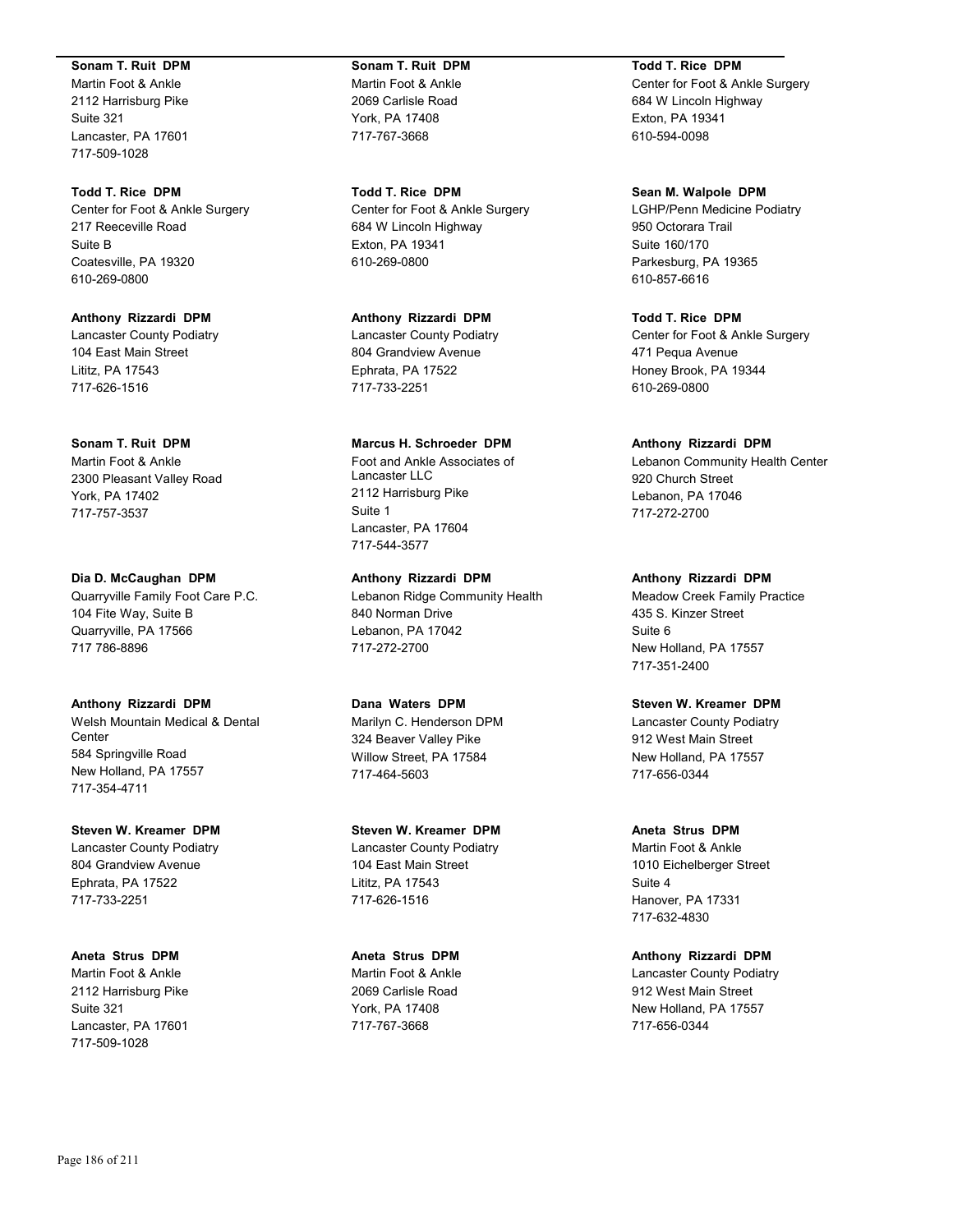#### **Bronwyn Wilke DPM**

Martin Foot & Ankle 2112 Harrisburg Pike Suite 321 Lancaster, PA 17601 717-509-1028

#### **Keith F. Tyson DPM**

Martin Foot & Ankle 2069 Carlisle Road York, PA 17408 717-767-3668

**Sean M. Walpole DPM** LGHP/Penn Medicine Podiatry 2108 Harrisburg Pike Suite 329 Lancaster, PA 17601 866-871-0851

**Dana Waters DPM** Marilyn C. Henderson DPM

882 Millersville Road Lancaster, PA 17603 717-291-0391

**Jennifer L Mulhern DPM** Martin Foot & Ankle 1010 Eichelberger Street Suite 4 Hanover, PA 17331 717-632-4830

**Bronwyn Wilke DPM** Martin Foot & Ankle 1010 Eichelberger Street Suite 4 Hanover, PA 17331 717-632-4830

**Bronwyn Wilke DPM** Martin Foot & Ankle 2300 Pleasant Valley Road York, PA 17402 717-757-3537

**Marcus H. Schroeder DPM** Foot and Ankle Associates of Lancaster LLC 571 East High Street Elizabethtown, PA 17022 717-367-0537

# *Psychiatry*

**Julia B. Siegerman DPM** Springfield Podiatry 648 Childs Avenue Drexel Hill, PA 19026 484-521-0233

**Keith F. Tyson DPM**

Martin Foot & Ankle 2112 Harrisburg Pike Suite 321 Lancaster, PA 17601 717-509-1028

**Todd T. Rice DPM** Center for Foot & Ankle Surgery 1011 W Baltimore Pike Suite 101 West Grove, PA 19390 610-269-0800

**Lawrence H. Rosen DPM** Lawrence H. Rosen DPM 24 McGovern Avenue Lancaster, PA 17602 717-509-7044

**Keith F. Tyson DPM** Martin Foot & Ankle 2300 Pleasant Valley Road York, PA 17402 717-757-3537

**Aneta Strus DPM** Martin Foot & Ankle 2300 Pleasant Valley Road York, PA 17402 717-757-3537

**Sonam T. Ruit DPM** Martin Foot & Ankle 1010 Eichelberger Street Suite 4 Hanover, PA 17331 717-632-4830

**Peter C. Smith DPM** Peter C. Smith DPM 300 Granite Run Drive Suite 160 Lancaster, PA 17601 717-560-4310

**Keith F. Tyson DPM**

Martin Foot & Ankle 1010 Eichelberger Street Suite 4 Hanover, PA 17331 717-632-4830

**Jennifer L Mulhern DPM** Martin Foot & Ankle 2300 Pleasant Valley Road York, PA 17402 717-757-3537

**Jennifer L Mulhern DPM** Martin Foot & Ankle 2112 Harrisburg Pike Suite 321 Lancaster, PA 17601 717-509-1028

**Julia B. Siegerman DPM** Accurate Foot & Diabetic Care 520 Maple Avenue Suite 1 West Chester, PA 19380 610-436-5883

**Bronwyn Wilke DPM** Martin Foot & Ankle 2069 Carlisle Road York, PA 17408 717-767-3668

**Kevin B. Miller DPM** Foot and Ankle Associates of Lancaster LLC 571 East High Street Elizabethtown, PA 17022 717-367-0537

**Kevin B. Miller DPM** Foot and Ankle Associates of Lancaster LLC 2112 Harrisburg Pike Suite 1 Lancaster, PA 17604 717-544-3577

**Jennifer L Mulhern DPM** Martin Foot & Ankle 2069 Carlisle Road York, PA 17408 717-767-3668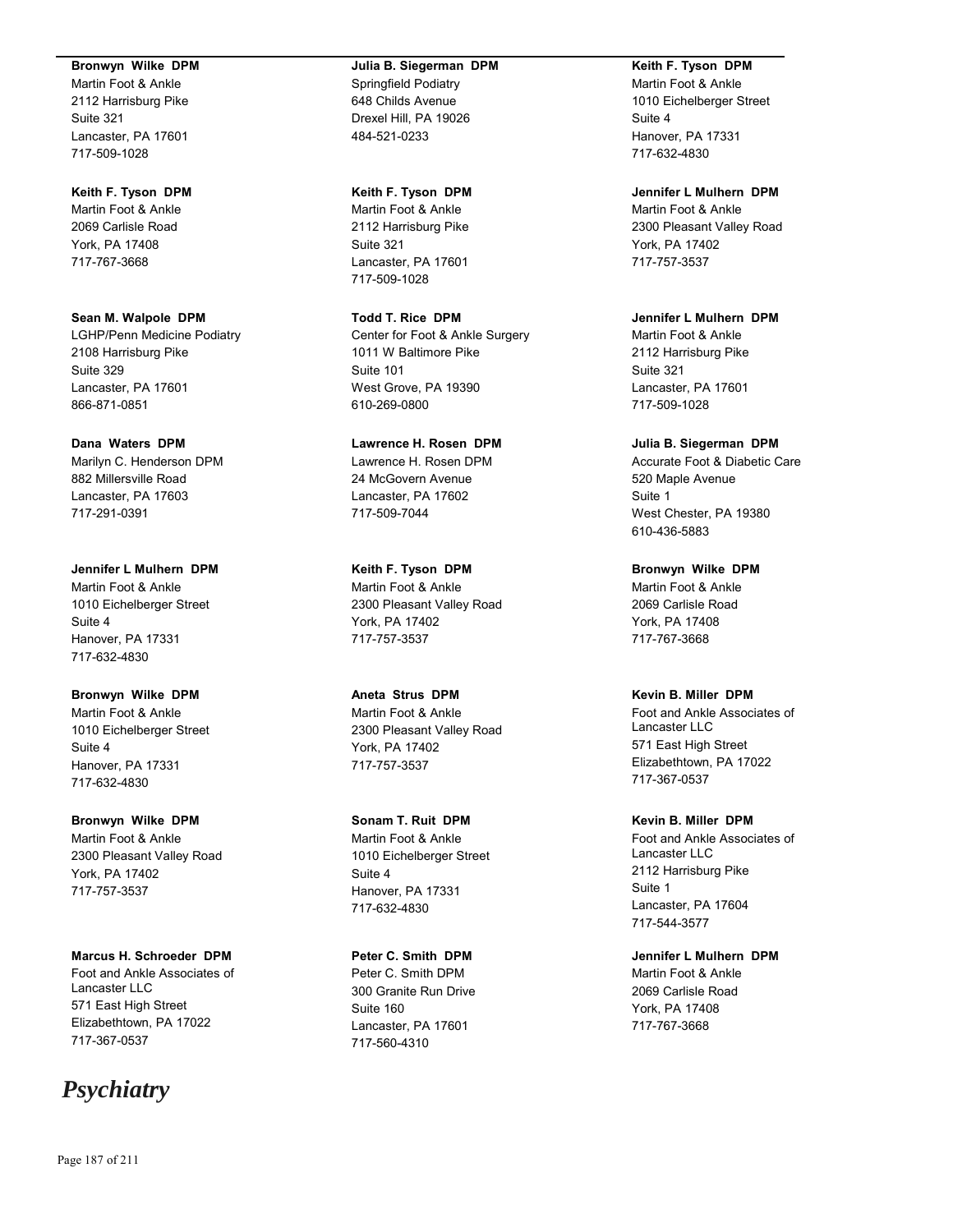#### **Kathleen Dougherty MD**

LGHP/Penn Medicine Behavioral Health 700 Lancaster Road Manheim, PA 17545 717-735-7454

#### **Leo G. Dorozynsky MD**

LGHP/Penn Medicine Behavioral Health 931 Harrisburg Avenue F&M College \*restricted to F&M students only Lancaster, PA 17603 717-560-3782

## **Leo G. Dorozynsky MD**

LGHP/Penn Medicine Behavioral Health 700 Lancaster Road Manheim, PA 17545 717-735-7454

#### **Leo G. Dorozynsky MD**

LGHP/Penn Medicine Behavioral Health 6415 Lincoln Highway Wrightsville, PA 17368 717-560-3782

#### **Leo G. Dorozynsky MD**

LGHP/Penn Medicine Behavioral Health 554 North Duke Street 3rd Floor Lancaster, PA 17602 717-560-3782

## **Leo G. Dorozynsky MD**

LGHP/Penn Medicine Behavioral Health 1001 Cornerstone Drive Suite B Mount Joy, PA 17552 717-560-3782

## **Leo G. Dorozynsky MD**

LGHP/Penn Medicine Behavioral Health 306 North 7th Street Columbia, PA 17512 717-560-3782

#### **Leo G. Dorozynsky MD**

LGHP/Penn Medicine Behavioral Health 2108 Harrisburg Pike Suite 310 Lancaster, PA 17601 717-560-3782

**Tasneem Ali MD** MAPS Behavioral Health Services 790 New Holland Avenue Lancaster, PA 17602 717-390-0353

**Leo G. Dorozynsky MD** LGHP/Penn Medicine Behavioral Health 802 New Holland Avenue Lancaster, PA 17602 717-560-3782

## **Leo G. Dorozynsky MD**

LGHP/Penn Medicine Behavioral Health 694 Good Drive Suite 11 Lancaster, PA 17601 717-560-3782

## **Leo G. Dorozynsky MD**

LGHP/Penn Medicine Behavioral Health 562 W. 2nd Avenue Lititz, PA 17543 717-735-7454

#### **Leo G. Dorozynsky MD**

LGHP/Penn Medicine Behavioral Health 540 North Duke Street 3rd Floor Lancaster, PA 17602 717-560-3782

## **Leo G. Dorozynsky MD**

LGHP/Penn Medicine Behavioral Health 34 Fawn Drive Quarryville, PA 17566 717-560-3782

## **Leo G. Dorozynsky MD**

LGHP/Penn Medicine Behavioral Health 222 Willow Valley Lakes Drive Suite 1900 Willow Street, PA 17584 717-735-7454

## **Leo G. Dorozynsky MD**

LGHP/Penn Medicine Behavioral Health 2102 Harrisburg Pike Lancaster, PA 17601 717-560-3782

**Leo G. Dorozynsky MD** LGHP/Penn Medicine Behavioral Health 317 West Chestnut Street Quarryville, PA 17566 717-560-3782

#### **Leo G. Dorozynsky MD**

LGHP/Penn Medicine Behavioral Health 701 North Duke Street Lancaster, PA 17602 717-560-3782

#### **Leo G. Dorozynsky MD**

LGHP/Penn Medicine Behavioral Health 690 Good Drive Women's Outpatient Center - 2nd Floor Lancaster, PA 17601 717-560-3782

#### **Leo G. Dorozynsky MD**

LGHP/Penn Medicine Behavioral Health 555 North Duke Street Lancaster, PA 17602 717-560-3782

#### **Leo G. Dorozynsky MD**

LGHP/Penn Medicine Behavioral Health 51 Peters Road Suite 200 Lititz, PA 17543 717-560-3782

#### **Kathleen Dougherty MD**

LGHP/Penn Medicine Behavioral Health 1001 Cornerstone Drive Suite B Mount Joy, PA 17552 717-560-3782

## **Leo G. Dorozynsky MD**

LGHP/Penn Medicine Behavioral Health 2113 Manor Ridge Drive Lancaster, PA 17603 717-560-3782

#### **Leo G. Dorozynsky MD**

LGHP/Penn Medicine Behavioral Health 1701 Cornwall Road Suite 201 Lebanon, PA 17042 717-735-7454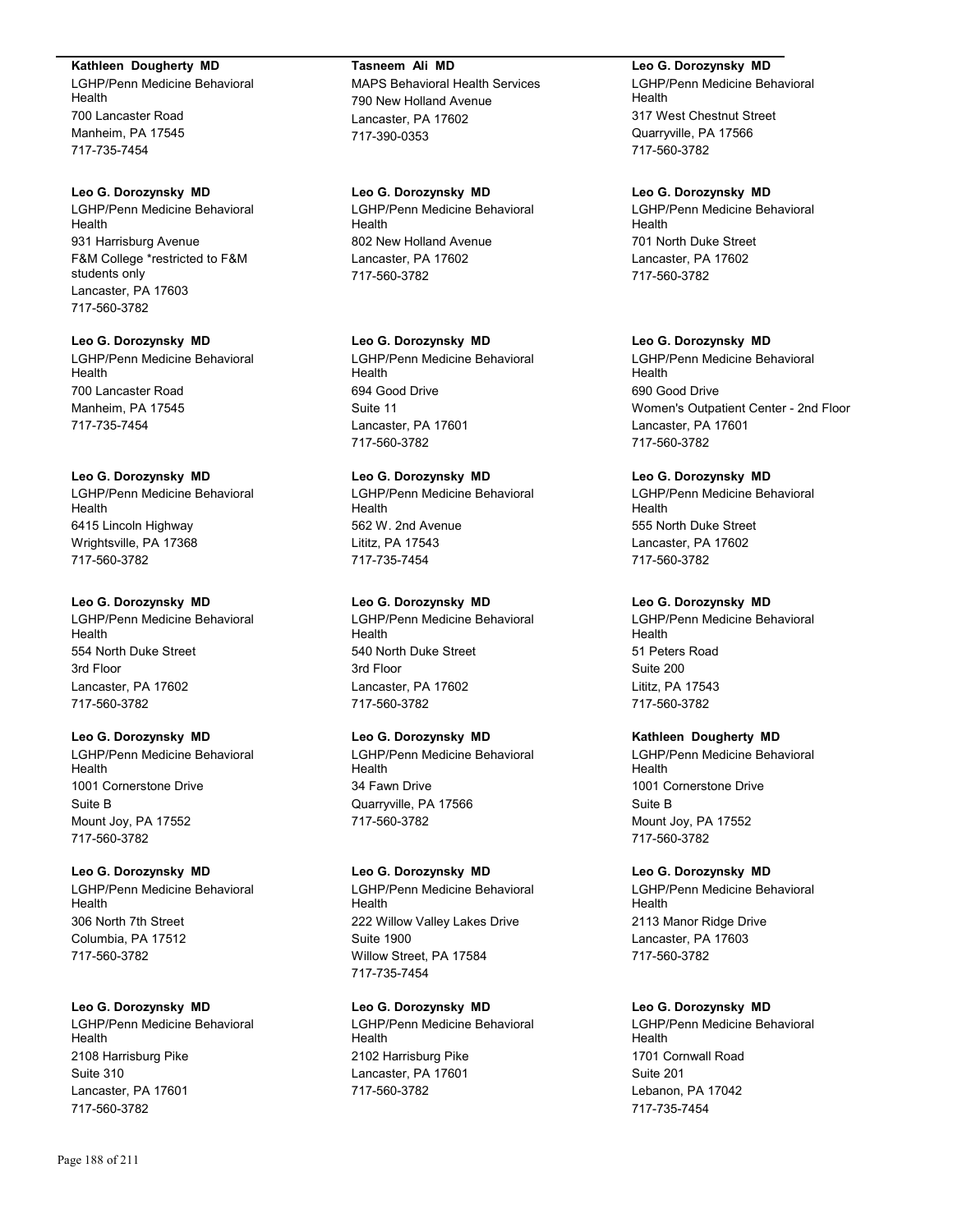#### **Leo G. Dorozynsky MD**

LGHP/Penn Medicine Behavioral Health 1635 W. Main Street Suite 700 Ephrata, PA 17522 717-735-7454

## **Leo G. Dorozynsky MD**

LGHP/Penn Medicine Behavioral Health 1159 River Road Marietta, PA 17547 717-560-3782

## **Leo G. Dorozynsky MD**

LGHP/Penn Medicine Behavioral Health 418 Cloverleaf Road Elizabethtown, PA 17022 717-560-3782

#### **M. Corazon Fernando MD**

Fernando MD & Associates 231 North Shippen Street Unit 21-B Lancaster, PA 17602 717-239-0320

#### **Kathleen Dougherty MD**

LGHP/Penn Medicine Behavioral Health 802 New Holland Avenue Lancaster, PA 17602 717-560-3782

#### **Kathleen Dougherty MD**

LGHP/Penn Medicine Behavioral Health 6415 Lincoln Highway Wrightsville, PA 17368 717-560-3782

#### **Kathleen Dougherty MD**

LGHP/Penn Medicine Behavioral Health 554 North Duke Street 3rd Floor Lancaster, PA 17602 717-560-3782

## **Kathleen Dougherty MD**

LGHP/Penn Medicine Behavioral Health 418 Cloverleaf Road Elizabethtown, PA 17022 717-560-3782

#### **Leo G. Dorozynsky MD**

LGHP/Penn Medicine Behavioral Health 160 North Pointe Blvd Suite 110 Lancaster, PA 17601 717-560-3782

## **Leo G. Dorozynsky MD**

LGHP/Penn Medicine Behavioral Health 1135 Hampden Drive Strasburg, PA 17579 717-735-7454

## **Kathleen Dougherty MD**

LGHP/Penn Medicine Behavioral Health 34 Fawn Drive Quarryville, PA 17566 717-560-3782

#### **Kathleen Dougherty MD**

LGHP/Penn Medicine Behavioral Health 99 Masonic Drive Suite 101 Elizabethtown, PA 17022 717-560-3782

#### **Kathleen Dougherty MD**

LGHP/Penn Medicine Behavioral Health 701 North Duke Street Lancaster, PA 17602 717-560-3782

## **Kathleen Dougherty MD**

LGHP/Penn Medicine Behavioral Health 562 W. 2nd Avenue Lititz, PA 17543 717-735-7454

#### **Kathleen Dougherty MD**

LGHP/Penn Medicine Behavioral Health 540 North Duke Street 3rd Floor Lancaster, PA 17602 717-560-3782

#### **Kathleen Dougherty MD**

LGH Psychiatry 555 North Duke Street Lancaster, PA 17601 717-544-5511

## **Leo G. Dorozynsky MD**

LGHP/Penn Medicine Behavioral Health 1261 Division Highway Suite 1 Ephrata, PA 17522 717-560-3782

#### **Leo G. Dorozynsky MD**

LGHP/Penn Medicine Behavioral Health 101 Abbeyville Road Lancaster, PA 17603 717-560-3782

# **Junaid A Hussain MD**

MAPS Behavioral Health Services 790 New Holland Avenue Lancaster, PA 17602 717-390-0353

## **Kathleen Dougherty MD**

LGHP/Penn Medicine Behavioral Health 931 Harrisburg Avenue F&M College \*restricted to F&M students only Lancaster, PA 17603 717-560-3782

#### **Kathleen Dougherty MD**

LGHP/Penn Medicine Behavioral Health 694 Good Drive Suite 11 Lancaster, PA 17601 717-560-3782

#### **Kathleen Dougherty MD**

LGHP/Penn Medicine Behavioral Health 555 North Duke Street Lancaster, PA 17602 717-560-3782

#### **Leo G. Dorozynsky MD**

LGHP/Penn Medicine Behavioral Health 99 Masonic Drive Suite 101 Elizabethtown, PA 17022 717-560-3782

## **Kathleen Dougherty MD**

LGHP/Penn Medicine Behavioral Health 317 West Chestnut Street Quarryville, PA 17566 717-560-3782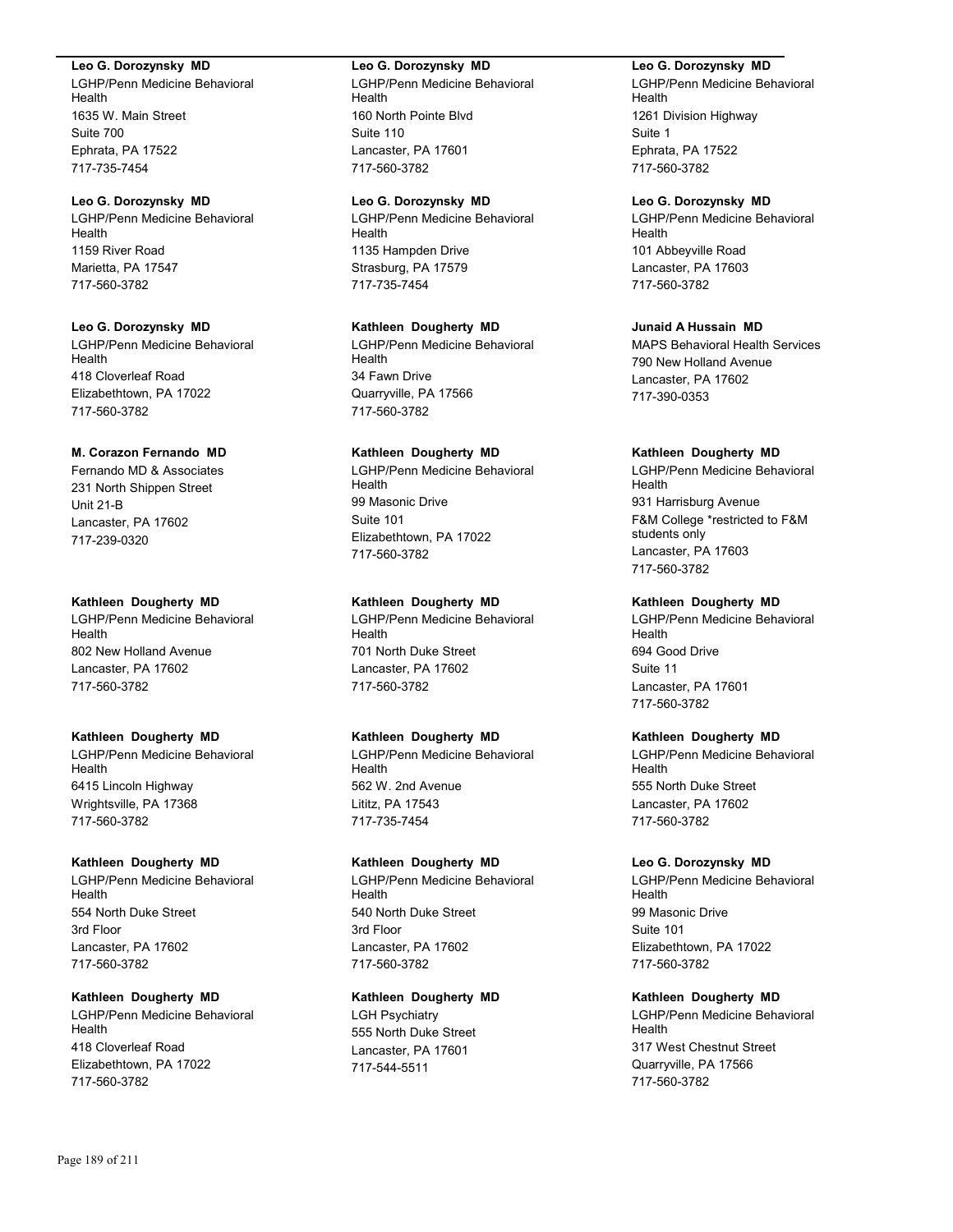### **Kathleen Dougherty MD**

LGHP/Penn Medicine Behavioral Health 306 North 7th Street Columbia, PA 17512 717-560-3782

## **Kathleen Dougherty MD**

LGHP/Penn Medicine Behavioral Health 2108 Harrisburg Pike Suite 310 Lancaster, PA 17601 717-560-3782

#### **Kathleen Dougherty MD**

LGHP/Penn Medicine Behavioral Health 1635 W. Main Street Suite 700 Ephrata, PA 17522 717-735-7454

#### **Kathleen Dougherty MD**

LGHP/Penn Medicine Behavioral Health 1135 Hampden Drive Strasburg, PA 17579 717-735-7454

## **Kathleen Dougherty MD**

LGHP/Penn Medicine Behavioral Health 51 Peters Road Suite 200 Lititz, PA 17543 717-560-3782

## **Michael D Bowen MD**

LGHP/Penn Medicine Behavioral Health 690 Good Drive Women's Outpatient Center - 2nd Floor Lancaster, PA 17601 717-560-3782

#### **Michael D Bowen MD**

LGHP/Penn Medicine Behavioral Health 540 North Duke Street 3rd Floor Lancaster, PA 17602 717-560-3782

## **Michael D Bowen MD**

LGHP/Penn Medicine Behavioral Health 34 Fawn Drive Quarryville, PA 17566 717-560-3782

### **Kathleen Dougherty MD**

LGHP/Penn Medicine Behavioral Health 222 Willow Valley Lakes Drive Suite 1900 Willow Street, PA 17584 717-735-7454

## **Kathleen Dougherty MD**

LGHP/Penn Medicine Behavioral Health 2102 Harrisburg Pike Lancaster, PA 17601 717-560-3782

## **Kathleen Dougherty MD**

LGHP/Penn Medicine Behavioral Health 690 Good Drive Women's Outpatient Center - 2nd Floor Lancaster, PA 17601 717-560-3782

## **Kathleen Dougherty MD**

LGHP/Penn Medicine Behavioral Health 101 Abbeyville Road Lancaster, PA 17603 717-560-3782

## **Michael D Bowen MD**

LGHP/Penn Medicine Behavioral Health 2108 Harrisburg Pike Suite 310 Lancaster, PA 17601 717-560-3782

## **Michael D Bowen MD**

LGHP/Penn Medicine Behavioral Health 562 W. 2nd Avenue Lititz, PA 17543 717-735-7454

#### **Michael D Bowen MD**

LGHP/Penn Medicine Behavioral Health 51 Peters Road Suite 200 Lititz, PA 17543 717-560-3782

# **Michael D Bowen MD**

LGHP/Penn Medicine Behavioral Health 317 West Chestnut Street Quarryville, PA 17566 717-560-3782

## **Kathleen Dougherty MD**

LGHP/Penn Medicine Behavioral Health 2113 Manor Ridge Drive Lancaster, PA 17603 717-560-3782

## **Kathleen Dougherty MD**

LGHP/Penn Medicine Behavioral Health 1701 Cornwall Road Suite 201 Lebanon, PA 17042 717-735-7454

## **Kathleen Dougherty MD**

LGHP/Penn Medicine Behavioral Health 1261 Division Highway Suite 1 Ephrata, PA 17522 717-560-3782

## **Kathleen Dougherty MD**

LGHP/Penn Medicine Behavioral Health 1159 River Road Marietta, PA 17547 717-560-3782

## **Michael D Bowen MD**

LGHP/Penn Medicine Behavioral Health 694 Good Drive Suite 11 Lancaster, PA 17601 717-560-3782

## **Michael D Bowen MD**

LGHP/Penn Medicine Behavioral Health 554 North Duke Street 3rd Floor Lancaster, PA 17602 717-560-3782

## **Michael D Bowen MD**

LGHP/Penn Medicine Behavioral Health 418 Cloverleaf Road Elizabethtown, PA 17022 717-560-3782

# **Michael D Bowen MD**

LGHP/Penn Medicine Behavioral Health 306 North 7th Street Columbia, PA 17512 717-560-3782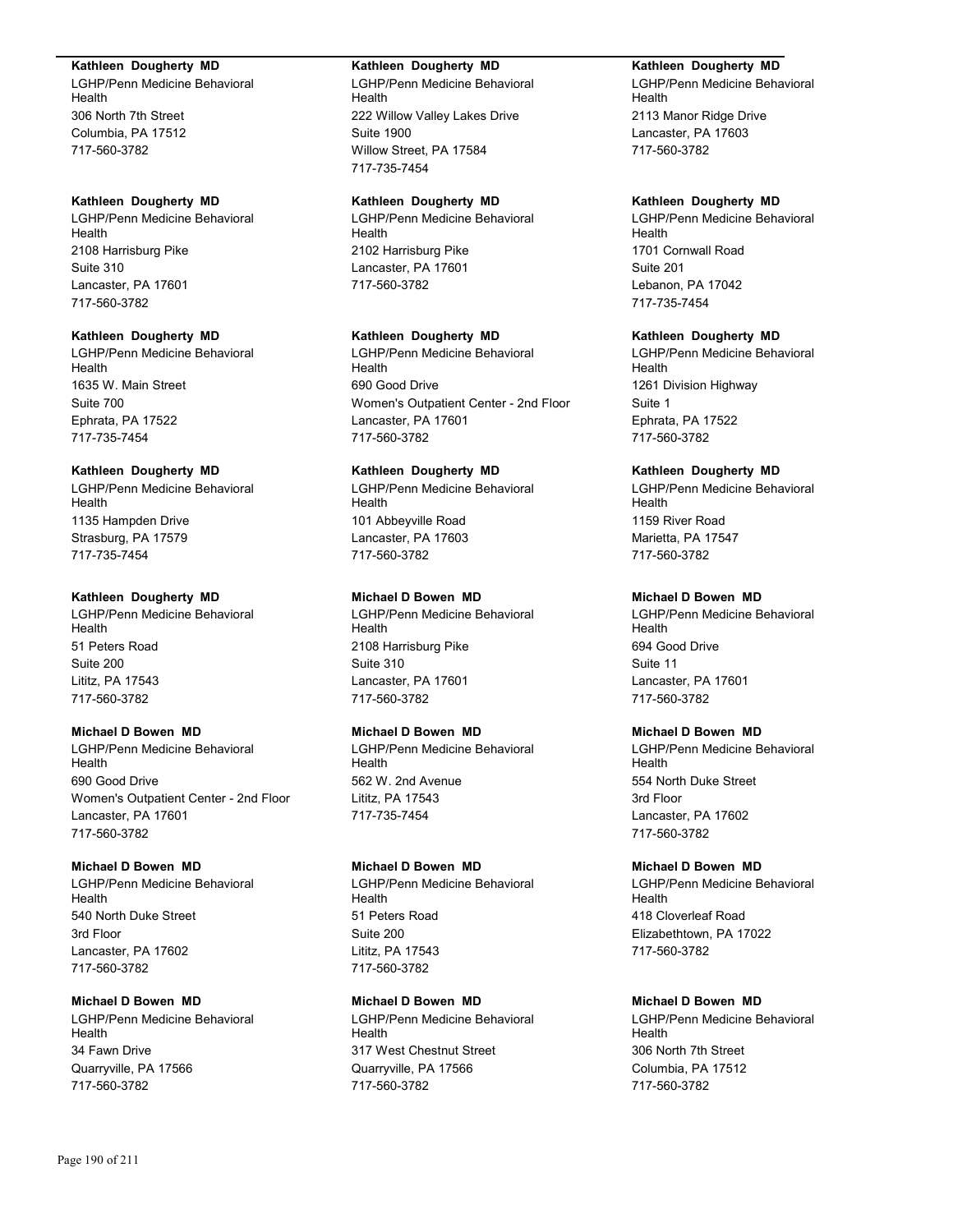#### **Michael D Bowen MD**

LGHP/Penn Medicine Behavioral Health 700 Lancaster Road Manheim, PA 17545 717-735-7454

### **Michael D Bowen MD**

LGHP/Penn Medicine Behavioral Health 2102 Harrisburg Pike Lancaster, PA 17601 717-560-3782

# **Michael D Bowen MD**

LGHP/Penn Medicine Behavioral Health 160 North Pointe Blvd Suite 110 Lancaster, PA 17601 717-560-3782

## **Michael D Bowen MD**

LGHP/Penn Medicine Behavioral Health 1135 Hampden Drive Strasburg, PA 17579 717-735-7454

#### **Adam G Biuckians MD**

MAPS Behavioral Health Services 790 New Holland Avenue Lancaster, PA 17602 717-390-0353

### **Michael D Bowen MD**

LGHP/Penn Medicine Behavioral Health 802 New Holland Avenue Lancaster, PA 17602 717-560-3782

## **Michael D Bowen MD**

LGHP/Penn Medicine Family Medicine Downtown 540 N. North Duke Street 3rd Floor Lancaster, PA 17604 717-544-4950

#### **Michael D Bowen MD**

LGHP/Penn Medicine Behavioral Health 2113 Manor Ridge Drive Lancaster, PA 17603 717-560-3782

### **Michael D Bowen MD**

LGHP/Penn Medicine Behavioral Health 1701 Cornwall Road Suite 201 Lebanon, PA 17042 717-735-7454

# **Michael D Bowen MD**

LGHP/Penn Medicine Behavioral Health 1261 Division Highway Suite 1 Ephrata, PA 17522 717-560-3782

## **Michael D Bowen MD**

LGHP/Penn Medicine Behavioral Health 101 Abbeyville Road Lancaster, PA 17603 717-560-3782

## **Matthew Biever DO**

MAPS Behavioral Health Services 790 New Holland Avenue Lancaster, PA 17602 717-390-0353

#### **Michael D Bowen MD**

LGHP/Penn Medicine Behavioral Health 931 Harrisburg Avenue F&M College \*restricted to F&M students only Lancaster, PA 17603 717-560-3782

#### **Michael D Bowen MD**

LGHP/Penn Medicine Family Medicine Downtown McCaskey High School - 445 N. Reservoir Street School District of Lancaster students 12-22 only Lancaster, PA 17602 717-544-9021

### **Michael D Bowen MD**

LGHP/Penn Medicine Behavioral Health 6415 Lincoln Highway Wrightsville, PA 17368 717-560-3782

## **Michael D Bowen MD**

LGHP/Penn Medicine Behavioral Health 1635 W. Main Street Suite 700 Ephrata, PA 17522 717-735-7454

# **Michael D Bowen MD**

LGHP/Penn Medicine Behavioral Health 1159 River Road Marietta, PA 17547 717-560-3782

## **Michael D Bowen MD**

LGHP/Penn Medicine Behavioral Health 1001 Cornerstone Drive Suite B Mount Joy, PA 17552 717-560-3782

## **Michael D Bowen MD**

LGHP/Penn Medicine Behavioral Health 222 Willow Valley Lakes Drive Suite 1900 Willow Street, PA 17584 717-735-7454

### **Michael D Bowen MD**

LGHP/Penn Medicine Behavioral Health 99 Masonic Drive Suite 101 Elizabethtown, PA 17022 717-560-3782

#### **Kathleen Dougherty MD**

LGHP/Penn Medicine Behavioral Health 160 North Pointe Blvd Suite 110 Lancaster, PA 17601 717-560-3782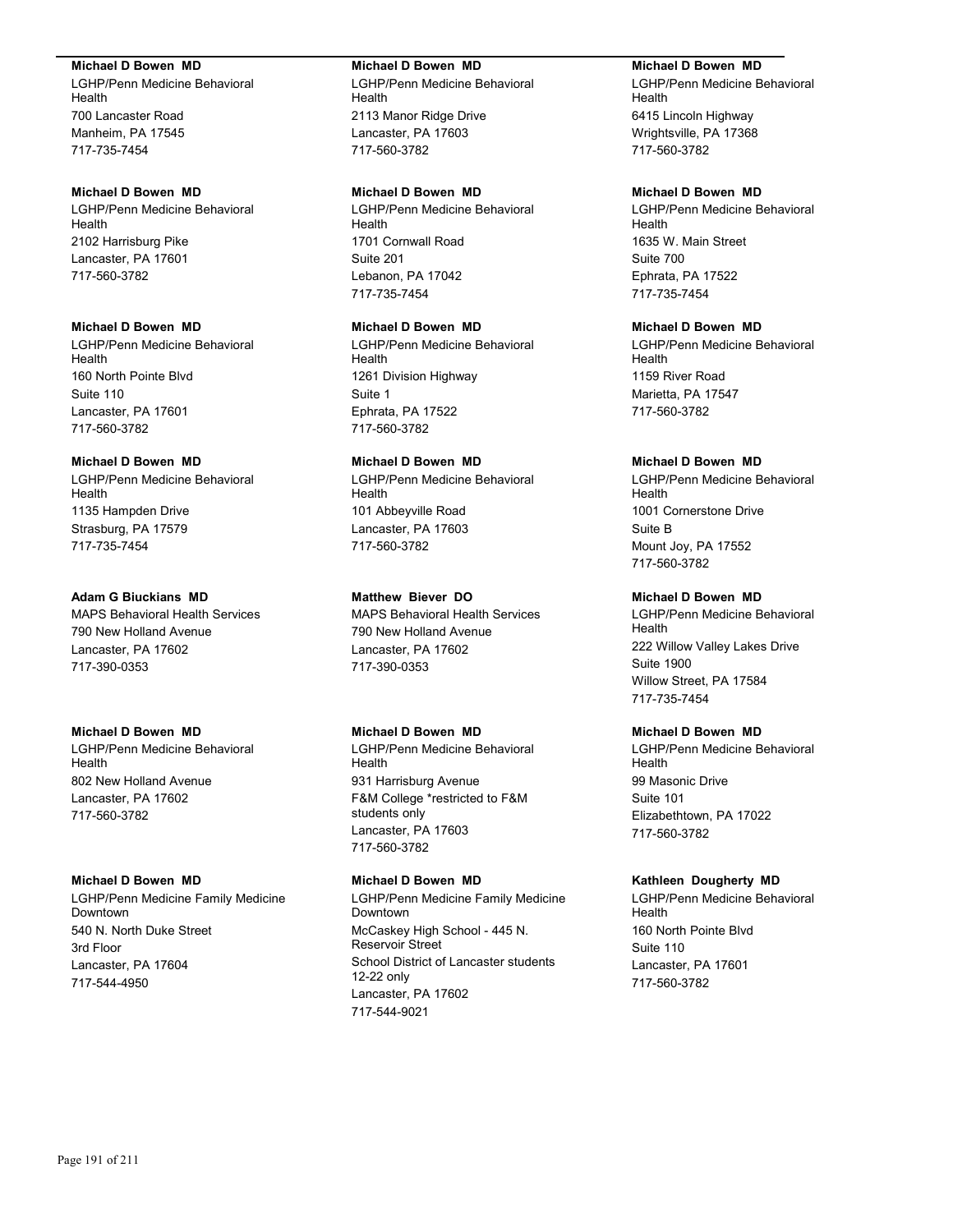#### **Michael D Bowen MD**

LGHP/Penn Medicine Behavioral Health 555 North Duke Street Lancaster, PA 17602 717-560-3782

#### **Zoe Selhi MD**

LGHP/Penn Medicine Behavioral Health 931 Harrisburg Avenue F&M College \*restricted to F&M students only Lancaster, PA 17603 717-560-3782

**Daniel B Kravitz MD** LGHP/Penn Medicine Behavioral

Health 802 New Holland Avenue Lancaster, PA 17602 717-560-3782

**Johann P. Othmer MD** LGH Psychiatry 555 North Duke Street Lancaster, PA 17601 717-544-5511

**Jonathan Small MD** LGHP/Penn Medicine Behavioral Health 99 Masonic Drive Suite 101 Elizabethtown, PA 17022 717-560-3782

**Daniel B Kravitz MD** LGHP/Penn Medicine Behavioral Health 694 Good Drive Suite 11 Lancaster, PA 17601 717-560-3782

**Zoe Selhi MD** LGHP/Penn Medicine Behavioral **Health** 1635 W. Main Street Suite 700 Ephrata, PA 17522 717-735-7454

**Zoe Selhi MD** LGHP/Penn Medicine Behavioral Health 1159 River Road Marietta, PA 17547 717-560-3782

**Michael D Bowen MD** LGHP/Penn Medicine Behavioral Health 701 North Duke Street Lancaster, PA 17602 717-560-3782

**Zoe Selhi MD** LGHP/Penn Medicine Behavioral Health 802 New Holland Avenue Lancaster, PA 17602 717-560-3782

**Daniel B Kravitz MD**

LGHP/Penn Medicine Behavioral Health 700 Lancaster Road Manheim, PA 17545 717-735-7454

**Daniel B Kravitz MD** LGHP/Penn Medicine Behavioral Health 701 North Duke Street Lancaster, PA 17602 717-560-3782

**Zoe Selhi MD** LGHP/Penn Medicine Behavioral Health 418 Cloverleaf Road Elizabethtown, PA 17022 717-560-3782

**Zoe Selhi MD** LGHP/Penn Medicine Behavioral Health 1001 Cornerstone Drive Suite B Mount Joy, PA 17552 717-560-3782

**Zoe Selhi MD** LGHP/Penn Medicine Behavioral Health 160 North Pointe Blvd Suite 110 Lancaster, PA 17601 717-560-3782

**Zoe Selhi MD** LGHP/Penn Medicine Behavioral Health 2102 Harrisburg Pike Lancaster, PA 17601 717-560-3782

**Zoe Selhi MD** LGHP/Penn Medicine Behavioral Health 99 Masonic Drive Suite 101 Elizabethtown, PA 17022 717-560-3782

#### **Daniel B Kravitz MD**

LGHP/Penn Medicine Behavioral Health 931 Harrisburg Avenue F&M College \*restricted to F&M students only Lancaster, PA 17603 717-560-3782

## **Daniel B Kravitz MD**

LGHP/Penn Medicine Behavioral Health 1001 Cornerstone Drive Suite B Mount Joy, PA 17552 717-560-3782

**Zoe Selhi MD** LGHP/Penn Medicine Behavioral Health 701 North Duke Street Lancaster, PA 17602 717-560-3782

**Daniel B Kravitz MD** LGHP/Penn Medicine Behavioral Health 101 Abbeyville Road Lancaster, PA 17603 717-560-3782

**Zoe Selhi MD** LGHP/Penn Medicine Behavioral Health 540 North Duke Street 3rd Floor Lancaster, PA 17602 717-560-3782

**Zoe Selhi MD** LGHP/Penn Medicine Behavioral Health 1261 Division Highway Suite 1 Ephrata, PA 17522 717-560-3782

**Zoe Selhi MD** LGHP/Penn Medicine Behavioral Health 101 Abbeyville Road Lancaster, PA 17603 717-560-3782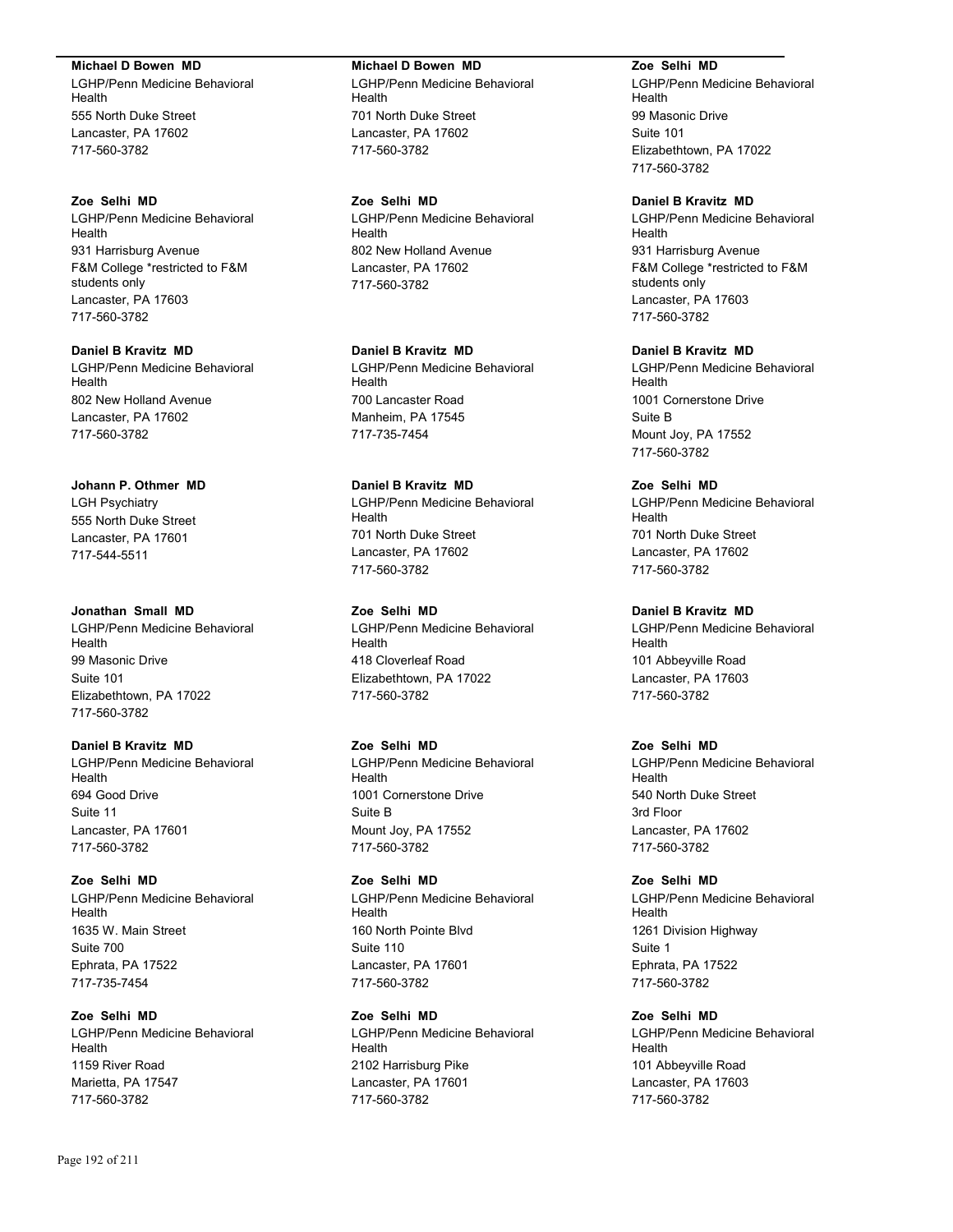#### **Zoe Selhi MD**

LGHP/Penn Medicine Behavioral Health 2108 Harrisburg Pike Suite 310 Lancaster, PA 17601 717-560-3782

#### **Daniel B Kravitz MD**

LGHP/Penn Medicine Behavioral Health 555 North Duke Street Lancaster, PA 17602 717-560-3782

## **Daniel B Kravitz MD**

LGHP/Penn Medicine Behavioral Health 690 Good Drive Women's Outpatient Center - 2nd Floor Lancaster, PA 17601 717-560-3782

## **Zoe Selhi MD**

LGHP/Penn Medicine Behavioral Health 694 Good Drive Suite 11 Lancaster, PA 17601 717-560-3782

## **Zoe Selhi MD**

LGHP/Penn Medicine Behavioral Health 562 W. 2nd Avenue Lititz, PA 17543 717-735-7454

## **Jonathan Small MD**

LGHP/Penn Medicine Behavioral Health 931 Harrisburg Avenue F&M College \*restricted to F&M students only Lancaster, PA 17603 717-560-3782

## **Zoe Selhi MD** LGHP/Penn Medicine Behavioral **Health** 34 Fawn Drive Quarryville, PA 17566 717-560-3782

**Zoe Selhi MD** LGHP/Penn Medicine Behavioral Health 222 Willow Valley Lakes Drive Suite 1900 Willow Street, PA 17584 717-735-7454

#### **Daniel B Kravitz MD**

LGHP/Penn Medicine Behavioral Health 540 North Duke Street 3rd Floor Lancaster, PA 17602 717-560-3782

#### **Daniel B Kravitz MD**

LGHP/Penn Medicine Behavioral Health 562 W. 2nd Avenue Lititz, PA 17543 717-735-7454

**Zoe Selhi MD** LGHP/Penn Medicine Behavioral Health 1135 Hampden Drive Strasburg, PA 17579 717-735-7454

## **Zoe Selhi MD**

LGHP/Penn Medicine Behavioral Health 690 Good Drive Women's Outpatient Center - 2nd Floor Lancaster, PA 17601 717-560-3782

# **Zoe Selhi MD**

LGHP/Penn Medicine Behavioral Health 555 North Duke Street Lancaster, PA 17602 717-560-3782

#### **Zoe Selhi MD**

LGHP/Penn Medicine Behavioral Health 700 Lancaster Road Manheim, PA 17545 717-735-7454

## **Zoe Selhi MD** LGHP/Penn Medicine Behavioral Health 317 West Chestnut Street Quarryville, PA 17566

717-560-3782

**Zoe Selhi MD** LGHP/Penn Medicine Behavioral Health 2113 Manor Ridge Drive Lancaster, PA 17603 717-560-3782

#### **Daniel B Kravitz MD**

LGHP/Penn Medicine Behavioral Health 554 North Duke Street 3rd Floor Lancaster, PA 17602 717-560-3782

#### **Daniel B Kravitz MD**

LGHP/Penn Medicine Behavioral Health 6415 Lincoln Highway Wrightsville, PA 17368 717-560-3782

## **Zoe Selhi MD**

LGHP/Penn Medicine Behavioral Health 51 Peters Road Suite 200 Lititz, PA 17543 717-560-3782

**Zoe Selhi MD** LGHP/Penn Medicine Behavioral Health 6415 Lincoln Highway Wrightsville, PA 17368 717-560-3782

## **Zoe Selhi MD**

LGHP/Penn Medicine Behavioral Health 1701 Cornwall Road Suite 201 Lebanon, PA 17042 717-735-7454

## **Jonathan Small MD**

LGHP/Penn Medicine Behavioral Health 540 North Duke Street 3rd Floor Lancaster, PA 17602 717-560-3782

# **Zoe Selhi MD**

LGHP/Penn Medicine Behavioral Health 306 North 7th Street Columbia, PA 17512 717-560-3782

## **Zoe Selhi MD**

LGHP/Penn Medicine Behavioral Health 554 North Duke Street 3rd Floor Lancaster, PA 17602 717-560-3782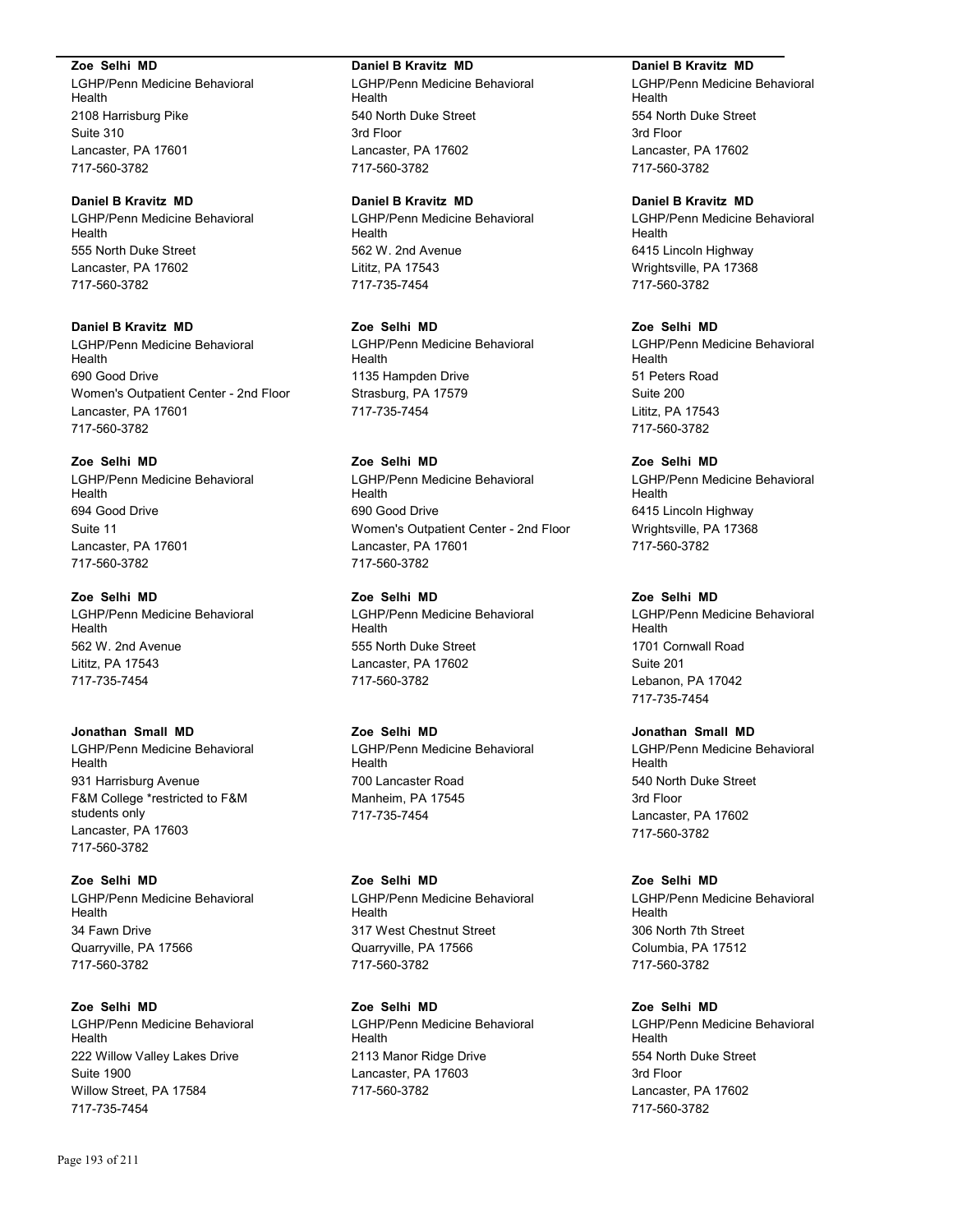#### **Daniel B Kravitz MD**

LGHP/Penn Medicine Behavioral Health 222 Willow Valley Lakes Drive Suite 1900 Willow Street, PA 17584 717-735-7454

#### **Jonathan Small MD** LGHP/Penn Medicine Behavioral Health

1261 Division Highway Suite 1 Ephrata, PA 17522 717-560-3782

## **Daniel B Kravitz MD** LGHP/Penn Medicine Behavioral Health 2102 Harrisburg Pike Lancaster, PA 17601 717-560-3782

## **Leopoldo M Vocalan MD**

LGHP/Penn Medicine Behavioral Health 2108 Harrisburg Pike Suite 310 Lancaster, PA 17601 717-560-3782

## **Jonathan Small MD**

LGHP/Penn Medicine Behavioral Health 1701 Cornwall Road Suite 201 Lebanon, PA 17042 717-735-7454

## **Leopoldo M Vocalan MD**

LGHP/Penn Medicine Behavioral Health 317 West Chestnut Street Quarryville, PA 17566 717-560-3782

### **Leopoldo M Vocalan MD**

LGHP/Penn Medicine Behavioral Health 1701 Cornwall Road Suite 201 Lebanon, PA 17042 717-735-7454

## **Leopoldo M Vocalan MD**

LGHP/Penn Medicine Behavioral Health 1135 Hampden Drive Strasburg, PA 17579 717-735-7454

## **Leopoldo M Vocalan MD**

LGHP/Penn Medicine Behavioral Health 34 Fawn Drive Quarryville, PA 17566 717-560-3782

## **Leopoldo M Vocalan MD**

LGHP/Penn Medicine Behavioral Health 222 Willow Valley Lakes Drive Suite 1900 Willow Street, PA 17584 717-735-7454

# **Leopoldo M Vocalan MD**

LGHP/Penn Medicine Behavioral Health 2113 Manor Ridge Drive Lancaster, PA 17603 717-560-3782

# **Daniel B Kravitz MD**

LGHP/Penn Medicine Behavioral Health 306 North 7th Street Columbia, PA 17512 717-560-3782

## **Leopoldo M Vocalan MD**

LGH Psychiatry 555 North Duke Street Lancaster, PA 17601 717-544-5511

## **Jonathan Small MD**

LGHP/Penn Medicine Behavioral Health 555 North Duke Street Lancaster, PA 17602 717-560-3782

## **Leopoldo M Vocalan MD**

LGHP/Penn Medicine Behavioral Health 101 Abbeyville Road Lancaster, PA 17603 717-560-3782

## **Leopoldo M Vocalan MD**

LGHP/Penn Medicine Behavioral Health 1159 River Road Marietta, PA 17547 717-560-3782

### **Jonathan Small MD**

LGHP/Penn Medicine Behavioral Health 1159 River Road Marietta, PA 17547 717-560-3782

## **Jonathan Small MD**

LGHP/Penn Medicine Behavioral Health 160 North Pointe Blvd Suite 110 Lancaster, PA 17601 717-560-3782

## **Daniel B Kravitz MD**

LGHP/Penn Medicine Behavioral Health 2113 Manor Ridge Drive Lancaster, PA 17603 717-560-3782

## **Jonathan Small MD**

LGHP/Penn Medicine Behavioral Health 1635 W. Main Street Suite 700 Ephrata, PA 17522 717-735-7454

## **Leopoldo M Vocalan MD**

LGHP/Penn Medicine Behavioral Health 306 North 7th Street Columbia, PA 17512 717-560-3782

## **Daniel B Kravitz MD**

LGHP/Penn Medicine Behavioral Health 2108 Harrisburg Pike Suite 310 Lancaster, PA 17601 717-560-3782

## **Leopoldo M Vocalan MD**

LGHP/Penn Medicine Behavioral Health 1001 Cornerstone Drive Suite B Mount Joy, PA 17552 717-560-3782

# **Leopoldo M Vocalan MD**

LGHP/Penn Medicine Behavioral Health 1261 Division Highway Suite 1 Ephrata, PA 17522 717-560-3782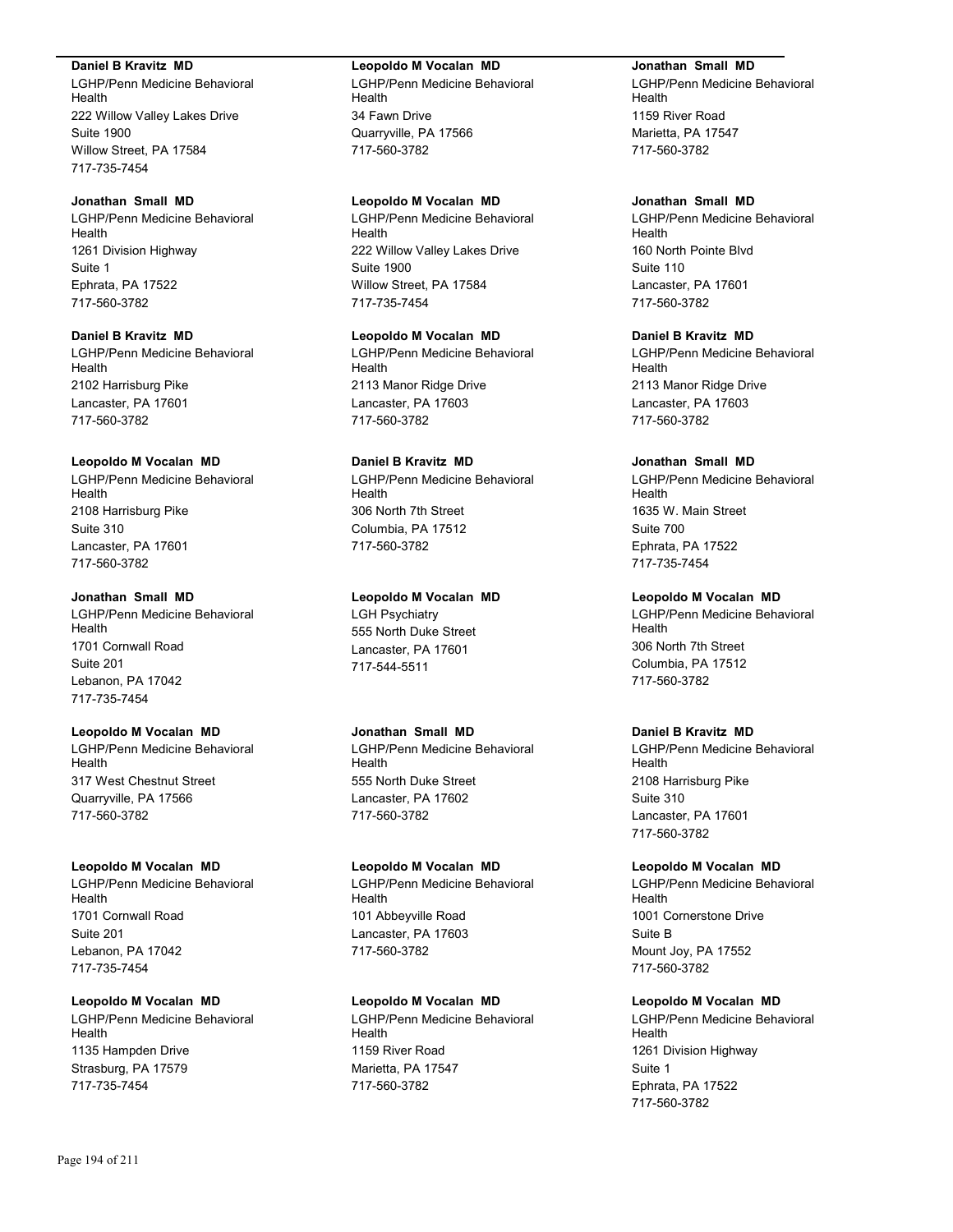#### **Daniel B Kravitz MD**

LGHP/Penn Medicine Behavioral Health 1635 W. Main Street Suite 700 Ephrata, PA 17522 717-735-7454

## **Leopoldo M Vocalan MD**

LGHP/Penn Medicine Behavioral Health 418 Cloverleaf Road Elizabethtown, PA 17022 717-560-3782

## **Daniel B Kravitz MD**

LGHP/Penn Medicine Behavioral Health 1261 Division Highway Suite 1 Ephrata, PA 17522 717-560-3782

## **Jonathan Small MD**

LGHP/Penn Medicine Behavioral Health 1001 Cornerstone Drive Suite B Mount Joy, PA 17552 717-560-3782

## **Daniel B Kravitz MD**

LGHP/Penn Medicine Behavioral Health 1701 Cornwall Road Suite 201 Lebanon, PA 17042 717-735-7454

## **Leopoldo M Vocalan MD**

LGHP/Penn Medicine Behavioral Health 701 North Duke Street Lancaster, PA 17602 717-560-3782

#### **Leopoldo M Vocalan MD**

LGHP/Penn Medicine Behavioral Health 99 Masonic Drive Suite 101 Elizabethtown, PA 17022 717-560-3782

# **Leopoldo M Vocalan MD**

LGHP/Penn Medicine Behavioral Health 6415 Lincoln Highway Wrightsville, PA 17368 717-560-3782

### **Jonathan Small MD**

LGHP/Penn Medicine Behavioral Health 1135 Hampden Drive Strasburg, PA 17579 717-735-7454

### **Leopoldo M Vocalan MD**

LGHP/Penn Medicine Behavioral Health 2102 Harrisburg Pike Lancaster, PA 17601 717-560-3782

## **Daniel B Kravitz MD** LGHP/Penn Medicine Behavioral Health 1159 River Road

Marietta, PA 17547 717-560-3782

## **Jonathan Small MD**

LGHP/Penn Medicine Behavioral Health 101 Abbeyville Road Lancaster, PA 17603 717-560-3782

## **Jonathan Small MD**

LGHP/Penn Medicine Behavioral Health 2102 Harrisburg Pike Lancaster, PA 17601 717-560-3782

## **Leopoldo M Vocalan MD**

LGHP/Penn Medicine Behavioral Health 802 New Holland Avenue Lancaster, PA 17602 717-560-3782

#### **Leopoldo M Vocalan MD**

LGHP/Penn Medicine Behavioral Health 690 Good Drive Women's Outpatient Center - 2nd Floor Lancaster, PA 17601 717-560-3782

# **Jonathan Small MD**

LGHP/Penn Medicine Behavioral Health 562 W. 2nd Avenue Lititz, PA 17543 717-735-7454

#### **Leopoldo M Vocalan MD**

LGHP/Penn Medicine Behavioral Health 1635 W. Main Street Suite 700 Ephrata, PA 17522 717-735-7454

### **Daniel B Kravitz MD**

LGHP/Penn Medicine Behavioral Health 160 North Pointe Blvd Suite 110 Lancaster, PA 17601 717-560-3782

## **Daniel B Kravitz MD**

LGHP/Penn Medicine Behavioral Health 1135 Hampden Drive Strasburg, PA 17579 717-735-7454

## **Leopoldo M Vocalan MD**

LGHP/Penn Medicine Behavioral Health 160 North Pointe Blvd Suite 110 Lancaster, PA 17601 717-560-3782

## **Leopoldo M Vocalan MD**

LGHP/Penn Medicine Behavioral Health 700 Lancaster Road Manheim, PA 17545 717-735-7454

## **Leopoldo M Vocalan MD**

LGHP/Penn Medicine Behavioral Health 931 Harrisburg Avenue F&M College \*restricted to F&M students only Lancaster, PA 17603 717-560-3782

#### **Jonathan Small MD**

LGHP/Penn Medicine Behavioral Health 554 North Duke Street 3rd Floor Lancaster, PA 17602 717-560-3782

#### **Jonathan Small MD**

LGHP/Penn Medicine Behavioral Health 6415 Lincoln Highway Wrightsville, PA 17368 717-560-3782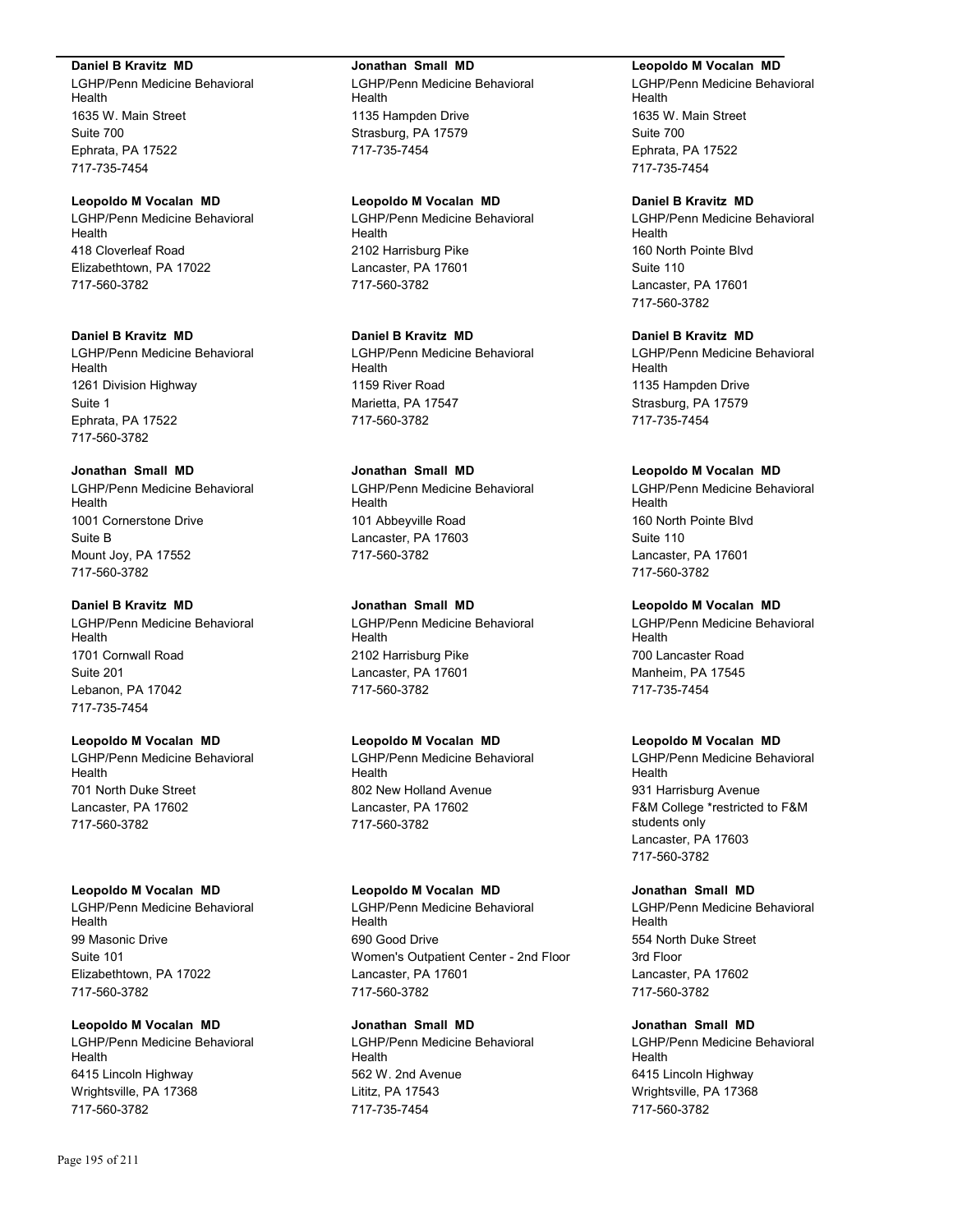#### **Jonathan Small MD**

LGHP/Penn Medicine Behavioral Health 690 Good Drive Women's Outpatient Center - 2nd Floor Lancaster, PA 17601 717-560-3782

#### **Jonathan Small MD**

LGHP/Penn Medicine Behavioral Health 700 Lancaster Road Manheim, PA 17545 717-735-7454

### **Jonathan Small MD**

LGHP/Penn Medicine Behavioral Health 317 West Chestnut Street Quarryville, PA 17566 717-560-3782

#### **Daniel B Kravitz MD**

LGHP/Penn Medicine Behavioral Health 34 Fawn Drive Quarryville, PA 17566 717-560-3782

#### **Jonathan Small MD**

LGHP/Penn Medicine Behavioral Health 2108 Harrisburg Pike Suite 310 Lancaster, PA 17601 717-560-3782

## **Jonathan Small MD**

LGHP/Penn Medicine Behavioral Health 306 North 7th Street Columbia, PA 17512 717-560-3782

#### **Leopoldo M Vocalan MD**

LGHP/Penn Medicine Behavioral Health 554 North Duke Street 3rd Floor Lancaster, PA 17602 717-560-3782

## **Leopoldo M Vocalan MD**

LGHP/Penn Medicine Behavioral Health 555 North Duke Street Lancaster, PA 17602 717-560-3782

#### **Jonathan Small MD**

LGHP/Penn Medicine Behavioral Health 694 Good Drive Suite 11 Lancaster, PA 17601 717-560-3782

#### **Jonathan Small MD**

LGHP/Penn Medicine Behavioral Health 701 North Duke Street Lancaster, PA 17602 717-560-3782

#### **Leopoldo M Vocalan MD**

LGHP/Penn Medicine Behavioral Health 51 Peters Road Suite 200 Lititz, PA 17543 717-560-3782

## **Daniel B Kravitz MD**

LGHP/Penn Medicine Behavioral Health 418 Cloverleaf Road Elizabethtown, PA 17022 717-560-3782

#### **Jonathan Small MD**

LGHP/Penn Medicine Behavioral Health 2113 Manor Ridge Drive Lancaster, PA 17603 717-560-3782

## **Jonathan Small MD**

LGHP/Penn Medicine Behavioral Health 802 New Holland Avenue Lancaster, PA 17602 717-560-3782

#### **Jonathan Small MD**

LGHP/Penn Medicine Behavioral Health 34 Fawn Drive Quarryville, PA 17566 717-560-3782

## **Leopoldo M Vocalan MD**

LGHP/Penn Medicine Behavioral Health 562 W. 2nd Avenue Lititz, PA 17543 717-735-7454

#### **Daniel B Kravitz MD**

LGHP/Penn Medicine Behavioral Health 99 Masonic Drive Suite 101 Elizabethtown, PA 17022 717-560-3782

#### **Jonathan Small MD**

LGHP/Penn Medicine Behavioral Health 51 Peters Road Suite 200 Lititz, PA 17543 717-560-3782

### **Daniel B Kravitz MD**

LGHP/Penn Medicine Behavioral Health 317 West Chestnut Street Quarryville, PA 17566 717-560-3782

## **Daniel B Kravitz MD**

LGHP/Penn Medicine Behavioral Health 51 Peters Road Suite 200 Lititz, PA 17543 717-560-3782

## **Leopoldo M Vocalan MD**

LGHP/Penn Medicine Behavioral Health 694 Good Drive Suite 11 Lancaster, PA 17601 717-560-3782

#### **Leopoldo M Vocalan MD**

LGHP/Penn Medicine Behavioral Health 540 North Duke Street 3rd Floor Lancaster, PA 17602 717-560-3782

## **Jonathan Small MD**

LGHP/Penn Medicine Behavioral Health 418 Cloverleaf Road Elizabethtown, PA 17022 717-560-3782

#### **Jonathan Small MD**

LGHP/Penn Medicine Behavioral Health 222 Willow Valley Lakes Drive Suite 1900 Willow Street, PA 17584 717-735-7454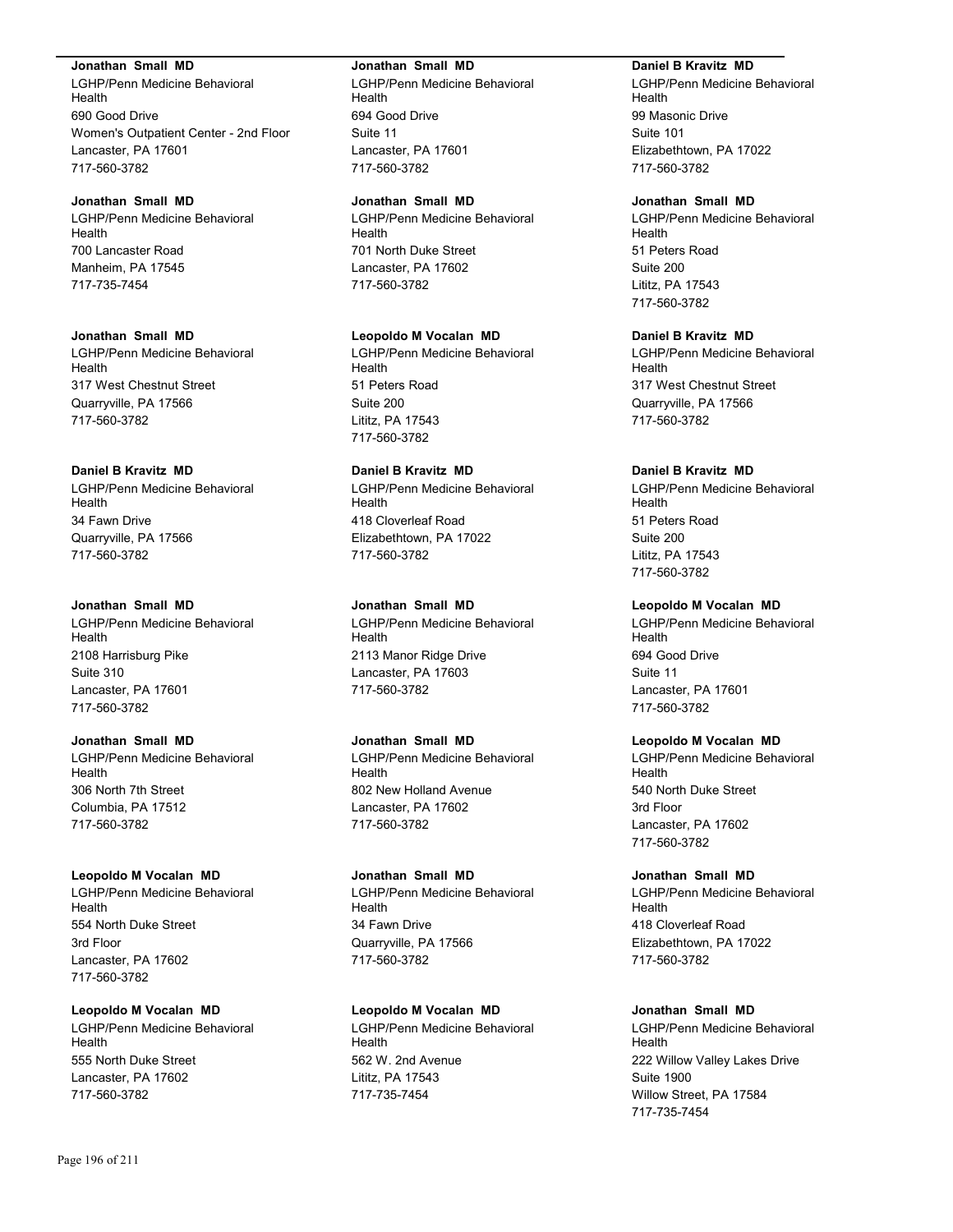# *Psychology*

**Daniel C. Aikins PsyD** Behavioral Healthcare Consultants P.C. 645 N. Twelfth Street Suite 302 Lemoyne, PA 17043 717-730-2090

## **Dean A. Clemmer LPC** Samaritan Counseling Center 810 Donegal Springs Road Mount Joy, PA 17552 717-560-9969

**Daniel C. Aikins PsyD** Behavioral Healthcare Consultants P.C. 1755 Oregon Pike Suite 200 Lancaster, PA 17601 717-581-5255

**Gary L Friedman PhD** LGH @ Franklin & Marshall Student Wellness Center Appel Infirmary - \*Restricted to F&M Students\* 931 Harrisburg Avenue Lancaster, PA 17603 717-544-9051

**Allison L Bates PhD** Behavioral Healthcare Consultants P.C. 6 West Newport Road Lititz, PA 17543 717-627-2190

**Malynn Kuangparichat PsyD** MAPS Behavioral Health Services 790 New Holland Avenue Lancaster, PA 17602 717-390-0353

## **Margaret M. Nepps PsyD** LGHP/Penn Medicine Family Medicine Downtown McCaskey High School - 445 N. Reservoir Street School District of Lancaster students 12-22 only Lancaster, PA 17602

**Dean A. Clemmer LPC** Samaritan Counseling Center 1803 Oregon Pike Lancaster, PA 17601 717-560-9969

**Earl Delong PhD** LGH @ Franklin & Marshall Student Wellness Center Appel Infirmary - \*Restricted to F&M Students\* 931 Harrisburg Avenue Lancaster, PA 17603 717-544-9051

**Daniel C. Aikins PsyD** Behavioral Healthcare Consultants P.C. 6 West Newport Road Lititz, PA 17543 717-627-2190

**Allison L Bates PhD** Behavioral Healthcare Consultants P.C. 2550 Kingston Road Suite 211 York, PA 17402 717-755-5736

**Daniel C. Aikins PsyD** Behavioral Healthcare Consultants P.C. 2550 Kingston Road Suite 211 York, PA 17402 717-755-5736

**Jeffrey D. Willard PhD** MAPS Behavioral Health Services 790 New Holland Avenue Lancaster, PA 17602 717-390-0353

**Anna J Phillips PsyD** LGHP/Penn Medicine Behavioral Health 6415 Lincoln Highway Wrightsville, PA 17368 717-560-3782

## **George I. Herr-Riser MS** MAPS Behavioral Health Services 790 New Holland Avenue Lancaster, PA 17602 717-390-0353

## **Betty M Edgington PhD**

LGH @ Franklin & Marshall Student Wellness Center Appel Infirmary - \*Restricted to F&M Students\* 931 Harrisburg Avenue Lancaster, PA 17603 717-544-9051

**Allison L Bates PhD**

Behavioral Healthcare Consultants P.C. 1755 Oregon Pike Suite 200 Lancaster, PA 17601 717-581-5255

**Allison L Bates PhD** Behavioral Healthcare Consultants P.C. 645 N. Twelfth Street Suite 302 Lemoyne, PA 17043 717-730-2090

**Anna J Phillips PsyD** LGHP/Penn Medicine Behavioral Health 2102 Harrisburg Pike Lancaster, PA 17601 717-560-3782

**Anna J Phillips PsyD** LGHP/Penn Medicine Behavioral Health 2108 Harrisburg Pike Suite 310 Lancaster, PA 17601 717-560-3782

**Anna J Phillips PsyD** LGHP/Penn Medicine Behavioral Health 562 W. 2nd Avenue Lititz, PA 17543 717-735-7454

717-544-9021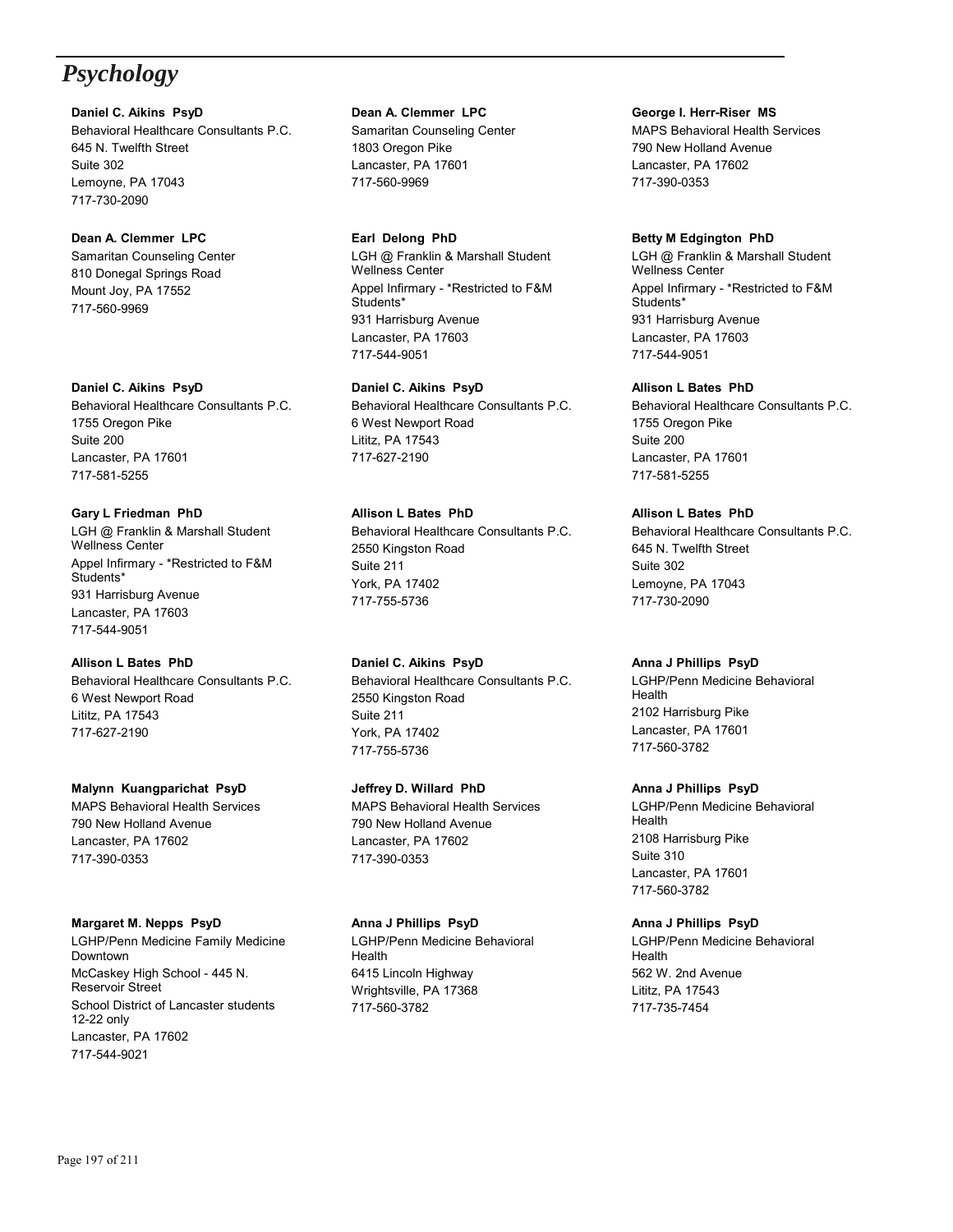#### **Anna J Phillips PsyD**

LGHP/Penn Medicine Behavioral Health 555 North Duke Street Lancaster, PA 17602 717-560-3782

#### **Anna J Phillips PsyD**

LGHP/Penn Medicine Behavioral Health 1635 W. Main Street Suite 700 Ephrata, PA 17522 717-735-7454

#### **Anna J Phillips PsyD**

LGHP/Penn Medicine Behavioral Health 306 North 7th Street Columbia, PA 17512 717-560-3782

## **Anna J Phillips PsyD**

LGHP/Penn Medicine Behavioral Health 700 Lancaster Road Manheim, PA 17545 717-735-7454

#### **Anna J Phillips PsyD**

LGHP/Penn Medicine Behavioral Health 1261 Division Highway Suite 1 Ephrata, PA 17522 717-560-3782

# **Anna J Phillips PsyD**

LGHP/Penn Medicine Behavioral Health 101 Abbeyville Road Lancaster, PA 17603 717-560-3782

#### **Antonia V. Pawlson MS**

Weigel Counseling Associates 2320 Rothsville Raod Lititz, PA 17543 717-464-1450

#### **Elisa J Seibert PhD**

Behavioral Healthcare Consultants P.C. 2550 Kingston Road Suite 211 York, PA 17402 717-755-5736

#### **Anna J Phillips PsyD**

LGHP/Penn Medicine Behavioral Health 554 North Duke Street 3rd Floor Lancaster, PA 17602 717-560-3782

#### **Anna J Phillips PsyD**

LGHP/Penn Medicine Behavioral Health 418 Cloverleaf Road Elizabethtown, PA 17022 717-560-3782

#### **Anna J Phillips PsyD**

LGHP/Penn Medicine Behavioral Health 694 Good Drive Suite 11 Lancaster, PA 17601 717-560-3782

## **Anna J Phillips PsyD**

LGHP/Penn Medicine Behavioral Health 1701 Cornwall Road Suite 201 Lebanon, PA 17042 717-735-7454

## **Anna J Phillips PsyD**

LGHP/Penn Medicine Behavioral Health 1159 River Road Marietta, PA 17547 717-560-3782

## **Anna J Phillips PsyD**

LGHP/Penn Medicine Behavioral Health 1001 Cornerstone Drive Suite B Mount Joy, PA 17552 717-560-3782

## **Antonia V. Pawlson MS**

Weigel Counseling Associates 160 North Pointe Blvd. Suite 110 Lancaster, PA 17601 717-464-1450

## **Barbara L Terrill-Kettering PsyD**

MAPS Behavioral Health Services 790 New Holland Avenue Lancaster, PA 17602 717-390-0353

#### **Anna J Phillips PsyD**

LGHP/Penn Medicine Behavioral Health 540 North Duke Street 3rd Floor Lancaster, PA 17602 717-560-3782

#### **Anna J Phillips PsyD**

LGHP/Penn Medicine Behavioral Health 317 West Chestnut Street Quarryville, PA 17566 717-560-3782

#### **Anna J Phillips PsyD**

LGHP/Penn Medicine Behavioral Health 2113 Manor Ridge Drive Lancaster, PA 17603 717-560-3782

### **Anna J Phillips PsyD**

LGHP/Penn Medicine Behavioral Health 160 North Pointe Blvd Suite 110 Lancaster, PA 17601 717-560-3782

## **Anna J Phillips PsyD**

LGHP/Penn Medicine Behavioral Health 1135 Hampden Drive Strasburg, PA 17579 717-735-7454

#### **Antonia V. Pawlson MS**

Weigel Counseling Associates 2421 Willow Street Willow Street, PA 17584 717-464-1450

## **Anna J Phillips PsyD**

LGHP/Penn Medicine Behavioral Health 222 Willow Valley Lakes Drive Suite 1900 Willow Street, PA 17584 717-735-7454

## **Shiree Stuart Psyd**

Shiree Stuart, Psy.D 2461 Lititz Pike Lancaster, PA 17601 717-371-1322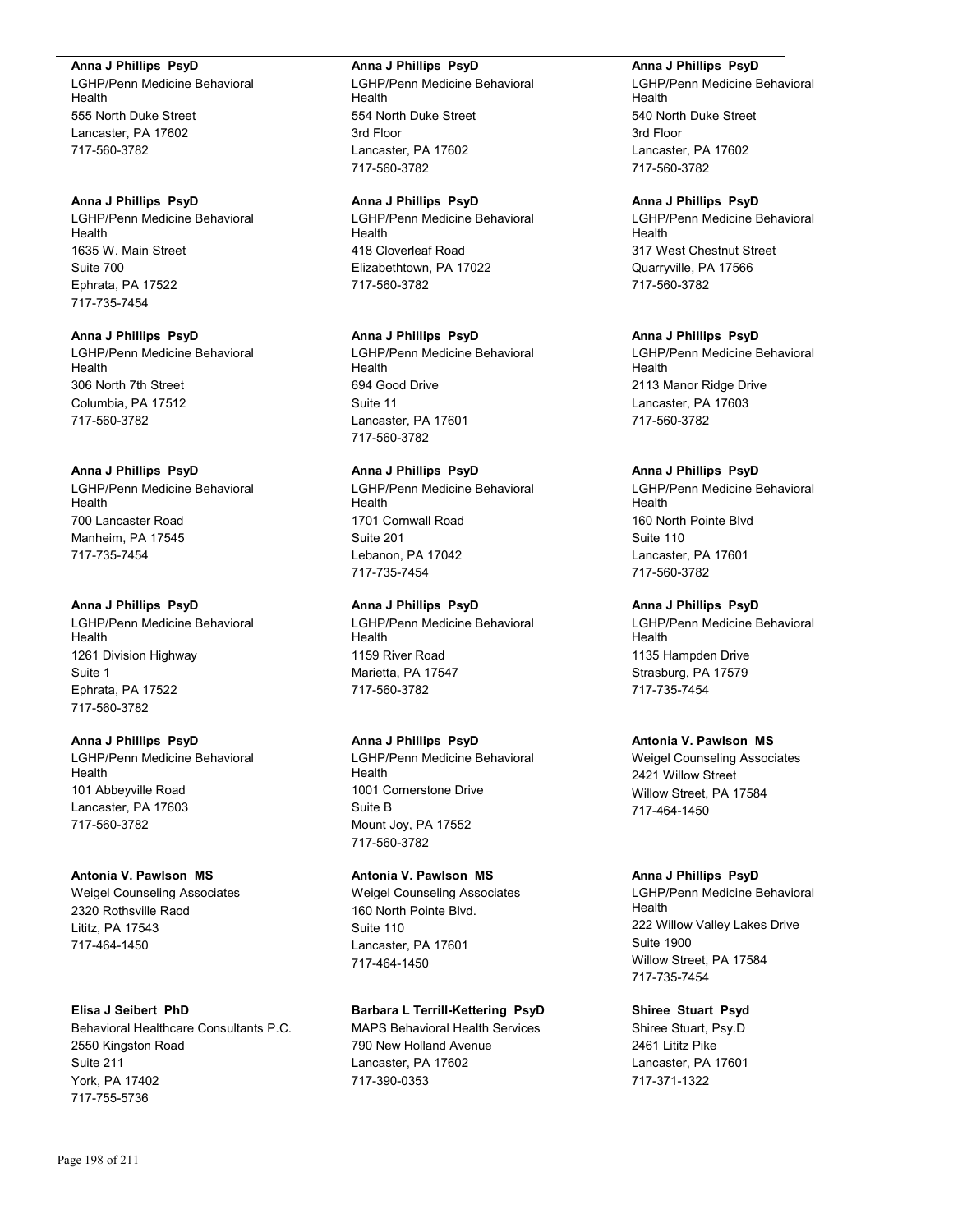#### **Meade A. Stoner MSW**

Weigel Counseling Associates 2421 Willow Street Willow Street, PA 17584 717-464-1450

#### **John T Spychalski MEd**

MAPS Behavioral Health Services 790 New Holland Avenue Lancaster, PA 17602 717-390-0353

# **Robert W Shambaugh PsyD**

Behavioral Healthcare Consultants P.C. 2550 Kingston Road Suite 211 York, PA 17402 717-755-5736

## **Elisa J Seibert PhD**

Behavioral Healthcare Consultants P.C. 6 West Newport Road Lititz, PA 17543 717-627-2190

#### **Susan Schulthesis PhD**

LGH @ Franklin & Marshall Student Wellness Center Appel Infirmary - \*Restricted to F&M Students\* 931 Harrisburg Avenue Lancaster, PA 17603 717-544-9051

**John M. Weigel MS** Weigel Counseling Associates 2320 Rothsville Raod Lititz, PA 17543 717-464-1450

#### **Anna J Phillips PsyD**

LGHP/Penn Medicine Behavioral Health 931 Harrisburg Avenue F&M College \*restricted to F&M students only Lancaster, PA 17603 717-560-3782

**Elisa J Seibert PhD** Behavioral Healthcare Consultants P.C. 645 N. Twelfth Street Suite 302 Lemoyne, PA 17043 717-730-2090

#### **Meade A. Stoner MSW**

Weigel Counseling Associates 2320 Rothsville Raod Lititz, PA 17543 717-464-1450

#### **Robert W Shambaugh PsyD**

Behavioral Healthcare Consultants P.C. 645 N. Twelfth Street Suite 302 Lemoyne, PA 17043 717-730-2090

## **Robert W Shambaugh PsyD**

Behavioral Healthcare Consultants P.C. 1755 Oregon Pike Suite 200 Lancaster, PA 17601 717-581-5255

# **Anna J Phillips PsyD**

LGHP/Penn Medicine Behavioral Health 34 Fawn Drive Quarryville, PA 17566 717-560-3782

## **Jane L. Weierbach PhD**

Jane L. Weierbach Ph.D. 1630 Manheim Pike Lancaster, PA 17601 717-560-6234

# **John M. Weigel MS**

Weigel Counseling Associates 2421 Willow Street Willow Street, PA 17584 717-464-1450

#### **Anna J Phillips PsyD**

LGHP/Penn Medicine Behavioral Health 802 New Holland Avenue Lancaster, PA 17602 717-560-3782

## **Beth A. Mull PsyD** Samaritan Counseling Center 810 Donegal Springs Road Mount Joy, PA 17552 717-560-9969

## **Meade A. Stoner MSW**

Weigel Counseling Associates 160 North Pointe Blvd. Suite 110 Lancaster, PA 17601 717-464-1450

### **Robert W Shambaugh PsyD**

Behavioral Healthcare Consultants P.C. 6 West Newport Road Lititz, PA 17543 717-627-2190

## **Anna J Phillips PsyD**

LGHP/Penn Medicine Behavioral Health 690 Good Drive Women's Outpatient Center - 2nd Floor Lancaster, PA 17601 717-560-3782

## **Elisa J Seibert PhD**

Behavioral Healthcare Consultants P.C. 1755 Oregon Pike Suite 200 Lancaster, PA 17601 717-581-5255

## **John M. Weigel MS**

Weigel Counseling Associates 160 North Pointe Blvd. Suite 110 Lancaster, PA 17601 717-464-1450

## **Anna J Phillips PsyD**

LGHP/Penn Medicine Behavioral Health 99 Masonic Drive Suite 101 Elizabethtown, PA 17022 717-560-3782

## **Anna J Phillips PsyD**

LGHP/Penn Medicine Behavioral Health 701 North Duke Street Lancaster, PA 17602 717-560-3782

## **Adam Wilikofsky PhD**

Downtown Psychology 540 N Duke Street 3rd Floor Lancaster, PA 17602-2250 717-544-4950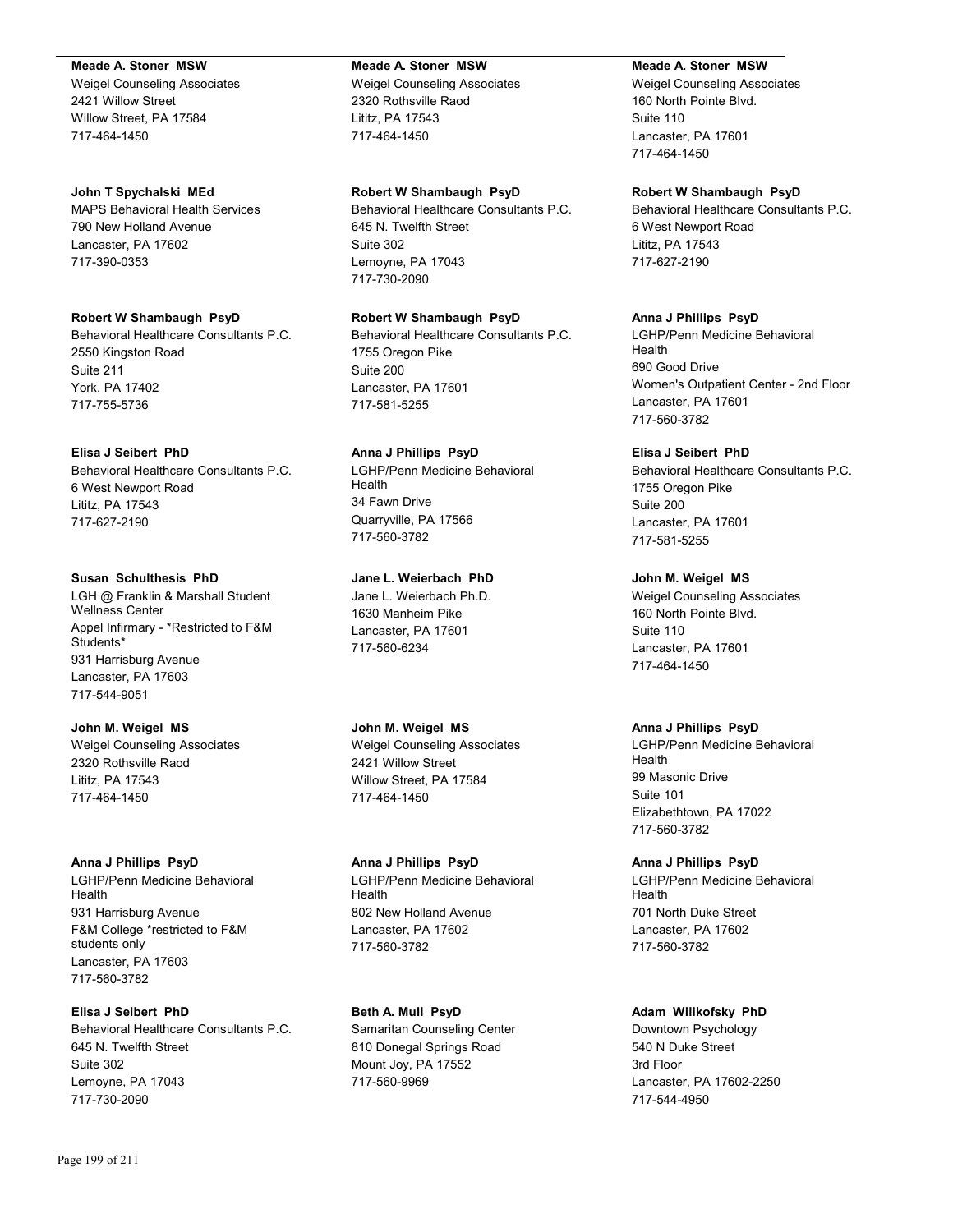#### **Donald P. Masey PsyD**

Behavioral Healthcare Consultants P.C. 1755 Oregon Pike Suite 200 Lancaster, PA 17601 717-581-5255

## **Donald P. Masey PsyD**

Behavioral Healthcare Consultants P.C. 6 West Newport Road Lititz, PA 17543 717-627-2190

#### **Margaret M. Nepps PsyD**

LGHP/Penn Medicine Family Medicine Downtown 540 N. North Duke Street 3rd Floor Lancaster, PA 17604 717-544-4950

# *Pulmonary Disease*

**John T. Joseph MD** WellSpan Pulmonary and Sleep Medicine 435 South Kinzer Avenue Suite 10 New Holland, PA 17557 717-351-2454

## **Steven Khov DO**

Pulmonary Associates of Lancaster 540 N Duke St Suite 244 Lancaster, PA 17604 717-826-9770

**Craig P. Horvat MD** Pulmonary Associates of Lancaster 540 N Duke St Suite 244 Lancaster, PA 17604 717-826-9770

### **Sheela Y. Ahmed MD** WellSpan Pulmonary and Sleep Medicine 435 South Kinzer Avenue Suite 10

New Holland, PA 17557 717-351-2454

#### **Adam Wilikofsky PhD**

LGHP/Penn Medicine Comprehensive Care 554 North Duke Street 3rd Floor Lancaster, PA 17604 717-544-1960

## **Donald P. Masey PsyD**

Behavioral Healthcare Consultants P.C. 2550 Kingston Road Suite 211 York, PA 17402 717-755-5736

## **Margaret M Nepps PsyD**

Downtown Psychology 540 N Duke Street 3rd Floor Lancaster, PA 17602-2250 717-544-4950

**Lee M. Duke II MD** Pulmonary Associates of Lancaster 540 N Duke St Suite 244 Lancaster, PA 17604 717-826-9770

**John T. Joseph MD** WellSpan Pulmonary and Sleep Medicine 3440 B Rothsville Road Ephrata, PA 17522 717-738-4334

**Masood Ahmad MD** Lancaster Pulmonary and Sleep Associates 233 College Ave Suite 300 Lancaster, PA 17603 717-735-0336

#### **Charles U. Gbadouwey MD**

Lung Asthma & Sleep Associates PC 419 Village Drive Suite 5 Carlisle, PA 17015 717-701-8819

## **Donald P. Masey PsyD**

Behavioral Healthcare Consultants P.C. 645 N. Twelfth Street Suite 302 Lemoyne, PA 17043 717-730-2090

#### **Beth A. Mull PsyD**

Samaritan Counseling Center 1803 Oregon Pike Lancaster, PA 17601 717-560-9969

## **Anna J Phillips PsyD**

LGHP/Penn Medicine Behavioral Health 51 Peters Road Suite 200 Lititz, PA 17543 717-560-3782

### **Sheela Y. Ahmed MD**

WellSpan Pulmonary and Sleep Medicine 3440 B Rothsville Road Ephrata, PA 17522 717-738-4334

#### **John T. Joseph MD**

WellSpan Pulmonary and Sleep Medicine 227 Granite Run Drive Suite 110 Lancaster, PA 17601 717-560-5156

## **Sheela Y. Ahmed MD**

WellSpan Pulmonary and Sleep **Medicine** 227 Granite Run Drive Suite 110 Lancaster, PA 17601 717-560-5156

#### **Richard B Evans MD**

Lancaster Pulmonary and Sleep **Associates** 233 College Ave Suite 300 Lancaster, PA 17603 717-735-0336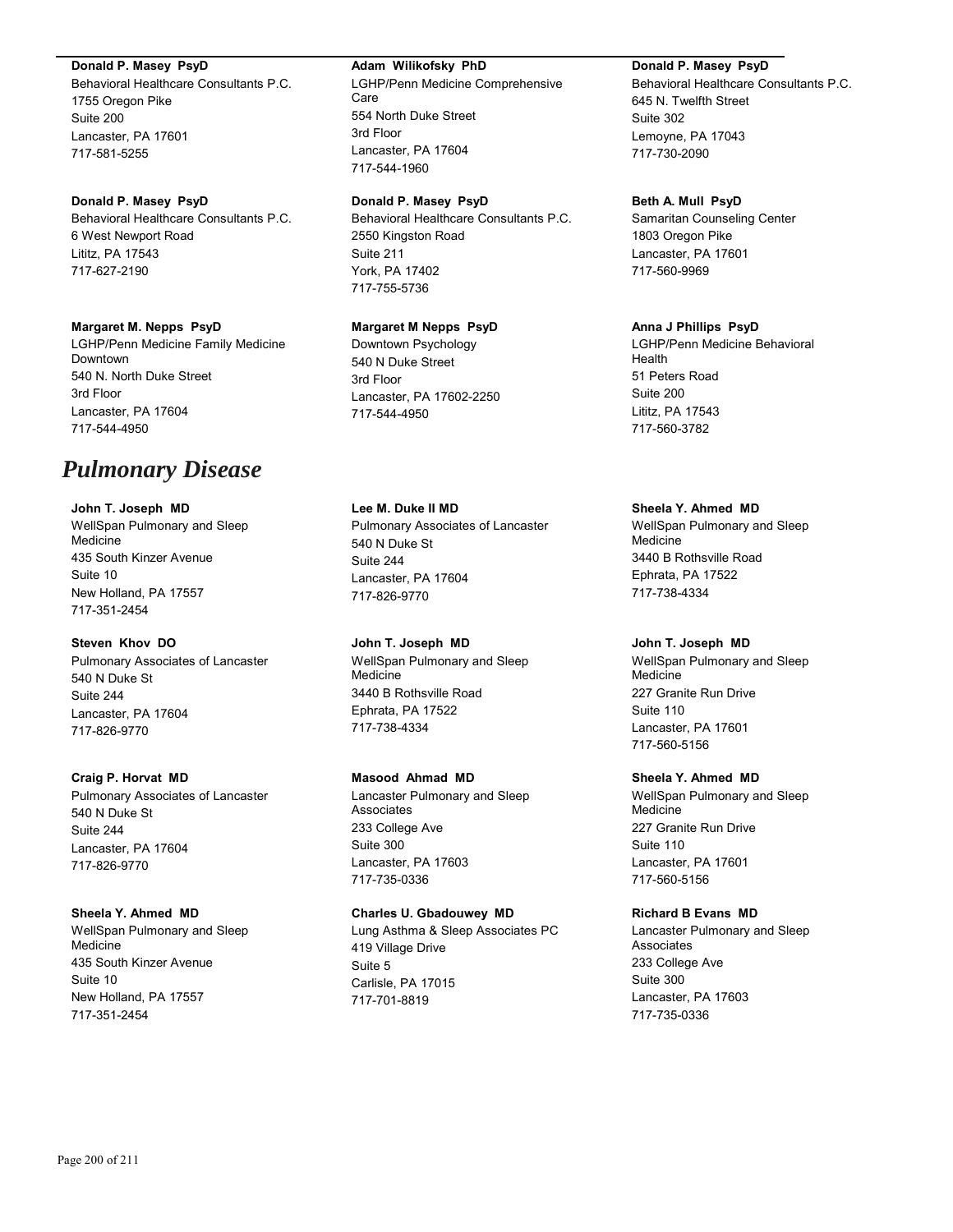#### **Chinenye O Emuwa MD**

Lancaster Pulmonary and Sleep Associates 233 College Ave Suite 300 Lancaster, PA 17603 717-735-0336

#### **Robert A. Matlin MD**

WellSpan Pulmonary and Sleep Medicine 3440 B Rothsville Road Ephrata, PA 17522 717-738-4334

#### **Bhavin B. Mehta MD**

Pulmonary Associates of Lancaster 540 N Duke St Suite 244 Lancaster, PA 17604 717-826-9770

#### **Robert A. Matlin MD**

WellSpan Pulmonary and Sleep Medicine 227 Granite Run Drive Suite 110 Lancaster, PA 17601 717-560-5156

#### **Meera Ranganathan MD**

WellSpan Pulmonary and Sleep Medicine 3440 B Rothsville Road Ephrata, PA 17522 717-738-4334

## **Louis J. Neureuter MD**

Louis J. Neureuter MD 25 East James Street Lancaster, PA 17602 717-397-0555

# *Radiation Oncology*

## **Richard M. Yelovich MD**

Radiation Medicine Associates 255 West Lancaster Avenue Paoli, PA 19301 610-648-1601

#### **Shakeel Amanullah MD**

Pulmonary Associates of Lancaster 540 N Duke St Suite 244 Lancaster, PA 17604 717-826-9770

#### **Scott D. Silverstein DO**

WellSpan Pulmonary and Sleep Medicine 227 Granite Run Drive Suite 110 Lancaster, PA 17601 717-560-5156

#### **Robert A. Matlin MD**

WellSpan Pulmonary and Sleep Medicine 435 South Kinzer Avenue Suite 10 New Holland, PA 17557 717-351-2454

## **Scott D. Silverstein DO**

WellSpan Pulmonary and Sleep Medicine 3440 B Rothsville Road Ephrata, PA 17522 717-738-4334

#### **Meera Ranganathan MD**

WellSpan Pulmonary and Sleep Medicine 435 South Kinzer Avenue Suite 10 New Holland, PA 17557 717-351-2454

#### **Maulik B. Patel MD**

Pulmonary Associates of Lancaster 540 N Duke St Suite 244 Lancaster, PA 17604 717-826-9770

#### **Richard M. Yelovich MD**

Comprehensive Cancer Care 470 John Young Way Suite 400 Exton, PA 19341 610-524-5550

#### **Keith A Beaulieu MD**

Pulmonary Associates of Lancaster 540 N Duke St Suite 244 Lancaster, PA 17604 717-826-9770

#### **Yaroslav Lando MD**

Pulmonary Associates of Lancaster 540 N Duke St Suite 244 Lancaster, PA 17604 717-826-9770

#### **Scott D. Silverstein DO**

WellSpan Pulmonary and Sleep Medicine 435 South Kinzer Avenue Suite 10 New Holland, PA 17557 717-351-2454

#### **Meera Ranganathan MD**

WellSpan Pulmonary and Sleep Medicine 227 Granite Run Drive Suite 110 Lancaster, PA 17601 717-560-5156

#### **Gregory J. Rossini MD**

Pulmonary Associates of Lancaster 540 N Duke St Suite 244 Lancaster, PA 17604 717-826-9770

## **Won S. Chang MD**

Comprehensive Cancer Care 470 John Young Way Suite 400 Exton, PA 19341 610-524-5550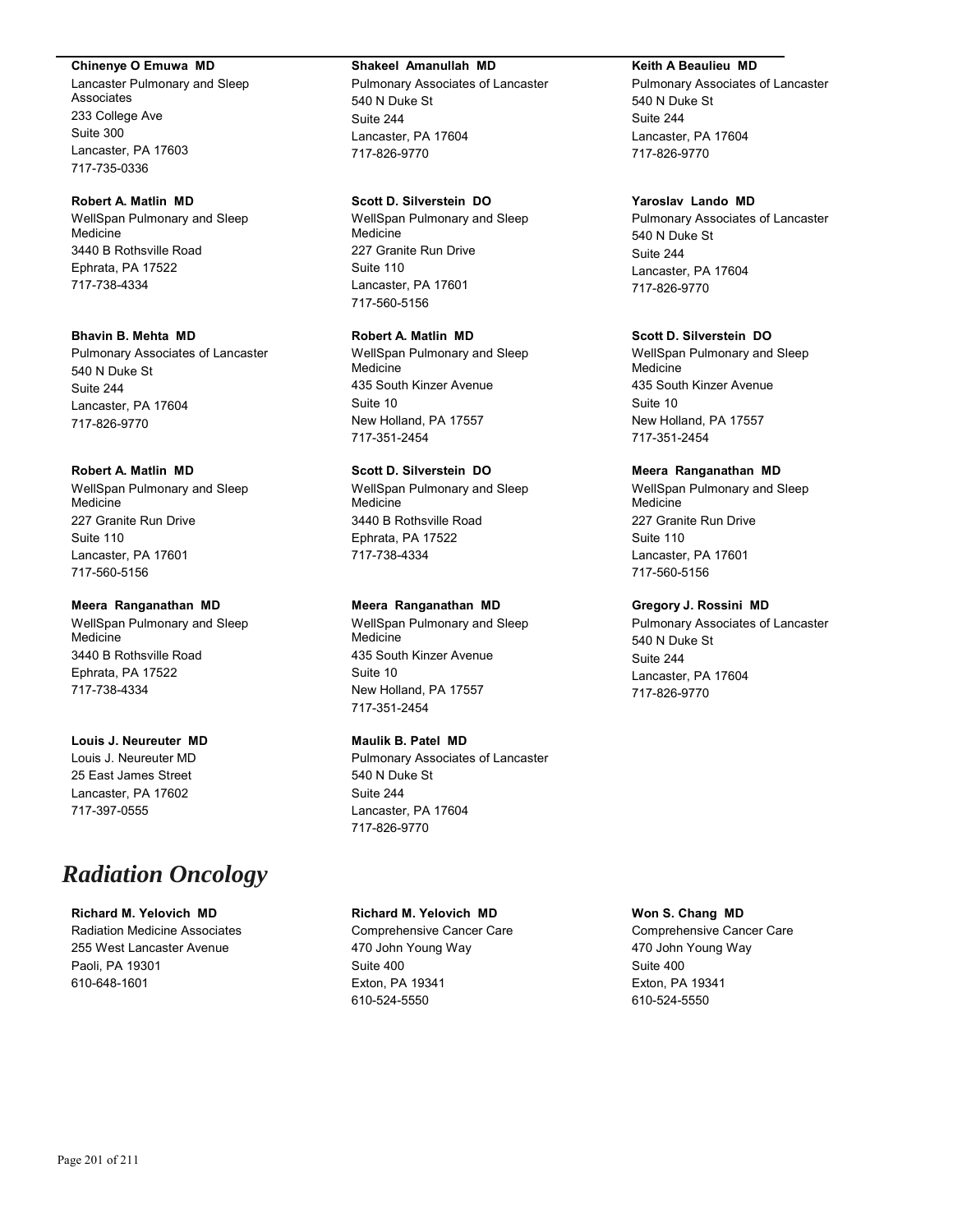#### **Kenneth G. Berkenstock MD**

LGHP/Penn Medicine Radiation Oncology 2100 Harrisburg Pike Lancaster, PA 17601 717-544-3113

#### **Joseph Lanzillo MD**

Ephrata Cancer Center 460 North Reading Road Ephrata, PA 17522 717-738-4070

**Suman Tiwari MD** Ephrata Regional Radiation Oncology 462 North Reading Road Ephrata, PA 17522 717-738-4070

#### **Gregory Ochsner MD** Radiation Medicine Associates

255 West Lancaster Avenue Paoli, PA 19301 610-648-1601

# *Radiology*

**Horatio H. Yeung MD** Brandywine Valley Radiology 201 Reeceville Road Coatesville, PA 19320 610-383-8120

**Justin N Wilson MD** Lancaster Radiology Associates Ltd. 555 North Duke Street Lancaster, PA 17604 717-544-4900

**Huyen V. Cao MD** WellSpan Radiology and Radiation Oncology 169 Martin Avenue Ephrata, PA 17522 717-738-6414

**Robert E. Gress MD** Lancaster Radiology Associates Ltd. 555 North Duke Street Lancaster, PA 17604 717-544-4900

#### **Kenneth Blank MD**

LGHP/Penn Medicine Radiation **Oncology** 2100 Harrisburg Pike Lancaster, PA 17601 717-544-3113

#### **Glenn B Mieszkalski MD**

Lancaster Urology 2106 Harrisburg Pike Suite 200 Lancaster, PA 17604 717-393-1771

## **Glenn B Mieszkalski MD**

Lancaster Urology 175 Martin Avenue, Suite 300 Ephrata, PA 17522 717-738-4700

## **Kishor Singapuri MD**

LGHP/Penn Medicine Radiation Oncology 2100 Harrisburg Pike Lancaster, PA 17601 717-544-3113

**Matthew J Winfeld MD** Lancaster Radiology Associates Ltd. 555 North Duke Street Lancaster, PA 17604 717-544-4900

**Scott W Wise MD** Tristan Radiology Specialists, P.C. 4518 Union Deposit Road Harrisburg, PA 17111 717-652-5840

**George Galanis MD** Lancaster Radiology Associates Ltd. 555 North Duke Street Lancaster, PA 17604 717-544-4900

**Keith R. Haidet MD** Lancaster Radiology Associates Ltd. 555 North Duke Street Lancaster, PA 17604 717-544-4900

## **Won S. Chang MD**

Radiation Medicine Associates 255 West Lancaster Avenue Paoli, PA 19301 610-648-1601

## **Roseann N Romito MD**

LGHP/Penn Medicine Radiation Oncology 2100 Harrisburg Pike Lancaster, PA 17601 717-544-3113

## **Gregory Ochsner MD**

Comprehensive Cancer Care 470 John Young Way Suite 400 Exton, PA 19341 610-524-5550

#### **Carole Z. Wirth MD**

WellSpan Radiology and Radiation **Oncology** 169 Martin Avenue Ephrata, PA 17522 717-738-6414

## **Jonathan Wolko MD**

Lancaster Radiology Associates Ltd. 555 North Duke Street Lancaster, PA 17604 717-544-4900

### **Tracy Carmellini MD**

Lancaster Radiology Associates Ltd. 555 North Duke Street Lancaster, PA 17604 717-544-4900

## **Jinan Bahia MD**

Tristan Radiology Specialists, P.C. 4518 Union Deposit Road Harrisburg, PA 17111 717-652-5840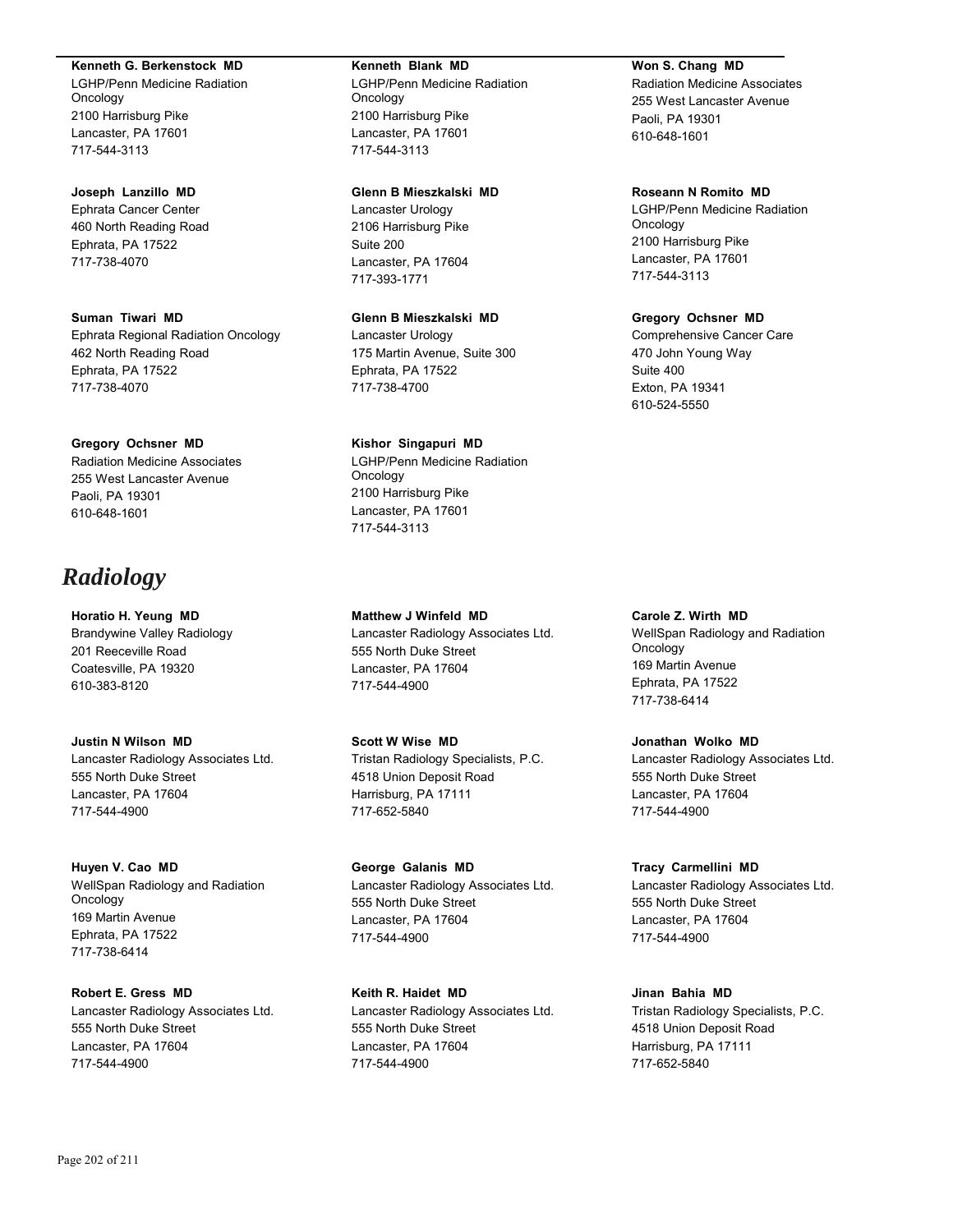**Ram VSR Chavali MD** Lancaster Radiology Associates Ltd. 555 North Duke Street Lancaster, PA 17604 717-544-4900

**David Decktor MD** Lancaster Radiology Associates Ltd. 555 North Duke Street Lancaster, PA 17604 717-544-4900

**Gene A. Carpenter MD** Lancaster Radiology Associates Ltd. 555 North Duke Street Lancaster, PA 17604 717-544-4900

**Edgar C. Fearnow III MD** Lancaster Radiology Associates Ltd. 555 North Duke Street Lancaster, PA 17604 717-544-4900

**John Briguglio MD** Lancaster Radiology Associates Ltd. 555 North Duke Street Lancaster, PA 17604 717-544-4900

**Nitin K. Tanna MD** Lancaster Radiology Associates Ltd. 555 North Duke Street Lancaster, PA 17604 717-544-4900

**Ellen M. O'Mara DO** WellSpan Radiology and Radiation Oncology 169 Martin Avenue Ephrata, PA 17522 717-738-6414

**Pamela J. Koch MD** Lancaster Radiology Associates Ltd. 555 North Duke Street Lancaster, PA 17604 717-544-4900

**Angela I. Choe MD** Lancaster Radiology Associates Ltd. 555 North Duke Street Lancaster, PA 17604 717-544-4900

**Jeffrey L. Hung MD** Brandywine Valley Radiology 201 Reeceville Road Coatesville, PA 19320 610-383-8120

**Fayyaz Barodawala MD** Brandywine Valley Radiology 201 Reeceville Road Coatesville, PA 19320 610-383-8120

**Thomas A. Brooks DO** Lancaster Radiology Associates Ltd. 555 North Duke Street Lancaster, PA 17604 717-544-4900

**Michelle Naylor MD** Lancaster Radiology Associates Ltd. 555 North Duke Street Lancaster, PA 17604 717-544-4900

**Matthew C. Wiggins MD** Lancaster Radiology Associates Ltd. 555 North Duke Street Lancaster, PA 17604 717-544-4900

**John C. Nawa MD** WellSpan Radiology and Radiation Oncology 169 Martin Avenue Ephrata, PA 17522 717-738-6414

**Peter A. Villas MD** Brandywine Valley Radiology 201 Reeceville Road Coatesville, PA 19320 610-383-8120

**James J. Holstein MD** Brandywine Valley Radiology 201 Reeceville Road Coatesville, PA 19320 610-383-8120

**Borko Kereshi MD** Lancaster Radiology Associates Ltd. 555 North Duke Street Lancaster, PA 17604 717-544-4900

**Alex Feinstein MD** Lancaster Radiology Associates Ltd. 555 North Duke Street Lancaster, PA 17604 717-544-4900

**Jeffrey L. Hare MD** Brandywine Valley Radiology 201 Reeceville Road Coatesville, PA 19320 610-383-8120

**Paul A. Leslie MD** Lancaster Radiology Associates Ltd. 555 North Duke Street Lancaster, PA 17604 717-544-4900

**Nancy K. Plourde MD** Brandywine Valley Radiology 201 Reeceville Road Coatesville, PA 19320 610-383-8120

**Shannon F Scrudato MD** Lancaster Radiology Associates Ltd. 555 North Duke Street Lancaster, PA 17604 717-544-4900

**David Wagar MD** Tristan Radiology Specialists, P.C. 4518 Union Deposit Road Harrisburg, PA 17111 717-652-5840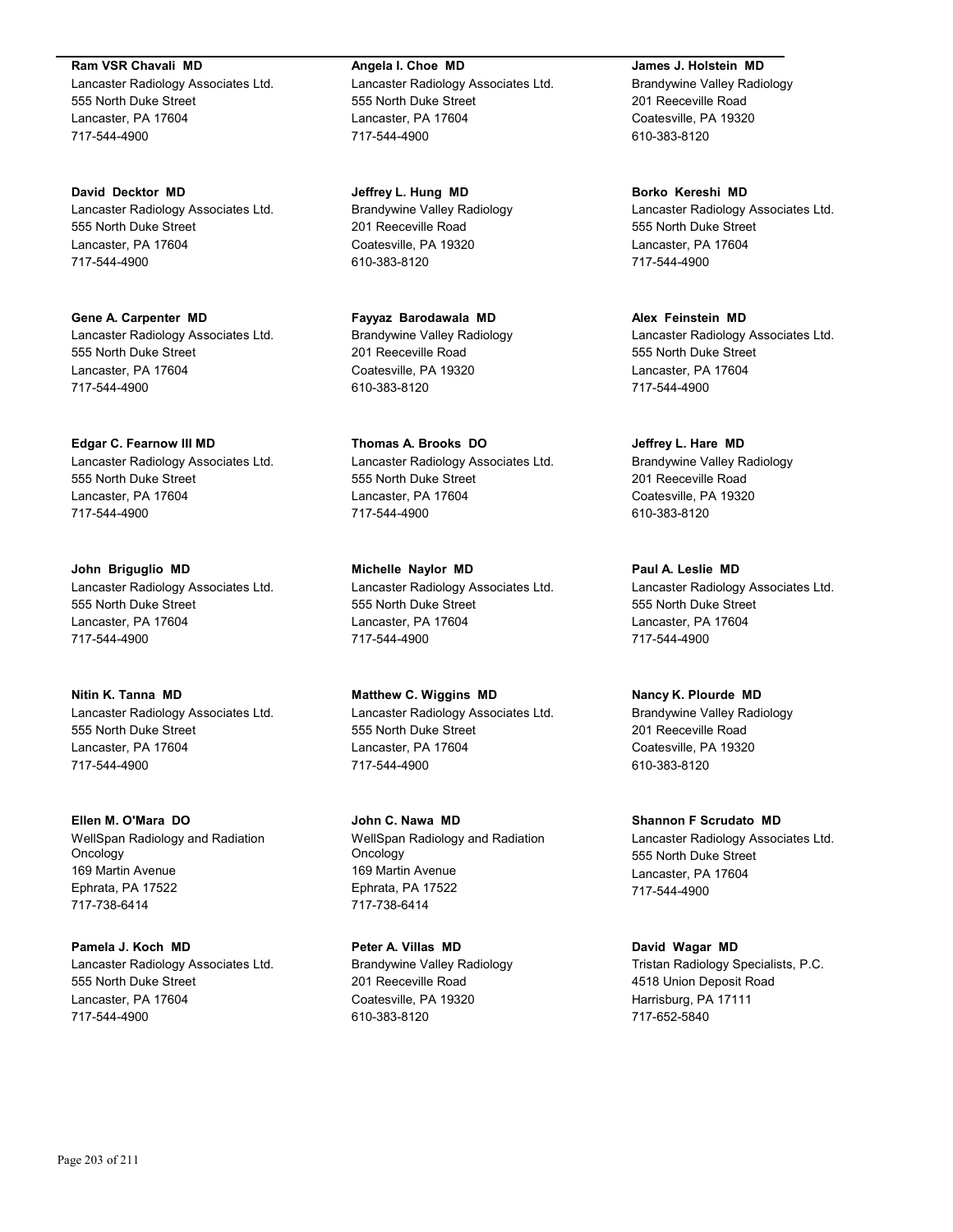**Justin Overcash MD** Lancaster Radiology Associates Ltd. 555 North Duke Street Lancaster, PA 17604 717-544-4900

**Gene C. Smigocki MD** Lancaster Radiology Associates Ltd. 555 North Duke Street Lancaster, PA 17604 717-544-4900

**Rebecca G. Pennell MD** Lancaster Radiology Associates Ltd. 555 North Duke Street Lancaster, PA 17604 717-544-4900

**Nirav Shelat DO** WellSpan Radiology and Radiation Oncology 169 Martin Avenue Ephrata, PA 17522 717-738-6414

**Simon Westacott MD** Lancaster Radiology Associates Ltd. 555 North Duke Street Lancaster, PA 17604 717-544-4900

# *Reproductive Endocrinology*

**Melanie M. Ochalski MD** WellSpan Urogynecology & Pelvic Reconstructive Surgery 4150 Barrett Blvd Ephrata, PA 17522 717-851-2443

# *Rheumatology*

## **Sandhya K. Adusumilli MD**

LGHP/Penn Medicine Arthritis & Rheumatology 1261 Division Highway Suite 2 Ephrata, PA 17522 717-299-1301

**Jeffrey P. Kramer MD** Lancaster Radiology Associates Ltd. 555 North Duke Street Lancaster, PA 17604 717-544-4900

**Laurence Spitzer MD** Lancaster Radiology Associates Ltd. 555 North Duke Street Lancaster, PA 17604 717-544-4900

**Dhiren Y. Patel MD** Lancaster Radiology Associates Ltd. 555 North Duke Street Lancaster, PA 17604 717-544-4900

**Paul L Stagg MD** Tristan Radiology Specialists, P.C. 4518 Union Deposit Road Harrisburg, PA 17111 717-652-5840

**Peter M Stillwell MD** WellSpan Radiology and Radiation **Oncology** 169 Martin Avenue Ephrata, PA 17522 717-738-6414

**Steven Morales MD**

Lancaster Radiology Associates Ltd. 555 North Duke Street Lancaster, PA 17604 717-544-4900

**M. Clive Perry MD** Lancaster Radiology Associates Ltd. 555 North Duke Street

Lancaster, PA 17604 717-544-4900

## **David P. Lawrence MD**

Lancaster Radiology Associates Ltd. 555 North Duke Street Lancaster, PA 17604 717-544-4900

## **Mark R Werley MD**

Lancaster Radiology Associates Ltd. 555 North Duke Street Lancaster, PA 17604 717-544-4900

## **Charles F. Henderson MD**

LGHP/Penn Medicine Arthritis & Rheumatology 2108 Harrisburg Pike Suite 200 Lancaster, PA 17604 717-299-1301

#### **Sandhya K. Adusumilli MD**

LGHP/Penn Medicine Arthritis & Rheumatology 690 Good Drive Suite 23 Lancaster, PA 17601 717-299-1301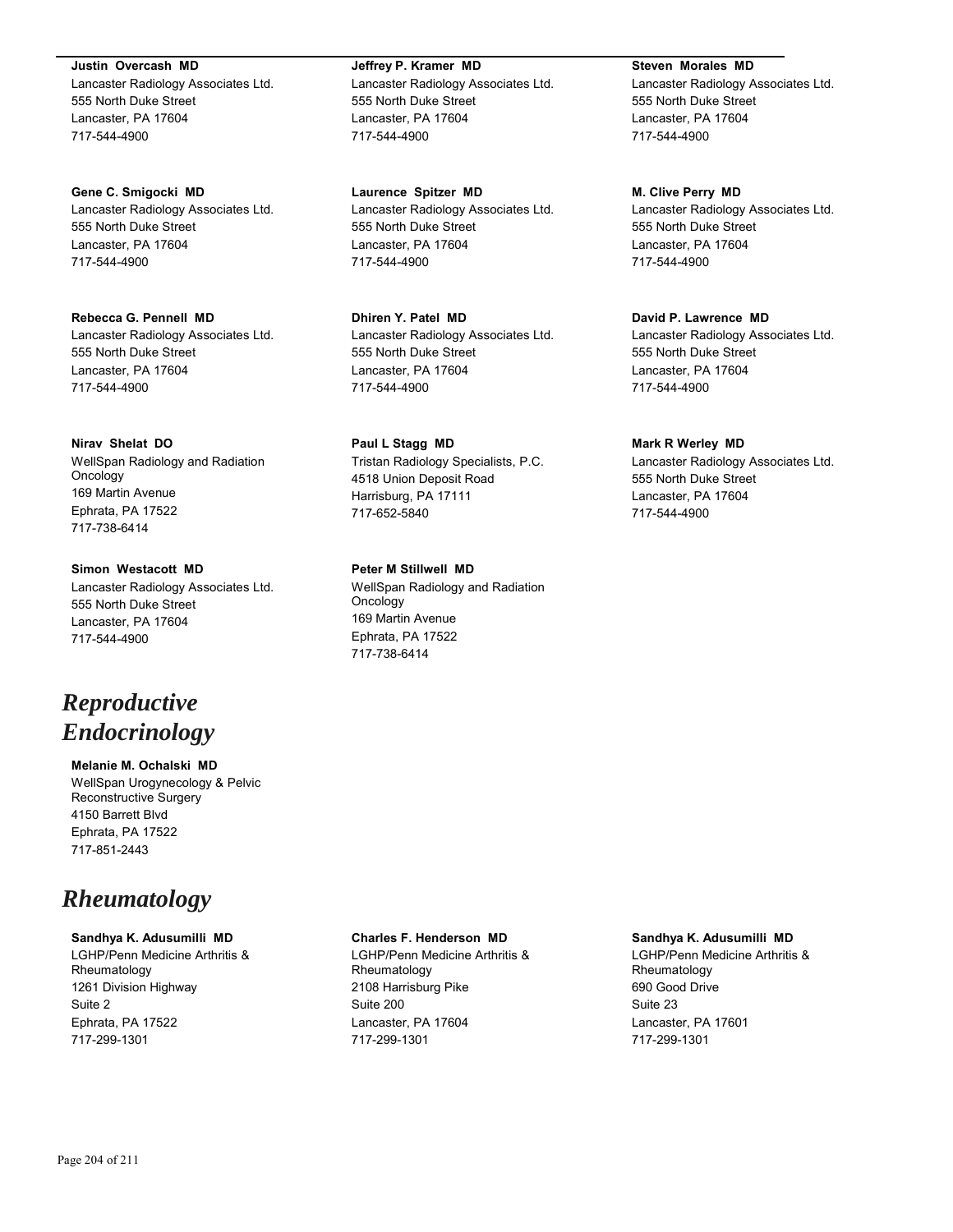#### **Sandhya K. Adusumilli MD**

LGHP/Penn Medicine Arthritis & Rheumatology 2108 Harrisburg Pike Suite 200 Lancaster, PA 17604 717-299-1301

## **Charles F. Henderson MD**

LGHP/Penn Medicine Arthritis & Rheumatology 690 Good Drive Suite 23 Lancaster, PA 17601 717-299-1301

## **Sandhya K. Adusumilli MD**

LGHP/Penn Medicine Arthritis & Rheumatology 426 Cloverleaf Road Elizabethtown, PA 17022 717-299-1301

## **Lisa S. Allen MD**

LGHP/Penn Medicine Arthritis & Rheumatology 2108 Harrisburg Pike Suite 200 Lancaster, PA 17604 717-299-1301

## **Rebecca M. Shepherd MD**

LGHP/Penn Medicine Arthritis & Rheumatology 2108 Harrisburg Pike Suite 200 Lancaster, PA 17604 717-299-1301

## **Rebecca M. Shepherd MD**

LGHP/Penn Medicine Arthritis & Rheumatology 690 Good Drive Suite 23 Lancaster, PA 17601 717-299-1301

## **Michael S. Rosen MD**

Chester County Rheumatology PC 213 Reeceville Road Coatesville, PA 19320 610-383-8574

## **Colleen Matejicka DO**

LGHP/Penn Medicine Arthritis & Rheumatology 690 Good Drive Suite 23 Lancaster, PA 17601 717-299-1301

#### **Charles F. Henderson MD**

LGHP/Penn Medicine Arthritis & Rheumatology 1261 Division Highway Suite 2 Ephrata, PA 17522 717-299-1301

# **Michael J. Jaworski MD**

Chester County Rheumatology PC 213 Reeceville Road Coatesville, PA 19320 610-383-8574

## **Lisa S. Allen MD**

LGHP/Penn Medicine Arthritis & Rheumatology 690 Good Drive Suite 23 Lancaster, PA 17601 717-299-1301

## **Lisa S. Allen MD**

LGHP/Penn Medicine Arthritis & Rheumatology 1261 Division Highway Suite 2 Ephrata, PA 17522 717-299-1301

## **Rebecca M. Shepherd MD**

LGHP/Penn Medicine Arthritis & Rheumatology 1261 Division Highway Suite 2 Ephrata, PA 17522 717-299-1301

## **Colleen Matejicka DO**

LGHP/Penn Medicine Arthritis & Rheumatology 426 Cloverleaf Road Elizabethtown, PA 17022 717-299-1301

## **Colleen Matejicka DO**

LGHP/Penn Medicine Arthritis & Rheumatology 2108 Harrisburg Pike Suite 200 Lancaster, PA 17604 717-299-1301

## **Charles F. Henderson MD**

LGHP/Penn Medicine Arthritis & Rheumatology 426 Cloverleaf Road Elizabethtown, PA 17022 717-299-1301

## **Michael J. Jaworski MD**

Chester County Rheumatology PC 795 East Marshall Street Suite 101 West Chester, PA 19380 610-692-4666

## **Lisa S. Allen MD**

LGHP/Penn Medicine Arthritis & Rheumatology 426 Cloverleaf Road Elizabethtown, PA 17022 717-299-1301

## **Rebecca M. Shepherd MD**

LGHP/Penn Medicine Arthritis & Rheumatology 426 Cloverleaf Road Elizabethtown, PA 17022 717-299-1301

## **Michael S. Rosen MD**

Chester County Rheumatology PC 795 East Marshall Street Suite 101 West Chester, PA 19380 610-692-4666

## **Colleen Matejicka DO**

LGHP/Penn Medicine Arthritis & Rheumatology 1261 Division Highway Suite 2 Ephrata, PA 17522 717-299-1301

## **Ami C. Milton MD**

Lancaster Arthritis & Rheumatology Care 1725 Oregon Pike Suite 107 B Lancaster, PA 17601 717-560-3505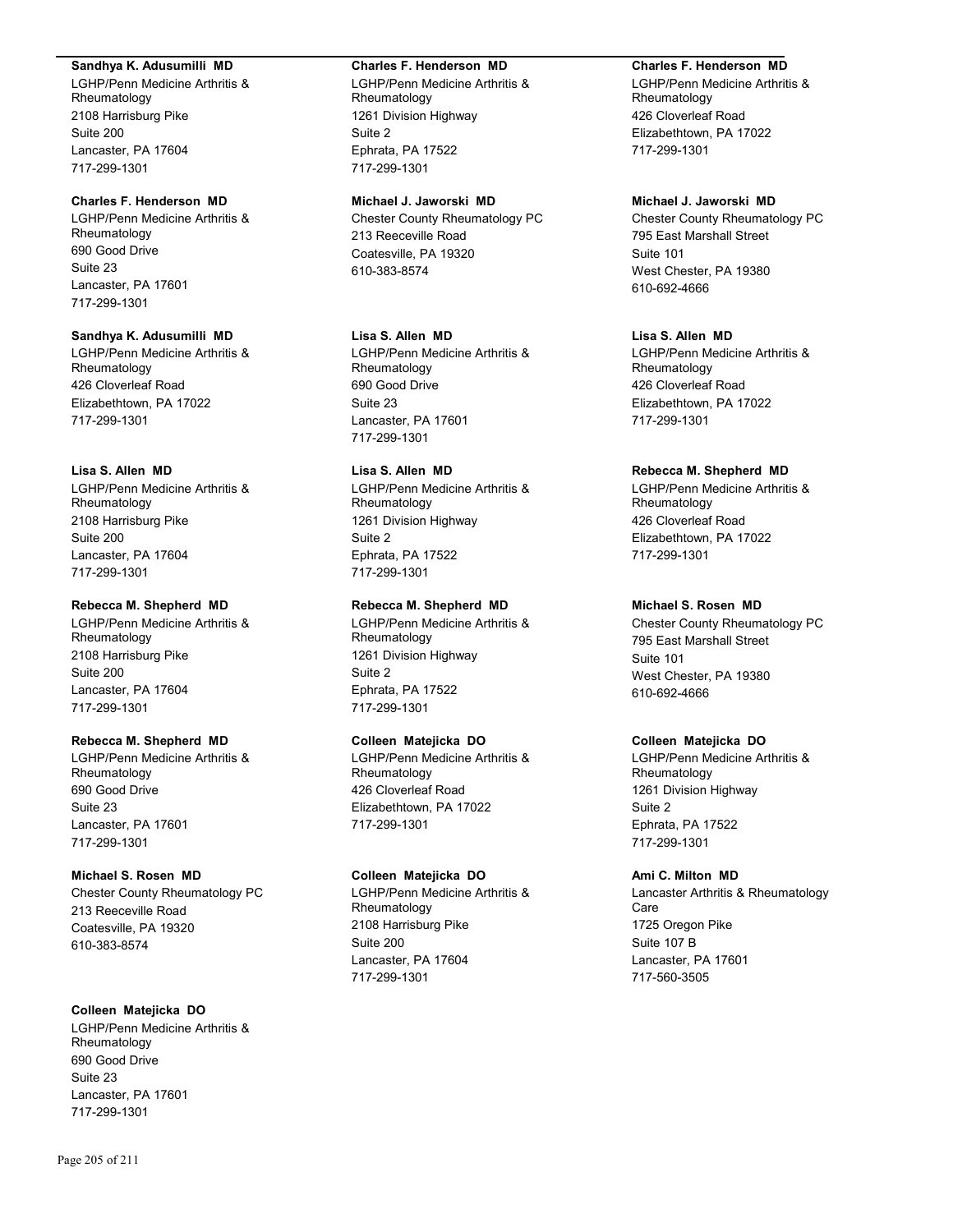# *Sleep Medicine*

# **Craig P. Horvat MD**

Pulmonary Associates of Lancaster 540 N Duke St Suite 244 Lancaster, PA 17604 717-826-9770

## **Masood Ahmad MD**

Lancaster Pulmonary and Sleep Associates 233 College Ave Suite 300 Lancaster, PA 17603 717-735-0336

# *Speech Therapy*

# **Carrie M Ruggiero SLP**

ENT - Head and Neck Surgery of Lancaster 2160 Noll Drive Suite 200 Lancaster, PA 17603 717-481-8720

# *Sports Medicine*

## **Adam E. Hyatt MD**

Orthopedic Associates of Lancaster Ltd. 212 Willow Valley Lakes Drive Suite 201 Willow Street, PA 17584 717-299-4871

# **Joel A Horning MD**

Orthopedic Associates of Lancaster Ltd. 212 Willow Valley Lakes Drive Suite 201 Willow Street, PA 17584 717-299-4871

# **Adam E. Hyatt MD**

Orthopedic Associates of Lancaster Ltd. 1701 Cornwall Road Lebanon, PA 17042 717-277-7005

# **Michael W. Gish MD**

Orthopedic Associates of Lancaster Ltd. 1701 Cornwall Road Lebanon, PA 17042 717-277-7005

## **Lee M. Duke II MD**

Pulmonary Associates of Lancaster 540 N Duke St Suite 244 Lancaster, PA 17604 717-826-9770

## **Gregory J. Rossini MD**

Pulmonary Associates of Lancaster 540 N Duke St Suite 244 Lancaster, PA 17604 717-826-9770

## **Shakeel Amanullah MD**

Pulmonary Associates of Lancaster 540 N Duke St Suite 244 Lancaster, PA 17604 717-826-9770

## **Yaroslav Lando MD**

Pulmonary Associates of Lancaster 540 N Duke St Suite 244 Lancaster, PA 17604 717-826-9770

**Joel A Horning MD** Orthopedic Associates of Lancaster Ltd. 170 North Pointe Blvd. Lancaster, PA 17601 717-299-4871

# **Zachary Geidel MD**

WellSpan Family and Sports Medicine - Cocalico 30 W. Swartzville Road Reinholds, PA 17569 717-484-4347

# **Michael W. Gish MD**

Orthopedic Associates of Lancaster Ltd. 170 North Pointe Blvd. Lancaster, PA 17601 717-299-4871

# **Michael W. Gish MD**

Orthopedic Associates of Lancaster Ltd. 212 Willow Valley Lakes Drive Suite 201 Willow Street, PA 17584 717-299-4871

**Joel A Horning MD** Orthopedic Associates of Lancaster Ltd. 1701 Cornwall Road Lebanon, PA 17042 717-277-7005

# **Joel A Horning MD**

Orthopedic Associates of Lancaster Ltd. 2913 Spooky Nook Road Suite 100 Manheim, PA 17545 717-299-4871

## **Adam E. Hyatt MD**

Orthopedic Associates of Lancaster Ltd. 2913 Spooky Nook Road Suite 100 Manheim, PA 17545 717-299-4871

# **Michael W. Gish MD**

Orthopedic Associates of Lancaster Ltd. 2913 Spooky Nook Road Suite 100 Manheim, PA 17545 717-299-4871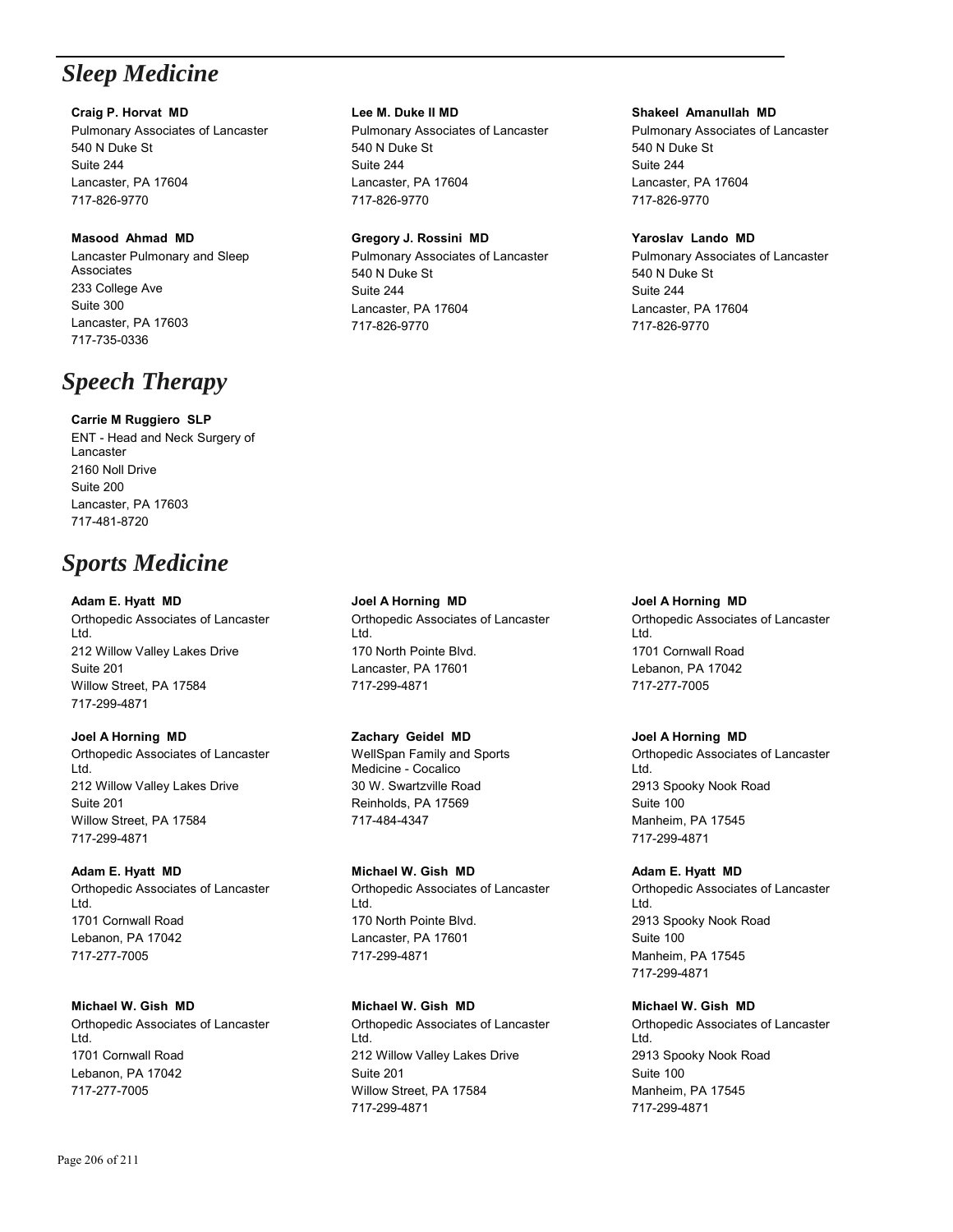#### **Adam E. Hyatt MD**

Orthopedic Associates of Lancaster Ltd. 170 North Pointe Blvd. Lancaster, PA 17601 717-299-4871

#### **Kathryne J Stabile MD**

Orthopedic Associates of Lancaster Ltd. 170 North Pointe Blvd. Lancaster, PA 17601 717-299-4871

#### **Kathryne J Stabile MD**

Orthopedic Associates of Lancaster Ltd. 2913 Spooky Nook Road Suite 100 Manheim, PA 17545 717-299-4871

## **Jennifer M Payne MD**

LGHP/Penn Medicine Sports Medicine 51 Peters Road Suite 200 Lititz, PA 17543 717-627-7675

#### **William R. Vollmar II MD**

Stephen G. Diamantoni MD & Associates 218-C West Main Street Leola, PA 17540 717-656-2331

#### **Lindsay Lafferty MD**

Penn State Medical Group - Manor 16A Manor Avenue Millersville, PA 17551 717-872-5444

#### **Kathryne J Stabile MD**

Orthopedic Associates of Lancaster Ltd. 1701 Cornwall Road Lebanon, PA 17042 717-277-7005

**Jackson Liu MD** Orthopedic Associates of Lancaster Ltd. 212 Willow Valley Lakes Drive Suite 201 Willow Street, PA 17584 717-299-4871

#### **Patrick J Moreno MD**

LGHP/Penn Medicine Family Medicine East Petersburg 5665 Main Street East Petersburg, PA 17520 717-569-7011

**Jennifer M Payne MD** LGHP/Penn Medicine Family Medicine Crooked Oak 1655 Crooked Oak Drive Lancaster, PA 17601 717-569-2678

### **Jennifer M Payne MD**

LG Health Express Crooked Oak 1605 Lititz Pike Lancaster, PA 17601 717-735-3995

# **William R. Vollmar II MD**

Stephen G. Diamantoni MD & Associates 203 Commerce Drive Suite G Quarryville, PA 17566 717-786-1202

## **William R. Vollmar II MD**

Stephen G. Diamantoni MD & Associates 440 Chestnut Street Lancaster, PA 17603 717-295-3317

#### **Amy A Myers MD**

LGHP/Penn Medicine Sports Medicine 51 Peters Road Suite 200 Lititz, PA 17543 717-627-7675

## **Ryan Wennell DO** LG Health Express Crooked Oak 1605 Lititz Pike Lancaster, PA 17601 717-735-3995

**Ryan Wennell DO** LGHP/Penn Medicine Family Medicine Crooked Oak 1655 Crooked Oak Drive Lancaster, PA 17601 717-569-2678

#### **Patrick J Moreno MD**

LGHP/Penn Medicine Sports Medicine 51 Peters Road Suite 200 Lititz, PA 17543 717-627-7675

## **Kathryne J Stabile MD**

Orthopedic Associates of Lancaster Ltd. 212 Willow Valley Lakes Drive Suite 201 Willow Street, PA 17584 717-299-4871

#### **Mary G Tierney MD**

WellSpan Family and Sports Medicine - Cocalico 30 W. Swartzville Road Reinholds, PA 17569 717-484-4347

#### **William R. Vollmar II MD**

Stephen G. Diamantoni MD & **Associates** 2112 Harrisburg Pike Suite 3 Lancaster, PA 17604 717-431-3000

### **William R. Vollmar II MD**

Stephen G. Diamantoni MD & **Associates** 734 North Franklin Street Lancaster, PA 17602 717-295-2323

## **Jackson Liu MD**

Orthopedic Associates of Lancaster Ltd. 2913 Spooky Nook Road Suite 100 Manheim, PA 17545 717-299-4871

#### **Jackson Liu MD**

Orthopedic Associates of Lancaster Ltd. 1701 Cornwall Road Lebanon, PA 17042 717-277-7005

**Jackson Liu MD** Orthopedic Associates of Lancaster Ltd. 170 North Pointe Blvd. Lancaster, PA 17601 717-299-4871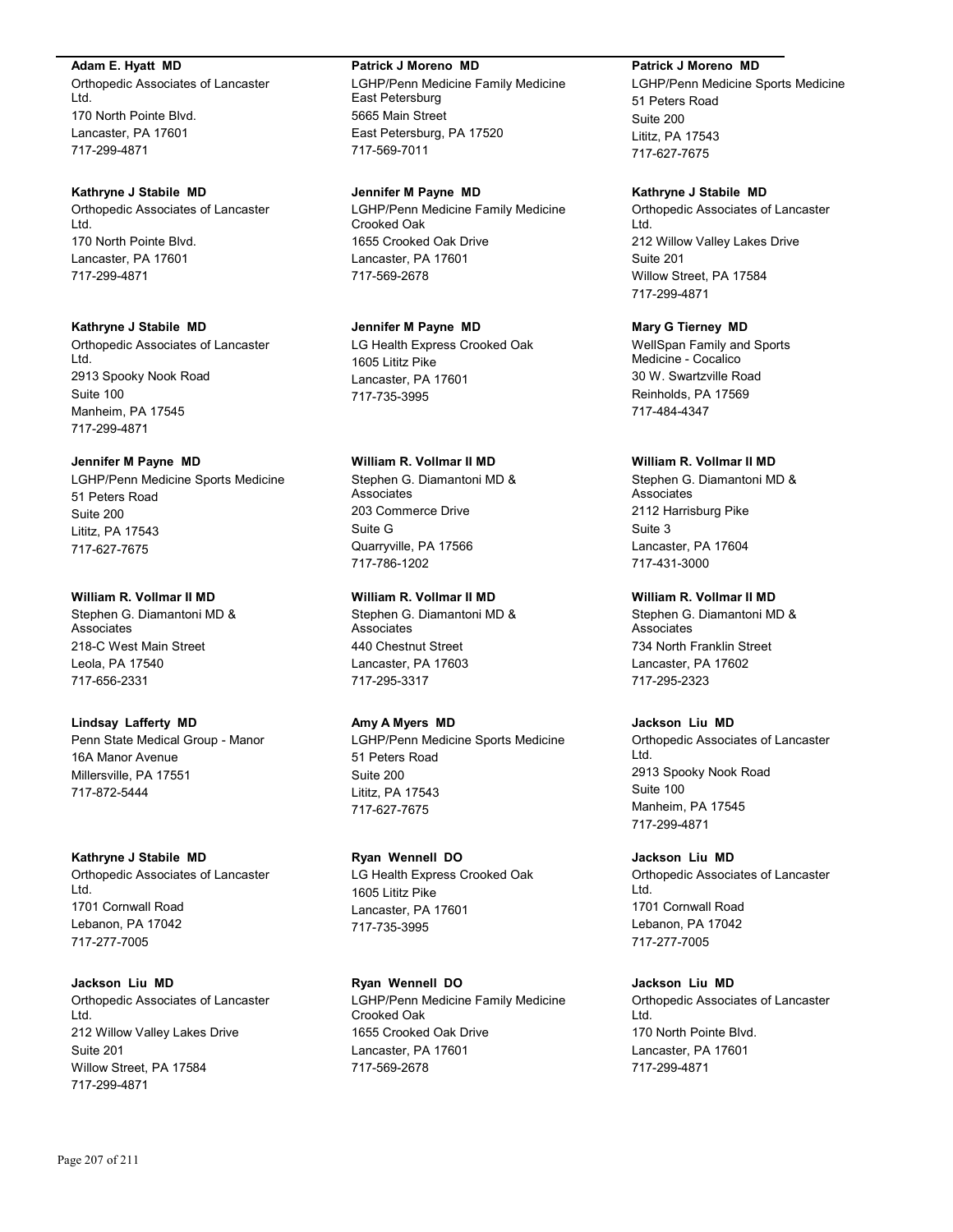# *Thoracic Surgery*

## **Colleen B. Gaughan MD**

LGHP/Penn Medicine Thoracic Surgery 2102 Harrisburg Pike Lancaster, PA 17601 717-544-9400

## **Martin LeBoutillier III MD**

WellSpan Cardiology 446 North Reading Road Suite 302 Ephrata, PA 17522 717-738-0167

# *Trauma Surgery*

## **Daniel Wu DO**

LGHP/Penn Medicine Trauma & Acute Care Surgery 555 North Duke Street Lancaster, PA 17602 717-544-5945

# **Amber Batool DO**

LGHP/Penn Medicine Trauma & Acute Care Surgery 555 North Duke Street Lancaster, PA 17602 717-544-5945

# **Chet A Morrison MD**

LGHP/Penn Medicine Trauma & Acute Care Surgery 555 North Duke Street Lancaster, PA 17602 717-544-5945

# *Urogynecology*

**Dominique El-Khawand MD** WellSpan Urogynecology & Pelvic Reconstructive Surgery 4150 Barrett Blvd Ephrata, PA 17522 717-851-2443

# *Urology*

## **Christopher A. Woodard MD**

Lancaster Urology 2106 Harrisburg Pike Suite 200 Lancaster, PA 17604 717-393-1771

## **Martin LeBoutillier III MD**

WellSpan Cardiology 140 North Pointe Blvd Lancaster, PA 17601 717-291-0700

## **Martin LeBoutillier III MD**

WellSpan Cardiology 435 South Kinzer Avenue Suite 7 Lancaster, PA 17557 717-354-6676

## **Paul Bauer MD**

LGHP/Penn Medicine Trauma & Acute Care Surgery 555 North Duke Street Lancaster, PA 17602 717-544-5945

# **Frederick B Rogers MD**

LGHP/Penn Medicine Trauma & Acute Care Surgery 555 North Duke Street Lancaster, PA 17602 717-544-5945

# **John C. Lee MD**

LGHP/Penn Medicine Trauma & Acute Care Surgery 555 North Duke Street Lancaster, PA 17602 717-544-5945

## **Lauren B Westermann DO**

LGHP/Penn Medicine Urogynecology & Pelvic Reconstructive Surgery 690 Good Drive Lancaster, PA 17601 717-544-0700

## **Christopher A. Woodard MD**

Lancaster Urology 175 Martin Avenue, Suite 300 Ephrata, PA 17522 717-738-4700

## **Jeffrey Dale Anderson MD**

LGHP/Penn Medicine Trauma & Acute Care Surgery 555 North Duke Street Lancaster, PA 17602 717-544-5945

## **Ayodeji O Nubi MD**

LGHP/Penn Medicine Trauma & Acute Care Surgery 555 North Duke Street Lancaster, PA 17602 717-544-5945

## **Carlos Roberts MD**

WellSpan Urogynecology & Pelvic Reconstructive Surgery 4150 Barrett Blvd Ephrata, PA 17522 717-851-2443

## **Victor Altadonna MD**

Lancaster Urology 175 Martin Avenue, Suite 300 Ephrata, PA 17522 717-738-4700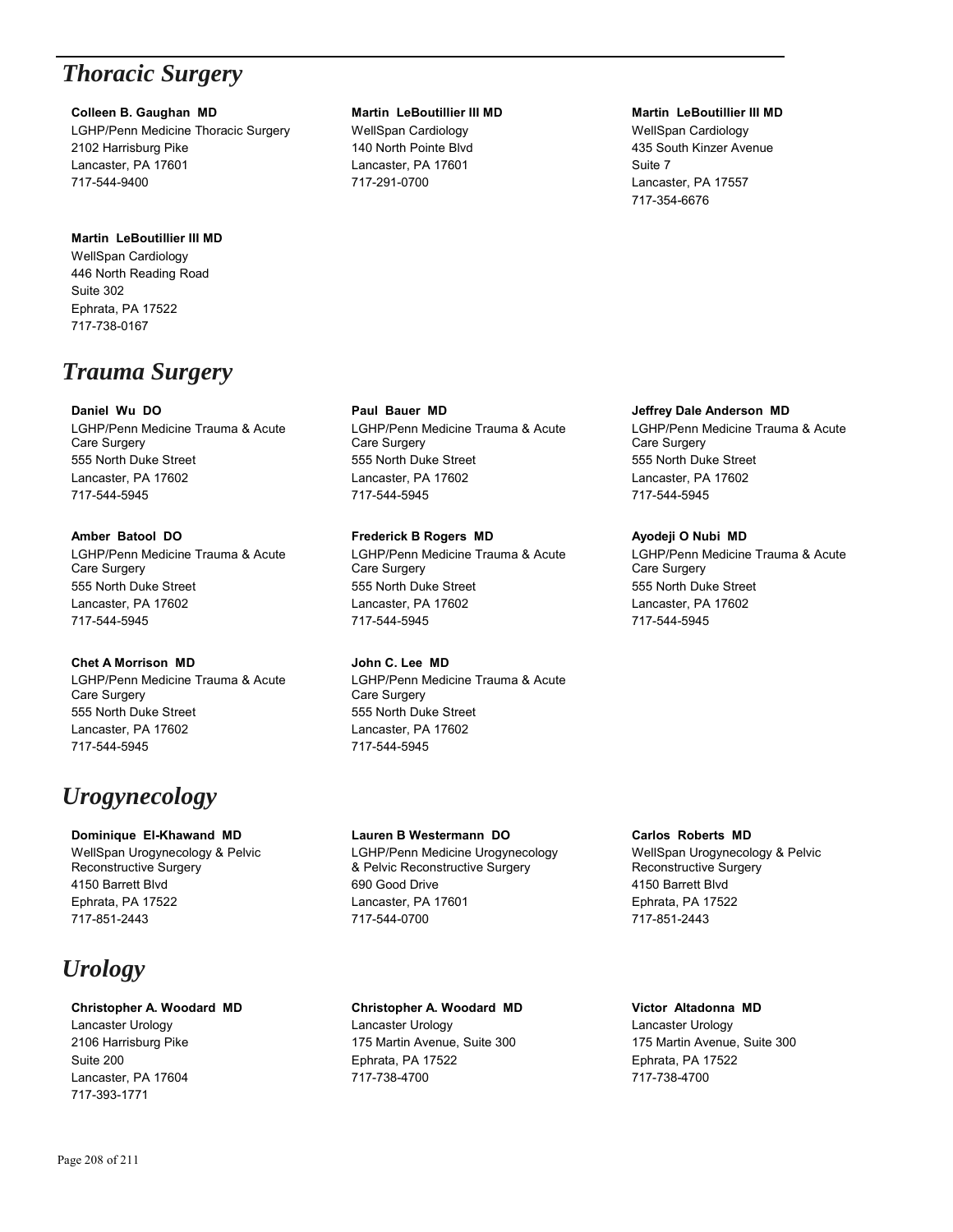#### **Mark V. Jarowenko MD**

Lancaster Urology 2106 Harrisburg Pike Suite 200 Lancaster, PA 17604 717-393-1771

**John D. Bartges MD** Lancaster Urology 2106 Harrisburg Pike

Suite 200 Lancaster, PA 17604 717-393-1771

**Michael A. Del Terzo MD** Lancaster Urology 175 Martin Avenue, Suite 300 Ephrata, PA 17522 717-738-4700

**Geoffrey S. Gaunay MD** Lancaster Urology 175 Martin Avenue, Suite 300 Ephrata, PA 17522 717-738-4700

**Paul I Russinko MD** Lancaster Urology 2106 Harrisburg Pike Suite 200 Lancaster, PA 17604 717-393-1771

**Chris G. Theodoran DO** Lancaster Urology 175 Martin Avenue, Suite 300 Ephrata, PA 17522 717-738-4700

**Kenneth D. Lessans MD** Lancaster Urology 2106 Harrisburg Pike Suite 200 Lancaster, PA 17604 717-393-1771

# *Vascular Surgery*

**David A. Winand MD** Advanced Vein and Laser Center 896 A Plaza Blvd. Lancaster, PA 17573 717-295-8346

## **Mark V. Jarowenko MD** Lancaster Urology 175 Martin Avenue, Suite 300 Ephrata, PA 17522 717-738-4700

**Geoffrey S. Gaunay MD**

Lancaster Urology 2106 Harrisburg Pike Suite 200 Lancaster, PA 17604 717-393-1771

**Michael A. Del Terzo MD** Lancaster Urology 2106 Harrisburg Pike Suite 200 Lancaster, PA 17604 717-393-1771

**Robert D. Hong MD** Lancaster Urology 175 Martin Avenue, Suite 300 Ephrata, PA 17522 717-738-4700

**Paul I Russinko MD** Lancaster Urology 175 Martin Avenue, Suite 300 Ephrata, PA 17522 717-738-4700

**David A. Svetec MD** Lancaster Urology 2106 Harrisburg Pike Suite 200 Lancaster, PA 17604 717-393-1771

**Paul R. Sieber MD** Lancaster Urology 175 Martin Avenue, Suite 300 Ephrata, PA 17522 717-738-4700

**Steven P. Woratyla MD** Surgical Specialists of Lancaster P.C. Columbia Health Center 306 North 7th Street Columbia, PA 17512 717-735-7410

#### **Robert D. Hong MD**

Lancaster Urology 2106 Harrisburg Pike Suite 200 Lancaster, PA 17604 717-393-1771

**John D. Bartges MD** Lancaster Urology 175 Martin Avenue, Suite 300 Ephrata, PA 17522 717-738-4700

**Victor Altadonna MD** Lancaster Urology 2106 Harrisburg Pike Suite 200 Lancaster, PA 17604 717-393-1771

**David A. Svetec MD** Lancaster Urology 175 Martin Avenue, Suite 300 Ephrata, PA 17522 717-738-4700

**Chris G. Theodoran DO** Lancaster Urology 2106 Harrisburg Pike Suite 200 Lancaster, PA 17604 717-393-1771

**Kenneth D. Lessans MD** Lancaster Urology 175 Martin Avenue, Suite 300 Ephrata, PA 17522 717-738-4700

**Paul R. Sieber MD** Lancaster Urology 2106 Harrisburg Pike Suite 200 Lancaster, PA 17604 717-393-1771

**Steven P. Woratyla MD** Surgical Specialists of Lancaster P.C. Willow Street Office 212 Willow Valley Lakes Drive, Suite 202 Willow Street, PA 17584 717-735-7410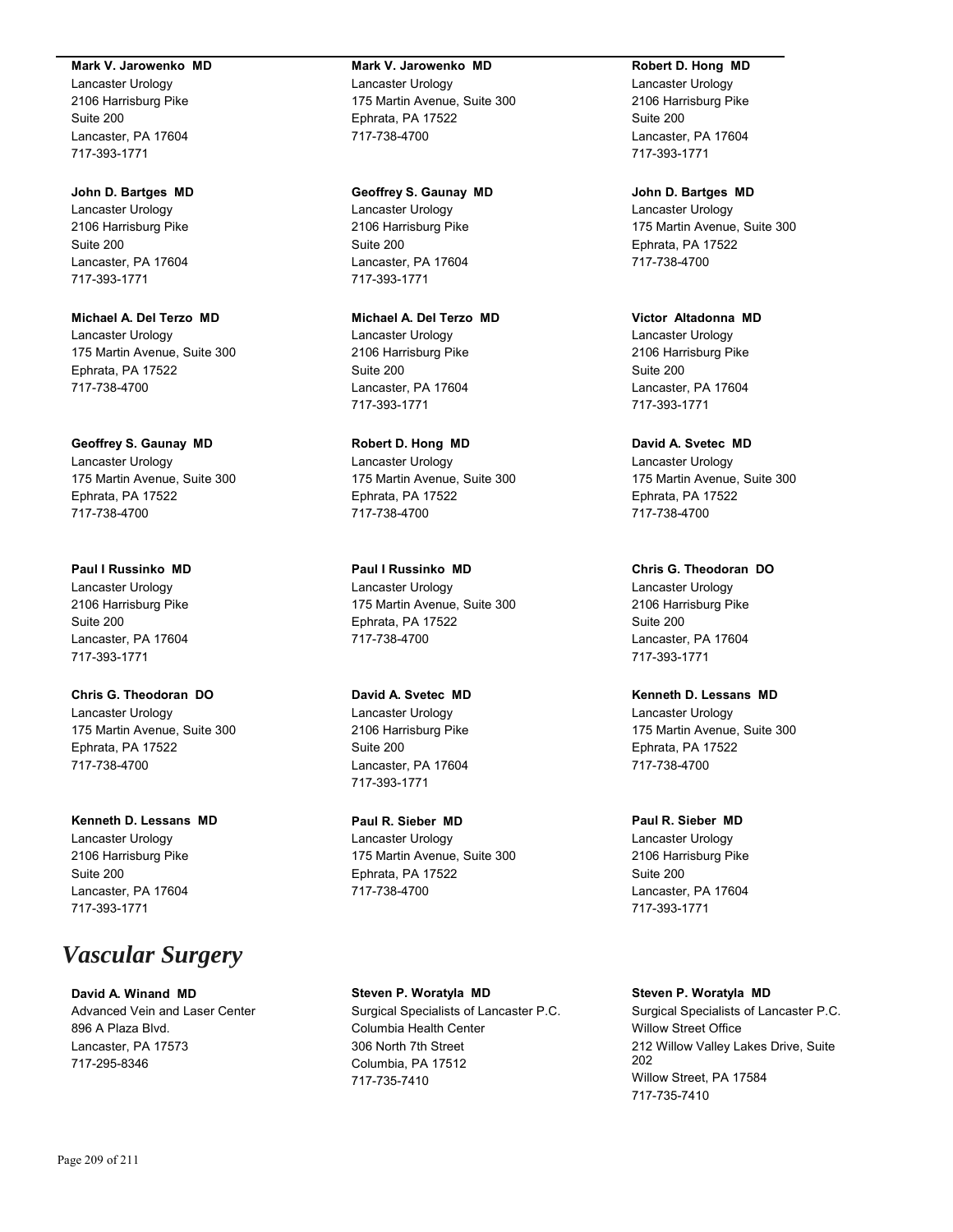#### **Steven P. Woratyla MD**

Surgical Specialists of Lancaster, P.C. 2101 Embassy Drive Lancaster, PA 17603 717-735-7410

## **Matthew D. Bacharach MD**

General & Vascular Surgery of Lancaster 2170 Noll Drive Suite 200 Lancaster, PA 17603 717-735-7422

**Jason A Comeau MD** Surgical Specialists of Lancaster, P.C. 2101 Embassy Drive Lancaster, PA 17603 717-735-7410

## **Meghan Dermody MD**

LGHP/Penn Medicine Surgical Group 2102 Harrisburg Pike Lancaster, PA 17601 717-544-0641

## **Frederick C. Beyer III MD**

LGHP/Penn Medicine Surgical Group 2102 Harrisburg Pike Lancaster, PA 17601 717-544-0641

## **Meghan Dermody MD**

LGHP/Penn Medicine Surgical Group 2104 Harrisburg Pike Suite 200 Lancaster, PA 17604 717-544-3626

## **Thomas M. O'Connor DO**

Wellspan Surgical Specialists 175 Martin Avenue Suite 350 Ephrata, PA 17522 717-733-2055

## **Joseph F. Voystock MD**

LGHP/Penn Medicine Surgical Group 2102 Harrisburg Pike Lancaster, PA 17601 717-544-0641

# *Wound Care*

### **Steven P. Woratyla MD**

Surgical Specialists of Lancaster P.C. 1575 Highlands Drive Suite 200 Lititz, PA 17543 717-735-7410

**Jason A Comeau MD**

Surgical Specialists of Lancaster P.C. Columbia Health Center 306 North 7th Street Columbia, PA 17512 717-735-7410

**Frederick C. Beyer III MD** LGHP/Penn Medicine Surgical Group 2104 Harrisburg Pike Suite 200 Lancaster, PA 17604 717-544-3626

# **Frederick J. Heinle Jr. MD**

LGHP/Penn Medicine Surgical Group 2104 Harrisburg Pike Suite 200 Lancaster, PA 17604 717-544-3626

## **John D. Affuso MD**

LGHP/Penn Medicine Surgical Group 2104 Harrisburg Pike Suite 200 Lancaster, PA 17604 717-544-3626

## **Steven L. Parker MD**

LGHP/Penn Medicine Surgical Group 2104 Harrisburg Pike Suite 200 Lancaster, PA 17604 717-544-3626

## **Stacey L. Mazzacco MD**

LGHP/Penn Medicine Surgical Group 2102 Harrisburg Pike Lancaster, PA 17601 717-544-0641

## **Joseph F. Voystock MD**

LGHP/Penn Medicine Surgical Group 2104 Harrisburg Pike Suite 200 Lancaster, PA 17604 717-544-3626

## **Jason A Comeau MD**

Surgical Specialists of Lancaster P.C. 1575 Highlands Drive Suite 200 Lititz, PA 17543 717-735-7410

## **Jason A Comeau MD**

Surgical Specialists of Lancaster P.C. Willow Street Office 212 Willow Valley Lakes Drive, Suite 202 Willow Street, PA 17584 717-735-7410

**Frederick J. Heinle Jr. MD**

LGHP/Penn Medicine Surgical Group 2102 Harrisburg Pike Lancaster, PA 17601 717-544-0641

## **Matthew D. Bacharach MD**

General & Vascular Surgery of Lancaster 330 North Arch Street Lancaster, PA 17603 717-735-7422

**John D. Affuso MD**

LGHP/Penn Medicine Surgical Group 2102 Harrisburg Pike Lancaster, PA 17601 717-544-0641

## **Thomas M. O'Connor DO**

Wellspan Surgical Specialists 804 Grandview Drive Suite 3 Ephrata, PA 17522 717-733-4644

## **Stacey L. Mazzacco MD**

LGHP/Penn Medicine Surgical Group 2104 Harrisburg Pike Suite 200 Lancaster, PA 17604 717-544-3626

## **Steven L. Parker MD**

LGHP/Penn Medicine Surgical Group 2102 Harrisburg Pike Lancaster, PA 17601 717-544-0641